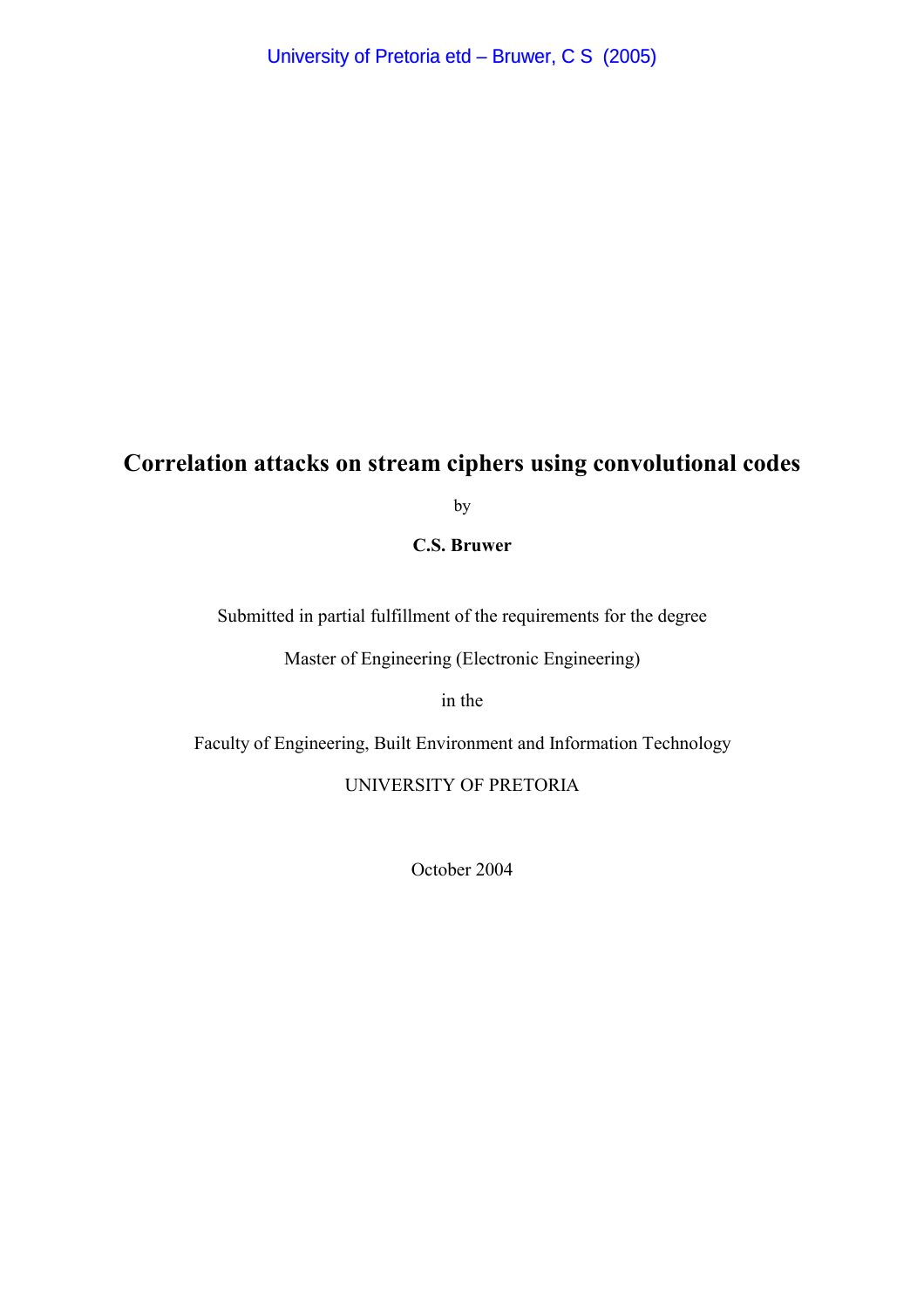### University of Pretoria etd – Bruwer, C S (2005)

#### **Correlation attacks on stream ciphers using convolutional codes**

by

#### Christian Bruwer

| Promoter:   | Prof. W. T. Penzhorn                            |
|-------------|-------------------------------------------------|
| Department: | Electrical, Electronic and Computer Engineering |
| Degree:     | Master of Engineering (Electronic)              |

#### **Keywords**

Stream cipher; Non-linear combining function; Cryptanalysis; Correlation attack; Linear Feedback Shift Register; Viterbi algorithm; Lempel-Ziv complexity; Binary derivative; Binary discriminator.

#### **Summary**

This dissertation investigates four methods for attacking stream ciphers that are based on nonlinear combining generators:

- Two exhaustive-search correlation attacks, based on the binary derivative and the Lempel-Ziv complexity measure.
- A fast-correlation attack utilizing the Viterbi algorithm
- A decimation attack, that can be combined with any of the above three attacks

These are ciphertext-only attacks that exploit the correlation that occurs between the ciphertext and an internal linear feedback shift-register (LFSR) of a stream cipher. This leads to a so-called divide and conquer attack that is able to reconstruct the secret initial states of all the internal LFSRs within the stream cipher.

The binary derivative attack and the Lempel-Ziv attack apply an exhaustive search to find the secret key that is used to initialize the LFSRs. The binary derivative and the Lempel-Ziv complexity measures are used to discriminate between correct and incorrect solutions, in order to identify the secret key. Both attacks are ideal for implementation on parallel processors. Experimental results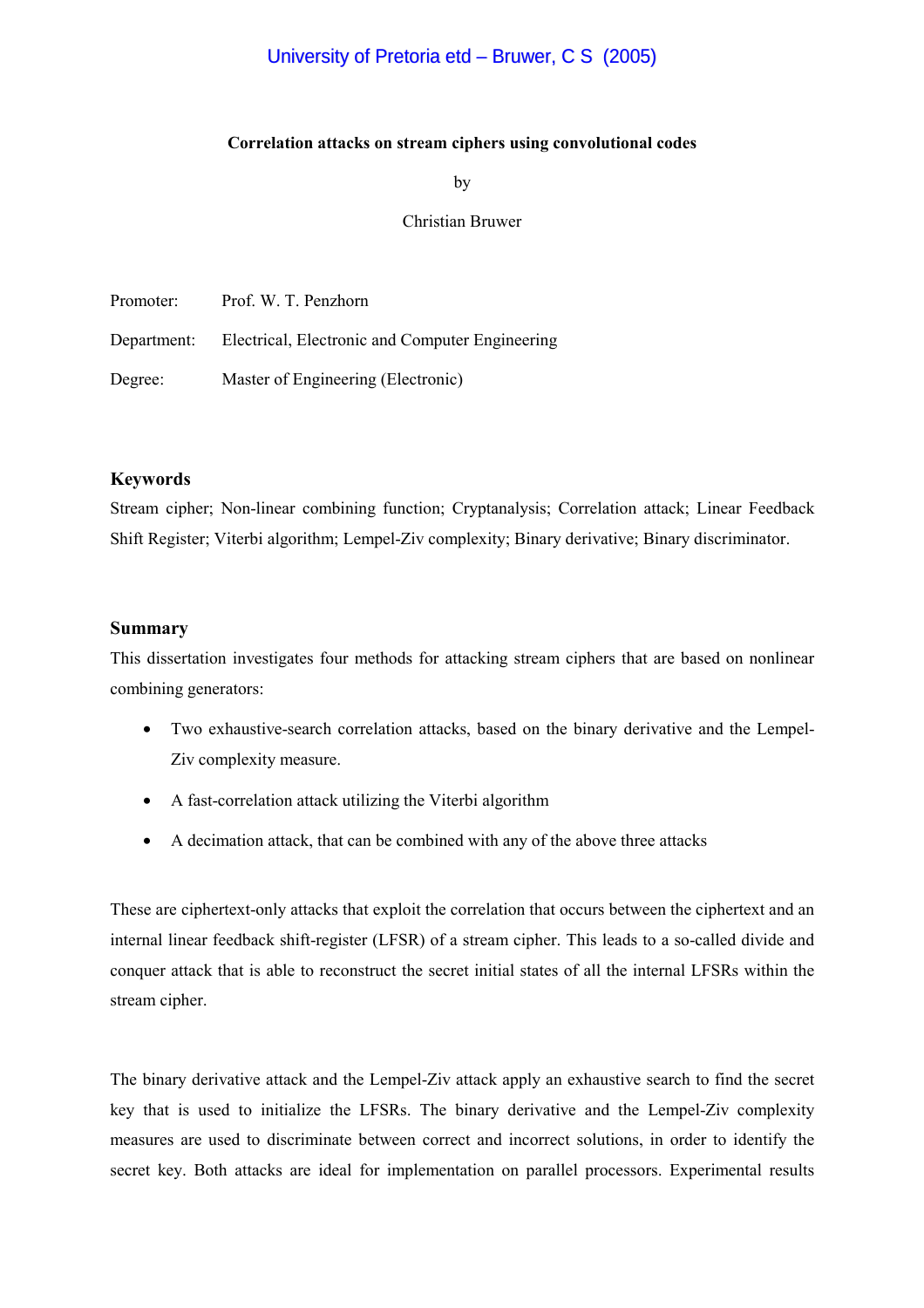#### University of Pretoria etd – Bruwer, C S (2005)

show that the Lempel-Ziv correlation attack gives successful results for correlation levels of  $p =$ 0.482, requiring approximately 62000 ciphertext bits. And the binary derivative attack is successful for correlation levels of  $p = 0.47$ , using approximately 24500 ciphertext bits.

The fast-correlation attack*,* utilizing the Viterbi algorithm, applies principles from convolutional coding theory, to identify an embedded low-rate convolutional code in the pn-sequence that is generated by an internal LFSR. The embedded convolutional code can then be decoded with a low complexity Viterbi algorithm. The algorithm operates in two phases: In the first phase a set of suitable parity check equations is found, based on the feedback taps of the LFSR, which has to be done once only once for a targeted system. In the second phase these parity check equations are utilized in a Viterbi decoding algorithm to recover the transmitted pn-sequence, thereby obtaining the secret initial state of the LFSR. Simulation results for a 19-bit LFSR show that this attack can recover the secret key for correlation levels of  $p = 0.485$ , requiring an average of only 153,448 ciphertext bits.

All three attacks investigated in this dissertation are capable of attacking LFSRs with a length of approximately 40 bits. However, these attacks can be extended to attack much longer LFSRs by making use of a decimation attack. The decimation attack is able to reduce (decimate) the size of a targeted LFSR, and can be combined with any of the three above correlation attacks, to attack LFSRs with a length much longer than 40 bits.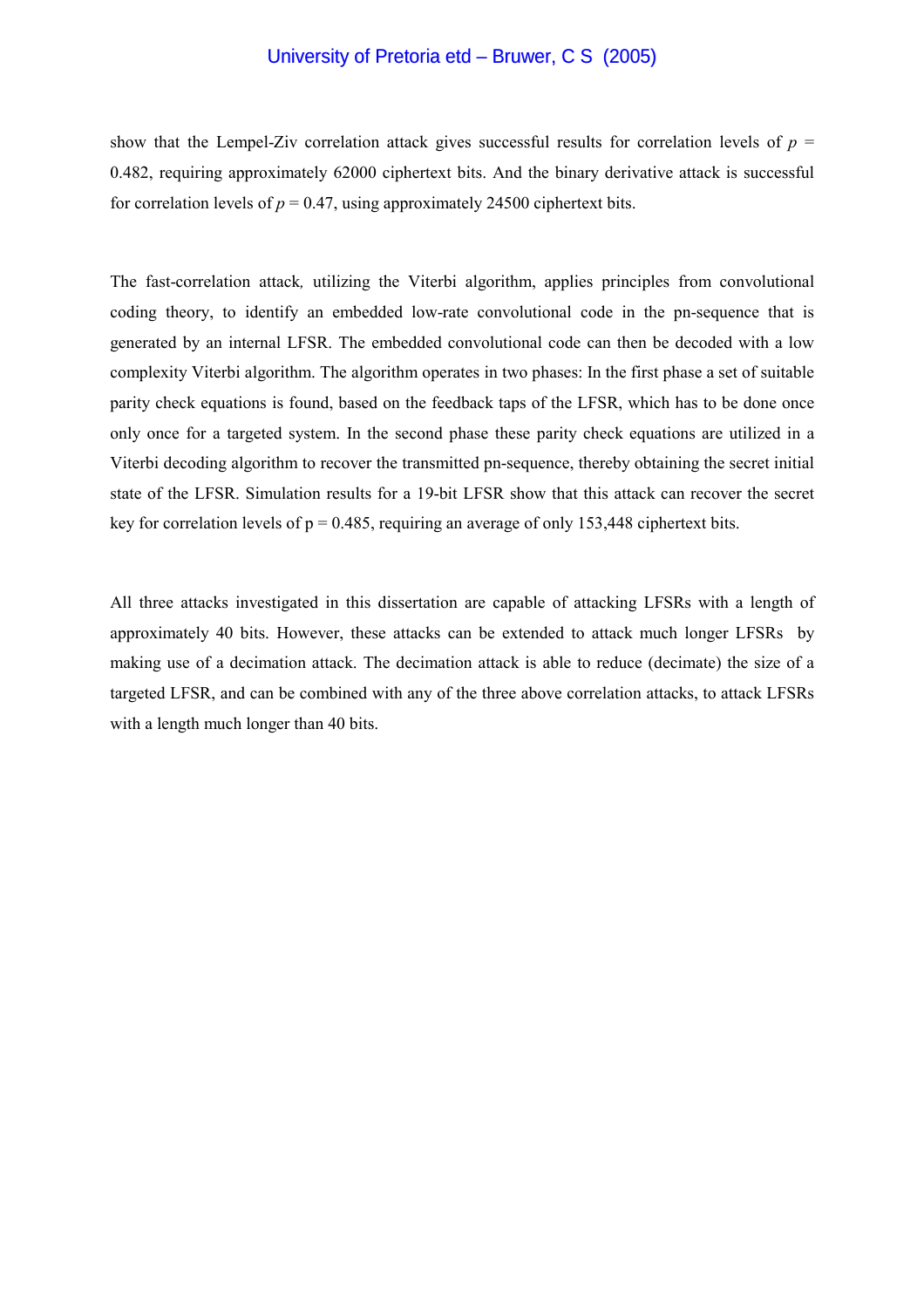#### **Korrelasie aanvalle op stroomsyfers deur die gebruik van konvolusiekodes**

deur

#### Christian Bruwer

| Promotor: | Prof. W. T. Penzhorn                                             |
|-----------|------------------------------------------------------------------|
|           | Departement: Elektriese, Elektroniese en Rekenaar-Ingenieurswese |
| Graad:    | Meester in Ingenieurswese (Elektronies)                          |

#### **Sleutelwoorde**

Stroomsyfer; Nie liniêre kombineer-funksie; Kritpto-analise; Korrelasie-aanval; Liniêere-terugvoer skuifregister; Viterbi algoritme; Lempel-Ziv kompleksiteit; Binêre afgeleide; Binêre diskrimineerder.

#### **Opsomming**

Hierdie verhandeling ondersoek vier metodes om stroomsyfers, gebaseer op nie-liniêre kombinatoriese generators, aan te val:

- Twee korrelasie aanvalle, gebasseer op die binêre differensiaal en die Lempel-Ziv komplexiteit maatstaaf, deur middel van 'n volledige sleutel-soektog
- 'n Vinnige korrelasie-aanval wat gebruik maak van die Viterbi algoritme
- 'n Desimasie aanval wat gekombineer kan word met enige van die drie bogenoemde aanvalle.

Hierdie is syferteks-aanvalle wat die korrelasie tussen die syferteks en 'n interne liniêre terugvoer skuifregister (LFSR) van 'n stroomsyfer benut. Dit lei tot 'n sogenaamde verdeeel-en-heers aanval, wat die geheime begintoestande van die interne LFSRs binne die stroomsyfer kan herwin.

Die binêre afgeleide en die Lempel-Ziv aanvalle vind die geheime sleutel, waarme die LFSR's geinisialiseer word, deur middle van 'n volledige sleutel-soektog. Die Lempel-Ziv sekwensiekompleksiteit en 'n nuwe kompleksiteits-maatstaf vir die binêre afgeleide word gebruik om die korrekte oplossing te identifiseer en die geheime sleutel te vind. Beide aanvalle is ideaal vir implimentering op paralelle verwerkers. Eksperimentele resultate toon dat die Lempel-Ziv korrelasie aanval goeie resultate lewer vir 'n korrelasie van *p* = 0.482 en benodig ongeveer 62000 syferteks bisse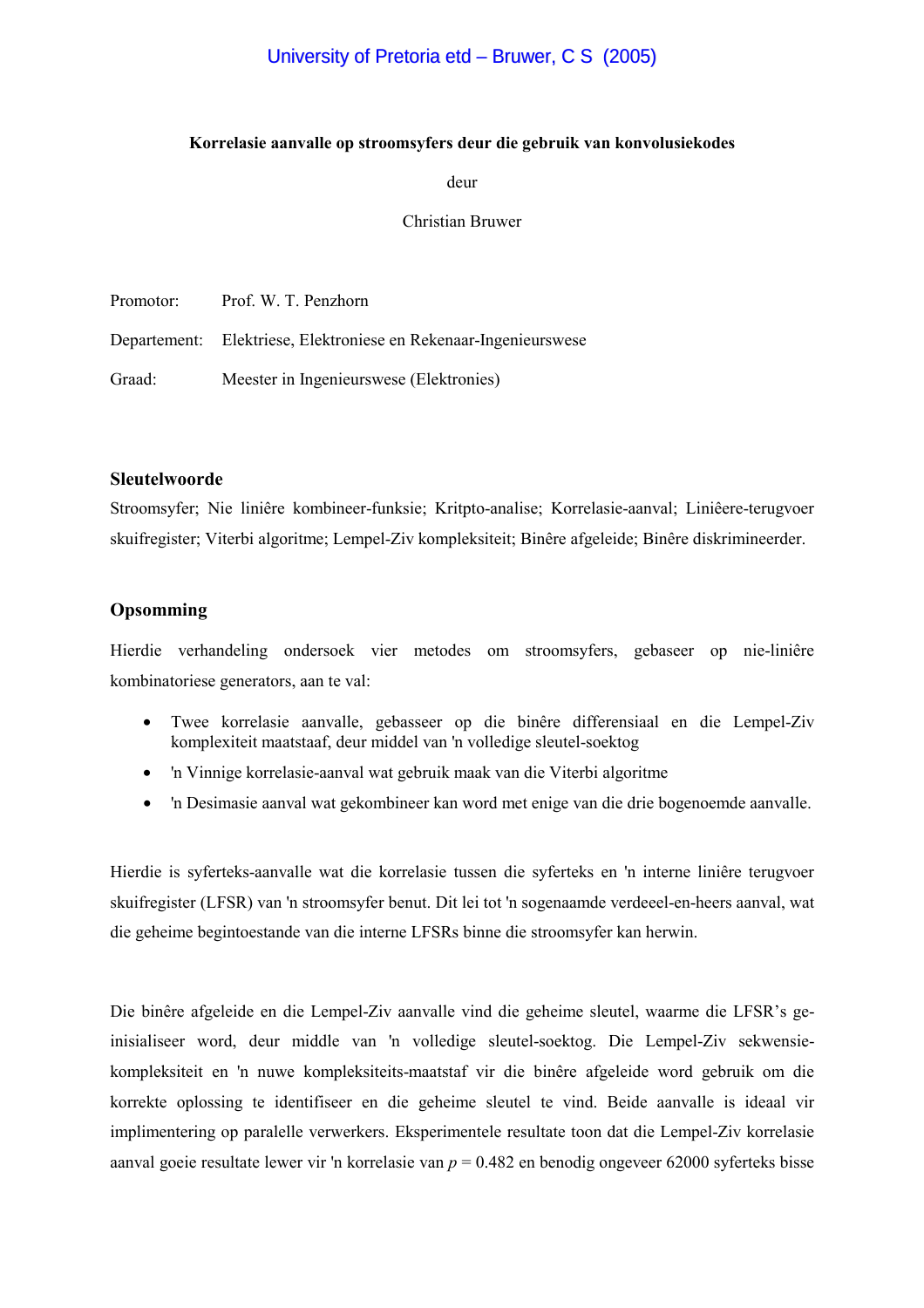### University of Pretoria etd – Bruwer, C S (2005)

hiervoor. Die binêre afgeleide aanval is suksesvol vir korrelasie vlakke van *p* = 0.47 en benodig ongeveer 24500 syferteks bisse.

Die vinnige korrelasie-aanval, gebaseer op die Viterbi algoritme, maak gebruik van die teorie van konvolusiekodes. 'n Lae-tempo konvolusie kode word gevind, op grond van die pn-sekwensie wat deur die LFSR genereer is. Hierdie konvolusie kode kan dan met behulp van die Viterbi algoritme gedekodeer word. Die algoritme benodig twee aparte stappe: In die eerste stap moet bruikbare pariteit vergelykings gevind word, gebasseer op die terugvoertappe van die LFSR. Hierdie stap hoef slags eenkeer uitgevoer te word tydens die aanval op 'n sisteem. In die tweede stap word die pariteitsvergelykings in 'n Viterbi dekodeer algoritme gebruik om die pn-sekwensie te herwin en sodoende word die geheime begintoestand van die LFSR gevind. Simulasie resultate vir 'n 19-bis LFSR toon dat hierdie aanval die geheime sleutel kan herwin vir 'n korrelasie van *p* = 0.485, waarvoor slegs 153,448 syferteks bisse benodig word.

Al drie aanvalle wat in hierdie verhandeling ondersoek word, is in staat om LFSRs met 'n lengte van ongeveer 40 bisse aan te val. Hierdie aanvalle kan egter uitgebrei word na langer LFSRs deur van die desimasie aanval gebruik te maak. Die desimasie aanval wat hier ondersoek word, is in staat om die lengte van 'n LFSR te desimeer en kan gekombineer word met enigeeen van drie bo-genoemde korrelase aanvalle om LFSRs van heelwat langer as 40 bisse aan te val.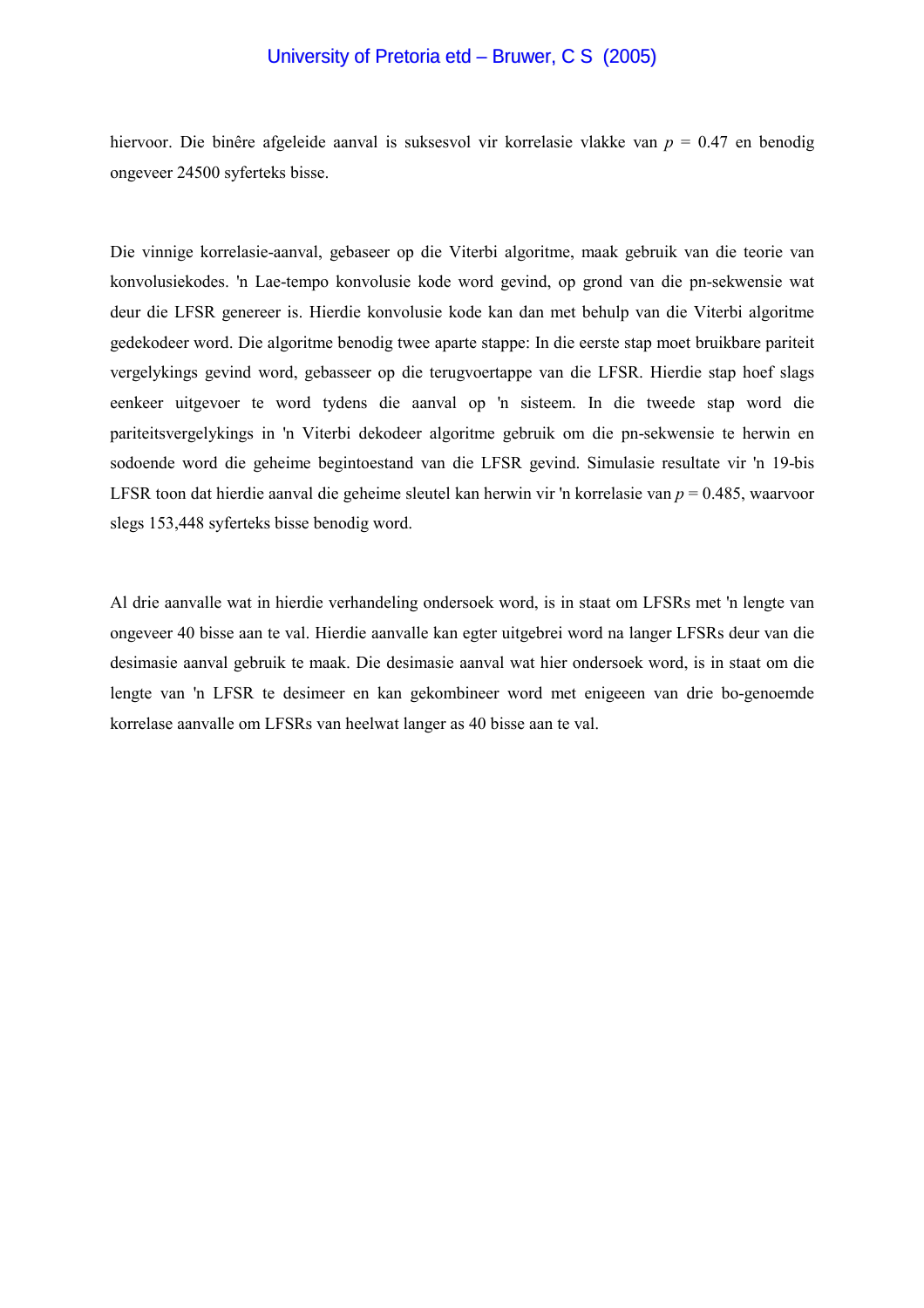I wish to express my special thanks to:

My promoter, Prof. W. T. Penzhorn, for all his help during the researching, writing and editing of this dissertation.

Prof. G. J. Kühn, for all his help and explanations on the theory and background of the fastcorrelation attack.

My family and friends for their support.

My employers during this time, Mecalc (Pty) Ltd and Azisa (Pty) Ltd, for the generous amounts of study leave and flexible working hours.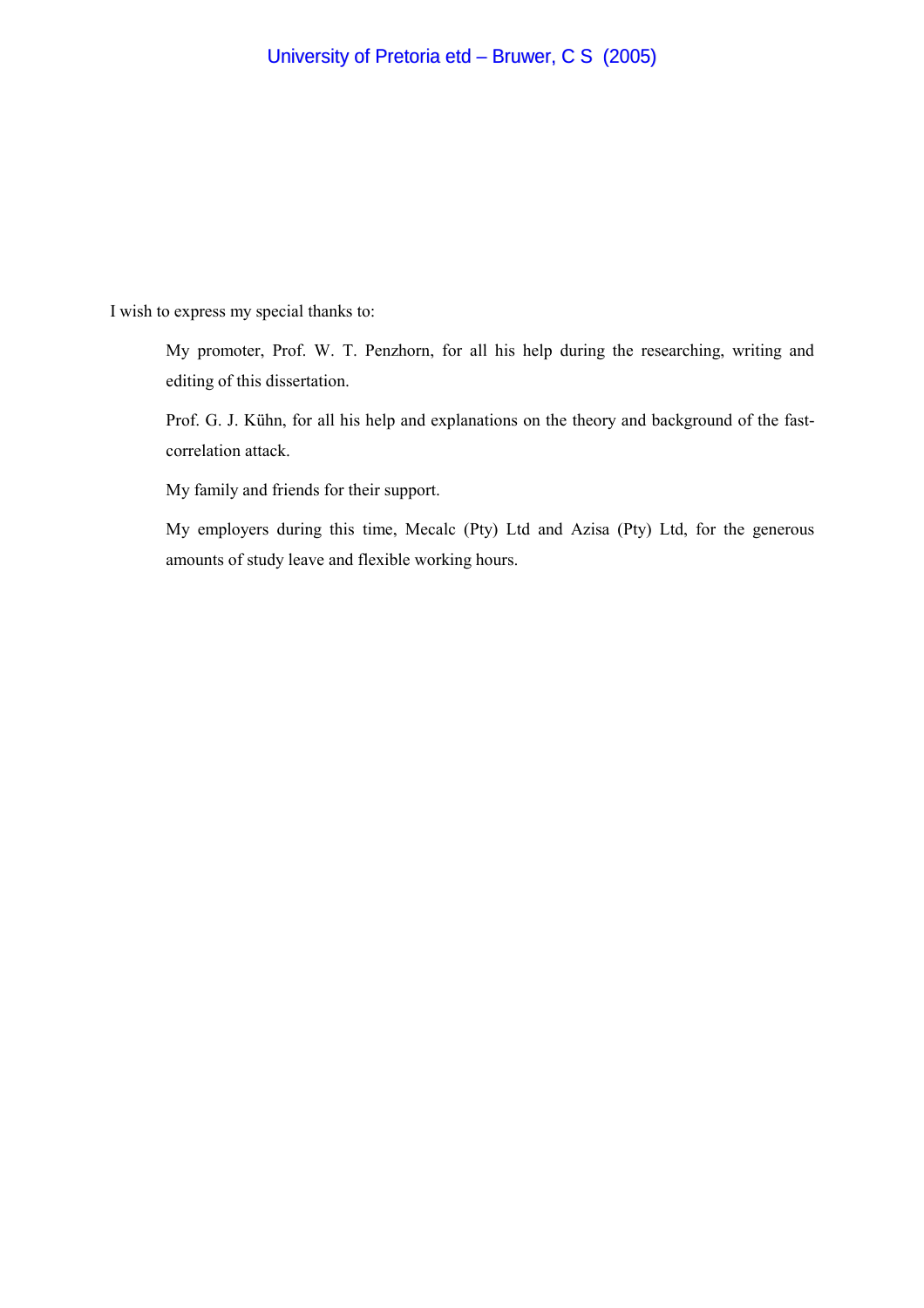# **TABLE OF CONTENTS**

| 2.2.2 THE COMBINING FUNCTION FOR THE RUNNING KEY GENERATOR22        |  |
|---------------------------------------------------------------------|--|
|                                                                     |  |
| <b>CHAPTER 3</b>                                                    |  |
|                                                                     |  |
|                                                                     |  |
|                                                                     |  |
|                                                                     |  |
|                                                                     |  |
|                                                                     |  |
|                                                                     |  |
|                                                                     |  |
|                                                                     |  |
|                                                                     |  |
|                                                                     |  |
|                                                                     |  |
|                                                                     |  |
|                                                                     |  |
|                                                                     |  |
|                                                                     |  |
|                                                                     |  |
| 4.2.1.1 POLYNOMIAL DESCRIPTION OF CONVOLUTIONAL CODES 46            |  |
|                                                                     |  |
|                                                                     |  |
|                                                                     |  |
|                                                                     |  |
| 4.2.3.1 EXAMPLE FOR FINDING PARITY EQUATIONS IN A BLOCK CODE55      |  |
|                                                                     |  |
| 4.2.3.3 THE EXPECTED NUMBER OF PARITY EQUATIONS WITHIN A BLOCK CODE |  |
| 4.2.4 CREATING A CONVOLUTIONAL ENCODER USING PARITY EQUATIONS  61   |  |
| 4.2.4.1 EXAMPLE FOR USING PARITY EQUATIONS TO CREATE A              |  |
|                                                                     |  |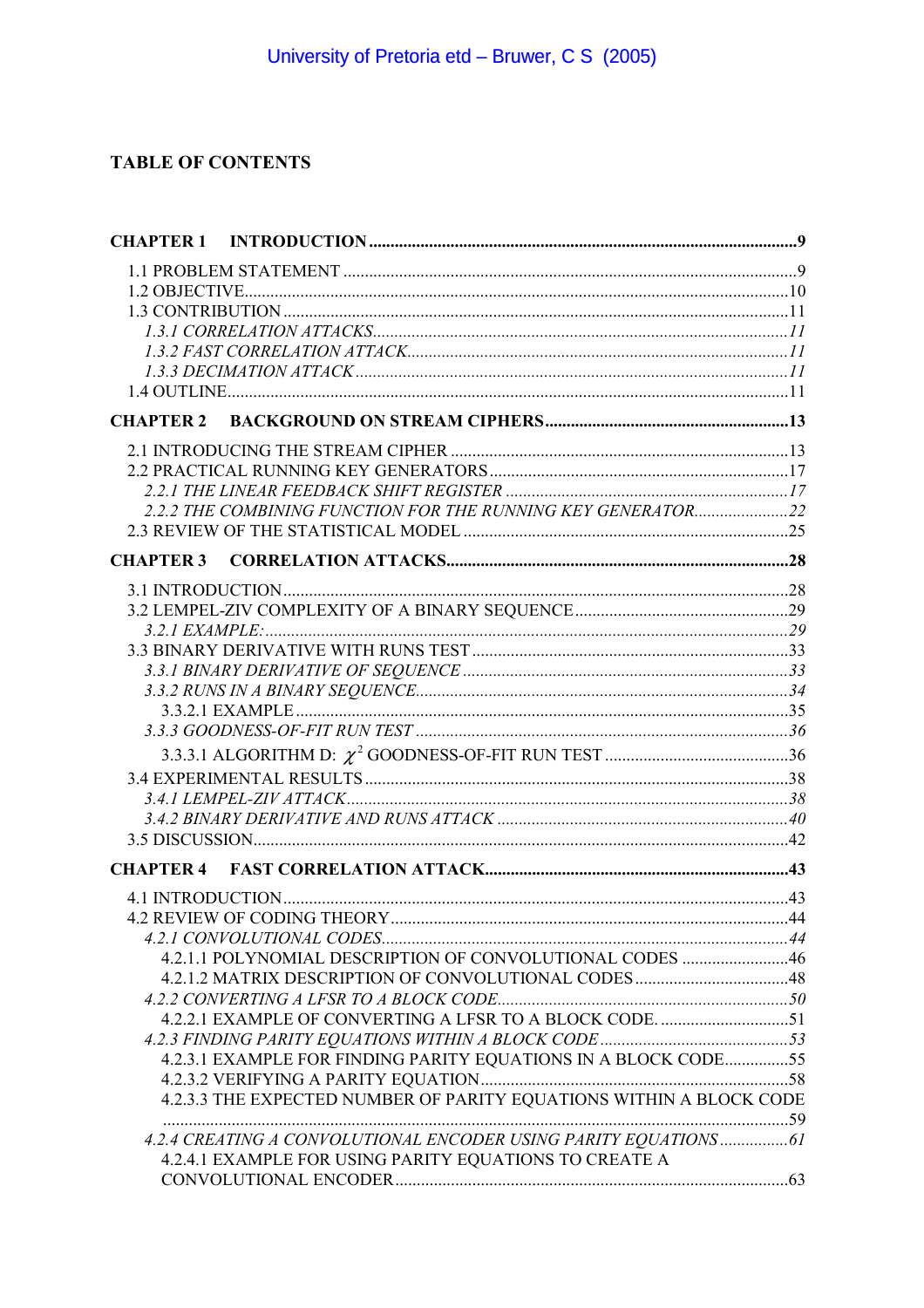| 4.2.5.7 APPLYING THE VITERBI ALGORITHM FOR FAST CORRELATION ATTACKS |  |
|---------------------------------------------------------------------|--|
|                                                                     |  |
|                                                                     |  |
| 4.3.1 OBTAINING A CIPHERTEXT STREAM FOR SIMULATION PURPOSES 76      |  |
| 4.3.2 FIND PARITY EQUATIONS AND GENERATE CONVOLUTIONAL ENCODERS 76  |  |
|                                                                     |  |
| 4.3.4 USING THE VITERBI ALGORITHM FOR A FAST CORRELATION ATTACK 80  |  |
|                                                                     |  |
| 4.4.1 SUMMARY OF TOPICS TO BE INVESTIGATED USING SIMULATIONS 89     |  |
|                                                                     |  |
|                                                                     |  |
|                                                                     |  |
|                                                                     |  |
|                                                                     |  |
| 4.5 DEVIATIONS FROM METHOD DESCRIBED BY JOHANSSON AND JÖNSSON 104   |  |
| <b>CHAPTER 5</b>                                                    |  |
|                                                                     |  |
|                                                                     |  |
| 5.2.1 EXAMPLE OF FINDING A USEFUL DECIMATION FACTOR D 107           |  |
| 5.2.2 DETERMINING THE FEEDBACK POLYNOMIAL OF THE SIMULATED LFSR110  |  |
|                                                                     |  |
|                                                                     |  |
|                                                                     |  |
| <b>CHAPTER 6</b>                                                    |  |
|                                                                     |  |
|                                                                     |  |
|                                                                     |  |
|                                                                     |  |
|                                                                     |  |
|                                                                     |  |
|                                                                     |  |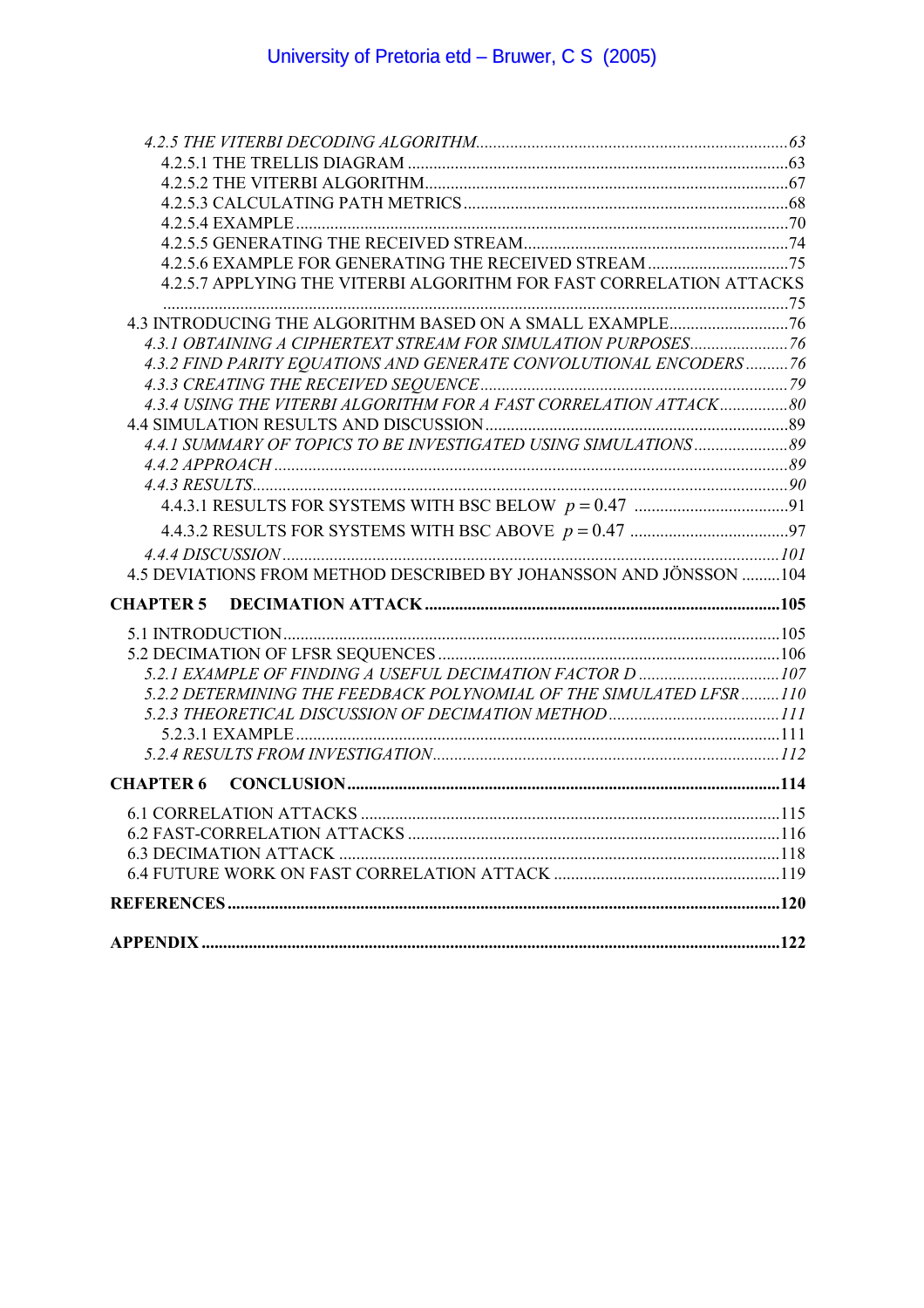### <span id="page-8-0"></span>**CHAPTER 1 INTRODUCTION**

#### **1.1 Problem Statement**

Many practical stream cipher systems are based on binary linear feedback shift registers (LFSRs). A keystream is generated by combining the output of a number of LFSRs using a non-linear combining function *f* as shown in Figure 1.1 below.



*Figure 1.1 Stream cipher based on a nonlinear combining generator* 

In a stream cipher system the plaintext is encrypted by modulo 2 addition with the keystream, resulting in a ciphertext stream of the same length as the plaintext. The secret key for the stream cipher is used to initialize each of the component LFSRs, and has to be in the possession of both the sender and the receiver. In a brute force attack on such a stream cipher system an attacker would need to test all the possible states of the combined LFSRs, which is computationally infeasible in any contemporary system.

In practical stream cipher systems it is often found that a correlation occurs between the ciphertext and the output of an individual LFSR within the key generator. By exploiting this correlation it is possible to formulate a so-called *divide-and-conquer attack*, thereby attacking the individual LFSRs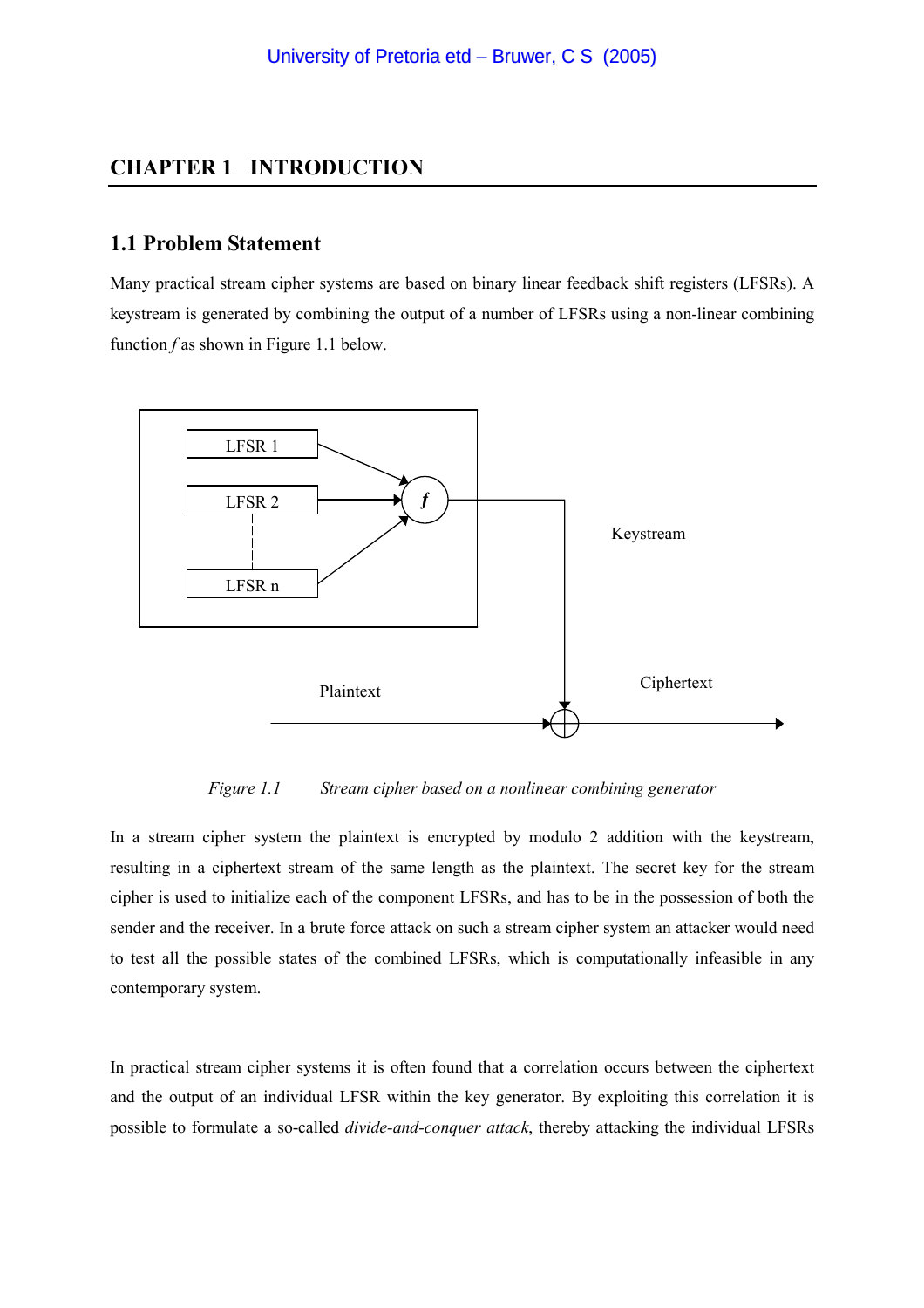<span id="page-9-0"></span>separately. Such divide-and-conquer correlation attacks radically reduce the effort of finding the secret key, since the initial condition of each LFSR may be reconstructed independently.

Let  $p$  denote the amount of correlation occurring between the ciphertext and an individual LFSR within the key generator. For ideal cryptographic applications we would expect that  $p = 0.5$ . However, in practical systems it is often found that  $p < 0.5$ , due to correlation weaknesses in the stream cipher. The magnitude of the correlation *p* has important consequences for divide-and-conquer attacks on stream ciphers. As will be demonstrated in this dissertation, the complexity of correlation attacks generally increases exponentially when the value of *p* is close to 0.5.

# **1.2 Objective**

This dissertation investigates four different *ciphertext only* correlation attacks on LFSR-based stream cipher systems.

Firstly, two new *correlation attacks* are introduced which target a single LFSR within the key generator:

- o The *binary derivative attack*.
- o The *Lempel-Ziv attack*.

In these attacks the Lempel-Ziv sequence complexity measure and the Binary Derivative being are used to discriminate between random-looking and systematic binary streams.

Secondly, a *fast-correlation attack,* utilizing the *Viterbi algorithm* is introduced. The attack is quite complex, and its description together with the simulation results, forms the largest part of this dissertation. The attack models he targeted LFSR output as a wireless transmission that was corrupted by noise in a binary symmetric channel. The algorithm is used to reconstructs the LFSR's initial condition from the ciphertext by means of a Viterbi decoder, which is derived using parity equations that are embedded within the structure of any LFSR.

Thirdly, a *decimation attack*, based on an idea proposed by Filiol [\[1\]](#page-119-0) is investigated. This attack reduces (decimates) the key-space of a targeted LFSR. The attack can be applied in combination with any of the above-mentioned attacks.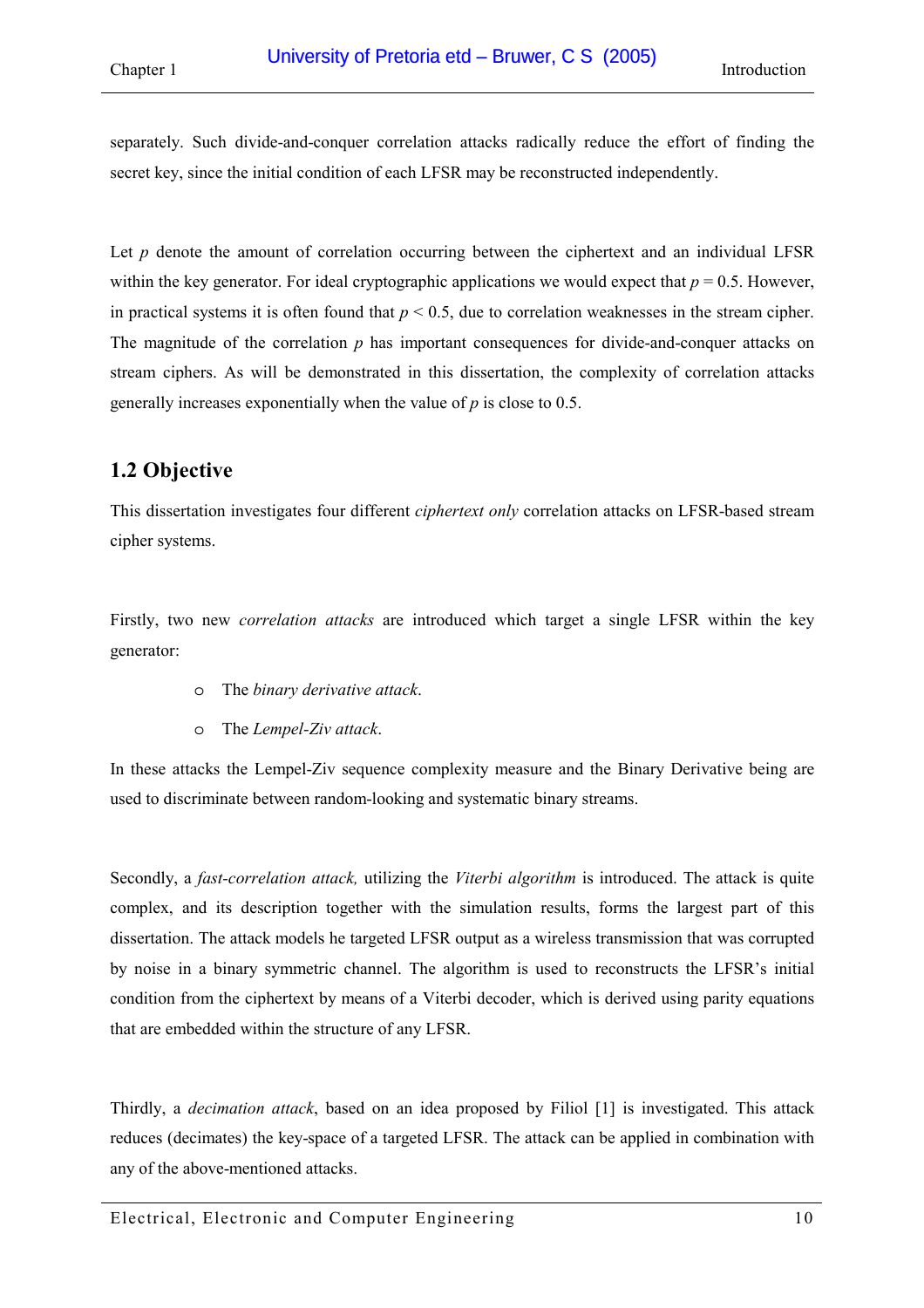# <span id="page-10-0"></span>**1.3 Contribution**

### *1.3.1 Correlation Attacks*

Correlation attacks were first introduced by Siegenthaler [\[2\]](#page-119-0) based on the correlation function. The attacks in this dissertation extend his work, and are able to succeed for values of *p* close to 0.5, yet with much lower complexity. The Lempel-Ziv correlation attack is successful for correlation levels as low as  $p = 0.482$ . The binary derivative correlation attack was able to exploit correlation levels of  $p =$ 0.47. Simulation results show an exponential reduction of the number of ciphertext bits that are needed when the attack applies more derivatives. Simulation results provide information on the relationship between correlation level, number of derivatives, and the amount of ciphertext required for a successful attack.

# *1.3.2 Fast Correlation Attack*

The fast-correlation attack using Viterbi algorithm discussed in this dissertation gives a substantial improvement over previous results, and is successful for correlation levels of only  $p = 0.485$ . This is in contrast to results obtained by Johansson and Jönsson [\[3\]](#page-119-0) who required a much greater correlation level of at least at least  $p = 0.42$ . Numerous simulations in the dissertation give a detailed relationship between the correlation levels, the number of parity equations, the number of required ciphertext bits, the size of the targeted LFSR, as well as the size of the convolutional encoder. It was found that the number of parity equations is the primary factor that determines the likelihood of success for a certain correlation level. These results make it possible to predict beforehand whether an attack is likely to succeed, since this leaves only two more parameters that can be varied. These are the size of the convolutional encoder, and the number of ciphertext bits.

### *1.3.3 Decimation Attack*

In the dissertation a list of all the useful decimation factors for LFSRs bigger than 18 bits and smaller than 64 bits is presented. In many cases it was found that the decimation attack is ineffective because of the unrealistically large number of ciphertext bits required for success attacks.

# **1.4 Outline**

Chapter 2 provides a general introduction to stream ciphers, including a historical overview and the general architecture of such a system. A detailed mathematical model is introduced which is used throughout the remainder of the dissertation.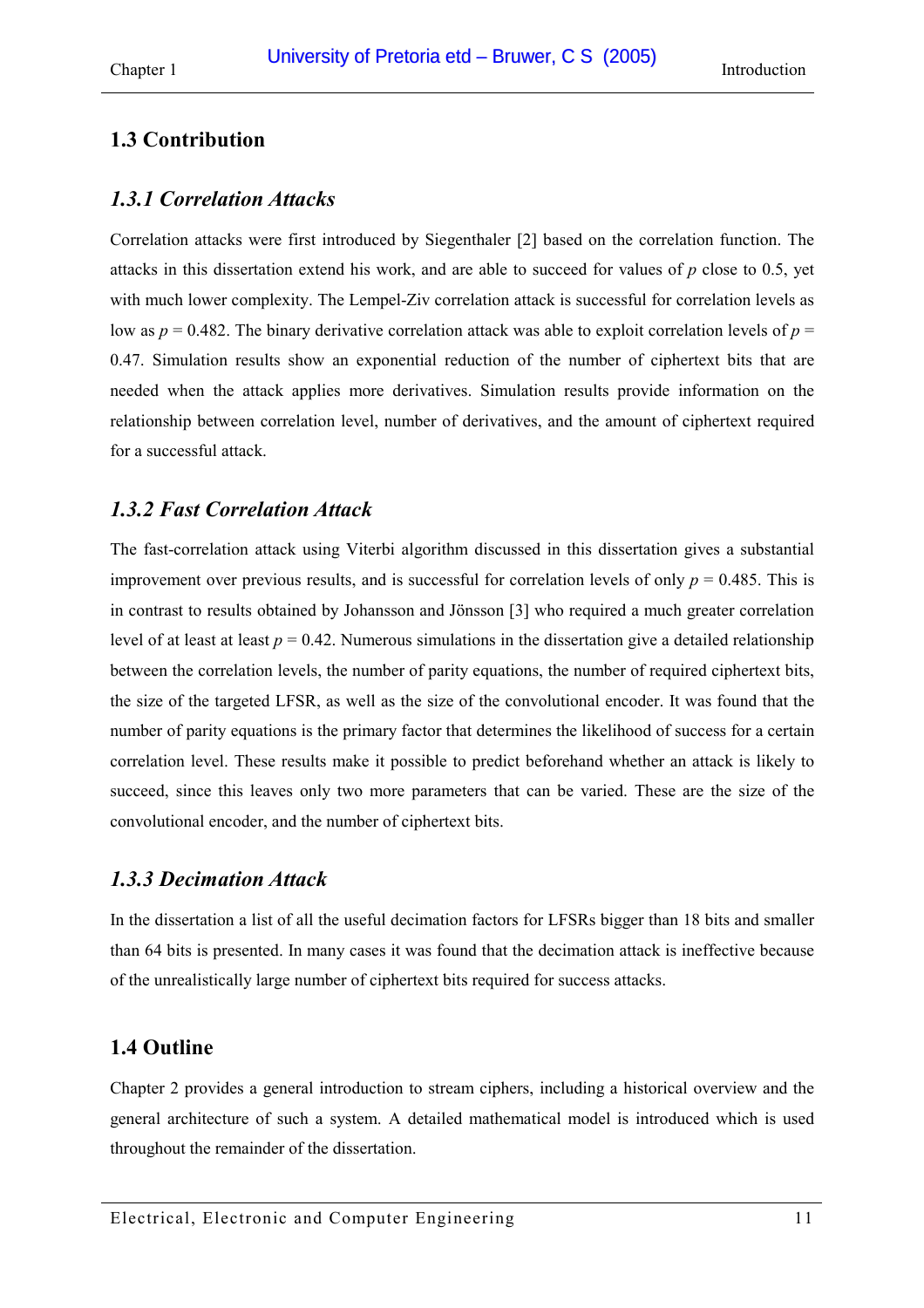Chapter 3 investigates two correlation attacks, the Lempel-Ziv attack and the binary derivative attack. A model for the attack is introduced, together with a detailed description of each attack. Simulation results are given for both attacks, which investigate the conditions under which the attacks are likely to succeed, followed by a discussion on the impact of these results.

Chapter 4 investigates a fast correlation attack based on the Viterbi algorithm. A overview of the relevant mathematical background is presented, including a detailed description of the Viterbi algorithm. All steps in the process of the attack are accompanied by a theoretical explanation, followed by a practical example in the same section. These examples give a complete example for performing a fast correlation attack using a small LFSR. Simulation results are presented and discussed, followed by a number of general conclusions.

Chapter 5 investigates the decimation attack. Relevant mathematical theory is reviewed together with examples of finding practical decimation factors. Methods are discussed for applying the decimation attack to the previously introduced correlation attacks, and fast correlation attacks, as well as performing a theoretical mathematical analysis of the feasibility of the attack.

Chapter 6 gives a conclusions of all the methods investigated. This chapter compares and contrasts the various attacks, giving a global discussion of the results obtained and the practical implication thereof.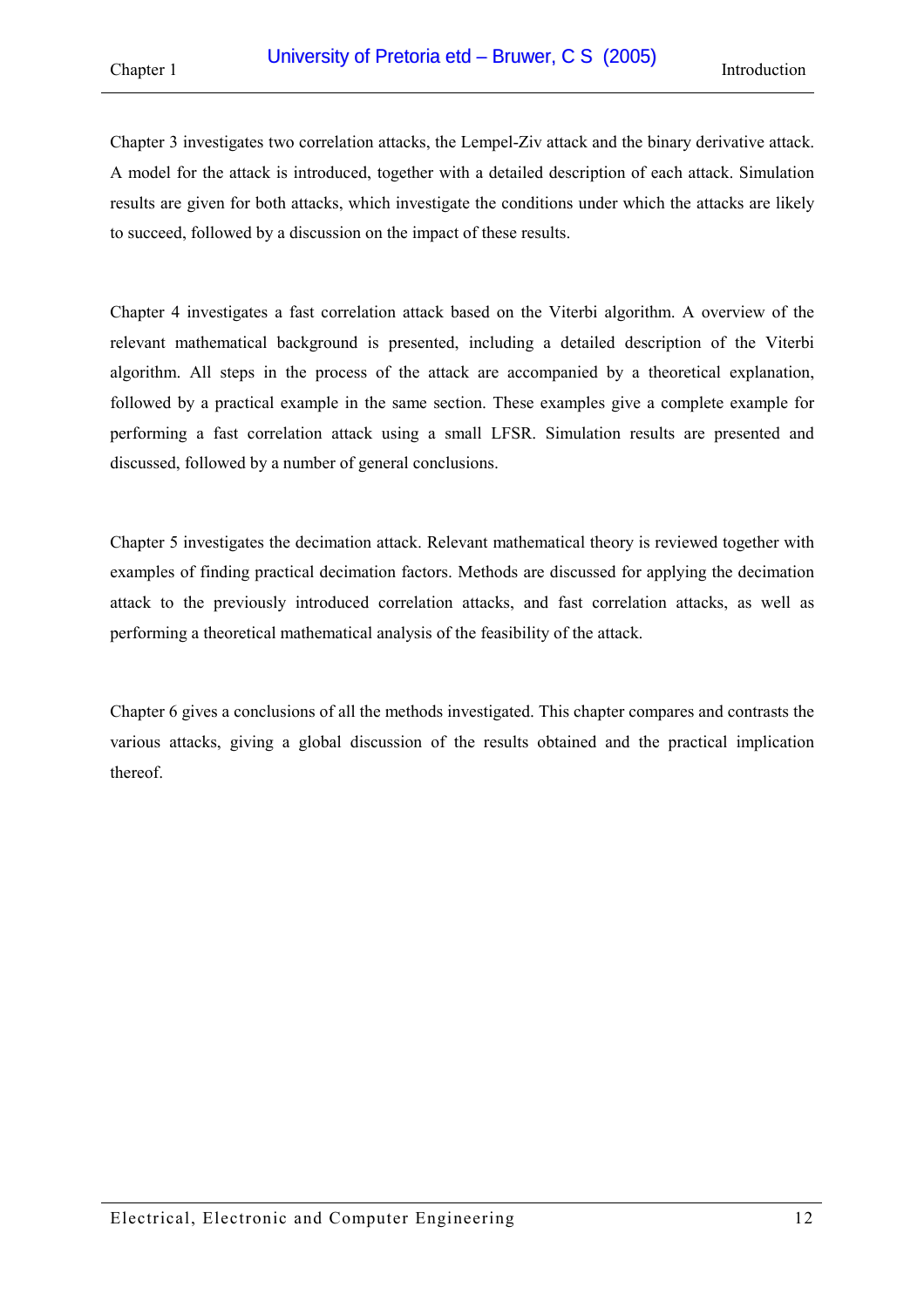### <span id="page-12-0"></span>**CHAPTER 2 BACKGROUND ON STREAM CIPHERS**

#### **2.1 Introducing the Stream Cipher**

Keeping information secret and confidential is an age-old practice. Cipher systems have been used and evolved from the times of the Romans. This evolution has been fueled by the battle between the cryptographer and the cryptanalyst, i.e. the people designing methods to keep information private, and those trying to break these methods. Throughout history there have been times when the cryptographers were holding the upper hand, their ciphers being believed to be unbreakable, and then there were times when no cipher was considered to be safe or unbreakable and the cryptanalyst were in ascendancy.

Two main methods can be identified in a cryptanalyst's armory. The first method involves the guessing of the key by working through every possible combination of the key space and checking the result to see if the guess proved to be correct. The larger the key space, the more difficult this becomes. If the key-space is small enough that an exhaustive search is feasible, the cipher is too weak and can be considered broken. It is therefore important to ensure the key space is large. The second, and by far preferable, method involves identifying of a weakness in the cipher that will save the cryptanalyst the trouble of trying every possible key. Using this method the key can be reconstructed using statistical information embedded in the ciphertext. A simple example of this is the Caesar Shift Cipher.

The Caesar Shift Cipher, used by the Romans, in generalized terms, is a substitution cipher where each letter is substituted with another letter. The key in this case is the map, which tells a person which letter is transformed to which, e.g. every 'a' is substituted with an 'x'. The key space for this example is huge:  $26!-2^{26} + 1 = 403291461126605635516891137$  which even today at a key space of around  $2^{88}$  would be close to impossible to break using automated methods. However, because of the statistical nature of the language this system does not hide the statistical repetition and grouping of letters in the ciphertext, making it easy to break. This weakness in the cipher provides a back door by which one can retrieve the key without trying each possible one.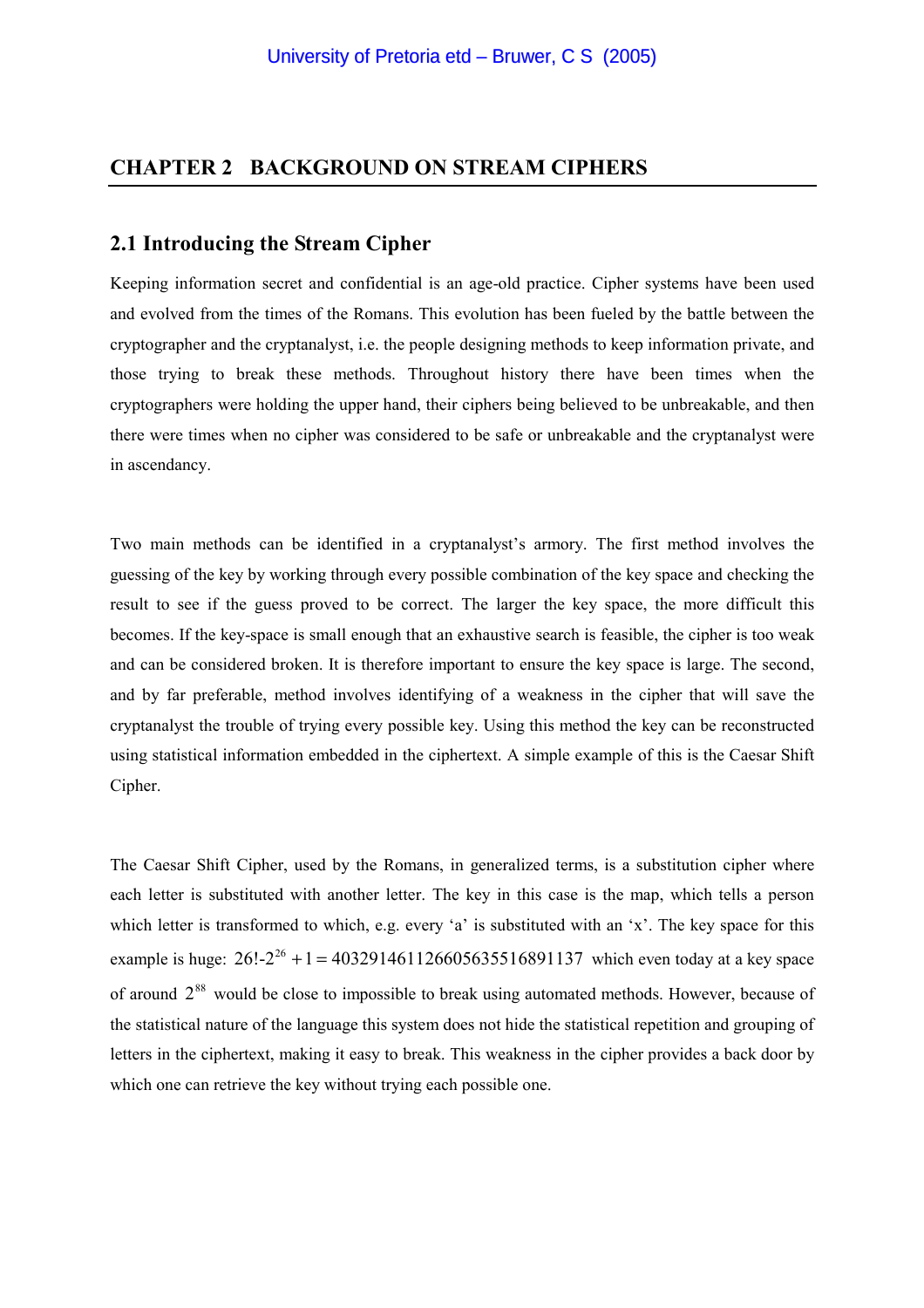Until the Second World War most ciphers were based on the substitution of characters, the so-called substitution ciphers, some of which were extremely advanced, e.g. the German Enigma and the Japanese Purple<sup>1</sup> cipher systems. With the development of the modern information age however these systems have changed to ones, which encipher digitally encoded data of any form and are thus not limited to enciphering text-based characters. Modern cipher systems can be loosely grouped into two categories, so-called *stream ciphers* and *block ciphers*.

Block ciphers work on the basis of transforming fixed blocks of data to blocks of ciphertext of equal length (typically 64 bits in size) according to a key as shown in Figure 2.1 below which illustrates the typical functioning of this type of cipher. Examples of block ciphers include DES, Triple-Des, IDEA, Blowfish and RC-5 [\[4\].](#page-119-0)



*Figure 2.1 Diagram of encryption using a typical block cipher* 

Although the vast majority of network-based conventional cryptographic applications make use of block ciphers, stream ciphers are also widely used. For example, the A5/1 stream cipher [\[5\],](#page-119-0) used for encryption in GSM, and RC 4 as well as many military communication systems. As far more effort has gone into the analyzing of block ciphers, the field of stream ciphers presents a big opportunity for further investigation and is the focus of this dissertation.

<sup>&</sup>lt;sup>1</sup> Both these ciphers made use of electro-mechanical devices for substituting characters based on a session key and are famous for being broken by the Allies [4].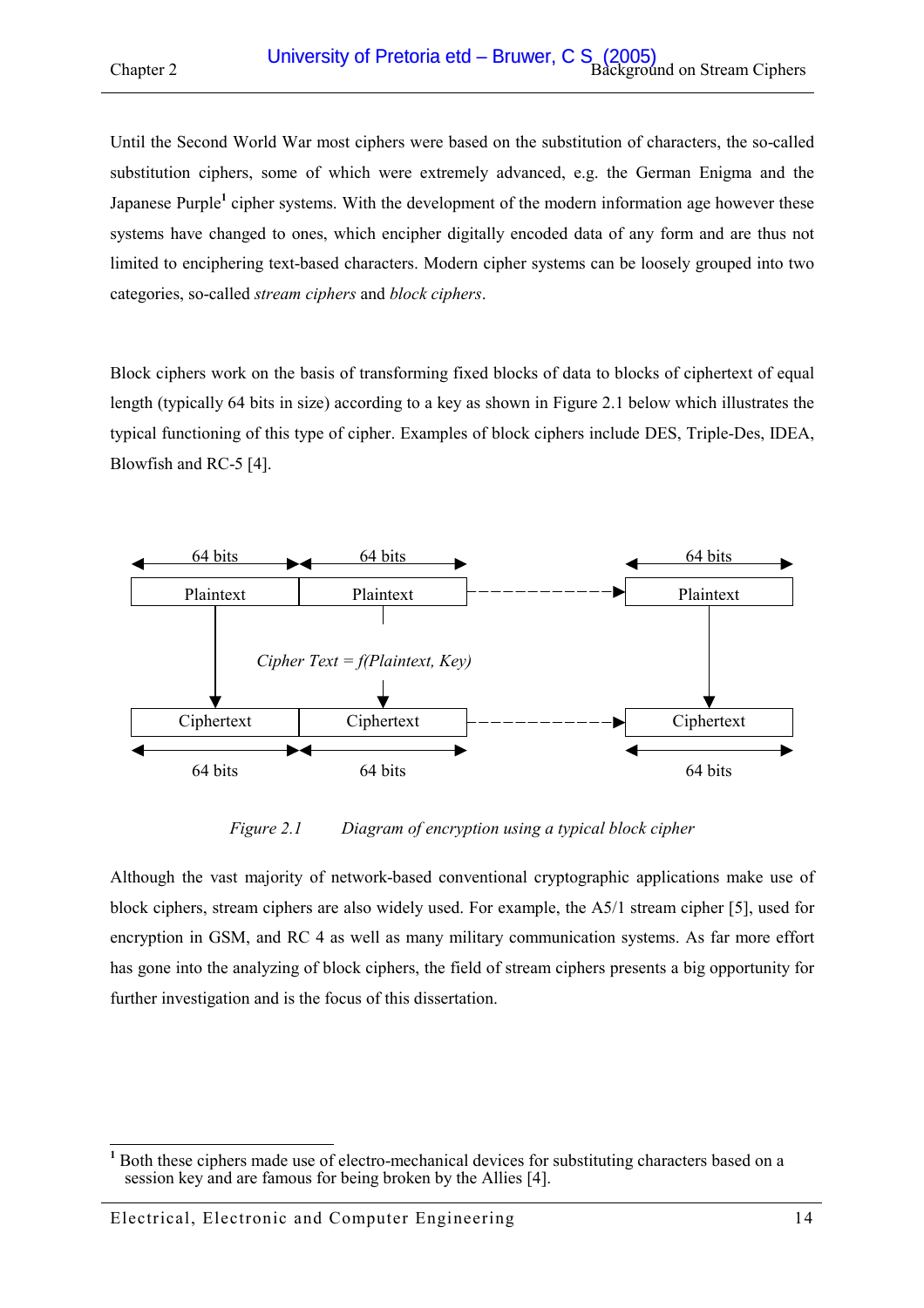In a stream cipher the plaintext message *m* to be enciphered, is broken into successive characters  $m_1, m_2, \ldots$ . Each plaintext character  $m_j$  is enciphered by adding a keystream character  $k_j$  resulting in a ciphertext character  $z_j$ . This type of cipher is also referred to as a Vernam cipher having been introduced by Gilbert Vernam an AT&T engineer in 1918 [\[4\].](#page-119-0) In this dissertation only the binary form of the Vernam cipher is considered where all additions are bitwise modulo 2 additions, equivalent to an exclusive-or (XOR) shown in equation (2.1).

$$
z_j = m_j + k_j \t j = 0,1,2...
$$
\t(2.1)

The basic function of the Vernam cipher, illustrated in Figure 2.2 below, is to eliminate any statistical relationship between the plaintext and the ciphertext. This is done with the addition (XOR) of a random keystream with the plaintext. The device used to generate the random keystream, where each bit is equally likely to be 0 or 1 independent of the preceding bits, is called a binary symmetric source (BSS).



*Figure 2.2 Vernam stream cipher model* 

A special form of the Vernam cipher proposed by Joseph Mauborgne [\[4\]](#page-119-0) p 41 involves the use of a random keystream that is the same length as the message, without any repetitions. This scheme is known as a one-time-pad and is unbreakable. However, this method is impractical due to the fact that both the sender and the receiver have to be in possession of the same key, which is huge if the data to be encrypted is of any significant size. The key may also never be used again, otherwise there is repetition and the ciphertext is no longer unbreakable.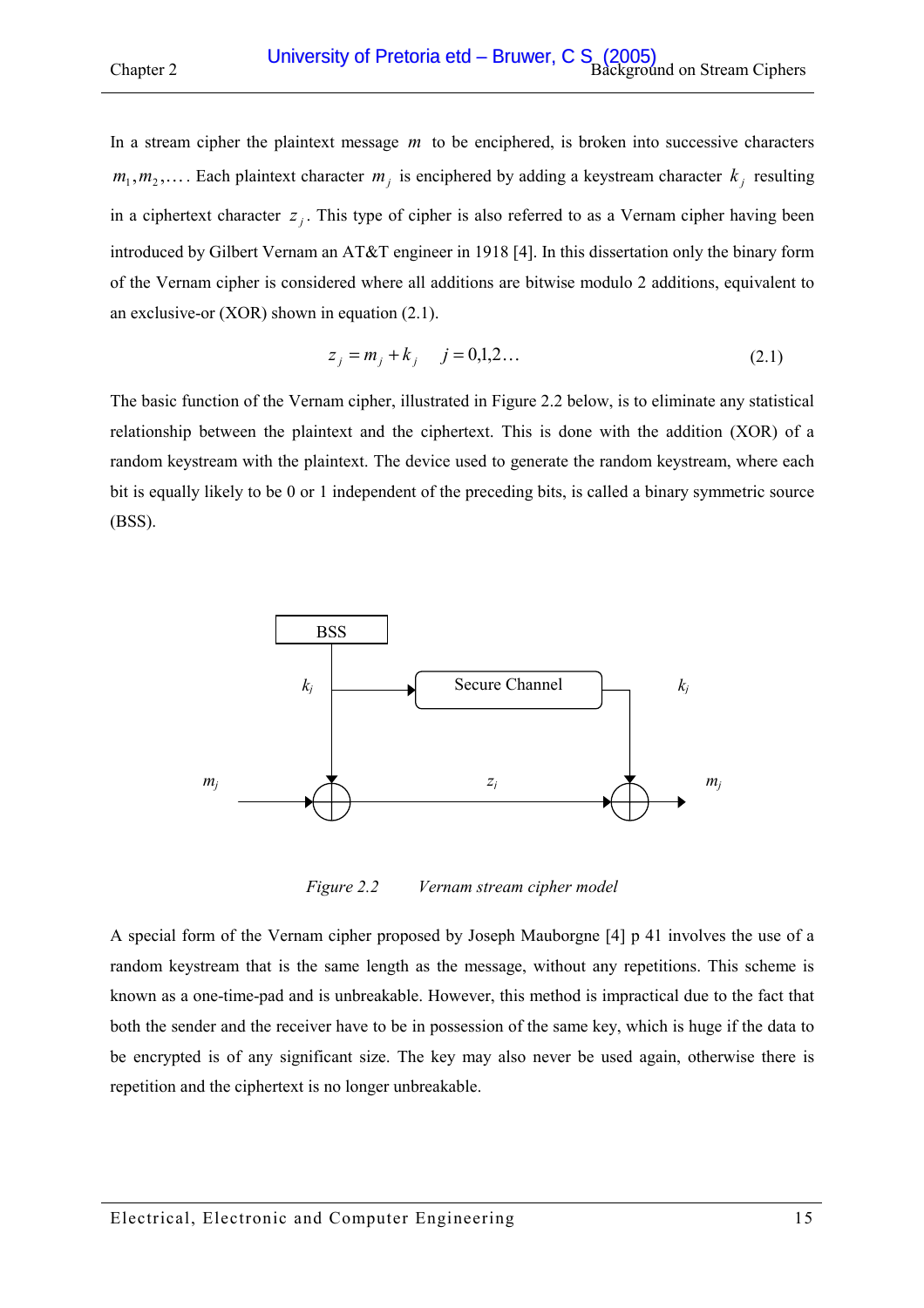Using a long random keystream, one can however still attain a very secure encryption system. The key to the one-time-pad strength is the long and completely random keystream. If one can produce a random sequence by seeding a generator with a shorter value, which always produces the same sequence, one only has to communicate the short value used for seeding the generator to the receiver. This generator is referred to as a Running Key Generator (RKG) and to the seeding value as the key (*K*) which generates the random-looking keystream sequence  $k = (k_i)$  as illustrated in Figure 2.3 below.



*Figure 2.3 Additive stream cipher model* 

The ciphertext is now the bit-by-bit modulo-2 sum of the plaintext and the keystream, as shown in equation (2.2).

$$
z_j = m_j \oplus k_j \qquad j = 0, 1, 2, \dots \qquad (2.2)
$$

Fortunately for the cryptanalysist, the keystream  $(k_i)$  is not truly random but deterministic, being determined by the secret key K and the algorithm of the running key generator. Unlike the key for the Vernam cipher, the generator can only generate as many different keystreams as there are key input values. Once the key *K* is known, the entire keystream sequence can be reconstructed which can be exploited by the cryptanalysist. The main aim of an attacker would thus be to determine  $K$  as this allows the reconstruction of the keystream, and hence the secret message. As long as the cipher system is designed to ensure that it is practically impossible to determine *K* , the system is safe.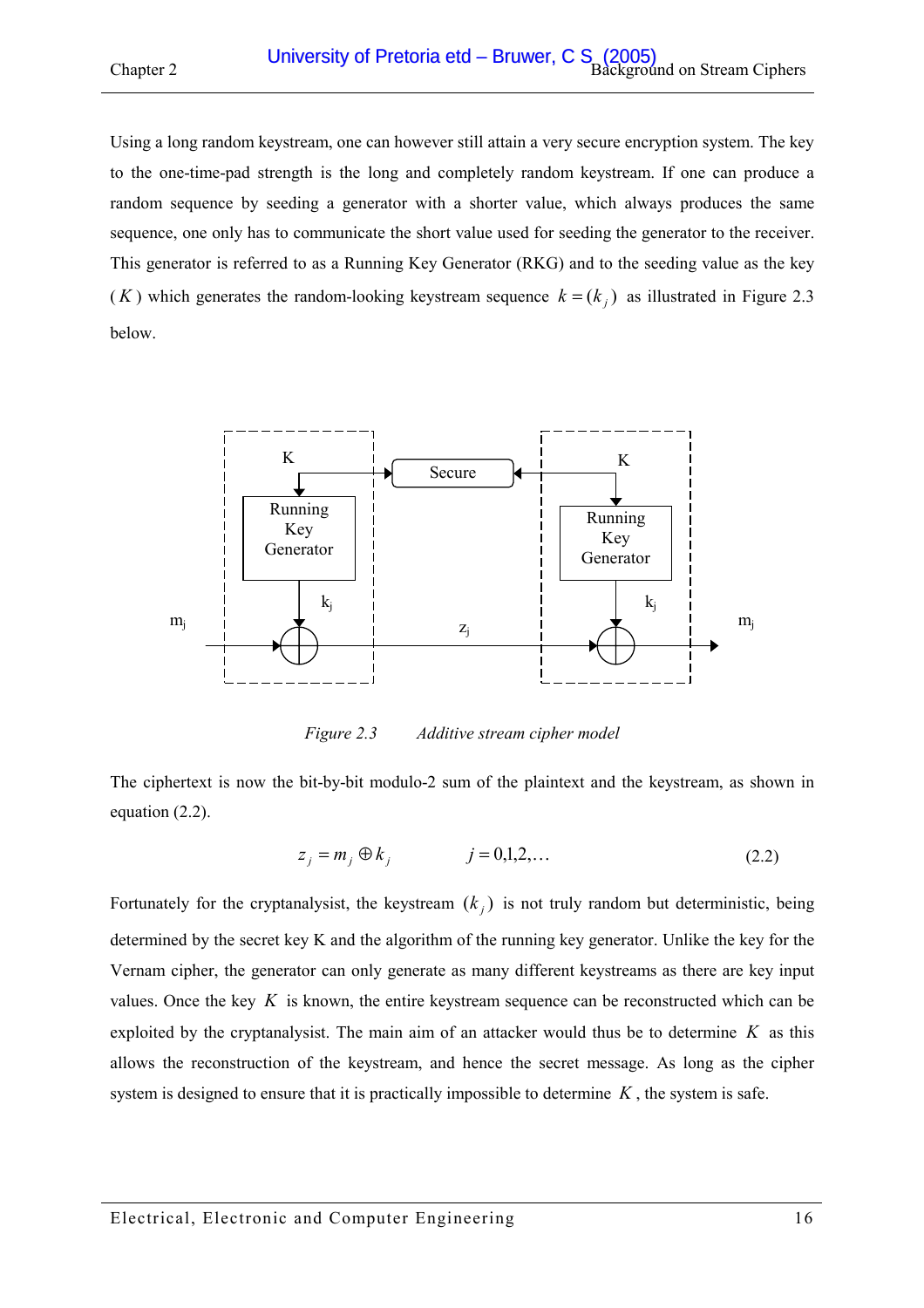# <span id="page-16-0"></span>**2.2 Practical Running Key Generators**

### *2.2.1 The Linear Feedback Shift Register*

The running key generator needs to be designed to output a random keystream, which cannot easily be distinguished from a truly random sequence. To make the implementation practical the generator must be able to produce the keystream rapidly without being too complex. One well-known circuit that efficiently produces a random looking sequence is the linear feedback shift register, referred to as a LFSR from now on. The design of LFSRs is based on finite field theory, developed by the French mathematic Évariste Galois apparently shortly before being killed in a dual [\[6\].](#page-119-0) In digital circuits, which use binary arithmetic, the operations of LFSRs correspond to operations in a finite field, or Galois Field, with  $2^{l}$  elements usually denoted as  $GF(2^{l})$ .



*Figure 2.4 Structure of a linear feedback shift register of size l*

Figure 2.4 displays the structure of an *l*-bit LFSR. The shift register's serial input is fed by the modulo 2 addition of previous stages of the register. The connection determining whether a value is fed back or not is represented by the coefficients  $c_0, c_1, c_2, \ldots, c_{l-1}$  as shown in Figure 2.4. The next input bit to the LFSR is thus computed as a linear function of the current contents as given in the form of a recurrence relation in (2.3) below, where the initial contents of the shift register is given by the values  $a_0, a_1, \ldots a_{l-1}$ .

$$
a_k = c_0 a_0 + c_1 a_1 + \dots + c_{l-1} a_{l-1}
$$
\n(2.3)

Associated with a LFSR is a characteristic polynomial (often referred to as the *generator polynomial*)  $g(x)$ , which is also expressed in terms of the feedback coefficients shown in (2.4):

$$
g(x) = c_0 + c_1 x + c_2 x^2 + \dots + c_{l-1} x^{l-1} + x^l
$$
 (2.4)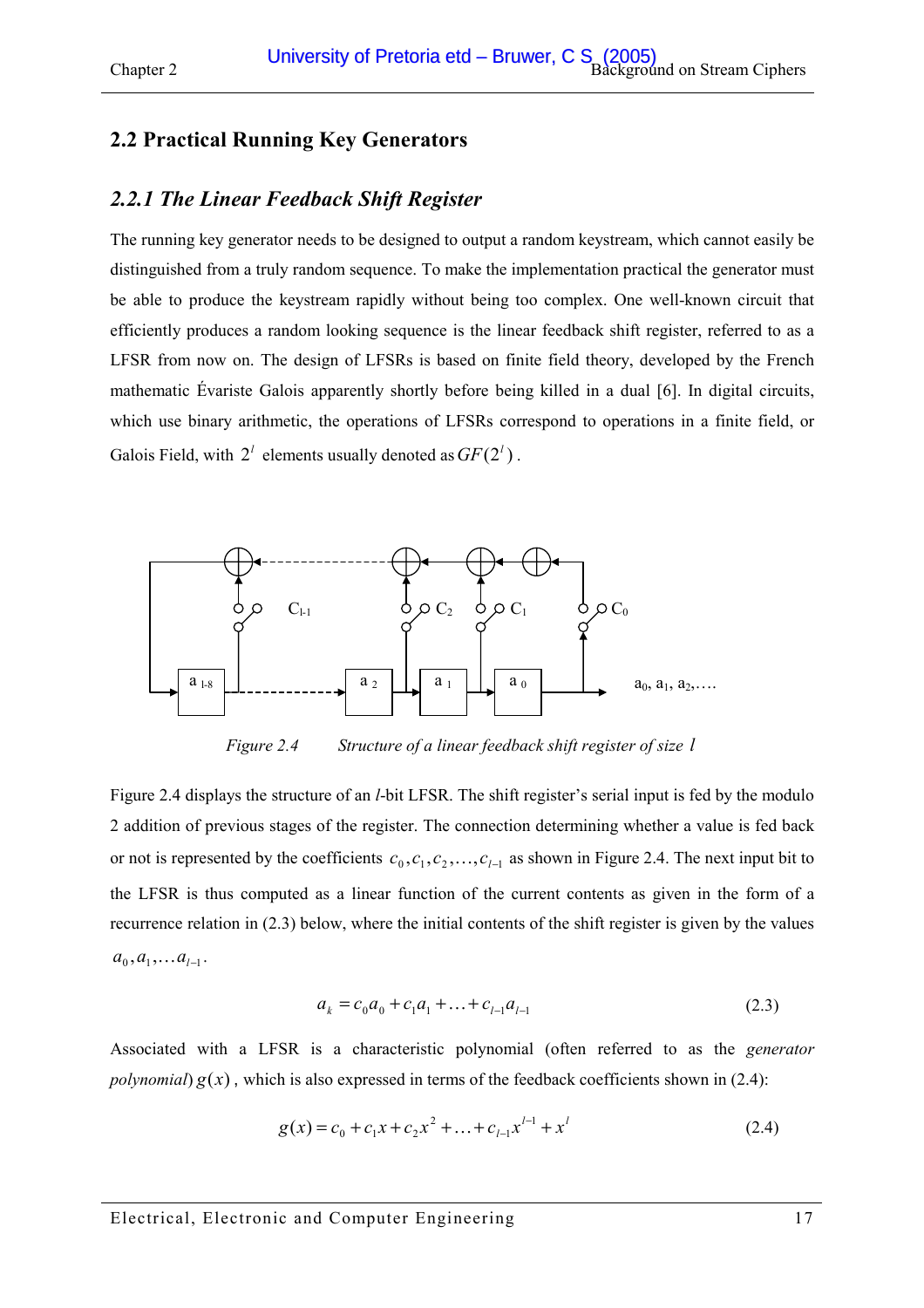<span id="page-17-0"></span>The feedback coefficient  $c_i$  is equal to 1 by definition and  $c_0$  is always chosen as 1, because the output sequence would otherwise just be a time-shifted version of the LFSR denoted by  $x^n \cdot g(x)$ . A LFSR of *l* stages can produce a non-repeating sequence with a maximum length of  $L = 2<sup>l</sup> - 1$ . This so-called pseudo-random bit sequence is of maximum length if the feedback polynomial  $g(x)$  is primitive. A primitive polynomial of degree *l* is an irreducible polynomial that divides  $x^{2^l-1} + 1$ , but not  $x^d + 1$  for any *d* that divides  $2^l - 1$ .

The 5-bit LFSR in Figure 2.5 below represents an implementation of the primitive polynomial  $g(x) = x^5 + x^2 + 1$  and is used as an example to illustrate the contents of the shift register for each clock cycle when started with the initial condition  $a_4, a_3, a_2, a_1, a_0$  equal to 1,0,0,0,0. The content for the LFSR is shown in [Table 2.1](#page-18-0) for each clock cycle until the initial state is repeated.



*Figure 2.5* Implementation of LFSR for  $g(x) = x^6 + x^4 + x^3 + x + 1$ 

It can be seen in [Table 2.1 below](#page-18-0) that there are 31 unique states ( $L = 2<sup>5</sup> - 1$ ) for the LFSR shown in Figure 2.5, where state 31 is a repeat of state 0 . Each consecutive state is a right-shifted version of the previous state, with  $a_4$  being derived by the feedback taps from  $a_0$  and  $a_2$ , also from the previous state. An interesting observation that can be made is the fact that the output sequence can be seen in column  $a_0$  and is also  $L = 2^5 - 1$  of length before repeating. Each column (each entry in the column represents the contents of a memory cell within the shift register at time *j* ) represents a timeshifted version of the output sequence.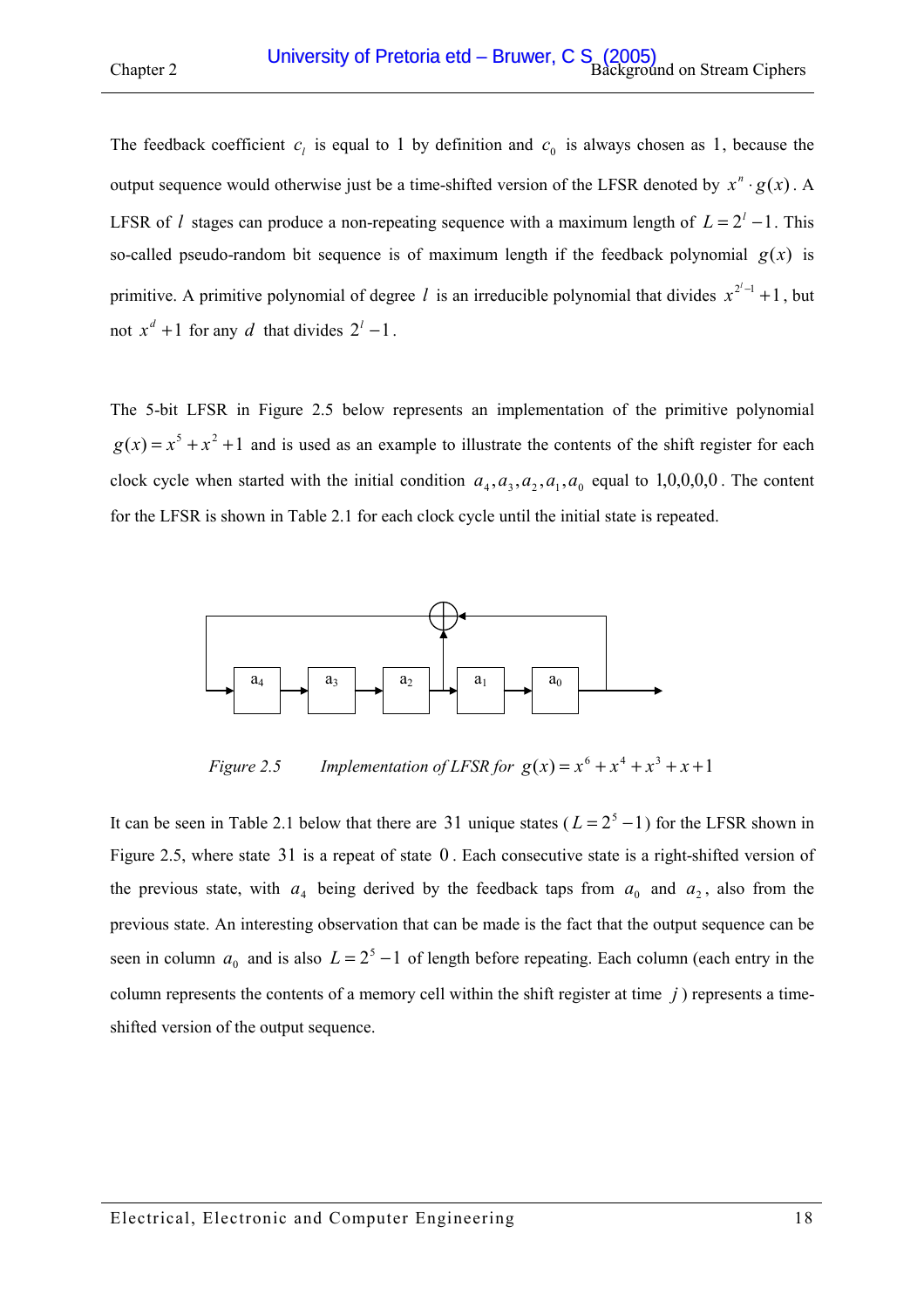| Contents                |                    |                  |                    |                      |                    |
|-------------------------|--------------------|------------------|--------------------|----------------------|--------------------|
| <b>State</b>            | $\boldsymbol{a}_4$ | $a_{3}$          | $\boldsymbol{a}_2$ | $\boldsymbol{a}_{1}$ | $\boldsymbol{a}_0$ |
| $\boldsymbol{0}$        | $\mathbf{1}$       | $\boldsymbol{0}$ | $\boldsymbol{0}$   | $\boldsymbol{0}$     | $\boldsymbol{0}$   |
| $\mathbf{1}$            | $\mathbf{0}$       | $\mathbf{1}$     | $\boldsymbol{0}$   | $\mathbf{0}$         | $\boldsymbol{0}$   |
| $\overline{2}$          | $\overline{0}$     | $\overline{0}$   | $\mathbf{1}$       | $\overline{0}$       | $\boldsymbol{0}$   |
| $\overline{\mathbf{3}}$ | $\overline{1}$     | $\boldsymbol{0}$ | $\overline{0}$     | $\overline{1}$       | $\boldsymbol{0}$   |
| $\overline{4}$          | $\boldsymbol{0}$   | $\mathbf{1}$     | $\boldsymbol{0}$   | $\boldsymbol{0}$     | $\mathbf{1}$       |
| $\overline{5}$          | $\overline{1}$     | $\boldsymbol{0}$ | $\mathbf{1}$       | $\boldsymbol{0}$     | $\boldsymbol{0}$   |
| 6                       | $\overline{1}$     | $\mathbf{1}$     | $\boldsymbol{0}$   | $\mathbf{1}$         | $\boldsymbol{0}$   |
| $\overline{7}$          | $\overline{0}$     | $\mathbf{1}$     | $\mathbf{1}$       | $\boldsymbol{0}$     | $\mathbf{1}$       |
| $\overline{8}$          | $\overline{0}$     | $\overline{0}$   | $\mathbf{1}$       | $\overline{1}$       | $\boldsymbol{0}$   |
| 9                       | $\mathbf{1}$       | $\boldsymbol{0}$ | $\boldsymbol{0}$   | $\mathbf{1}$         | $\mathbf{1}$       |
| 10                      | $\mathbf{1}$       | $\mathbf{1}$     | $\boldsymbol{0}$   | $\boldsymbol{0}$     | $\mathbf{1}$       |
| 11                      | $\mathbf{1}$       | $\mathbf{1}$     | $\mathbf{1}$       | $\boldsymbol{0}$     | $\boldsymbol{0}$   |
| 12                      | $\overline{1}$     | $\mathbf{1}$     | $\mathbf{1}$       | $\mathbf{1}$         | $\boldsymbol{0}$   |
| 13                      | $\mathbf{1}$       | $\mathbf{1}$     | $\mathbf{1}$       | $\mathbf{1}$         | $\mathbf{1}$       |
| 14                      | $\overline{0}$     | $\overline{1}$   | $\overline{1}$     | $\overline{1}$       | $\overline{1}$     |
| $\overline{15}$         | $\boldsymbol{0}$   | $\boldsymbol{0}$ | $\mathbf{1}$       | $\mathbf{1}$         | $\mathbf{1}$       |
| 16                      | $\boldsymbol{0}$   | $\overline{0}$   | $\boldsymbol{0}$   | $\mathbf{1}$         | $\mathbf{1}$       |
| 17                      | $\mathbf 1$        | $\boldsymbol{0}$ | $\boldsymbol{0}$   | $\mathbf{0}$         | $\mathbf{1}$       |
| 18                      | $\overline{1}$     | $\mathbf{1}$     | $\overline{0}$     | $\overline{0}$       | $\mathbf{0}$       |
| 19                      | $\boldsymbol{0}$   | $\mathbf{1}$     | $\mathbf{1}$       | $\boldsymbol{0}$     | $\boldsymbol{0}$   |
| 20                      | $\mathbf{1}$       | $\boldsymbol{0}$ | $\mathbf{1}$       | $\mathbf{1}$         | $\boldsymbol{0}$   |
| 21                      | $\mathbf{1}$       | $\mathbf 1$      | $\boldsymbol{0}$   | $\mathbf{1}$         | $\mathbf{1}$       |
| 22                      | $\mathbf 1$        | $\mathbf 1$      | $\mathbf{1}$       | $\boldsymbol{0}$     | $\mathbf{1}$       |
| 23                      | $\overline{0}$     | $\mathbf{1}$     | $\mathbf{1}$       | $\mathbf{1}$         | $\boldsymbol{0}$   |
| 24                      | $\mathbf 1$        | $\boldsymbol{0}$ | $\mathbf{1}$       | $\overline{1}$       | $\mathbf{1}$       |
| 25                      | $\boldsymbol{0}$   | $\overline{1}$   | $\boldsymbol{0}$   | $\overline{1}$       | $\overline{1}$     |
| 26                      | $\mathbf{1}$       | $\boldsymbol{0}$ | $\mathbf{1}$       | $\boldsymbol{0}$     | $\mathbf{1}$       |
| 27                      | $\boldsymbol{0}$   | $\mathbf{1}$     | $\boldsymbol{0}$   | $\mathbf{1}$         | $\boldsymbol{0}$   |
| 28                      | $\overline{0}$     | $\mathbf{0}$     | $\mathbf{1}$       | $\boldsymbol{0}$     | $\overline{1}$     |
| 29                      | $\overline{0}$     | $\overline{0}$   | $\overline{0}$     | $\overline{1}$       | $\overline{0}$     |
| 30                      | $\boldsymbol{0}$   | $\boldsymbol{0}$ | $\boldsymbol{0}$   | $\boldsymbol{0}$     | $\mathbf{1}$       |
| 31                      | $\mathbf{1}$       | $\boldsymbol{0}$ | $\boldsymbol{0}$   | $\boldsymbol{0}$     | $\boldsymbol{0}$   |

<span id="page-18-0"></span>*Table 2.1 State of LFSR shown in [Figure 2.5](#page-17-0) for each clock cycle up to first repeat* 

A LFSR is usually specified using the polynomial representation, which does not easily map to a hardware implementation. Consider a 8-bit LFSR, with feedback polynomial

$$
g(x) = x^8 + x^6 + x^5 + x^3 + 1
$$
 (2.5)

It is easy to convert the polynomial representation to a recurrence relation representation, which can be readily mapped to the hardware representation of a LFSR, as will be shown with equation (2.5) as an example. Setting  $g(x) = 0$  one obtains: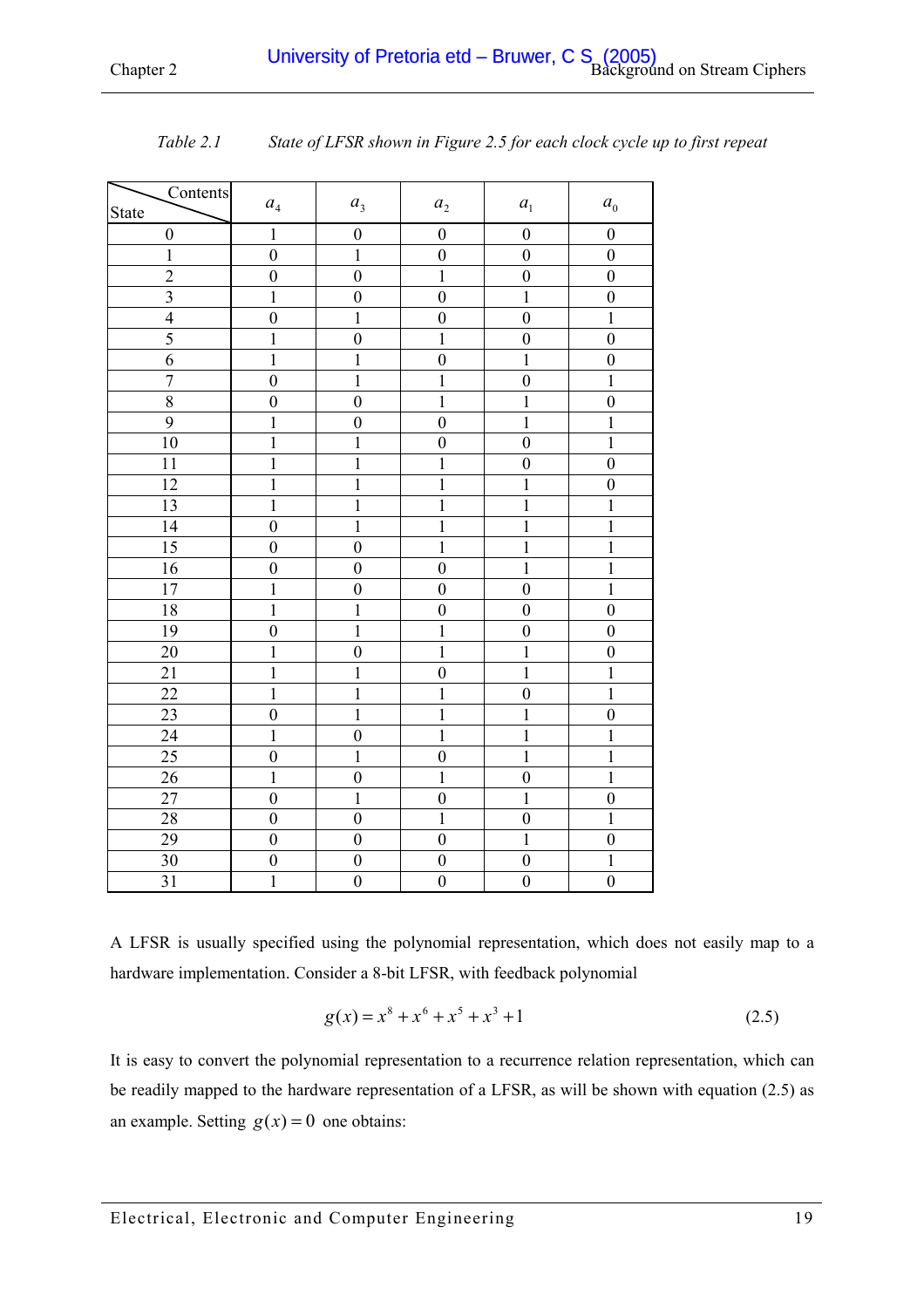$$
0 = x^8 + x^6 + x^5 + x^3 + 1 \tag{2.6}
$$

Multiplying by  $x^n$  gives:

$$
0 = x^{n+8} + x^{n+6} + x^{n+5} + x^{n+3} + x^n
$$
 (2.7)

Multiply by  $x^{-8}$  then produces

$$
0 = x^{n} + x^{n-2} + x^{n-3} + x^{n-5} + x^{n-8}
$$
 (2.8)

Replacing  $x^n$  with  $a_n$  results in:

$$
0 = a_n + a_{n-2} + a_{n-3} + a_{n-5} + a_{n-8}
$$
 (2.9)

As these all are GF(2) or modulo 2 operations  $a_n = -a_n$ ; thus

$$
a_n = a_{n-8} + a_{n-5} + a_{n-3} + a_{n-2}
$$
 (2.10)

which represents the LFSR shown in Figure 2.6 below where the output sequence is denoted by  $u_0$ ,  $u_1$ ,  $u_2$ ,... and *n* denotes any relative point in time.



*Figure 2.6 LFSR of size 8*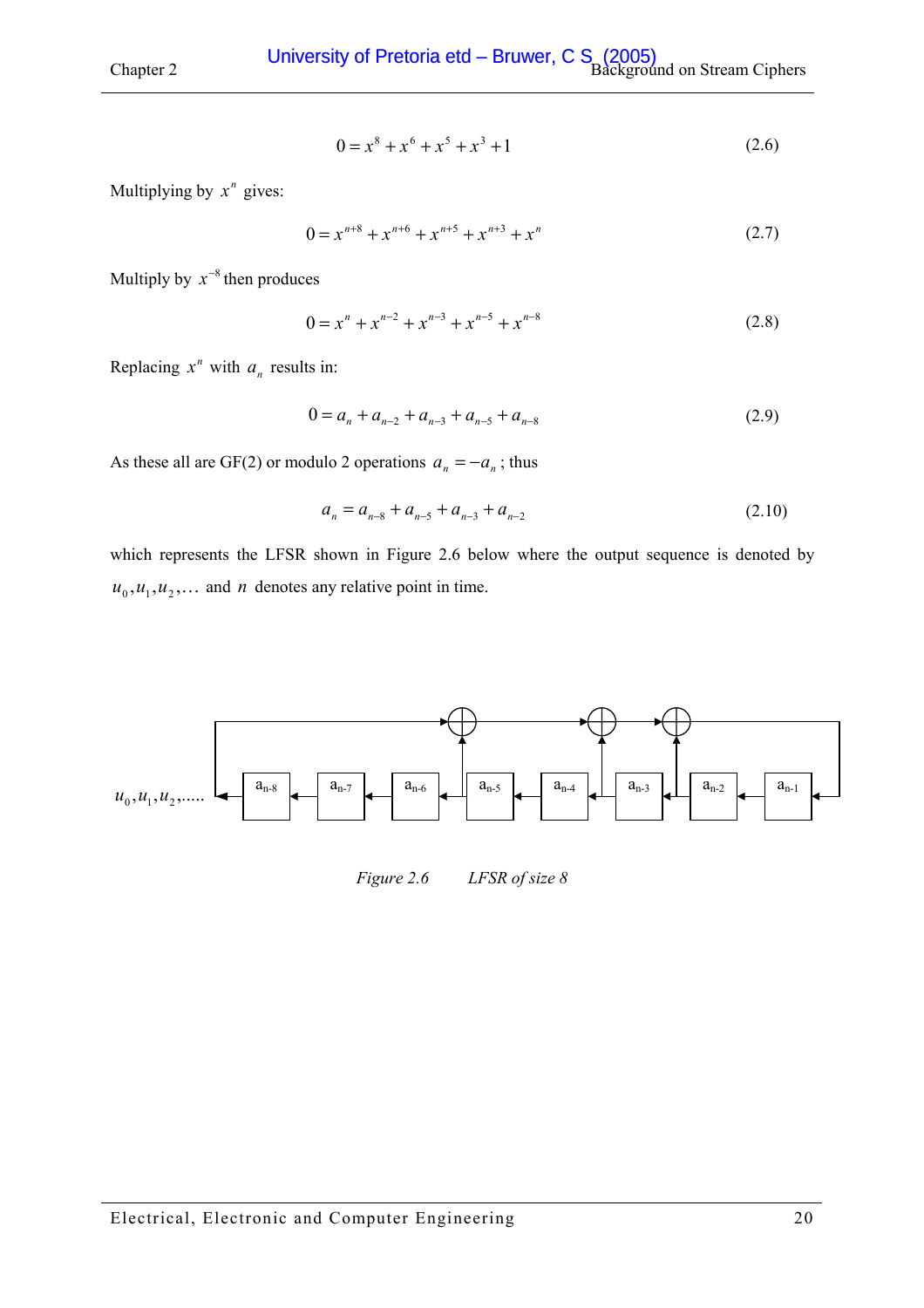Thus, a LFSR generates a random looking bit sequence of length  $2<sup>l</sup> - 1$  using a short seeding value. However a LFSR cannot be used on its own as a running stream generator. Consider the following case illustrated in Figure 2.7:



*Figure 2.7 Cracking a stream cipher with a weak running key generator* 

Looking at the viewpoint of the interceptor it is known somebody is writing to Alice, as is the inner working of the cipher system being used and for this special case the keystream is referred to as  $u_i$  instead of  $k_i$ . By guessing that the message starts with "Dear Alice" provides 10 letters of known plaintext, as the ciphertext  $z_j$  produced by  $m_j \oplus u_j$  is known. Assuming the guess is correct and the message was written using ASCII letters allows for the retrieval of  $10*8 = 80$  bits of the key sequence as  $u_i = m_i \oplus z_i$ . As long as the LFSR in the system shown in Figure 2.7 above is shorter than 80 bits, the system has been cracked as one can derive the whole key sequence, forward or backward, from the section retrieved. The reason this particular example of a running key generator can be broken so easily is the lack of *confusion*, a concept that is introduced and elaborated on in the following section.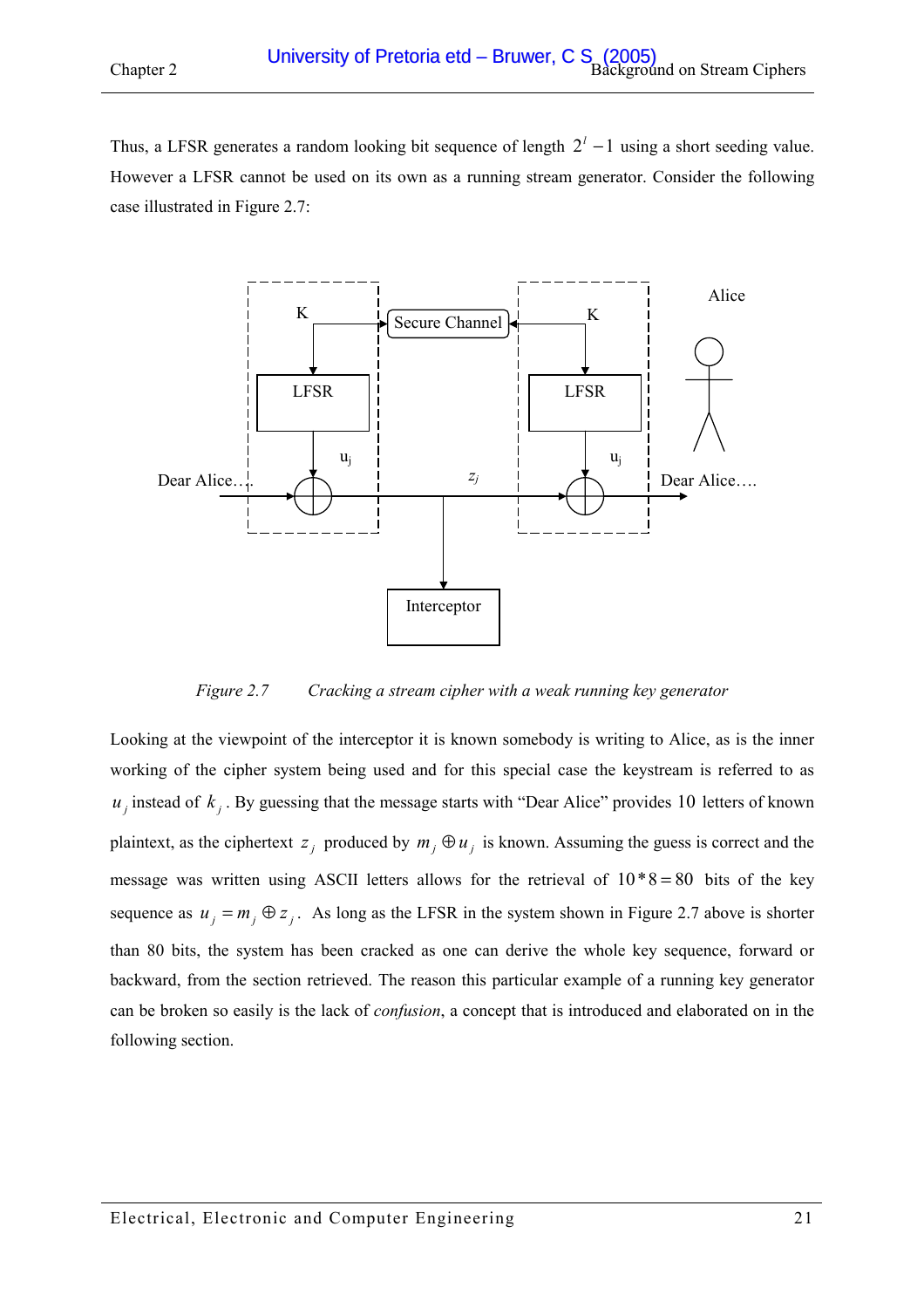# <span id="page-21-0"></span>*2.2.2 The Combining Function for the Running Key Generator*

The lesson learned from the hypothetical attack described at the end of the previous section is the fact that if one wants to make use of the speed and simplicity of implementation of a LFSR in the construction of the running key generator, measures must be taken to prevent an attacker from retrieving the initial state of the LFSR.

The terms *diffusion* and *confusion* were introduced by Shannon [\[4\],](#page-119-0) p60 and are fundamental to any practical cryptographic system. In *diffusion* it is attempted to make each bit in the key influence many plaintext bits in order to hide the statistical structure of the plaintext in the ciphertext. *Confusion* attempts to make the statistical relationship between the ciphertext and the key as complex as possible. When using LFSRs in a running key generator, the criteria set by *diffusion* is easily met as changing one bit in the seeding value of the LFSR (which forms part of the key) changes the output sequence of the LFSR, thus also the keystream and as a result the ciphertext.

Several methods are used to introduce *confusion* in stream ciphers for hiding the individual LFSR output bits in order to prevent the reconstruction of the key. The most common methods [\[7\]](#page-119-0) are *nonlinear filter generators*, *clock-controlled generators<sup>2</sup>* and *nonlinear combining generators*, the latter being the focus of this dissertation. Nonlinear combining generators combine a fixed number of *n* LFSRs using a nonlinear combining function *f* as shown in [Figure 2.8 below.](#page-22-0) The individual output streams from the various LFSRs are identified by the superscript  $a^{1...n}$ .

<sup>&</sup>lt;sup>2</sup> A5/1 used for encryption in GSM networks makes use of clock-controlled generators.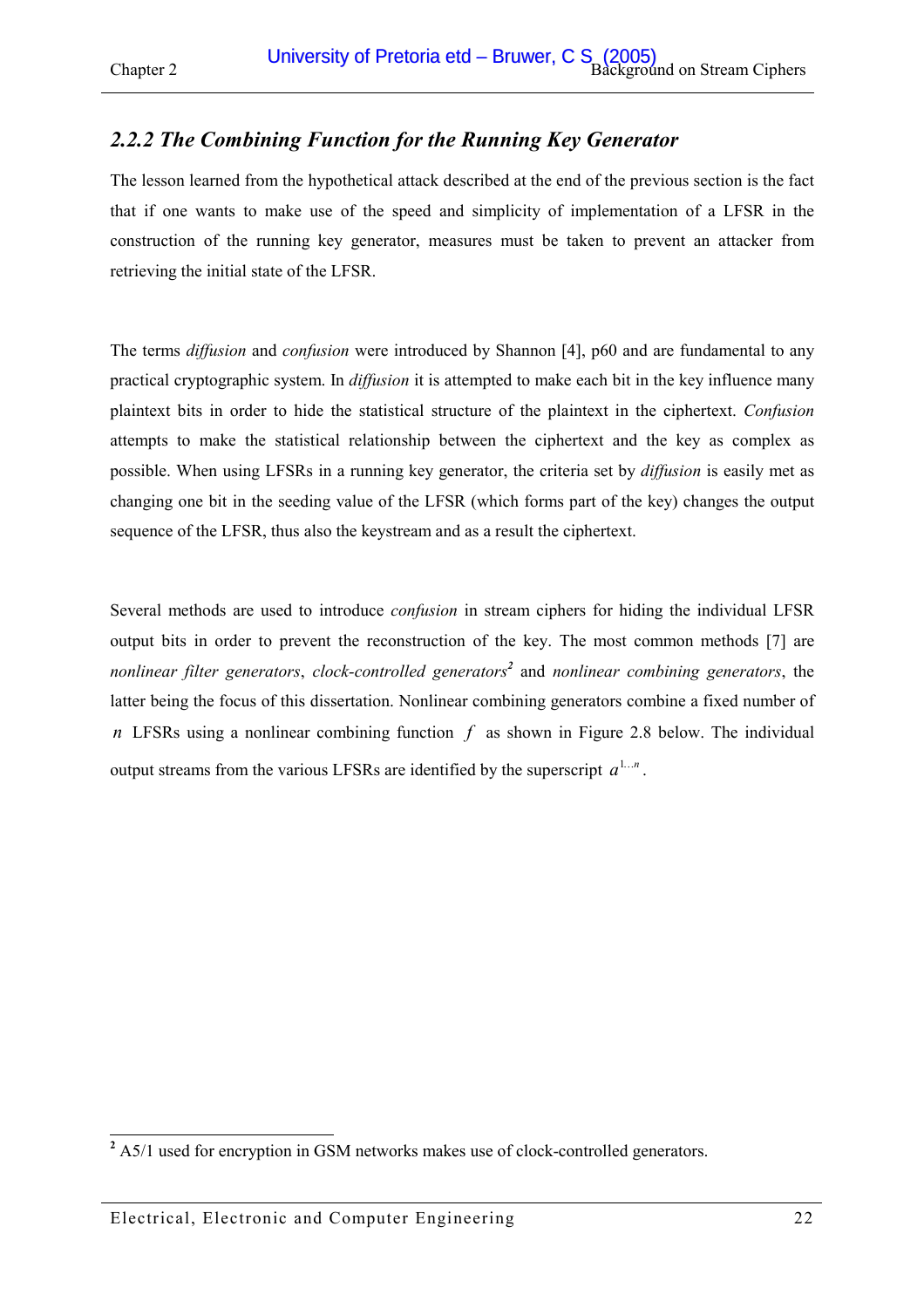<span id="page-22-0"></span>



*Figure 2.8 Stream cipher based on a nonlinear combining generator* 

An example of a simple combining function is the Geffe generator, shown in Figure 2.9 below [\[7\].](#page-119-0) The key of this generator is the initial conditions of the three component LFSRs.



*Figure 2.9 The Geffe key generator* 

To investigate the *confusion* in the keystream introduced by the Geffe generator the truth table of the combining function, shown in [Table 2.2 below,](#page-23-0) is examined.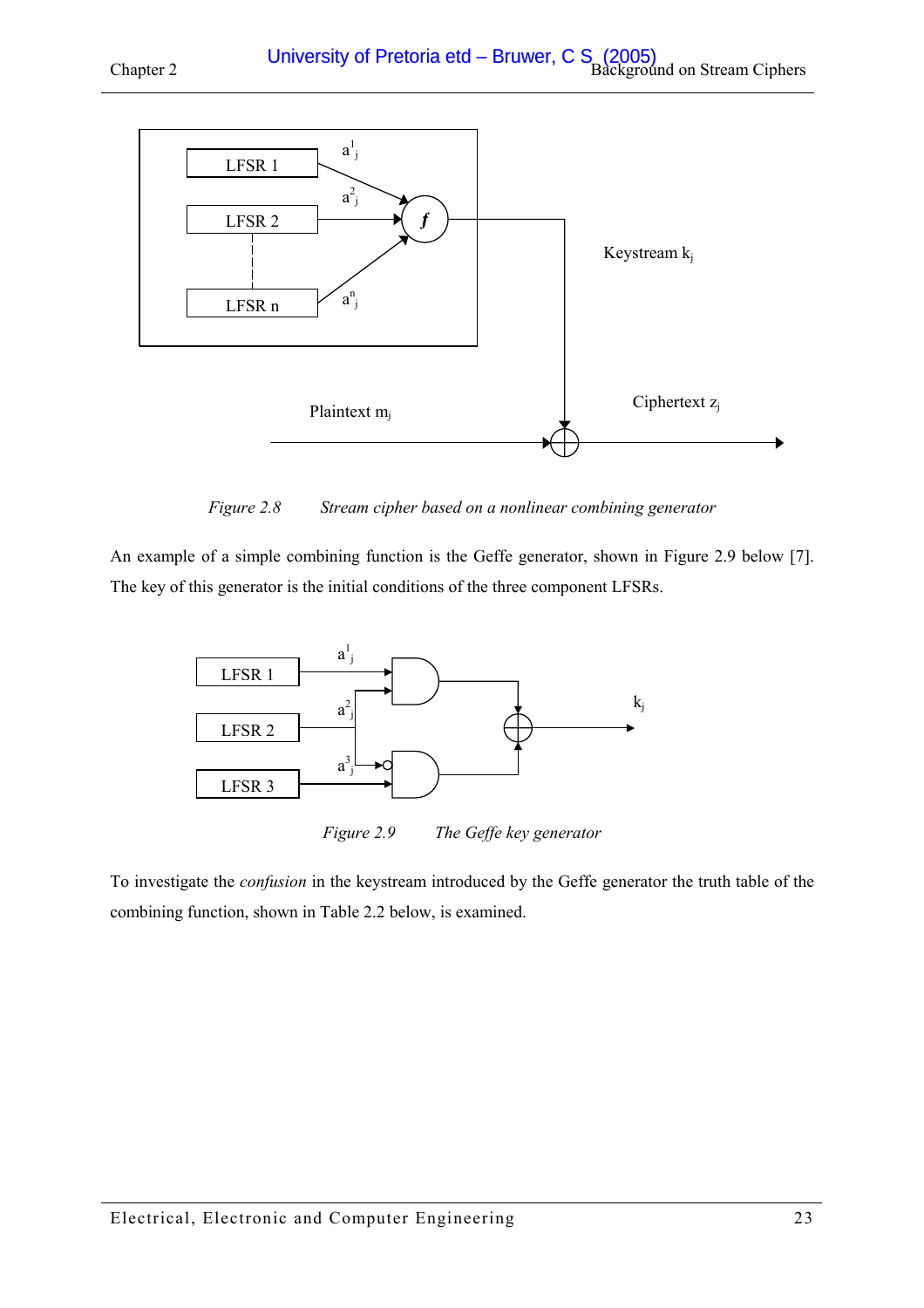| $a_j^1$                     | $a_j^2$          | $a_j^3$                     | $k_j$            |
|-----------------------------|------------------|-----------------------------|------------------|
| $\theta$                    | $\theta$         | $\theta$                    | $\theta$         |
| $\theta$                    | $\theta$         | $\overline{l}$              | $\overline{l}$   |
| $\theta$                    | $\boldsymbol{l}$ | $\theta$                    | $\theta$         |
| $\theta$                    | $\mathfrak l$    | $\mathcal{I}_{\mathcal{I}}$ | $\theta$         |
| $\mathcal{I}_{\mathcal{I}}$ | $\theta$         | $\theta$                    | $\theta$         |
| $\mathcal{I}_{\mathcal{I}}$ | $\theta$         | $\boldsymbol{l}$            | $\overline{l}$   |
| $\boldsymbol{l}$            | $\boldsymbol{l}$ | $\theta$                    | 1                |
| $\boldsymbol{l}$            | $\boldsymbol{l}$ | $\boldsymbol{l}$            | $\boldsymbol{l}$ |

<span id="page-23-0"></span>*Table 2.2 Truth table for Geffe combining function* 

Looking at the correlation between the individual LFSR outputs  $a^i$  it can be seen that 4 3  $P(a_j^1 = k_j) = P(a_j^2 = k_j) = P(a_j^3 = k_j) = \frac{6}{8} = \frac{3}{4}$ . Thus 75% of the time a bit in the keystream is equal to the contents of a specific component LFSR. Because of this, it is no longer possible to directly deduct the initial condition of a component LFSR from the keystream, however the correlation can be exploited, as the remainder of this dissertation will endeavour to illustrate.

A brute force attack attempts to examine all the possible states of the component LFSRs. Such an attack is however the last resort for a cryptanalysist when all else fails and is unlikely to succeed. Any cipher system would be designed in such a way as to ensure that the key size is orders too large for a brute force attack to succeed. In fact, because of the rapid rate at which computers are increasing in speed, the key-size is usually huge and brute force attacks can typically only be expected to work on very old systems.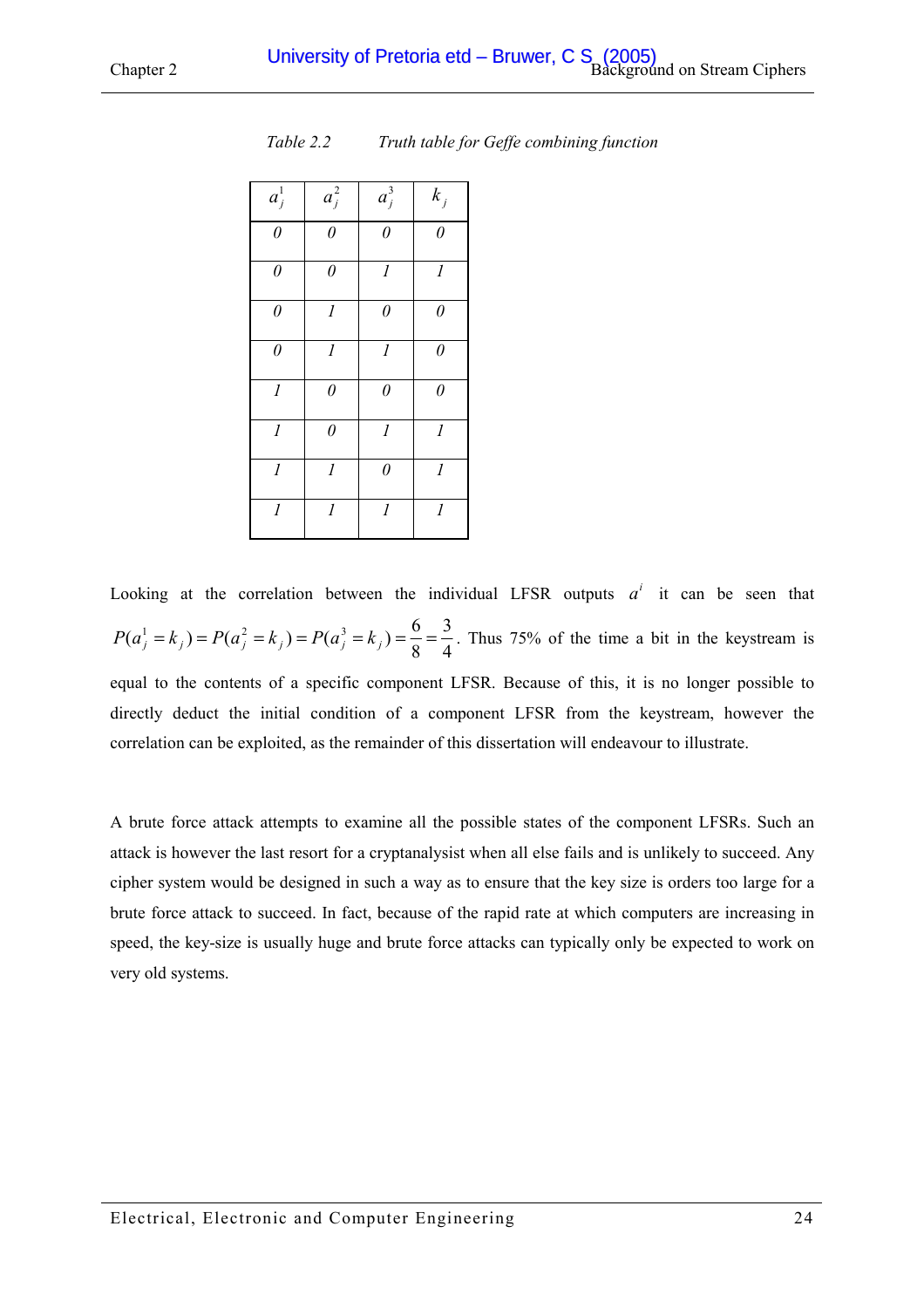<span id="page-24-0"></span>

Fortunately for the cryptanalysist, Siegenthaler [\[2\]\[1\]](#page-119-0) has shown that by exploiting the measure of correlation that exists between the running key  $k$  and the outputs of individual LFSRs  $a^i$ , as shown in the example of the Geffe generator, it is possible to perform a divide and conquer attack on the

individual LFSRs thereby reducing the effort of finding the key from  $\prod_{i=1}^{n} 2^{l_i}$  $\prod_{i=1}^{n} 2^{l_i}$  to  $\sum_{i=1}^{n} 2^{l_i}$ 1  $2^{l_i}$ . This is

possible by performing a brute force attack, targeting the output of only one of the component LFSR's independently from the output of the others. This approach was shown to work for a number of combining functions, e.g. as proposed by Brüer [\[8\],](#page-119-0) Geffe [\[9\]](#page-119-0) and Pless [\[10\].](#page-119-0) Siegenthaler used the correlation function to discriminate between random-looking binary sequences, resulting from the false initial states, and non-random (deterministic) binary sequences corresponding to the correct state.

To prevent the type of attack introduced by Siegenthaler, one would ideally want to have a combining function, which provides a keystream with a correlation for  $P(a^i = k) = 0.5$  that would be completely random and thus the ultimate in *confusion.* In practice however, implementations of combining functions never reach correlation levels that are completely random, and in general it is found that  $P(a^i = k) \neq 0.5$ . In the following section a mathematical model is introduced that can be used for exploiting this weakness.

# **2.3 Review of the Statistical Model**

In this section a model for representing the statistical relationship between the individual LFSRs within a nonlinear combining generator and the ciphertext is introduced. The model is slightly different for each type of attack described in this text and is refined at the relevant sections. Assume that a segment of *N* ciphertext bits is being observed by an attacker. From the attacker's viewpoint it is desirable that the value *N* should be as small as possible; i.e.  $N \ll L = 2^{l_i} - 1$ . The fundamental assumption for correlation attacks of stream ciphers is that the ciphertext sequence  $k = (k_i)$  is correlated with probability  $q' > 0.5$  to the sequence  $a = (a_i)$  generated by a particular internal LFSR, i.e.

$$
P(k_j = a_j) = q' = (1 - p') > 0.5 \qquad j = 0, 1, 2, \cdots \tag{2.11}
$$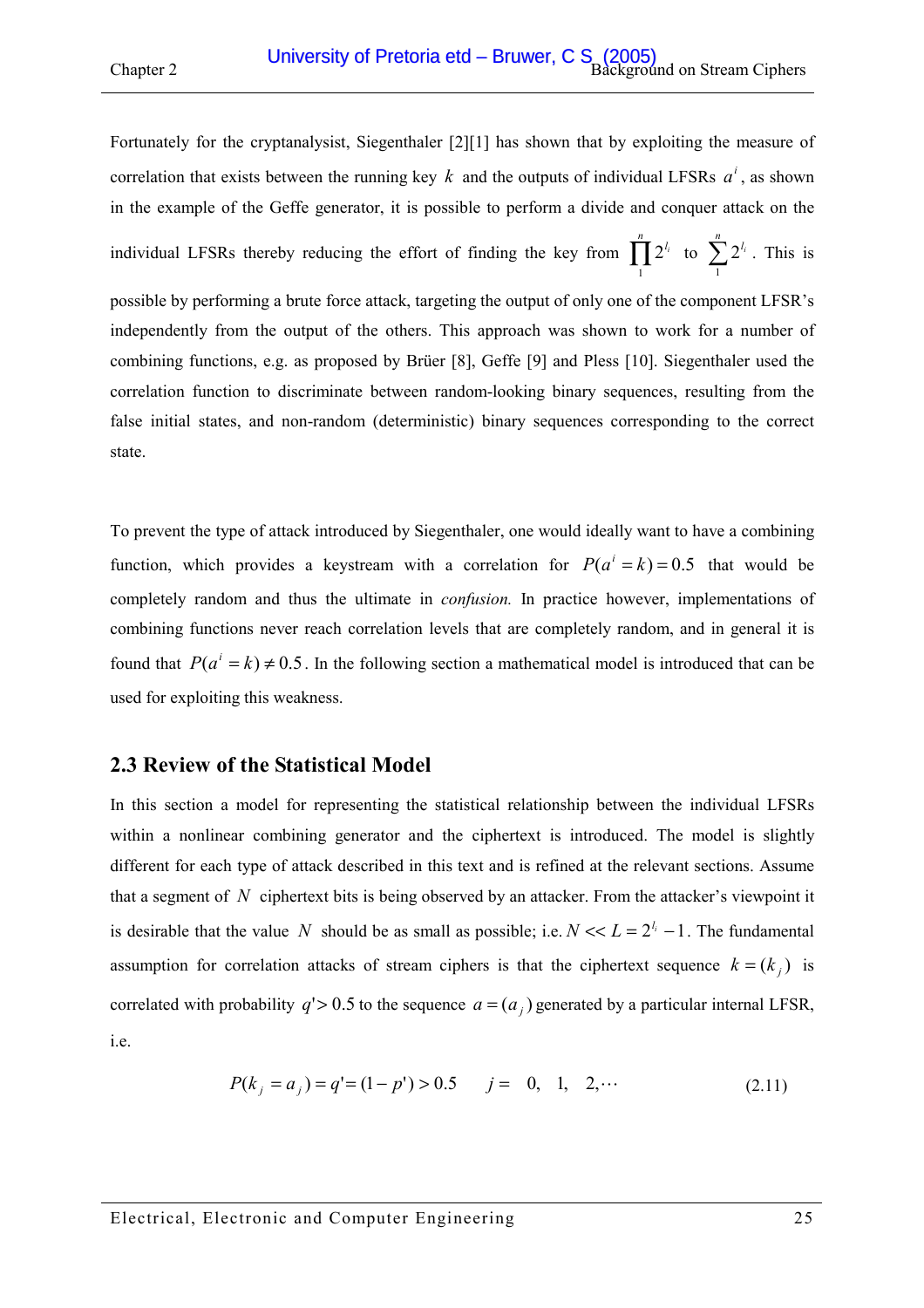<span id="page-25-0"></span>The corruption of the internal LFSR sequence  $(a_i)$  due to other LFSRs in the stream cipher may be modeled as "errors" in the sequence. In the case of binary-valued digits, the model may be simplified, by setting  $k_i = a_i \oplus r_i$ ,  $j = 0, 1, 2,...$  This is illustrated in Figure 2.10.



*Figure 2.10 Stream cipher model* 

The simplifying assumption that  $k_j$  depends only on the input  $a_j$  at time  $j$  is made. The corruption of the LFSR sequence  $a_j$  due to the other LFSRs in the stream cipher and the addition of the plaintext may be modeled by the addition of "error digits"  $r_i$ .

$$
P(a_j = k_j) = P(r_j = 0) = q' = 1 - p'
$$
\n(2.12)

The assumption is made that the "error bits"  $(r_i)$ , generated by the memoryless Binary Noise Source (BNS), are identical and independently distributed random variables. In typical applications one further finds that  $P(m_i = 0) \neq 0.5$ . In fact, the statistical nature of the data being encoded is usually a known factor, for instance for the transmission of voice or the transmission of English ASCII text. Because of this, the effect of the plaintext can be incorporated into the BNS allowing for the simplification of the stream cipher model as shown [Figure 2.11 below,](#page-26-0) where the corruption of the LFSR sequence  $a_j$  due to the other LFSRs in the stream cipher and the addition of the plaintext has now been combined in a unified addition of "error digits"  $e_i$ .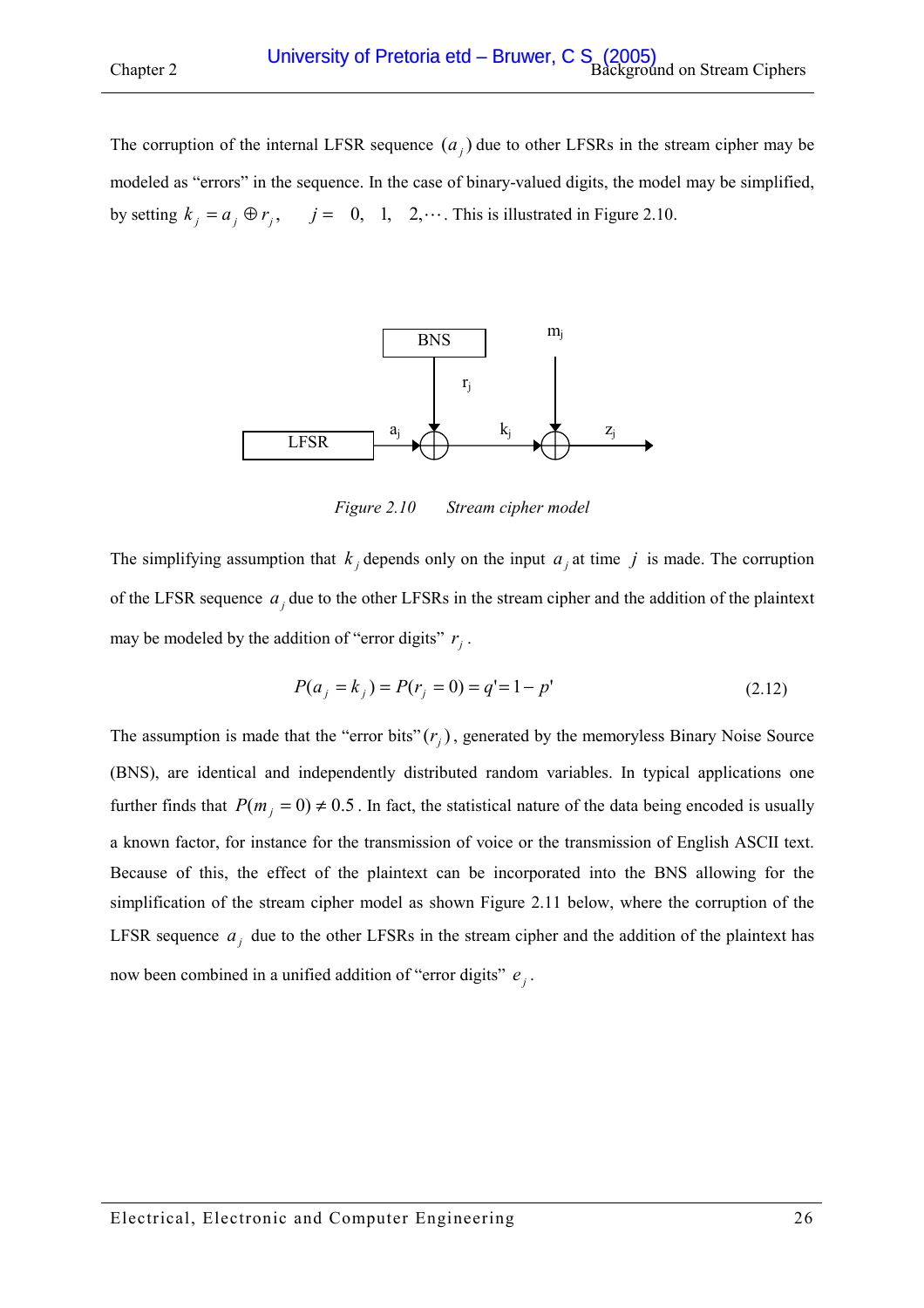<span id="page-26-0"></span>

*Figure 2.11 Simplified stream cipher model* 

The simplified model has a lower correlation level between the LFSR output  $a_i$  and the ciphertext  $z_j$  than exists between  $a_j$  and  $k_j$  making any attack more difficult. The huge advantage with the simplified model is however that one now is able to perform a *ciphertext-only* attack on the system instead of a known plaintext attack. This correlation level is shown by equation (2.13) where the probabilities *q* and *p* now combine the effect of the combining function and the effects of the statistical nature of the plaintext.

$$
P(a_j = z_j) = P(e_j = 0) = q = 1 - p \tag{2.13}
$$

The challenge of the cryptanalyst is to restore the unknown LFSR sequence  $(a_i)$  from the observed ciphertext sequence  $(z_j)$ , which may be viewed as a "noisy" version of  $(a_j)$  as shown with the equivalent model in Figure 2.12 below.



*Figure 2.12 BSC equivalent model for stream cipher* 

The BNS sequence of  $P(e_i = 1) = p$  which determines the correlation between  $z_i$  and  $a_i$  has been replaced by a Binary Symmetric Channel (BSC) with an error probability of *p* .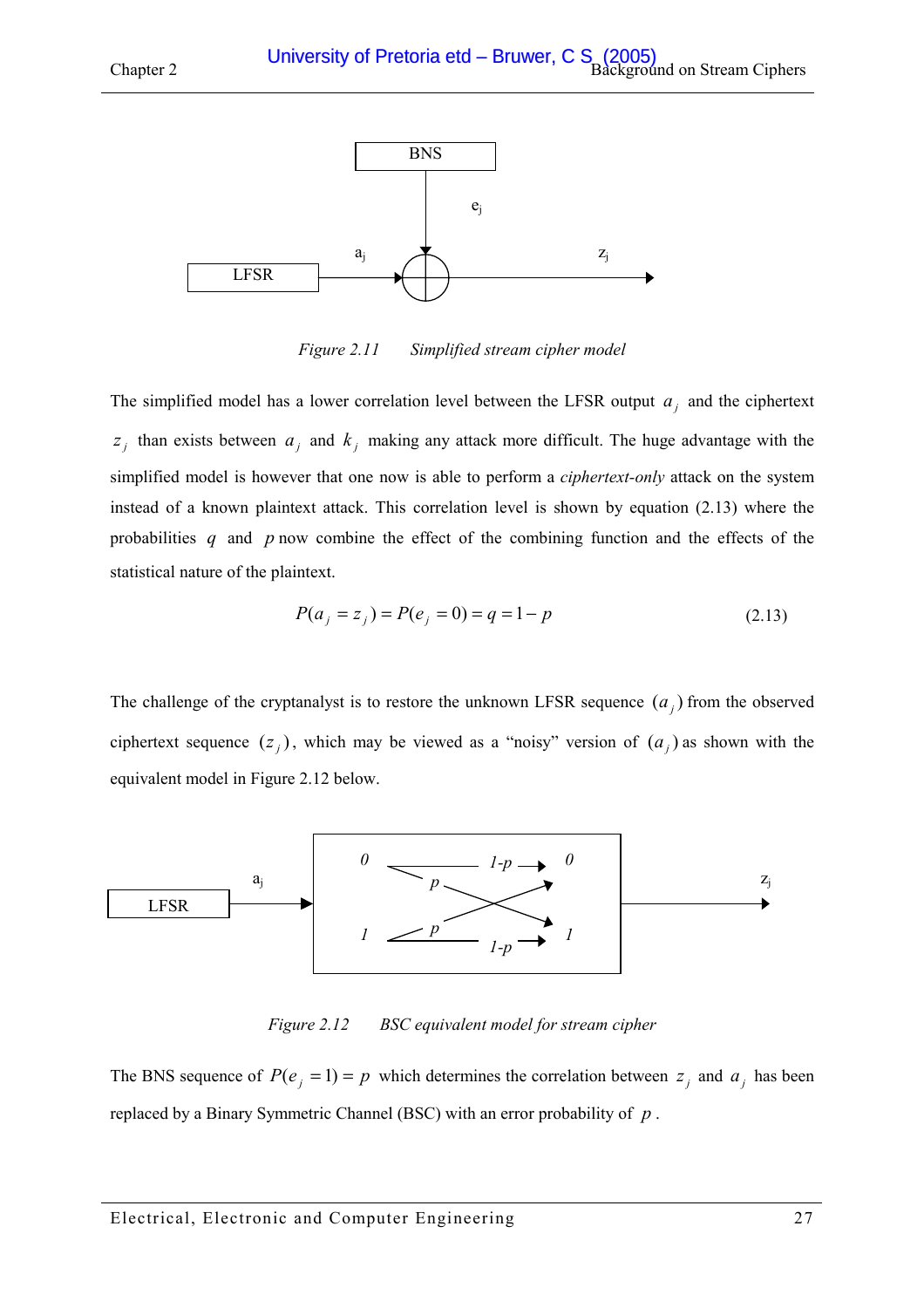### <span id="page-27-0"></span>**CHAPTER 3 CORRELATION ATTACKS**

#### **3.1 Introduction**

The correlation attack is a divide-and-conquer attack. The goal with this attack is the finding of the initial condition of a targeted LFSR in the stream cipher model presented in section [2.3.](#page-24-0) To do this a t*est LFS*R, identical to the LFSR under attack is introduced to the simplified model of a stream cipher system presented in [Figure 2.10.](#page-25-0) For the attack, the Test LFSR is stepped through all  $2<sup>l</sup> - 1$  non-zero initial states, and the output is XOR-ed with the output of the stream cipher model, as shown below.



*Figure 3.1 Model for the attack* 

The amount of correlation between the LFSR-sequence and the ciphertext can be adjusted, by changing the probability  $p = P(e_i = 1)$  of the BNS emitting a 1. A high level of correlation implies that only very few 1's are injected into the LFSR output sequence by the BNS. In general, the output sequence  $(y_i)$  of the model will appear to be "random", since it is the XOR of two out of phase pnsequences, the number of 0s and 1s in the sequence being roughly equal. However, when the Test LFSR is initialized with the *correct* initial state (identical to the initial state of the LFSR under attack), the output sequence  $(y_i)$  will be *unbalanced*, consisting mainly of long runs of 0's, interspersed with a few 1's. Two new methods are introduced for identifying this unbalanced binary sequence from all other "random"-looking sequences. Two new binary discriminators, based on the Lempel-Ziv sequence complexity, and the Binary Derivative combined with the runs test, are introduced.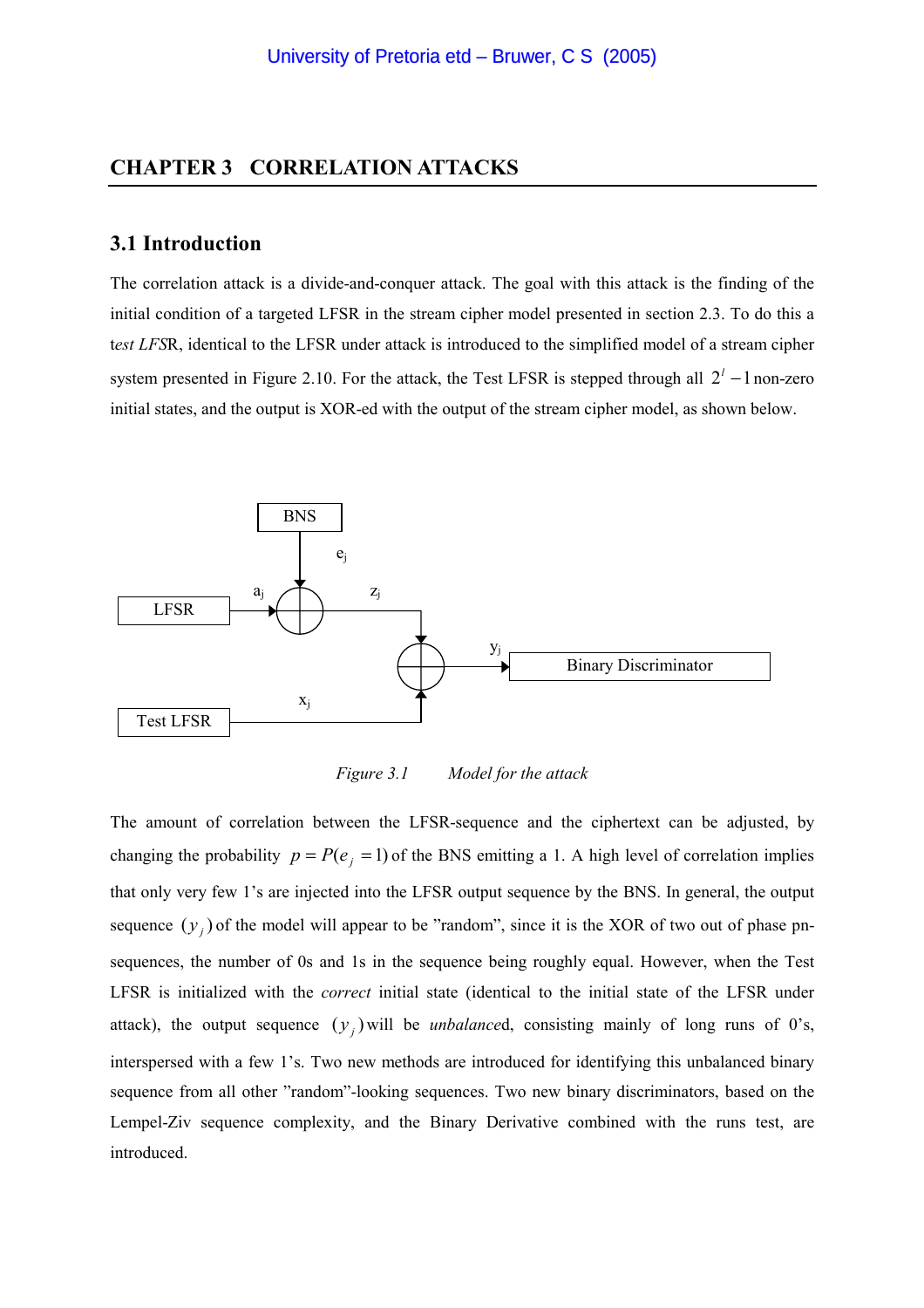<span id="page-28-0"></span>For the practical application of the attacks, it is important to estimate the number of ciphertext bits that are required for the attacks to be successful. In a practical situation it is very unlikely that high levels of correlation will occur between the ciphertext and any internal LFSR. Realistic correlation levels that may be encountered in practice will lie in the range  $0.52 \le q \le 0.60$ . Such fairly low correlation levels imply that the output sequence of this model will be a very "noisy" version of the LFSR sequence  $(a_i)$  under attack.

# **3.2 Lempel-Ziv Complexity of a Binary Sequence**

The Lempel-Ziv (L-Z) algorithm forms the basis of one the most useful and versatile universal, noiseless, data compression algorithms [\[11\].](#page-119-0) It is a dictionary-type parsing algorithm that parses a given sequence of digits into consecutive, non-overlapping *phrases* or *codeword*s. The number of parsed phrases, *m* \_, serves as a measure of complexity and is commonly referred to as the *Lempel-Ziv complexit*y. The L-Z parsing process may be briefly summarized as follows:

- Search through all parsed codewords for a matching word. Determine the longest possible matching word that serves as the *prefi*x.
- Extend the selected prefix by one new bit from the sequence, i.e. by a *suffi*x, and mark the resulting codeword with a comma. Continue until all the bits in the given sequence have been parsed.

The codewords in the parsed sequence are all unique. The L-Z complexity of the sequence is determined by counting the number of parsed words.

# *3.2.1 Example:*

Given the binary sequence:

```
011001011010101100.
```
LZ-parsing gives:

```
0,1,10,01,011,010,0101,101,0110,0.
```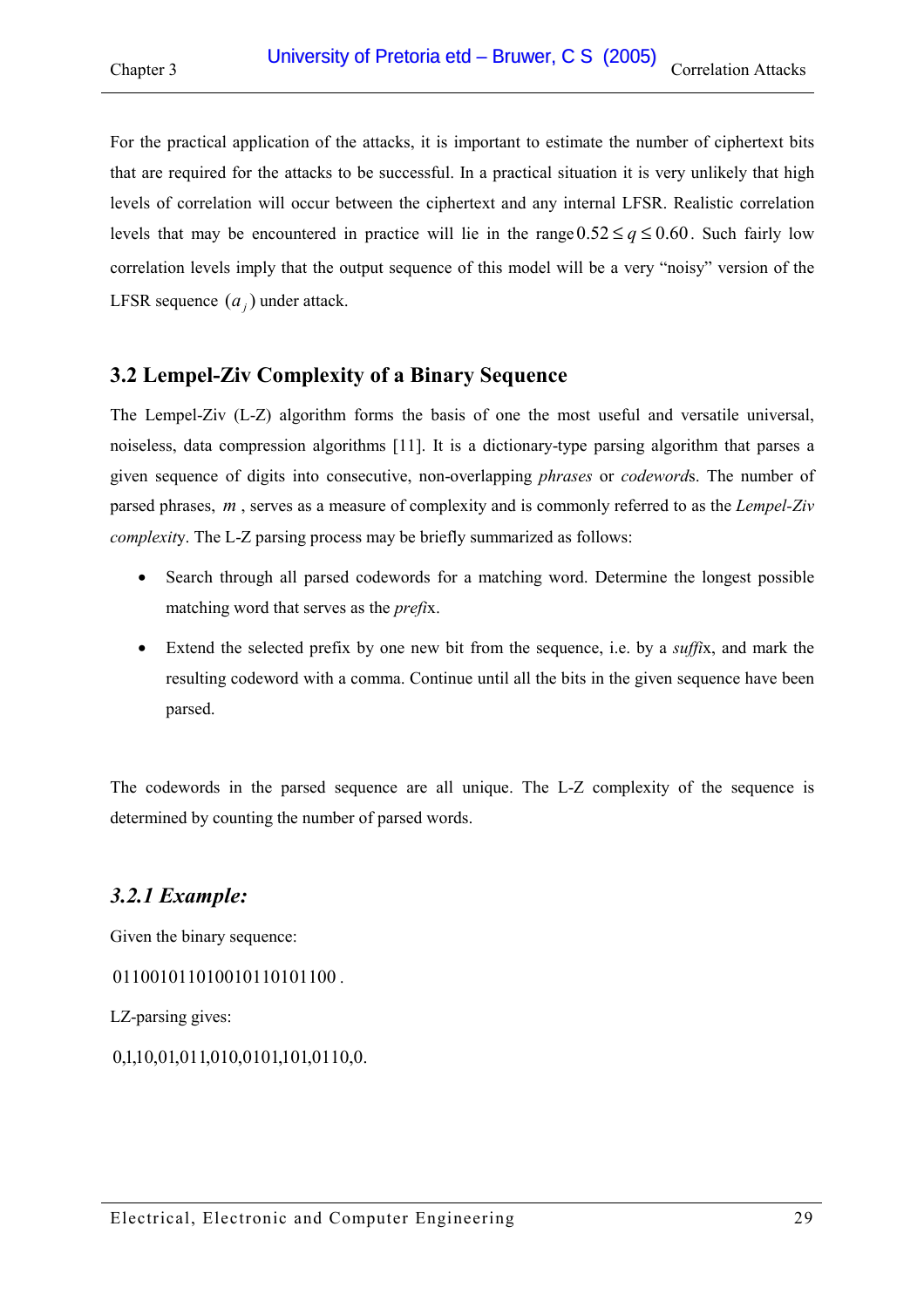The sequence is parsed into *m* codewords, where the last codeword is incomplete. The corresponding codebook entries may be tabulated as follows:

| 1: 0 |       |                 | 6: 010         |
|------|-------|-----------------|----------------|
| 2:1  |       |                 | 7:0101         |
|      | 3:10  |                 | $8 \cdot 101$  |
|      | 4:01  |                 | 9:0110         |
|      | 5:011 | 10 <sup>°</sup> | $\mathbf{0}$ . |

The suffixes are shown in bold print. Note that the prefix of each word corresponds to a previously occurring codeword. Gilbert *et al* have derived exact analytical results for the LZ-parsing of binary sequences [\[12\].](#page-119-0) Based on their results, it is possible to use the L-Z algorithm to discriminate between random and deterministic binary sequences.

The searching for the longest possible matching word in the list of all parsed codewords can be a time consuming task. When adding the fact that this needs to be done for each bit parsed in the input string the need arises to speed up this process. Using a hash-table it possible to determine in a single operation whether a codeword is contained in the list or not. This is approached as follows: The codeword is considered as an index into an array of Booleans. If true, the codeword is already contained in the list, if false it is not. The obvious problem with this approach is the fact that although any codeword starting with a '1' is unique however considering the following two codewords: 0001 and 001. Although these are completely different codewords both point to the same index in the hash-table. This can be easily resolved by keeping two separate hash-tables, one for code words starting with a '1' and a different one for codewords starting with '0'. To find an entry in the hashtable containing codewords starting with  $\hat{0}$  codeword to be looked up is inverted, thus 0001 becomes 1110 and 001 becomes 110 . These inverted codewords do provide unique index positions in the hash-table for codewords starting with  $\degree$  0  $\degree$ .

This approach works well with random sequences as the size of the codeword grows slowly. When working with non-random sequences a simple mind experiment can show that the memory requirement for hash-table would be to big. Consider the sequence 1,11,1111,1111,11111,1111,1111,111. which is the same length as the one used before. The codewords for this sequence are shown below. It is clear from these results that a hash-table approach would not work as the value of the codeword grows exponentially with each bit parsed, thus quickly using up the available memory.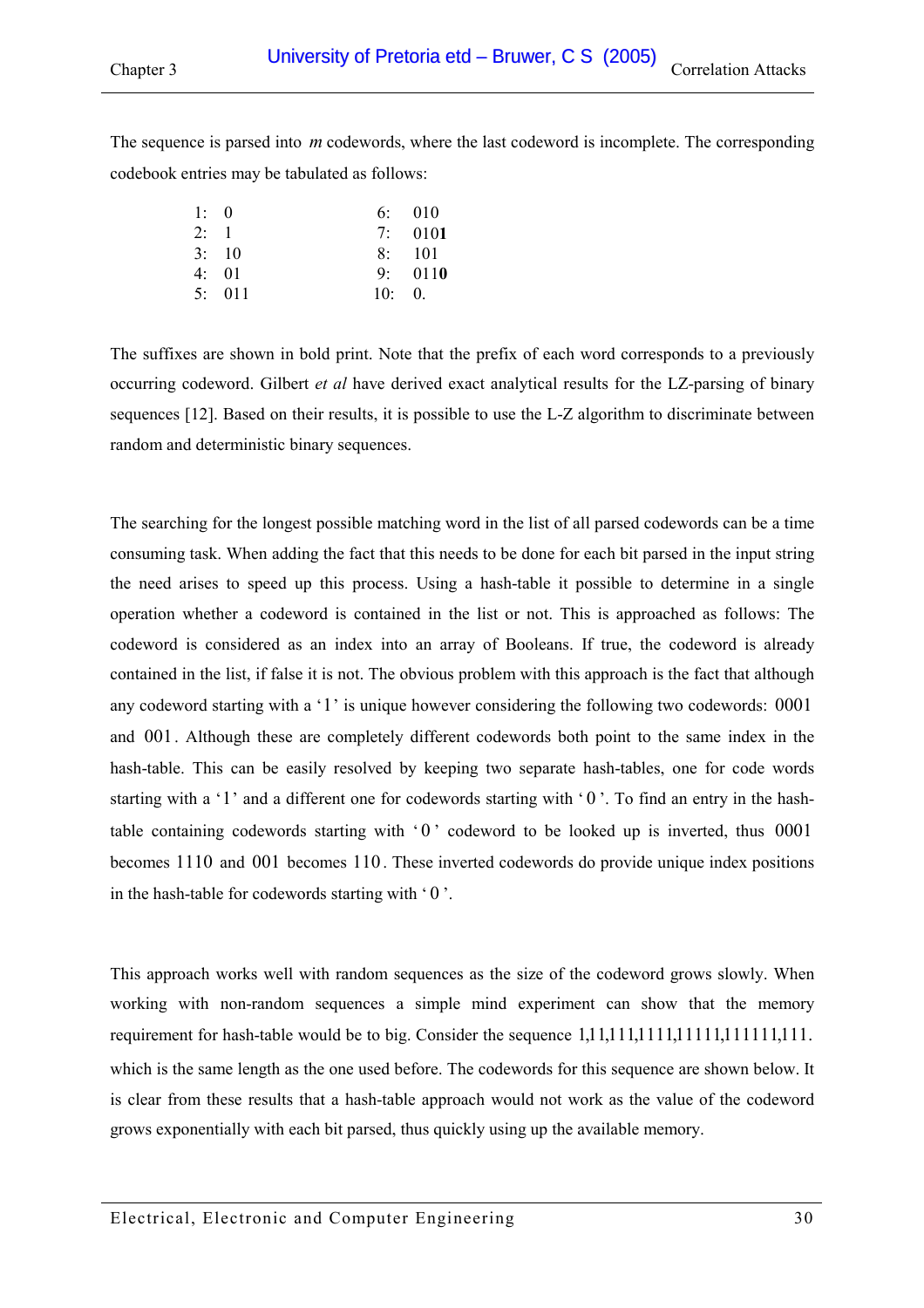| 1: 1 |                | 6:111111 |
|------|----------------|----------|
|      | 2: 11          | 7:111.   |
|      | 3:111          |          |
|      | $4 \cdot 1111$ |          |
|      | 5:11111        |          |

However, as one is working with random pn-sequences and using the Lempel-Ziv attack on LFSRs, which are in the size ranges were a codeword is unlikely to exceed the memory available to the cryptanalysist, this does not present a problem.

For the special case of equi-probable binary sequences, the required *average length*  $E[x_m]$  of a binary sequence that has been parsed into codewords, is given by the following recursion [\[12\]](#page-119-0) in (3.1):

$$
E[x_m] = m + \left(\frac{1}{2}\right)^{m-1} \sum_{k=0}^{m} {m \choose k} E[x_{k-1}]
$$
\n(3.1)

with  $E[x_1] = 1$  and  $E[x_m] = 0$  for  $m < 1$ 

The *second moment*  $E[x_m^2]$  is recursively given by

$$
E[x_m^2] = \left(\frac{1}{2}\right)^{m-1} \left(\sum_{k=0}^m \left(\frac{m}{k}\right) \left(E[x_{k-1}^2] + E[x_{k-1}] \cdot E[x_{m-k-1}]\right)\right) - m^2 + 2m \cdot E[x_m]
$$
(3.2)

starting with  $E[x_0^2] = 0$  and  $E[x_1^2] = 1$ . The standard deviation  $\sigma_m$  is obtained as the square root of the variance  $E[x_m^2] - E[x_m]^2$ . In Table 1 selected values are shown for the number of parsed words *m* and the corresponding average sequence length and standard deviation. These values can be used to discriminate between random and deterministic binary sequences.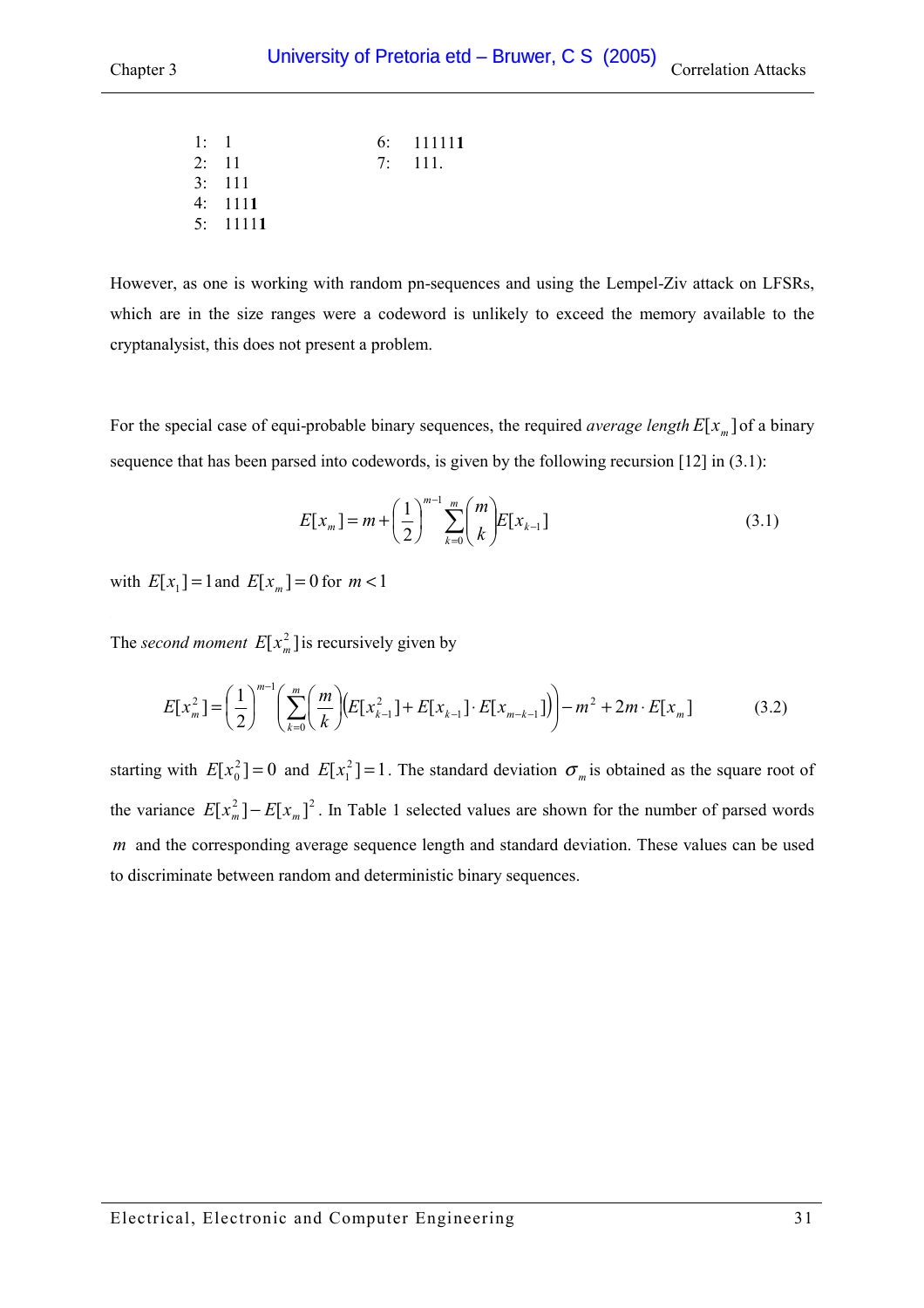Figure 3.2 and [Figure 3.3](#page-32-0) present graphs of  $E[x_m]$  *and*  $\sigma$  for  $0 \le m \le 10000$ . The exact values can be found in Appendix [A.](#page-122-0) The calculation of  $E[x_m]$  and  $E[x_m^2]$  present a challenge in determining as the complexity grows directly proportional to  $m^2$ . Further it can be seen that the factor 1 2  $1$ <sup>m-</sup>  $\overline{\phantom{a}}$ J  $\left(\frac{1}{2}\right)$  $\setminus$  $(1)^m$ 

becomes minute as *m* grows while  $\binom{m}{k} = \frac{m \cdot (m-1) \cdot (m-2) \cdots (m-(k-1))}{k!}$ *k*  $m \cdot (m-1) \cdot (m-2) \cdots (m-k)$  $\binom{m}{k} = \frac{m \cdot (m-1) \cdot (m-2) \cdots (m-(k-1))}{k!}$ J  $\setminus$  $\overline{\phantom{a}}$  $\setminus$  $\binom{m}{k} = \frac{m \cdot (m-1) \cdot (m-2) \cdots (m-(k-1))}{m}$  is huge for certain values of *k* as *m* grows. It is very easy to loose resolution of these values while calculating and special care needs to be taken to continually use the factor 1 2  $1$ <sup>m-</sup>  $\overline{\phantom{a}}$ J  $\left(\frac{1}{2}\right)$  $\setminus$  $(1)^m$ to scale  $\begin{pmatrix} m \\ k \end{pmatrix}$ J  $\setminus$  $\overline{\phantom{a}}$  $\setminus$ ſ *k m* as it is not feasible to calculate these two factors separately and only then multiply them with each other.



*Figure 3.2*  $E[x_m]$  *as a function of m for*  $0 \le m \le 10000$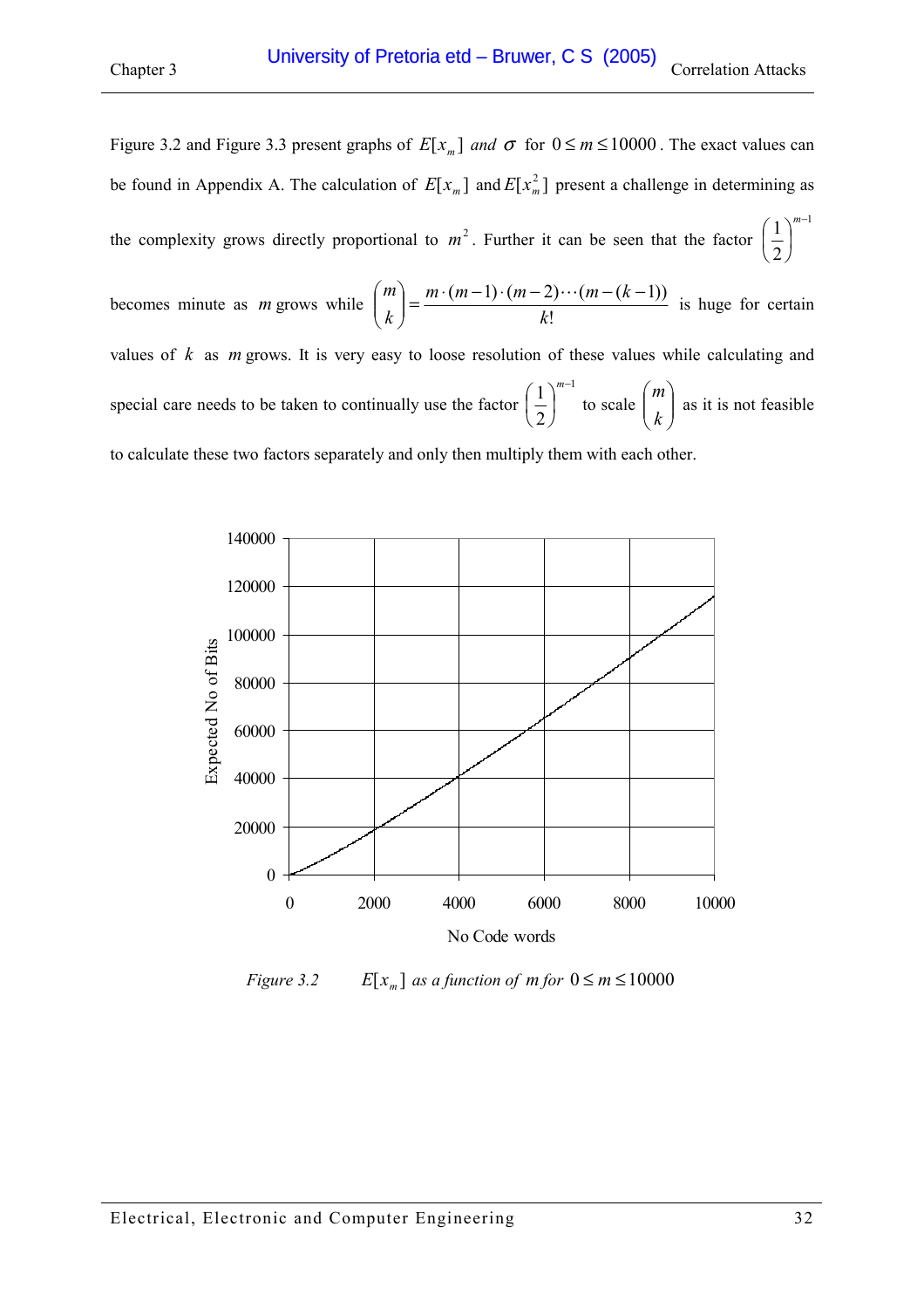<span id="page-32-0"></span>

*Figure 3.3*  $\sigma$  *as a function of m for*  $0 \le m \le 10000$ 

# **3.3 Binary Derivative with Runs Test**

# *3.3.1 Binary Derivative of Sequence*

The binary derivative has been proposed as a test for a binary sequence, to determine if it is random or deterministic [\[13\].](#page-119-0) Consider the following binary sequence of length  $n = 16 : 1000100011010101$ .

The binary derivative of the sequence is obtained by computing the XOR of each pair of adjacent bits in the sequence. The derivation process can be repeated recursively any number of times. The initial sequence, as well as the first four derivatives, is shown below. Note also that the sequence length of each derivative is one less than its preceding sequence. The index *k* denotes the *k* − *th* derivative, with  $k = 0$  for the initial sequence.

The binary derivative can be rapidly computed by creating a copy of the sequence that is shifted 1 bit to the right and then XOR-ing these two sequences. This can be done very efficiently by using, for example, 32-bit unsigned integers, without the need for bit-operations. Note also, that if the initial sequence is truly random, all subsequent derivatives will also be random.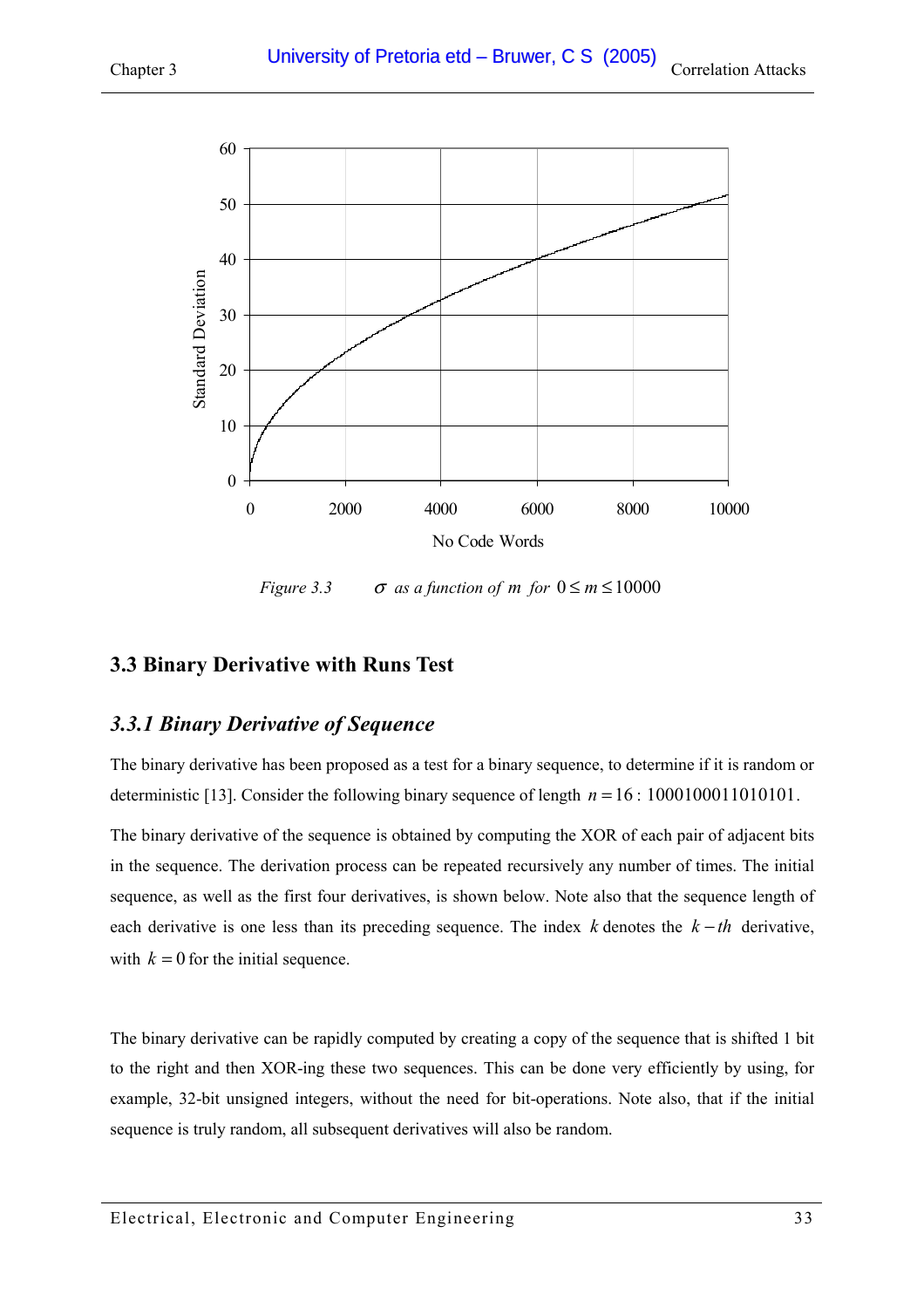<span id="page-33-0"></span>

| $k=0$ : 1 0 0 0 1 0 0 0 1 1 0 1 0 1 0 1 |  |  |                             |  |  |  |  |  |
|-----------------------------------------|--|--|-----------------------------|--|--|--|--|--|
| $k=1$ : 1 0 0 1 1 0 0 1 0 1 1 1 1 1 1 1 |  |  |                             |  |  |  |  |  |
| $k=2$ :                                 |  |  | 1 0 1 0 1 0 1 1 1 0 0 0 0 0 |  |  |  |  |  |
| $k = 3$ :                               |  |  | 1 1 1 1 1 1 0 0 1 0 0 0 0   |  |  |  |  |  |
| $k=4$ :                                 |  |  | 0 0 0 0 0 1 0 1 1 0 0 0     |  |  |  |  |  |

Several complexity measures based on the binary derivative have been suggested, to test the randomness properties of a binary sequence as shown in [\[13\],\[14\],](#page-119-0)[\[15\]](#page-120-0) and [\[16\].](#page-120-0) These measures comprise the counting of the number of 1's or 0's in a derivative sequence, and then determine the maximum and minimum values thereof. The investigations in this dissertation have shown that these measures are inadequate for the purpose of cryptanalysis considered here. Therefore, a new complexity measure is introduced, based on the distribution of runs in a binary sequence.

### *3.3.2 Runs in a Binary Sequence*

Consider a binary sequence of  $n = 16$  values:  $1000100011010101$ . A *run* is defined as a sequence of identical observations that is preceded and followed by a different observation, or no observation at all. In this example there are  $r = 11$  runs in the sequence.

The number of runs that occur in a sequence gives an indication of the randomness properties of the sequence. Specifically, if the sequence may be regarded as random, then the number of runs *r* in the sequence is approximately normal distributed, with the mean value given by equation (3.3):

$$
E[r] = \frac{2n_1n_0}{n} + 1\tag{3.3}
$$

Where  $n_1$  is the number of runs in the sequence consisting of 1's, and  $n_0$  the number of runs consisting of 0's. For the special case when the sequence is truly random, it follows that  $n_0 = n_1 = n/2$ , and the expected number of runs is given by

$$
E[r] = \frac{n}{2} + 1\tag{3.4}
$$

The expected number of runs of a binary sequence can be applied as a *non-parametric* test, to evaluate the randomness properties of the sequence [\[17\],\[18\].](#page-120-0)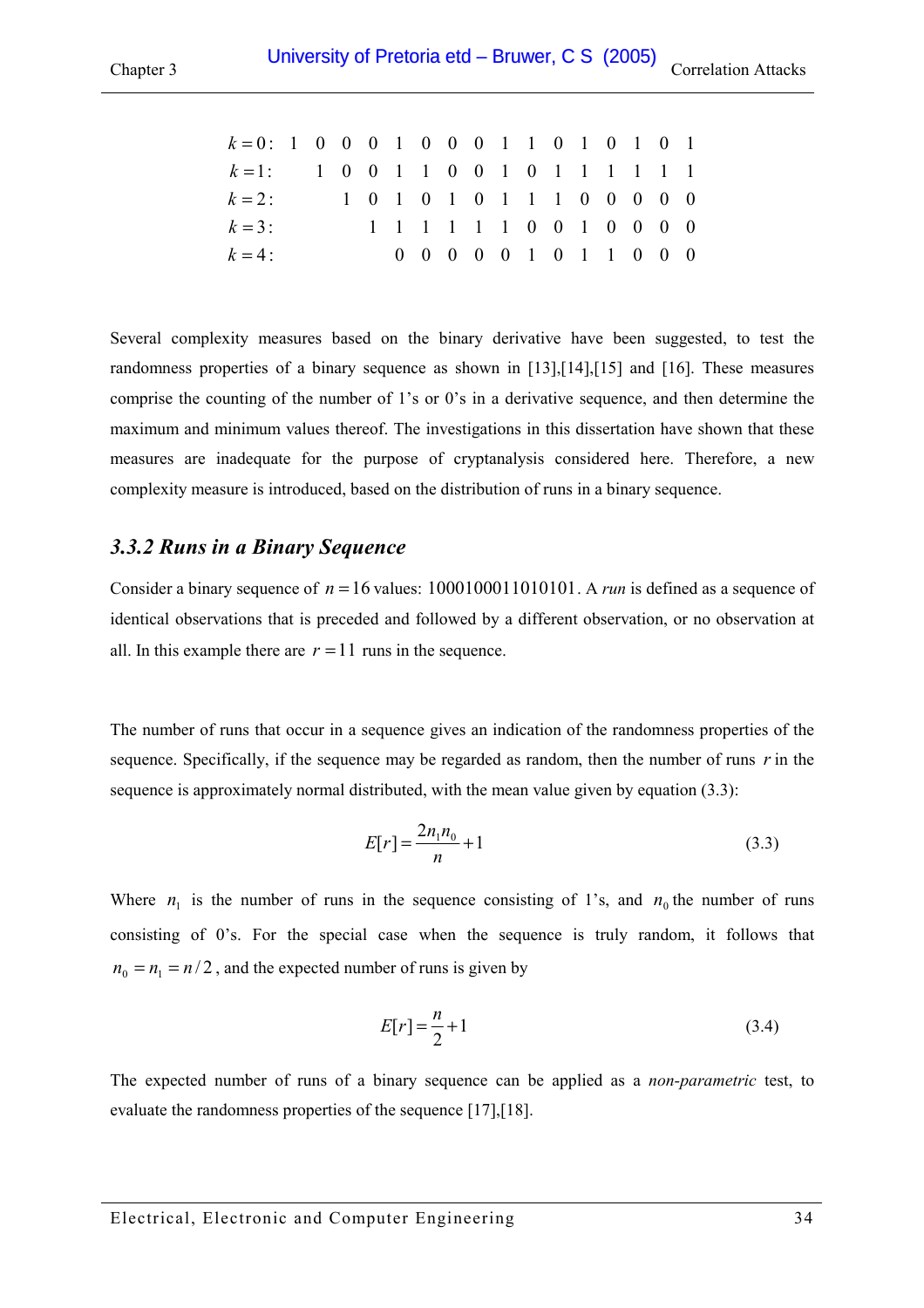<span id="page-34-0"></span>Counting the number of runs in a sequence is a time consuming exercise. To speed this process up a trade-off of processing power versus memory usage is once again used. Instead of looking at two adjacent bits, a hash table is setup for the number of runs contained in a word. The size of the word depends on the amount of memory that is available. It makes sense to use words sizes inherent in the addressing of the computer architecture being used, typically either an 8-, 16-, 32- or 64-bit words. In this implementation a word-size of 16 bits was used (unsigned short). Thus the number of runs in every number contained in a 16-bit word was calculated and entered in the corresponding index position of the array. All that remains to be done is to compare the last bit of one word and the first bit of the next word to see if the next word is also the start of a new run.

#### **3.3.2.1 Example**

Consider the sequence 11001111 11111111 11100000 00000000. This sequence has 4 runs. When using the hash-table method one works as follows:

•  $runs = ArrayOfAll PossibleRunsIn16BitWord[11001111 1111111]$ thus:  $runs = 3$ 

(the entry ArrayOfAllPossibleRunsIn16BitWord[11001111 11111111] was calculated once before beginning the attack, as were all other possible index positions for 0 to 65535)

• Compare bit 15 of first word with bit 0 following word. If they mach one knows the last run in the first word continues in the second word. In this case they mach: runs += ArrayOfAllPossibleRunsIn16BitWord[11100000 00000000] **– 1** thus:  $runs = 3 + 2 - 1$ 

Now consider the sequence 11001111 11111111 00011111 11111111. This sequence has 5 runs. Again using the hash table:

- $runs = ArrayOfAll PossibleRunsIn16BitWord[11001111 1111111]$ thus:  $runs = 3$
- If bit 15 of first word and bit 0 following word do not match as is now the case one gets:  $runs += ArrayOfAllPossibleRunsIn16BitWord[11001111 1111111]$ thus:  $runs = 3 + 2$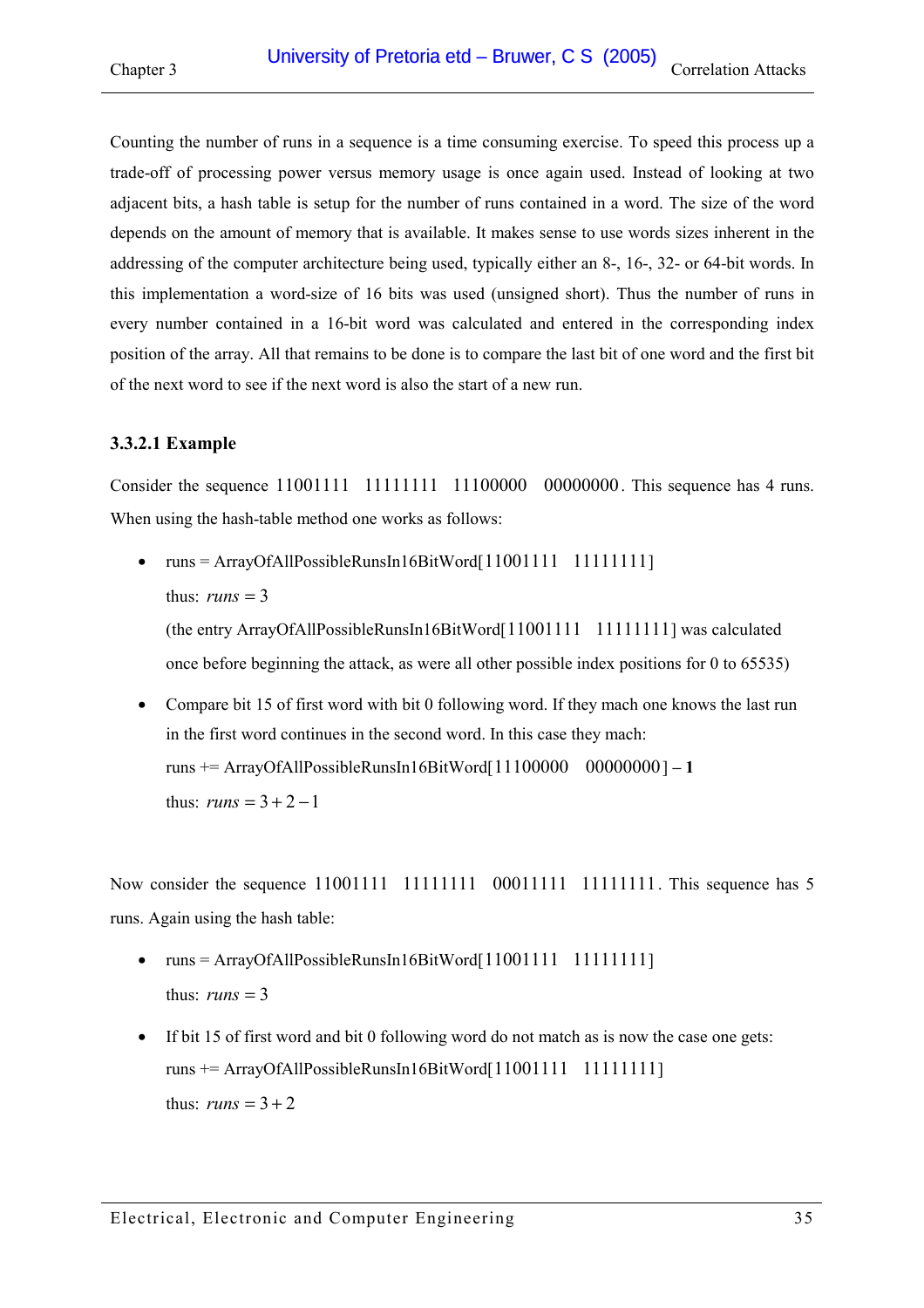<span id="page-35-0"></span>When using this approach the amount of effort for determining the number of runs in a sequence is reduced by a factor of 16 when using a word size of 16. Using hash tables of word-size 32-bits would further reduce the complexity although it has to be remembered that the effort is further reduced only by a factor of 2 while the memory used for the hash-table grows from 65536 bytes to 4294967296 bytes, hardly worth the gain.

### *3.3.3 Goodness-Of-Fit Run Test*

In this section a new non-parametric randomness test is proposed for binary sequences, by combining the Binary Derivative with the runs test. The aim of this test is to discriminate between random and deterministic binary sequences.

Let  $r^k$  denote the number of runs in the  $k-th$  binary derivative. The expected number of runs for the  $k - th$  derivative is given by

$$
r_e^k = \frac{n^k}{2} + 1\tag{3.5}
$$

where  $n^k$  is the sequence length of the  $k-th$  derivative. Let  $r_0^k$  denote the *observed* number of runs of the  $k - th$  derivative. Next the  $\chi^2$  goodness-of-fit test is applied to test the hypothesis that a given sequence is random, if the *observed* number of runs closely follows the (theoretical) *expecte*d number of runs. Thus the  $\chi^2$ -value for a total of K binary derivatives is calculated as follows:

$$
\chi^2 = \sum_{k=0}^{K} \frac{(r_0^k - r_e^k)^2}{r_e^k}
$$
\n(3.6)

For each derivate, the difference between the observed and expected number of runs is determined, then the difference is squared and summed. The resulting  $\chi^2$ -value is approximately normal distributed, with *K* degrees of freedom.

Based on this discussion, the  $\chi^2$  goodness-of-fit run test leads to the following algorithm.

# **3.3.3.1 Algorithm D:**  $\chi^2$  Goodness-Of-Fit Run Test

(1) **Initialize:** Set the derivative counter  $k = 0$ .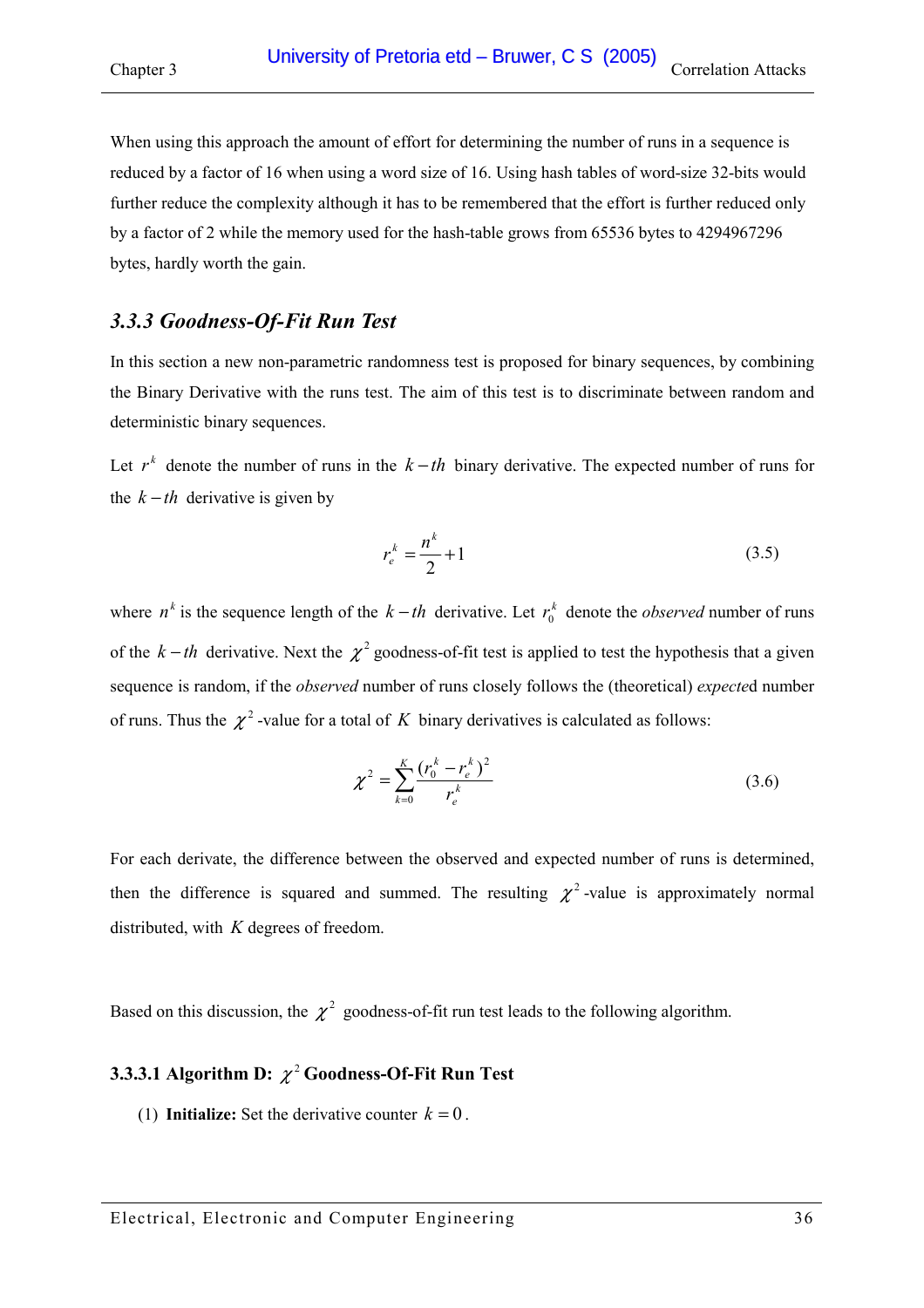- (2) **Count runs:** Determine  $r_0^k$ , the observed number of runs in the  $k-th$  derivative of the given sequence.
- (3) **Compute**  $\chi^2$ : Compute the  $\chi^2$ -value for the  $k-th$  derivative  $=\sum_{k=0}^{K} \frac{(r_0^k - r_0^k)}{r_0^k}$  $\sum_{k=0}$   $r_e^k$ *e k e k r*  $r_0^k - r$ 0  $\chi^{2} = \sum_{k}^{K} \frac{(r_{0}^{k} - r_{e}^{k})^{2}}{r}$
- (4) **Binary derivative:** Differentiate the sequence, and obtain the next derivative.
- (5) **Loop:** Set  $k = k + 1$ . Return to Step 2. Continue until a total of k derivatives have been tested.
- (6) **Sum**  $\chi^2$ : Sum the *K*  $\chi^2$  values.
- (7) **Compare**  $\chi^2$ : Choose a confidence level  $\alpha$  and compare the computed  $\chi^2$  value to the theoretical limits that can be found in [\[19\].](#page-120-0) If the  $\chi^2$  value is less than the limit, conclude that the given binary sequence is random. Else the sequence is classed as deterministic.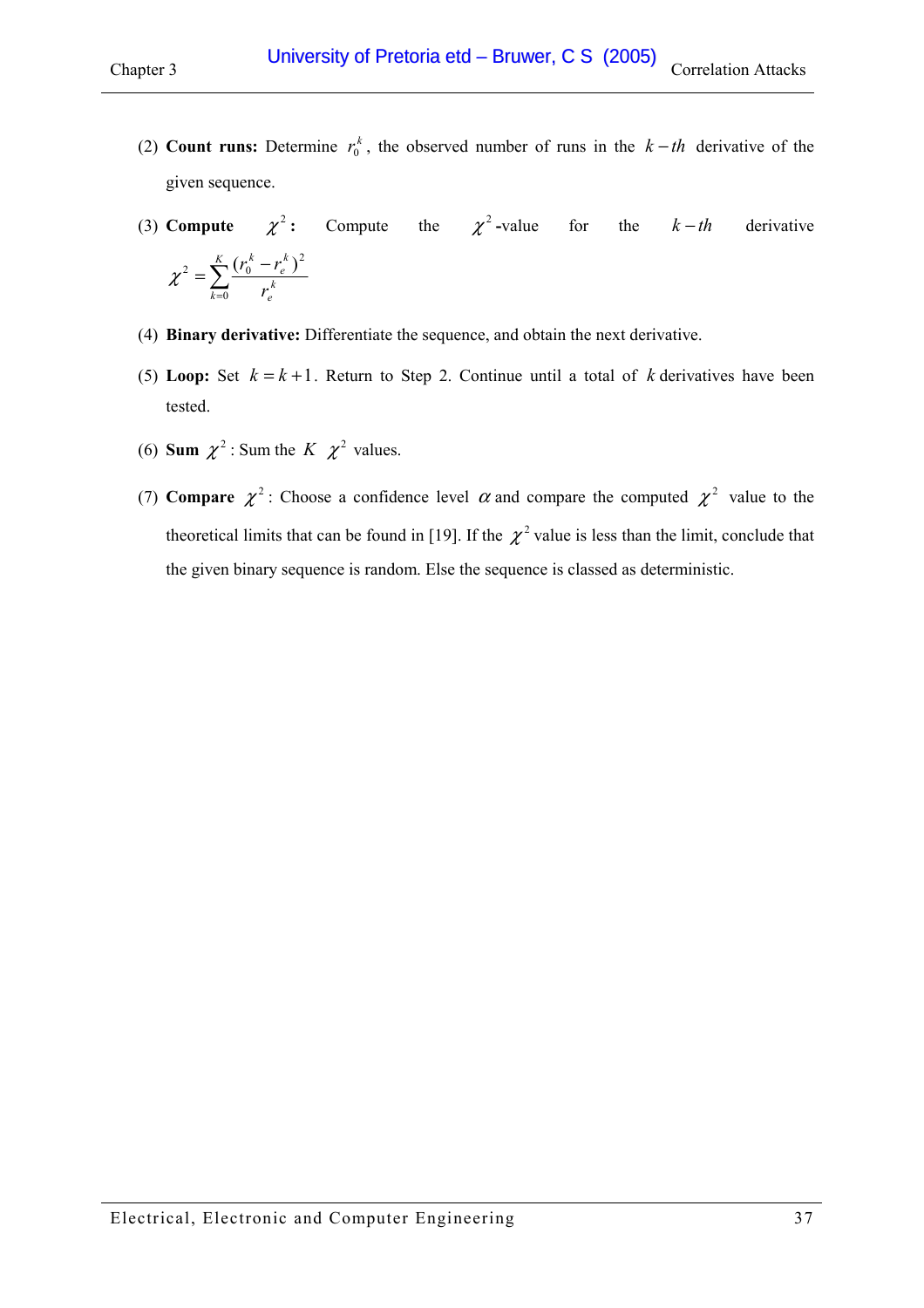# <span id="page-37-0"></span>**3.4 Experimental Results**

## *3.4.1 Lempel-Ziv Attack*

In Figure 3.4 experimental results are shown where the Lempel-Ziv algorithm is used to test the output of the model shown in [Figure 3.1.](#page-27-0) The probability  $p = P(1)$  of the BNS was set to  $p = 0.47$ and the Lempel-Ziv algorithm was set to parse  $m = 1000$  codewords. The Test LFSR was stepped sequentially through all possible initial states. As can be seen from Figure 3.4, the correct initial state is clearly recognizable as a peak in the otherwise noisy parsed sequence. The lower horizontal line in Figure 3.4 depicts  $E[x_{2470}]$  while the upper horizontal line depicts  $E[x_m] + 4 \cdot \sigma_m$ .



*Figure 3.4* Parsing with different initial states ( $m = 2470$ ,  $p = 0.47$ )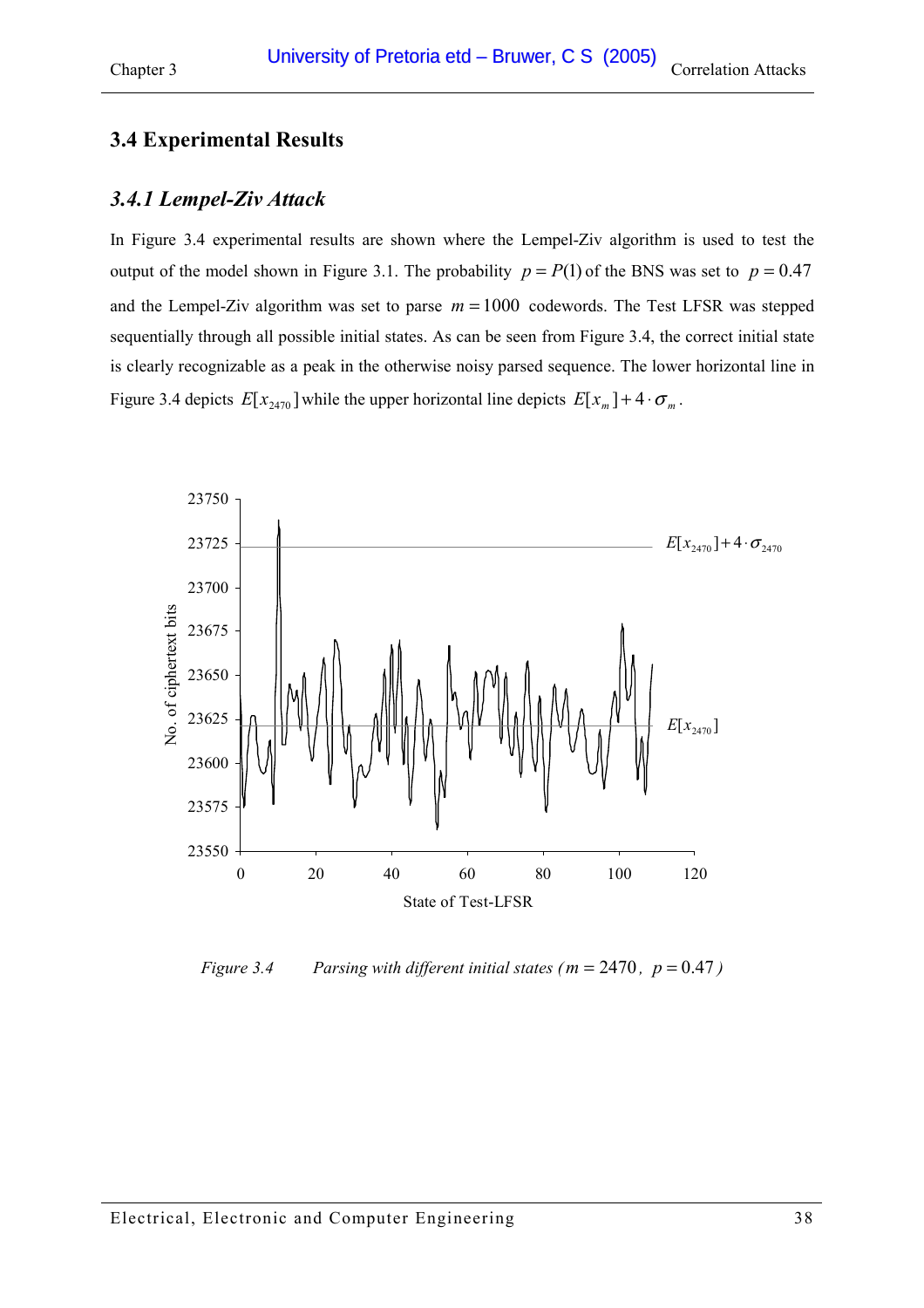Any peak exceeding the upper horizontal line can safely be considered the correct initial condition, as is the case for relative initial condition 22 in [Figure 3.4 above](#page-37-0) [\[19\].](#page-120-0) Figure 3.5 shows the number of ciphertext bits that are needed for correlation values in the range  $0.40 \le p \le 0.48$  where the peak of the correct initial condition fulfills the criteria or exceeding  $E[x_m]+4\cdot\sigma_m$ . Note that there is an exponential increase in the number of ciphertext bits, as the correlation between ciphertext and an internal LFSR decreases. The exact values are can be found in Appendix [B.](#page-129-0)



*Figure 3.5 Required ciphertext bits for L-Z attack*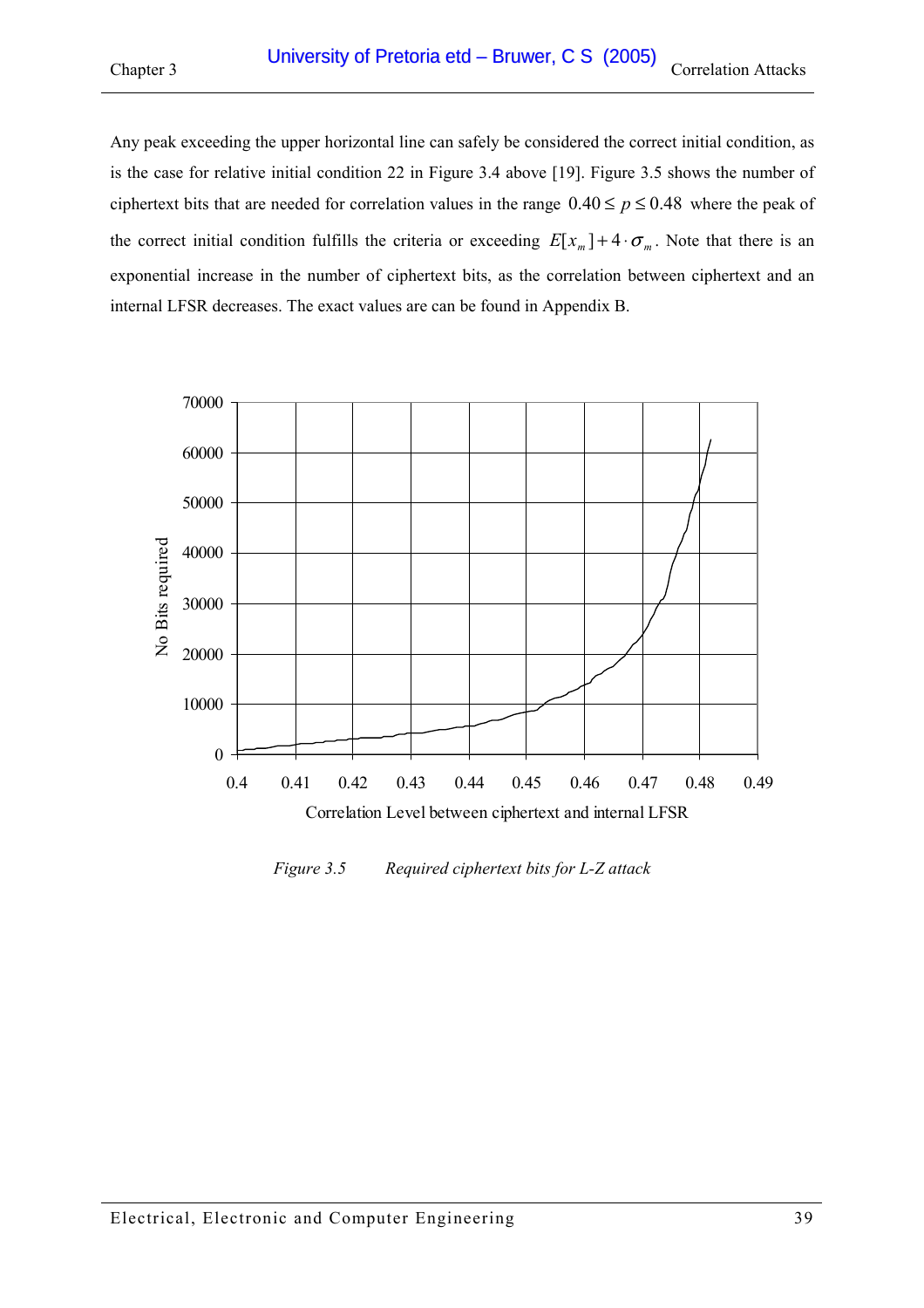# *3.4.2 Binary Derivative and Runs Attack*

Figure 3.6 shows the results of the Binary Derivative, combined with the run test, with the probability  $p = P(1)$  of the BNS set to  $p = 0.45$ . The peak, corresponding to the correct initial state of the Test LFSR, is clearly identifiable.



*Figure 3.6* Illustration of Binary Derivative attack ( $p = 0.45$ ,  $K = 15$ , bits = 8000)

For the practical application of this attack, two parameters need to be investigated; the number of binary derivatives *K* and the number of required ciphertext bits.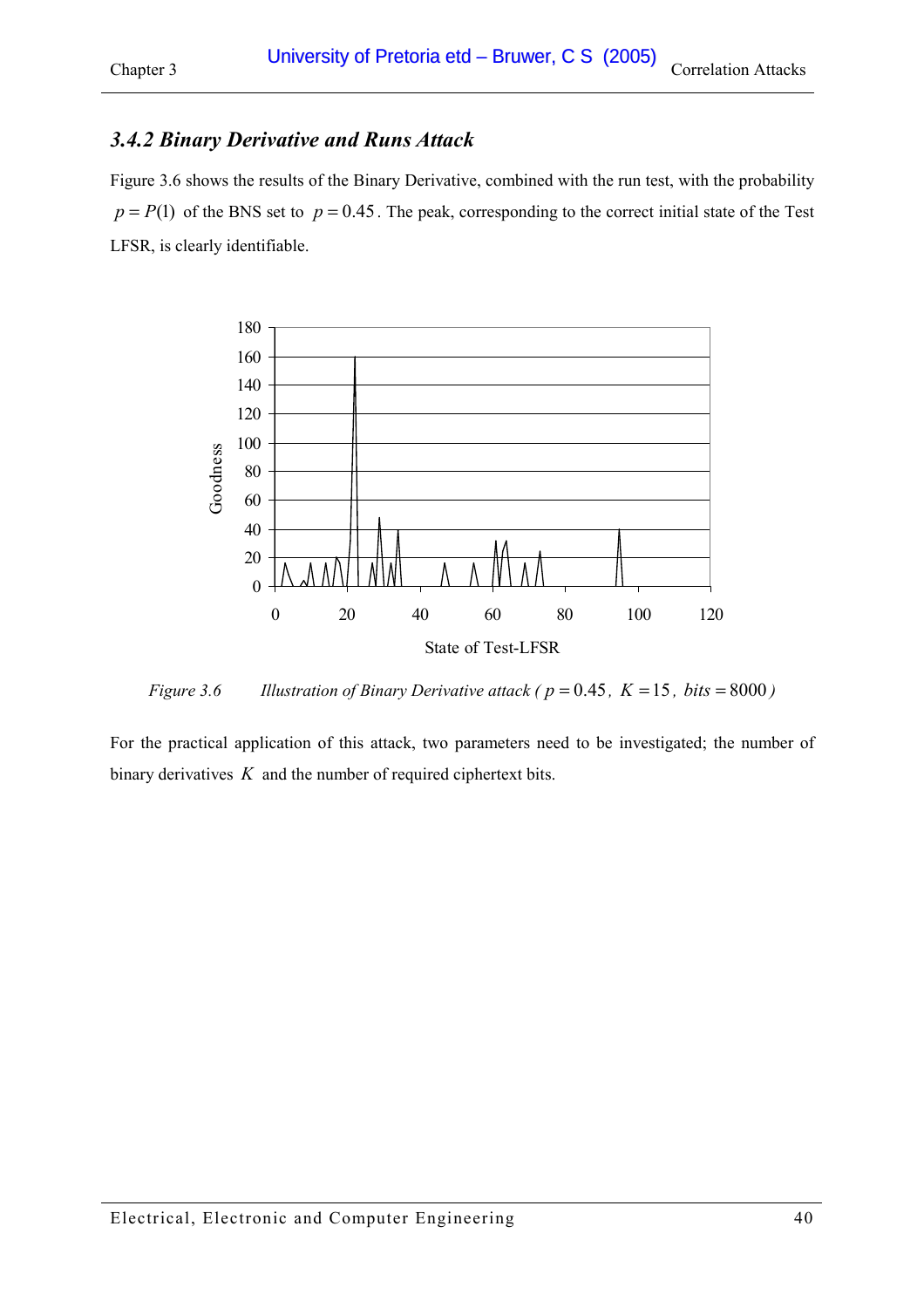<span id="page-40-0"></span>In Figure 3.7 experimental results for  $0.4 \le p \le 0.47$  are shown for various derivatives in the range  $0 \leq K < 25$ . The results indicate that a trade-off exists between the number of derivatives and the required number of ciphertext bits needed for the attack to succeed.



*Figure 3.7* Binary Derivative attack as for  $0.4 \le p \le 0.47$ 

The exact values of the data acquired from simulation results for Figure 3.7 are listed in Appendix [C.](#page-130-0)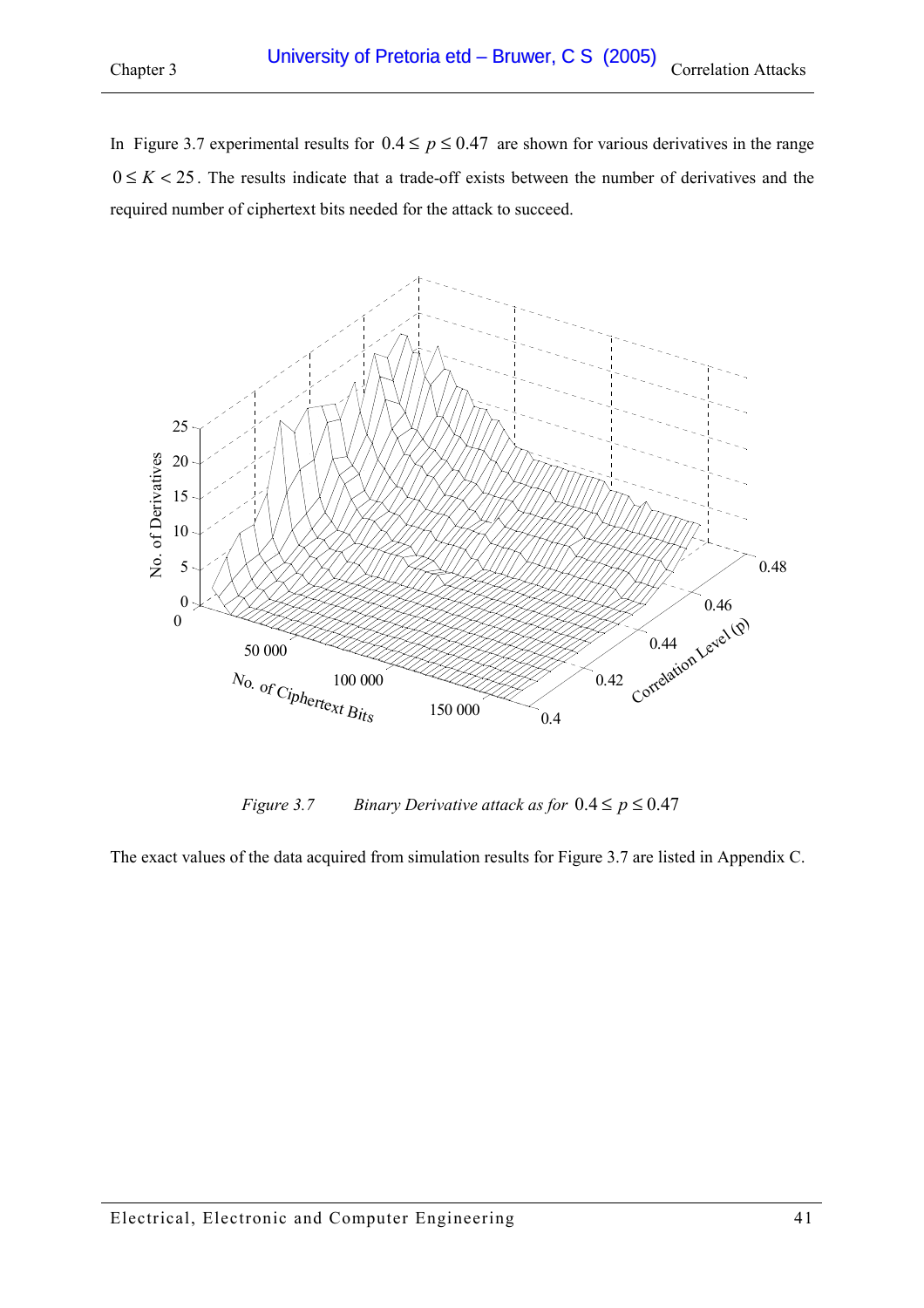As the number of available ciphertext bits increases (as can be seen in [Figure 3.7\)](#page-40-0), there is an exponential decrease in the number of derivatives that need to be computed. This observation may be of considerable importance in a practical situation where an attacker has a limited number of ciphertext bits available. This can also be clearly observed in [Figure 3.7](#page-40-0) that the correct initial condition can be obtained for a certain *p* by using fewer bits but more derivatives *K* .

A similar result can be seen in [Figure 3.7](#page-40-0) when looking at the relation between *K* and *p* for constant amounts of available ciphertext. Higher values of *p* can still be broken when having the same amount of bits available by increasing *K* . The fewer bits are available, the bigger *K* needs to be. It must be noted however that this procedure cannot be continued indefinitely. Although it has been observed that the correct initial condition could be retrieved when using values of *K* as big as 60, this could not be reliably repeated. Experimental data would seem to indicate that using values of *K* in excess of 25 have little or no benefit.

## **3.5 Discussion**

Two new correlation attacks on stream ciphers have been introduced. The first attack utilizes the Lempel-Ziv complexity measure of a binary sequence. The second attack is based on the Binary Derivative of a sequence, combined with the runs test.

Both attacks give very good results, and are able to recover the unknown initial states of a LFSRbased stream cipher, even if a very small correlation of  $q = 0.52$  occurs between the observed ciphertext and an internal register of the stream cipher. Experimental results indicate that approximately 60000 ciphertext bits are required for these attacks to succeed in the case of  $q = 0.52$ .

The memory requirements of the Binary Derivative attack are substantially lower than the Lempel-Ziv attack. This makes the former attack suitable for stream ciphers with longer component LFSRs. Furthermore, it is possible to reduce the computational complexity of both attacks by making use of decimation techniques to reduce the total number of LFSR-states that have to tested.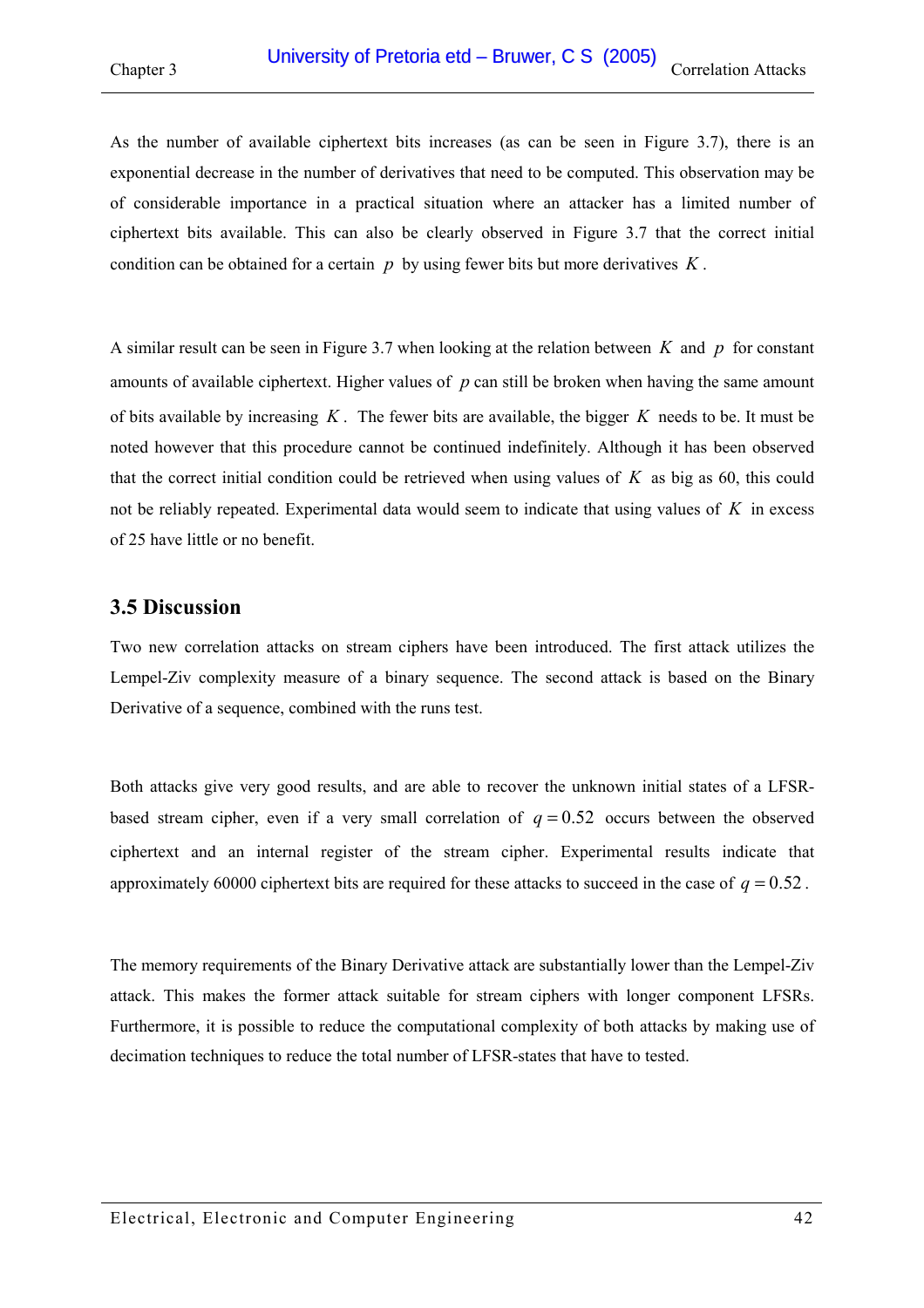## **CHAPTER 4 FAST CORRELATION ATTACK**

### **4.1 Introduction**

The obvious problem with the exhaustive approach (used by the correlation attacks in the previous chapter) of finding the correct initial condition of one of the LFSRs is the fact that a LFSR of size *l* has  $2<sup>1</sup> - 1$  non-zero initial conditions. By increasing *l*>40 it becomes virtually impossible to find the correct initial state by exhaustively searching for the correct key.

The fast correlation attack, like the correlation attacks described in the previous chapters, is a divide and conquer attack. The model (presented in section [2.3\)](#page-24-0) used for fast correlation attacks was shown in [Figure 2.12](#page-26-0) and is repeated in Figure 4.1 below for convenience.



*Figure 4.1 BSC equivalent model for a correlation attack* 

Fast correlation attacks, as described by [\[3\],](#page-119-0) are based on the same principle used by convolutional codes for correcting errors occurring during transmission of data over a noisy channel. This approach is possible due to the fact that one can identify an embedded low-rate convolutional code in the pnsequence generated by the LFSR. The embedded convolutional code can then be decoded with low complexity using the Viterbi algorithm. The Viterbi algorithm was chosen for this dissertation as it is one of the most well-known and widely used decoding algorithms for convolutional codes.

All algorithms for fast correlation attacks operate in two phases: In the first phase the algorithms find a set of suitable parity check equations based on the feedback taps from the LFSR, in this case from the LFSR's equivalent block code. The second phase uses these parity check equations in a fast decoding algorithm to recover the transmitted codeword and thus the initial state of the LFSR.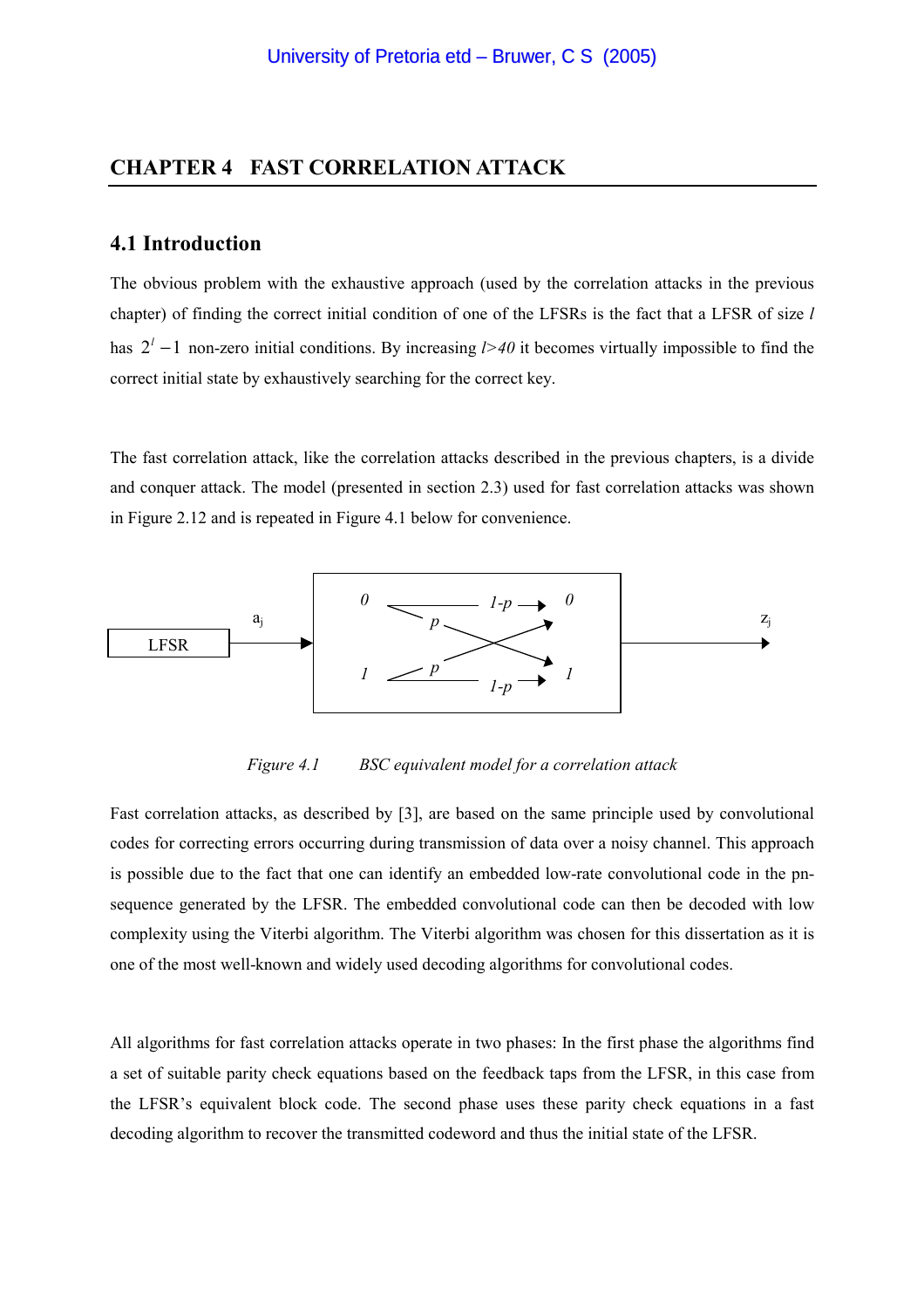<span id="page-43-0"></span>The following aspects are covered in this chapter:

- A review is presented of the theory required by the different elements used for this attack.
- The Viterbi algorithm is introduced using a small example.
- Simulation results are presented and discussed.

# **4.2 Review of Coding Theory**

# *4.2.1 Convolutional Codes*

Convolutional codes are codes where redundancy is introduced into a data stream through the use of a linear shift register [\[20\].](#page-120-0) Most codes for computer systems are over  $GF(2)$  and  $GF(2^b)$ . This dissertation will only concentrate on binary codes over *GF*(2) .



*Figure 4.2 Rate 1/2 linear convolutional encoder*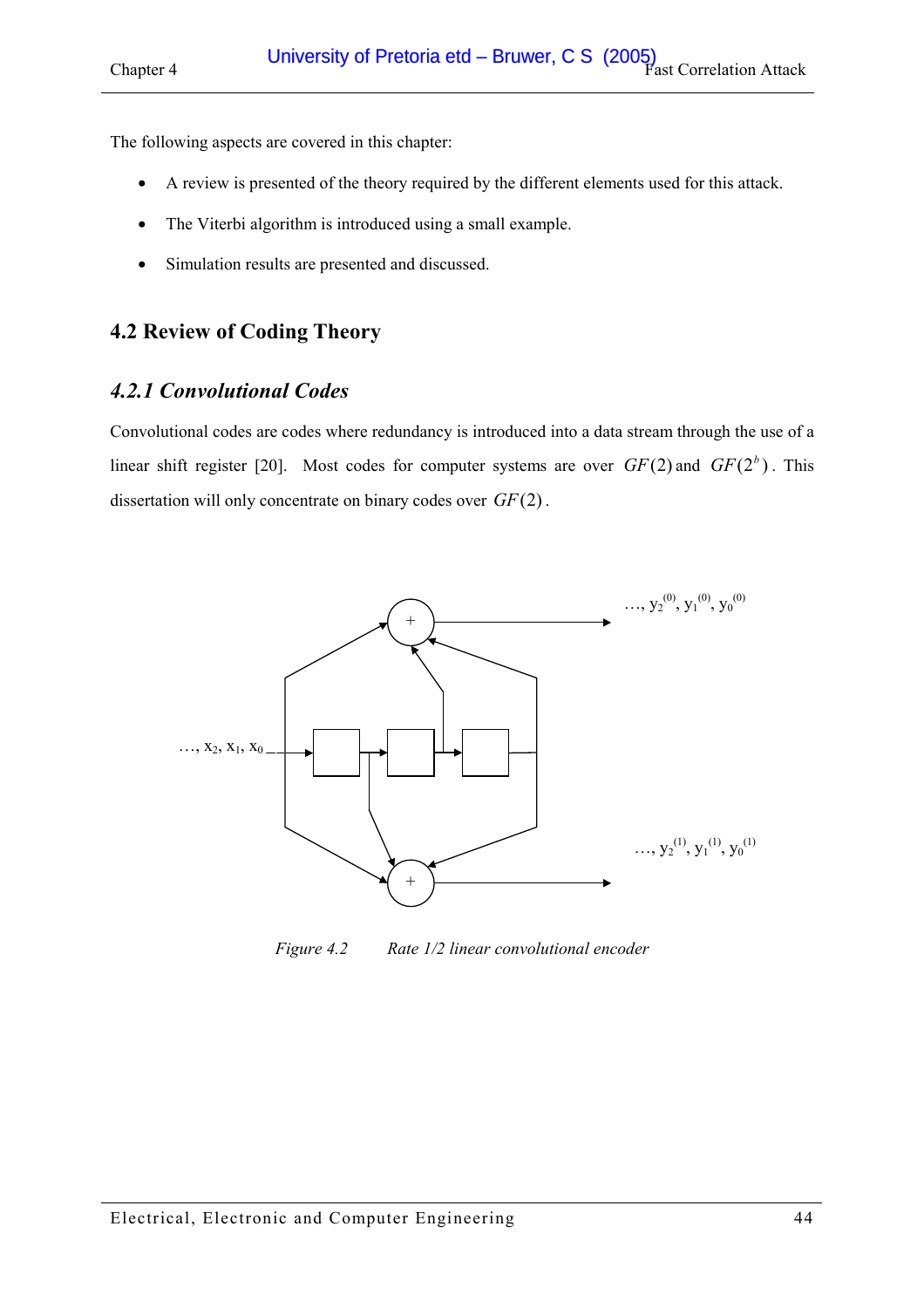[Figure 4.2](#page-43-0) shows a typical rate-1/2 linear convolutional encoder. The rate of this encoder is established by the fact that the encoder outputs two bits for every input bit. In general, an encoder with *k* inputs and *n* outputs is said to have a rate of 0 0 *k*  $R = \frac{n_0}{I}$ . With each successive input to the shift register, the values of the memory elements are tapped off and added according to a fixed patter, creating a pair of output coded date streams,  $y^{(0)} = (y_0^{(0)}, y_1^{(0)}, y_2^{(0)}...)$ (0) 1 (0)  $y^{(0)} = (y_0^{(0)}, y_1^{(0)}, y_2^{(0)}...)$  and  $y^{(1)} = (y_0^{(1)}, y_1^{(1)}, y_2^{(1)}...)$ (1) 1 (1)  $y^{(1)} = (y_0^{(1)}, y_1^{(1)}, y_2^{(1)}...)$ . These output streams can be multiplexed to create a single coded data stream  $(y_0^{(0)}, y_0^{(1)}, y_1^{(0)}, y_1^{(1)}, y_2^{(0)}, y_2^{(1)}...)$ (0) 2 (1) 1 (0) 1 (1) 0  $y = (y_0^{(0)}, y_0^{(1)}, y_1^{(0)}, y_1^{(1)}, y_2^{(0)}, y_2^{(1)}...)$  where *y* is the convolutional code word. The infinite set of all infinitely long codewords that one obtains by exciting this encoder with every possible input sequence is called an  $(n_0, k_0)$  *tree code* [\[21\],](#page-120-0) pp 348-350.

The constraint length  $\nu$  of a convolutional code is the maximum number of bits in a single output stream that can be affected by any input bit. Although different definitions exist, for this text the constraint length is defined by  $v = mk_0$  For convolutional encoders with a single input stream the constraint length *v* will thus always be equal to the length of the shift register [\[21\],](#page-120-0) pp 348-350.

There are several other length measures for a tree code. Let  $k = (m + 1) \cdot k_0$ . This *k* is closely related to the constraint length and is called the word length of a convolutional code. The corresponding measure after encoding is called the *blocklength n* given by [\[21\],](#page-120-0) pp 348-350:

$$
n = (m+1)n_0 = k \cdot \frac{n_0}{k_0}
$$
\n(4.1)

The convolutional encoder in [Figure 4.2](#page-43-0) for instance, has  $k_0 = 1, n_0 = 2, v = 3, k = 4$  and  $n = 8$ . An  $(n_0, k_0)$  tree code is linear, time invariant, and has finite wordlength  $k = (m+1) \cdot k_0$  and is called an  $(n,k)$  *systematic convolutional code* [\[21\],](#page-120-0) pp 361-364. This means one can refer to the same code as an  $(n_0, k_0)$  tree code or as an  $(n, k)$  convolutional code. Generally *k* is significantly larger than  $k_0$ which should avoid confusion.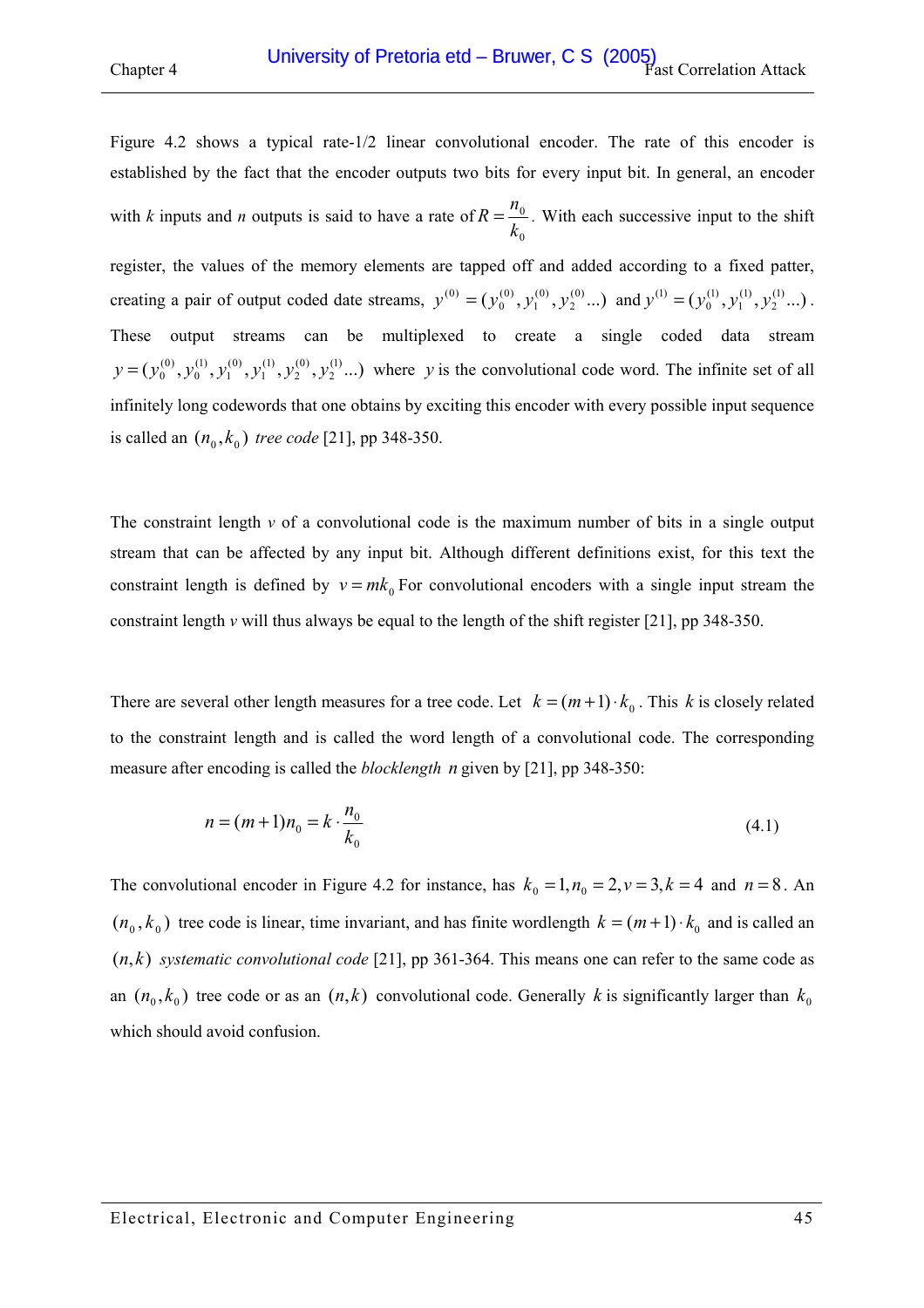### **4.2.1.1 Polynomial Description of Convolutional Codes**

An  $((m+1)n_0, (m+1)k_0)$  convolutional code with constraint length  $v = mk_0$  can be encoded by  $n_0$  sets of finite impulse response (FIR) filters, each set consisting of  $k_0$  FIR filters [\[21\],](#page-120-0) pp 348-350. The input to the decoder is a stream of symbols with a rate of  $k_0$  symbols per unit time and the output to the channel is a stream of  $n_0$  symbols per unit time.



*Figure 4.3 A convolutional encoder* 

Each FIR filter can be represented by a polynomial of degree of at most m. If the input stream is written as a polynomial (possibly of infinite length) the operation of the filter can be written as polynomial multiplication. In this way, the encoder for the convolutional code can be represented by a set of polynomials, and thus the code itself can also be represented by this same set of polynomials. That is, the set of codewords that this set of polynomials will produce. These polynomials are called the generator polynomials of the code.

In contrast to block codes, which are described by a single generator polynomial, a convolutional code requires multiple generator polynomials to describe it, a total of  $k_0 \cdot n_0$  polynomials. These can be put together in a generator-polynomial matrix, a  $k_0$  by  $n_0$  matrix of polynomials given by:

$$
G(x) = [g_{i,j}(x)]\tag{4.2}
$$

For example the matrices of generator polynomials for the encoder in [Figure 4.2](#page-43-0) is given by:

$$
G(x) = [g_{1,1}(x), g_{2,1}(x)] \tag{4.3}
$$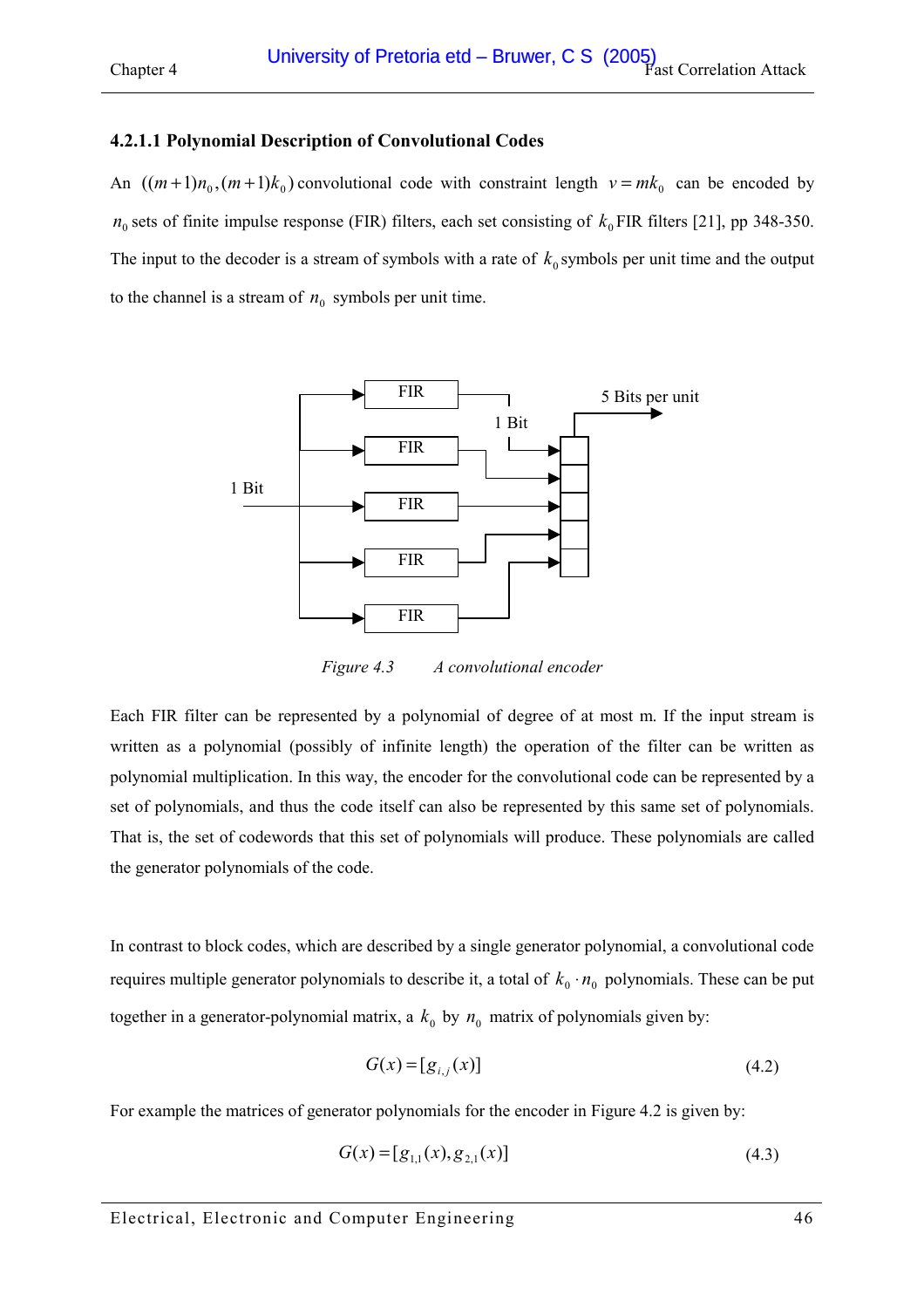with

$$
g_{1,1}(x) = x^3 + x^2 + 1\tag{4.4}
$$

and

$$
g_{2,1}(x) = x^3 + x + 1\tag{4.5}
$$

Thus

$$
G(x) = [x3 + x2 + 1, x3 + x + 1]
$$
 (4.6)

As the output of the convolutional encoder interleaves the two output streams from the two FIR filters the generator matrix can also be shown as:

$$
G(x) = [g_{1,1_0}g_{2,1_0} \quad g_{1,1_1}g_{2,1_1} \quad \dots \quad g_{1,1_m}g_{2,1_m}] \tag{4.7}
$$

$$
G(x) = \begin{bmatrix} 1 & 1 & 0 & 1 & 1 & 0 & 1 & 1 \end{bmatrix}
$$
 (4.8)

or for  $g_{1,1}(x) = x^3 + x^2 + 1$  and  $g_{2,1}(x) = x^3$  one gets

$$
G(x) = \begin{bmatrix} 1 & 0 & 0 & 0 & 1 & 0 & 1 & 1 \end{bmatrix}
$$
 (4.9)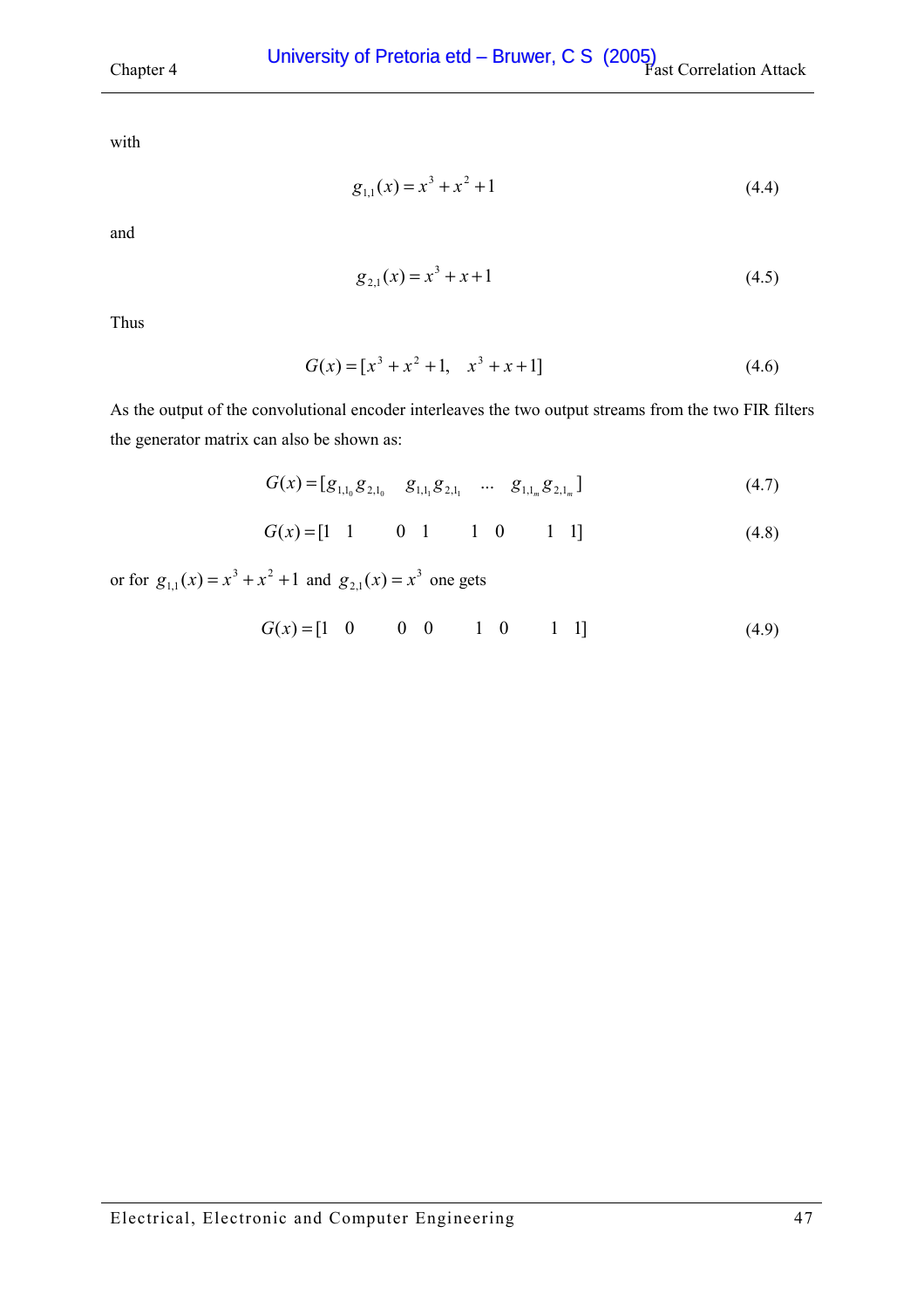#### **4.2.1.2 Matrix Description of Convolutional Codes**

A convolutional code consists of an infinite number of infinitely long codewords. It is linear and can be described by an infinite generator matrix. A large number of generator matrices can be used to describe each code, but only a few of them are convenient to deal with. Even in the best case, a generator matrix for a convolutional code is more cumbersome than a generator matrix for a block code [\[21\],](#page-120-0) pp 361-364.



*Figure 4.4 A general convolutional encoder (without feedback)* 

The generator polynomials, indexed by  $i$  and  $j$ , can be written

$$
g_{ij}(x) = \sum_{l} g_{ijl} x^{l}
$$
\n(4.10)

For each *l*, let  $G_l$  be the  $k_0$  by  $n_0$  matrix  $G_l = [g_{ijl}]$ 

Then the code of blocklength *n* is

$$
G^{n} = \begin{bmatrix} G_{0} & G_{1} & G_{2} & \cdots & G_{m} \\ 0 & G_{0} & G_{1} & \cdots & G_{m-1} \\ 0 & 0 & G_{0} & \cdots & G_{m-2} \\ \vdots & & & & \vdots \\ 0 & 0 & 0 & 0 & G_{0} \end{bmatrix}
$$
(4.11)

where each  $\mathbf{0}$  is a  $k_0$  by  $n_0$  matrix of zeros. The generator matrix for the convolutional code is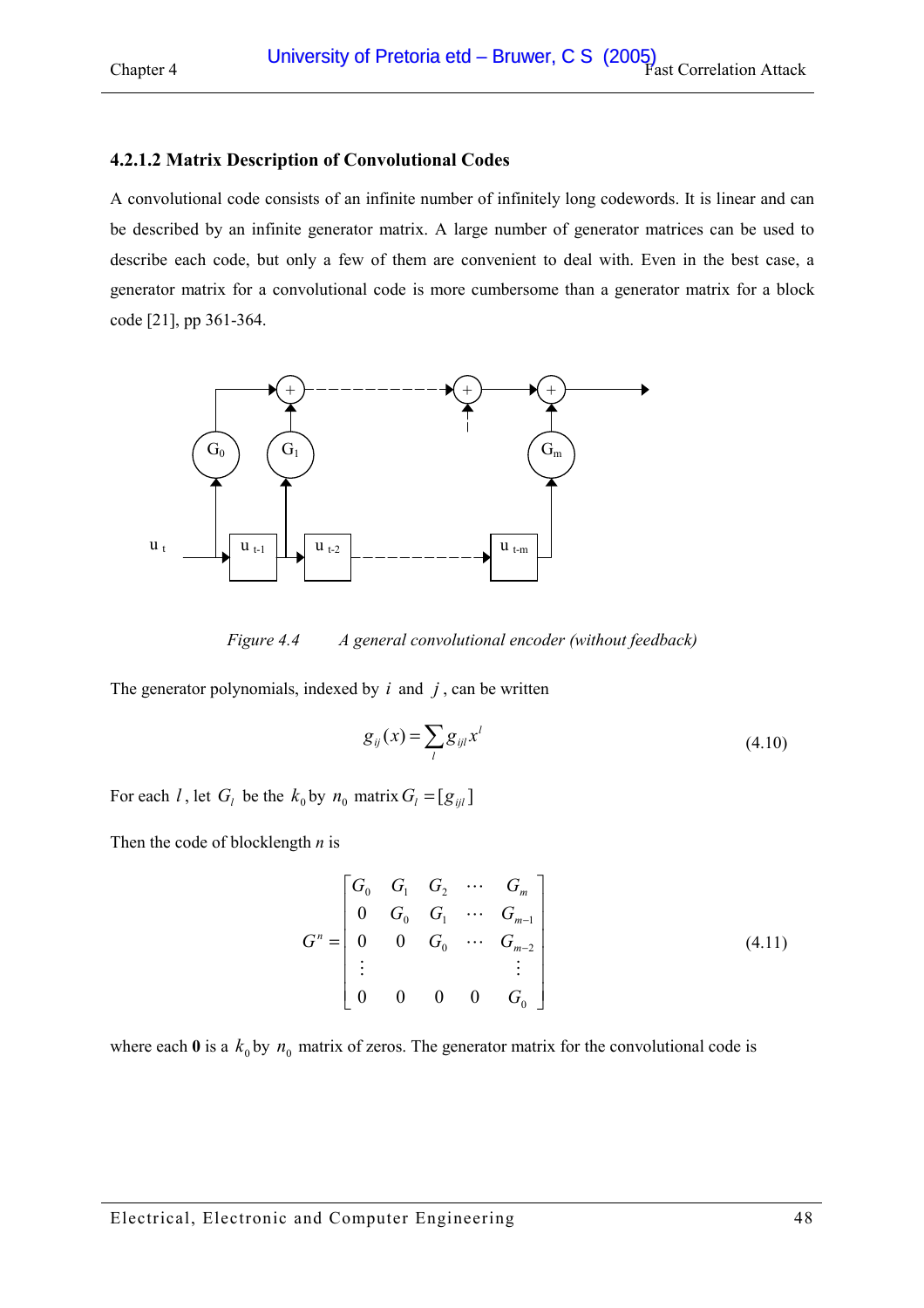<span id="page-48-0"></span>
$$
G = \begin{bmatrix} G_0 & G_1 & G_2 & \cdots & G_m & 0 & 0 & 0 & 0 & \cdots \\ 0 & G_0 & G_1 & \cdots & G_{m-1} & G_m & 0 & 0 & 0 & \cdots \\ 0 & 0 & G_0 & \cdots & G_{m-2} & G_{m-1} & G_m & 0 & 0 & \cdots \\ \vdots & & & & & & & \end{bmatrix} \tag{4.12}
$$

where the matrix continues indefinitely down and to the right. Equation (4.12) depicts such a a biinfinite systematic convolutional encoder. Except for the diagonal band of *m* non-zero submatrices, all other entries are equal to zero. For a systematic convolutional code, these two matrices can also be written as:

$$
G^{(n)} = \begin{bmatrix} I & P_0 & 0 & P_1 & 0 & P_2 & \cdots & 0 & P_m \\ 0 & 0 & I & P_0 & 0 & P_1 & \cdots & 0 & P_{m-1} \\ 0 & 0 & 0 & 0 & I & P_0 & \cdots & 0 & P_{m-2} \\ \vdots & \vdots & \vdots & \ddots & \vdots & \vdots & \vdots \\ 0 & 0 & 0 & 0 & 0 & \cdots & I & P_0 \end{bmatrix}
$$
(4.13)

and

 = − − − − − − M M L M M L L L L L L L 2 2 1 0 2 1 0 1 1 0 1 2 0 0 0 0 0 0 0 0 0 0 0 0 0 0 0 0 0 0 0 0 0 0 0 0 *m m m m m m m m m P P P I P P P P I P P P P I P P P P G* (4.14)

where the pattern is repeated, right-shifted in every row, and unspecified matrix entries to the left and right are filled with zeros. Here **I** is a  $k_0$  by  $n_0$  identity matrix, **0** is a  $k_0$  by  $n_0$  matrix of zeros and  $P_0, \ldots, P_m$  are  $k_0$  by  $(n_0 - k_0)$  matrices. The first row describes the encoding of the first information frame into the first *m* codeword frames. One should interpret this matrix expression in terms of the shift-register description of the encoder.

If the data symbols  $d_0$ ,  $d_1$ ,  $d_2$ ,  $d_3$  of every message *d* are unchanged and appear in the codeword  $u = (u_0, ..., u_{n-1})$ , then the code is said to be a systematic code [\[22\].](#page-120-0) The generator matrix **G** in equation [\(4.15\)](#page-49-0) is in its systematic form.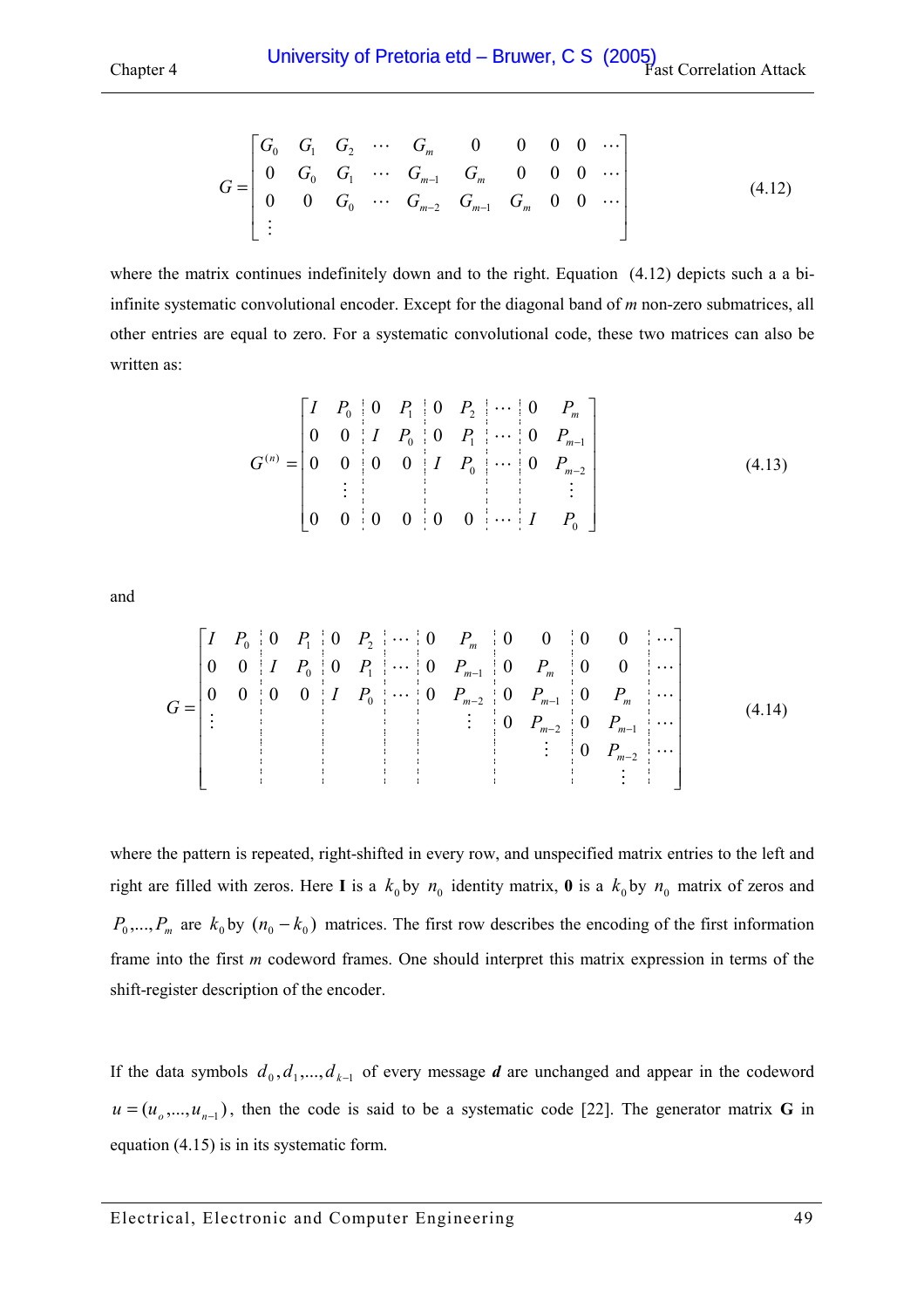<span id="page-49-0"></span>
$$
G = \begin{bmatrix} 1 & 0 & 0 & \cdots & 0 & p_{0,0} & p_{0,1} & \cdots & p_{0,n-k-1} \\ 0 & 1 & 0 & \cdots & 0 & p_{1,0} & p_{1,1} & \cdots & p_{1,n-k-1} \\ \vdots & \vdots & \vdots & \vdots & \vdots & & \vdots \\ 0 & 0 & 0 & \cdots & 1 & p_{k-1,0} & p_{k-1,1} & \cdots & p_{k-1,n-k-1} \end{bmatrix} = [I_k \quad P] \tag{4.15}
$$

The parity equations *P* introduce redundancy to the data being transmitted based on relations between various data symbols. A decoder of a convolutional code (refer to section [4.2.5](#page-62-0) - [The Viterbi](#page-62-0)  [Decoding Algorithm\)](#page-62-0) exploits this redundancy to correct errors that occurred during transmission. A big part of fast convolutional attacks on stream ciphers is the finding of suitable parity equations within the equivalent block-code description of the LFSR.

## *4.2.2 Converting a LFSR to a Block Code*

There is a corresponding  $l \times N$  generator matrix  $G_{LFSR}$  which produces the same output as a LFSR, namely  $U = u_0 G_{LFSR}$  where  $u_0$  is the initial stare of the LFSR. A LFSR of length *l* has a set of possible LFSR code vectors  $U_n$  denoted by *L* [\[3\].](#page-119-0) Clearly  $|L| = 2^l$  and for a fixed length N the truncated sequences from *L* is also a linear  $[N, l]$  block code referred to as *C*. It can easily be seen that for any code vector, all its cyclic shifts are also in *L* [\[22\].](#page-120-0) Using *l* linearly independent code vectors or LFSR output sequences  $U_n$  from  $L$  (which is the also the maximum amount of linearly independent vectors in L ) the equivalent linear  $[N, l]$  block code is be obtained:

$$
\begin{bmatrix} U_0 \\ U_1 \\ \vdots \\ U_l \end{bmatrix} = \begin{bmatrix} u_{0,0} & u_{0,1} & u_{0,2} & \cdots & u_{0,N} \\ u_{1,0} & u_{1,1} & u_{1,2} & \cdots & u_{1,N} \\ \vdots & \vdots & & \vdots \\ u_{l,0} & u_{l,1} & u_{l,2} & \cdots & u_{l,N} \end{bmatrix}
$$
(4.16)

The matrix is now transformed to its systematic form to

$$
C = \begin{bmatrix} 1 & 0 & 0 & \cdots \\ 0 & 1 & 0 & \cdots \\ \vdots & & & \\ 0 & 0 & 0 & \cdots \end{bmatrix}
$$
 (4.17)

A lot of effort can be saved by choosing the starting value for each LFSR sequence or code vector  $U_n$  as required for  $C$  in its reduced form. Thus for a LFSR of size  $l$  choose starting values: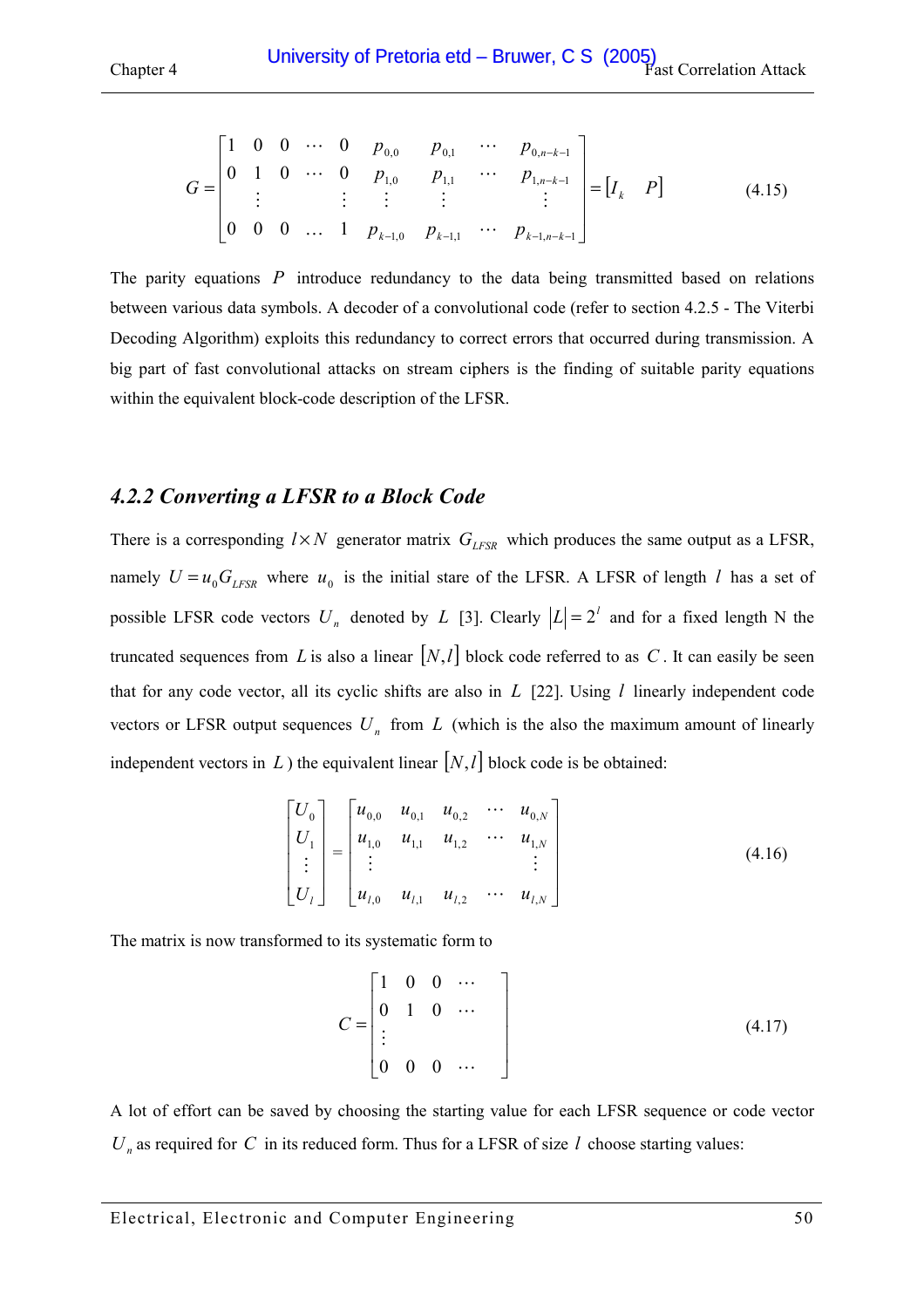<span id="page-50-0"></span>
$$
\begin{bmatrix} u_{0,0} & u_{0,1} & \cdots & u_{0,l-1} & u_{0,l} \\ u_{1,0} & u_{1,1} & \cdots & u_{1,l-1} & u_{1,l} \\ \vdots & & & \vdots \\ u_{l,0} & u_{l,1} & \cdots & u_{l,l-1} & u_{l,l} \end{bmatrix} = \begin{bmatrix} 1 & 0 & \cdots & 0 & 0 \\ 0 & 1 & \cdots & 0 & 0 \\ \vdots & & & \vdots \\ 0 & 0 & \cdots & 0 & 1 \end{bmatrix}
$$
(4.18)

Thus the first code vector is obtained by using the starting value  $\begin{bmatrix} u_0 & u_1 & \cdots & u_l \end{bmatrix} = \begin{bmatrix} 1 & 0 & \cdots & 0 \end{bmatrix}$ etc.

#### **4.2.2.1 Example of Converting a LFSR to a Block Code.**

The feedback taps of a LFSR are often specified using the polynomial representation. Consider a length 8 LFSR, with feedback polynomial

$$
g(x) = x^8 + x^6 + x^5 + x^3 + 1\tag{4.19}
$$

Initially presented in section [2.2.1](#page-16-0) and repeated here for convenience, the polynomial representation can be easily converted to a recurrence relation representation, which can be more easily mapped to the hardware representation of a LFSR. Setting  $g(x) = 0$  gives:

$$
0 = x^8 + x^6 + x^5 + x^3 + 1 \tag{4.20}
$$

Multiplying by  $x^n$  produces:

$$
0 = x^{n+8} + x^{n+6} + x^{n+5} + x^{n+3} + x^n
$$
\n(4.21)

Multiply by  $x^{-8}$  then gives:

$$
0 = x^{n} + x^{n-2} + x^{n-3} + x^{n-5} + x^{n-8}
$$
 (4.22)

Now replacing  $x^n$  with  $a_n$  results in:

$$
0 = a_n + a_{n-2} + a_{n-3} + a_{n-5} + a_{n-8}
$$
\n
$$
(4.23)
$$

As these all are GF(2) or modulo 2 operations  $a_n = -a_n$ ; thus

$$
a_n = a_{n-8} + a_{n-5} + a_{n-3} + a_{n-2}
$$
\n
$$
(4.24)
$$

which represents the LFSR shown in [Figure 4.5 below.](#page-51-0)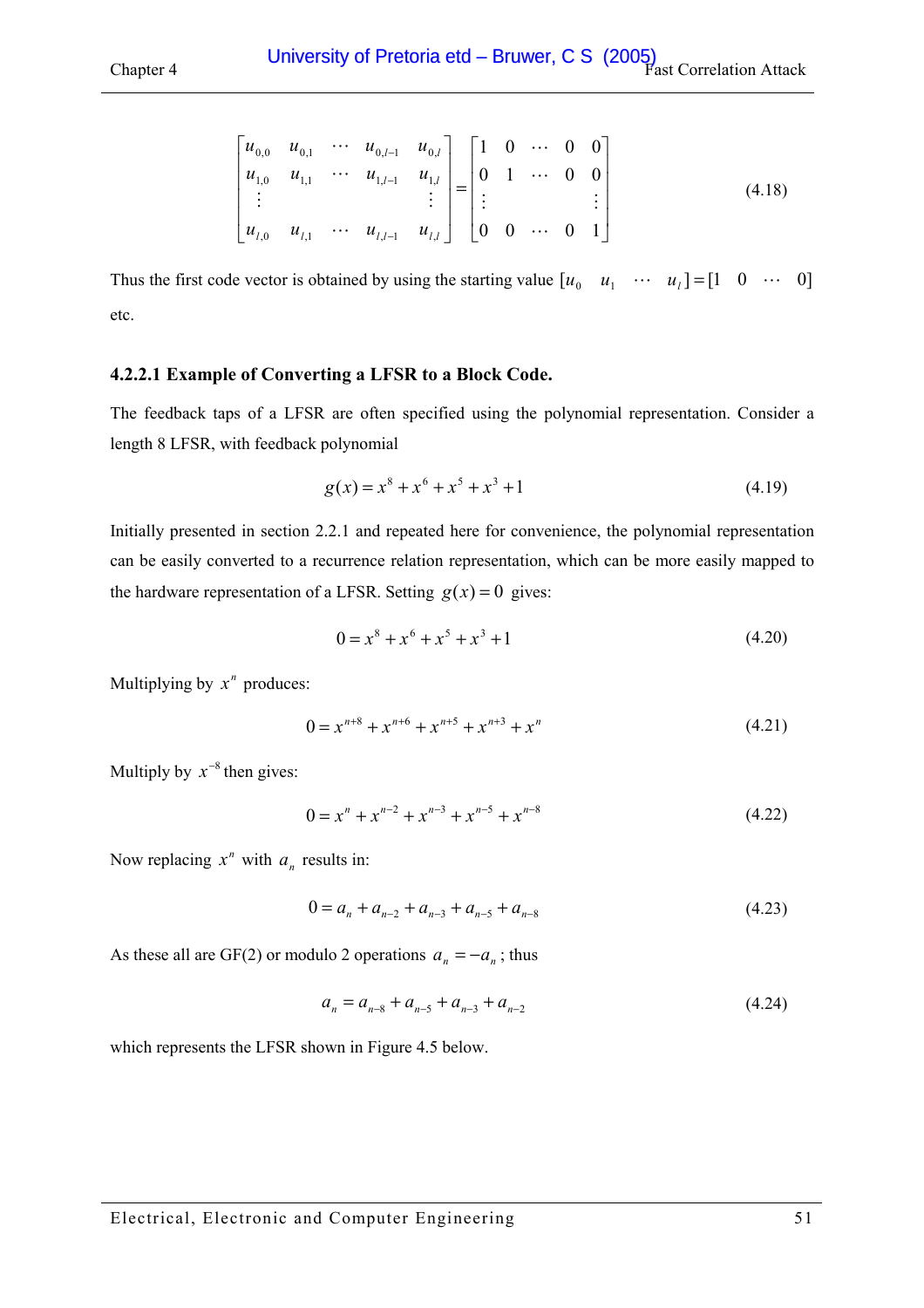<span id="page-51-0"></span>

*Figure 4.5 LFSR of size 8* 

Using the starting values

$$
a_{n-8} = 1
$$
,  $a_{n-7} = 0$ ,  $a_{n-6} = 0$ ,  $a_{n-5} = 0$ ,  $a_{n-4} = 0$ ,  $a_{n-3} = 0$ ,  $a_{n-2} = 0$ ,  $a_{n-1} = 0$  (4.25)

one obtains

$$
U_0 = \begin{bmatrix} 1 & 0 & 0 & 0 & 0 & 0 & 0 & 0 & \cdots \end{bmatrix}
$$
 (4.26)

Similarly using the starting value

$$
a_{n-8} = 0
$$
,  $a_{n-7} = 1$ ,  $a_{n-6} = 0$ ,  $a_{n-5} = 0$ ,  $a_{n-4} = 0$ ,  $a_{n-3} = 0$ ,  $a_{n-2} = 0$ ,  $a_{n-1} = 0$  (4.27)

to obtain

$$
U_1 = [0 \quad 1 \quad 0 \quad 0 \quad 0 \quad 0 \quad 0 \quad 0 \quad \cdots]
$$
 (4.28)

Continuing along the same lines gives

| $U_2 = [0 \ 0 \ 1 \ 0 \ 0 \ 0 \ 0 \ 0 \ \cdots]$ |  |  |  |  |  | (4.29) |
|--------------------------------------------------|--|--|--|--|--|--------|
|                                                  |  |  |  |  |  |        |

$$
U_3 = \begin{bmatrix} 0 & 0 & 0 & 1 & 0 & 0 & 0 & 0 & \cdots \end{bmatrix}
$$
 (4.30)

$$
U_4 = \begin{bmatrix} 0 & 0 & 0 & 0 & 1 & 0 & 0 & 0 & \cdots \end{bmatrix}
$$
 (4.31)

$$
U_5 = \begin{bmatrix} 0 & 0 & 0 & 0 & 0 & 1 & 0 & 0 & \cdots \end{bmatrix}
$$
 (4.32)

$$
U_6 = [0 \quad 0 \quad 0 \quad 0 \quad 0 \quad 0 \quad 1 \quad 0 \quad \cdots]
$$
 (4.33)

$$
U_7 = [0 \ 0 \ 0 \ 0 \ 0 \ 0 \ 0 \ 1 \ \cdots] \tag{4.34}
$$

Which results in  $[N, l] = [27, 8]$  block code shown below. Obviously *N* can be made any size by using a longer code vector obtained from the LFSR output.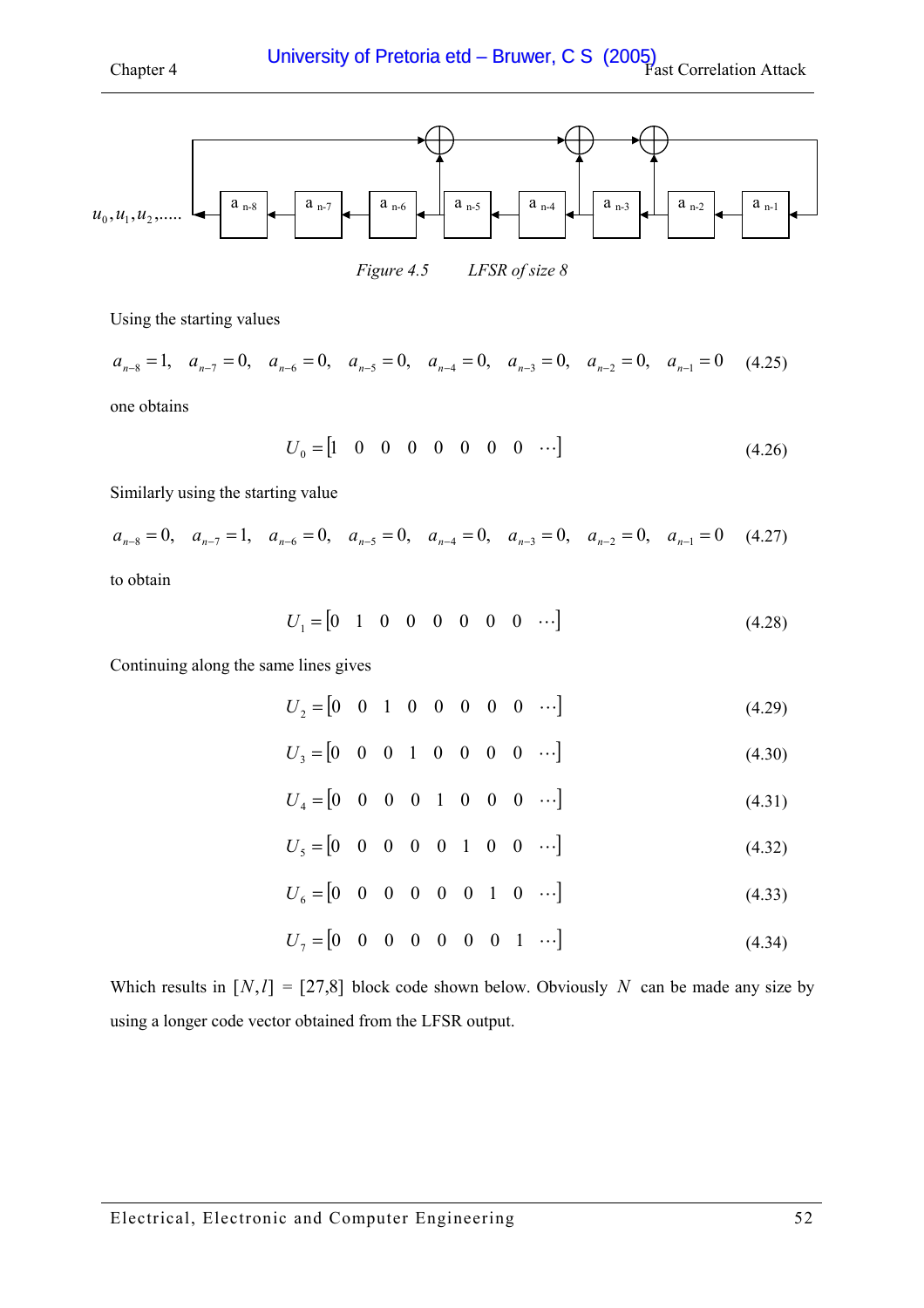<span id="page-52-0"></span> 1 0 0 0 0 0 0 0 1 0 1 1 1 1 0 1 1 0 0 0 0 0 0 1 1 1 0 0 1 0 0 0 0 0 0 0 1 0 1 1 1 1 0 1 1 0 0 0 0 0 0 1 1 1 0 0 1 0 0 0 0 0 0 0 1 0 1 1 1 1 0 1 1 0 0 0 0 0 0 1 1  $G_{LFSR} = \begin{bmatrix} 0 & 0 & 0 & 1 & 0 & 0 & 0 & 0 & 1 & 0 & 1 & 0 & 1 & 0 & 1 & 0 & 0 & 0 & 0 & 1 & 1 & 1 & 1 \\ 0 & 0 & 0 & 0 & 1 & 0 & 0 & 0 & 0 & 1 & 0 & 1 & 0 & 1 & 0 & 0 & 0 & 0 & 0 & 1 & 1 & 1 & 1 \end{bmatrix}$  0 0 0 0 0 1 0 0 1 0 0 1 0 1 1 1 0 0 0 0 1 1 0 1 1 0 1 0 0 0 0 0 0 1 0 1 1 1 1 0 1 1 0 0 0 0 0 0 1 1 1 0 0 0 0 0 0 0 0 0 0 1 0 1 1 1 1 0 1 1 0 0 0 0 0 0 1 1 1 0 0

 $(4.35)$ 

The same result can be achieved by using any initial values to obtain arbitrary code vectors  $U_n$ . The Gauss-Jordan reduction method can then be used to obtain the same [*N*,*l*] block code *C* .

## *4.2.3 Finding Parity Equations within a Block Code*

The finding of parity equations [\[3\]](#page-119-0) in a block code is explained in this section using the equivalent block code obtained for a LFSR as derived in the previous section (section [4.2.2\)](#page-49-0). The generator matrix for a block code is written in its systematic form,

$$
G_{LFSR} = \begin{bmatrix} I_l & Z \end{bmatrix} \tag{4.36}
$$

which is already the case when using the method described in the previous section (section 4.2.3) used to derive an equivalent block code from a LFSR.

To find these equations one can start by considering the index position  $n = B + 1$  and introducing the following notation for the generator matrix [\[3\],](#page-119-0)

$$
G_{LFSR} = \begin{bmatrix} I_{B+1} & Z_{B+1} \\ 0_{L-(B+1)} & Z_{L-(B+1)} \end{bmatrix}
$$
(4.37)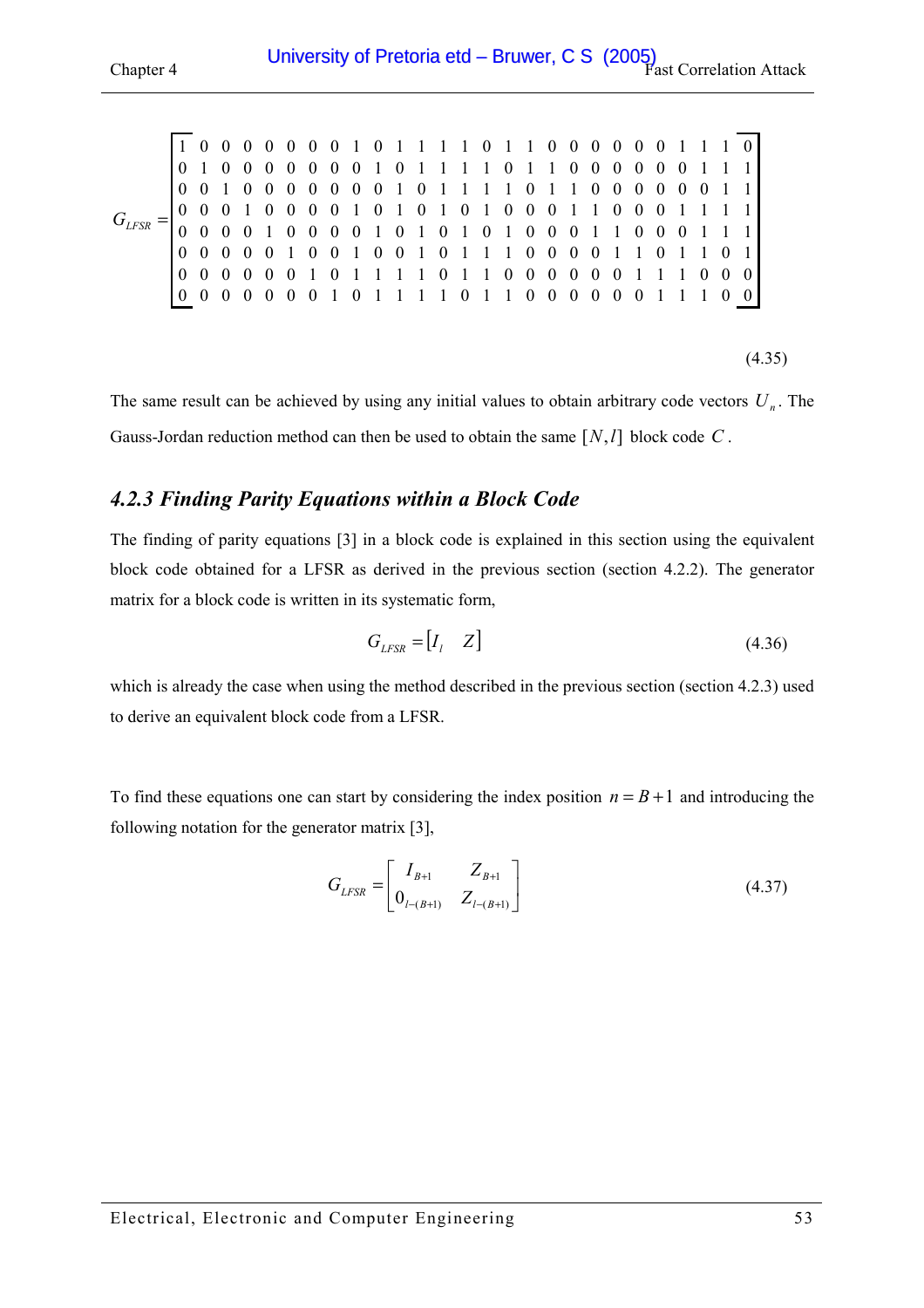<span id="page-53-0"></span>The parameter *l* is the size of the LFSR and *B* is a design parameter, which will later be shown to be the size of the convolutional encoder that is in the process of being constructed. Using equation [\(4.35\)](#page-52-0) as an example and choosing  $B = 4$ , the form described by equation [\(4.37\)](#page-52-0) is easily understood:



|            |  |  |  |          | $0 1 0 1 1 1 1 0 1 1 0 0 0$ |  |  |  |                     |                | $\bf{0}$                                        |          |                  |  |                  |  |       |  |
|------------|--|--|--|----------|-----------------------------|--|--|--|---------------------|----------------|-------------------------------------------------|----------|------------------|--|------------------|--|-------|--|
|            |  |  |  |          |                             |  |  |  | $0$ 1 1 1 1 0 1 1 0 | $\overline{0}$ | $\theta$                                        |          |                  |  |                  |  |       |  |
|            |  |  |  |          | 0 0 1 0 1 1 1 1 0 1 1 0     |  |  |  |                     |                |                                                 | $\bf{0}$ | $\theta$         |  |                  |  | $B+1$ |  |
|            |  |  |  | $\theta$ |                             |  |  |  |                     |                | $1 \t0 \t1 \t0 \t1 \t0 \t1 \t0 \t0 \t1 \t1 \t0$ | $\bf{0}$ |                  |  |                  |  |       |  |
| $G_{LFSR}$ |  |  |  |          |                             |  |  |  |                     |                |                                                 |          |                  |  |                  |  |       |  |
|            |  |  |  |          | $0$ 1 0 0 1 0 1 1 1 0 0 0   |  |  |  |                     | $\theta$       |                                                 |          | $\boldsymbol{0}$ |  |                  |  |       |  |
|            |  |  |  |          | $1$ 1 1 1 0 1 1 0 0 0 0     |  |  |  |                     | $\theta$       | $\vert 0 \vert$                                 |          |                  |  |                  |  |       |  |
|            |  |  |  |          | 1 1 1 1 0 1 1 0 0 0 0       |  |  |  |                     |                | $\overline{0}$                                  |          |                  |  | $\left( \right)$ |  |       |  |



The aim is to find all parity check equations in  $G_{LFSR}$  that involve a current symbol  $u_n$ , an arbitrary linear combination of the b previous symbols  $u_{n-1},...,u_{n-B}$ , together with at most *t* other symbols. For simplicities sake only  $t = 2$  is considered, as shown below:

$$
u_{n} + c_{11} \cdot u_{n-1} + c_{21} \cdot u_{n-2} + \dots + c_{B1} \cdot u_{n-B} + u_{n+i_{1}} + u_{n+j_{1}} = 0
$$
  
\n
$$
u_{n} + c_{12} \cdot u_{n-1} + c_{22} \cdot u_{n-2} + \dots + c_{B2} \cdot u_{n-B} + u_{n+i_{2}} + u_{n+j_{2}} = 0
$$
  
\n
$$
\vdots
$$
  
\n
$$
u_{n} + c_{1m} \cdot u_{n-1} + c_{2m} \cdot u_{n-2} + \dots + c_{Bm} \cdot u_{n-B} + u_{n+i_{m}} + u_{n+j_{m}} = 0
$$
\n(4.39)

Thus one tries to find the index positions *i* and *j* together with the linear combination of  $c_1 = 0$  *or*  $c_1 = 1$ ,  $c_2 = 0$  *or*  $c_2 = 1$   $\cdots$   $c_B = 0$  *or*  $c_B = 1$  that satisfy each of the equation above.

The column vectors in  $G_{LFSR}$  are numbered as follows:

$$
G_{LFSR} = [I_{B+1} \quad g_1 \quad \cdots \quad g_{N-(B+1)}]
$$
(4.40)

or

$$
G_{LFSR} = [g_{-B} \quad g_{-(B-1)} \quad \cdots \quad g_0 \quad g_1 \quad \cdots \quad g_{N-(B+1)}]
$$
(4.41)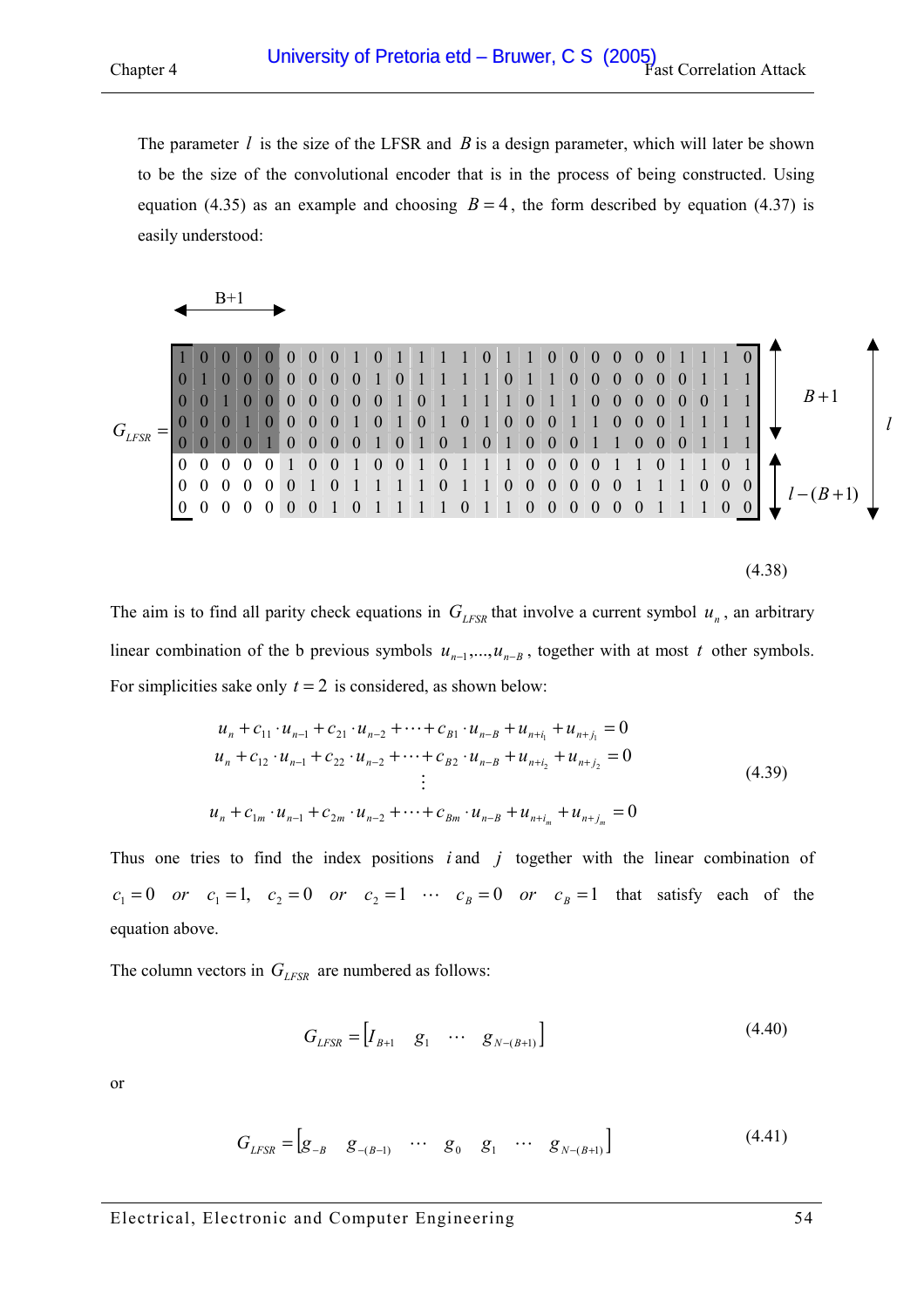<span id="page-54-0"></span>The parameter  $B$ , in the equations above, is a design parameter chosen by the user, which will determine the size of the convolutional decoder to be constructed. To find parity equations in  $G_{LFSR}$ one wants to find the columns that satisfy an equation in equation (4.42):

$$
c_B \cdot g_{-B} + c_{(B-1)} \cdot g_{-(B-1)} + \dots + c_1 \cdot g_{-1} + g_0 + g_i + g_j = \vec{0}
$$
\n(4.42)

The column pairs  $g_i$ ,  $g_j$  need to satisfy the following:

$$
[g_i + g_j]^T = \begin{bmatrix} \frac{B}{*,*,...,*,} & 1, & \frac{I - (B+1)}{0,0,...,0} \\ 0, & \cdots, & 0 \end{bmatrix}
$$
 (4.43)

As a column pair satisfying equation (4.43) with index positions *i* and *j* has now been found, all that remains to be done is the trivial job of determining  $c_1 \cdots c_B$  to determine the column vectors  $g_{-B}$  to *g*<sub>−1</sub> which will be used in equation (4.42). Terms where  $c_y = 0$ , with *y* being any arbitrary index position, are omitted.

#### **4.2.3.1 Example for Finding Parity Equations in a Block Code**

Equation [\(4.38\)](#page-53-0) will now be used as an example with *B* chosen as  $B = 4$ . Column pairs in the  $Z$ <sub>*l*−(*B*+1)</sub> part need to be found which, when added together, form the zero column vector  $0$ <sub>*l*−(*B*+1)</sub>.

Using the requirements set by equation (4.43) all pairs of columns  $g_i$ ,  $g_j$  are found such that

$$
[g_i + g_j]^T = \begin{bmatrix} \frac{4}{*,*,*,*,} & 1, & \frac{3}{0,0,0} \end{bmatrix}
$$
 (4.44)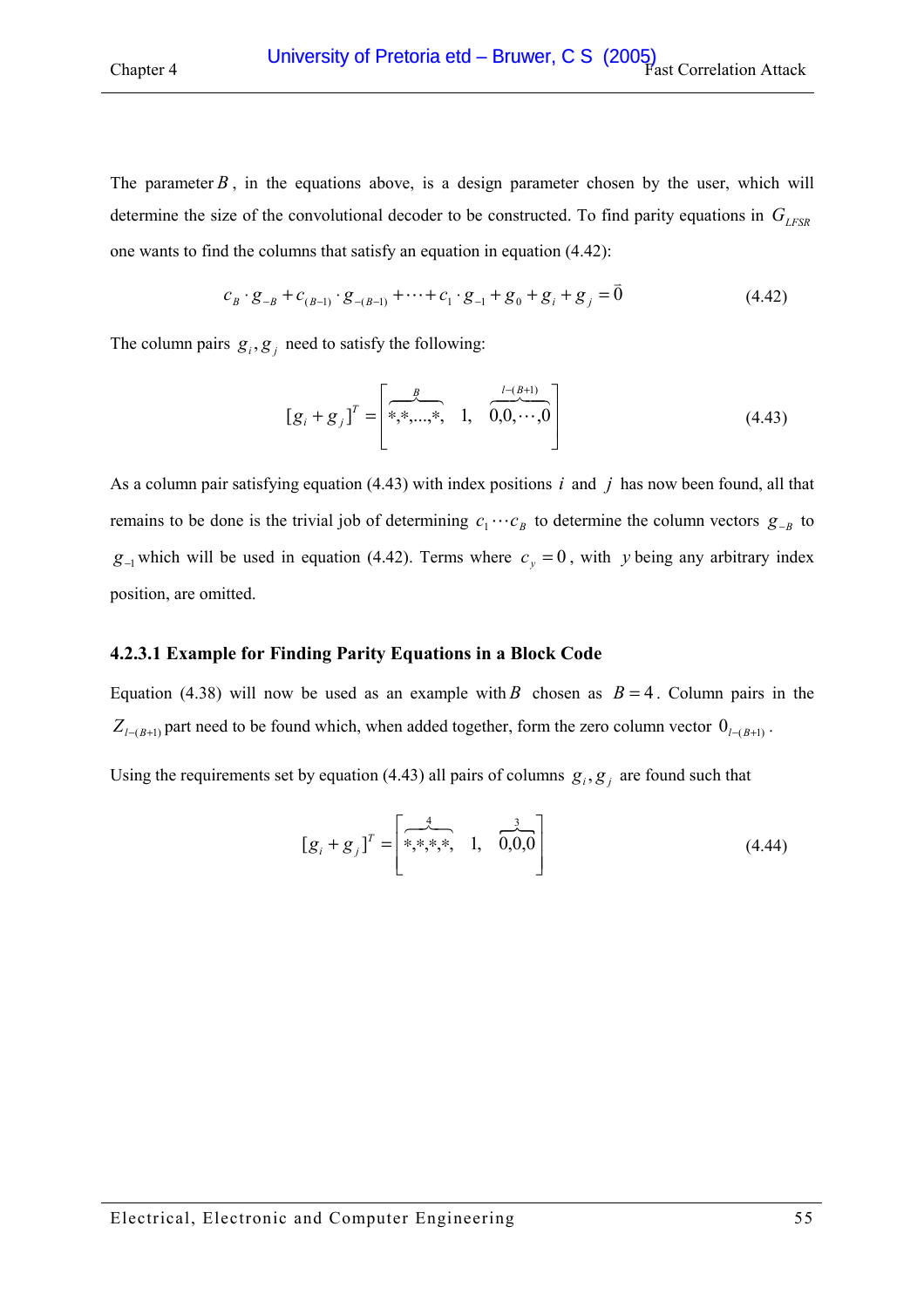<span id="page-55-0"></span>

|            |          |              |                |                 |                                              |                |                  |            |                 |              |                                                                                         |              |                                     |                 |                |                                 |                  |                  |                |                  |          |          |          |          | $\frac{1}{1}$ $\frac{1}{1}$ $\frac{1}{1}$ $\frac{1}{1}$ $\frac{1}{1}$ $\frac{1}{1}$ $\frac{1}{1}$ $\frac{1}{1}$ $\frac{1}{1}$ $\frac{1}{1}$ $\frac{1}{1}$ $\frac{1}{1}$ $\frac{1}{1}$ $\frac{1}{1}$ $\frac{1}{1}$ $\frac{1}{1}$ $\frac{1}{1}$ $\frac{1}{1}$ $\frac{1}{1}$ $\frac{1}{1}$ $\frac{1}{1}$ $\frac{1}{1}$ |                |
|------------|----------|--------------|----------------|-----------------|----------------------------------------------|----------------|------------------|------------|-----------------|--------------|-----------------------------------------------------------------------------------------|--------------|-------------------------------------|-----------------|----------------|---------------------------------|------------------|------------------|----------------|------------------|----------|----------|----------|----------|---------------------------------------------------------------------------------------------------------------------------------------------------------------------------------------------------------------------------------------------------------------------------------------------------------------------|----------------|
|            |          | $\mathbf{0}$ | $\theta$       | $\vert 0 \vert$ | $\overline{0}$                               | $\overline{0}$ | $\boldsymbol{0}$ | - 1        |                 |              | $0$ 1 1 1 1 0                                                                           |              |                                     |                 |                | $1\quad1\quad0$                 |                  | $\overline{0}$   | $\bf{0}$       | $\bf{0}$         | $\theta$ | $\theta$ |          |          |                                                                                                                                                                                                                                                                                                                     | $\overline{0}$ |
|            |          | $\mathbf{0}$ | $\overline{0}$ | $\mathbf{0}$    | $0\quad 0$                                   |                |                  |            | $0 \t0 \t1 \t0$ |              | $1$ 1 1 1 0 1 1 0                                                                       |              |                                     |                 |                |                                 |                  |                  | $\overline{0}$ | $\overline{0}$   | $\Omega$ | $\theta$ | $\theta$ |          |                                                                                                                                                                                                                                                                                                                     |                |
|            |          |              | $\theta$       | $\mathbf{0}$    | $\begin{matrix} 0 & 0 \\ 0 & 0 \end{matrix}$ |                |                  | $0\quad 0$ | 0 <sub>1</sub>  |              | $\theta$                                                                                |              | $1 \quad 1 \quad 1 \quad 1 \quad 0$ |                 |                |                                 | $1\quad1$        |                  | $\theta$       | $\theta$         | $\Omega$ | $\theta$ | $\theta$ | $\theta$ |                                                                                                                                                                                                                                                                                                                     |                |
| $G_{LFSR}$ | $\theta$ |              |                |                 |                                              |                |                  |            |                 |              | $\begin{array}{cccccccc} 0&1&0&1&0&1&0&1&0&0 \\ \hline 0&0&1&0&1&0&1&0&1&0 \end{array}$ |              |                                     |                 |                |                                 |                  |                  |                | $\boldsymbol{0}$ | $\theta$ | $\Omega$ |          |          |                                                                                                                                                                                                                                                                                                                     |                |
|            |          |              | $\theta$       |                 | $\mathbf{0}$                                 |                |                  |            |                 |              |                                                                                         |              |                                     |                 |                |                                 | $\theta$         | $\Omega$         |                |                  | $\Omega$ | $\Omega$ | $\Omega$ |          |                                                                                                                                                                                                                                                                                                                     |                |
|            | $\Omega$ | $\Omega$     | $\theta$       | $\mathbf{0}$    | 1                                            | $\theta$       | 0 <sub>1</sub>   |            | $\mathbf{0}$    | $\mathbf{0}$ |                                                                                         | $\Omega$     |                                     | $\overline{1}$  | $\overline{1}$ | $\boldsymbol{0}$                | $\mathbf{0}$     | $\theta$         | $\theta$       |                  |          | $\Omega$ |          |          | $\theta$                                                                                                                                                                                                                                                                                                            |                |
|            | $\theta$ | $\mathbf{0}$ | $\overline{0}$ | $\overline{0}$  | $\mathbf{0}$                                 |                | $\theta$         |            |                 |              |                                                                                         | $\mathbf{0}$ |                                     | $1\quad1\quad0$ |                | $\begin{matrix} 0 \end{matrix}$ | $\boldsymbol{0}$ | $\boldsymbol{0}$ | $\theta$       | $\Omega$         |          |          |          | $\theta$ | $\theta$                                                                                                                                                                                                                                                                                                            | $\theta$       |
|            |          | $\Omega$     | $\Omega$       | $\Omega$        | $\Omega$                                     | $\Omega$       |                  | $\theta$   |                 |              |                                                                                         |              | $\theta$                            | $\overline{1}$  | $\overline{1}$ | $\mathbf{0}$                    | $\overline{0}$   | $\overline{0}$   | $\overline{0}$ | $\Omega$         | $\theta$ |          |          |          |                                                                                                                                                                                                                                                                                                                     |                |
|            |          |              |                |                 |                                              |                |                  |            |                 |              |                                                                                         |              |                                     |                 |                |                                 |                  |                  |                |                  |          |          |          |          |                                                                                                                                                                                                                                                                                                                     |                |
|            |          |              |                |                 |                                              |                |                  |            |                 |              |                                                                                         |              |                                     |                 |                |                                 |                  |                  |                |                  |          |          |          |          | (4.45)                                                                                                                                                                                                                                                                                                              |                |

Assigning the index values as above to  $G_{LFSR}$ , the following eight column pairs in equation [\(4.38\) t](#page-53-0)o satisfy equation [\(4.44\) a](#page-54-0)re found:

| <b>Columns</b>               |                              |  |  |  |  |  |  |  |  |  |
|------------------------------|------------------------------|--|--|--|--|--|--|--|--|--|
| $g_{\scriptscriptstyle 1}$   | $g_{16}$                     |  |  |  |  |  |  |  |  |  |
| $g_{\scriptscriptstyle 4}$   | $g_{\scriptscriptstyle{9}}$  |  |  |  |  |  |  |  |  |  |
| $g_{\scriptscriptstyle{5}}$  | $g_{\scriptscriptstyle 6}$   |  |  |  |  |  |  |  |  |  |
| $g_{\scriptscriptstyle 7}$   | $g_{\scriptscriptstyle 10}$  |  |  |  |  |  |  |  |  |  |
| $g_{\scriptscriptstyle{9}}$  | $g_{17}$                     |  |  |  |  |  |  |  |  |  |
| $g_{\scriptscriptstyle{12}}$ | $g_{\scriptscriptstyle{15}}$ |  |  |  |  |  |  |  |  |  |
| $g_{\scriptscriptstyle{13}}$ | $g_{15}$                     |  |  |  |  |  |  |  |  |  |
| $g_{14}$                     | $g_{\scriptscriptstyle{15}}$ |  |  |  |  |  |  |  |  |  |

*Table 4.1 Finding parity equations in equation [\(4.38\)](#page-53-0)* 

Vectors  $g_4$  and  $g_9$  in Table 4.1 above will now be used to illustrate how the column vectors that were found to satisfy equation [\(4.44\) a](#page-54-0)re used to construct a parity equation. It can be seen that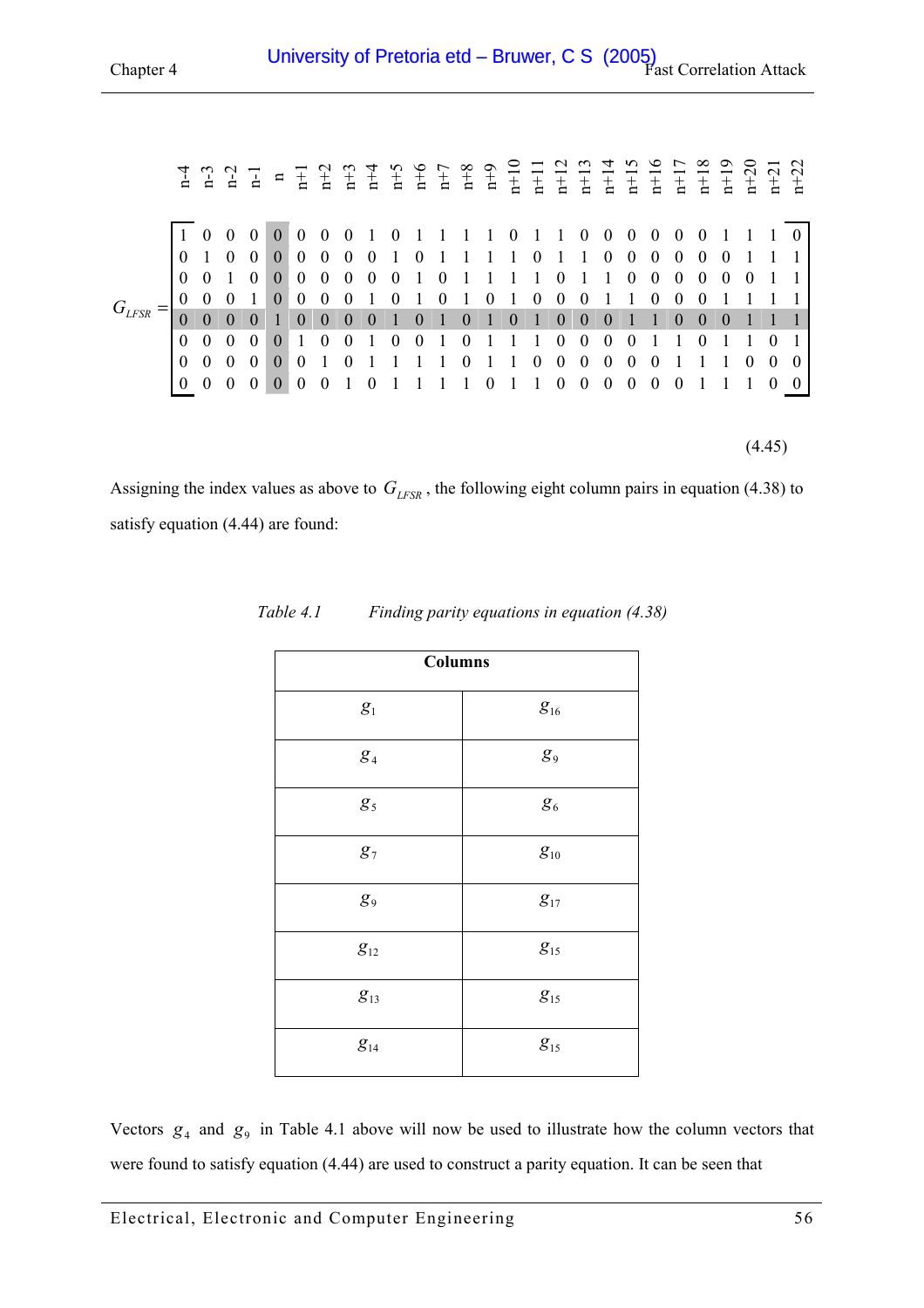<span id="page-56-0"></span>
$$
g_{4} + g_{9} = \begin{bmatrix} 1 \\ 0 \\ 0 \\ 1 \\ 0 \\ 1 \\ 1 \\ 0 \end{bmatrix} + \begin{bmatrix} 1 \\ 1 \\ 1 \\ 0 \\ 1 \\ 1 \\ 0 \\ 0 \end{bmatrix} = \begin{bmatrix} 0 \\ 1 \\ 1 \\ 1 \\ 1 \\ 0 \\ 0 \\ 0 \end{bmatrix}
$$
(4.46)

satisfies equation [\(4.44\).](#page-54-0) 

The columns with indexes  $-B\cdots 0$  that satisfy equation [\(4.42\) n](#page-54-0)ow need to be found:

$$
g_{-3} + g_{-2} + g_{-1} + g_0 + [g_4 + g_9] = \begin{bmatrix} 0 \\ 1 \\ 0 \\ 0 \\ 0 \\ 0 \\ 0 \end{bmatrix} + \begin{bmatrix} 0 \\ 0 \\ 1 \\ 0 \\ 0 \\ 0 \\ 0 \\ 0 \end{bmatrix} + \begin{bmatrix} 0 \\ 0 \\ 0 \\ 1 \\ 0 \\ 0 \\ 0 \\ 0 \end{bmatrix} + \begin{bmatrix} 0 \\ 0 \\ 1 \\ 0 \\ 1 \\ 0 \\ 0 \\ 0 \end{bmatrix} + \begin{bmatrix} 0 \\ 1 \\ 0 \\ 1 \\ 1 \\ 0 \\ 0 \\ 0 \end{bmatrix} + \begin{bmatrix} 0 \\ 0 \\ 1 \\ 1 \\ 1 \\ 0 \\ 0 \\ 0 \end{bmatrix} = \begin{bmatrix} 0 \\ 0 \\ 0 \\ 0 \\ 0 \\ 0 \\ 0 \\ 0 \end{bmatrix}
$$
(4.47)

Which results in the parity equation

$$
u_{n-3} + u_{n-2} + u_{n-1} + u_n + u_{n+4} + u_{n+9} = 0
$$
\n(4.48)

Re-writing the above gives:

$$
u_n + u_{n-1} + u_{n-2} + u_{n-3} + u_{n+4} + u_{n+9} = 0
$$
\n(4.49)

Applying the same process to the other column pairs found in [Table 4.1 p](#page-55-0)rovides:

*Table 4.2 Parity equations found in GLFSR, equation [\(4.38\),](#page-53-0) with B=4* 

| <b>Equation no</b> |                            | <b>Columns</b> | <b>Parity Equation</b>                                      |
|--------------------|----------------------------|----------------|-------------------------------------------------------------|
|                    | $g_{\scriptscriptstyle 1}$ | $g_{16}$       | $u_n + u_{n+1} + u_{n+16} = 0$                              |
|                    | $g_{\scriptscriptstyle 4}$ | g <sub>9</sub> | $u_n + u_{n-1} + u_{n-2} + u_{n-3} + u_{n+4} + u_{n+9} = 0$ |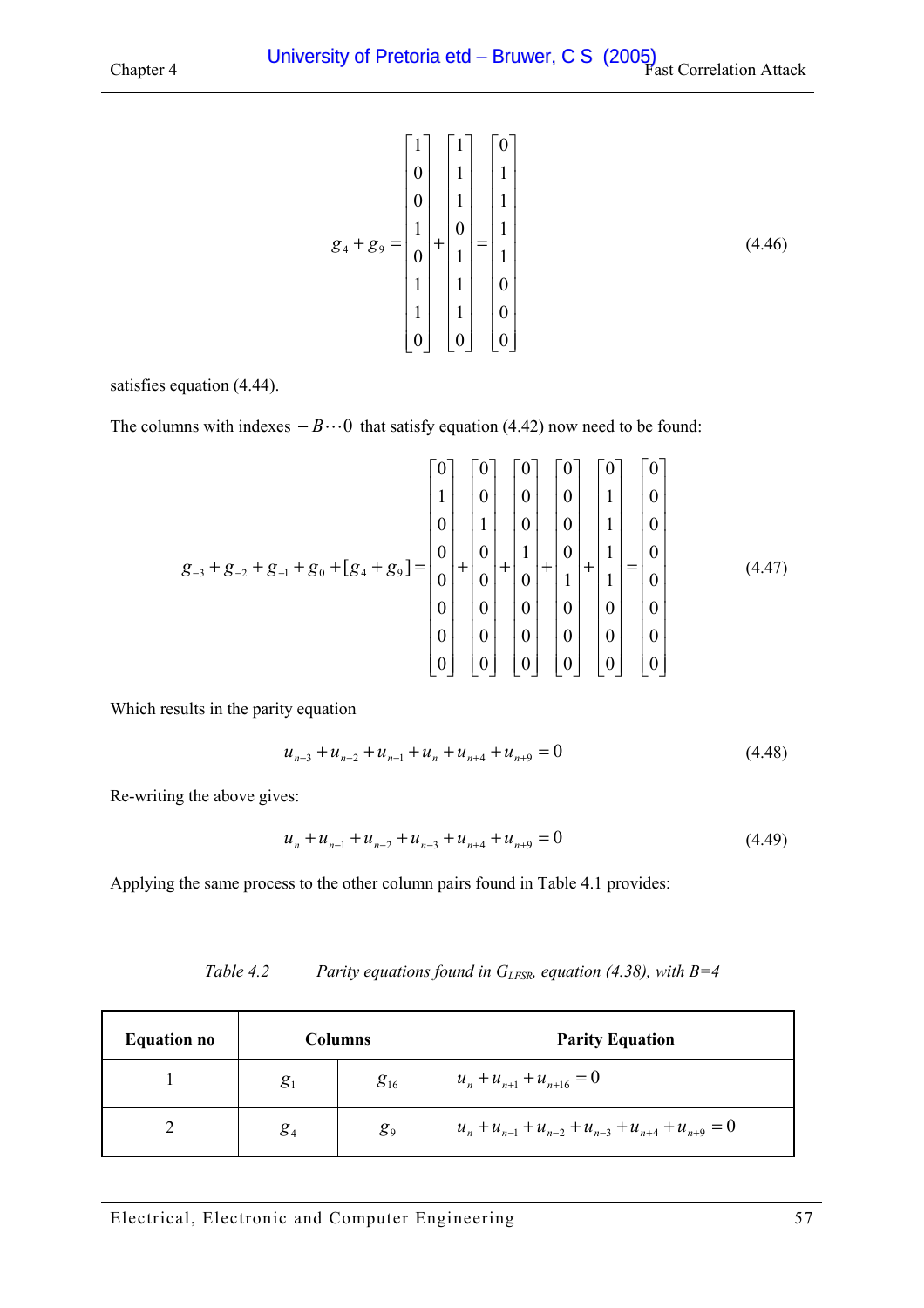<span id="page-57-0"></span>

| <b>Equation no</b> |                | <b>Columns</b> | <b>Parity Equation</b>                                                |  |  |  |  |  |  |
|--------------------|----------------|----------------|-----------------------------------------------------------------------|--|--|--|--|--|--|
| 3                  | g <sub>5</sub> | $g_6$          | $u_n + u_{n-1} + u_{n-2} + u_{n-3} + u_{n-4} + u_{n+5} + u_{n+6} = 0$ |  |  |  |  |  |  |
| $\overline{4}$     | $g_7$          | $g_{10}$       | $u_n + u_{n-1} + u_{n-2} + u_{n-4} + u_{n+7} + u_{n+10} = 0$          |  |  |  |  |  |  |
| 5                  | $g_{9}$        | $g_{17}$       | $u_n + u_{n-2} + u_{n-3} + u_{n-4} + u_{n+9} + u_{n+17} = 0$          |  |  |  |  |  |  |
| 6                  | $g_{12}$       | $g_{15}$       | $u_n + u_{n-1} + u_{n-3} + u_{n-4} + u_{n+12} + u_{n+15} = 0$         |  |  |  |  |  |  |
|                    | $g_{13}$       | $g_{15}$       | $u_n + u_{n-1} + u_{n-2} + u_{n-3} + u_{n+13} + u_{n+15} = 0$         |  |  |  |  |  |  |
| 8                  | $g_{14}$       | $g_{15}$       | $u_n + u_{n-2} + u_{n+14} + u_{n+15} = 0$                             |  |  |  |  |  |  |

### **4.2.3.2 Verifying a Parity Equation**

A quick check that can be used to verify a parity equation is the requirement that a parity-check polynomial  $p(x)$  must be divisible by the generator polynomial  $g(x)$ .

$$
p(x) \operatorname{mod}(g(x)) = 0 \text{ in } GF(2) \tag{4.50}
$$

## *4.2.3.2.1 Example*

The parity equation  $u_n + u_{n+1} + u_{n+16} = 0$  from [Table 4.2](#page-56-0) will be used as an example:

Replacing  $u_n = x^n$  results in

$$
x^n + x^{n+1} + x^{n+16} = 0 \tag{4.51}
$$

Multiplying with  $x^{-n}$  produces

$$
1 + x + x^{16} = 0 \tag{4.52}
$$

Thus resulting in the polynomial

$$
p(x) = x^{16} + x + 1\tag{4.53}
$$

The feedback polynomial for the LFSR in [Figure 4.5](#page-51-0) (used to generate  $G_{LFSR}$ , equation [\(4.38\)\)](#page-53-0) was originally given in example [\(4.19\) a](#page-50-0)nd is repeated here for convenience:

$$
g(x) = x^8 + x^6 + x^5 + x^3 + 1\tag{4.54}
$$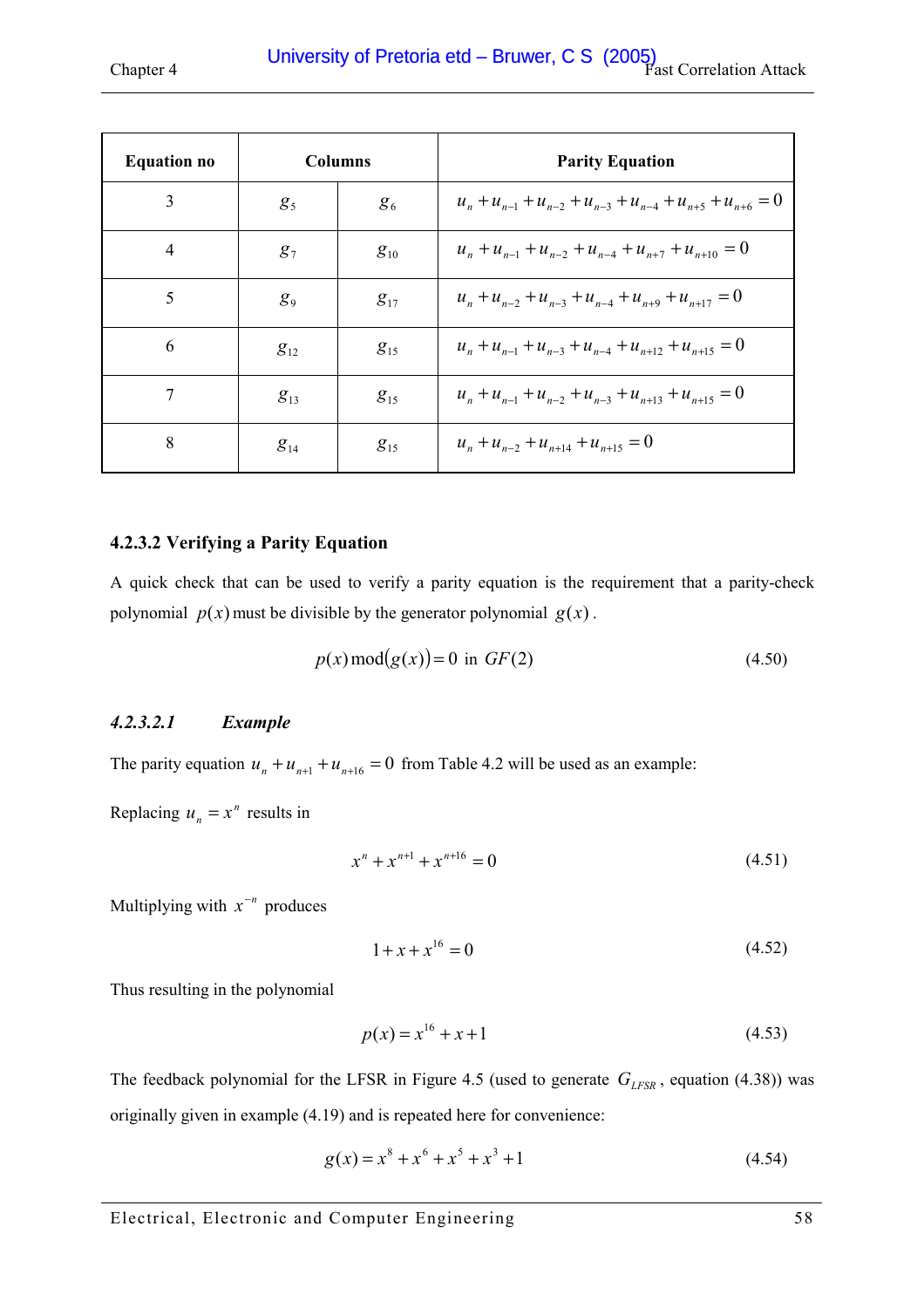All calculations are shown below for illustration purposes. Normally one would only be interested in the remainder and would not try to calculate the quotient.

$$
x^{8} + x^{6} + x^{5} + x^{3} + 1
$$
\n
$$
- (x^{16} + x + 1)
$$
\n
$$
- (x^{16} + x + 1)
$$
\n
$$
- (x^{14} + x^{13} + x^{11} + x^{8})
$$
\n
$$
- (x^{14} + x^{13} + x^{11} + x^{8} + x + 1)
$$
\n
$$
- (x^{14} + x^{12} + x^{11} + x^{9} + x^{6})
$$
\n
$$
- (x^{13} + x^{11} + x^{10} + x^{8} + x^{5})
$$
\n
$$
- (x^{13} + x^{11} + x^{10} + x^{8} + x^{5})
$$
\n
$$
- (x^{12} + x^{11} + x^{10} + x^{9} + x^{6} + x^{5} + x + 1)
$$
\n
$$
- (x^{12} + x^{10} + x^{9} + x^{7} + x^{4})
$$
\n
$$
- (x^{12} + x^{10} + x^{9} + x^{7} + x^{4})
$$
\n
$$
- (x^{11} + x^{9} + x^{8} + x^{6} + x^{3})
$$
\n
$$
x^{9} + x^{8} + x^{7} + x^{5} + x^{4} + x^{3} + x + 1
$$
\n
$$
- (x^{11} + x^{9} + x^{8} + x^{7} + x^{5} + x^{4} + x^{3} + x + 1)
$$
\n
$$
- (x^{9} + x^{7} + x^{6} + x^{4} + x)
$$
\n
$$
- (x^{9} + x^{7} + x^{6} + x^{4} + x)
$$
\n
$$
- (x^{8} + x^{6} + x^{5} + x^{3} + 1)
$$
\n
$$
- (x^{8} + x^{6} + x^{5} + x^{3} + 1)
$$
\n
$$
0
$$
\n0

As can be seen from the calculations in equation (4.55) that the requirement set by equation [\(4.50\) h](#page-57-0)as been satisfied.

#### **4.2.3.3 The Expected Number of Parity Equations within a Block Code**

To find a parity equation one needs to find columns within  $G_{LFSR}$  where the sum of the two columns provides the following result  $g_i + g_j = (***1 \quad 0 \quad \cdots \quad 0]^T$ *l B*  $g_i + g_j = (***1 \ 0 \ \cdots \ 0]$ 647484  $\ddots$ −  $+ g_j = [***1 \quad 0 \quad \cdots \quad 0]^T$ . As the rows of  $G_{LFSR}$  are PN-sequences (refer to section [4.2.2\)](#page-49-0) the probability of two corresponding bits in two columns either providing 0 or 1 as required is equal to 0.5. Thus the probability of finding any two columns that satisfy equation [\(4.43\)](#page-54-0) is equal to  $0.5^{1-B}$ .

In a generator matrix,  $G_{LFSR}$  of dimensions  $l \times N$  there are *N* columns to be compared with each other to find possible parity equations. When comparing *N* different columns vectors with each other, this amounts to  $\frac{1}{2} \cdot N \cdot (N-1)$  comparisons.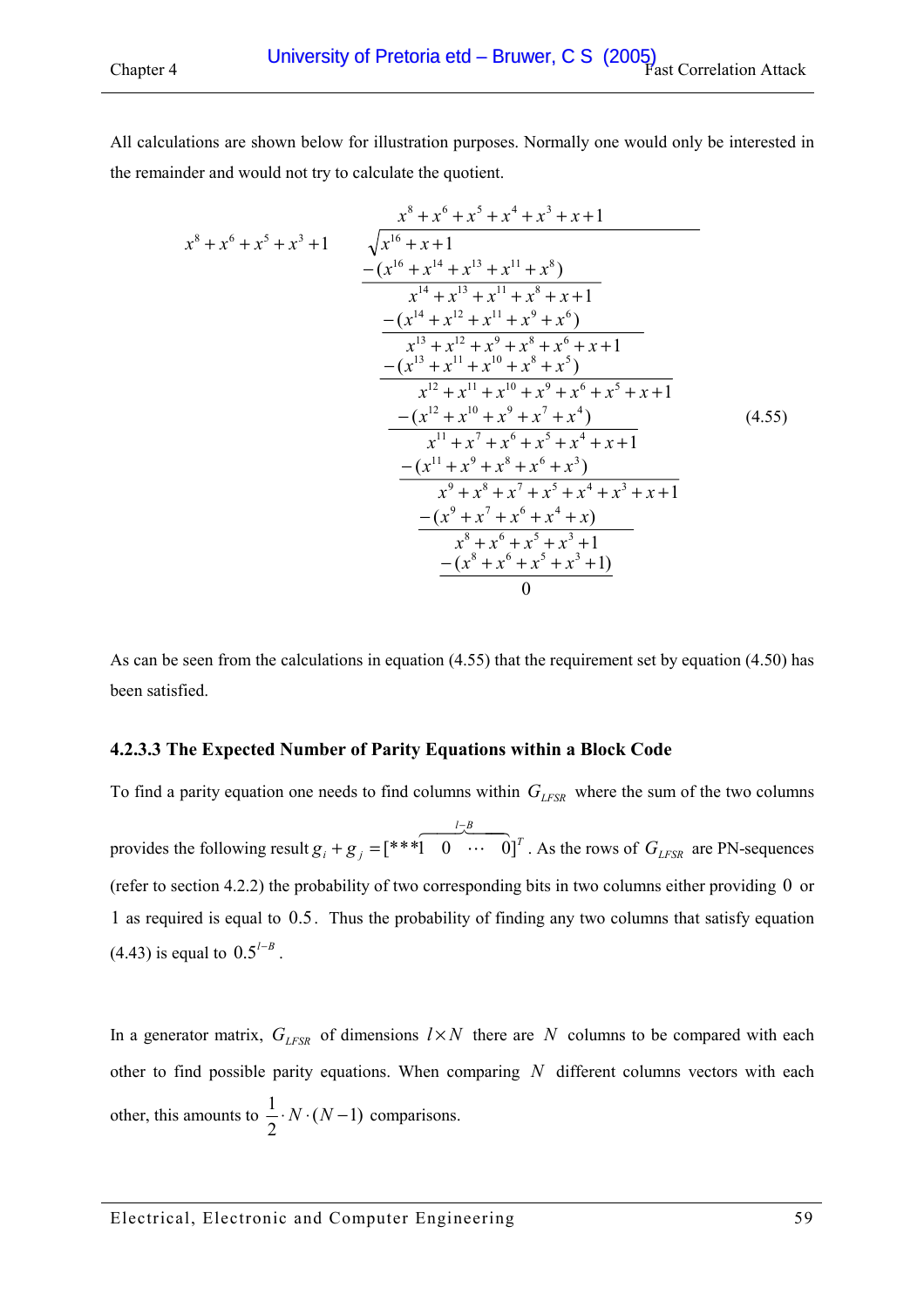When combining these two equations it is found that the amount of parity equations that can be expected to be found in a generator matrix,  $G_{LFSR}$  of dimensions  $l \times N$ , is given by equation (4.56) below for a certain value of *B* . Γ is chosen to be equal to the number of parity equations.

$$
E[\Gamma] = \frac{1}{2} \cdot N \cdot (N - 1) \cdot \frac{1}{2^e}
$$
\n
$$
(4.56)
$$

where

$$
e = l - B \tag{4.57}
$$

The graph shown in [Figure 4.6 below](#page-60-0) gives a graphical representation of equation (4.56) for various values of *N* and *e* . Tables of the exact values are given in Appendix [D.](#page-132-0) 

To simplify the presentation of [Figure 4.6](#page-60-0) the new parameter  $(n)$  in equation (4.58) below is introduced. *N* is chosen to be equal to the number of columns to be searched. One can never search more columns than there are ciphertext bits available, thus *N* is also equal to the minimum amount of required ciphertext bits. This is because of the fact that the parity equations are subsequently applied to the ciphertext to reconstruct the original LFSR output. Because of this there is no use in searching more columns within  $G_{LFSR}$  than there are available ciphertext bits as any parity equation containing an index larger than the number of ciphertext bits available, cannot be used.

$$
n = \log_2 N \tag{4.58}
$$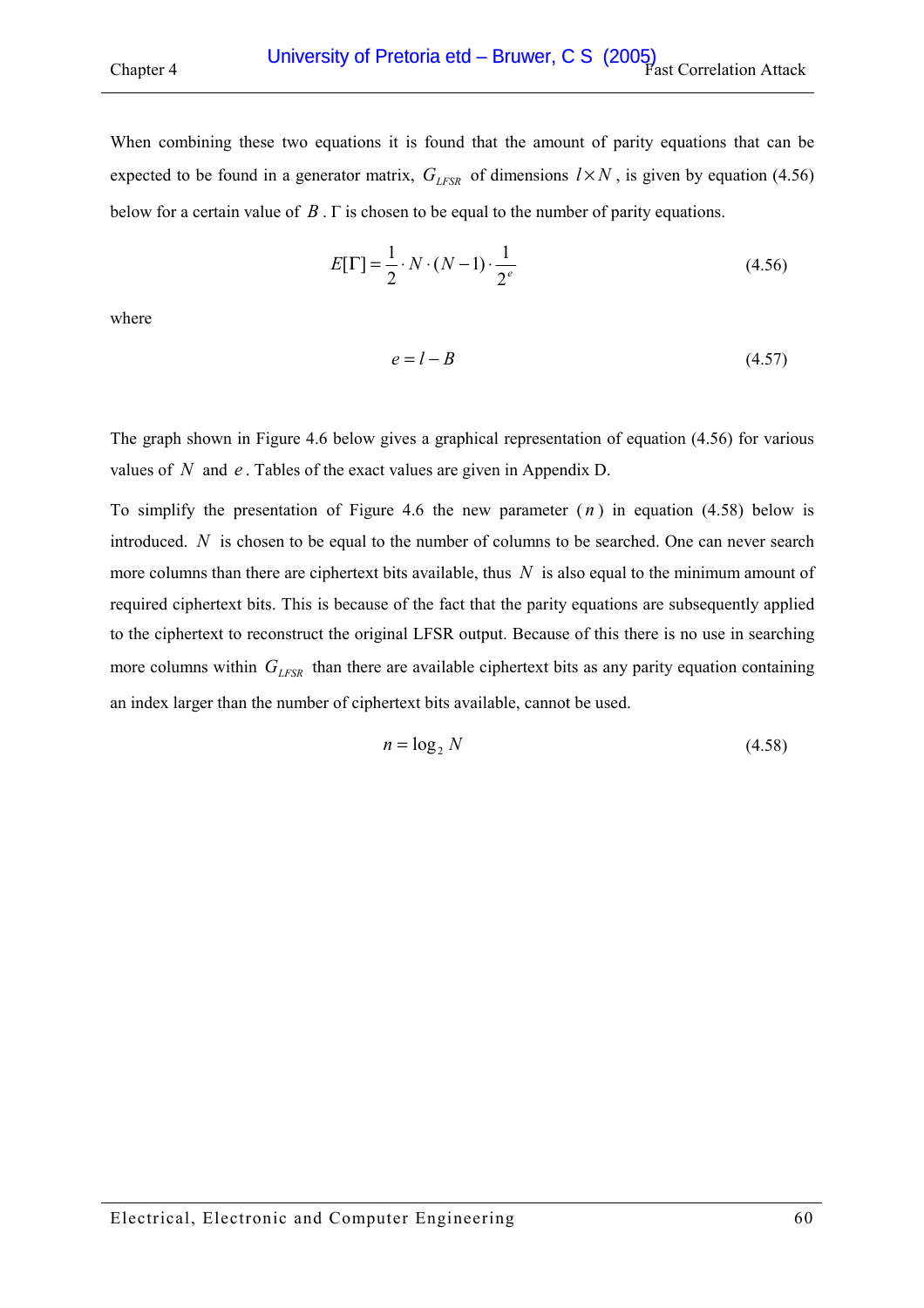<span id="page-60-0"></span>



*Figure 4.6 The expected number of parity equations to be found for selected values of e* 

Figure 4.6 represent the number of equations one can expect to find for selected values of *e*, showing a general indication of the minimum required size of B ( $e = l - B$ ) and the minimum amount of ciphertext that is required for finding sufficient parity equations. A number of reference tables showing the number of parity equations that can be found for  $2 \le e \le 49$  are presented in Appendix [D.](#page-132-0) It can be seen from Figure 4.6 that a trade-off exists between *e* and the amount of ciphertext required, thus by reducing *e*, less ciphertext is needed to find sufficient parity equations. For the case of  $l - B = 49$ , to find any equations, one needs to search at least  $N = 2^{26}$  columns, which amounts to at least  $\approx 2^{51}$  operations, a figure close to impossible. The search for parity equations can however be performed in parallel, potentially allowing this number of columns to be searched.

# *4.2.4 Creating a Convolutional Encoder using Parity Equations*

The parity equations found in the previous section  $(4.2.3)$  $(4.2.3)$  are now used to create a bi-infinite systematic convolutional encoder. The generator matrix for such a code is in the form as shown in equation [\(4.12\)](#page-48-0) and repeated here for convenience.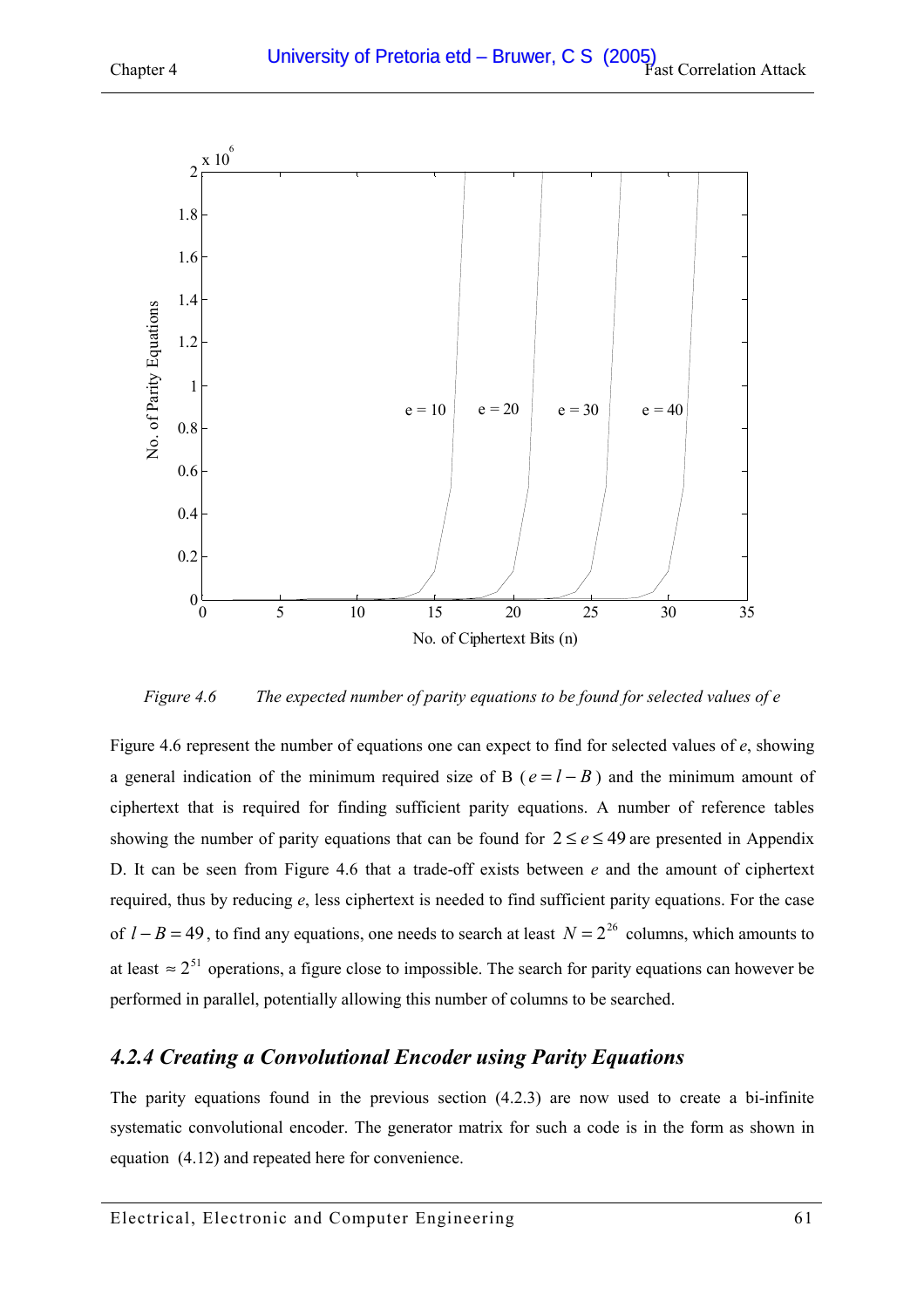$$
G = \begin{bmatrix} G_0 & G_1 & G_2 & \cdots & G_m & 0 & 0 & 0 & 0 & \cdots \\ 0 & G_0 & G_1 & \cdots & G_{m-1} & G_m & 0 & 0 & 0 & \cdots \\ 0 & 0 & G_0 & \cdots & G_{m-2} & G_{m-1} & G_m & 0 & 0 & \cdots \\ \vdots & & & & & & & \end{bmatrix} \tag{4.59}
$$

Identifying the parity check equations from equation [\(4.39\)](#page-53-0) with the descriptive form of the convolutional code as in equation [\(4.12\)](#page-48-0) gives [\[3\]](#page-119-0) 

$$
\begin{bmatrix}\nG_0 \\
G_1 \\
G_2 \\
\vdots \\
G_B\n\end{bmatrix} =\n\begin{bmatrix}\n1 & 1 & 1 & \cdots & 1 \\
0 & c_{11} & c_{12} & \cdots & c_{1m} \\
0 & c_{21} & c_{22} & \cdots & c_{2m} \\
\vdots & \vdots & \vdots & \ddots & \vdots \\
0 & c_{B1} & c_{B2} & \cdots & c_{Bm}\n\end{bmatrix}
$$
\n(4.60)

Which results in a convolutional encoder with  $R = 1/(m+1)$ . This is one more than the number of equations found. One of the prerequisites of equation [\(4.39\)](#page-53-0) is the fact that  $c_{00} = 1, c_{01} = 1, c_{02} = 1, \dots, c_{0m} = 1$  which is why it is never explicitly shown. The extra equation is derived from  $u_n + u_n = 0$  and can be seen in the first column (Thus  $c_{00} = 1, c_{10} = 0, c_{20} = 0, c_{30} = 0, \cdots, c_{B0} = 0$ .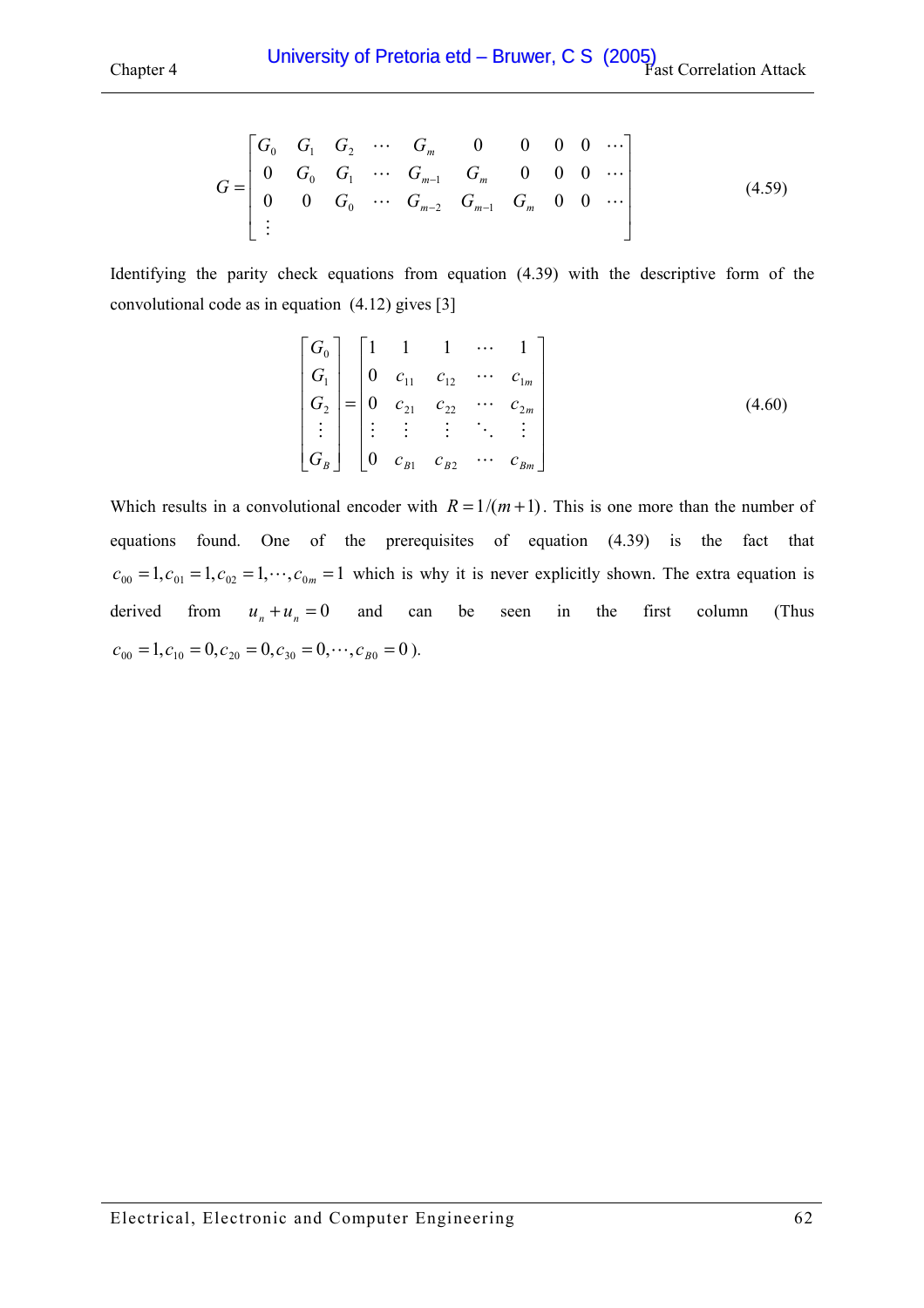### <span id="page-62-0"></span>**4.2.4.1 Example for Using Parity Equations to Create a Convolutional Encoder**

Looking at the equations found in  $G_{LFSR}$  and shown in [Table 4.2](#page-56-0) it is seen that the parameters  $c_{i1..m}$ were determined as follows (using the same order as the equations are shown in):

$$
\begin{bmatrix} c_{11} & c_{12} & c_{13} & c_{14} & c_{15} & c_{16} & c_{17} & c_{18} \ c_{21} & c_{22} & c_{23} & c_{24} & c_{25} & c_{26} & c_{27} & c_{28} \ c_{31} & c_{32} & c_{33} & c_{34} & c_{35} & c_{36} & c_{37} & c_{38} \ c_{41} & c_{42} & c_{43} & c_{44} & c_{45} & c_{46} & c_{47} & c_{48} \end{bmatrix} = \begin{bmatrix} 0 & 1 & 1 & 1 & 0 & 1 & 1 & 0 \ 0 & 1 & 1 & 1 & 1 & 0 & 1 & 1 \ 0 & 1 & 1 & 1 & 1 & 0 & 0 & 1 \ 0 & 0 & 1 & 1 & 1 & 1 & 0 & 0 \ 0 & 0 & 1 & 1 & 1 & 1 & 0 & 0 \end{bmatrix}
$$
(4.61)

Which gives

$$
\begin{bmatrix} G_0 \ G_1 \ G_2 \ G_3 \ G_4 \end{bmatrix} = \begin{bmatrix} 1 & 1 & 1 & 1 & 1 & 1 & 1 & 1 & 1 & 1 \\ 0 & 0 & 1 & 1 & 1 & 0 & 1 & 1 & 0 \\ 0 & 0 & 1 & 1 & 1 & 1 & 0 & 1 & 1 \\ 0 & 0 & 1 & 1 & 0 & 1 & 1 & 1 & 0 \\ 0 & 0 & 0 & 1 & 1 & 1 & 1 & 0 & 0 \end{bmatrix}
$$
(4.62)

# *4.2.5 The Viterbi Decoding Algorithm*

The Viterbi algorithm is an asymptotical optimum algorithm for the decoding of convolutional codes in memoryless noise. The Viterbi algorithm is introduced here as a maximum likelihood decoding algorithm for convolutional codes.

## **4.2.5.1 The Trellis Diagram**

A trellis diagram is an extension of a convolutional code's state diagram that explicitly shows the passage of time [\[20\].](#page-120-0) The rate 1/3 encoder shown in [Figure 4.7](#page-63-0) has two memory cells, which results in the state diagram with four states as shown in [Figure 4.8.](#page-63-0)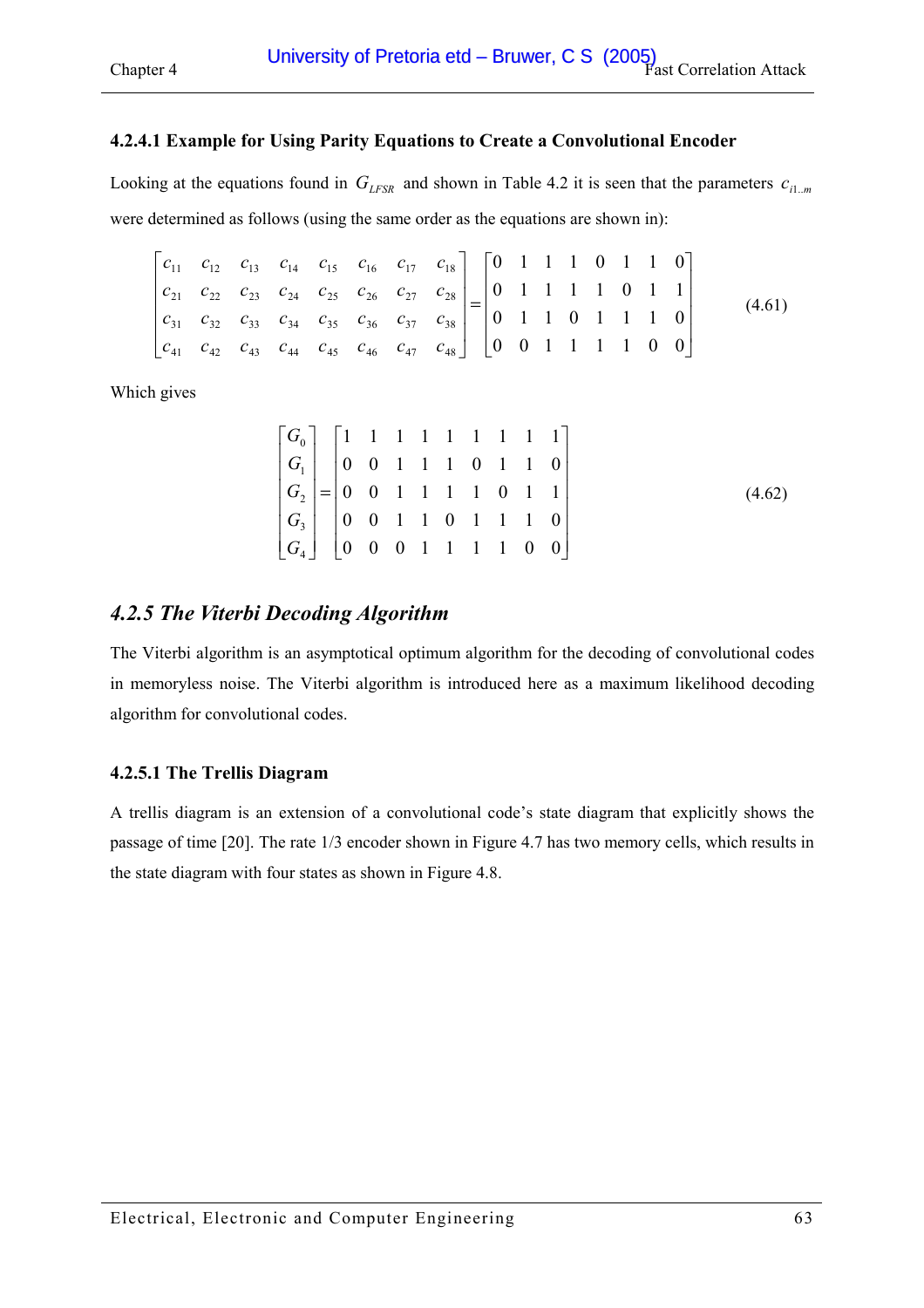<span id="page-63-0"></span>

*Figure 4.7 Encoder for a rate1/3 convolutional code* 



*Figure 4.8 State diagram for encoder in Figure 4.7*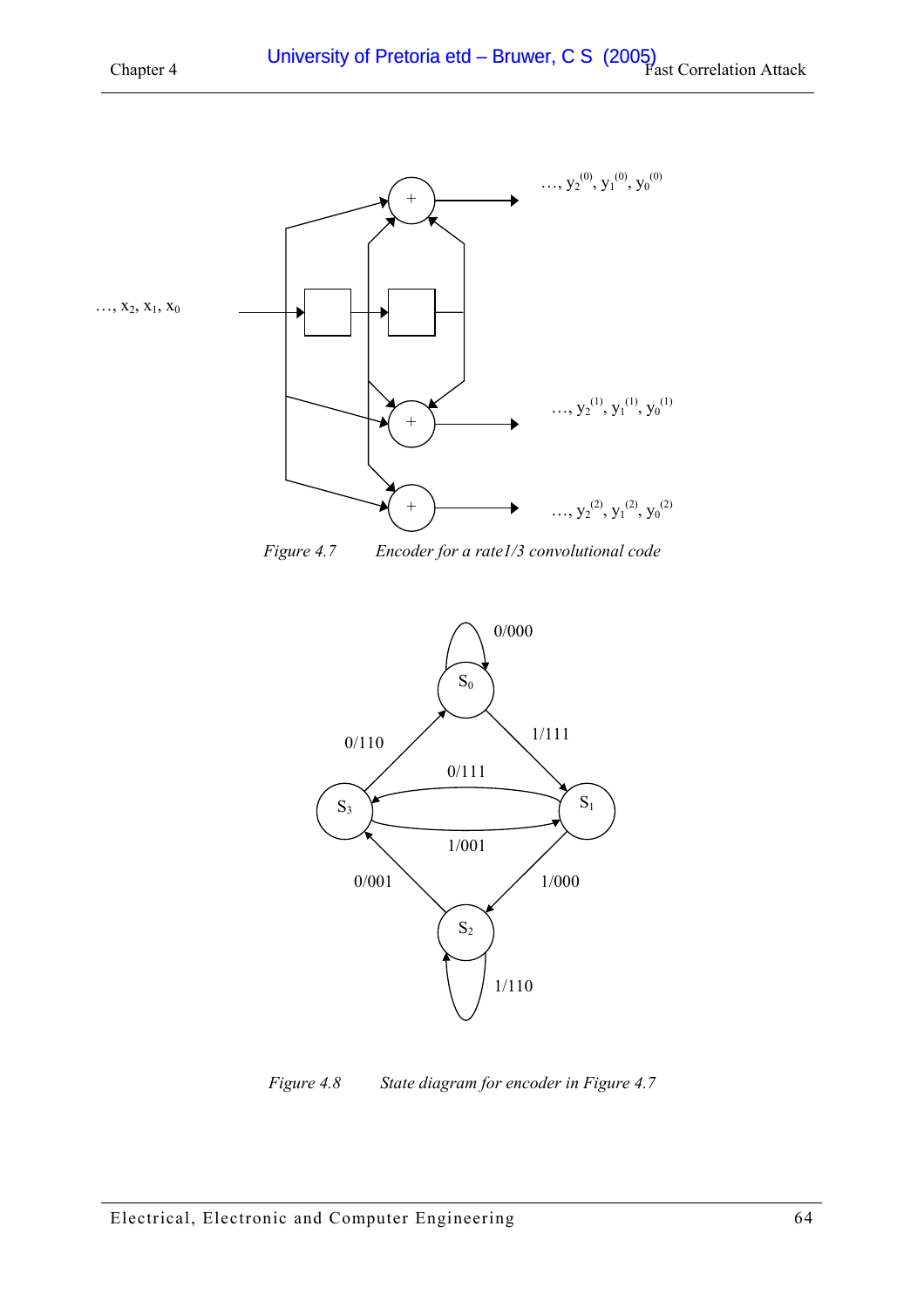In Figure 4.9 the state diagram is extended in time to form a trellis diagram. The branches of the trellis diagram are labelled with the output bits corresponding to the associated state transitions. The notation *jk* is used to identify the branch moving from state  $S_i$  to state  $S_k$  in the trellis. The corresponding output bits are denoted as  $y_{jk} = (y_{jk,0}, y_{jk,1}, \dots, y_{jk,(n-1)})$ . The convolutional code is time invariant, thus  $y_{ik}$  is always the same.



#### *Figure 4.9* Trellis diagram for the encoder shown in Figure 4.7

Every code word in a convolutional code is associated with a unique path, starting and stopping at state  $S_0$ , through the associated trellis diagram. The trellis structure enables certain useful observations to be made. A general  $(n, k)$  binary convolutional encoder with total memory *M* and maximal memory order *m* will now be considered. The associated trellis diagram has  $2^M$  nodes at each stage, or time increment *t*. There are  $2<sup>k</sup>$  branches leaving each node, one branch for each possible combination of input values. After time  $t = m$ , there are also  $2^k$  branches entering each node. It is assumed that after the input sequence has been entered into the encoder, *m* state transitions are necessary to return the encoder to state  $S_0$ . Given an input sequence of  $k \cdot L$  bits, the trellis diagram must have  $L + m$  stages, the first and last stages starting and stopping respectively in state  $S_0$ .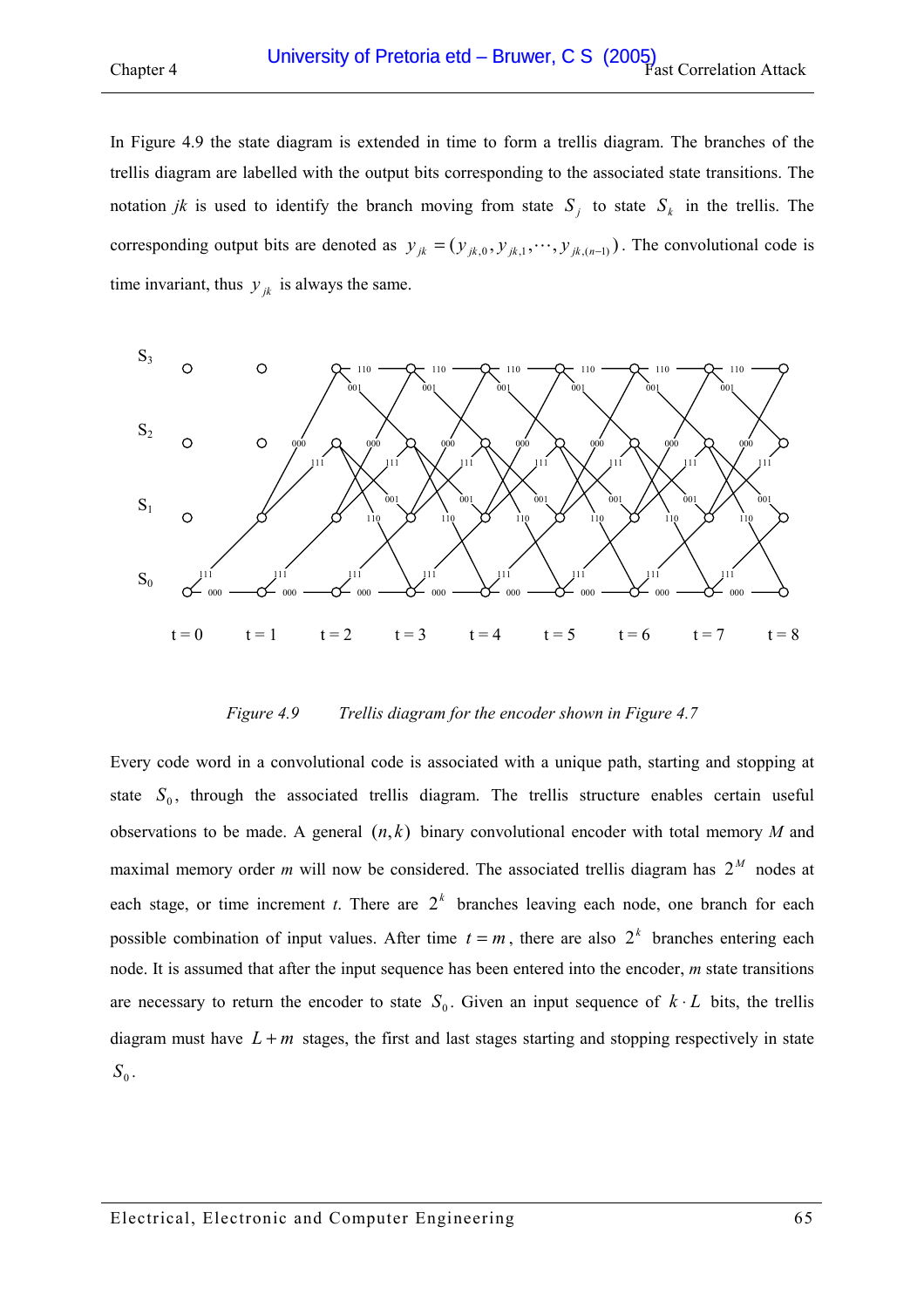There are thus  $2^{k}$  distinct paths through the general trellis, each corresponding to a convolutional code word of length  $n(L+m)$ . For example, the length-3 input sequence  $x = (011)$  is shown in Figure 4.10 to correspond to a five-branch path associated with the  $3(3+2) = 15$ -bit convolutional code word  $y = (000 \t 111 \t 000 \t 001 \t 110)$ . Note that all paths though the trellis intersect all other possible paths at one or more nodes. The Viterbi algorithm exploits this fact.



*Figure 4.10 Trellis diagram for the input x* = (011) *to encoder shown in [Figure 4.7](#page-63-0)* 

The Viterbi decoder operates iteratively frame by frame, tracing a path through a trellis identical to that used by the encoder in an attempt to emulate the encoder's behaviour [\[21\],](#page-120-0) pp 348-350. At any frame time the encoder does not know which node the encoder reached and thus does not try to decode this node immediately. Given the received sequence, the decoder determines the most likely path to every node, and it also determines the distance called the discrepancy of the path. If all paths in the set of most likely paths begin in the same way, the decoder knows how the encoder began.

Then in the next frame, the decoder determines the most likely path to each of the new nodes of that frame. But to get to any one of the new nodes the path must pass through one of the old nodes. One can get the candidate paths to a new node by extending to this new node each of the old paths that can be thus extended. The most likely path is found by adding the incremental discrepancy of each path extension to the discrepancy of the path to the old node. As already mentioned there are  $2<sup>k</sup>$  such paths to each new node, and the path with the smallest discrepancy is the most likely path to the new node. In this case as already mentioned *k* is always equal to 1 as one is always working with rate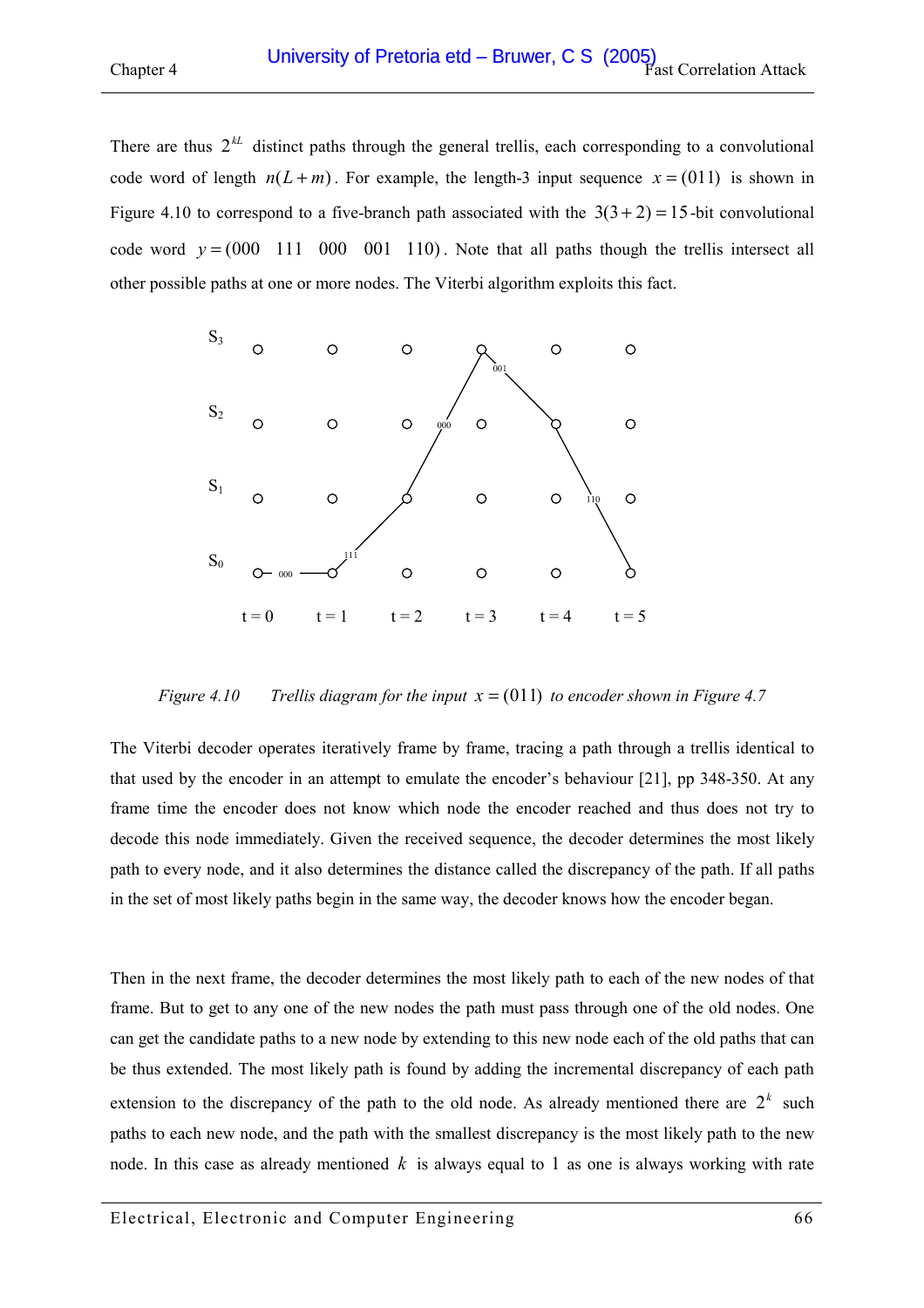$1/(m+1)$  encoders. This means there are always two paths entering each node and two paths leaving each node. At the end of the iteration, the decoder knows the most likely path to each of the nodes in the new frame.

When looking at the set of surviving paths to the set of nodes at the *r*th frame, one or more of the nodes at the first frame time will be crossed by these paths. If all of the paths cross through the same node at the first frame time, then regardless of which node the encoder visits at the *r*th frame time, one knows the most likely node it visited at the first frame time. That is, one knows the first information frame even though one has not yet made a decision for the *r-*th frame.

To implement a Viterbi decoder, one must choose a decoding-window width *b,* usually several times as big as the blocklength. At frame time  $t = n$ , the decoder examines all surviving paths to see that they agree in the first branch. This branch defines a decoded information frame, which is passed out of the decoder.

Now the decoder drops the first branch and takes in a new frame of the received word for the next iteration. If again all surviving paths pass through the same node of the oldest surviving frame, then this information frame is decoded. The process continues in this way, decoding frames indefinitely.

### **4.2.5.2 The Viterbi Algorithm**

The node corresponding to state  $S_i$  at time t is denoted  $S_i$ . Each node in the trellis is to be assigned a value  $V(S_{i,t})$ . The node values are computed as follows:

- (1) Set  $V(S_{0,0}) = 0$  and  $t = 0$ .
- (2) At time *t* , compute the partial path metrics for all paths entering each node.
- (3) Set  $V(S_{k,t})$  equal to the best partial path metric entering the node corresponding to state  $S_k$ at time *t* . Ties can be broken by randomly choosing any one of the two. The non-surviving branches are deleted from the trellis.
- (4) If  $t < L + m$ , increment *t* and return to step (2).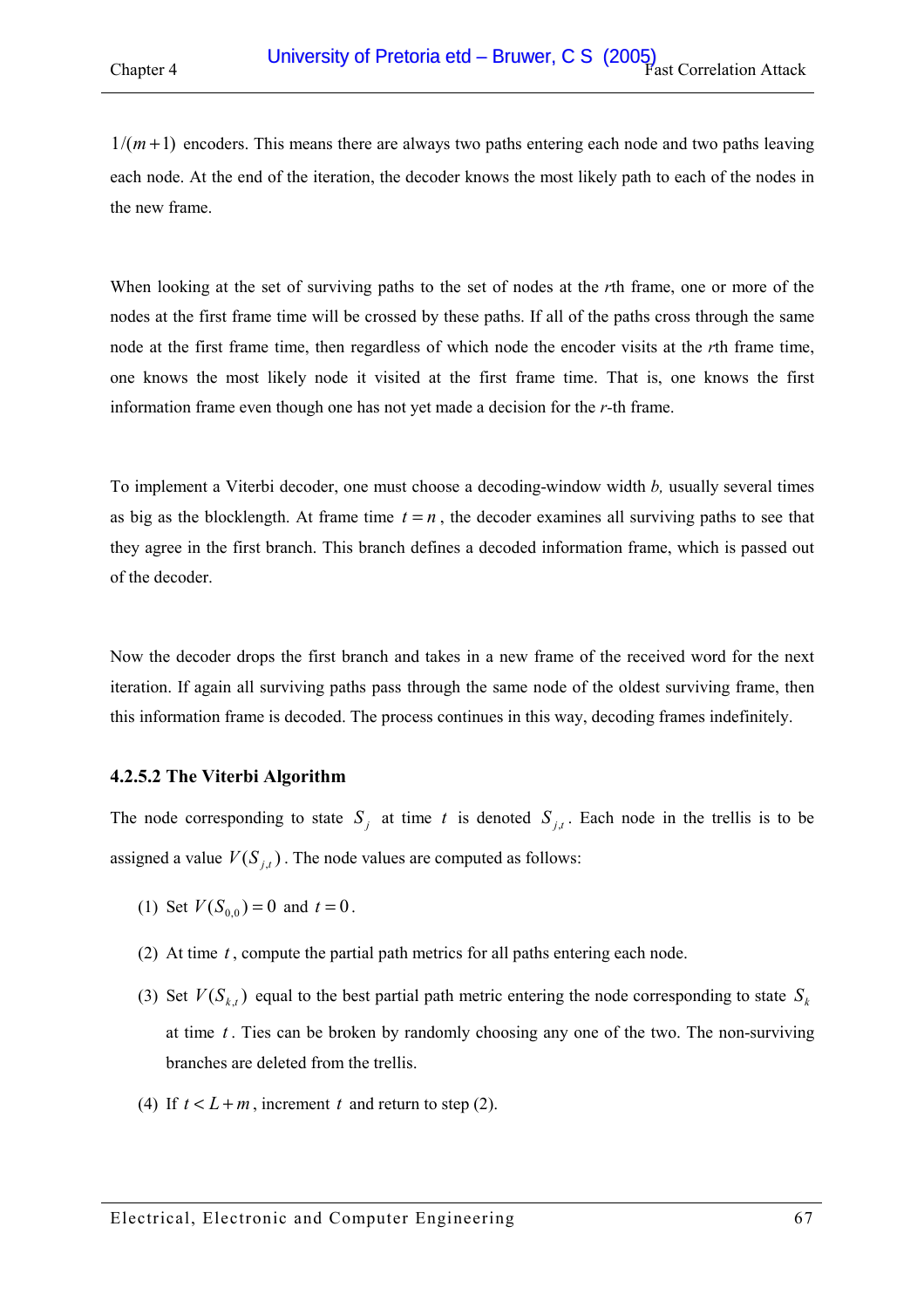#### **4.2.5.3 Calculating Path Metrics**

Each path in the trellis is assigned a metric [\[20\].](#page-120-0) The maximum likelihood (ML) decoder selects, by definition, the estimate y' that maximizes the probability  $p(r | y')$ . If the distribution of the source words is uniform, then the tow decoders are identical and can be related by Bayes' rule:

$$
p(r | y) p(y) = p(y | r) p(r)
$$
\n(4.63)

A rate *k* / *n* convolutional encoder takes *k* input bits and generates *n* output bits with each shift of its internal registers. Suppose that one has an input sequence *x* composed of *L k* -bit blocks.

$$
x = (x_0^{(0)}, x_0^{(1)}, \cdots, x_0^{(k-1)}, x_1^{(0)}, x_1^{(1)}, \cdots, x_1^{(k-1)}, x_{L-1}^{(k-1)})
$$
\n(4.64)

The output sequence *y* will consist of *L n* -bit blocks (one for each input block) as well as *m* additional blocks, where *m* is the length of the longest shift register in the encoder.

$$
y = (y_0^{(0)}, y_0^{(1)}, \cdots, y_0^{(n-1)}, y_1^{(0)}, y_1^{(1)}, \cdots, y_1^{(n-1)}, y_{L-1+m}^{(n-1)})
$$
\n(4.65)

A noise-corrupted version *r* of the transmitted code word arrives at the receiver, where the decoder generates a maximum likelihood estimate *y*' of the transmitted sequence. *r* and *y*' have the following form:

$$
r = (r_0^{(0)}, r_0^{(1)}, \cdots, r_0^{(n-1)}, r_1^{(0)}, r_1^{(1)}, \cdots, r_1^{(n-1)}, r_{L-1+m}^{(n-1)})
$$
(4.66)

$$
y' = (y_0^{(0)}, y_0^{(1)}, \cdots, y_0^{(n-1)}, y_1^{(0)}, y_1^{(1)}, \cdots, y_1^{(n-1)}, y_{L-1+m}^{(n-1)})
$$
\n(4.67)

One assumes that the channel is memoryless meaning that the noise process affecting a given bit in the received word  $r$  is independent of the noise process affecting all of the other received bits. Since the probability of joint independent events is simply the product of the probabilities of the individual events [\[20\] i](#page-120-0)t follows that:

$$
p(r | y') = \prod_{i=0}^{L+m-1} [p(r_i^{(0)} | y_i^{(0)}) p(r_i^{(1)} | y_i^{(1)}) \cdots p(r_i^{(n-1)} | y_i^{(n-1)})]
$$
(4.68)

$$
\Rightarrow p(r \mid y') = \prod_{i=0}^{L+m-1} \left( \prod_{j=0}^{n-1} p(r_i^{(j)} \mid y_i^{(j)}) \right)
$$
(4.69)

There are two sets of product indices, one corresponding to the block numbers (subscripts) and the other corresponding to bits within the blocks (superscripts). By taking the logarithm of each side of equation (4.69) one obtains the log likelihood function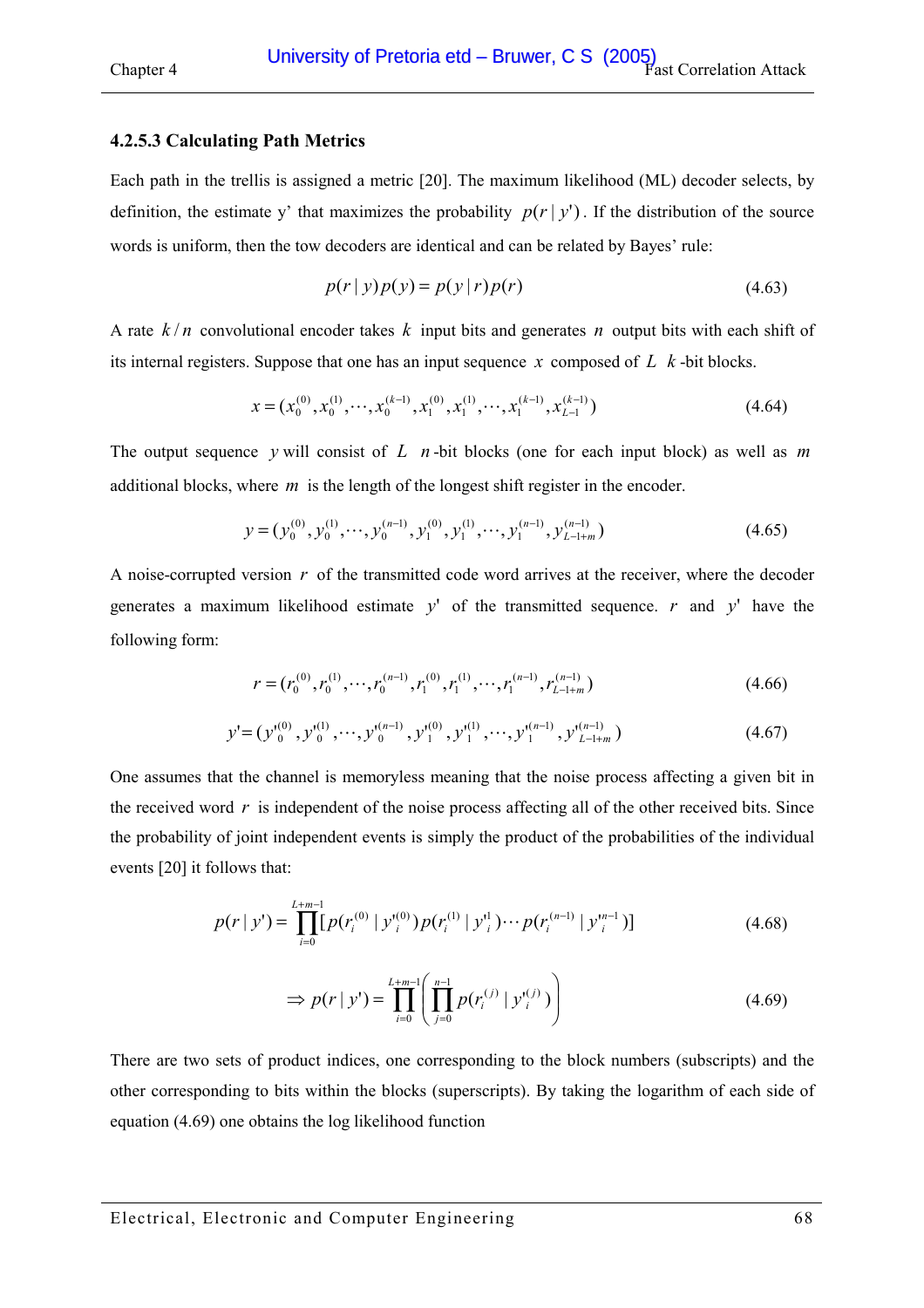$$
\log(p(r \mid y')) = \sum_{i=0}^{L+m-1} \left( \sum_{j=0}^{n-1} \log(p(r_i^{(j)} \mid y_i^{(j)}) \right)
$$
(4.70)

In hardware implementations of the Viterbi decoder, the summands in equation (4.70) are usually converted to a more easily manipulated form called the bit-metrics

$$
M(r_i^{(i)} | y_i^{(j)}) = a(\log(p(r_i^{(j)} | y_i^{(j)})) + b)
$$
\n(4.71)

*a* and *b* are chosen such that the bit-metrics are small positive integers that can be easily manipulated by digital logic circuits. In this case the use of integers is preferred, as floating-point operations take significantly longer on a processor. The path metric for a code word  $y'$  is then computed as follows.

$$
M(r \mid y') = \sum_{i=0}^{L+m-1} \left( \sum_{j=0}^{n-1} M(r_i^{(j)} \mid y_i^{(j)}) \right)
$$
(4.72)

If the probability of bit-errors is independent of the value of the transmitted bit, then the channel is said to be a binary symmetric channel as shown in Figure 4.11.



*Figure 4.11 Binary symmetric channel model* 

If *a* and *b* in equation (4.71) are set to  $a = (\log_2(p) - \log(1-p))^{-1}$  and  $b = -\log_2(1-p)$ , the bitmetrics are independent of the value of the crossover probability *p* .

$$
M(r_i^{(j)} | y_i^{(j)}) = \frac{1}{\log_2(p) - \log_2(1-p)} \big( \log_2\big(p(r_i^{(j)} | y_i^{(j)})\big) - \log_2(1-p)\big) \tag{4.73}
$$

$$
\frac{M(r_i^{(j)} | y_i^{(j)}) | r_i^{(j)} = 0 \r_i^{(j)} = 1 \r_i^{(j)} = 1 \r_i^{(j)} = 1 \r_i^{(j)} = 1 \r_i^{(j)} = 1 \r_i^{(j)} = 1 \r_i^{(j)} = 1 \r_i^{(j)} = 1 \r_i^{(j)} = 1 \r_i^{(j)} = 1 \r_i^{(j)} = 1 \r_i^{(j)} = 1 \r_i^{(j)} = 1 \r_i^{(j)} = 1 \r_i^{(j)} = 1 \r_i^{(j)} = 1 \r_i^{(j)} = 1 \r_i^{(j)} = 1 \r_i^{(j)} = 1 \r_i^{(j)} = 1 \r_i^{(j)} = 1 \r_i^{(j)} = 1 \r_i^{(j)} = 1 \r_i^{(j)} = 1 \r_i^{(j)} = 1 \r_i^{(j)} = 1 \r_i^{(j)} = 1 \r_i^{(j)} = 1 \r_i^{(j)} = 1 \r_i^{(j)} = 1 \r_i^{(j)} = 1 \r_i^{(j)} = 1 \r_i^{(j)} = 1 \r_i^{(j)} = 1 \r_i^{(j)} = 1 \r_i^{(j)} = 1 \r_i^{(j)} = 1 \r_i^{(j)} = 1 \r_i^{(j)} = 1 \r_i^{(j)} = 1 \r_i^{(j)} = 1 \r_i^{(j)} = 1 \r_i^{(j)} = 1 \r_i^{(j)} = 1 \r_i^{(j)} = 1 \r_i^{(j)} = 1 \r_i^{(j)} = 1 \r_i^{(j)} = 1 \r_i^{(j)} = 1 \r_i^{(j)} = 1 \r_i^{(j)} = 1 \r_i^{(j)} = 1 \r_i^{(j)} = 1 \r_i^{(j)} = 1 \r_i^{(j)} = 1 \r_i^{(j)} = 1 \r_i^{(j)} = 1 \r_i^{(j)} = 1 \r_i^{(j)} = 1 \r_i^{(j)} = 1 \r_i^{(j)} = 1 \r_i^{(j)} = 1 \r_i^{(j)} = 1 \r_i^{(j)} = 1 \r_i^{(j)} = 1 \r_i^{(j)} = 1 \r_i^{(j)} = 1 \r_i^{(j)} = 1 \r_i^{(j)} = 1 \r_i^{(j)} = 1 \r_i^{(j)} = 1 \r_i^{(j)} = 1 \r_i^{(j)} = 1 \r_i
$$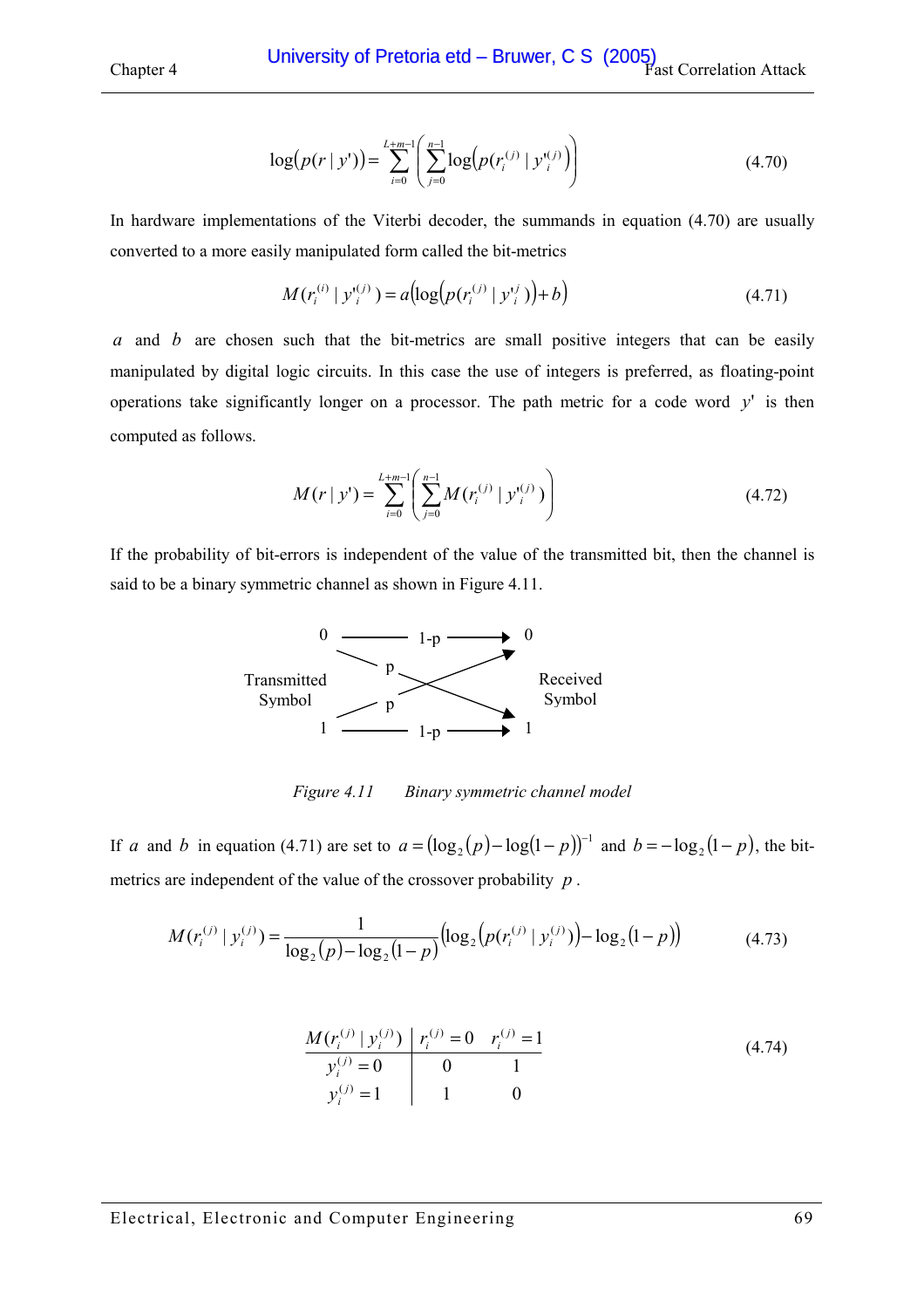<span id="page-69-0"></span>For the BSC case, the path metric for a code word  $y$  given a received word  $r$  is simply the Hamming distance  $d(r, y)$ . The surviving paths are those paths with the minimum partial path metric at each node.

However, setting  $a = \log_2 (1-p) - \log_2 (p)$  and  $b = -\log_2 (p)$  the bit-metrics shown in equation (4.75) is produced.

$$
\frac{M(r_i^{(j)} | y_i^{(j)}) | r_i^{(j)} = 0 \t r_i^{(j)} = 1}{y_i^{(j)} = 1} \n\begin{array}{c|c}\n1 & 0 \\
0 & 1\n\end{array}
$$
\n(4.75)

### **4.2.5.4 Example**

The encoder in [Figure 4.7](#page-63-0) encodes the sequence  $x = (1 \ 1 \ 0 \ 1 \ 0 \ 1)$ , generating the code word  $y = (111 \t 000 \t 001 \t 001 \t 111 \t 001 \t 111 \t 110).$ 

This codeword,  $y$ , is transmitted over a noisy binary symmetric channel and is received as  $r = (101 \ 100 \ 001 \ 011 \ 111 \ 101 \ 111 \ 110)$ , with the indicated bits having been corrupted.

The bit-metrics as shown in equation (4.75) for calculating the partial path metrics to reconstruct the *transmitted* sequence will be used. All surviving paths are shown in bold print within the trellis diagrams (Figure 4.12 to [Figure 4.19\)](#page-73-0) shown in this section.



*Figure 4.12 Trellis diagram at time*  $t = 1$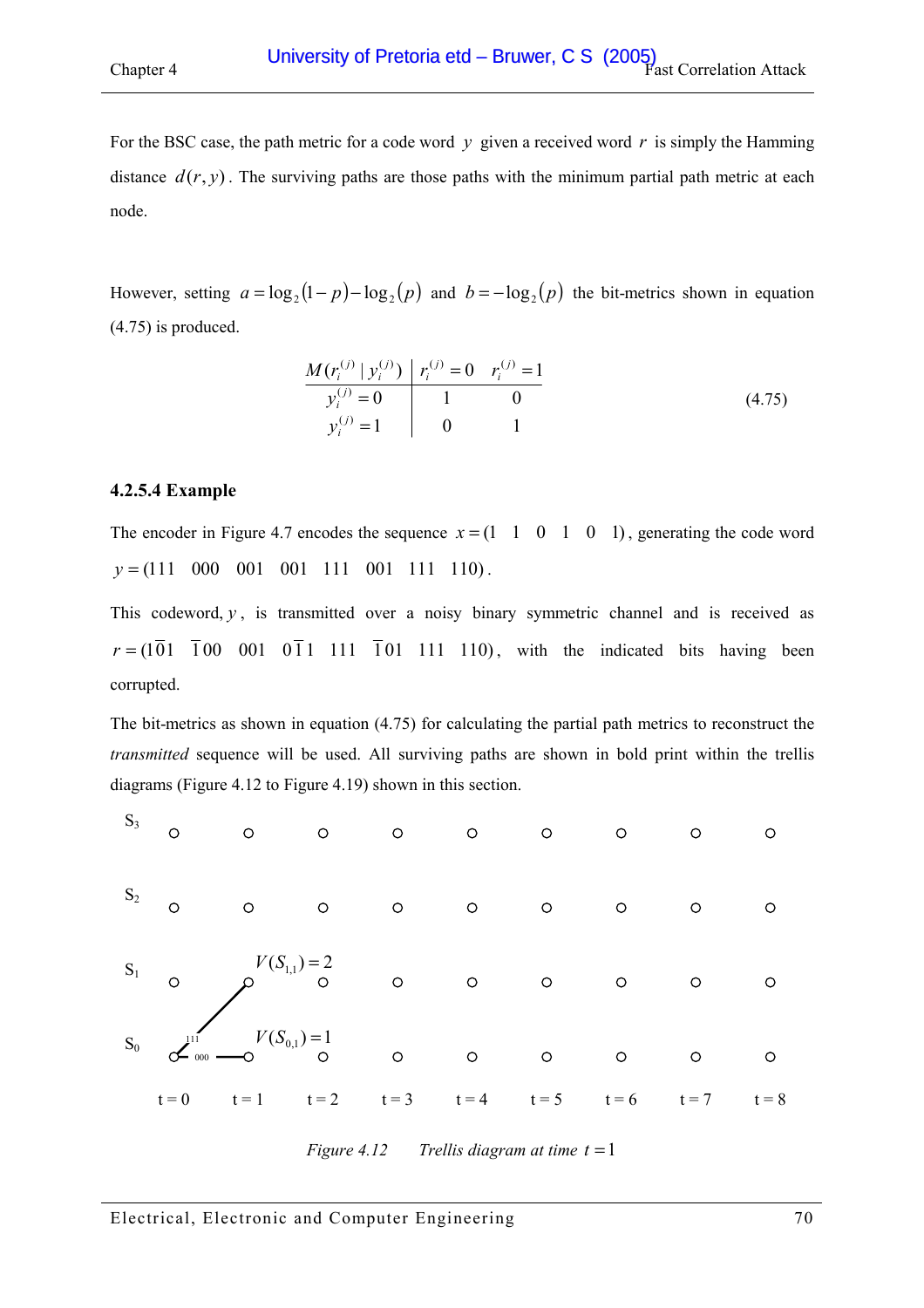| $S_0$ | 111<br>$\sigma$ 000 | 111            | $V(S_{0,2}) = 3$<br>$\Omega$ | $\circ$ | $\circ$ | $\circ$ | $\circ$ | $\circ$ |
|-------|---------------------|----------------|------------------------------|---------|---------|---------|---------|---------|
| $S_1$ |                     |                | $V(S_{1,2}) = 2$<br>◯        | $\circ$ | $\circ$ | $\circ$ | $\circ$ | ∩       |
| $S_2$ | O                   | $\circ$<br>000 | $V(S_{2,2}) = 3$<br>$\circ$  | $\circ$ |         | O       | Ω       | ∩       |
| $S_3$ | O                   | O              | $V(S_{3,2})=4$<br>∩          | $\circ$ | $\circ$ | O       | $\circ$ | ◯       |

The decoder always starts from state  $S_0$  as it is known that this was the case on the encoder side.





*Figure 4.14 Trellis diagram at time t* = 3

When using a using a  $1/n$  rate encoder a maximum of one path may enter each node and a maximum of two paths may leave each node as can be seen for node  $S_{3,2}$  in Figure 4.14 above.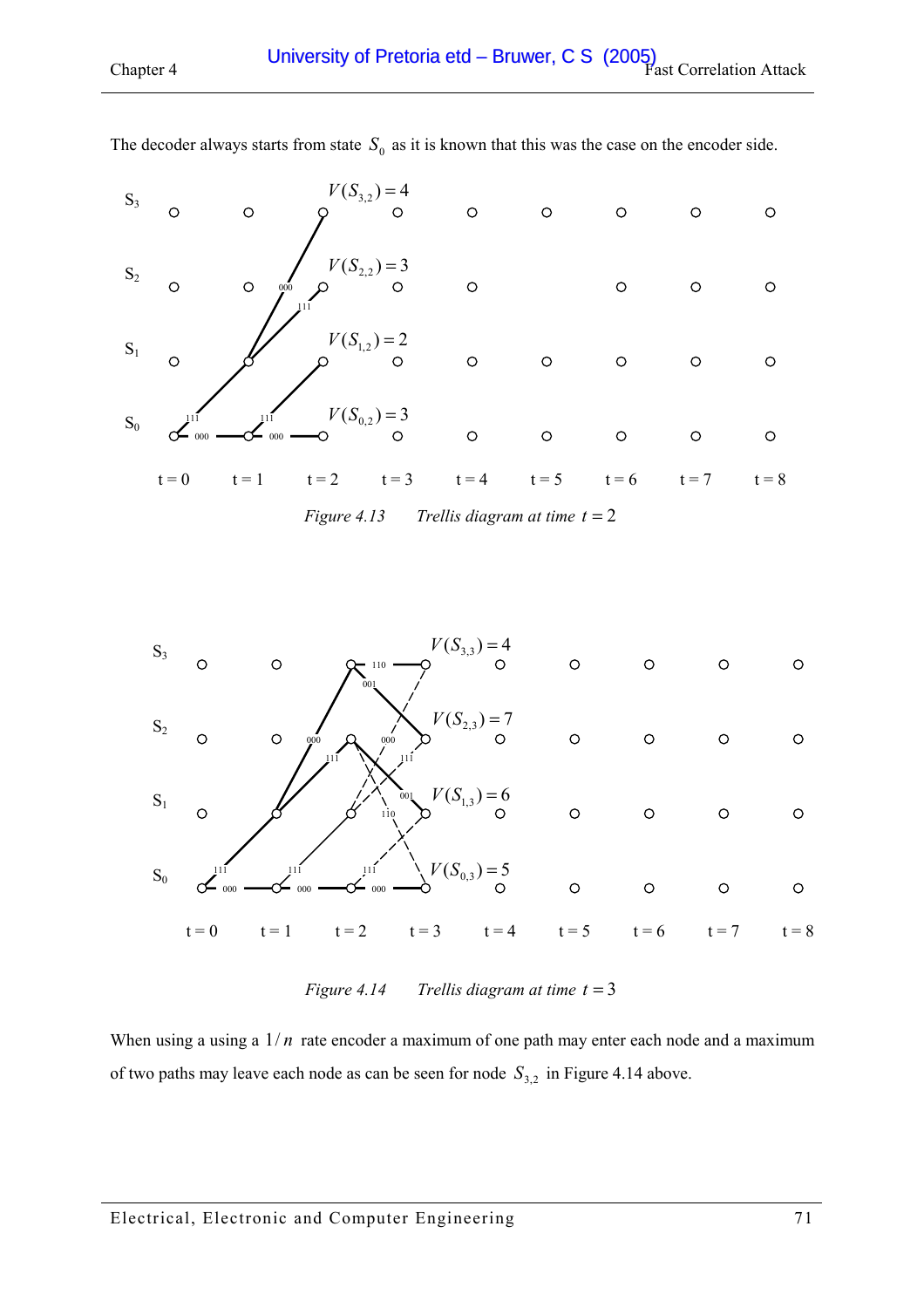

*Figure 4.15 Trellis diagram at time t* = 4

When using the path metrics as determined in equation [\(4.75\)](#page-69-0) the path with the largest partial path metric is always chosen. Looking at Figure 4.15 the path from  $S<sub>1,3</sub>$  to  $S<sub>3,4</sub>$  survives as it's partial path metric is  $V(S_{3,4}) = 7$  while the partial path metric for the path going from  $S_{3,3}$  to  $S_{3,4}$  would have been  $V(S_{3,4}) = 5$ .

Sometimes ties occur. Looking at Figure 4.16 it can be seen that the partial path metric from  $S_{3,4}$  to  $S_{3,5}$  is  $V(S_{3,5}) = 9$ , while the partial path metric from  $S_{1,4}$  to  $S_{3,5}$  is also  $V(S_{3,5}) = 9$ . The partial path that was chosen as shown was chosen randomly.



*Figure 4.16 Trellis diagram at time t* = 5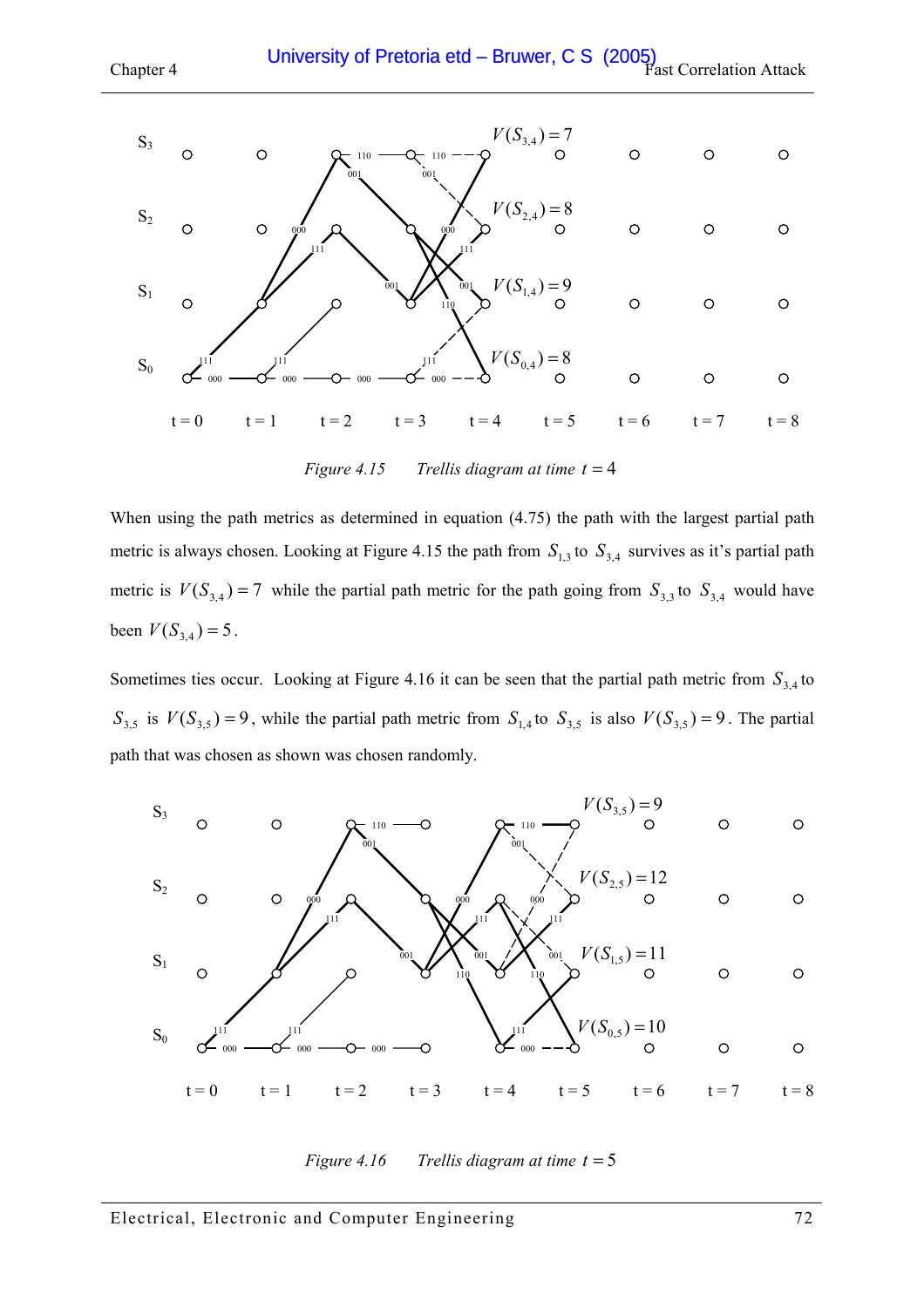

*Figure 4.17* Trellis diagram at time  $t = 6$ 

When inserting *k* input bits into a rate  $1/n_0$  convolutional encoder,  $n_0 \cdot (k + L)$  output bits are received, where *L* refers to the length of the LFSR. This means that the last *L* steps in the encoding process only received 0 as input as the last state of a Viterbi encoder is always  $S_0$ . When decoding, knowing this, one does not have to bother about the paths in the trellis diagram that result from inputting 1 into the encoder. Looking at Figure 4.18 and [Figure 4.19](#page-73-0) it is seen that only the paths for inputting 0 into the decoder are considered.



*Figure 4.18 Trellis diagram at time t* = 7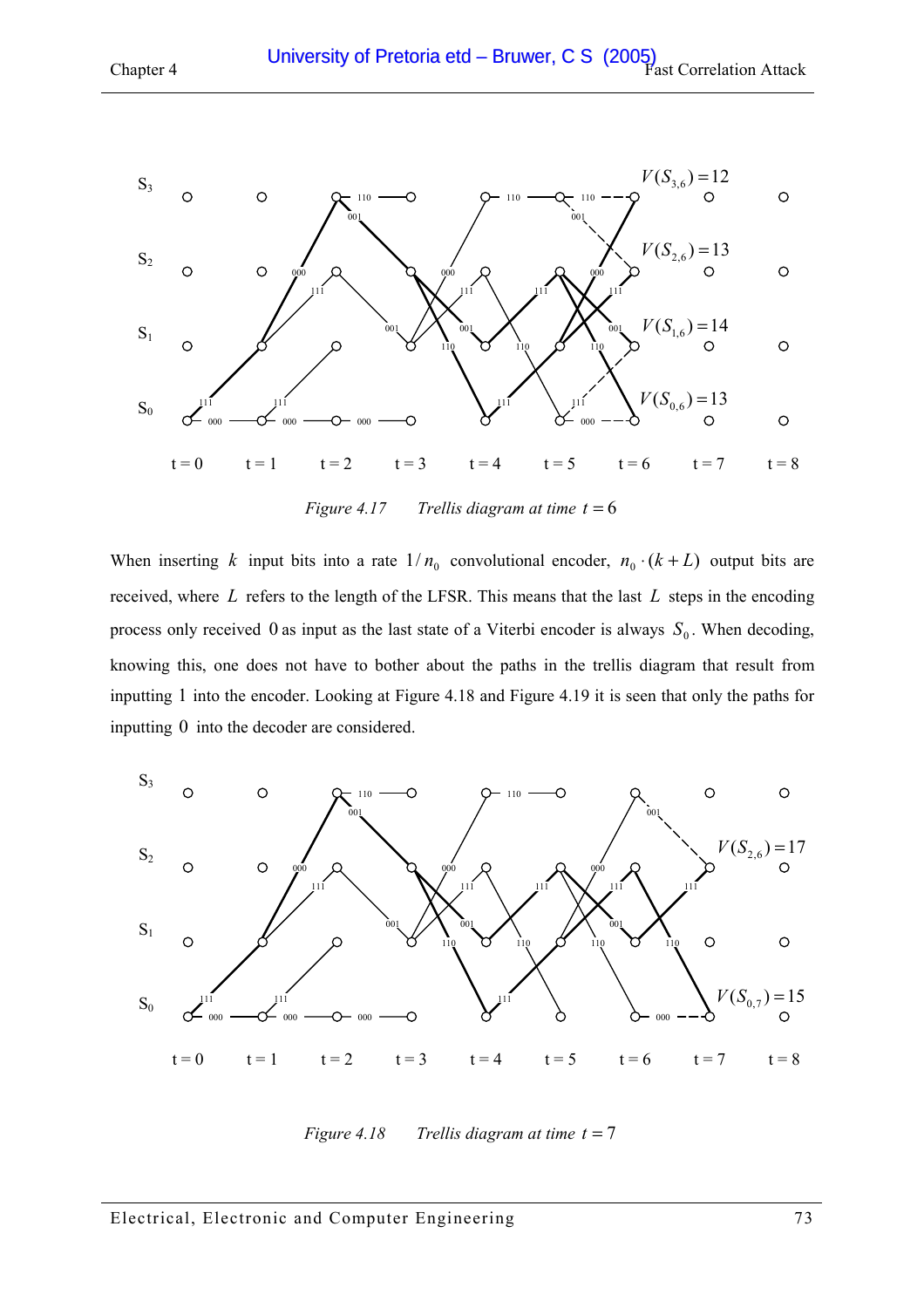<span id="page-73-0"></span>

Looking at Figure 4.19 it can be seen that there is now only one surviving path left that can be traced backwards from the final state  $S_{0.8}$ . Doing this it is found that the estimated transmitted *y*' word is given by  $y' = (111 \ 000 \ 001 \ 001 \ 111 \ 001 \ 111 \ 110)$ . Comparing this with the transmitted word  $y = (111 \ 000 \ 001 \ 001 \ 111 \ 001 \ 111 \ 110)$  it is seen that all errors that occurred during transmission were successfully corrected.



*Figure 4.19 Trellis diagram at time t* = 8

#### **4.2.5.5 Generating the Received Stream**

The convolutional encoder in section [4.2.4.1](#page-62-0) was derived using a part of each parity equation (index positions  $i = n - B$  to  $i = n$ ) shown in [Table 4.2.](#page-56-0) Index positions  $i = n$  to  $i = n + N - B$  (where N is the number of ciphertext bits available) are now used to transform the ciphertext  $z_i$  to the received sequence  $r_i$ .

$$
r_n^{(0)} = z_n
$$
  
\n
$$
r_n^{(1)} = z_{n+i_i} + z_{n+j_i}
$$
  
\n
$$
r_n^{(2)} = z_{n+i_2} + z_{n+j_2}
$$
  
\n
$$
\vdots
$$
  
\n
$$
r_n^{(m)} = z_{n+i_m} + z_{n+j_m}
$$
  
\n(4.76)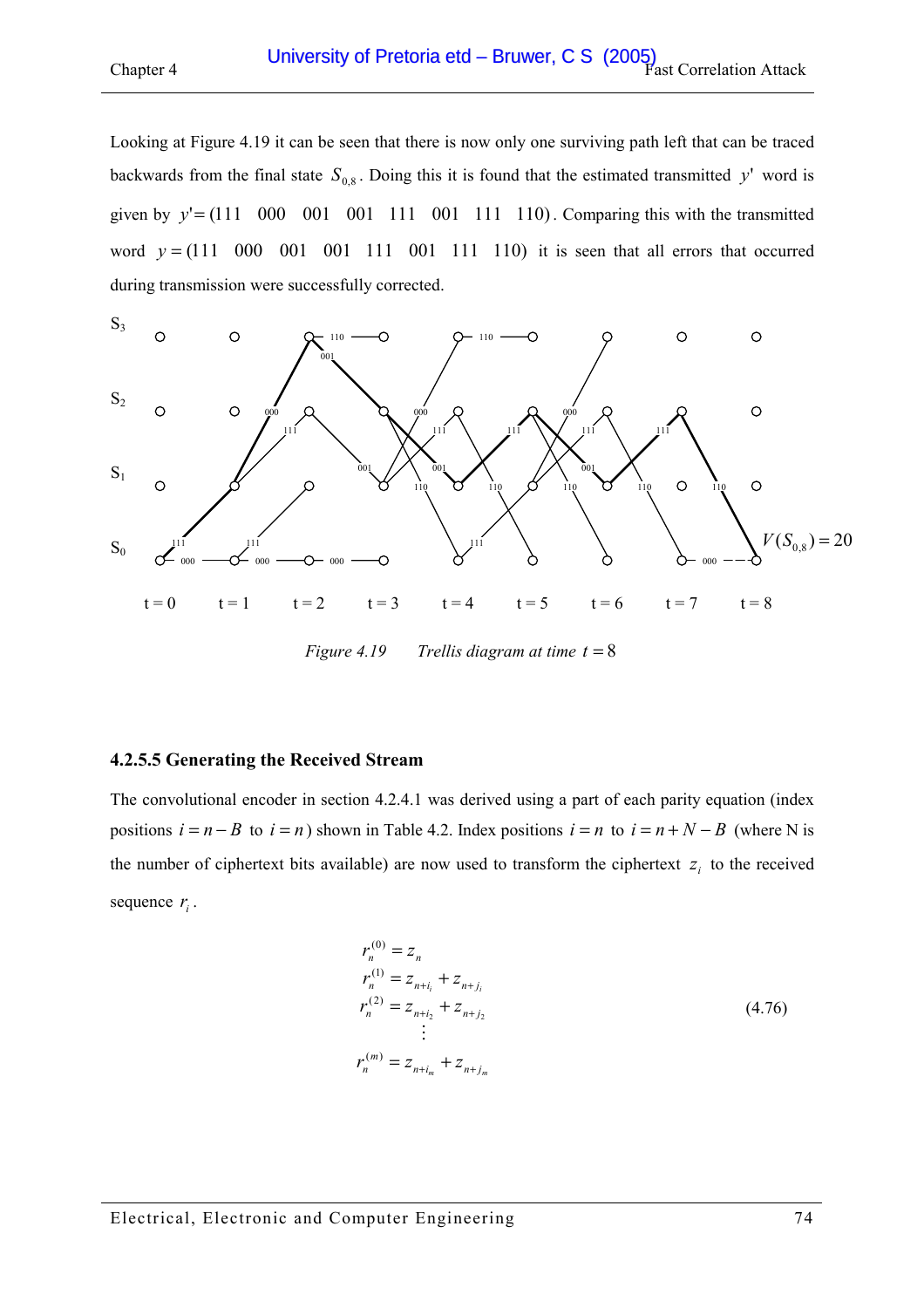<span id="page-74-0"></span>The index positions  $i_1 \cdots i_m$  and  $j_1 \cdots j_m$  are the same as specified in equation [\(4.39\).](#page-53-0) The equations introduced in [\(4.76\)](#page-73-0) are now used to construct the received stream with a length of at least  $(m+1) \cdot l$ (where  $l = \text{sizeof}(LFSR)$ ) from the ciphertext stream.

#### **4.2.5.6 Example for Generating the Received Stream**

Applying [\(4.76\)](#page-73-0) to the parity equations found in [Table 4.2](#page-56-0) (Also refer to [Table 4.1\)](#page-55-0) the following equations to generate the received stream are found:

$$
r_n^{(0)} = z_0
$$
  
\n
$$
r_n^{(1)} = z_1 + z_{16}
$$
  
\n
$$
r_n^{(2)} = z_4 + z_9
$$
  
\n
$$
r_n^{(3)} = z_5 + z_6
$$
  
\n
$$
r_n^{(4)} = z_7 + z_{10}
$$
  
\n
$$
r_n^{(5)} = z_9 + z_{17}
$$
  
\n
$$
r_n^{(6)} = z_{12} + z_{15}
$$
  
\n
$$
r_n^{(7)} = z_{13} + z_{15}
$$
  
\n
$$
r_n^{(8)} = z_{14} + z_{15}
$$

#### **4.2.5.7 Applying the Viterbi Algorithm for fast Correlation Attacks**

The received stream is now sent through the Viterbi decoder created in section [4.2.4.](#page-60-0) If the decoding process is successful the output of the LFSR is extracted from the ciphertext. The Viterbi algorithm, as introduced in section [4.2.5,](#page-62-0) relies in part on the fact that the decoder always starts and ends in the all zero  $(S_0)$  state. This does not apply for the case of fast correlation attacks, as this type of attack has neither a fixed starting point nor endpoint. In this case the starting point is in the middle of the trellis diagram and the paths with the best metrics are kept. The initial metric  $S_{n,0} = 0$  is assigned to each state.

In the following section [4.3.4](#page-79-0) an example of the implementation of the methods introduced in this section is presented.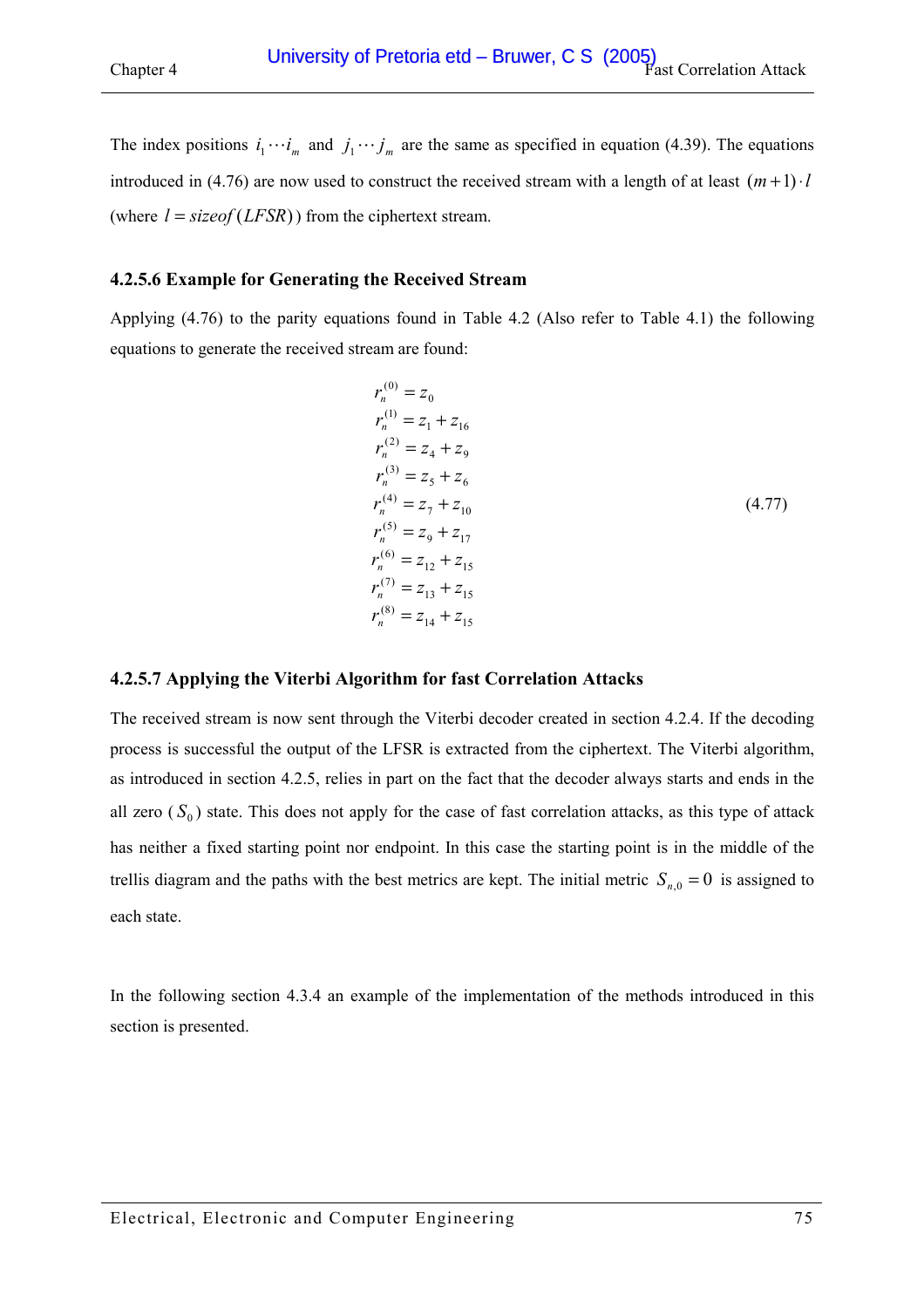# <span id="page-75-0"></span>**4.3 Introducing the Algorithm Based on a Small Example**

## *4.3.1 Obtaining a Ciphertext Stream for Simulation Purposes*

For this example the LFSR depicted in [Figure 4.5](#page-51-0) is continued to be used. Using the initial condition

$$
IC = (0 \quad 0 \quad 0 \quad 0 \quad 0 \quad 1 \quad 0 \quad 1) \tag{4.78}
$$

a pn-sequence of length 35 shown below is generated.

$$
a_{0x05} = (00000101111011000000111000110100000) \tag{4.79}
$$

 $a_{0x05}$  is now sent through a BSC with an error probability of  $p = 0.14$  resulting in a ciphertext sequence of length  $N = 32$  (Erroneous bits have been overstruck).

$$
z = (00000100001101100010001110001101010100)
$$
\n(4.80)

## *4.3.2 Find Parity Equations and Generate Convolutional Encoders*

To successfully execute the fast correlation attack, a sequence of eight sequential bits need to be decoded correctly for finding the initial condition of an 8-bit LFSR. A ciphertext sequence with a length of 35 bits was generated in the previous section (4.3.1). Thus an equivalent block code that generates a stream of  $35 - 8 = 27$  bits in length can be used to find a number of parity equations for the pn-sequence generated by the example LFSR.

Choosing  $B = 4$  one can re-use the parity equations as found in [Table 4.2](#page-56-0) and the associated convolutional encoder (equation [\(4.62\)\)](#page-62-0) derived in the example shown in section [4.2.4.1.](#page-62-0) This convolutional encoder will be used as the Viterbi decoder and is shown here again for convenience: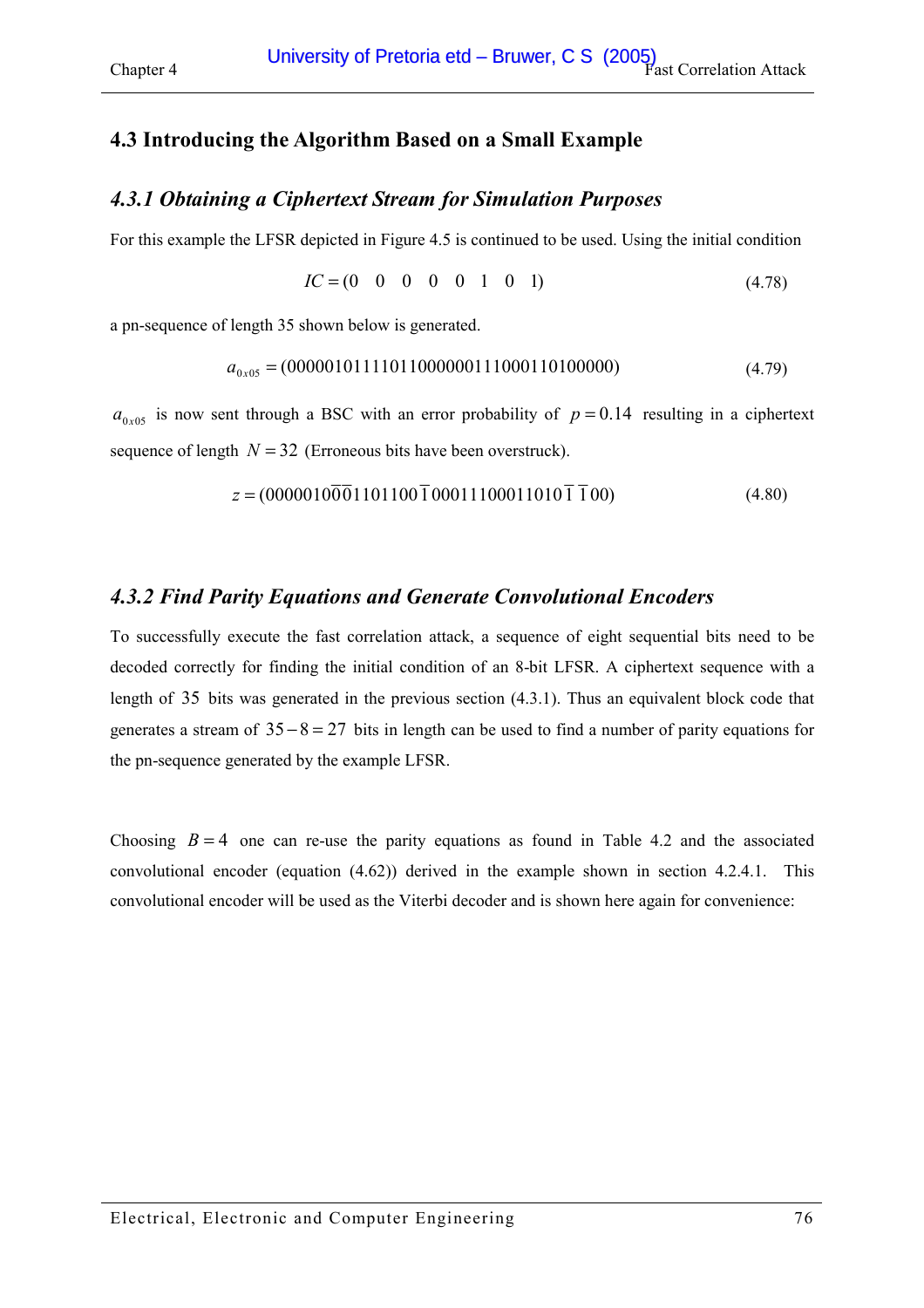<span id="page-76-0"></span>

|  |  |  | $\begin{bmatrix} G_0 \\ G_1 \\ G_2 \\ G_3 \\ G_4 \end{bmatrix} = \begin{bmatrix} 1 & 1 & 1 & 1 & 1 & 1 & 1 & 1 & 1 \\ 0 & 0 & 1 & 1 & 1 & 0 & 1 & 1 & 0 \\ 0 & 0 & 1 & 1 & 1 & 1 & 0 & 1 & 1 \\ 0 & 0 & 1 & 1 & 0 & 1 & 1 & 1 & 0 \\ 0 & 0 & 0 & 1 & 1 & 1 & 1 & 0 & 0 \end{bmatrix}$ |  |  |
|--|--|--|---------------------------------------------------------------------------------------------------------------------------------------------------------------------------------------------------------------------------------------------------------------------------------------|--|--|

This is equivalent to the convolutional encoder, which is shown in Figure 4.20 below together with its state table shown in [Table 4.3 below.](#page-77-0) 



*Figure 4.20 Implementation of convolutional encoder represented by equation [\(4.62\)](#page-62-0)*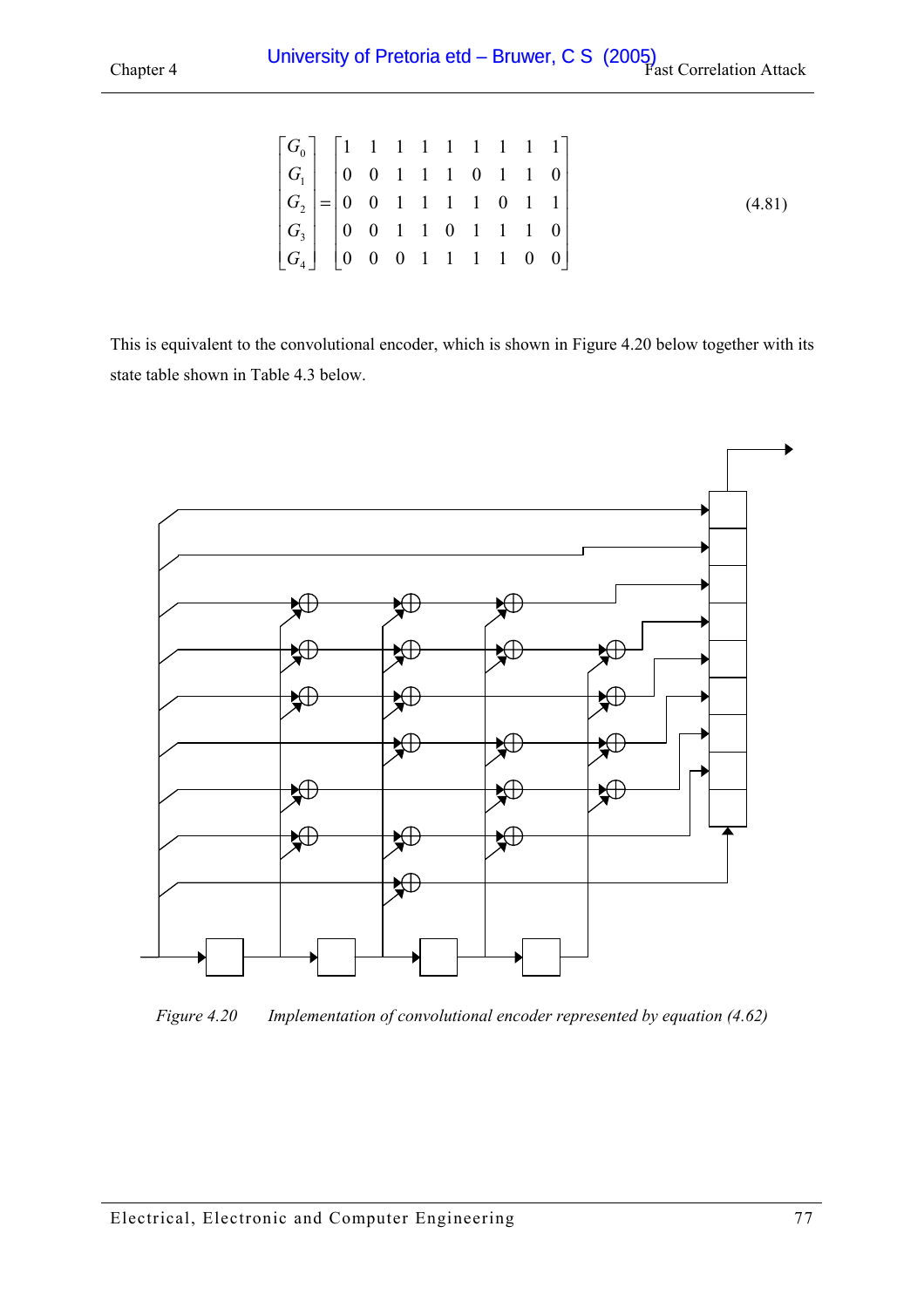| <b>Current State</b>    | <b>Next State</b> | Input            | Output    |
|-------------------------|-------------------|------------------|-----------|
| $\overline{0}$          | $\overline{0}$    | $\boldsymbol{0}$ | 000000000 |
| $\overline{0}$          | $\mathbf{1}$      | $\mathbf{1}$     | 111111111 |
| $\mathbf{1}$            | $\overline{c}$    | $\overline{0}$   | 001110110 |
| $\mathbf{1}$            | $\overline{3}$    | $\mathbf{1}$     | 110001001 |
| $\overline{2}$          | $\overline{4}$    | $\overline{0}$   | 001111011 |
| $\overline{c}$          | 5                 | $\mathbf{1}$     | 110000100 |
| $\overline{3}$          | 6                 | $\overline{0}$   | 000001101 |
| $\overline{\mathbf{3}}$ | 7                 | $\mathbf{1}$     | 111110010 |
| $\overline{4}$          | 8                 | $\overline{0}$   | 001101110 |
| 4                       | 9                 | $\mathbf{1}$     | 110010001 |
| 5                       | 10                | $\overline{0}$   | 000011000 |
| $\overline{5}$          | 11                | $\mathbf{1}$     | 111100111 |
| 6                       | 12                | $\overline{0}$   | 000010101 |
| 6                       | 13                | $\mathbf{1}$     | 111101010 |
| 7                       | 14                | $\overline{0}$   | 001100011 |
| $\overline{7}$          | 15                | $\mathbf{1}$     | 110011100 |
| 8                       | $\overline{0}$    | $\overline{0}$   | 000111100 |
| $\overline{8}$          | $\mathbf{1}$      | $\mathbf{1}$     | 111000011 |
| 9                       | $\overline{c}$    | $\overline{0}$   | 001001010 |
| 9                       | $\overline{3}$    | $\mathbf{1}$     | 110110101 |
| 10                      | $\overline{4}$    | $\overline{0}$   | 001000111 |
| 10                      | $\overline{5}$    | $\mathbf{1}$     | 110111000 |
| 11                      | 6                 | $\boldsymbol{0}$ | 000110001 |
| 11                      | 7                 | $\mathbf{1}$     | 111001110 |
| 12                      | 8                 | $\overline{0}$   | 001010010 |
| 12                      | 9                 | $\mathbf{1}$     | 110101101 |
| 13                      | 10                | $\boldsymbol{0}$ | 000100100 |
| 13                      | 11                | $\mathbf{1}$     | 111011011 |
| 14                      | 12                | $\overline{0}$   | 000101001 |
| 14                      | 13                | $\mathbf{1}$     | 111010110 |
| 15                      | 14                | $\overline{0}$   | 001011111 |
| 15                      | 15                | $\mathbf{1}$     | 110100000 |

<span id="page-77-0"></span>*Table 4.3 State table for convolutional encoder shown in [Figure 4.20](#page-76-0)*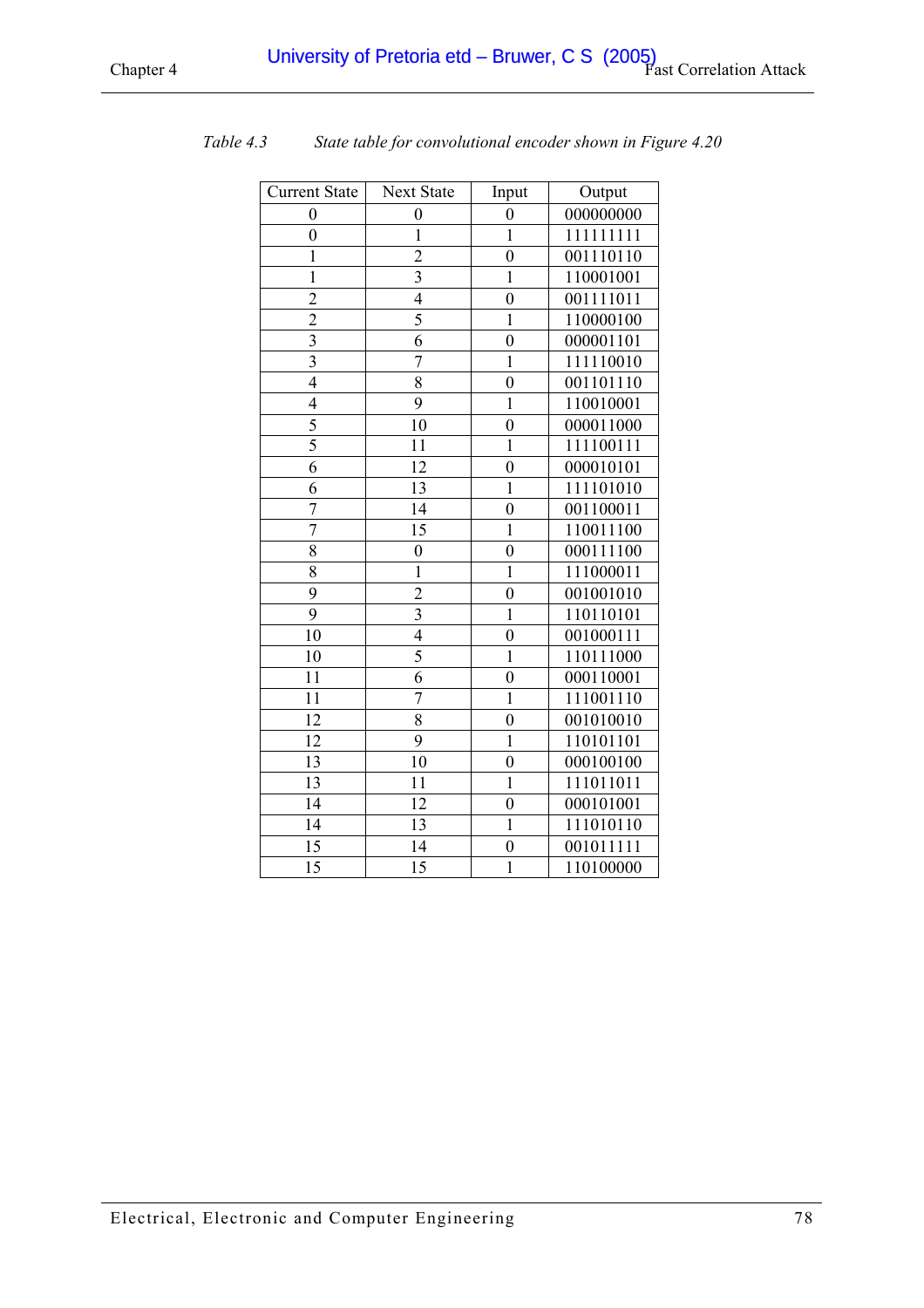# *4.3.3 Creating the Received Sequence*

To decode eight bits, a received stream of length  $8 \cdot R$ , where  $R$  is the rate of the Viterbi decoder, needs to be generated. In this case a Viterbi encoder with a rate of  $R = 9$  was created, thus requiring a received sequence of 72 bits. This received stream is now generated by applying equation [\(4.77\),](#page-74-0)  found in the example given in section [4.2.5.7](#page-74-0) on the key sequence *z* .

$$
r_0^{(0)} = z_0 = 0 \tag{4.82}
$$

$$
r_0^{(1)} = z_1 + z_{16} = 0 + 1 = 1
$$
\n(4.83)

$$
r_0^{(2)} = z_4 + z_9 = 0 + 1 = 1\tag{4.84}
$$

$$
r_0^{(3)} = z_5 + z_6 = 1 + 0 = 1\tag{4.85}
$$

$$
r_0^{(4)} = z_7 + z_{10} = 0 + 1 = 1\tag{4.86}
$$

$$
r_0^{(5)} = z_9 + z_{17} = 1 + 0 = 1\tag{4.87}
$$

$$
r_0^{(6)} = z_{12} + z_{15} = 1 + 0 = 1
$$
\n(4.88)

$$
r_0^{(7)} = z_{13} + z_{15} = 1 + 0 = 1\tag{4.89}
$$

$$
r_0^{(8)} = z_{14} + z_{15} = 0 + 0 = 0
$$
\n
$$
(4.90)
$$

Thus receiving the sequence

$$
\bar{r}_0 = (011111110) \tag{4.91}
$$

Applying the same process for  $\bar{r}_1$  to  $r_7$  gives:

$$
\bar{r}_1 = (000001011) \tag{4.92}
$$

$$
\bar{r}_2 = (000000001) \tag{4.93}
$$

$$
\bar{r}_3 = (001100010) \tag{4.94}
$$

$$
\bar{r}_4 = (001000100) \tag{4.95}
$$

$$
\bar{r}_5 = (111111111) \tag{4.96}
$$

$$
\bar{r}_6 = (011100110) \tag{4.97}
$$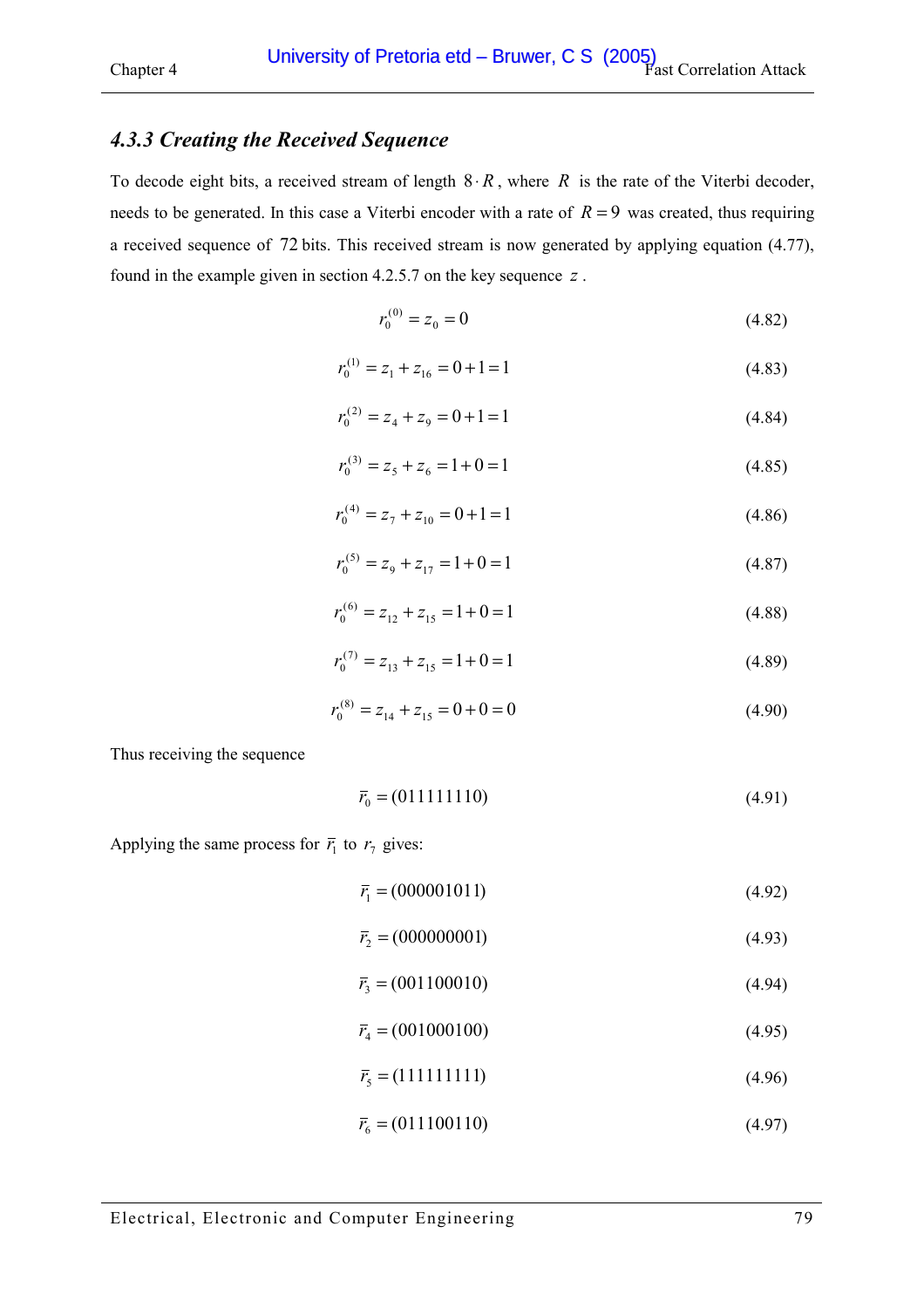$$
\bar{r}_7 = (001001100) \tag{4.98}
$$

# <span id="page-79-0"></span>*4.3.4 Using the Viterbi Algorithm for a Fast Correlation Attack*

The following sequence of trellis diagrams (Figure 4.21 to [Figure 4.28\)](#page-86-0) depicts the received sequence *r* being sent through the Viterbi decoder specified by equation [\(4.81\).](#page-76-0) 

| $t = 0$  | $t = 1$ | $t = 3$ | $\circ$<br>$t = 4$                                                                                                                                                                                                                                                                                                                                                                            | $\circ$<br>$t = 5$ | $\circ$<br>$t = 6$ | $\circ$<br>$t = 7$ | $\circ$<br>$t = 8$ |
|----------|---------|---------|-----------------------------------------------------------------------------------------------------------------------------------------------------------------------------------------------------------------------------------------------------------------------------------------------------------------------------------------------------------------------------------------------|--------------------|--------------------|--------------------|--------------------|
|          |         |         |                                                                                                                                                                                                                                                                                                                                                                                               |                    |                    |                    | $\circ$            |
|          |         |         |                                                                                                                                                                                                                                                                                                                                                                                               |                    |                    |                    |                    |
|          |         | $\circ$ | $\circ$                                                                                                                                                                                                                                                                                                                                                                                       | $\circ$            |                    | $\circ$            | $\circ$            |
| 6        |         | $\circ$ | $\circ$                                                                                                                                                                                                                                                                                                                                                                                       | $\circ$            | $\circ$            | $\circ$            | $\circ$            |
| Ó        |         | $\circ$ | $\circ$                                                                                                                                                                                                                                                                                                                                                                                       | $\circ$            | $\circ$            | $\circ$            | $\circ$            |
| d        |         | $\circ$ | $\circ$                                                                                                                                                                                                                                                                                                                                                                                       | $\circ$            | $\circ$            | $\circ$            | $\circ$            |
| $\circ$  |         | $\circ$ | $\circ$                                                                                                                                                                                                                                                                                                                                                                                       | $\circ$            | $\circ$            | $\circ$            | $\circ$            |
| d        |         | $\circ$ | $\circ$                                                                                                                                                                                                                                                                                                                                                                                       | $\circ$            | $\circ$            | $\circ$            | $\circ$            |
| 9        |         | $\circ$ | $\circ$                                                                                                                                                                                                                                                                                                                                                                                       | $\circ$            | $\circ$            | $\circ$            | $\circ$            |
| $\circ$  |         | $\circ$ | $\circ$                                                                                                                                                                                                                                                                                                                                                                                       | $\circ$            | $\circ$            | $\circ$            | $\circ$            |
| $\alpha$ |         | $\circ$ | $\circ$                                                                                                                                                                                                                                                                                                                                                                                       | $\circ$            | $\circ$            | $\circ$            | $\circ$            |
| $\alpha$ |         | $\circ$ | $\circ$                                                                                                                                                                                                                                                                                                                                                                                       | $\circ$            | $\circ$            | $\circ$            | $\circ$            |
| Q        |         | $\circ$ | $\circ$                                                                                                                                                                                                                                                                                                                                                                                       | $\circ$            | $\circ$            | $\circ$            | $\circ$            |
| $\circ$  |         | $\circ$ | $\circ$                                                                                                                                                                                                                                                                                                                                                                                       | $\circ$            | $\circ$            | $\circ$            | $\circ$            |
|          |         | $\circ$ | $\circ$                                                                                                                                                                                                                                                                                                                                                                                       | $\circ$            | $\circ$            | $\circ$            | $\circ$            |
|          |         | $\circ$ | $\circ$                                                                                                                                                                                                                                                                                                                                                                                       | $\circ$            | $\circ$            | $\circ$            | $\circ$            |
|          |         |         | $V(S_{15,1}) = 5$<br>$V(S_{14,1}) = 6$<br>$V(S_{13,1}) = 6$<br>$V(S_{12,1}) = 3$<br>$V(S_{11,1}) = 5$<br>$V(S_{10,1}) = 4$<br>$V(S_{9,1}) = 4$<br>$V(S_{8,1}) = 7$<br>$V(S_{7,1}) = 6$<br>$V(S_{6,1}) = 3$<br>$V(S_{5,1})_{\overline{O}}=5$<br>$V(S_{4,1})_{\overline{O}}=6$<br>$V(S_{3,1}) = 4$<br>$V(S_{2,1}) = 7$<br>$V(S_{1,1}) = 7$<br>$\circ$<br>$V(S_{0,1}) = 6$<br>$\circ$<br>$t = 2$ | $\circ$            | $\bigcirc$         | $\circ$<br>$\circ$ | $\circ$            |

*Figure 4.21 Sending r through the Viterbi decoder given by equation [\(4.81\),](#page-76-0) t* =1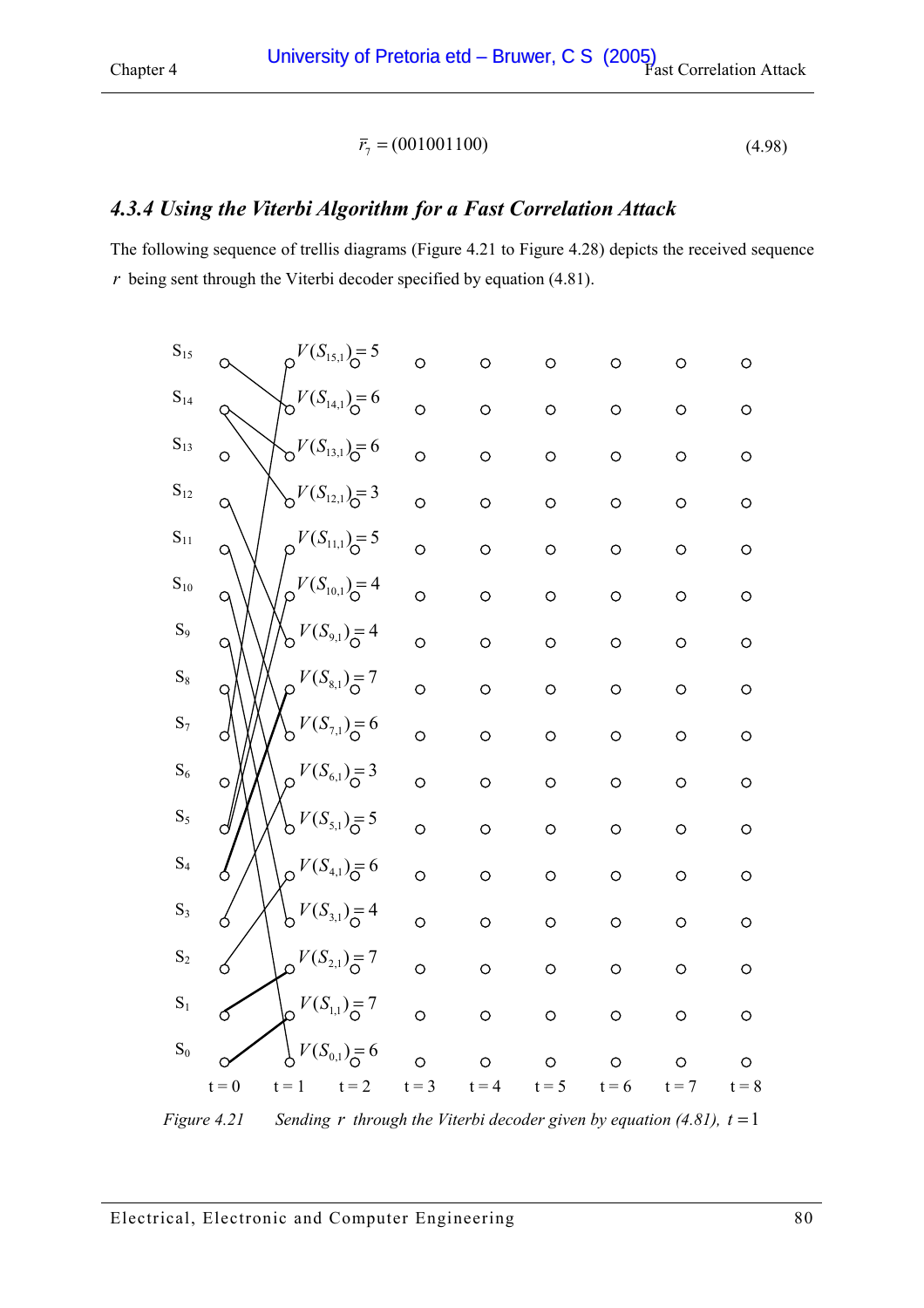| $\mathbf{S}_{15}$ |              | $\circ$ |         | $V(S_{15,2}) = 9$             | $\circ$ | $\circ$ | $\circ$ | $\circ$    | $\circ$ |
|-------------------|--------------|---------|---------|-------------------------------|---------|---------|---------|------------|---------|
| $S_{14}$          | О            |         |         | $V(S_{14,2}) = 12$            | $\circ$ | $\circ$ | $\circ$ | $\circ$    | $\circ$ |
| $\mathbf{S}_{13}$ | $\circ$      |         |         | $V(S_{13,2}) = 8$             | $\circ$ | $\circ$ | $\circ$ | $\circ$    | $\circ$ |
| $\mathbf{S}_{12}$ | q            | $\circ$ |         | $V(S_{12,2}) = 13$            | $\circ$ | $\circ$ | $\circ$ | $\circ$    | $\circ$ |
| $\mathbf{S}_{11}$ | $\alpha$     |         |         | $b^{V(S_{11,2})=11}$          | $\circ$ | $\circ$ | $\circ$ | $\circ$    | $\circ$ |
| $\mathrm{S}_{10}$ | $\alpha$     | $\circ$ |         | $O^{V(S_{10,2})=11}$          | $\circ$ | $\circ$ | $\circ$ | $\bigcirc$ | $\circ$ |
| $S_9$             | $\mathsf{Q}$ |         |         | $V(S_{9,2}) = 10$             | $\circ$ | $\circ$ | $\circ$ | $\circ$    | $\circ$ |
| $\mathrm{S}_8$    | $\mathsf{Q}$ |         |         | $V(S_{8,2}) = 11$             | $\circ$ | $\circ$ | $\circ$ | $\circ$    | $\circ$ |
| $S_7$             | $\circ$      |         |         | $V(S_{7,2}) = 9$              | $\circ$ | $\circ$ | $\circ$ | $\circ$    | $\circ$ |
| $\mathrm{S}_6$    | $\circ$      | $\circ$ |         | $V(S_{6,2}) = 11$             | $\circ$ | $\circ$ | $\circ$ | $\circ$    | $\circ$ |
| $\mathbf{S}_5$    | d            | n       | $\circ$ | $V(S_{5,2}) = 10$             | $\circ$ | $\circ$ | $\circ$ | $\circ$    | $\circ$ |
| $\mathrm{S}_4$    | 6            |         |         | $V(S_{4,2}) = 13$             | $\circ$ | $\circ$ | $\circ$ | $\circ$    | $\circ$ |
| $\mathrm{S}_3$    | $\circ$      |         |         | $\mathcal{D}^{V(S_{3,2})=13}$ | $\circ$ | $\circ$ | $\circ$ | $\circ$    | $\circ$ |
| $\mathbf{S}_2$    | Ó            |         |         | $V(S_{2,2}) = 11$             | $\circ$ | $\circ$ | $\circ$ | $\circ$    | $\circ$ |
| $\mathbf{S}_1$    |              |         |         | $V(S_{1,2}) = 12$             | $\circ$ | $\circ$ | $\circ$ | $\circ$    | $\circ$ |
| $\mathrm{S}_0$    |              |         |         | $V(S_{0,2}) = 12$             | $\circ$ | $\circ$ | $\circ$ | $\circ$    | $\circ$ |
|                   | $t = 0$      | $t = 1$ | $t = 2$ | $t = 3$                       | $t = 4$ | $t = 5$ | $t = 6$ | $t = 7$    | $t = 8$ |

*Figure 4.22* Sending r through the Viterbi decoder given by equation [\(4.81\),](#page-76-0)  $t = 2$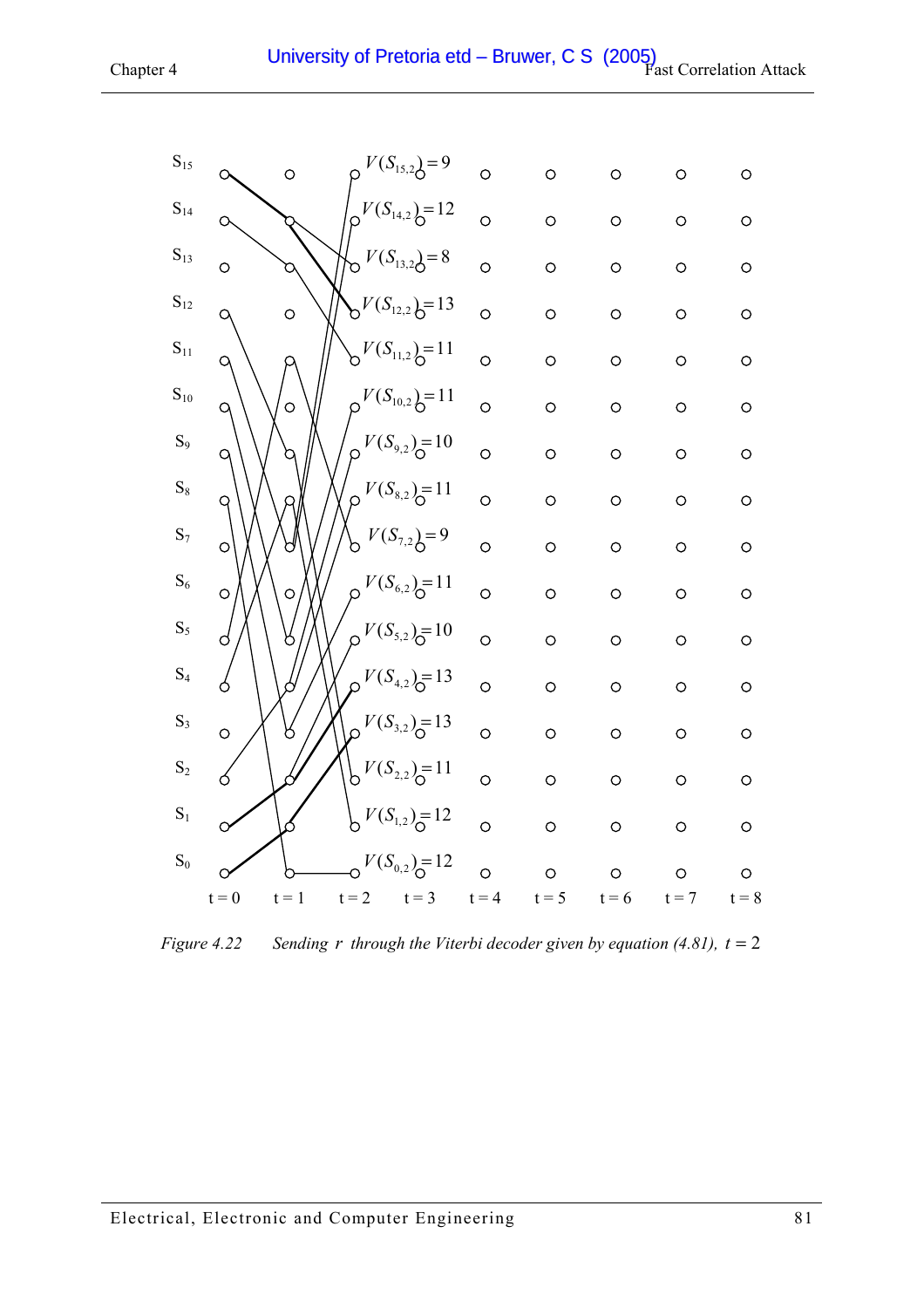

*Figure 4.23 Sending r through the Viterbi decoder given by equation [\(4.81\),](#page-76-0) t* = 3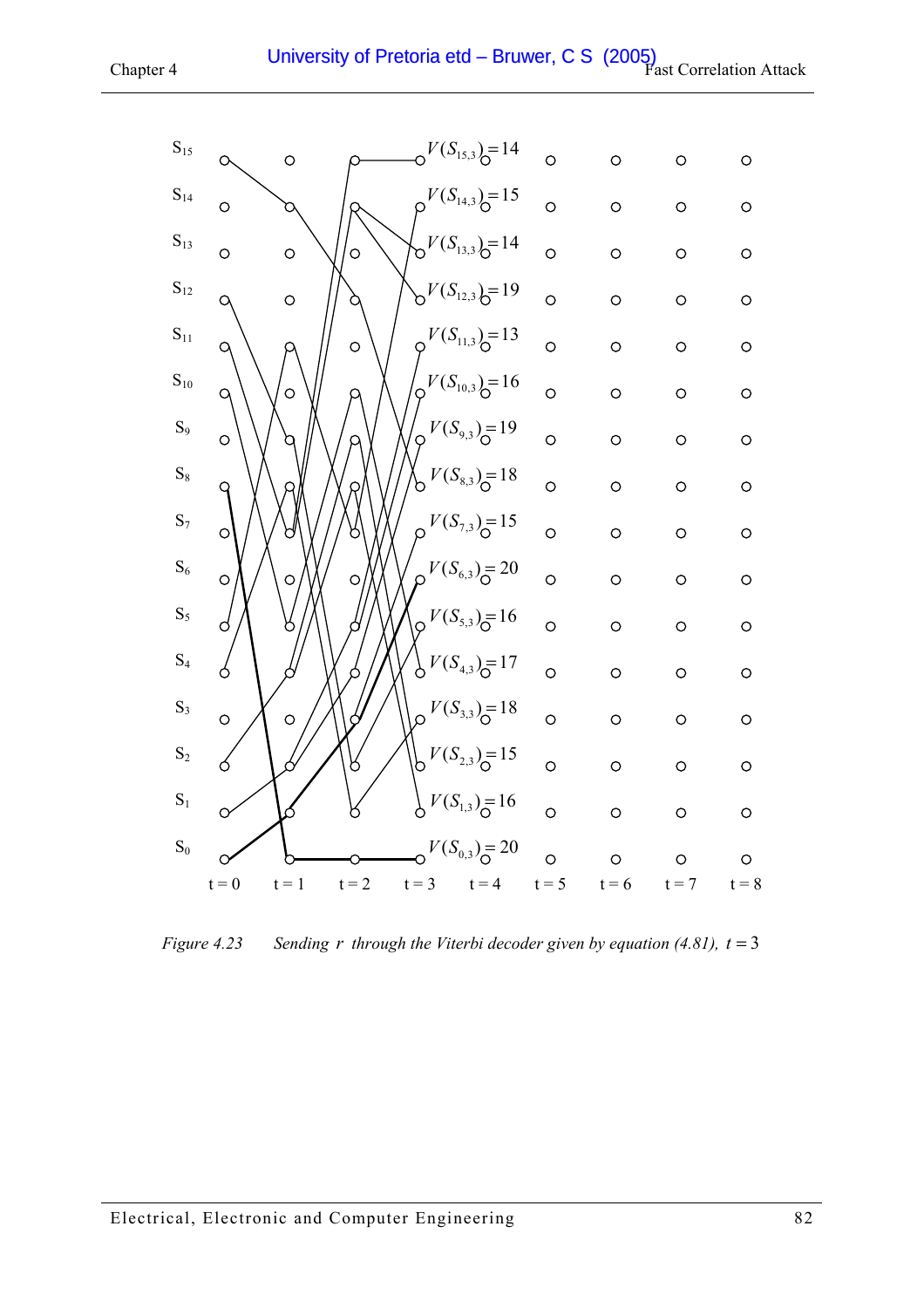

*Figure 4.24* Sending r through the Viterbi decoder given by equation [\(4.81\),](#page-76-0)  $t = 4$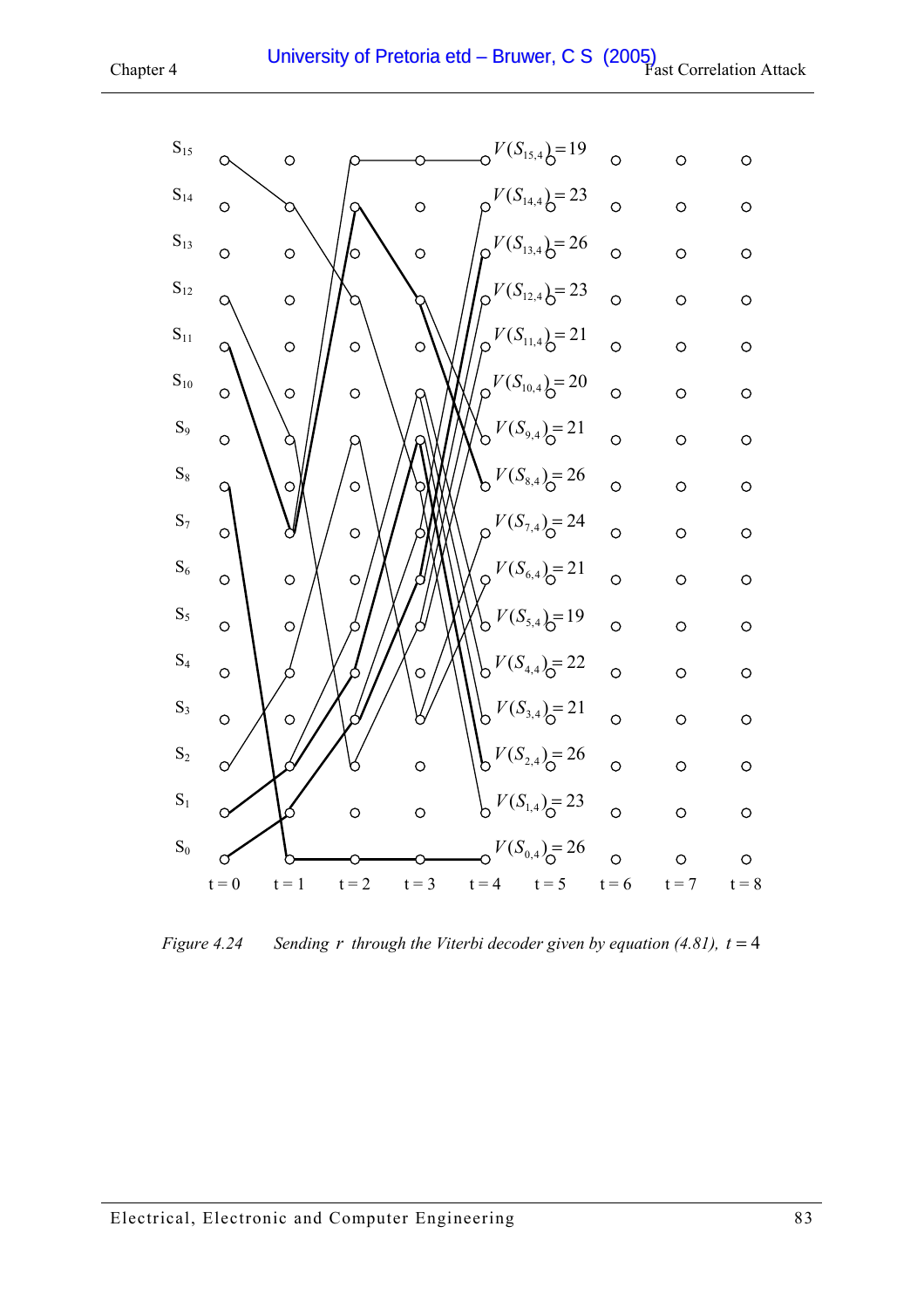

*Figure 4.25 Sending r through the Viterbi decoder given by equation [\(4.81\),](#page-76-0) t* = 5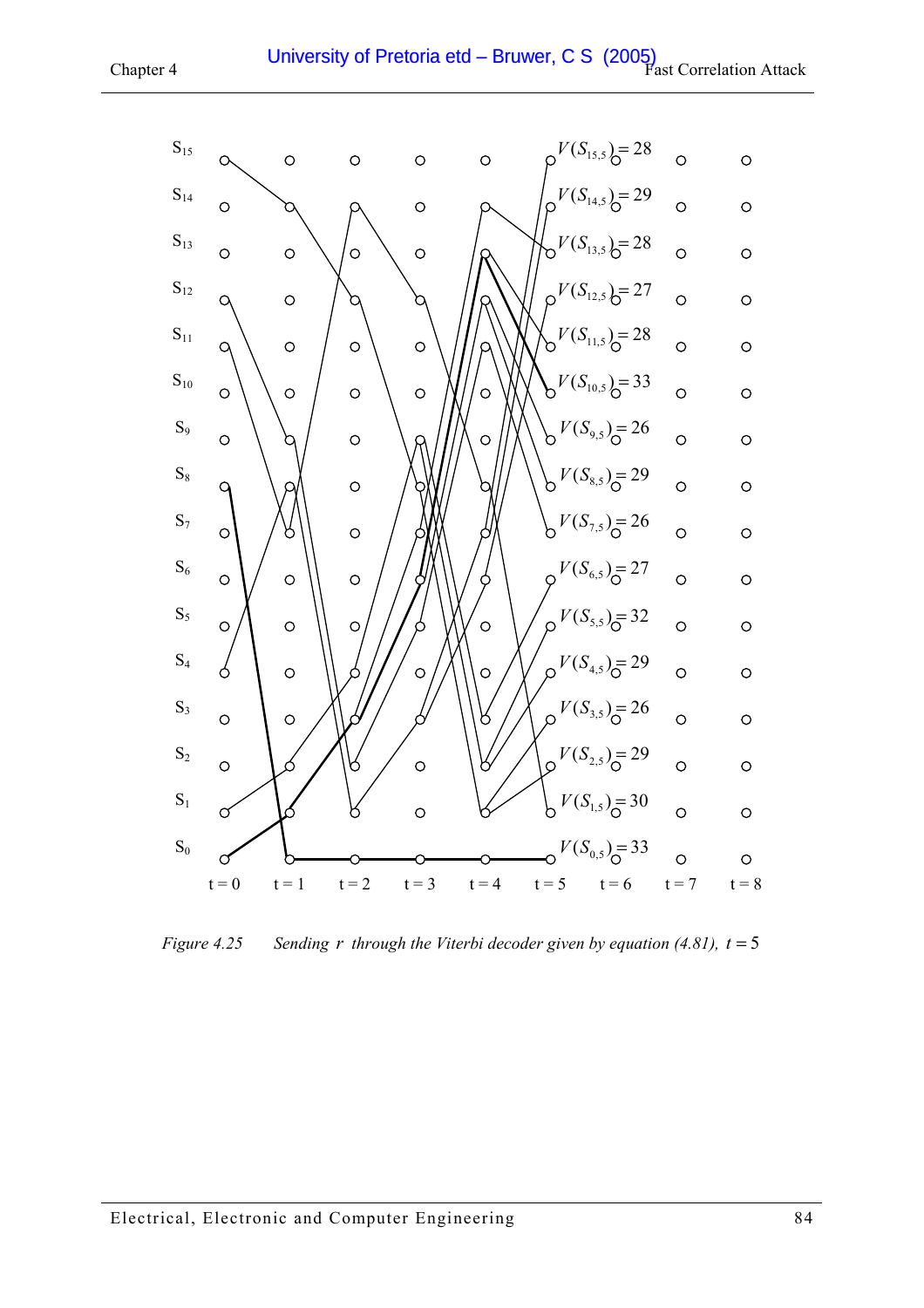

*Figure 4.26* Sending *r* through the Viterbi decoder given by equation [\(4.81\),](#page-76-0)  $t = 6$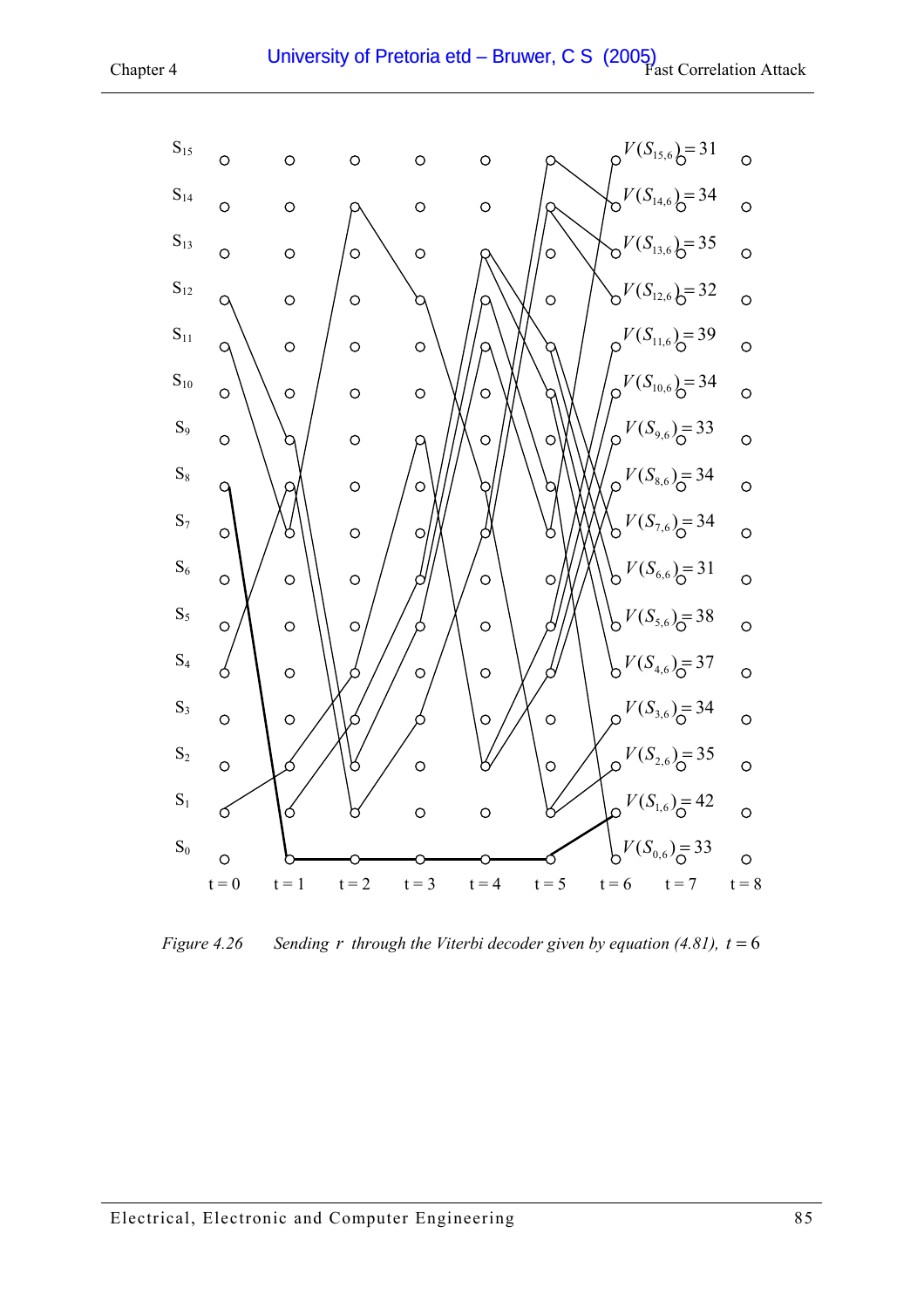



*Figure 4.27* Sending *r* through the Viterbi decoder given by equation [\(4.81\),](#page-76-0)  $t = 7$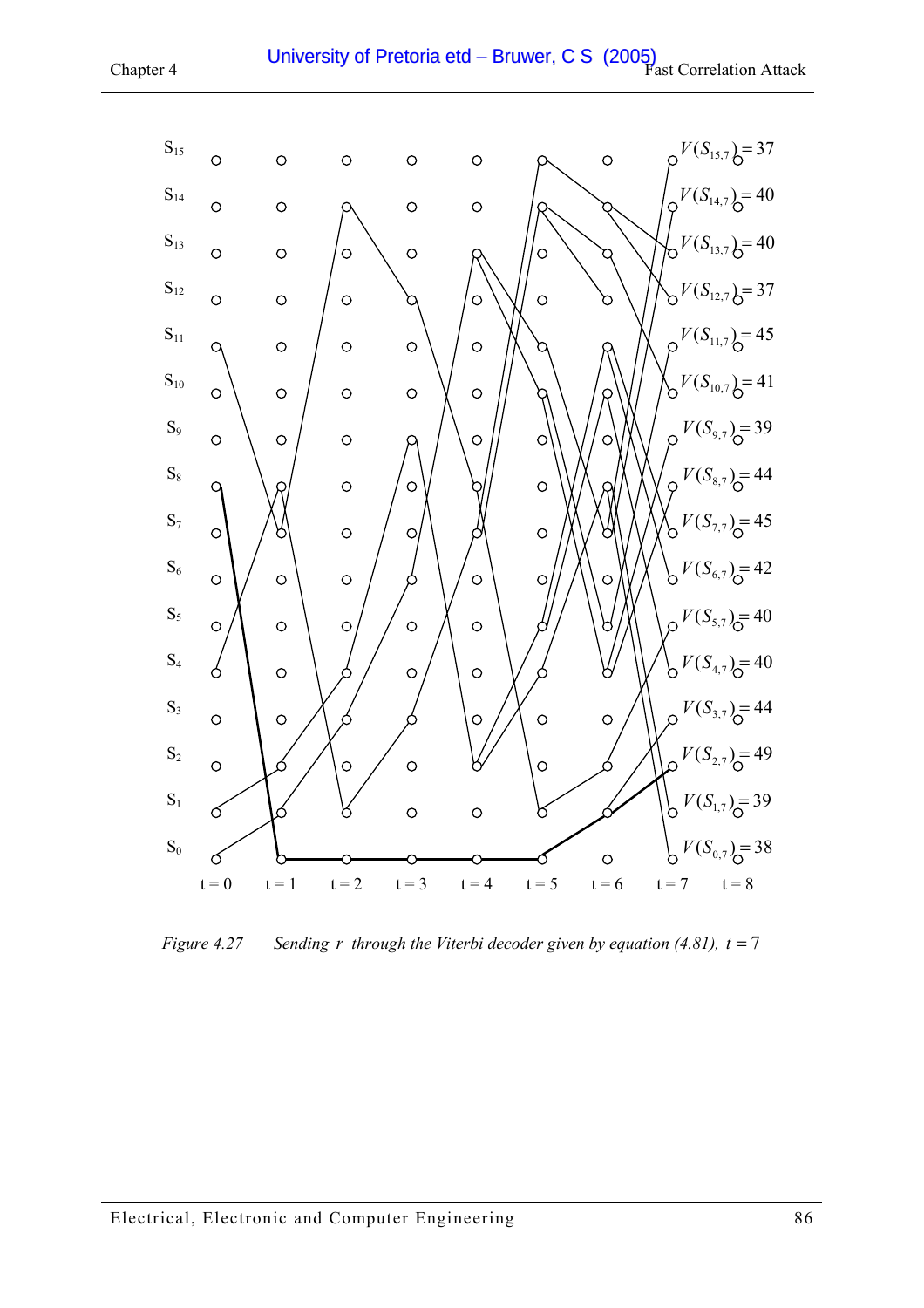<span id="page-86-0"></span>

*Figure 4.28 Sending r through the Viterbi decoder given by equation [\(4.81\),](#page-76-0) t* = 8

The path with the largest metric is used to determine the estimated received sequence, which in this case is the path entering node  $S_{5,8}$  with a metric of  $V(S_{5,8}) = 54$ . Using the [Table 4.3](#page-77-0) determines the estimated initial state of the LFSR in [Table 4.4 below.](#page-87-0)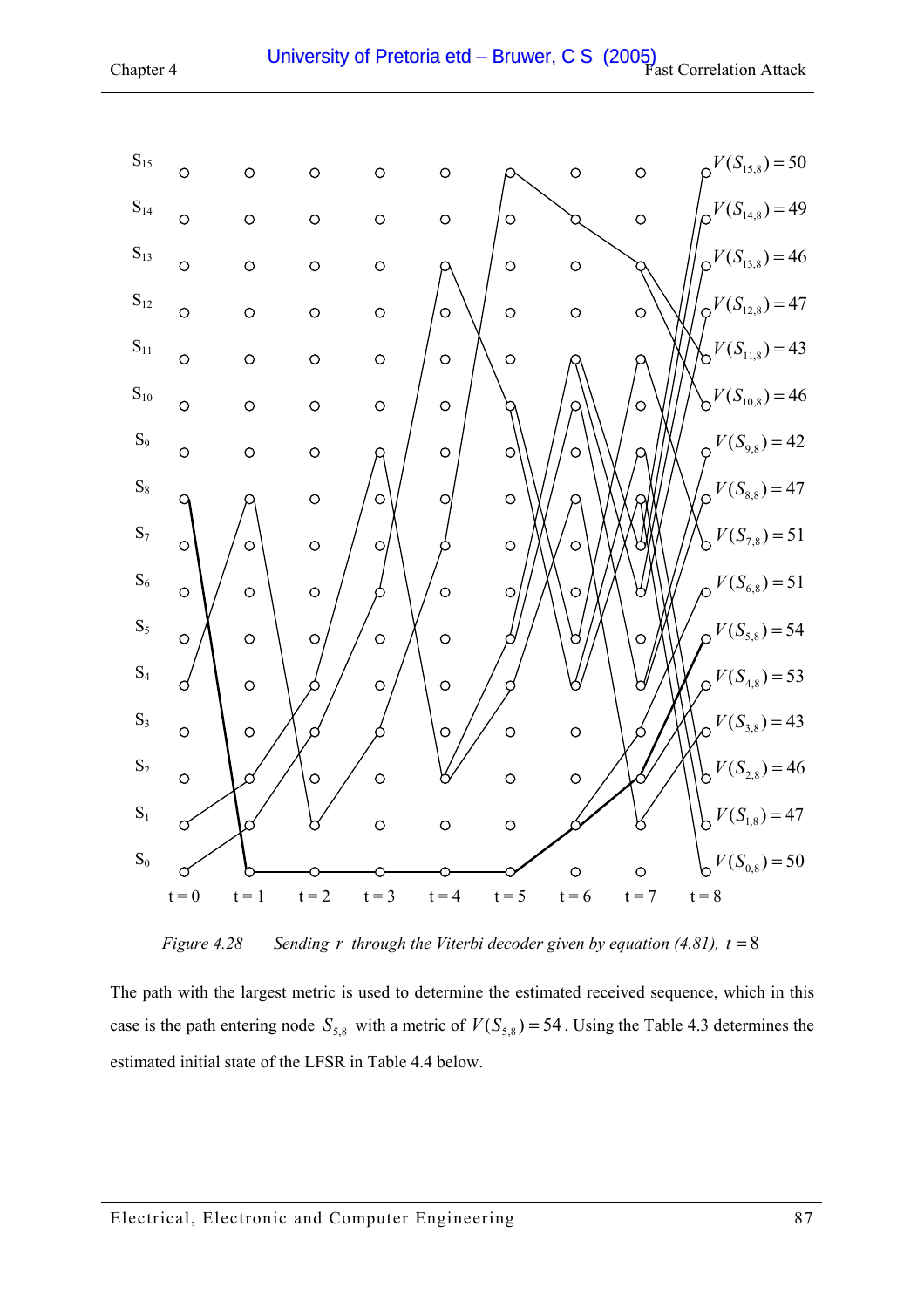| <b>State Change</b>   | <b>Estimated Transmitted Sequence</b> | <b>Estimated Input</b> |
|-----------------------|---------------------------------------|------------------------|
| $S_8 \rightarrow S_0$ | $\bar{r}_0 = (000111100)$             | $a_0 = 0$              |
| $S_0 \rightarrow S_0$ | $\overline{r_1}$ '=(000000000)        | $a_1 = 0$              |
| $S_0 \rightarrow S_0$ | $\bar{r}_2$ '=(000000000)             | $a_2 = 0$              |
| $S_0 \rightarrow S_0$ | $\bar{r}_3 = (000000000)$             | $a_3 = 0$              |
| $S_0 \rightarrow S_0$ | $\bar{r}_4$ '=(000000000)             | $a_4 = 0$              |
| $S_0 \to S_1$         | $\bar{r}_5 = (111111111)$             | $a_5 = 1$              |
| $S_1 \rightarrow S_2$ | $\bar{r}_6 = (001110110)$             | $a_6 = 0$              |
| $S_2 \rightarrow S_5$ | $\bar{r}_7 = (110000100)$             | $a_7 = 1$              |

<span id="page-87-0"></span>*Table 4.4 Determining the estimated LFSR initial condition from [Figure 4.28](#page-86-0) and [Table 4.3](#page-77-0)* 

Looking at Table 4.4 it is seen that the input  $a = (00000101)$  to the convolutional encoder, which produced the estimated transmitted sequence *r*' matches the original initial condition  $IC = (00000101)$  of the LFSR used in [4.3.1.](#page-75-0) The correct initial condition of the LFSR has thus been successfully found.

The strength of the Viterbi algorithm can be seen in the fact that during the first few time intervals  $(t=0$  to  $t=5$ ) the correct path is not yet identifiable. It takes time for each path to accumulate enough of a history to be able to find the correct one. This initial phase of the algorithm is the most vulnerable to failure as it is at this stage that an incorrect path is most likely to have a higher metric when intersecting the correct path.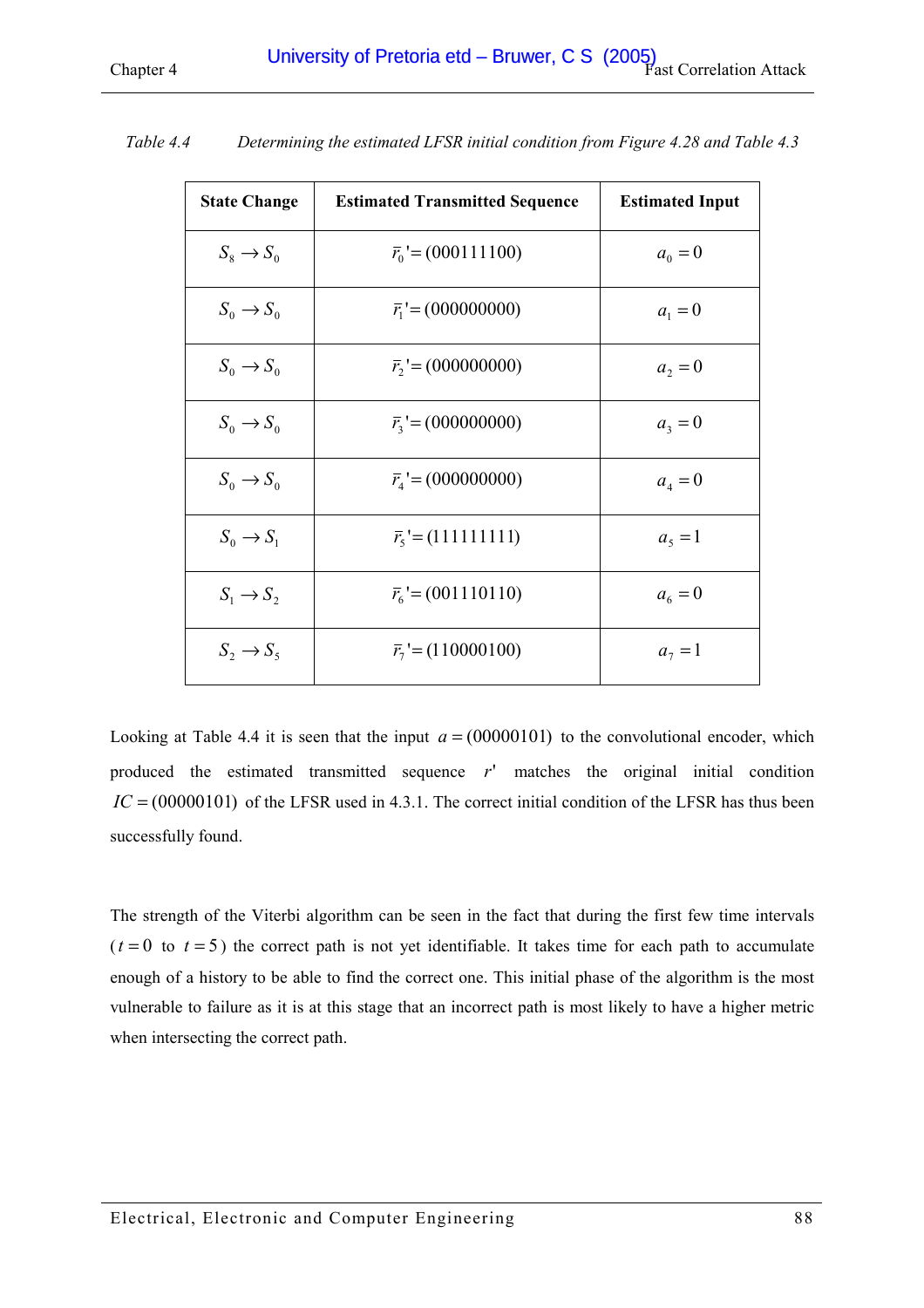## **4.4 Simulation Results and Discussion**

# *4.4.1 Summary of Topics to be Investigated Using Simulations*

- (1) Investigate the relationship between *B* (Viterbi decoder size), *N* (available ciphertext bits) and *p* (BSC error probability) as well as the number of parity equations needed to find the correct initial condition
- (2) Investigate whether the number of equations required for breaking a cipher system with a certain BSC error probability is constant or also a function of *B*.

#### *4.4.2 Approach*

Although this fast correlation attack was used successfully on LFSRs in excess of 40 bits, the memory requirements are much larger than for smaller LFSRs as the number of bits required to find sufficient parity equations is greater for larger LFSRs and it takes longer to find them (see [4.2.3.3\)](#page-58-0). Because of this it was decided to use a LFSR of size 19 with the polynomial as shown below for the investigation.

$$
g(x) = x^{19} + x^{17} + x^{14} + x^{12} + x^{10} + x^9 + x^7 + x^6 + x^5 + x^4 + 1
$$
\n(4.99)

The recurrence relation for  $g(x)$  is given as follows:

$$
a_n = a_{n-19} + a_{n-15} + a_{n-14} + a_{n-13} + a_{n-12} + a_{n-10} + a_{n-9} + a_{n-7} + a_{n-5} + a_{n-2}
$$
(4.100)

Although a LFSR of this size can still be broken by an exhaustive search it however allows one to easily investigate convolutional encoder sizes of  $B = 2$  up to  $B = 11$  which provides an adequate range to draw conclusions from. If a larger size LFSR is chosen it becomes difficult to find a sufficient number of parity equations (as described in section [4.2.3.3\)](#page-58-0) when using small values of *B*.

A Viterbi decoder is created for the LFSR. A pn-sequence  $\bar{a}$  is generated using a random initial value for the LFSR. This pn-sequence is now corrupted sending it through a BSC of probability *p* creating the ciphertext-stream  $\bar{z}$  from which the Viterbi decoder determines an estimated initial value. This estimation is compared with the actual initial value of the LFSR. The random sequence  $\bar{a}$  is generated 15 times using different random seeding values. If the estimated initial value matches the actual initial value 80% of the time (thus allowing 3 incorrect estimates of the initial condition) it is assumed the LFSR has been broken for that specific BSC probability *p*.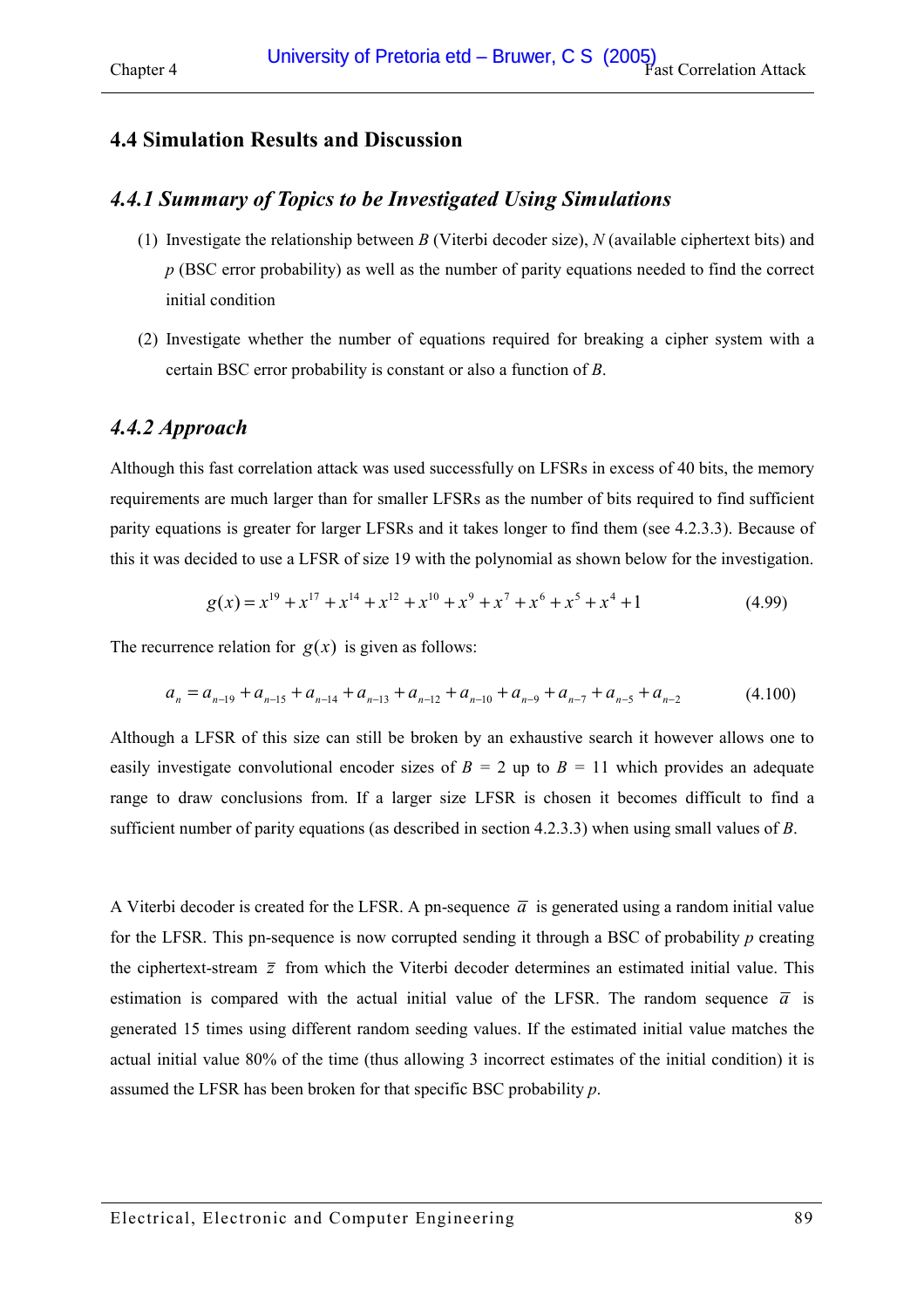The graphs in the following section indicate the minimum number of equations that are necessary to find the correct initial condition for at least 80% of the time for a specific BSC probability *p* and convolutional encoder size *B*.

## *4.4.3 Results*

The results have been divided into two sections, largely due to the huge difference in the number of parity equations required for breaking a system with a BSC probability below  $p = 0.47$  and above  $p = 0.47$  and the impact this has on the memory requirements for performing these simulations.

As the parameter *p* increases towards 0.5 the number of ciphertext bits and parity equations required to succeed explode exponentially. Because of this two parameters are used; *n* originally introduced in equation [\(4.58\),](#page-59-0) repeated below for convenience

$$
n = \log_2 N \tag{4.101}
$$

as well as introducing *γ* defined below in equation (4.102)

$$
\gamma = \log_2 \Gamma \tag{4.102}
$$

where  $\Gamma$  is the number of parity equations.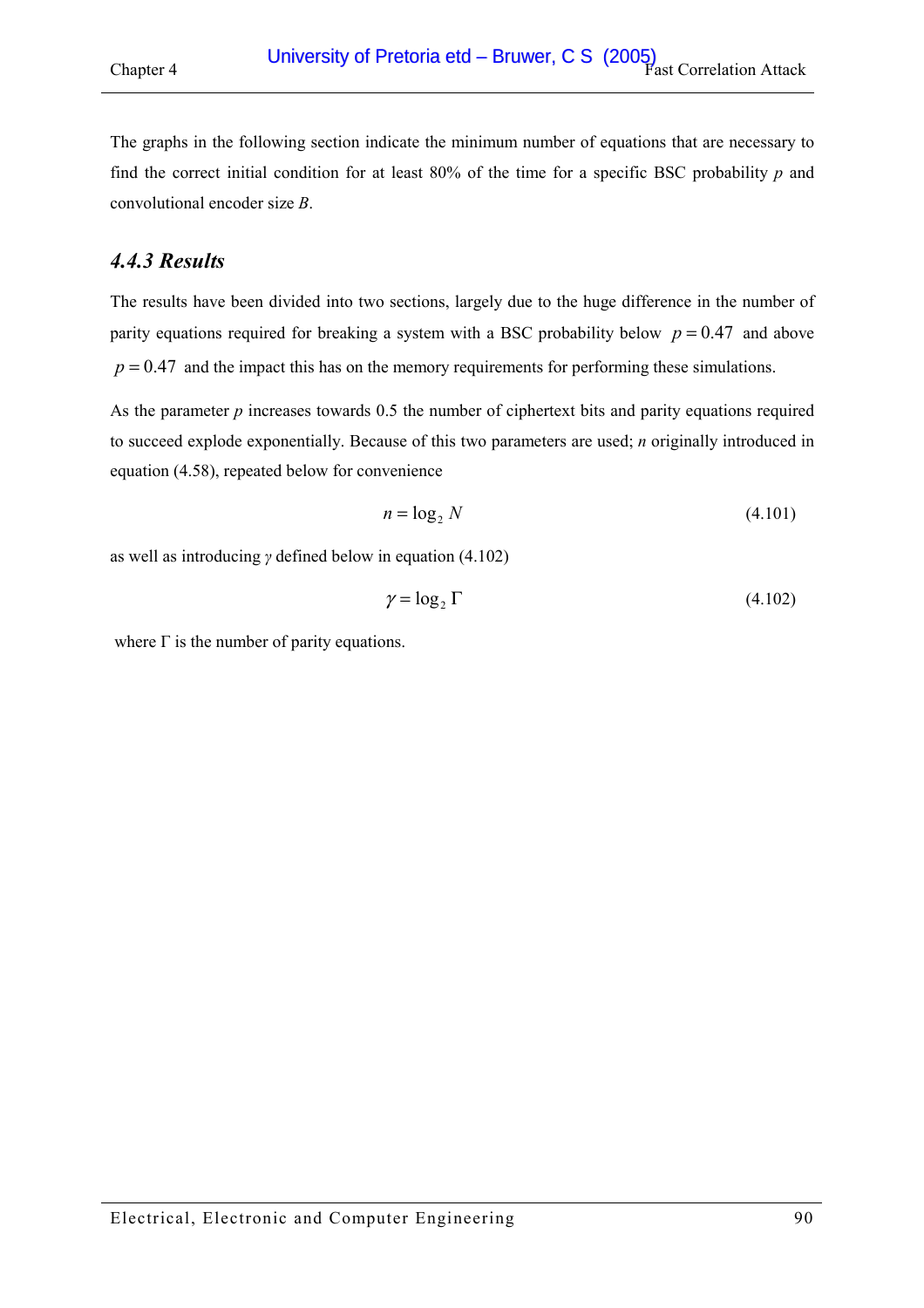## <span id="page-90-0"></span>**4.4.3.1 Results for Systems with BSC below**  $p = 0.47$

# *4.4.3.1.1 The number of bits required for finding the correct initial condition*



*Figure 4.29 No. of ciphertext bits required for a successful attack* 

The number of ciphertext bits, *N*, (where  $n = \log_2 N$ ), required to find the correct initial condition in Figure 4.29 is given in logarithmic form as this relationship grows exponentially as a function of *B* and *p*. Exact values used for generating this graph can be found in [Table 4.5.](#page-92-0)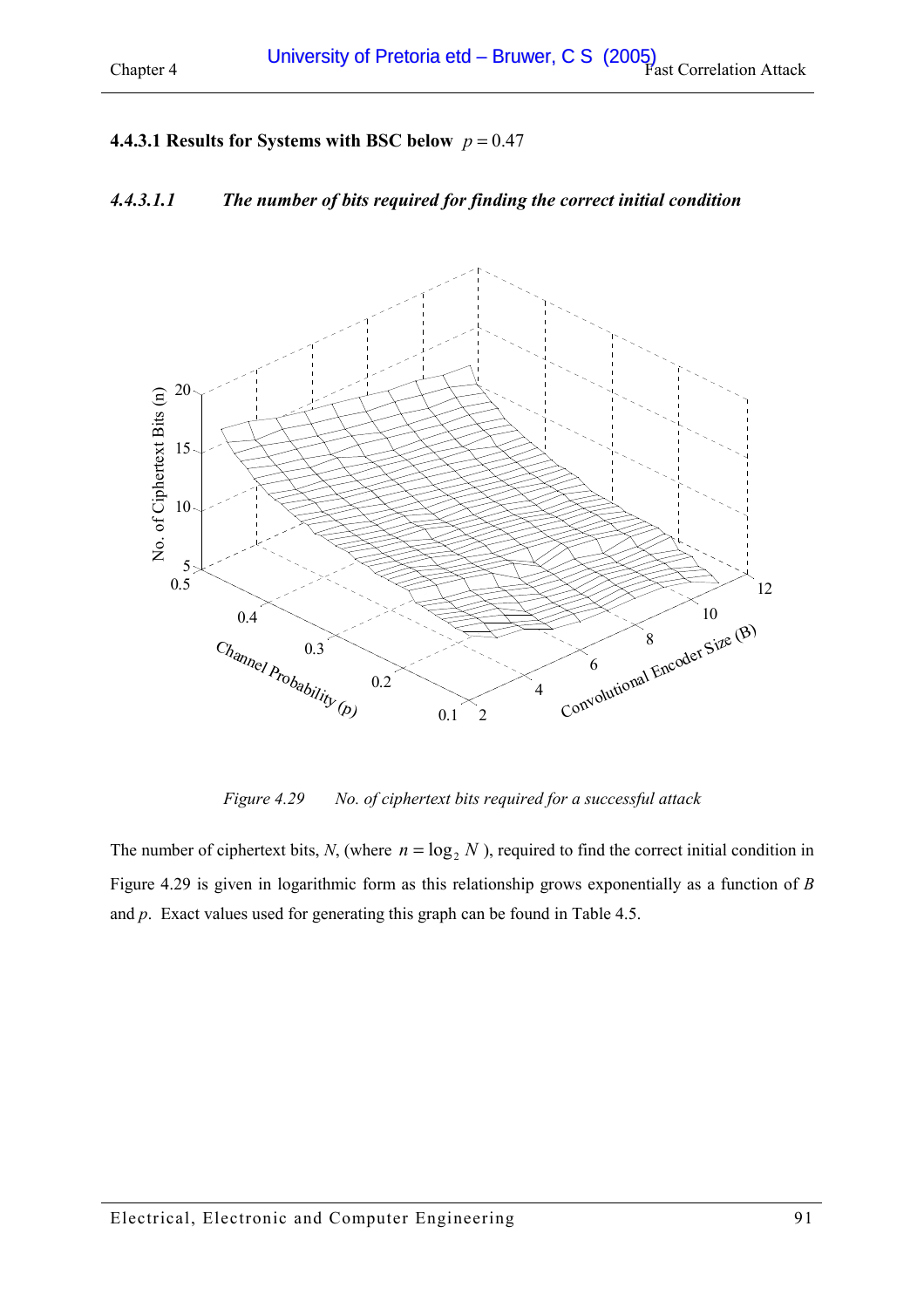<span id="page-91-0"></span>

*Figure 4.30 No of ciphertext bits (n) required to succeed for selected values of p* 

Figure 4.30 gives a two-dimensional representation using data from [Figure 4.29](#page-90-0) of the number of ciphertext bits required, *N*, (where  $n = \log_2 N$ ), as a function of *B* for selected constant values of *p*. The number of bits required to find the initial condition falls exponentially as *B* increases. Furthermore it can also be clearly seen that the amount of ciphertext required to break the system increases dramatically as *p* increases.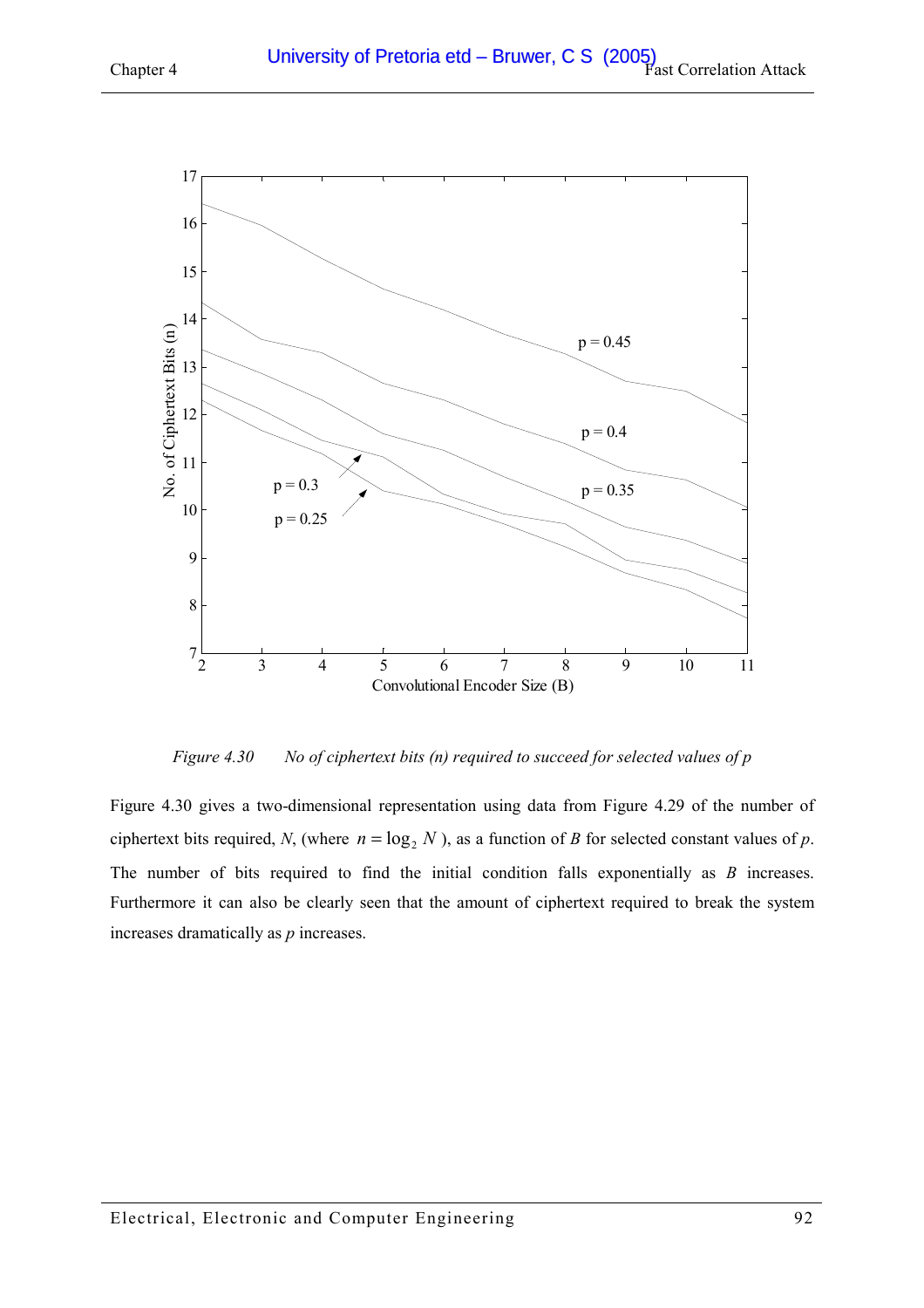| $\mathbf{B}$ |            |        |                |       |       |       |         |       |       |       |
|--------------|------------|--------|----------------|-------|-------|-------|---------|-------|-------|-------|
| p            | $\sqrt{2}$ | 3      | $\overline{4}$ | 5     | 6     | 7     | $\,8\,$ | 9     | 10    | 11    |
| 0.1          | 1491       | 657    | 493            | 242   | 182   | 159   | 159     | 139   | 93    | 42    |
| 0.11         | 1643       | 796    | 493            | 266   | 231   | 166   | 182     | 152   | 93    | 54    |
| 0.12         | 1643       | 1062   | 517            | 279   | 231   | 174   | 191     | 152   | 111   | 60    |
| 0.13         | 1901       | 1115   | 657            | 306   | 254   | 200   | 191     | 159   | 116   | 60    |
| 0.14         | 1901       | 1115   | 796            | 306   | 254   | 200   | 220     | 166   | 127   | 89    |
| 0.15         | 1996       | 1170   | 876            | 448   | 279   | 210   | 231     | 166   | 133   | 89    |
| 0.16         | 2199       | 1170   | 876            | 517   | 279   | 242   | 231     | 166   | 152   | 93    |
| 0.17         | 2308       | 1420   | 964            | 597   | 353   | 254   | 242     | 166   | 159   | 166   |
| 0.18         | 2308       | 1420   | 1062           | 597   | 353   | 292   | 254     | 182   | 159   | 166   |
| 0.19         | 3755       | 2544   | 1811           | 1170  | 407   | 292   | 279     | 191   | 242   | 191   |
| 0.2          | 3755       | 2944   | 1811           | 1170  | 796   | 321   | 448     | 353   | 242   | 191   |
| 0.21         | 3755       | 2944   | 1811           | 1170  | 835   | 337   | 470     | 353   | 242   | 191   |
| 0.22         | 4139       | 3245   | 1811           | 1170  | 835   | 657   | 470     | 353   | 292   | 191   |
| 0.23         | 4139       | 3245   | 1811           | 1353  | 835   | 657   | 470     | 353   | 292   | 191   |
| 0.24         | 4139       | 3245   | 2308           | 1353  | 1062  | 759   | 569     | 353   | 321   | 191   |
| 0.25         | 5029       | 3245   | 2308           | 1353  | 1115  | 835   | 597     | 407   | 321   | 210   |
| 0.26         | 5029       | 3577   | 2544           | 1491  | 1115  | 919   | 657     | 407   | 321   | 220   |
| 0.27         | 5280       | 3577   | 2544           | 1565  | 1115  | 919   | 657     | 427   | 353   | 231   |
| 0.28         | 6417       | 3942   | 2804           | 1565  | 1289  | 919   | 657     | 427   | 353   | 231   |
| 0.29         | 6417       | 4345   | 2804           | 2199  | 1289  | 964   | 723     | 470   | 427   | 242   |
| 0.3          | 6417       | 4345   | 2804           | 2199  | 1289  | 964   | 835     | 493   | 427   | 306   |
| 0.31         | 7426       | 4562   | 3091           | 2308  | 1289  | 1170  | 835     | 626   | 470   | 370   |
| 0.32         | 7797       | 5029   | 3407           | 2671  | 1491  | 1228  | 876     | 723   | 470   | 388   |
| 0.33         | 7797       | 6112   | 3407           | 2671  | 1643  | 1420  | 1012    | 723   | 517   | 427   |
| 0.34         | 10445      | 6417   | 4139           | 2804  | 2095  | 1420  | 1062    | 759   | 569   | 427   |
| 0.35         | 10445      | 7426   | 5029           | 3091  | 2423  | 1643  | 1170    | 796   | 657   | 470   |
| 0.36         | 12090      | 7426   | 5280           | 3755  | 2671  | 1811  | 1289    | 964   | 723   | 569   |
| 0.37         | 13994      | 9948   | 6112           | 4562  | 3245  | 2308  | 1565    | 1115  | 796   | 657   |
| 0.38         | 16198      | 9948   | 6737           | 4790  | 3407  | 2671  | 1901    | 1289  | 919   | 759   |
| 0.39         | 17857      | 12090  | 8595           | 5544  | 3942  | 3091  | 2199    | 1725  | 1012  | 876   |
| 0.4          | 20670      | 12090  | 9948           | 6417  | 5029  | 3577  | 2671    | 1811  | 1565  | 1062  |
| 0.41         | 27602      | 18654  | 12358          | 8568  | 5406  | 3845  | 3086    | 2247  | 1808  | 1226  |
| 0.42         | 34289      | 23172  | 14280          | 12298 | 6246  | 4442  | 3832    | 2999  | 2244  | 1415  |
| 0.43         | 49223      | 28785  | 20499          | 12298 | 10358 | 7365  | 5115    | 3723  | 2994  | 2181  |
| 0.44         | 65734      | 41320  | 29425          | 20398 | 14867 | 8510  | 6353    | 4970  | 3996  | 2707  |
| 0.45         | 87784      | 63766  | 39294          | 25338 | 18468 | 13131 | 9801    | 6634  | 5735  | 3614  |
| 0.46         | 135473     | 73689  | 65188          | 42032 | 30635 | 20260 | 16258   | 11826 | 8849  | 5186  |
| 0.47         | 241543     | 175503 | 100601         | 74957 | 54632 | 38837 | 26969   | 22667 | 14676 | 12346 |

<span id="page-92-0"></span>*Table 4.5* No. of ciphertext bits required for finding the correct initial condition ( $p < 0.47$ )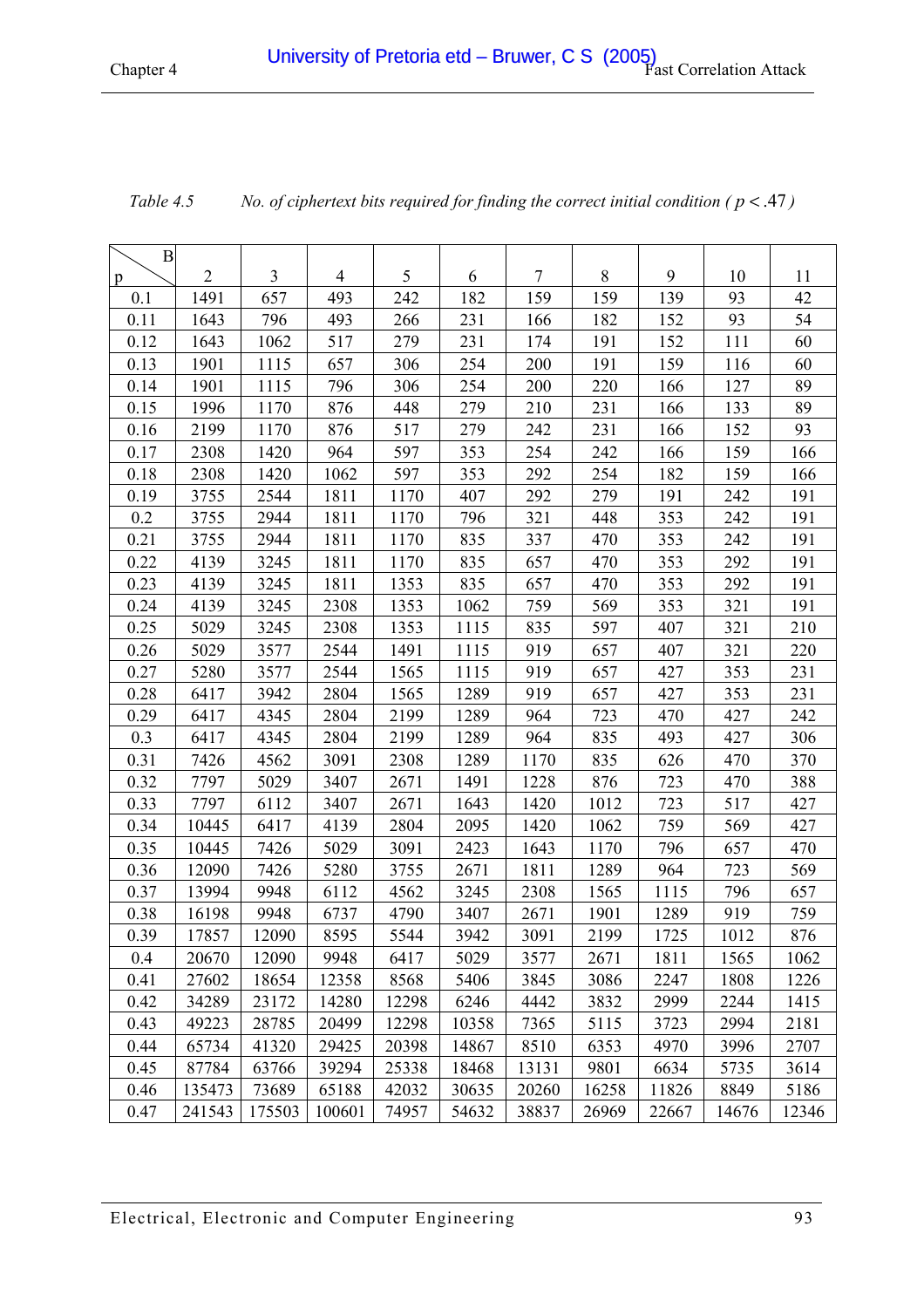### <span id="page-93-0"></span>*4.4.3.1.2 The number of equations required for finding the correct initial condition*



*Figure 4.31 No. of parity equations (*γ) *required for a successful attack* 

Figure 4.31 shows the relationship between the number of parity equations, *γ*, (where  $\gamma = \log_2 \Gamma$ ), the convolutional encoder size, *B,* and the BSC error probability *p*. The largest error probability of *p*=0.47 shown in this graph, thus requires a convolutional encoder with a rate of up to 296258 for success. Exact values used for generating this graph can be found in [Table 4.6.](#page-95-0)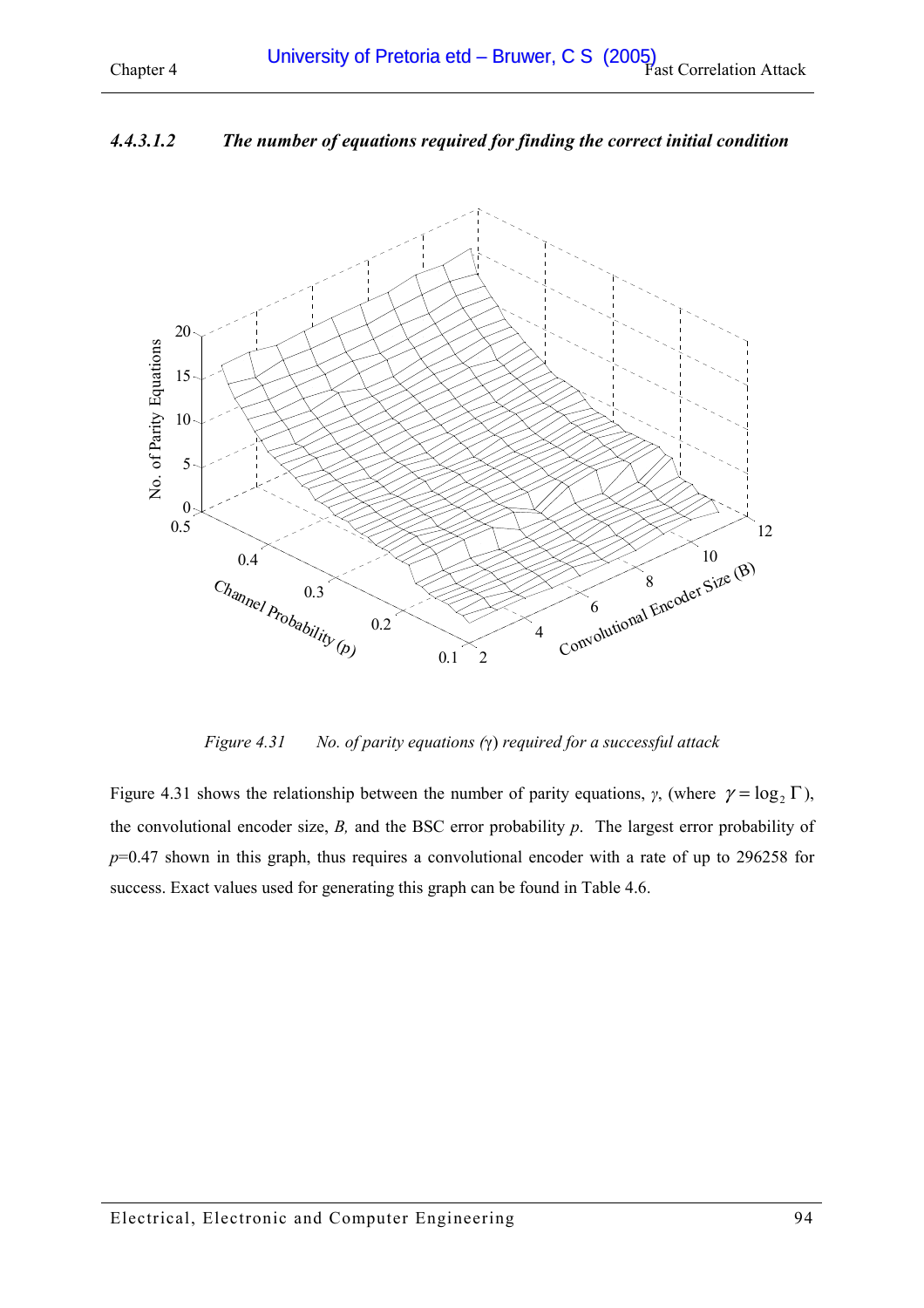

2 3 4 5 6 7 8 9 10 11 4 6 8 Convolutional Encoder Size (B)  $p = 0.35$  $p = 0.3$  $p = 0.25$ 

*Figure 4.32 No. of parity equations (γ) required to succeed for selected values of p* 

Figure 4.32 is a two-dimensional representation for selected constant values of *p* based on data from [Figure 4.31.](#page-93-0) The number of parity equations, *γ*, (where  $\gamma = \log_2 \Gamma$ ) are shown as a function of *B* for selected constant values of *p*. The maximum value of  $p = 0.45$  is the graph situated at the top of the figure, while the minimum value of  $p = 0.25$  is the bottommost graph. This result is to be expected, as fewer parity equations are required to reconstruct a sequence that has been less corrupted by passing through a BSC noise channel with a lower error probability. The number of parity equations required to find the correct initial condition for a certain BSC value *p* decreases only slightly as the convolutional encoder size increases. This is in contrast to [Figure 4.30](#page-91-0) where the amount of ciphertext bits required for success decreases exponentially as the convolutional encoder size *B* increases.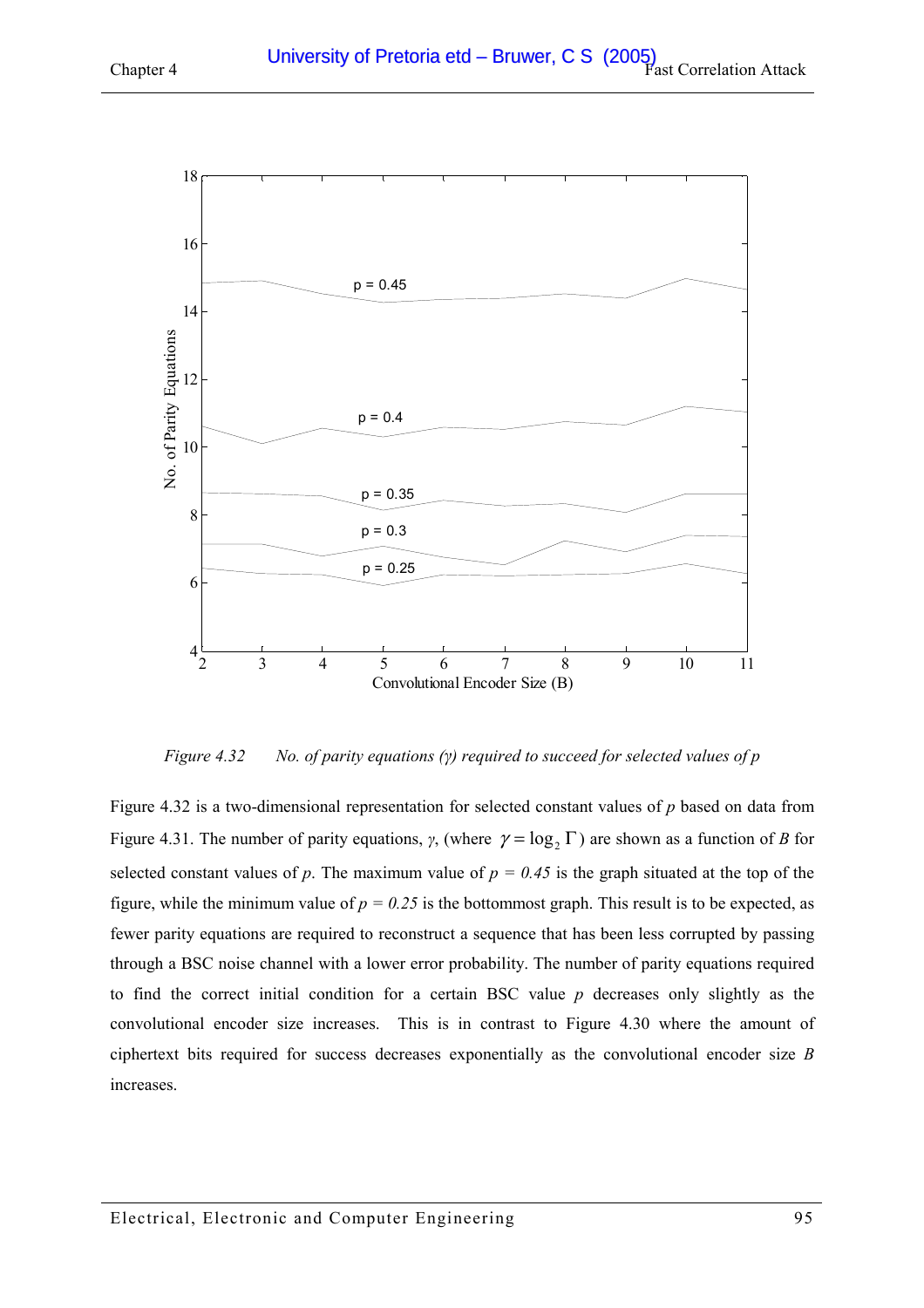| $\boldsymbol{B}$ |                |                |                |                |                |                  |                |                |                  |                |
|------------------|----------------|----------------|----------------|----------------|----------------|------------------|----------------|----------------|------------------|----------------|
| p                | $\overline{2}$ | 3              | 4              | 5              | 6              | 7                | 8              | 9              | 10               | 11             |
| 0.1              | 5              | $\overline{5}$ | 5              | $\overline{4}$ | $\overline{4}$ | $\overline{4}$   | $\overline{4}$ | 5              | 6                | $\overline{4}$ |
| 0.11             | $\overline{7}$ | 5              | 5              | 5              | 6              | $\overline{4}$   | 5              | 7              | 6                | $\bar{8}$      |
| 0.12             | $\overline{7}$ | 8              | 5              | 6              | 6              | 5                | 6              | $\overline{7}$ | 6                | $\overline{8}$ |
| 0.13             | 10             | 9              | $\overline{7}$ | $\overline{7}$ | 6              | $\overline{7}$   | 6              | $\,8\,$        | $\tau$           | $8\,$          |
| 0.14             | 10             | 9              | $8\,$          | $\tau$         | 6              | $\boldsymbol{7}$ | 10             | 10             | $\boldsymbol{7}$ | 12             |
| 0.15             | 10             | 9              | 10             | $\,8\,$        | $\,8\,$        | $\boldsymbol{7}$ | 10             | 10             | $\,8\,$          | 12             |
| 0.16             | 11             | 9              | 10             | 10             | 8              | 9                | 10             | 10             | 12               | 14             |
| 0.17             | 14             | 15             | 11             | 11             | 10             | 10               | 11             | 10             | 14               | 45             |
| 0.18             | 14             | 15             | 14             | 11             | 10             | 13               | 12             | 12             | 14               | 45             |
| 0.19             | 47             | 43             | 47             | 46             | 14             | 13               | 15             | 13             | 47               | 63             |
| 0.2              | 47             | 57             | 47             | 46             | 43             | 15               | 44             | 62             | 47               | 63             |
| 0.21             | 47             | 57             | 47             | 46             | 47             | 15               | 47             | 62             | 47               | 63             |
| 0.22             | 62             | 77             | 47             | 46             | 47             | 46               | 47             | 62             | 70               | 63             |
| 0.23             | 62             | 77             | 47             | 60             | 47             | 46               | 47             | 62             | 70               | 63             |
| 0.24             | 62             | 77             | 75             | 60             | 68             | 59               | 70             | 62             | 94               | 63             |
| 0.25             | 87             | 77             | 75             | 60             | 75             | 74               | 75             | 77             | 94               | 77             |
| 0.26             | 87             | 92             | 91             | 73             | 75             | 89               | 92             | 77             | 94               | 82             |
| 0.27             | 94             | 92             | 91             | 78             | 75             | 89               | 92             | 87             | 115              | 95             |
| 0.28             | 142            | 112            | 111            | 78             | 108            | 89               | 92             | 87             | 115              | 95             |
| 0.29             | 142            | 140            | 111            | 135            | 108            | 93               | 111            | 105            | 169              | 106            |
| 0.3              | 142            | 140            | 111            | 135            | 108            | 93               | 149            | 120            | 169              | 165            |
| 0.31             | 196            | 154            | 141            | 154            | 108            | 149              | 149            | 175            | 206              | 249            |
| 0.32             | 222            | 188            | 171            | 201            | 141            | 173              | 169            | 234            | 206              | 263            |
| 0.33             | 222            | 268            | 171            | 201            | 171            | 230              | 228            | 234            | 256              | 325            |
| 0.34             | 399            | 297            | 252            | 220            | 264            | 230              | 255            | 252            | 303              | 325            |
| 0.35             | 399            | 397            | 376            | 279            | 343            | 308              | 322            | 271            | 394              | 395            |
| 0.36             | 555            | 397            | 414            | 420            | 418            | 375              | 406            | 426            | 473              | 589            |
| 0.37             | 743            | 738            | 557            | 608            | 618            | 605              | 585            | 586            | 563              | 799            |
| $0.38\,$         | 991            | 738            | 675            | 679            | 683            | 813              | 851            | 805            | 769              | 1084           |
| 0.39             | 1193           | 1099           | 1093           | 921            | 924            | 1081             | 1155           | 1443           | 940              | 1432           |
| 0.4              | 1583           | 1099           | 1496           | 1250           | 1537           | 1477             | 1722           | 1593           | 2358             | 2117           |
| 0.41             | 2869           | 2621           | 2303           | 2235           | 1769           | 1742             | 2297           | 2455           | 3134             | 2881           |
| 0.42             | 4388           | 4082           | 3113           | 4615           | 2393           | 2340             | 3555           | 4342           | 4861             | 3874           |
| 0.43             | 9125           | 6286           | 6357           | 4615           | 6590           | 6579             | 6330           | 6755           | 8662             | 9119           |
| 0.44             | 16338          | 12828          | 13157          | 12651          | 13527          | 8829             | 9782           | 11944          | 15486            | 13991          |
| 0.45             | 29248          | 30756          | 23244          | 19496          | 20837          | 21099            | 23464          | 21302          | 31627            | 25215          |
| 0.46             | 70007          | 41250          | 64544          | 53671          | 57275          | 50156            | 64551          | 68266          | 76048            | 51895          |
| 0.47             | 222970         | 235261         | 154290         | 170993         | 181866         | 183936           | 177682         | 250904         | 209742           | 296258         |

<span id="page-95-0"></span>

| Table 4.6 | No. of parity equations required for finding the correct initial condition ( $p < 0.47$ ) |  |  |  |
|-----------|-------------------------------------------------------------------------------------------|--|--|--|
|-----------|-------------------------------------------------------------------------------------------|--|--|--|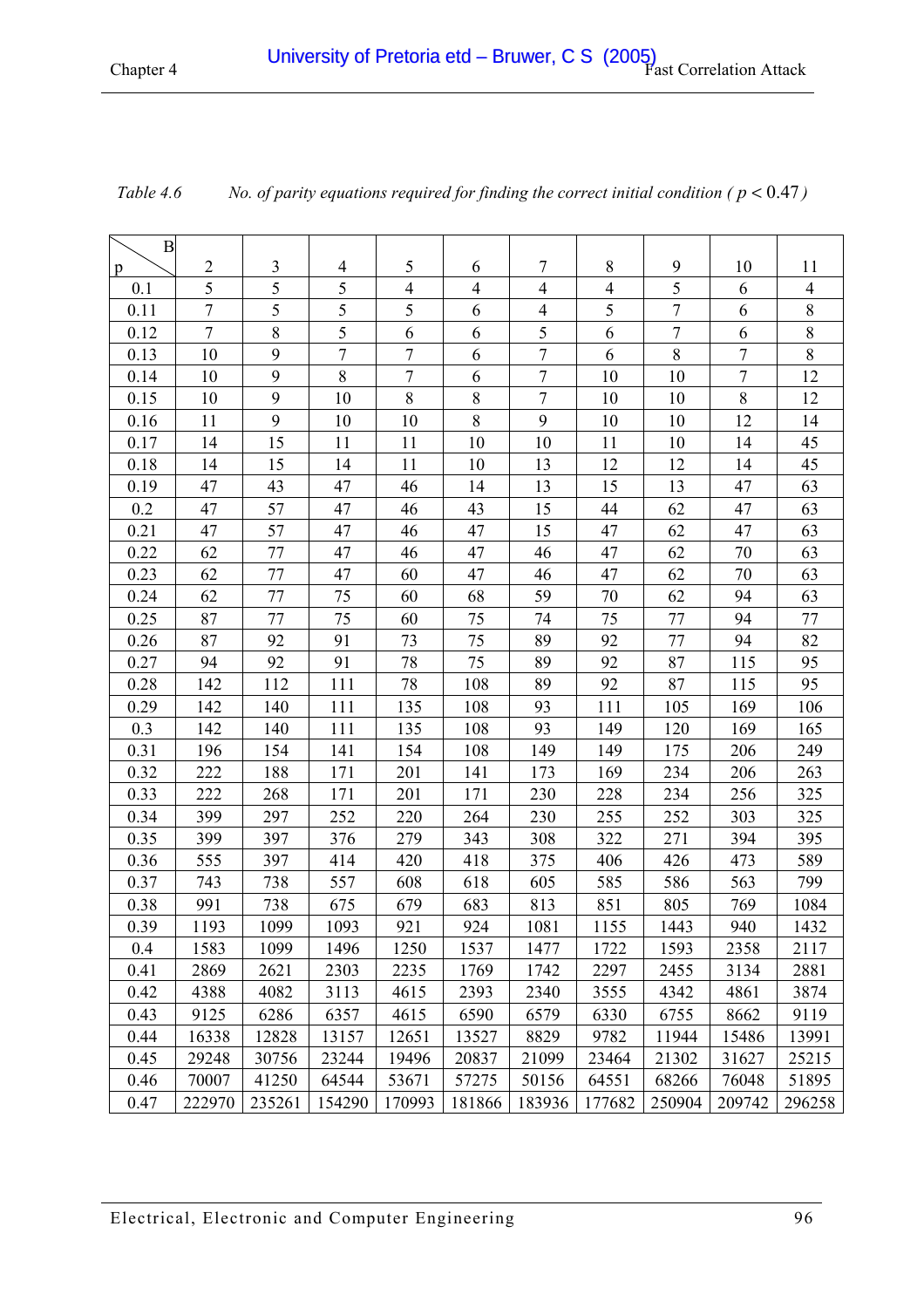#### <span id="page-96-0"></span>**4.4.3.2 Results for Systems with BSC above**  $p = 0.47$

Due to the fact that the memory requirements for the state table used to implement the Viterbi decoder is directly proportional to the number of equations and exponentially proportional to *B* as in the relation shown below

$$
M_{Memory} \propto 2^B \cdot 2 \cdot \Gamma \tag{4.103}
$$

the results for finding the correct initial condition for BSC probabilities in excess of  $p = 0.47$  these results are only given for  $2 \le B \le 7$ .

#### *4.4.3.2.1 The number of bits required for finding the correct initial condition*



*Figure 4.33 No. of ciphertext bits (n)required for a successful attack* 

Figure 4.33 presents the relationship between the number of bits, *N*, (where  $n = \log_2 N$ ), required to find the correct initial condition in Figure 4.33 as a function of  $2 \le B \le 7$  and  $0.47 \le p \le 0.484$ . Exact values used for generating this graph can be found in [Table 4.7.](#page-97-0)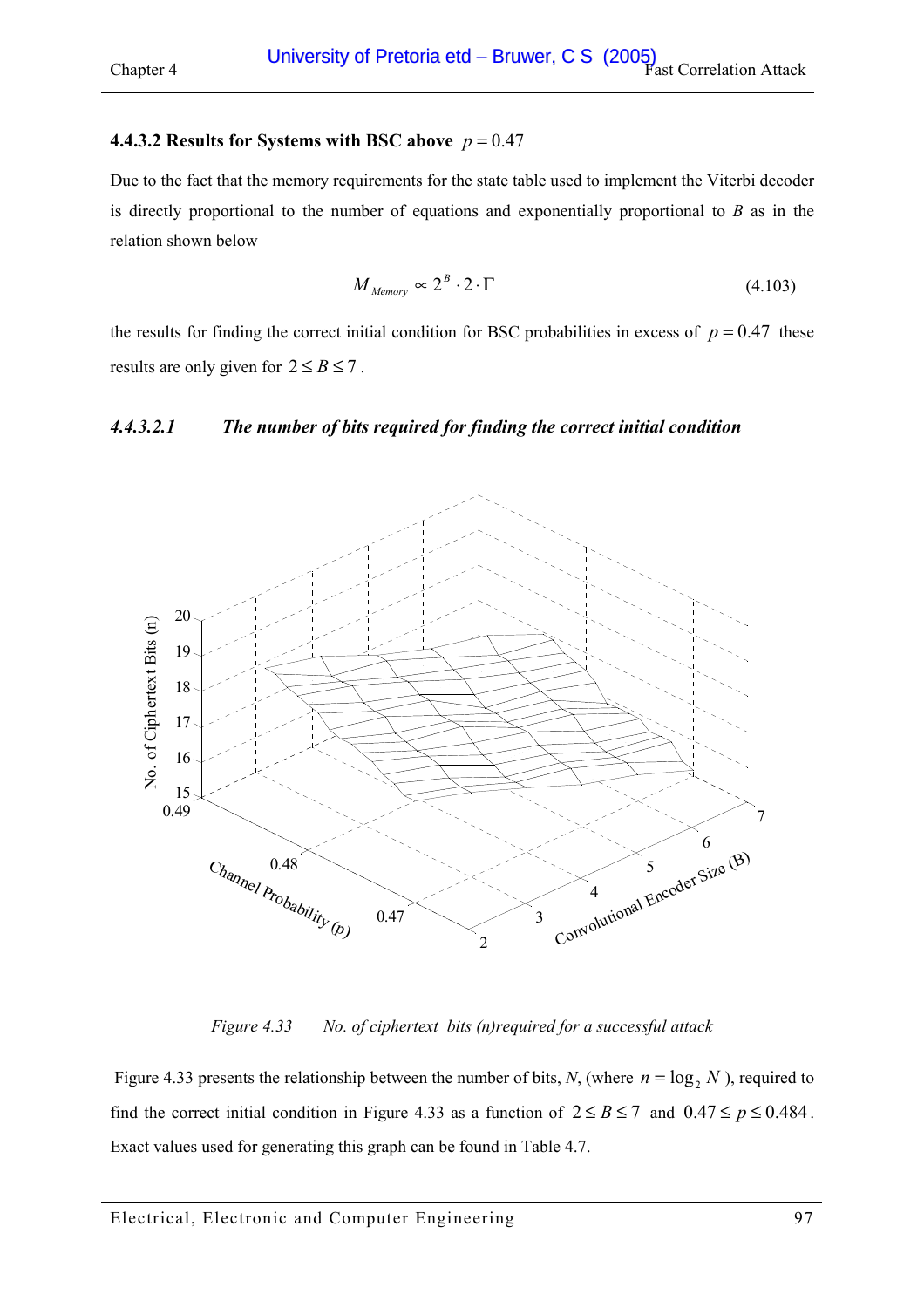<span id="page-97-0"></span>

*Figure 4.34 No of ciphertext bits (n) required to succeed for selected values of p* 

Figure 4.34 shows the number of ciphertext bits, *N*, (where  $n = \log_2 N$ ), as a function of *B* for selected constant values of *p*, based on the data also used for [Figure 4.33.](#page-96-0) As can be expected, the higher the BSC probability *p* becomes, the more ciphertext bits are required for success. The amount of ciphertext bits required falls exponentially as *B* increases.

| Table 4.7 |  |  | No. of ciphertext bits required for finding the correct initial condition ( $p > 0.47$ ) |  |  |
|-----------|--|--|------------------------------------------------------------------------------------------|--|--|
|           |  |  |                                                                                          |  |  |

| В     |        |        |                |        |       |       |
|-------|--------|--------|----------------|--------|-------|-------|
|       | 2      | 3      | $\overline{4}$ | 5      | 6     |       |
| 0.47  | 241543 | 175503 | 116256         | 74957  | 54632 | 36128 |
| 0.471 | 241543 | 175503 | 116256         | 93117  | 63133 | 38837 |
| 0.472 | 279132 | 188665 | 116256         | 93117  | 63133 | 51864 |
| 0.473 | 300066 | 218025 | 134348         | 100100 | 63133 | 51864 |
| 0.474 | 346762 | 234376 | 144424         | 107607 | 67867 | 51864 |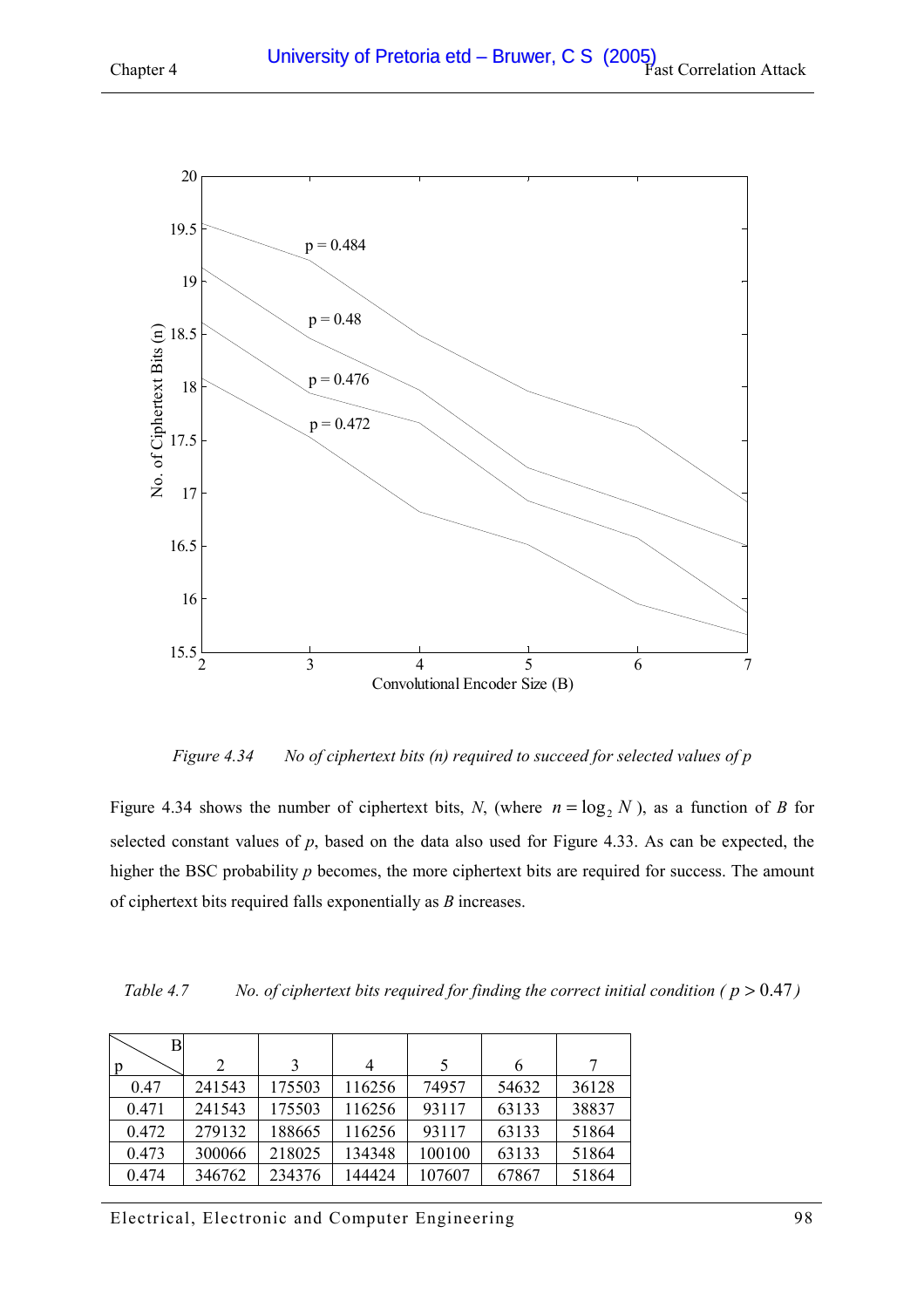| B     |        |        |        |        |        |        |
|-------|--------|--------|--------|--------|--------|--------|
| p     | 2      | 3      | 4      | 5      | 6      | 7      |
| 0.475 | 372769 | 234376 | 166899 | 124352 | 78428  | 59934  |
| 0.476 | 400726 | 251954 | 207337 | 124352 | 97430  | 59934  |
| 0.477 | 400726 | 270850 | 207337 | 124352 | 97430  | 59934  |
| 0.478 | 430780 | 336475 | 207337 | 133678 | 104737 | 59934  |
| 0.479 | 535155 | 336475 | 257573 | 133678 | 112592 | 80039  |
| 0.48  | 575291 | 361710 | 257573 | 154480 | 121036 | 92494  |
| 0.481 | 618437 | 449350 | 297656 | 191909 | 130113 | 99431  |
| 0.482 | 664819 | 449350 | 297656 | 206302 | 150361 | 106888 |
| 0.483 | 768281 | 449350 | 369776 | 238407 | 150361 | 123521 |
| 0.484 | 768281 | 600090 | 369776 | 256287 | 200801 | 123521 |
| 0.485 |        |        |        |        |        | 153448 |

*4.4.3.2.2 The number of equations required for finding the correct initial condition* 



*Figure 4.35 No. of parity equations (*γ) *required for a successful attack* 

Figure 4.35 represents the number of parity equations, γ, (where  $\gamma = \log_2 \Gamma$ ) required for finding the correct initial condition as a function of the BSC noise channel error probability, *p*, as well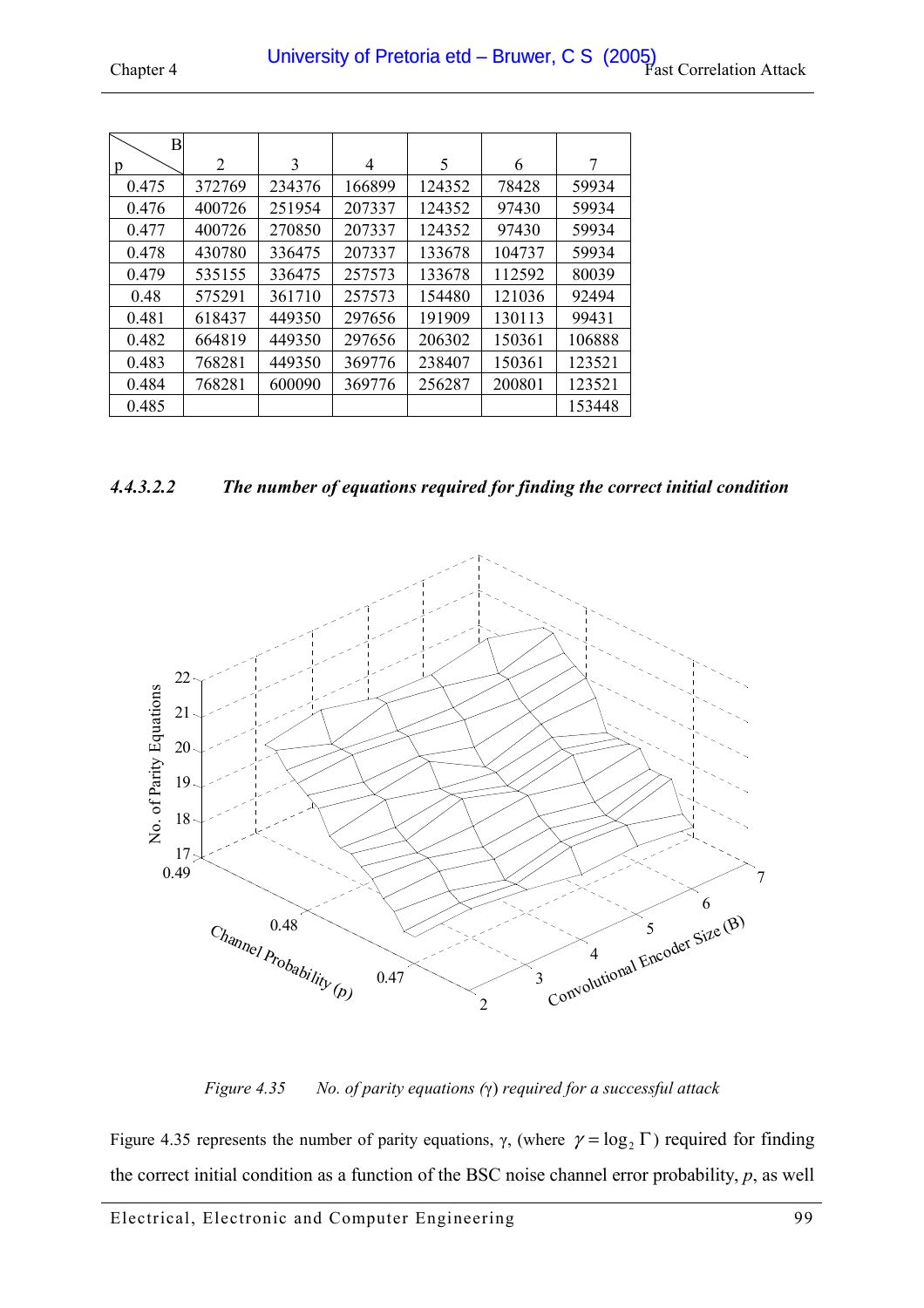as the chosen convolutional encoder size *B*. The number of parity equations required grows exponentially as a function of *B* and *p*. Exact values used for generating this graph can be found in [Table 4.8.](#page-100-0)



*Figure 4.36 No. of parity equations (γ) required to succeed for constant values of p* 

Figure 4.36 gives a two-dimensional presentation of the number parity equations, γ, (where  $\gamma = \log_2 \Gamma$ ) as a function of *B* for various constant values of *p*. Exact values used for generating this graph can be found in [Table 4.8.](#page-100-0) The maximum value of  $p = 0.484$  is the line situated at the top of the graph, while the minimum value of  $p = 0.47$  is the bottommost line in the graph. In contrast to [Figure 4.34](#page-97-0) the number of parity equations required to find the correct initial condition for a certain BSC value *p* does not decrease exponentially as the convolutional encoders size *B* increases. However, looking at the values contained in [Table 4.8,](#page-100-0) it can be seen that increasing *B* from 2 to 7 can lower the amount of parity equations required with up to 30%.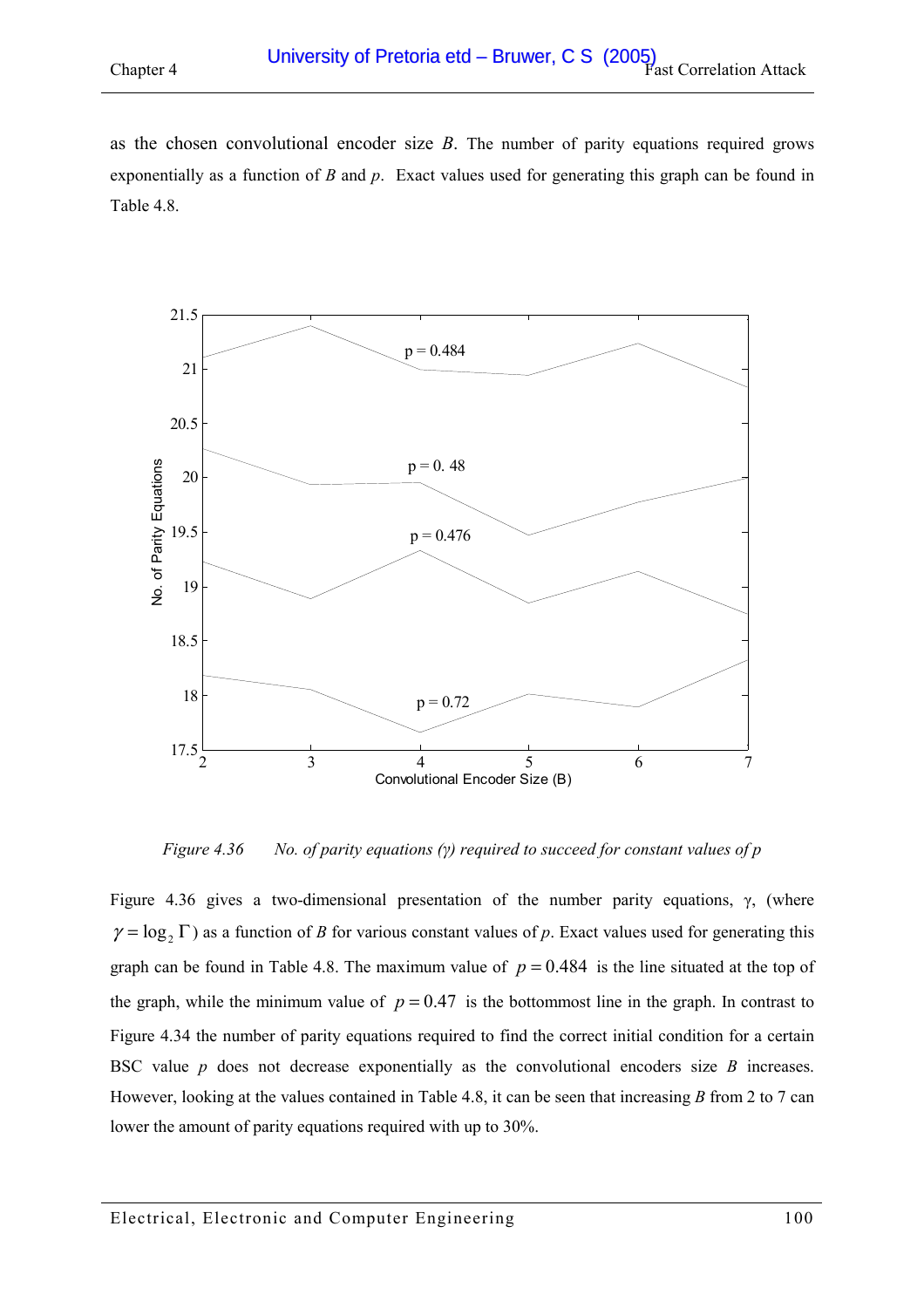| Β     |                |         |         |         |         |         |
|-------|----------------|---------|---------|---------|---------|---------|
| p     | $\overline{2}$ | 3       | 4       | 5       | 6       | 7       |
| 0.47  | 222970         | 235261  | 206036  | 170993  | 181866  | 159184  |
| 0.471 | 222970         | 235261  | 206036  | 264045  | 242813  | 183936  |
| 0.472 | 297406         | 272053  | 206036  | 264045  | 242813  | 328299  |
| 0.473 | 343589         | 363362  | 275387  | 305383  | 242813  | 328299  |
| 0.474 | 458711         | 419547  | 318088  | 353095  | 280347  | 328299  |
| 0.475 | 530267         | 419547  | 425320  | 472048  | 374349  | 438298  |
| 0.476 | 612724         | 484946  | 657298  | 472048  | 578345  | 438298  |
| 0.477 | 612724         | 560081  | 657298  | 472048  | 578345  | 438298  |
| 0.478 | 708049         | 863900  | 657298  | 545572  | 668597  | 438298  |
| 0.479 | 1092476        | 863900  | 1013556 | 545572  | 773096  | 781389  |
| 0.48  | 1262373        | 998125  | 1013556 | 728131  | 893819  | 1043558 |
| 0.481 | 1458833        | 1540588 | 1352677 | 1125075 | 1033094 | 1205921 |
| 0.482 | 1685983        | 1540588 | 1352677 | 1300193 | 1379039 | 1393708 |
| 0.483 | 2252082        | 1540588 | 2086818 | 1736191 | 1379039 | 1862100 |
| 0.484 | 2252082        | 2747188 | 2086818 | 2006344 | 2462071 | 1862100 |
| 0.485 |                |         |         |         |         | 2873370 |

<span id="page-100-0"></span>*Table 4.8 No. of parity equations required for finding the correct initial condition ( p* > .47 *)* 

## *4.4.4 Discussion*

It was found that the amount of ciphertext required for finding the correct initial condition drops exponentially as the convolutional encoder size increases, as predicted by equation [\(4.56\).](#page-59-0)  Furthermore, it was also found that the number of parity equations required to find the correct initial condition decreases slightly as the convolutional encoder size B increases, although no definitive figures on the actual improvement can be derived from the data obtained. The slight improvement in performance when using a larger convolutional encoder is to be expected as larger convolutional encoders can correct longer error bursts (as the BSC error probability *p* increases, the likelihood of more successive bits being corrupted also increases) than smaller convolutional encoders. Thus the maximum number of parity equations required for a successful attack, occurs when the smallest convolutional encoder used, i.e.  $B = 2$ . This is the worst case and as long as the number of parity equations found for a certain BSC error probability *p* is equal to this worst case, the system can be broken. The relationship showing the maximum number of parity equations required for success is presented in [Figure 4.37.](#page-101-0) A table of these values is presented in Appendix [E.](#page-136-0)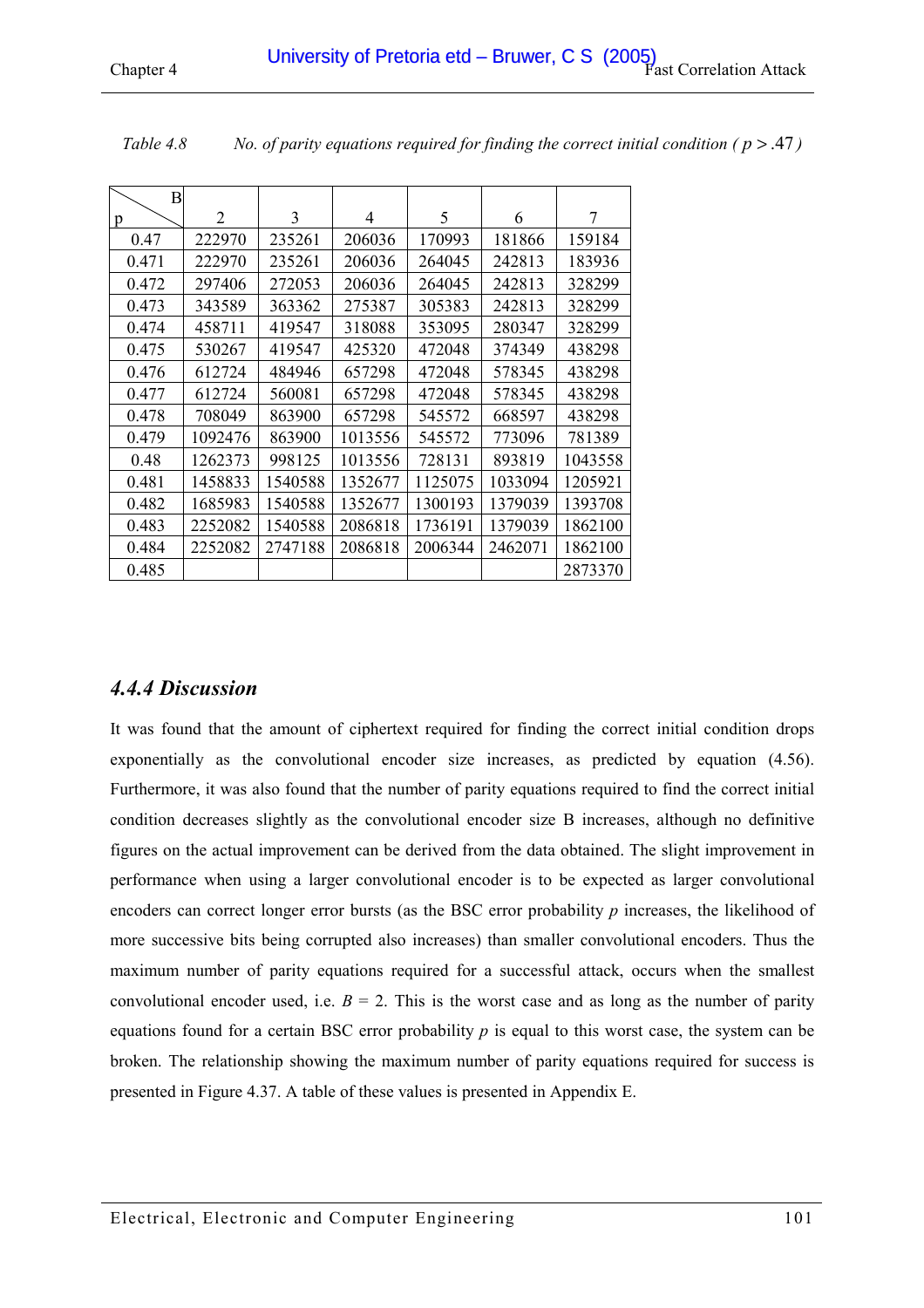<span id="page-101-0"></span>

*Figure 4.37 Worst case number of parity equations required for success* 

The number of parity equations found, depend on the size of  $G_{LFSR}$  searched through (which amounts to the amount of ciphertext required) as well as the size *B* chosen for the convolutional encoder.

The number of parity equations that are likely to be found grows exponentially with *B* (see equation [\(4.50\)\)](#page-57-0). Unfortunately, as *B* grows, the memory requirements  $(M_{Memory})$  and computational complexity ( $N_{\textit{Computions}}$ ) also grow exponentially, as can be approximated by equations (4.104) and (4.105) below:

$$
M_{\text{Memory}} \propto 2^{B+1} \cdot \Gamma \tag{4.104}
$$

$$
N_{\text{Computations}} \propto 2^{B+1} \cdot \Gamma \tag{4.105}
$$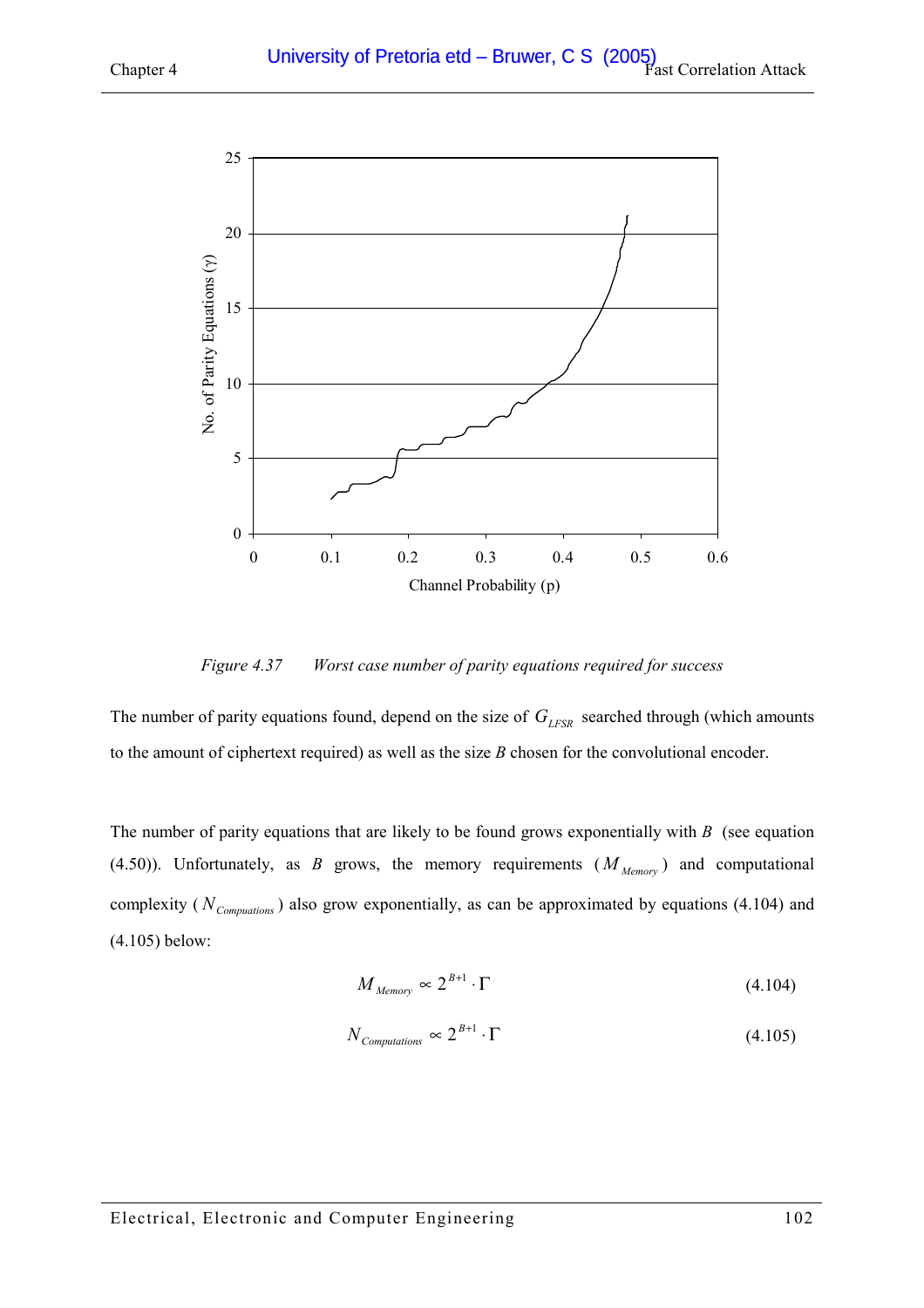Finding parity equations within  $G_{LFSR}$  of dimensions  $l \times N$  grows directly proportional to the square of *N* as shown in below in (4.106).

$$
N_{Computations} \propto \frac{1}{2} \cdot N \cdot (N - 1) \tag{4.106}
$$

At a first glance one would guess that searching for equations using more ciphertext should be easier and one can thus reduce the size of the convolutional encoder that is constructed. Unfortunately the amount of parity equations that can be found is reduced exponentially as *B* decreases, thus using equation [\(4.56\)](#page-59-0) the above relation can be rewritten as follows.

$$
N_{\textit{Computations}} \propto \Gamma \cdot 2^{l-B} \tag{4.107}
$$

The actual number of computations and memory requirements obviously depend a lot on the implementation of the algorithm and the use of more memory can be traded off for fewer operations and vice versa.

The procedure for successfully using the fast correlation attack is summarized in the following points if the attacker is to be successful, or alternatively for designing a cipher system that is safe from a fast correlation attack.

- (1) Using [Figure 4.37](#page-101-0) the worst case (*B =* 2) number of parity equations that are required, is determined according to the correlation level *p* of the system.
- (2) Equation [\(4.104\)](#page-101-0) now establishes the maximum size convolutional encoder that can possibly be constructed.
- (3) Using equation (4.107) it can be determined if sufficient parity equations can be found in a realistic time while at the same time looking at equation [\(4.56\)](#page-59-0) it can be determined if sufficient ciphertext is available.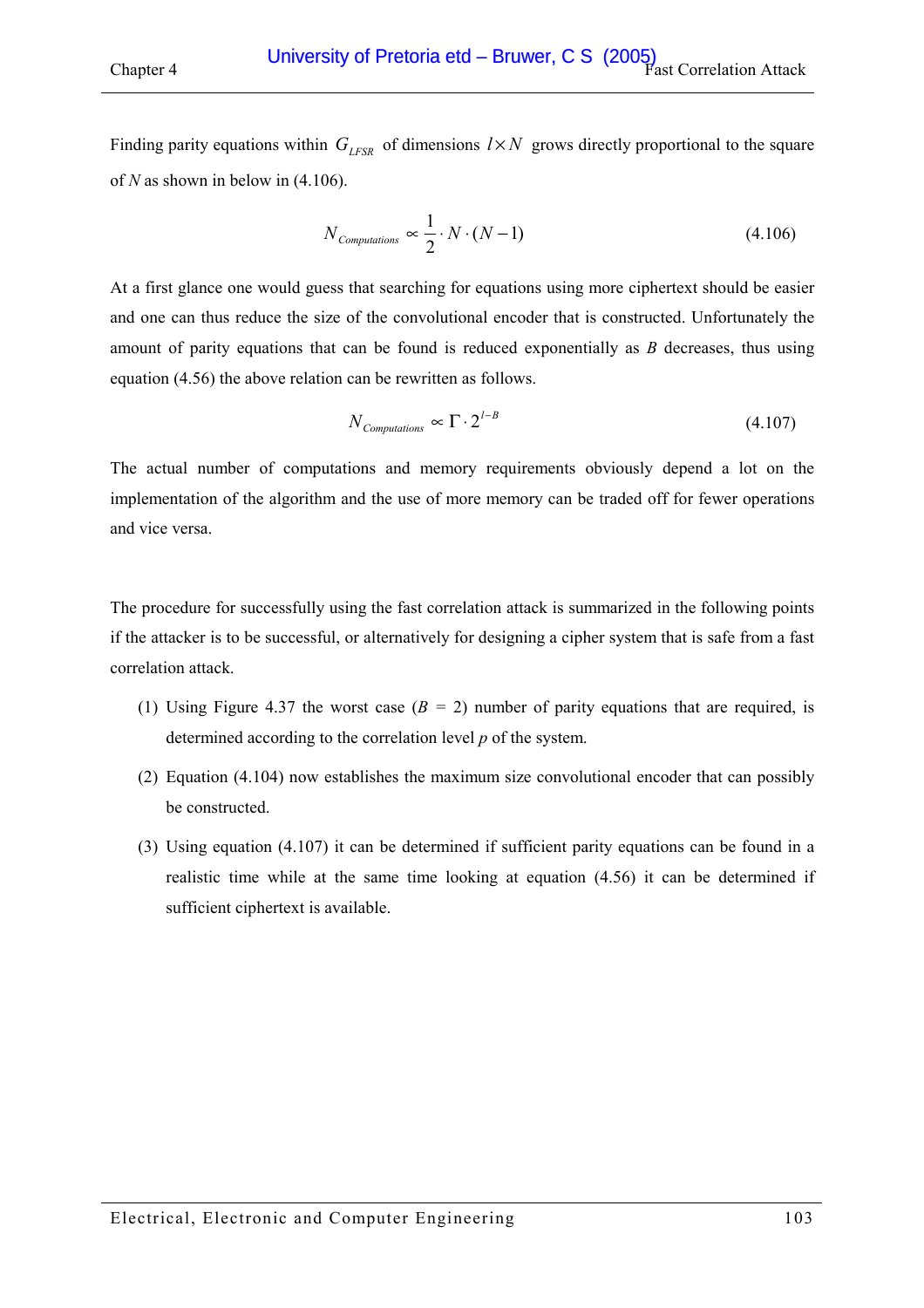# **4.5 Deviations from Method Described by Johansson and Jönsson**

Johansson and Jönsson [\[3\]](#page-119-0) suggest running the Viterbi decoding process over a number of dummy information symbols before coming to the *l* information symbols to be decoded (One does not need to correctly decode the initial state of the LFSR, knowing any state, at a given time, is enough as one can derive any previous or future state from this information). Similarly they also suggest running the Viterbi over another set of dummy information symbols after the *l* information symbols to be decoded. It was experimentally found that this did not make identifiable difference to directly decoding the first *l* symbols from the received stream  $r<sub>n</sub>$  generated by equation (4.76).

They further suggests using the metrics  $P(v_n^{(0)} = r_n^{(0)}) = 1 - p$  and  $P(v_n^{(i)} = r_n^{(i)}) = (1 - p)^2 + p^2$ *n*  $\binom{n}{n} = r_n^{(i)}$  =  $(1-p)^2 + p^2$  for  $B+1 \le n \le l+10B$ . It was found when trying to decode a LFSR of size 40, transmitted through a channel with  $p \approx 0.4$ , a rate in excess of  $R = 10^3$  was necessary, resulting in the fact that only  $r_n^{(0)}$ had a different metric while in excess of 10000 ( $r_n^{(1)} \cdots r_n^{(m)}$  with  $m \ge 10^3$ ) bits in the stream where assigned the same metric. As only  $r_n^{(0)}$  is weighted differently this is insignificant, added to the fact that these metrics complicate the implementation of the Viterbi algorithm it was found that the implementation works adequately when using metrics as specified in equation [\(4.75\).](#page-69-0)

A further specification not implemented was the assigning of initial metrics  $log(P(s = (z_1, z_2, \dots, z_n)))$  for each state before starting the Viterbi algorithm.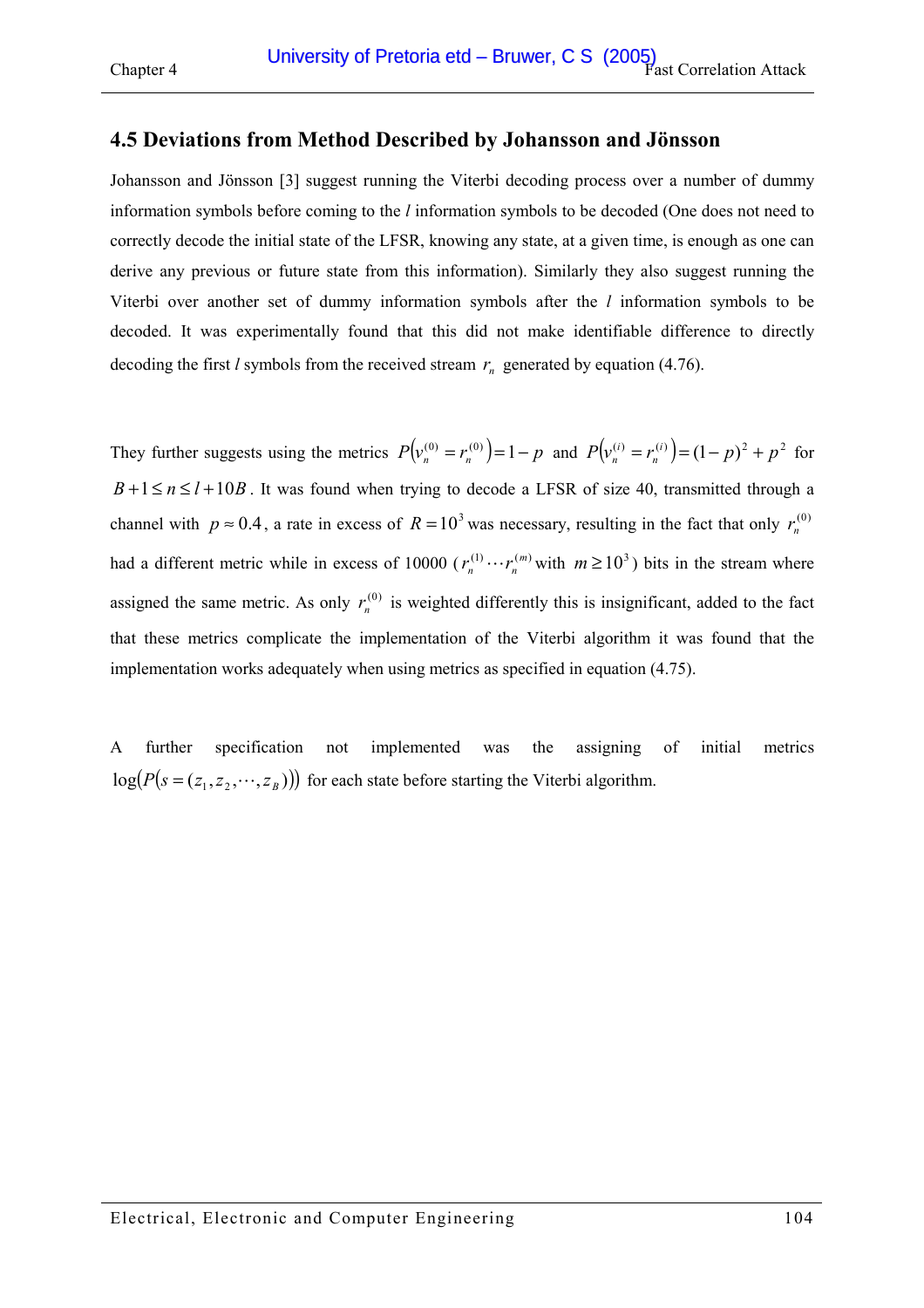## **CHAPTER 5 DECIMATION ATTACK**

## **5.1 Introduction**

The same models are used for a decimation attack as for a correlation or fast-correlation attack. The ciphertext is obtained by bitwise addition of the plaintext to a running key. A pseudo-random generator whose initial state constitutes the secret key produces the running key.



*Figure 5.1 Nonlinear combination generator* 

A decimation attack cannot be used on it's own. The method attempts to reduce the size LFSR being attacked by selectively only using every *D* -th bit of the ciphertext stream. This approach is used when the LFSR is too large to directly attack. The LFSR has to be decimated to a size where the reduced LFSR can be successfully attacked using a correlation or fast-correlation attack. This method reduces the LFSR size to attack but massively increases the amount of ciphertext that is required. Thus a tradeoff is made of reduced complexity for increased ciphertext amounts.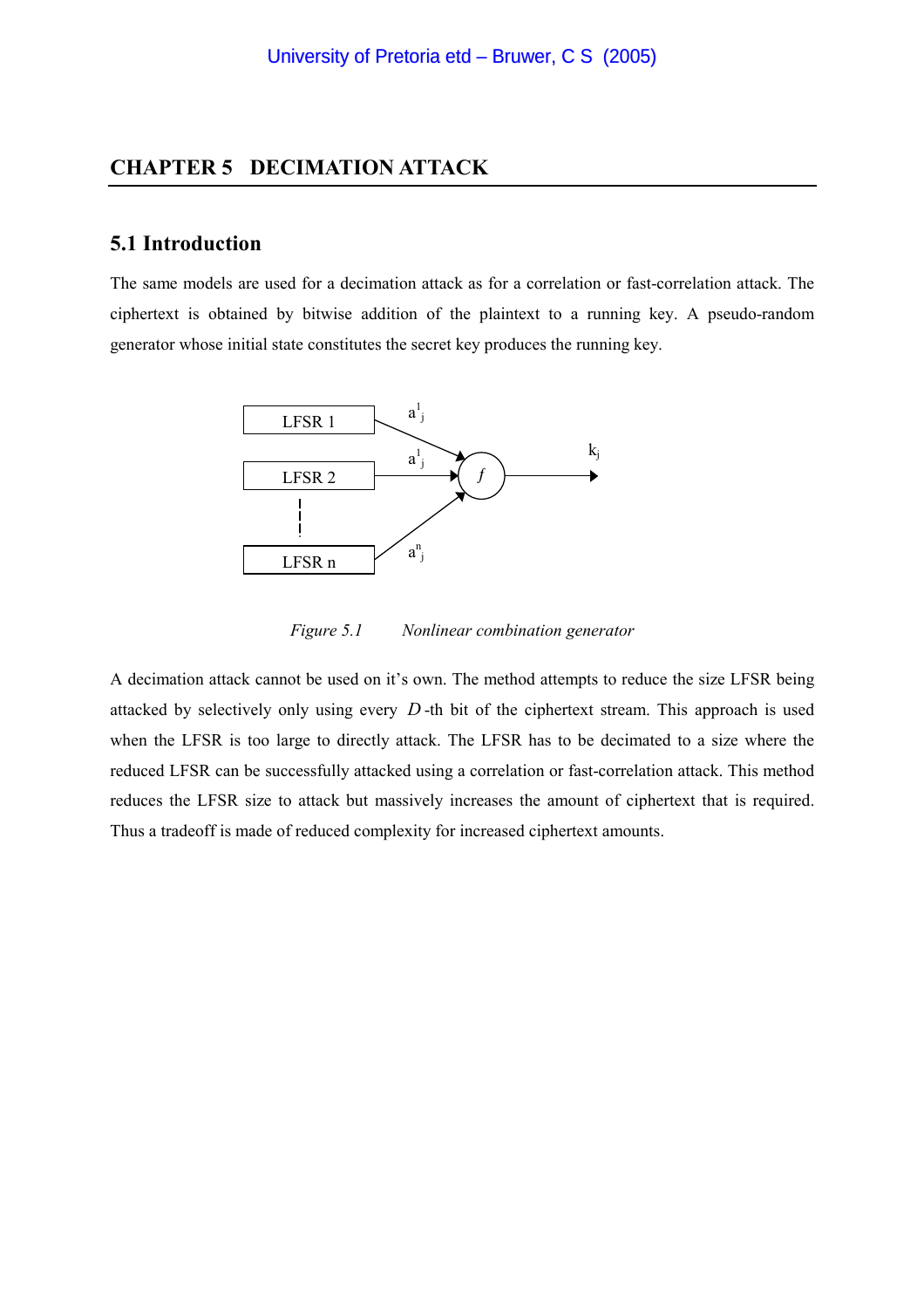## **5.2 Decimation of LFSR Sequences**

Consider a sequence  $a = a_1, a_2, \dots$ , produced by a LFSR of length *L* whose feedback polynomial is irreducible in  $GF(2)$ . By now taking every D-th element in *a* produces the subsequence  $a^* = a_1^*, a_2^*, \cdots$ . This is equivalent to the *D* -decimation of the original sequence. This so-called *D* fold clocking of the LFSR causes the original LFSR to behave like a different LFSR called the simulated LFSR. When choosing *D* correctly the simulated LFSR has properties, which can be exploited to ones advantage.

Let *L* be the period of the LFSR of size *l* , thus:

$$
L = 2l - 1 \tag{5.1}
$$

Let  $a^*$  be the sequence resulting from the *D* -th decimation of *a*, thus  $a^* = a_{i,d}$ ,  $d \ge 0$ . The simulated LFSR has the following properties of interest:

(1) The period  $L^*$  of the simulated LFSR is equal to

$$
\frac{L}{\gcd(D, L)}\tag{5.2}
$$

(2) The degree  $l^*$  of the simulated LFSR is equal to the multiplicative order of q in  $L^*$ All *D* in  $C_k$ , where

$$
C_k = \{k, kq, kq^2, \cdots\} \mod T \tag{5.3}
$$

denotes the cyclotomic set of *k* mod*T* results in the same simulated LFSR, except for different initial conditions. Every sequence produced by the simulated LFSR is equal to  $a_{i,d}$  for some choice of the initial contents of the original LFSR.

The goal of this procedure is finding a decimation factor  $D$  which process a sequence  $L^*$  where the degree  $l^*$  is *lower* than the degree *l* of the original sequence. The feedback polynomial  $P^*(x)$  of the simulated LFSR can be obtained by applying either the Berlekamp-Massey LFSR synthesis algorithm [\[24\]](#page-120-0) to the sequence  $a^*$ , or using the algorithm proposed in section 5.2.2.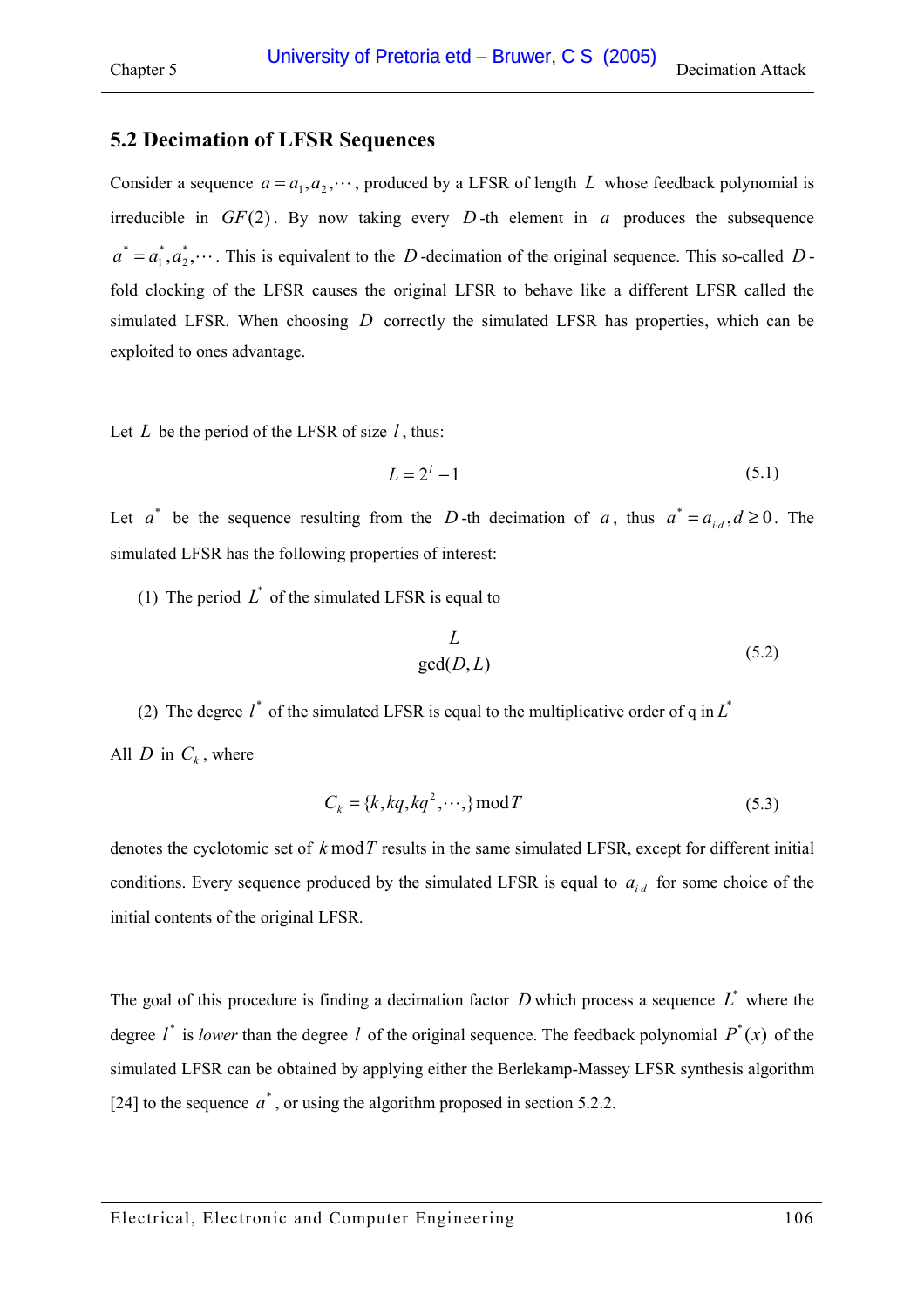# *5.2.1 Example of Finding a Useful Decimation Factor d*

Consider a LFSR of size  $l = 18$ . The first step with finding an appropriate decimation factor *D* is the factoring of  $L = 2^l - 1$ ,  $l = 18^{3}$ . *L* has the following prime factors:  $L = 3 \cdot 3 \cdot 3 \cdot 7 \cdot 19 \cdot 73$ . Thus, in this case, there is a choice of  $32$  possible values for  $D$ . Example: *D* = 3,3⋅ 3,3⋅ 3⋅3,7,7 ⋅ 3,7 ⋅3⋅ 3,7 ⋅ 3⋅3⋅ 3,L. [Table 5.2](#page-107-0) gives a list of all possible decimation factors  $D^4$  (column  $D \cdot 2^0$ ) with its associated cyclotomic set. The cyclotomic set is formed by the sequence  $D \cdot 2^0 \mod L$ ,  $D \cdot 2^1 \mod L$ ,  $\cdots$ ,  $D \cdot 2^l \mod L$ .

Any cyclotomic set where the sequence repeats before reaching  $l$  elements has a lower degree  $l^*$ than *l* and thus a useful decimation factor D. The degree of  $l^*$  is the length of a cyclotomic set before repeating. Looking at [Table 5.2](#page-107-0) it can be seen that for  $D = 513$  the degree  $l^*$  is equal to 9.

Looking at [Table 5.2](#page-107-0) it can be seen that a size 18 LFSR has the 7 useful decimation factors shown in Table 5.1 below.

| D     | *              |
|-------|----------------|
| 513   | 9              |
| 3591  | 9              |
| 4161  | 6              |
| 12483 | 6              |
| 29127 | 6              |
| 37449 | 3              |
| 87381 | $\mathfrak{D}$ |

| Table 5.1 | Useful decimation factors for LFSR of size 18 |  |  |
|-----------|-----------------------------------------------|--|--|
|           |                                               |  |  |

<sup>&</sup>lt;sup>3</sup>This obviously implies that if *L* is prime for a certain *l* the decimation attack will not work.  ${}^4$ For  $D \in GCD(L^*, D) = D$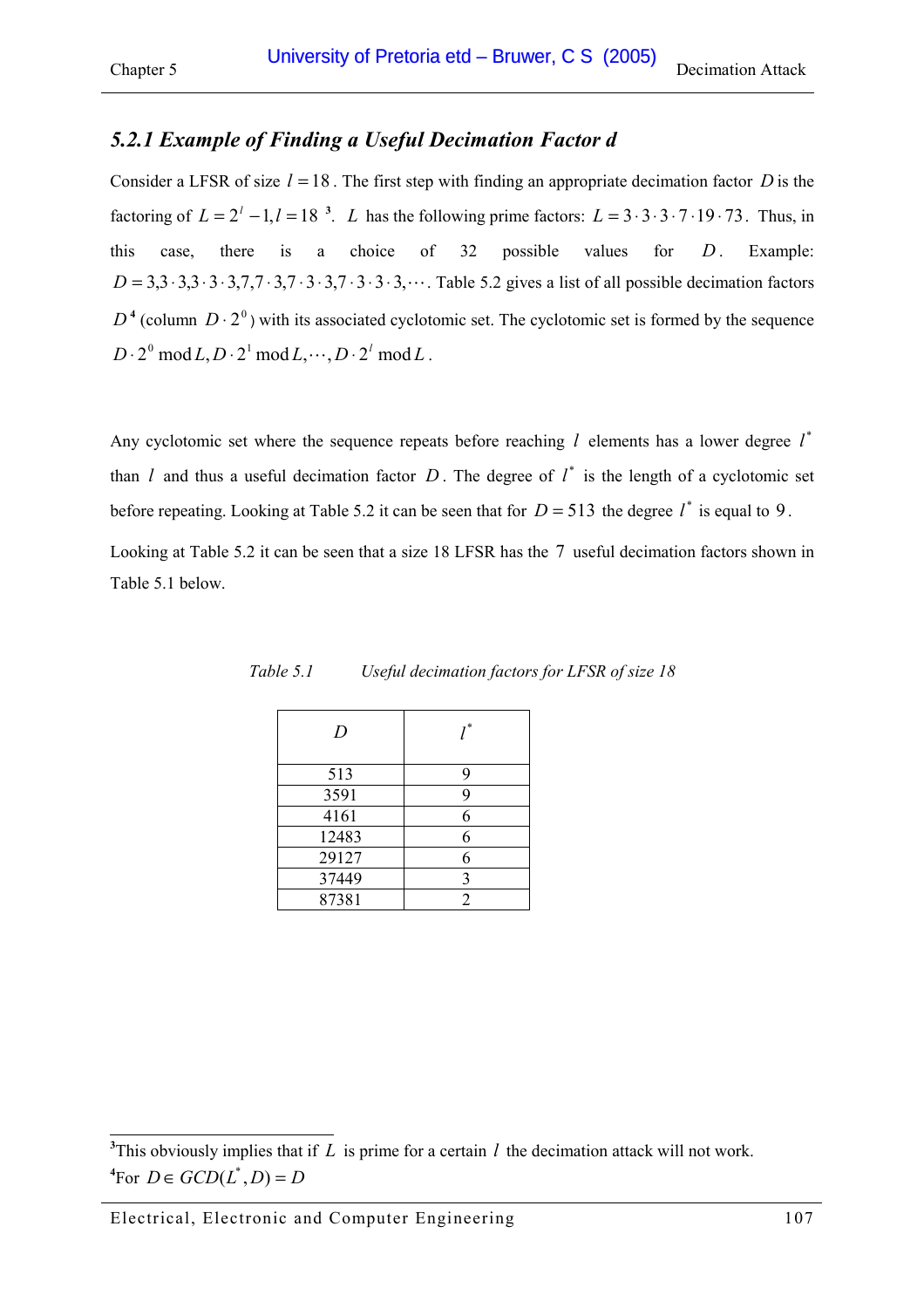i

i

<span id="page-107-0"></span>

| $D\cdot 2^0$ | $D\cdot 2^1$ | $D\cdot 2^2$ | $D\cdot 2^3$ | $D\cdot 2^4$ | $D\cdot 2^5$ | $D\cdot 2^6$ | $D\cdot 2^7$  | $D\cdot 2^8$ | $D\cdot 2^9$ | $D\cdot 2^{10}$ | $D\cdot 2^{11}$ | $D\cdot 2^{12}$ | $D\cdot 2^{13}$ | $2^{14}$<br>$D \cdot$ | $D\cdot 2^{15}$ | $D\cdot 2^{16}$ | $D\cdot 2^{17}$ |
|--------------|--------------|--------------|--------------|--------------|--------------|--------------|---------------|--------------|--------------|-----------------|-----------------|-----------------|-----------------|-----------------------|-----------------|-----------------|-----------------|
| 3            | 6            | 12           | 24           | 48           | 96           | 192          | 384           | 768          | 1536         | 3072            | 6144            | 12288           | 24576           | 49152                 | 98304           | 196608          | 131073          |
|              | 14           | 28           | 56           | 112          | 224          | 448          | 896           | 1792         | 3584         | 7168            | 14336           | 28672           | 57344           | 114688                | 229376          | 196609          | 131075          |
| 9            | 18           | 36           | 72           | 144          | 288          | 576          | 1152          | 2304         | 4608         | 9216            | 18432           | 36864           | 73728           | 147456                | 32769           | 65538           | 131076          |
| 19           | 38           | 76           | 152          | 304          | 608          | 1216         | 2432          | 4864         | 9728         | 19456           | 38912           | 77824           | 155648          | 49153                 | 98306           | 196612          | 131081          |
| 21           | 42           | 84           | 168          | 336          | 672          | 1344         | 2688          | 5376         | 10752        | 21504           | 43008           | 86016           | 172032          | 81921                 | 163842          | 65541           | 131082          |
| 27           | 54           | 108          | 216          | 432          | 864          | 1728         | 3456          | 6912         | 13824        | 27648           | 55296           | 110592          | 221184          | 180225                | 98307           | 196614          | 131085          |
| 57           | 114          | 228          | 456          | 912          | 1824         | 3648         | 7296          | 14592        | 29184        | 58368           | 116736          | 233472          | 204801          | 147459                | 32775           | 65550           | 131100          |
| 63           | 126          | 252          | 504          | 1008         | 2016         | 4032         | 8064          | 16128        | 32256        | 64512           | 129024          | 258048          | 253953          | 245763                | 229383          | 196623          | 131103          |
| 73           | 146          | 292          | 584          | 1168         | 2336         | 4672         | 9344          | 18688        | 37376        | 74752           | 149504          | 36865           | 73730           | 147460                | 32777           | 65554           | 131108          |
| 133          | 266          | 532          | 1064         | 2128         | 4256         | 8512         | 17024         | 34048        | 68096        | 136192          | 10241           | 20482           | 40964           | 81928                 | 163856          | 65569           | 131138          |
| 171          | 342          | 684          | 1368         | 2736         | 5472         | 10944        | 21888         | 43776        | 87552        | 175104          | 88065           | 176130          | 90117           | 180234                | 98325           | 196650          | 131157          |
| 189          | 378          | 756          | 1512         | 3024         | 6048         | 12096        | 24192         | 48384        | 96768        | 193536          | 124929          | 249858          | 237573          | 213003                | 163863          | 65583           | 131166          |
| 219          | 438          | 876          | 1752         | 3504         | 7008         | 14016        | 28032         | 56064        | 112128       | 224256          | 186369          | 110595          | 221190          | 180237                | 98331           | 196662          | 131181          |
| 399          | 798          | 1596         | 3192         | 6384         | 12768        | 25536        | 51072         | 102144       | 204288       | 146433          | 30723           | 61446           | 22892           | 245784                | 229425          | 196707          | 131271          |
| 511          | 1022         | 2044         | 4088         | 8176         | 16352        | 32704        | 65408         | 130816       | 261632       | 261121          | 260099          | 258055          | 253967          | 245791                | 229439          | 196735          | 131327          |
| 513          | 1026         | 2052         | 4104         | 8208         | 16416        | 32832        | 65664         | 131328       | 513          | 1026            | 2052            | 4104            | 8208            | 16416                 | 32832           | 65664           | 131328          |
| 657          | 1314         | 2628         | 5256         | 10512        | 21024        | 42048        | 84096         | 168192       | 74241        | 148482          | 34821           | 69642           | 39284           | 16425                 | 32850           | 65700           | 131400          |
| 1197         | 2394         | 4788         | 9576         | 19152        | 38304        | 76608        | 153216        | 44289        | 88578        | 177156          | 92169           | 184338          | 106533          | 213066                | 163989          | 65835           | 131670          |
| 1387         | 2774         | 5548         | 11096        | 22192        | 44384        | 88768        | 177536        | 92929        | 185858       | 109573          | 219146          | 176149          | 90155           | 180310                | 98477           | 196954          | 131765          |
| 1533         | 3066         | 6132         | 12264        | 24528        | 49056        | 98112        | 196224        | 130305       | 260610       | 259077          | 256011          | 249879          | 237615          | 213087                | 164031          | 65919           | 131838          |
| 1971         | 3942         | 7884         | 15768        | 31536        | 63072        | 126144       | 252288        | 242433       | 222723       | 183303          | 104463          | 208926          | 155709          | 49275                 | 98550           | 197100          | 132057          |
| 3591         | 7182         | 14364        | 28728        | 57456        | 114912       | 229824       | 197505 132867 |              | 3591         | 7182            | 14364           | 28728           | 57456           | 114912                | 229824          | 197505          | 132867          |

| Table 5.2 | Cyclotomic set of all possible decimation factors in $GF(2^{18})$ |  |  |  |
|-----------|-------------------------------------------------------------------|--|--|--|
|           |                                                                   |  |  |  |

i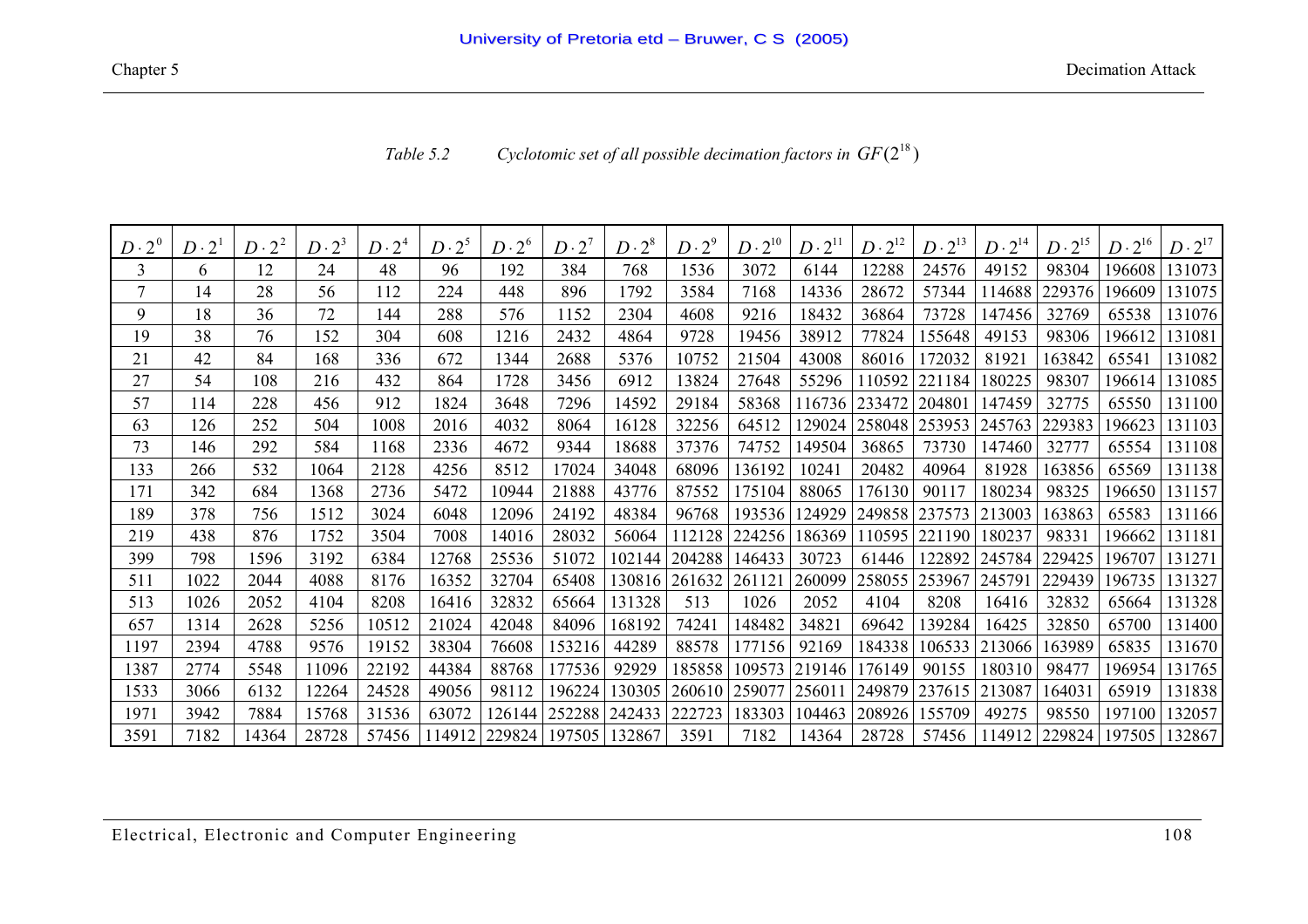| $D\cdot 2^0$ | $D\cdot 2^1$ | $D\cdot 2^2$ | $D\cdot 2^3$ | $D\cdot 2^4$ | $D\cdot 2^5$ | $D\cdot 2^6$ | $D \cdot 2^7$ | $D\cdot 2^8$ | $D\cdot 2^9$ | $D\cdot 2^{10}$                   | $D\cdot 2^{11}$             | $D\cdot 2^{12}$ | $D\cdot 2^{13}$ | $D\cdot 2^{14}$ | $D\cdot 2^{15}$ | $D\cdot 2^{16}$ | $D\cdot 2^{17}$ |
|--------------|--------------|--------------|--------------|--------------|--------------|--------------|---------------|--------------|--------------|-----------------------------------|-----------------------------|-----------------|-----------------|-----------------|-----------------|-----------------|-----------------|
| 4161         | 8322         | 16644        | 33288        | 66576        | 133152       | 4161         | 8322          | 16644        | 33288        | 66576                             | 133152                      | 4161            | 8322            | 16644           | 33288           | 66576           | 133152          |
| 4599         | 9198         | 18396        | 36792        | 73584        | 147168       | 32193        | 64386         |              |              | 128772   257544   252945   243747 |                             | 225351          | 188559          | 14975           | 229950   19775  |                 | 133371          |
| 9709         | 19418        | 38836        | 77672        | 155344       | 48545        | 97090        | 194180        |              |              | 126217 252434 242725 223307       |                             | 184471          |                 | 106799   213598 | 165053          | 67963           | 135926          |
| 12483        | 24966        | 49932        | 99864        | 199728       | 137313       | 12483        | 24966         | 49932        | 99864        | 199728                            | 137313                      | 12483           | 24966           | 49932           | 99864           | 199728          | 137313          |
| 13797        | 27594        | 55188        | 10376        | 220752       | 179361       | 96579        | 193158        |              |              |                                   | 124173 248346 234549 206955 | 151767          | 41391           | 82782           | 165564          | 68985           | 137970          |
| 29127        | 58254        | 16508        | 233016       | 203889       | 145635       | 29127        | 58254         |              |              | 116508 233016 203889              | 145635                      | 29127           | 58254           | 16508           | 233016 203889   |                 | 145635          |
| 37449        | 74898        | 149796       | 37449        | 74898        | 149796       | 37449        | 74898         | 149796       | 37449        | 74898                             | 149796                      | 37449           | 74898           | 149796          | 37449           | 74898           | 149796          |
| 87381        | 174762       | 87381        | .74762       | 87381        | .74762       | 8738         | 174762        | 87381        | 174762       | 87381                             | 174762                      | 87381           | 74762           | 87381           | 174762          | 87381           | 174762          |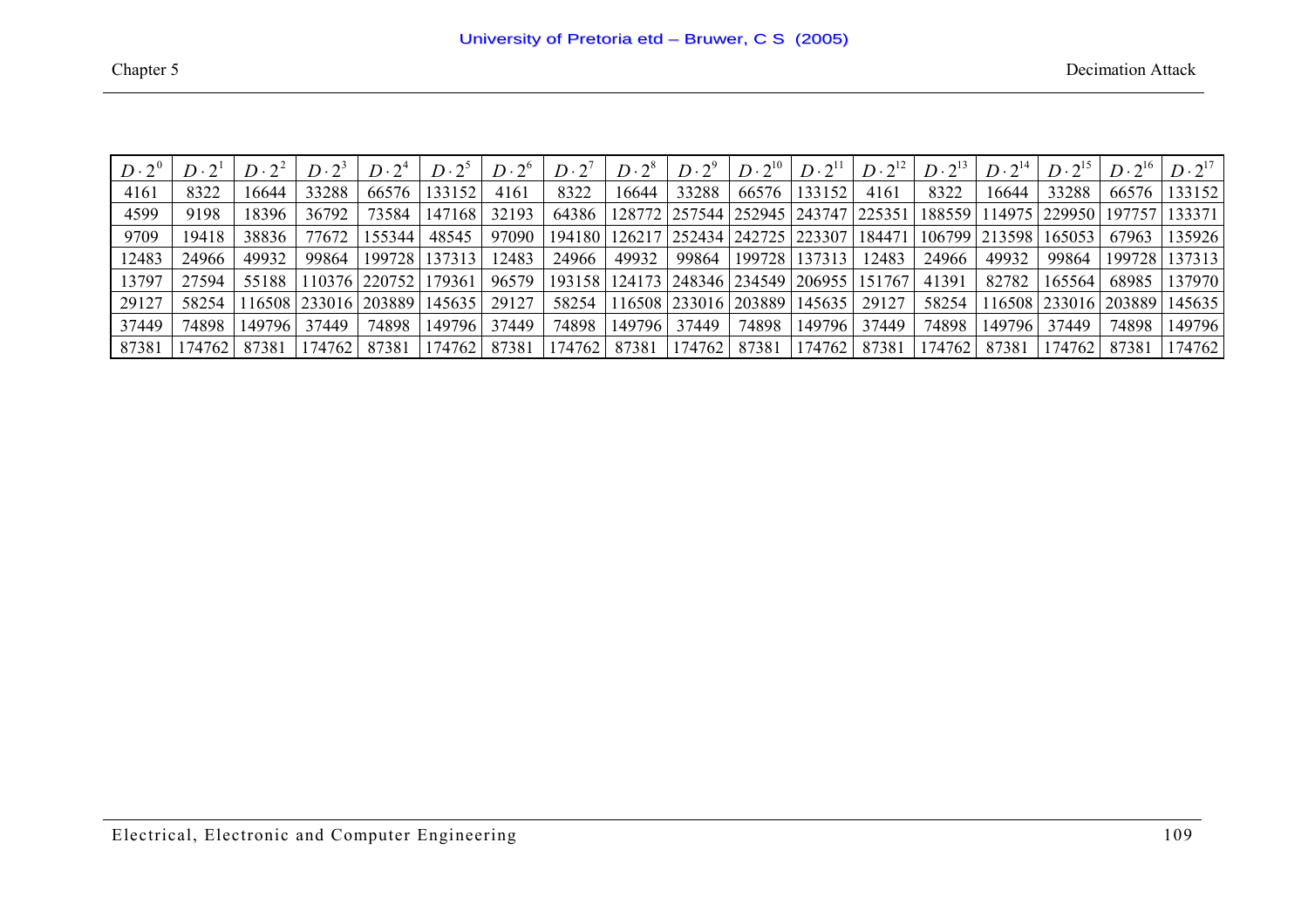### *5.2.2 Determining the Feedback Polynomial of the Simulated LFSR*

The feedback polynomial,  $P^*(x)$ , can be obtained by using the equivalent block code (see section [4.2.2\)](#page-49-0) of the LFSR. As the size of the simulated LFSR is already known (refer to section [5.2](#page-105-0) point [\(2\)\)](#page-105-0), all that remains to be done is the determining of  $P^*(x)$ . As has already been discussed previously, the equivalent block code can be written in the following form:

$$
G_{LFSR} = [I_l \quad Z] \tag{5.4}
$$

A interesting observation that can be made is that the first column vector after the identity matrix  $I_i$ is always the recurrence relation of the  $P(x)$  from which  $G_{LFSR}$  was formed as shown below.

$$
G_{LFSR} = \begin{bmatrix} 1 & 0 & 0 & \cdots & 0 & a_{n-l} & z_{0,1} & z_{0,2} & \cdots \\ 0 & 1 & 0 & \cdots & 0 & a_{n-l+1} & z_{1,1} & z_{1,2} & \cdots \\ \vdots & \vdots & \vdots & \vdots & \vdots & \vdots & \vdots \\ 0 & 0 & 0 & \cdots & 1 & a_{n-1} & z_{l-1,1} & z_{l-1,2} & \cdots \end{bmatrix}
$$
(5.5)

Using this fact every D-th column from  $G_{LFSR}$  is taken, using only the first  $l^*$  rows. Because each row in  $G_{LFSR}$  was linearly independent one knows that  $l^*$  rows in the decimated block matrix  $G_{LFSR}^*$ are also linearly independent. After performing Gauss-Jordan reduction on  $G_{LFSR}^*$  one is left with a matrix in the form  $G_{LFSR}^* = [I_{l^*} \quad Z].$ 

It is known that the first column after the identity matrix is the recurrence relation of the equivalent LFSR, thus when transforming this column vector from it's recurrence relation to the polynomial form,  $P^*(x)$  has been found.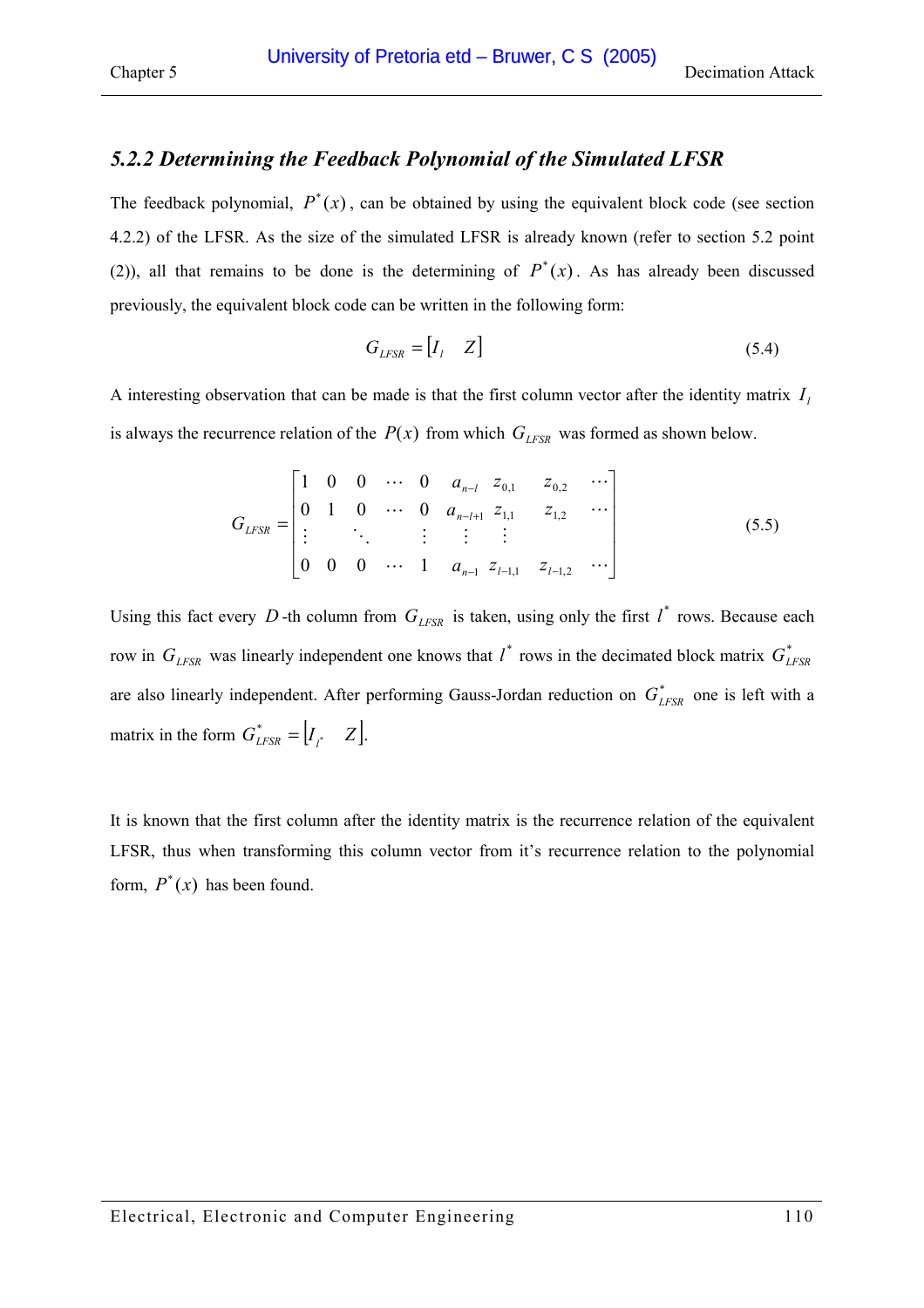### <span id="page-110-0"></span>Chapter 5 Decimation Attack

### *5.2.3 Theoretical Discussion of Decimation Method*

The size of the simulated LFSR can also be found by looking at the order of  $L^*$ . The order  $l^*$  of  $L^*$  is the smallest positive integer such that

$$
2^{i^*} \mod L^* = 1 \tag{5.6}
$$

To see how effective the decimation attack can be, a new parameter, *d* , is introduced, which is equal to the degree of *D*. E.g.  $D = x^5 + x^2 + 1$  then  $d = 5$ .

It is known that *D*  $L^* = \frac{L}{R}$ , thus

$$
L^* \ge \frac{2^l - 1}{2^d} \tag{5.7}
$$

The smallest possible value for  $l^*$  is achieved for

$$
L^* = 2^{l^*} - 1 \tag{5.8}
$$

thus when the simulated LFSR itself is also a maximum length pn-sequence.

Combining equation (5.7) and (5.8) and making the assumption that  $2^i \gg 1$ ,  $2^{i^*} \gg 1$  it is found that

$$
2^{l^*} \ge \frac{2^l}{2^d} \tag{5.9}
$$

thus

$$
l^* \ge l - d \tag{5.10}
$$

Looking at equation  $(5.10)$  it is found that there is a direct trade-off between the size of the decimation factor  $D$  and the size of the resulting simulated LFSR size  $l^*$ .

#### **5.2.3.1 Example**

Looking at a LFSR of size 60, it is far too large to break using a correlation attack, and probably too large (too memory intensive) to break by using a fast-correlation attack. Concentrating on the fastcorrelation attack, a LFSR of around 40 bits could be broken. Thus, if one could find a decimation factor of around  $D = 1000000 \Rightarrow d \approx 20$ , one could produce a simulated LFSR of  $l^* = 60 - 20 = 40$ , which can be broken using the fast correlation attack within minutes.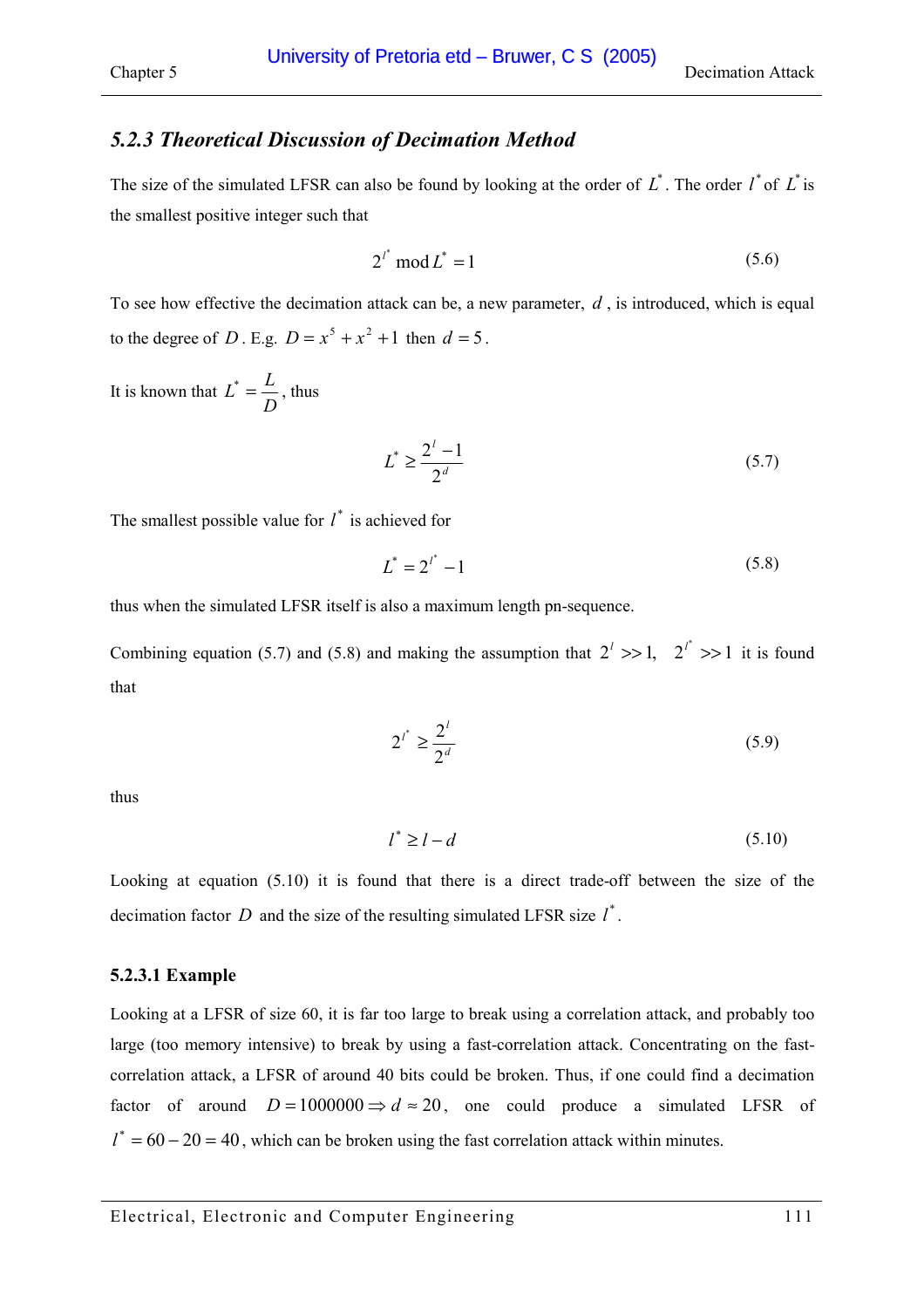<span id="page-111-0"></span>The downside of this is if one has a channel probability of  $p \approx 0.47$ , around 40000 bits are required to break the 40-bit simulated LFSR. As only every 1000000-th bit of the original cipher stream is used after the decimation process, effectively  $40000000000 \approx 2^{35}$  bits of ciphertext are required, a tall order.

### *5.2.4 Results from Investigation*

Filiol [\[1\]](#page-119-0) presents a list of LFSR which are impervious to the decimation attack as *L* is either prime or does not have a decimation factor *D* which produces a simulated LFSR with  $l^* < l$ . The list is repeated below.

| Prime $L$          | 5, 7, 13, 17, 19, 31, 61, 89, 107, 127                                                                                                                                                         |
|--------------------|------------------------------------------------------------------------------------------------------------------------------------------------------------------------------------------------|
| not smaller than l | 11, 23, 29, 37, 41, 43, 47, 53, 59, 67, 71, 73, 83, 97, 101, 109, 113,<br>131, 139, 149, 151, 157, 163, 167, 173, 178, 179, 181, 191, 193,<br>197, 199, 211, 223, 227, 229, 233, 239, 241, 251 |

*Table 5.3 LFSR of size l , immune to decimation attack* 

Further all LFSR sizes for  $18 \le l \le 64$  were parsed for useful decimation factors  $D \le 2^{31} - 1$ . What has to be remembered is that the total amount of ciphertext bits required when using the decimation attack amounts to the product of the decimation factor and the number of bits typically required for the attack used after decimating the LFSR for a certain channel probability *p* .

Appendix [F](#page-137-0) lists all decimation factors smaller than  $2^{32}$  for  $18 \le l \le 64$ . From this list many more values of *l* are found which probably can also be considered safe from a decimation attack due to the enormous values of *D* which would require such a huge amount of ciphertext that a decimation attack would be completely unfeasible.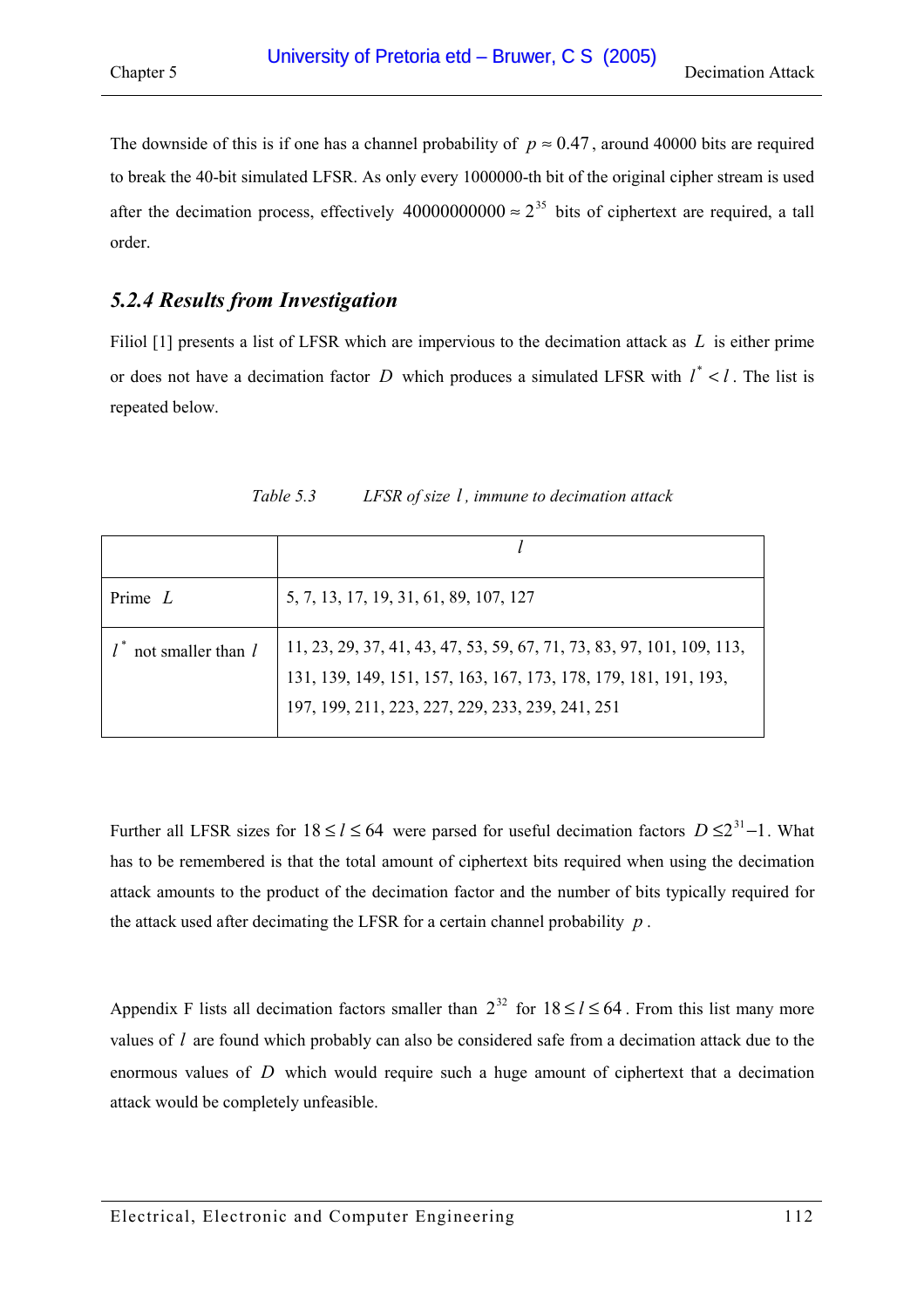A new parameter  $l_{\text{req}}$  is introduced as the maximum LFSR size that can be broken without decimating. This allows for identifying weaknesses of LFSRs with sizes in excess of 64 bits which are not contained in Appendix [F.](#page-137-0) Using equation [\(5.10\) i](#page-110-0)t is found that the degree of the decimation factor *D* then needs to be at least

$$
d = l - l_{req} \tag{5.11}
$$

When designing a stream cipher system *l* must be chosen such that *D* (if *l* is not contained in [Table](#page-111-0)  [5.3](#page-111-0) or Appendix [F\)](#page-137-0) is too large to be useful for any known attack that could be successful on a LFSR of size  $l_{\text{req}}$ .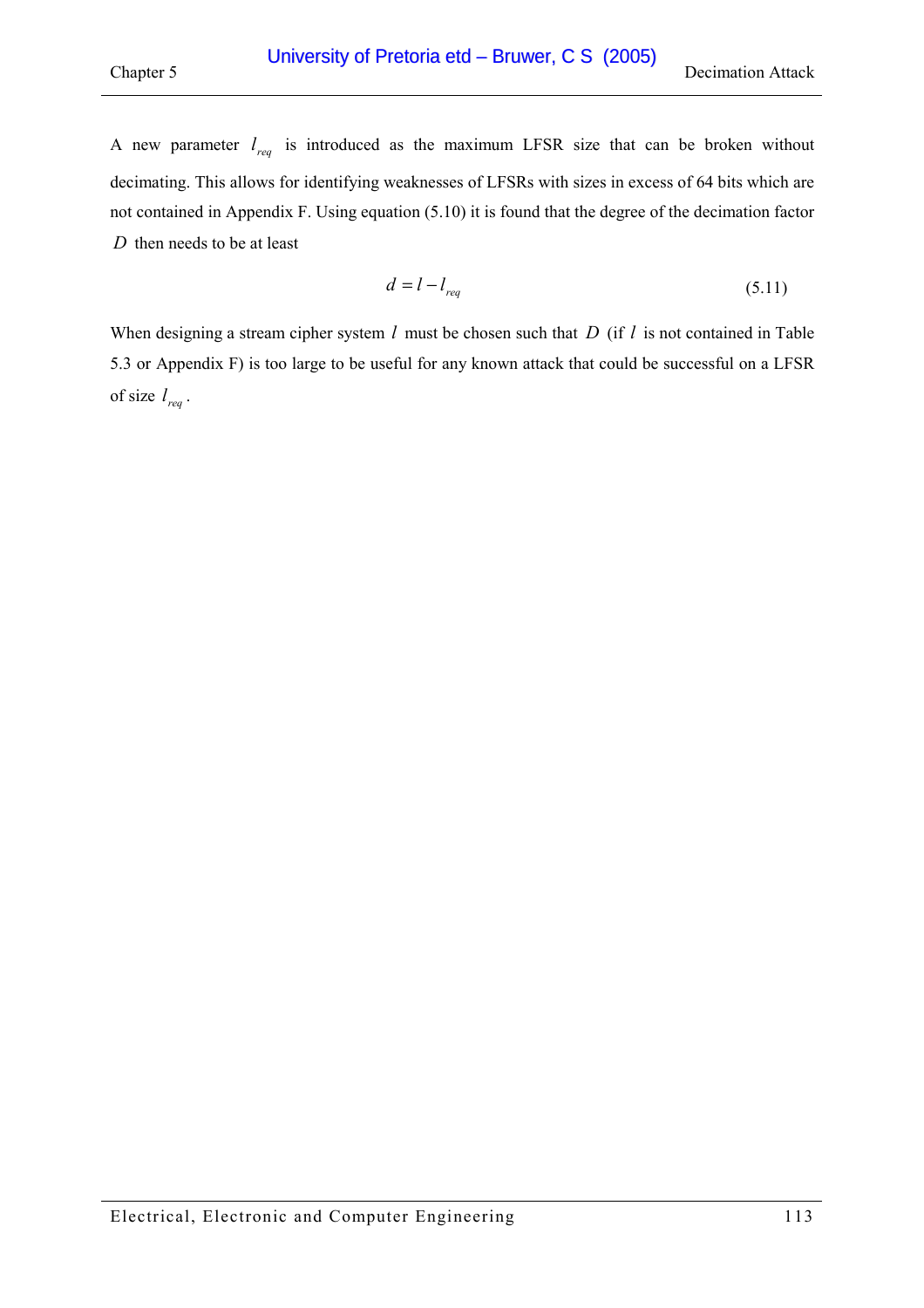# **CHAPTER 6 CONCLUSION**

Four methods were investigated for breaking stream ciphers based on nonlinear combining generators. All four methods are ciphertext-only divide and conquer attacks which attempt to reconstruct the initial state of the LFSRs within the running key generator. Three different types of attacks were presented:

- A fast-correlation attack.
- Two correlation attacks:
	- o The binary derivative attack.
	- o The Lempel-Ziv attack.
- A decimation attack.

The investigation of the different type of attacks aims to give an indication whether a cipher system could be susceptible to the specified attack and the resources that would be required. This information can also be used when designing a new cipher system to choose the parameters so as to ensure that the system is not endangered by the attacks described here.

It has to be remembered that all the attacks investigated, attack one of the LFSRs contained in the running key generator. This means if one can obtain the initial state of a LFSR of size *l* bits, the system that is attacked actually has a much larger key, which is the sum of all initial conditions of all the component LFSRs contained within the key generator. Thus if the initial condition of a LFSR of 40 bits can be retrieved (as was successfully shown for the two correlation attacks as well as the fast correlation attack), this may not sound very impressive as the key of most cipher systems is much larger (128 bits is the magic number currently used for most block ciphers). However, remembering that one is only talking about one of the component LFSRs here, this means, depending on the system, that keys in excess of 120-bit in strength can be broken (assuming there are at least 3 component LFSRs of similar size) and this is an important result.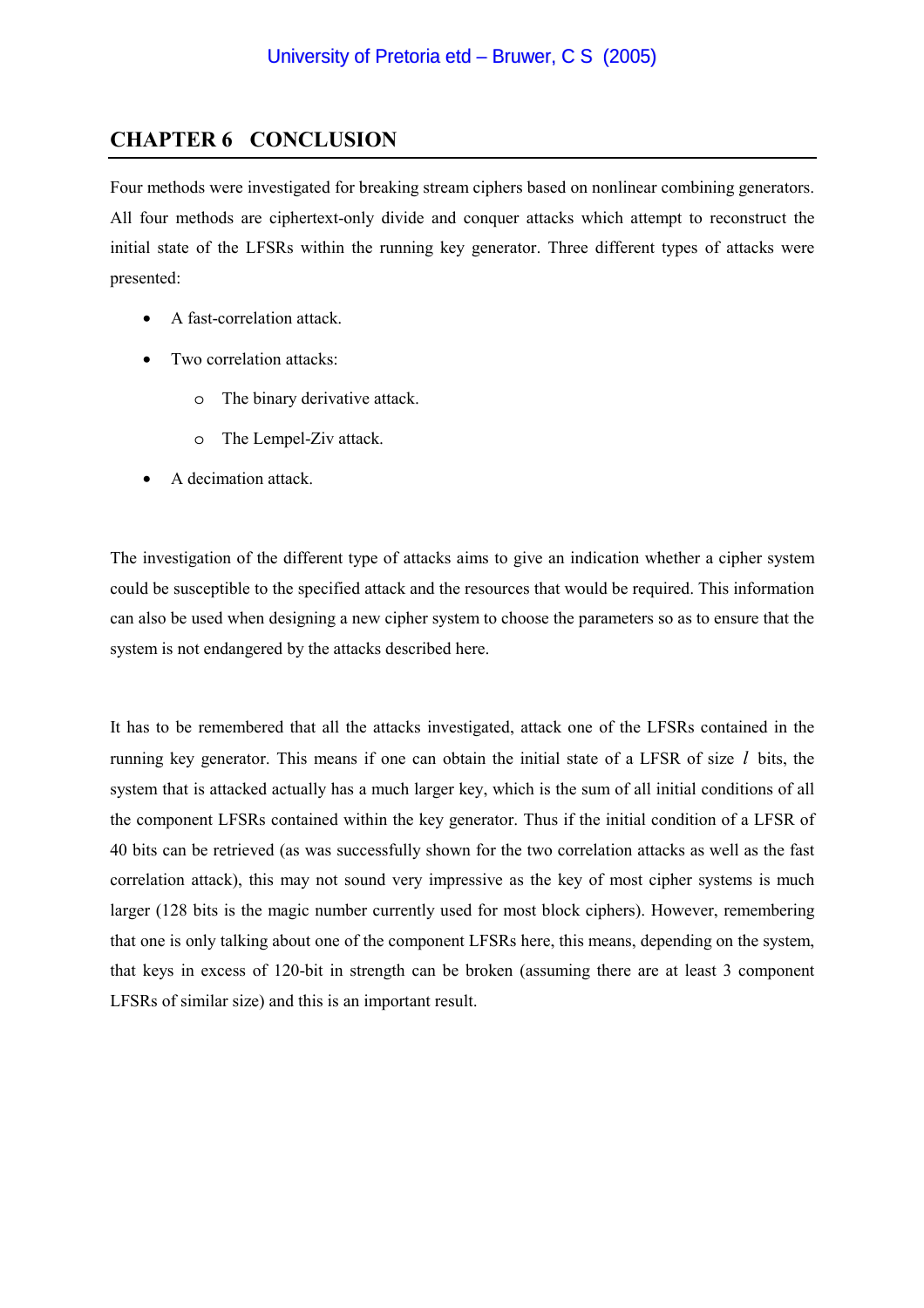### **6.1 Correlation Attacks**

The two new correlation attacks that were investigated, i.e. the Lempel-Ziv method and the binary derivative method, are robust and easy to implement. These attacks where performed with a system based on a Pentium I, 200MHz processor with 112MB of memory on a Linux platform. Both attacks succeed even when only a very small measure of correlation occurs between the ciphertext and one of the component LFSRs. The Lempel-Ziv method succeeds for a correlation of  $p = 0.482$  and requires approximately 62000 cipher-bits. The binary derivative method succeeds for  $p = 0.47$  and requires only 24500 bits for this when using 20 derivatives.

In the case of the binary derivative there is always a trade-off between speed and the amount of ciphertext required. If no derivative is used, *n* operations are required. For every additional derivative *D* the number of operations increases linearly with *D*, i.e.  $D \cdot n$ . Generally speaking, the required number of ciphertext bits required grows exponentially as the correlation level *p* drops. As the amount of ciphertext bits increase, so do the memory requirements as well as the computational load. The big advantage of the binary derivative method is the fact that a trade-off exists between the number of derivatives and ciphertext. Although more derivatives require more processing power, in the process the amount of required ciphertext is drastically reduced. This relationship was presented in [Figure 3.7.](#page-40-0) 

The Lempel-Ziv attack is simpler than the binary derivative method in the sense that the success of this attack depends only on one parameter, which is the amount of ciphertext that is required. This relationship was presented in [Figure 3.5.](#page-38-0)

When comparing the two methods using the two figures mentioned it is found that the binary derivative method and the Lempel-Ziv method use approximately the same amount of ciphertext, if the binary derivative method uses a large number of derivatives. The Lempel-Ziv method gives better results at correlation levels  $p > 0.47$  than the binary derivative. However, if sufficient ciphertext is available, the binary derivative algorithm is faster than the Lempel-Ziv method when utilizing a small number of derivatives.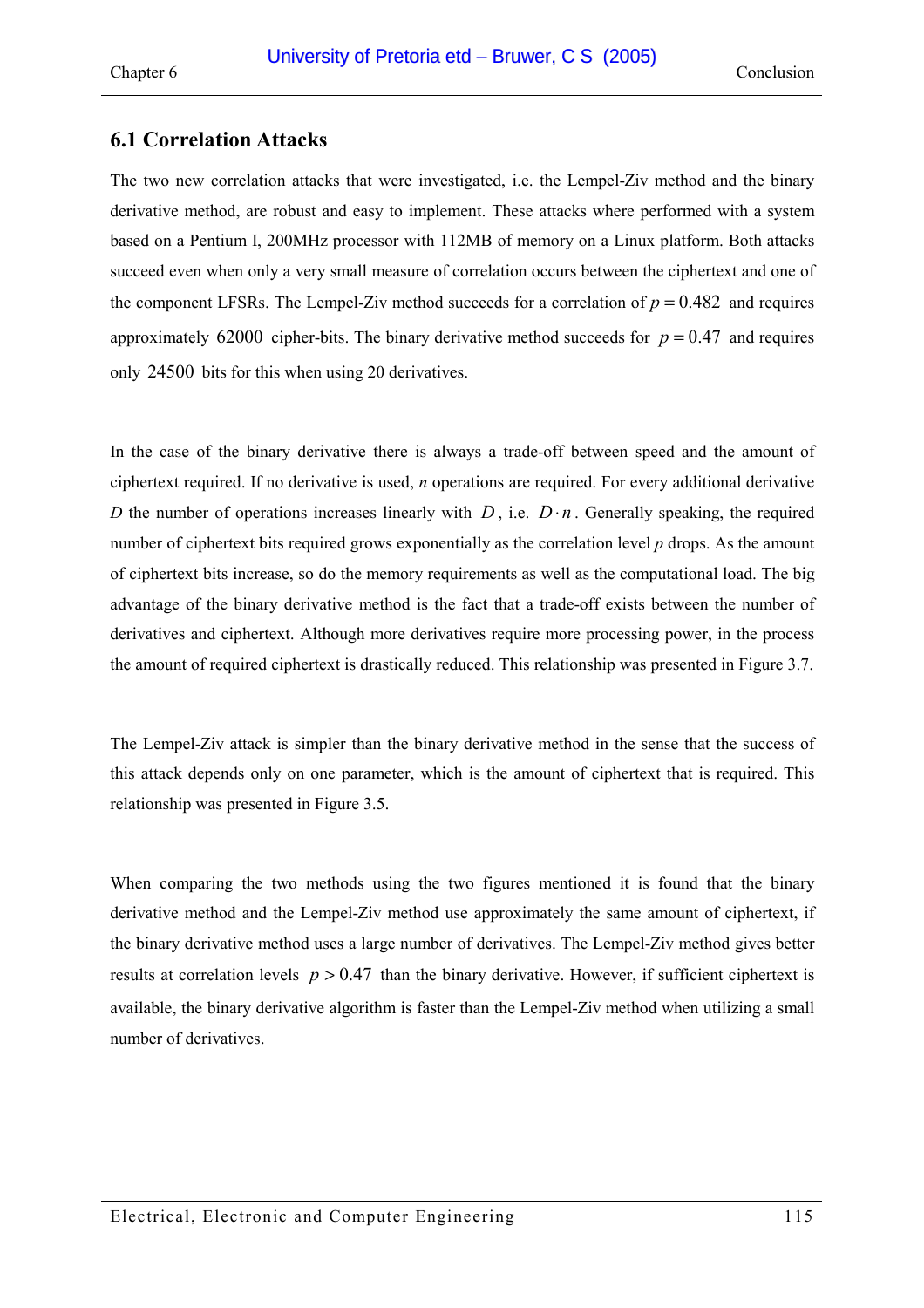The obvious limitation with both these methods is the fact that they need to perform an exhaustive search to find the correct LFSR initial condition. The longer the LFSR that is being attacked, the more time it will take. Since this relationship is exponential, the attacks cannot be expected to be practical for a LFSR of more than about 40 bits. However, the big advantage with these methods is the fact that the amount of ciphertext required is independent of the size of the LFSR and both attacks are ideal for execution on parallel processors.

### **6.2 Fast-Correlation Attacks**

The fast-correlation attack using the Viterbi algorithm is fairly complex in comparison with the correlation attacks although the extra complexity is worthwhile. All simulations for this method where performed on a Pentium IV, 2GHz processor with 256MB memory on a Windows 2000 platform. The fast correlation method was tested for correlation levels as low  $p = 0.485$ , using a 7-bit (128-state) convolutional encoder and enough ciphertext to provide 2873370 parity equations; in this case, when attacking a 19-bit LFSR, 153448 bits of ciphertext were required to succeed. The memory required for this was about 160MB.

There are two distinct stages in this algorithm: Firstly, the finding of parity equations in the LFSR structure, and thereafter using the convolutional encoder (constructed using the parity equations) for the extraction of the targeted pn-sequence from the ciphertext. To break a system of a certain correlation level *p*, sufficient parity equations to construct the convolutional encoder have to be found. The relationship between the correlation level *p* and the number of required parity equations was shown in [Figure 4.37](#page-101-0) and is repeated here in [Figure 6.1](#page-116-0) because of its importance.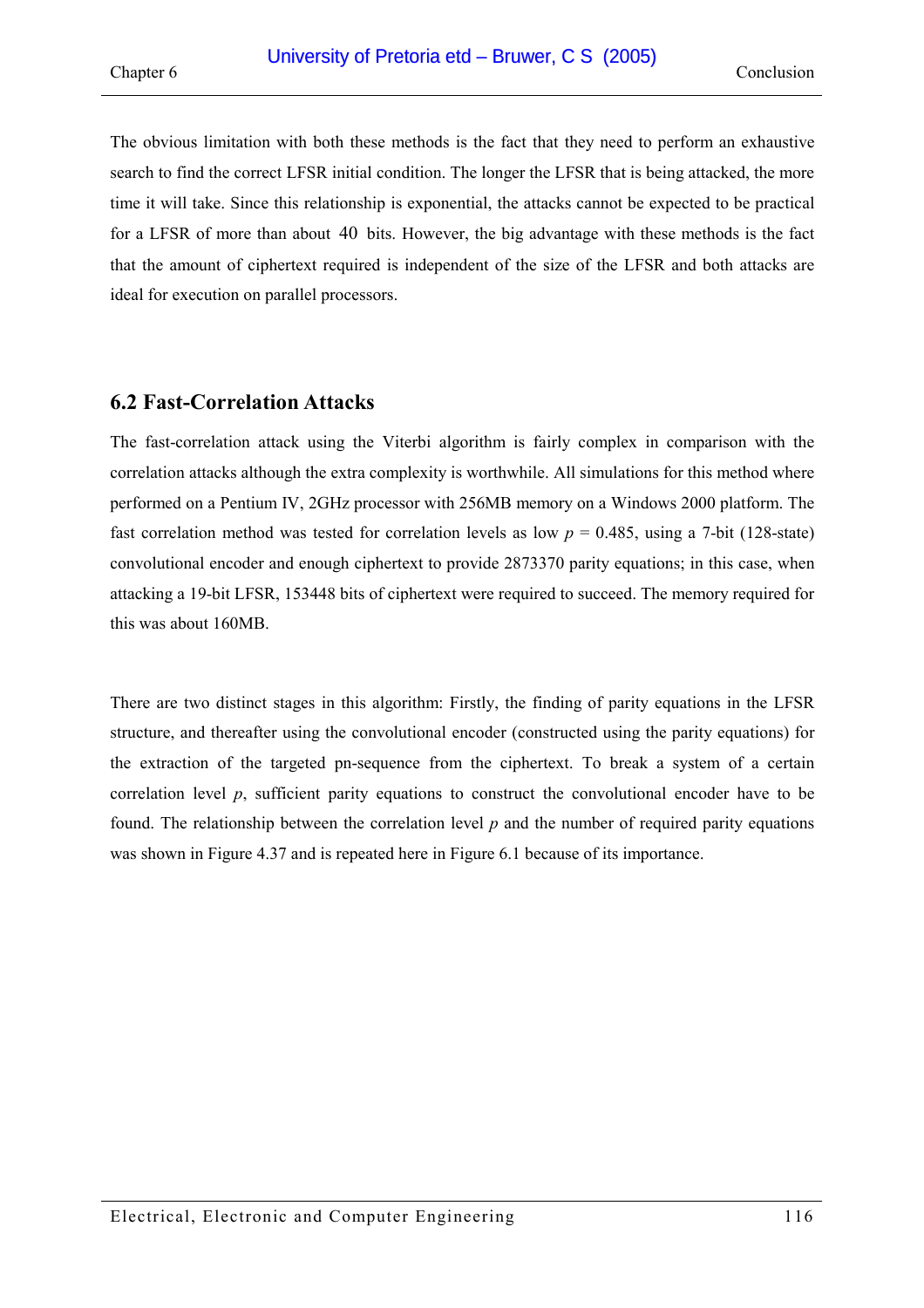<span id="page-116-0"></span>

*Figure 6.1 No. of parity equations (γ) required for success* 

The number of computations ( $N_{Computation}$ ) required for finding a certain number of parity equations, Γ, was given by equation [\(4.107\) a](#page-102-0)nd is repeated below.

$$
N_{\text{Computations}} \propto \Gamma \cdot 2^{l-B} \tag{6.1}
$$

An attacker can thus see from equation (6.1) whether it is feasible to find a sufficient number of parity equations within the LFSR structure. Note that this has to be done only once for any given cipher system, since finding parity equations is independent of the specific session key being attacked. Therefore extensive resources can be allocated for this task.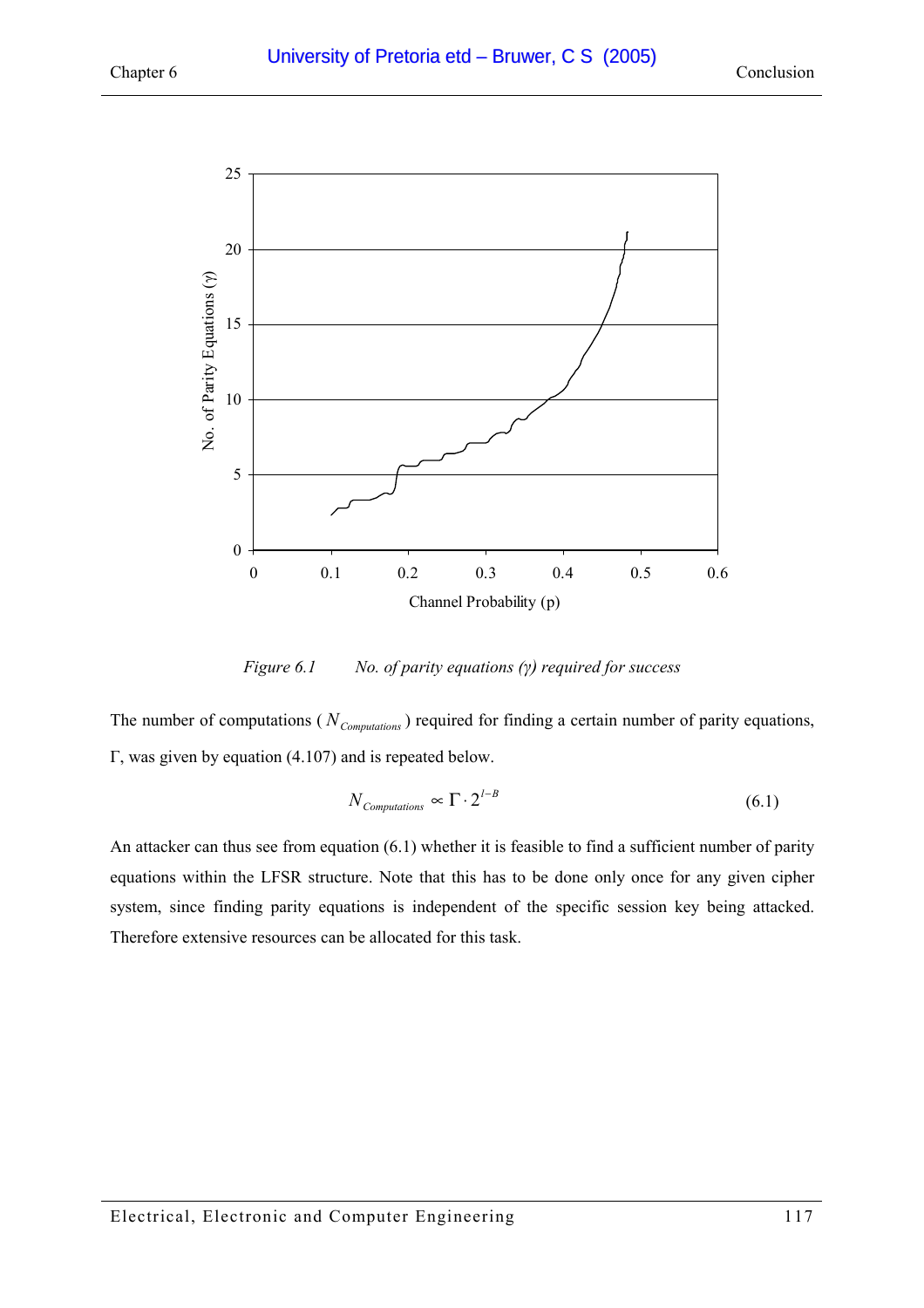From equation [\(6.1\)](#page-116-0) it can be seen that sufficient parity equations could always be found by increasing the size *B* of the convolutional encoder. Unfortunately, there are two important restraints on the size of the encoder when using it to extract the targeted LFSR output. The larger it becomes, the more operations are required for the decoding process and the larger the memory requirement  $(M_{Memon})$  becomes. This relationship was originally presented in equations [\(4.104\)](#page-101-0) and (4.105), repeated below.

$$
N_{\text{Computations}} \propto 2^{B+1} \cdot \Gamma \tag{6.2}
$$

$$
M_{\text{Memory}} \propto 2^{B+1} \cdot \Gamma \tag{6.3}
$$

The extraction of the targeted LFSR output has to be performed each time a new session key is being attacked. For this reason it should always be attempted to utilize as many resources as possible to find parity equations in such a way as to minimize *B*.

The big advantage of the fast correlation attack is the fact that it does not perform an exhaustive search for the initial condition of the targeted LFSR. However, the initial condition derived by the fast correlation attack is not necessarily correct. The values of the minimum number of parity equations required for success are average values and should succeed in at least 80% of the time. The results however still need to be verified and for this, the correlation attack methods should be very effective, as it's complexity is not dependant on *l* if the intention is only to verify a LFSR initial condition. Therefore a correlation attack can complement a fast correlation attack and is not obsoleted by it.

### **6.3 Decimation Attack**

The decimation attack differs from the other two types in the sense that it is not a stand-alone attack and still needs a secondary method to find the correct initial state. The purpose of the decimation attack is to reduce the effective size of a LFSR targeted within the key generator by using only every *D*-th bit of the cipher stream. In equation [\(5.10\),](#page-110-0) repeated here for convenience, the best possible result that can be achieved was shown. In the equation,  $l^*$  represents the size of the reduced LFSR,  $l$ , represents the size of the targeted LFSR and *d* represents the magnitude of the decimation factor *D*, thus  $2^d \le D < 2^{d+1}$ .

$$
l^* \ge l - d \tag{6.4}
$$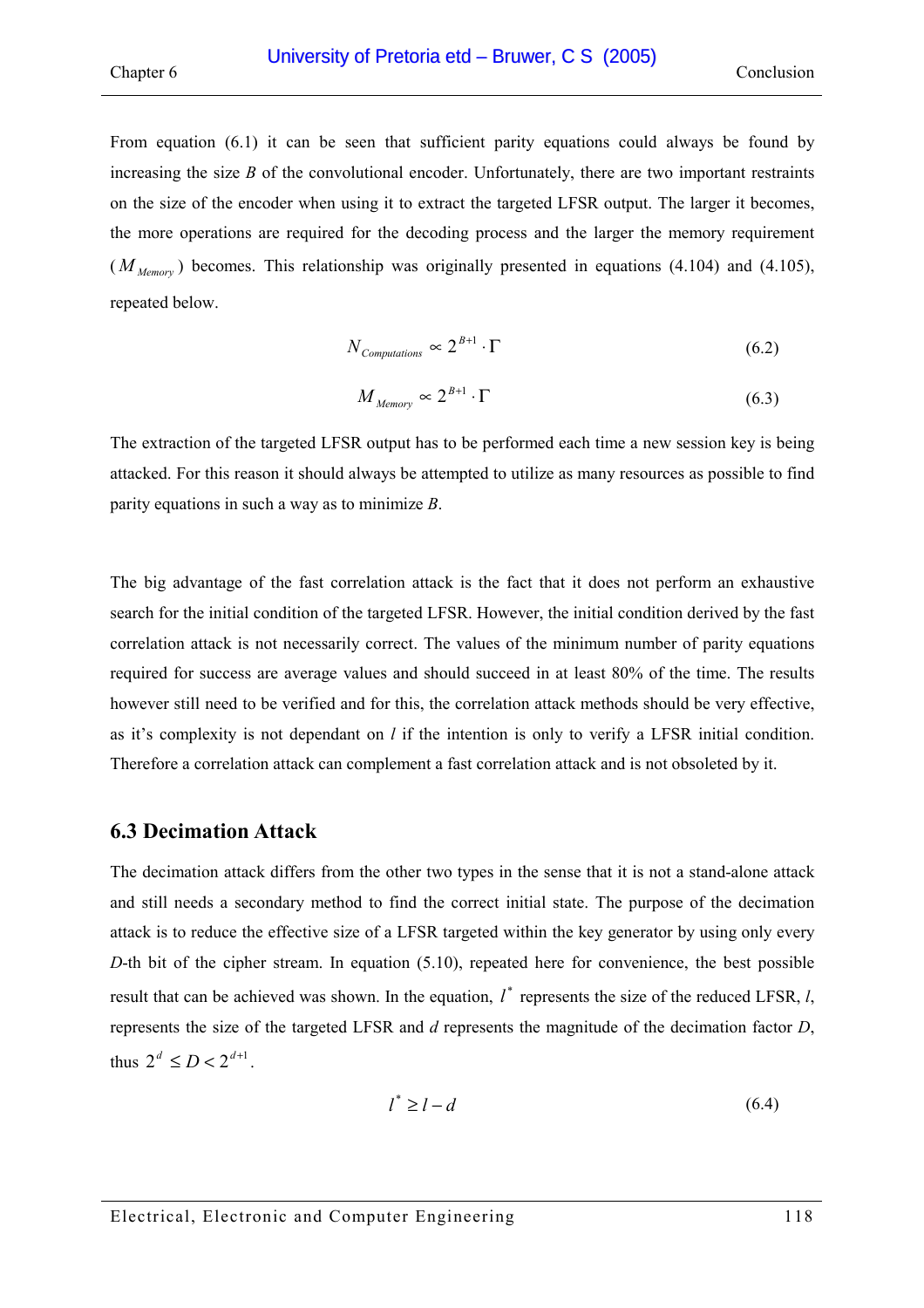When applying this attack only every *D*-th bit within the ciphertext is used for the secondary attack on the decimated LFSR. To reduce a LFSR by any significant amount the equation above shows that *D* must be large. A list of decimation factors of  $D < 2^{31}$  for  $18 \le l \le 64$  is presented in Appendix [F.](#page-137-0) If it is intended to use any of the previously discussed attacks for the secondary attack, it has already been seen that several tens of thousand of bits are required to attack a cipher system which has low correlation levels between the ciphertext and the targeted LFSR. Because of this, the amount of ciphertext required is huge. Added to this it was found that the attack can only be considered if one is lucky enough that the system to be attacked has a LFSR of size *l* for which a decimation factor *D* even exists. [Table 5.3](#page-111-0) gives a list of for all the sizes *l* of a LFSR for which no decimation factors exist.

However, the decimation attack is still attractive since there is no processing or memory penalty when using this method. If a decimation factor *D* exists, it can be used for attacking smaller LFSRs, which automatically require smaller decimation factors to reduce.

### **6.4 Future Work on Fast Correlation Attack**

Since the Viterbi decoding process is not started with the all-0 state, it is likely that the decoding process may fail at the first stage of the trellis. This could result in the failure of all further decoding stages. It is vital to starting with the correct initial path, so as to exploit the full power of the Viterbi decoding algorithm. Hence it is worthwhile to investigate the adaptation of the Viterbi algorithm to keep all paths (tree code) for the first two or three stages within the trellis diagram. This would allow a longer history of the partial path metrics, which would give a better indication of the wrong paths that may be discarded and also of the correct paths that are kept after completion of the first three stages.

This would increase the memory requirement for this section by at least  $2^3 = 8$  times. However, this would not influence the remaining memory usage, but is one of the reasons why it was not further investigated in this dissertation as memory was the prime limitation.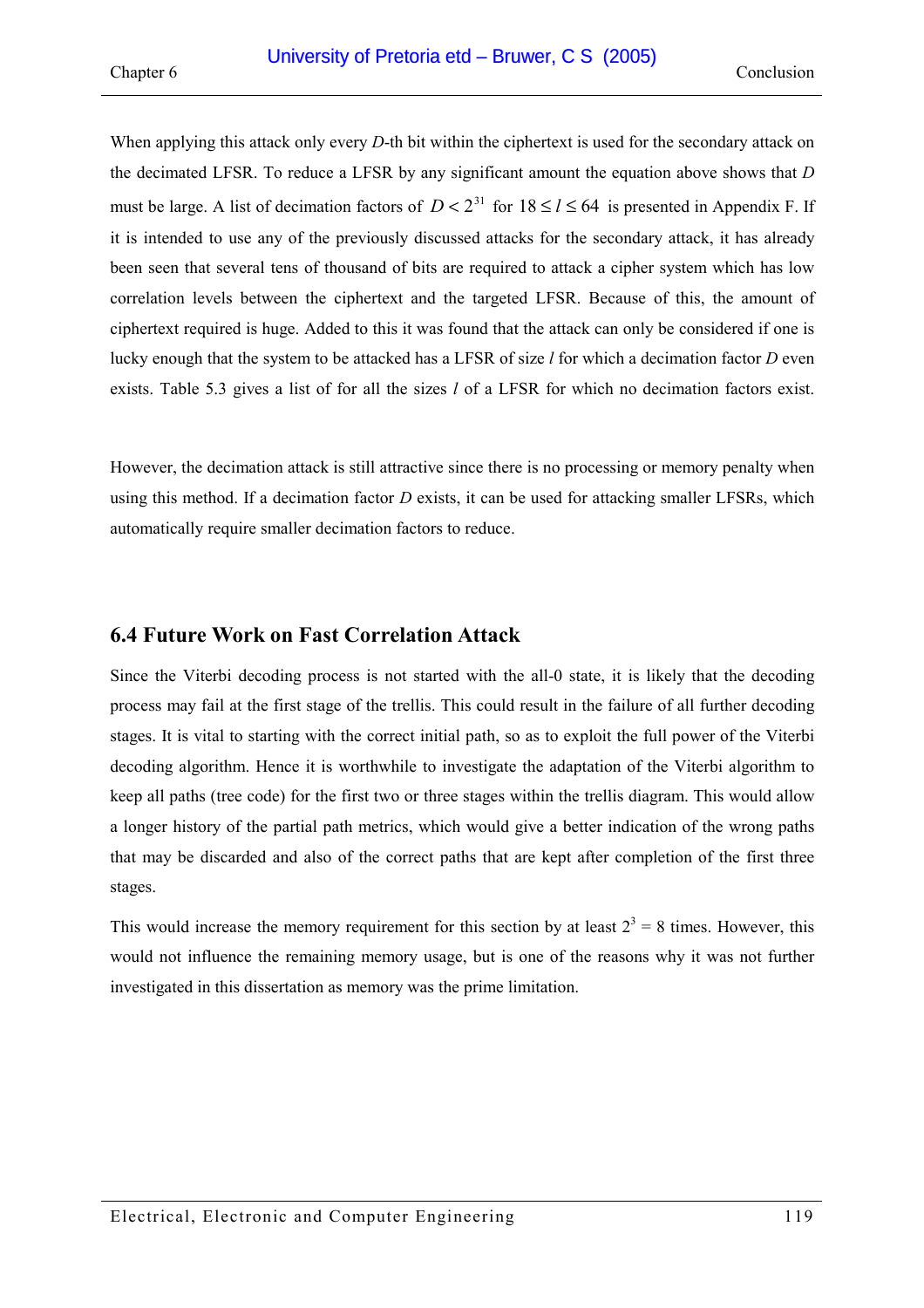#### <span id="page-119-0"></span>**REFERENCES**

- [1] E. Filiol, "Ciphertext Only Decimation Attack of Stream Ciphers", INRIA Projet Codes, Le Chesnay Cedex, France, 2000.
- [2] T. Siegenthaler, "Decrypting a class of stream ciphers using ciphertext only", IEEE Trans. Computers, vol. C-34, pp. 81–85, 1985.
- [3] T. Johansson, F. Jönsson, "Improved Fast Correlation Attacks on Stream Ciphers via Convolutional Codes", Dept. of Information Technology, Lund University, Sweden, 1999.
- [4] W. Stallings, "Cryptography and Network Security: Principles and Practice", Second Edition. Prentice Hall, New Jersey, 1999.
- [5] J. Golic, "Cryptanalysis of Alleged A5 Stream Cipher", School of Electrical Engineering, University of Belgrade, Yugoslavia, 1997.
- [6] J. F. Wakerly, "Digital Design, Principles and Practices", Second Edition, Prentice Hall, New Jersey, USA, p 626, 1994.
- [7] A. Menezes, P. van Oorschot, S. Vanstone, "Handbook of Applied Cryptography", First Edition, CRC Press, Boca Raton, Florida, USA, Chapter 6, 1996.
- [8] J. O. Brüer, "On nonlinear combinations of linear shift register sequences", Proc. IEEE ISIT, les Arcs, France, June 21-25 1982.
- [9] P. R. Geffe, "How to protect data with ciphers that are really hard to break", Electronics, pp. 99–101, January 1973.
- [10] V. S. Pless, "Encryption schemes for computer confidentiality", IEEE Trans. Computers, vol. C-26, pp. 1133–1136, November 1977.
- [11] J. Ziv, A. Lempel, "Compression of individual sequences via variable-rate coding", IEEE Trans. On Information Theory, vol. IT-24, no. 5, pp. 530–536, September 1978.
- [12] E. N. Gilbert, T. T. Kadota, "The Lempel-Ziv algorithm and message complexity", IEEE Trans. on Information Theory, vol. IT-38, no. 6, pp. 1839–1842, November 1992.
- [13] J. M. Carrol, L. E. Robbins, "Using binary derivatives to test an enhancement of DES", Cryptologia, vol. XII, no. 4, pp. 193-208, October 1988.
- [14] Barbé A, "Binary random sequences: Derivative sequences and multilevel α-typical randomness", 8th Benelux Symposium on Information Theory, University of Twente, Belgium, 1986.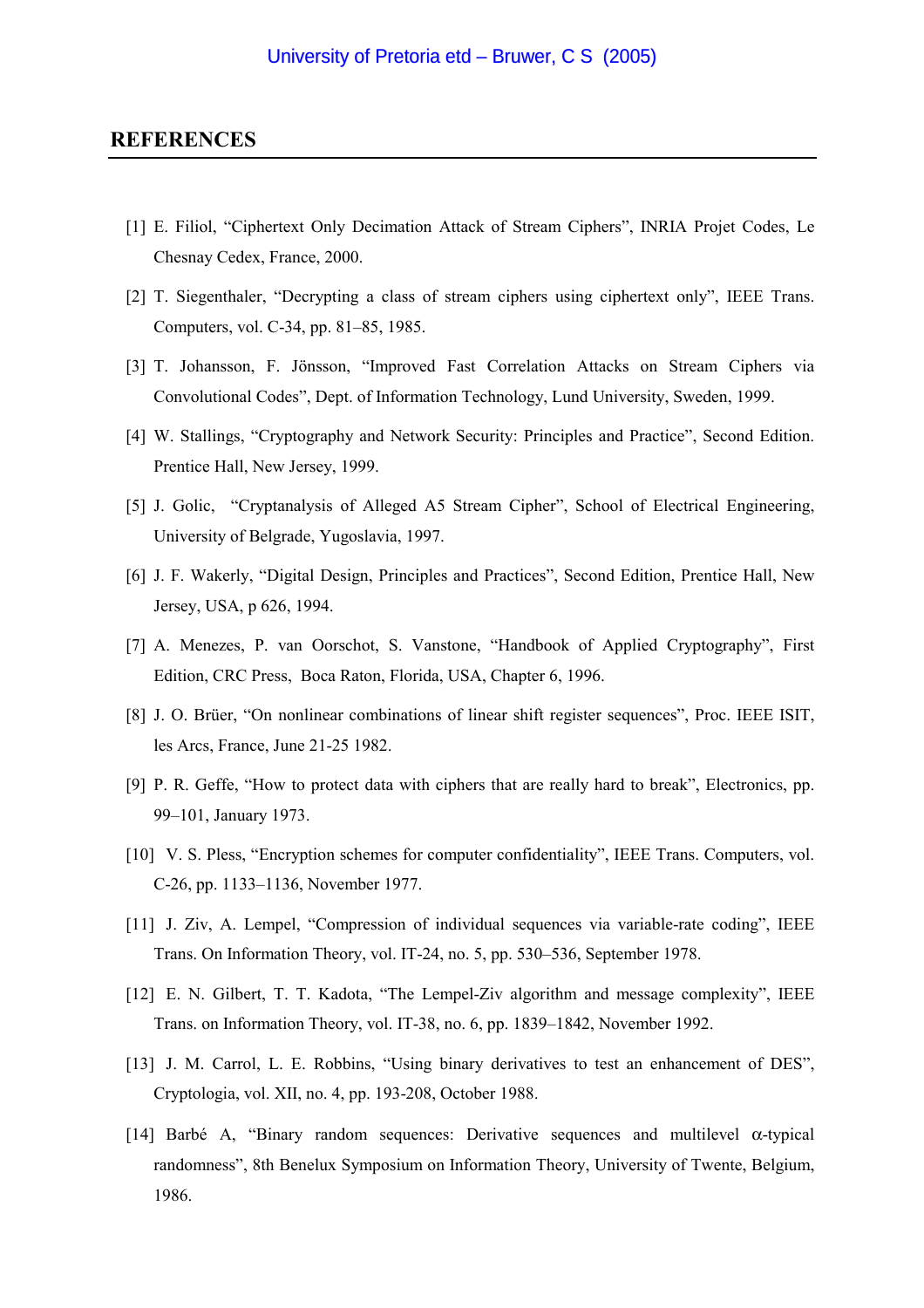- [15] J. M. Carrol, "The binary derivative test for the appearance of randomness and its use as a noise filter", Technical Report No. 221, Dept. of Computer Science, University of Western Ontario, November 1988.
- [16] J. W. McNair, "The binary derivative: A new method of testing for the appearance of randomness in a sequence of bits", M.Sc. Thesis, Dept. of Computer Science, University of Western Ontario, London, Ontario, Canada, May 1989.
- [17] J. S. Bendat, A. G. Piersol, "Random Data: Analysis and Measurement Procedures", Second Edition, Wiley, New York, 1986.
- [18] H. R. Neave, P. L. Worthington, "Distribution-free tests", Unwin Hyman, London, 1988.
- [19] W. T. Penzhorn and C. S. Bruwer, "New correlation attacks on stream ciphers", Proc. IEEE AFRICON 2002, 1 - 3 October 2002, George, South Africa, pp. 203-208, 2002.
- [20] S. B. Wicker, "Error Control Systems for Digital Communication and Storage", Prentice-Hall, New Jersey, pp. 264-327, 1995.
- [21] R. E. Blahut, "Theory and Practice of Error Control Codes", Addison-Wesley, New York, pp. 348-350, 1983.
- [22] T.R.N. Rao, E. Fujiwara, "Error-Control Coding for Computer Systems", Second Editions, Prentice-Hall, New York, p 70, 1989.
- [23] W. T. Penzhorn, "Discrimination of Deterministic Binary Sequences", Internal Report, University of Pretoria, 12 March 1993.
- [24] J. L. Massey, "Shift-Register Synthesis and BCH Decoding", IEEE Transactions on Information Theory, Vol. IT-15, January 1969.
- [25] S. B. Wicker, "Error Control Systems for Digital Communication and Storage", Prentice-Hall, New Jersey, pp. 21-45, 1995.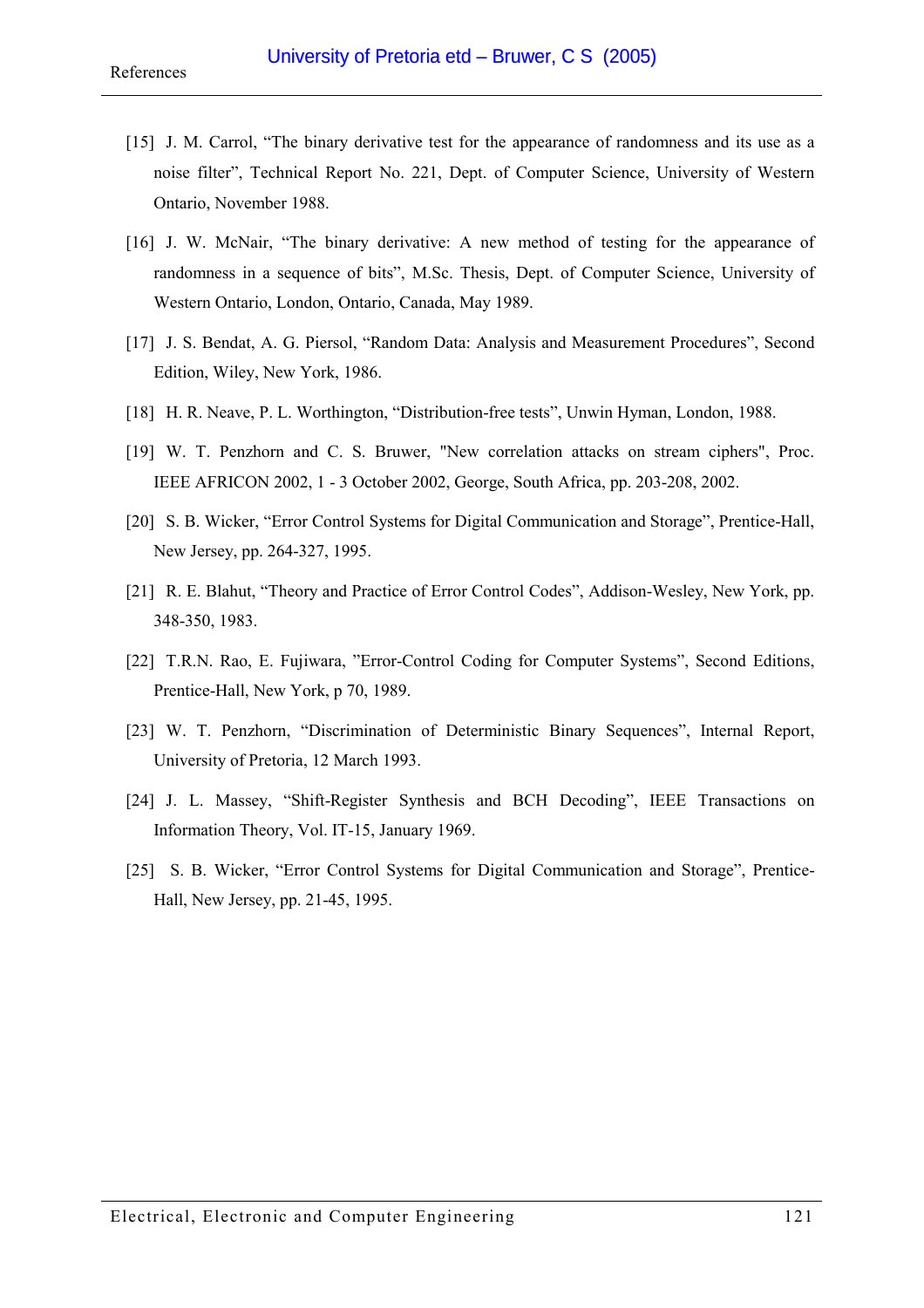# **APPENDIX**

# **TABLE OF CONTENTS**

| A LEMPEL-ZIV COMPLEXITY FOR RANDOM BINARY SEQUENCES  123            |  |
|---------------------------------------------------------------------|--|
| B AMOUNT OF CIPHERTEXT BITS REQUIRED FOR LEMPEL-ZIV ATTACK TO BE    |  |
|                                                                     |  |
| C NUMBER OF DERIVATIVES FOR BINARY DERIVATIVE ATTACK TO SUCCEED.131 |  |
|                                                                     |  |
| E AVERAGE NUMBER OF PARITY EQUATIONS REQUIRED BY FAST CORRELATION   |  |
|                                                                     |  |
|                                                                     |  |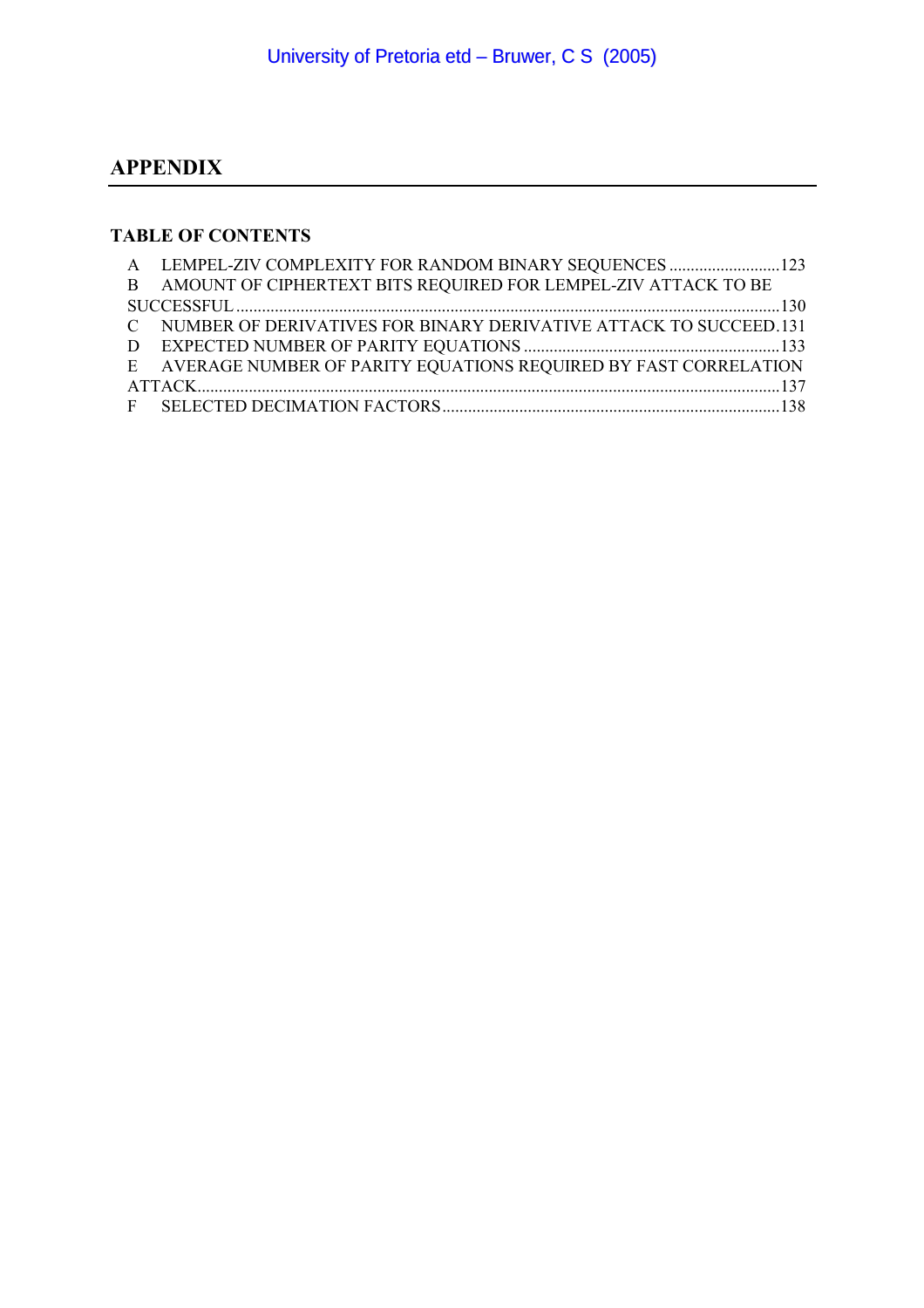# <span id="page-122-0"></span>**A LEMPEL-ZIV COMPLEXITY FOR RANDOM BINARY SEQUENCES**

| m   | $E[x_{m}]$  | $\sigma_{\scriptscriptstyle m}$ | $\boldsymbol{m}$ | $E[x_m]$  | $\sigma_{\scriptscriptstyle m}$ | m       | $E[x_{m}]$ | $\sigma_{\scriptscriptstyle m}$ |
|-----|-------------|---------------------------------|------------------|-----------|---------------------------------|---------|------------|---------------------------------|
| 10  | 23.73       | 1.50                            | 3 3 4 0          | 33 387.36 | 29.80                           | 6670    | 73 308.27  | 42.12                           |
| 20  | 61.64       | 2.20                            | 3 3 5 0          | 33 501.71 | 29.84                           | 6680    | 73 432.58  | 42.15                           |
| 30  | 106.36      | 2.74                            | 3 3 6 0          | 33 616.10 | 29.89                           | 6 6 9 0 | 73 556.92  | 42.18                           |
| 40  | 155.67      | 3.19                            | 3 3 7 0          | 33 730.53 | 29.93                           | 6 700   | 73 681.27  | 42.21                           |
| 50  | 208.44      | 3.58                            | 3 3 8 0          | 33 845.01 | 29.98                           | 6710    | 73 805.64  | 42.24                           |
| 60  | 264.01      | 3.93                            | 3 3 9 0          | 33 959.53 | 30.02                           | 6720    | 73 930.04  | 42.27                           |
| 70  | 321.92      | 4.26                            | 3 4 0 0          | 34 074.09 | 30.07                           | 6730    | 74 054.46  | 42.31                           |
| 80  | 381.84      | 4.56                            | 3 4 1 0          | 34 188.69 | 30.11                           | 6 740   | 74 178.90  | 42.34                           |
| 90  | 443.52      | 4.84                            | 3 4 2 0          | 34 303.34 | 30.15                           | 6750    | 74 303.36  | 42.37                           |
| 100 | 506.77      | 5.11                            | 3 4 3 0          | 34 418.03 | 30.20                           | 6760    | 74 427.84  | 42.40                           |
| 110 | 571.44      | 5.36                            | 3 4 4 0          | 34 532.76 | 30.24                           | 6 7 7 0 | 74 552.34  | 42.43                           |
| 120 | 637.40      | 5.61                            | 3 4 5 0          | 34 647.53 | 30.29                           | 6780    | 74 676.87  | 42.46                           |
| 130 | 704.54      | 5.84                            | 3 4 6 0          | 34 762.34 | 30.33                           | 6790    | 74 801.42  | 42.49                           |
| 140 | 772.78      | 6.06                            | 3 4 7 0          | 34 877.20 | 30.37                           | 6 800   | 74 925.98  | 42.52                           |
| 150 | 842.04      | 6.28                            | 3 4 8 0          | 34 992.09 | 30.42                           | 6810    | 75 050.57  | 42.56                           |
| 160 | 912.24      | 6.49                            | 3 4 9 0          | 35 107.03 | 30.46                           | 6 8 20  | 75 175.18  | 42.59                           |
| 170 | 983.34      | 6.69                            | 3 500            | 35 222.01 | 30.50                           | 6830    | 75 299.81  | 42.62                           |
| 180 | 1 055.27    | 6.88                            | 3 5 1 0          | 35 337.03 | 30.55                           | 6 8 4 0 | 75 424.46  | 42.65                           |
| 190 | 1 128.00    | 7.07                            | 3 5 2 0          | 35 452.09 | 30.59                           | 6850    | 75 549.14  | 42.68                           |
| 200 | 1 201.48    | 7.26                            | 3 5 3 0          | 35 567.20 | 30.63                           | 6 8 6 0 | 75 673.83  | 42.71                           |
| 210 | 1 275.67    | 7.44                            | 3 5 4 0          | 35 682.34 | 30.68                           | 6870    | 75 798.55  | 42.74                           |
| 220 | 1 350.55    | 7.62                            | 3 5 5 0          | 35 797.52 | 30.72                           | 6880    | 75 923.28  | 42.77                           |
| 230 | 1 426.07    | 7.79                            | 3 5 6 0          | 35 912.75 | 30.76                           | 6890    | 76 048.04  | 42.81                           |
| 240 | 1 502.22    | 7.96                            | 3 5 7 0          | 36 028.01 | 30.81                           | 6 9 0 0 | 76 172.82  | 42.84                           |
| 250 | 1578.96     | 8.12                            | 3 5 8 0          | 36 143.32 | 30.85                           | 6910    | 76 297.62  | 42.87                           |
| 260 | 1656.28     | 8.29                            | 3 5 9 0          | 36 258.67 | 30.89                           | 6920    | 76 422.44  | 42.90                           |
| 270 | 1 734.14    | 8.44                            | 3 600            | 36 374.05 | 30.94                           | 6930    | 76 547.28  | 42.93                           |
| 280 | 1812.54     | 8.60                            | 3 6 1 0          | 36 489.48 | 30.98                           | 6 9 4 0 | 76 672.14  | 42.96                           |
| 290 | 1891.45     | 8.75                            | 3 6 20           | 36 604.95 | 31.02                           | 6950    | 76 797.02  | 42.99                           |
| 300 | 1970.85     | 8.90                            | 3 6 3 0          | 36 720.45 | 31.07                           | 6 9 6 0 | 76 921.92  | 43.02                           |
| 310 | 2 050.73    | 9.05                            | 3 6 4 0          | 36 836.00 | 31.11                           | 6970    | 77 046.85  | 43.05                           |
| 320 | 2 131.08    | 9.20                            | 3 6 5 0          | 36 951.58 | 31.15                           | 6980    | 77 171.79  | 43.08                           |
| 330 | 2 2 1 1 .87 | 9.34                            | 3 6 6 0          | 37 067.21 | 31.19                           | 6 9 9 0 | 77 296.76  | 43.11                           |
| 340 | 2 293.09    | 9.48                            | 3 6 7 0          | 37 182.87 | 31.24                           | 7 0 0 0 | 77 421.74  | 43.15                           |
| 350 | 2 3 7 4 .74 | 9.62                            | 3 6 8 0          | 37 298.58 | 31.28                           | 7010    | 77 546.75  | 43.18                           |
| 360 | 2 456.80    | 9.76                            | 3 6 9 0          | 37 414.32 | 31.32                           | 7 0 20  | 77 671.78  | 43.21                           |
| 370 | 2 539.26    | 9.90                            | 3 700            | 37 530.10 | 31.36                           | 7 0 3 0 | 77 796.82  | 43.24                           |
| 380 | 2 622.10    | 10.03                           | 3 7 1 0          | 37 645.92 | 31.41                           | 7 0 4 0 | 77 921.89  | 43.27                           |
| 390 | 2 705.32    | 10.16                           | 3 7 2 0          | 37 761.78 | 31.45                           | 7 0 5 0 | 78 046.98  | 43.30                           |
| 400 | 2788.91     | 10.29                           | 3 7 3 0          | 37 877.68 | 31.49                           | 7 0 6 0 | 78 172.09  | 43.33                           |
| 410 | 2872.86     | 10.42                           | 3 740            | 37 993.62 | 31.53                           | 7070    | 78 297.22  | 43.36                           |
| 420 | 2957.16     | 10.55                           | 3 7 5 0          | 38 109.59 | 31.58                           | 7 0 8 0 | 78 422.37  | 43.39                           |
| 430 | 3 041.80    | 10.67                           | 3 760            | 38 225.61 | 31.62                           | 7 0 9 0 | 78 547.54  | 43.42                           |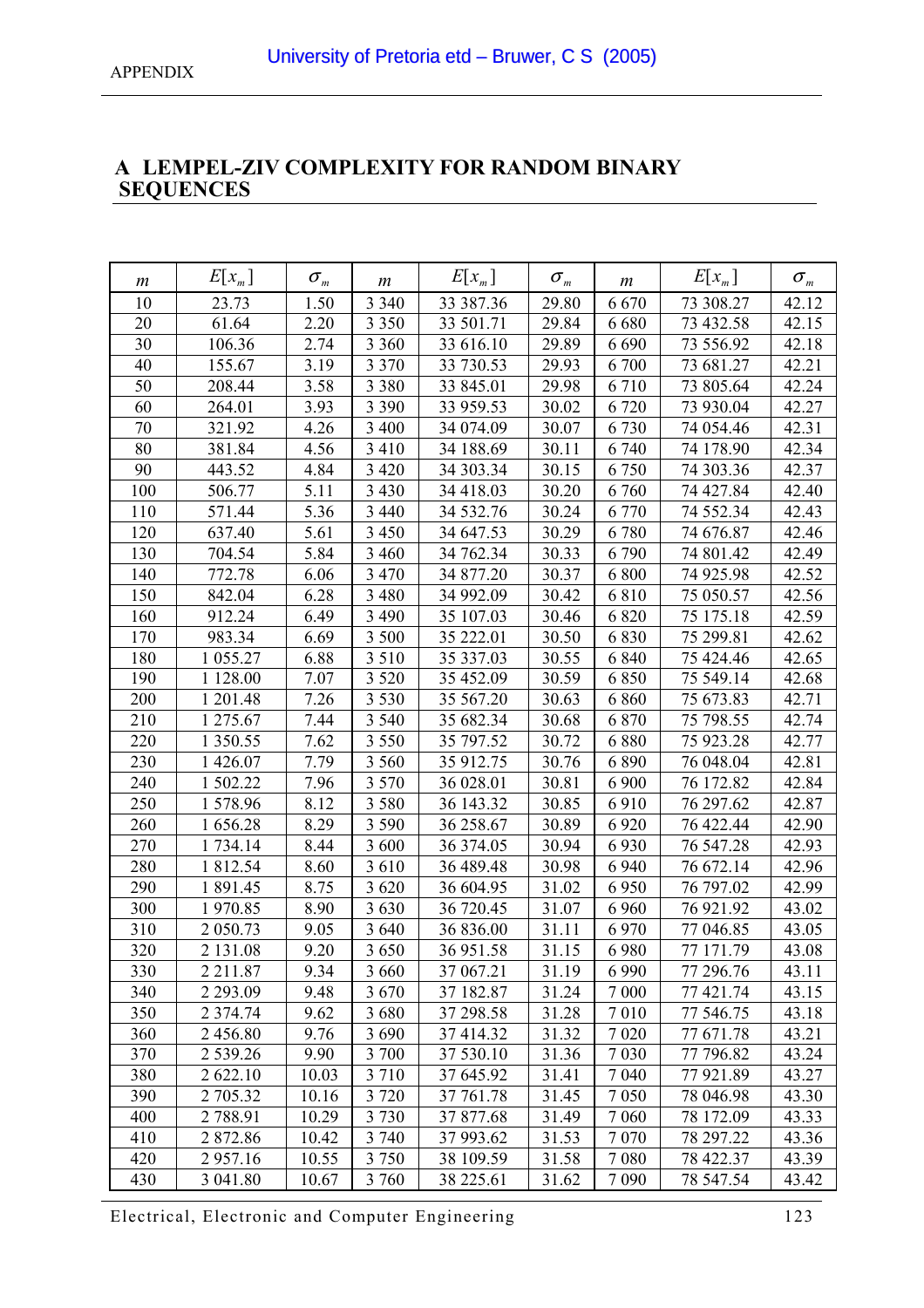| m   | $E[x_m]$      | $\sigma_{\scriptscriptstyle m}$ | m       | $E[x_{m}]$ | $\sigma_{\scriptscriptstyle m}$ | m       | $E[x_m]$  | $\sigma_{\scriptscriptstyle m}$ |
|-----|---------------|---------------------------------|---------|------------|---------------------------------|---------|-----------|---------------------------------|
| 440 | 3 126.78      | 10.80                           | 3 7 7 0 | 38 341.66  | 31.66                           | 7 100   | 78 672.73 | 43.45                           |
| 450 | 3 212.08      | 10.92                           | 3 7 8 0 | 38 457.75  | 31.70                           | 7 1 1 0 | 78 797.94 | 43.48                           |
| 460 | 3 297.70      | 11.04                           | 3 7 9 0 | 38 573.88  | 31.74                           | 7 1 20  | 78 923.17 | 43.51                           |
| 470 | 3 3 8 3 . 6 3 | 11.16                           | 3 800   | 38 690.05  | 31.79                           | 7 1 3 0 | 79 048.42 | 43.54                           |
| 480 | 3 469.87      | 11.28                           | 3 8 1 0 | 38 806.25  | 31.83                           | 7 1 4 0 | 79 173.69 | 43.58                           |
| 490 | 3 5 5 6 . 4 1 | 11.39                           | 3 8 2 0 | 38 922.49  | 31.87                           | 7 1 5 0 | 79 298.98 | 43.61                           |
| 500 | 3 643.24      | 11.51                           | 3 8 3 0 | 39 038.77  | 31.91                           | 7 1 6 0 | 79 424.30 | 43.64                           |
| 510 | 3 730.36      | 11.63                           | 3 8 4 0 | 39 155.09  | 31.95                           | 7 1 7 0 | 79 549.63 | 43.67                           |
| 520 | 3 817.76      | 11.74                           | 3 8 5 0 | 39 271.45  | 31.99                           | 7 1 8 0 | 79 674.98 | 43.70                           |
| 530 | 3 905.43      | 11.85                           | 3 8 6 0 | 39 387.84  | 32.04                           | 7 1 9 0 | 79 800.35 | 43.73                           |
| 540 | 3 993.38      | 11.96                           | 3 8 7 0 | 39 504.27  | 32.08                           | 7 200   | 79 925.75 | 43.76                           |
| 550 | 4 081.60      | 12.07                           | 3 8 8 0 | 39 620.74  | 32.12                           | 7210    | 80 051.16 | 43.79                           |
| 560 | 4 170.07      | 12.18                           | 3 8 9 0 | 39 737.24  | 32.16                           | 7 2 2 0 | 80 176.59 | 43.82                           |
| 570 | 4258.81       | 12.29                           | 3 900   | 39 853.79  | 32.20                           | 7 2 3 0 | 80 302.04 | 43.85                           |
| 580 | 4 3 4 7 . 7 9 | 12.40                           | 3 9 1 0 | 39 970.36  | 32.24                           | 7 2 4 0 | 80 427.51 | 43.88                           |
| 590 | 4 4 3 7 .0 2  | 12.51                           | 3 9 2 0 | 40 086.98  | 32.28                           | 7 2 5 0 | 80 553.01 | 43.91                           |
| 600 | 4 5 26.50     | 12.61                           | 3 9 3 0 | 40 203.63  | 32.32                           | 7 2 6 0 | 80 678.52 | 43.94                           |
| 610 | 4 616.21      | 12.72                           | 3 9 4 0 | 40 320.32  | 32.37                           | 7 2 7 0 | 80 804.05 | 43.97                           |
| 620 | 4 706.17      | 12.82                           | 3 9 5 0 | 40 437.05  | 32.41                           | 7 2 8 0 | 80 929.60 | 44.00                           |
| 630 | 4796.35       | 12.93                           | 3 9 6 0 | 40 553.81  | 32.45                           | 7 2 9 0 | 81 055.17 | 44.03                           |
| 640 | 4 8 8 6 .76   | 13.03                           | 3 9 7 0 | 40 670.61  | 32.49                           | 7 3 0 0 | 81 180.77 | 44.06                           |
| 650 | 4 977.40      | 13.13                           | 3 9 8 0 | 40 787.44  | 32.53                           | 7310    | 81 306.38 | 44.09                           |
| 660 | 5 068.26      | 13.23                           | 3 9 9 0 | 40 904.32  | 32.57                           | 7 3 2 0 | 81 432.01 | 44.12                           |
| 670 | 5 159.33      | 13.33                           | 4 0 0 0 | 41 021.22  | 32.61                           | 7330    | 81 557.66 | 44.15                           |
| 680 | 5 250.62      | 13.43                           | 4 0 1 0 | 41 138.17  | 32.65                           | 7 3 4 0 | 81 683.33 | 44.18                           |
| 690 | 5 342.12      | 13.53                           | 4 0 20  | 41 255.15  | 32.69                           | 7350    | 81 809.02 | 44.21                           |
| 700 | 5 433.83      | 13.63                           | 4 0 3 0 | 41 372.16  | 32.73                           | 7 3 6 0 | 81 934.73 | 44.24                           |
| 710 | 5 5 2 5 .75   | 13.72                           | 4 0 4 0 | 41 489.21  | 32.77                           | 7370    | 82 060.46 | 44.27                           |
| 720 | 5 617.87      | 13.82                           | 4 0 5 0 | 41 606.30  | 32.81                           | 7380    | 82 186.21 | 44.30                           |
| 730 | 5 710.19      | 13.92                           | 4 0 6 0 | 41 723.42  | 32.86                           | 7390    | 82 311.97 | 44.33                           |
| 740 | 5 802.70      | 14.01                           | 4 0 7 0 | 41 840.58  | 32.90                           | 7400    | 82 437.76 | 44.36                           |
| 750 | 5 895.41      | 14.11                           | 4 0 8 0 | 41 957.77  | 32.94                           | 7410    | 82 563.57 | 44.39                           |
| 760 | 5 988.32      | 14.20                           | 4 0 9 0 | 42 075.00  | 32.98                           | 7420    | 82 689.40 | 44.42                           |
| 770 | 6 081.41      | 14.29                           | 4 100   | 42 192.27  | 33.02                           | 7430    | 82 815.24 | 44.45                           |
| 780 | 6 174.68      | 14.39                           | 4 1 1 0 | 42 309.57  | 33.06                           | 7440    | 82 941.11 | 44.48                           |
| 790 | 6 2 68.15     | 14.48                           | 4 1 2 0 | 42 426.90  | 33.10                           | 7450    | 83 066.99 | 44.51                           |
| 800 | 6 3 6 1 . 7 9 | 14.57                           | 4 1 3 0 | 42 544.27  | 33.14                           | 7460    | 83 192.90 | 44.54                           |
| 810 | 6 455.62      | 14.66                           | 4 1 4 0 | 42 661.67  | 33.18                           | 7470    | 83 318.82 | 44.57                           |
| 820 | 6 549.62      | 14.75                           | 4 1 5 0 | 42 779.11  | 33.22                           | 7480    | 83 444.76 | 44.60                           |
| 830 | 6 643.80      | 14.84                           | 4 1 6 0 | 42 896.59  | 33.26                           | 7490    | 83 570.73 | 44.63                           |
| 840 | 6738.15       | 14.93                           | 4 1 7 0 | 43 014.10  | 33.30                           | 7500    | 83 696.71 | 44.66                           |
| 850 | 6 832.67      | 15.02                           | 4 1 8 0 | 43 131.64  | 33.34                           | 7510    | 83 822.71 | 44.69                           |
| 860 | 6 9 27.36     | 15.11                           | 4 1 9 0 | 43 249.22  | 33.38                           | 7520    | 83 948.73 | 44.72                           |
| 870 | 7 022.22      | 15.20                           | 4 200   | 43 366.83  | 33.42                           | 7530    | 84 074.77 | 44.75                           |
| 880 | 7 117.25      | 15.28                           | 4 2 1 0 | 43 484.47  | 33.46                           | 7540    | 84 200.82 | 44.78                           |
| 890 | 7 212.44      | 15.37                           | 4 2 2 0 | 43 602.15  | 33.50                           | 7550    | 84 326.90 | 44.81                           |
| 900 | 7 307.79      | 15.46                           | 4 2 3 0 | 43 719.87  | 33.54                           | 7560    | 84 453.00 | 44.84                           |
| 910 | 7 403.30      | 15.54                           | 4 2 4 0 | 43 837.62  | 33.58                           | 7570    | 84 579.11 | 44.87                           |
| 920 | 7498.96       | 15.63                           | 4 2 5 0 | 43 955.40  | 33.62                           | 7580    | 84 705.25 | 44.90                           |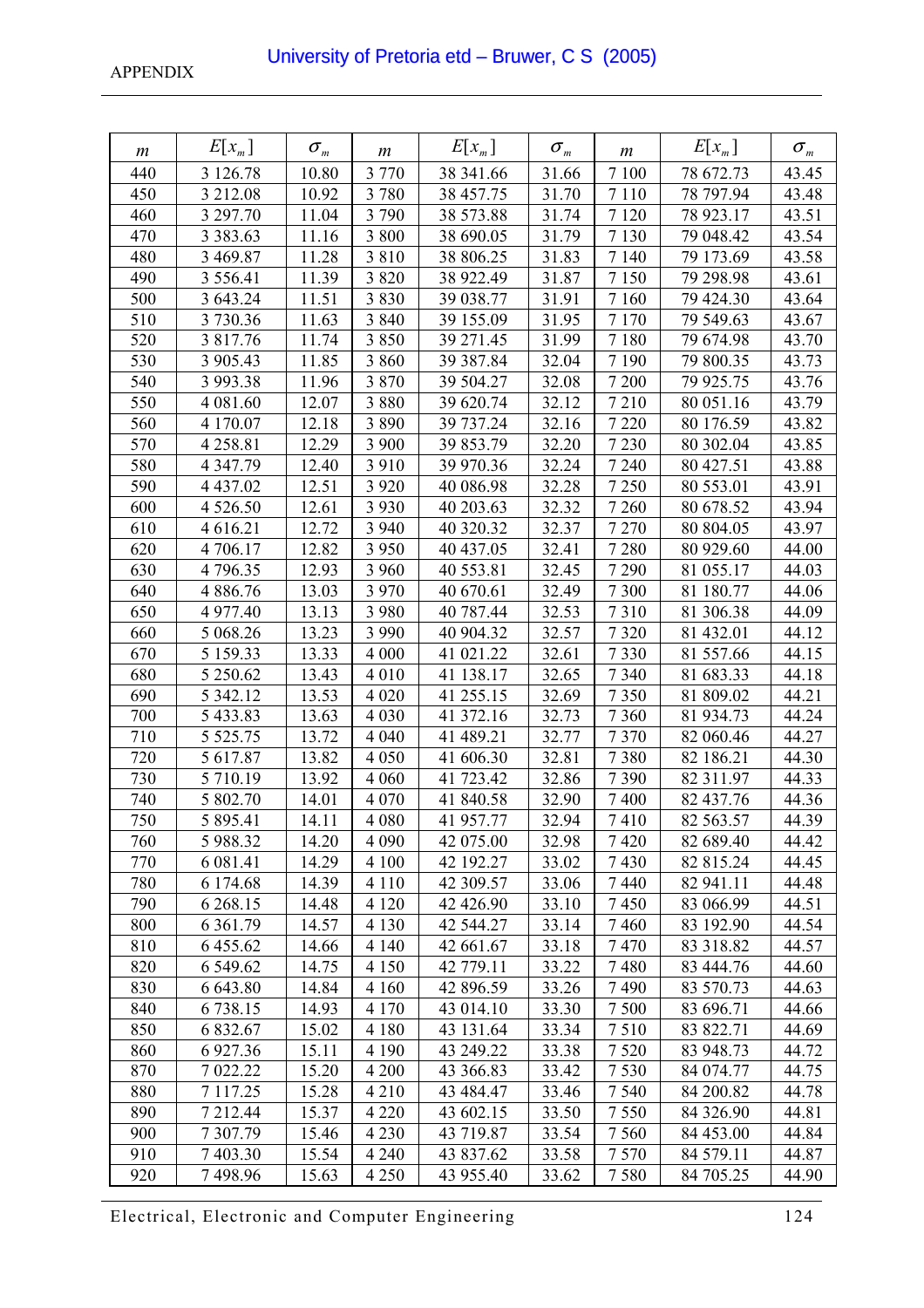| $\boldsymbol{m}$ | $E[x_{m}]$    | $\sigma_{\scriptscriptstyle m}$ | m       | $E[x_{m}]$ | $\sigma_{\scriptscriptstyle m}$ | m       | $E[x_{m}]$ | $\sigma_{\scriptscriptstyle m}$ |
|------------------|---------------|---------------------------------|---------|------------|---------------------------------|---------|------------|---------------------------------|
| 930              | 7 594.79      | 15.71                           | 4 2 6 0 | 44 073.22  | 33.65                           | 7590    | 84 831.40  | 44.93                           |
| 940              | 7690.77       | 15.80                           | 4 2 7 0 | 44 191.07  | 33.69                           | 7600    | 84 957.58  | 44.96                           |
| 950              | 7786.90       | 15.88                           | 4 2 8 0 | 44 308.95  | 33.73                           | 7610    | 85 083.77  | 44.99                           |
| 960              | 7883.18       | 15.96                           | 4 2 9 0 | 44 4 26.87 | 33.77                           | 7620    | 85 209.98  | 45.02                           |
| 970              | 7979.62       | 16.05                           | 4 3 0 0 | 44 544.82  | 33.81                           | 7630    | 85 336.21  | 45.05                           |
| 980              | 8 0 7 6 . 20  | 16.13                           | 4 3 1 0 | 44 662.81  | 33.85                           | 7640    | 85 462.46  | 45.08                           |
| 990              | 8 172.93      | 16.21                           | 4 3 2 0 | 44 780.83  | 33.89                           | 7650    | 85 588.72  | 45.10                           |
| 1 000            | 8 2 6 9 . 8 1 | 16.29                           | 4 3 3 0 | 44 898.88  | 33.93                           | 7660    | 85 715.01  | 45.13                           |
| 1 0 1 0          | 8 3 6 6 .8 2  | 16.38                           | 4 3 4 0 | 45 016.96  | 33.97                           | 7670    | 85 841.31  | 45.16                           |
| 1 0 20           | 8 4 6 3 . 9 9 | 16.46                           | 4 3 5 0 | 45 135.08  | 34.01                           | 7680    | 85 967.64  | 45.19                           |
| 1 0 3 0          | 8 5 6 1 . 29  | 16.54                           | 4 3 6 0 | 45 253.23  | 34.05                           | 7690    | 86 093.98  | 45.22                           |
| 1 0 4 0          | 8 658.73      | 16.62                           | 4 3 7 0 | 45 371.42  | 34.09                           | 7700    | 86 220.34  | 45.25                           |
| 1 0 5 0          | 8 7 5 6 . 3 1 | 16.70                           | 4 3 8 0 | 45 489.64  | 34.13                           | 7710    | 86 346.72  | 45.28                           |
| 1 0 6 0          | 8 8 5 4 . 0 3 | 16.78                           | 4 3 9 0 | 45 607.89  | 34.16                           | 7720    | 86 473.12  | 45.31                           |
| 1 0 7 0          | 8951.88       | 16.86                           | 4 4 0 0 | 45 726.17  | 34.20                           | 7730    | 86 599.54  | 45.34                           |
| 1 0 8 0          | 9 049.87      | 16.93                           | 4410    | 45 844.49  | 34.24                           | 7740    | 86 725.97  | 45.37                           |
| 1 0 9 0          | 9 147.99      | 17.01                           | 4 4 2 0 | 45 962.84  | 34.28                           | 7750    | 86 852.43  | 45.40                           |
| 1 100            | 9 2 4 6.25    | 17.09                           | 4 4 3 0 | 46 081.22  | 34.32                           | 7760    | 86 978.90  | 45.43                           |
| 1 1 1 0          | 9 3 4 4 . 6 3 | 17.17                           | 4 4 4 0 | 46 199.63  | 34.36                           | 7770    | 87 105.39  | 45.46                           |
| 1 1 2 0          | 9 4 4 3 . 1 5 | 17.25                           | 4 4 5 0 | 46 318.08  | 34.40                           | 7780    | 87 231.90  | 45.49                           |
| 1 1 3 0          | 9 541.79      | 17.32                           | 4 4 6 0 | 46 436.56  | 34.44                           | 7790    | 87 358.43  | 45.52                           |
| 1 1 4 0          | 9 640.56      | 17.40                           | 4 4 7 0 | 46 555.07  | 34.47                           | 7800    | 87 484.98  | 45.54                           |
| 1 1 5 0          | 9739.46       | 17.48                           | 4 4 8 0 | 46 673.61  | 34.51                           | 7810    | 87 611.55  | 45.57                           |
| 1 160            | 9 8 3 8 . 4 8 | 17.55                           | 4 4 9 0 | 46 792.19  | 34.55                           | 7820    | 87 738.13  | 45.60                           |
| 1 1 7 0          | 9 9 3 7 . 6 3 | 17.63                           | 4 500   | 46 910.80  | 34.59                           | 7830    | 87 864.73  | 45.63                           |
| 1 1 8 0          | 10 036.90     | 17.70                           | 4 5 1 0 | 47 029.44  | 34.63                           | 7840    | 87 991.36  | 45.66                           |
| 1 1 9 0          | 10 136.29     | 17.78                           | 4 5 20  | 47 148.11  | 34.67                           | 7850    | 88 118.00  | 45.69                           |
| 1 200            | 10 235.80     | 17.85                           | 4 5 3 0 | 47 266.81  | 34.71                           | 7860    | 88 244.65  | 45.72                           |
| 1210             | 10 335.43     | 17.93                           | 4 5 4 0 | 47 385.55  | 34.74                           | 7870    | 88 371.33  | 45.75                           |
| 1 2 2 0          | 10 435.19     | 18.00                           | 4 5 5 0 | 47 504.32  | 34.78                           | 7880    | 88 498.02  | 45.78                           |
| 1 2 3 0          | 10 535.05     | 18.07                           | 4 5 6 0 | 47 623.12  | 34.82                           | 7890    | 88 624.74  | 45.81                           |
| 1 240            | 10 635.04     | 18.15                           | 4 5 7 0 | 47 741.95  | 34.86                           | 7900    | 88 751.47  | 45.84                           |
| 1 2 5 0          | 10 735.14     | 18.22                           | 4580    | 47 860.81  | 34.90                           | 7910    | 88 878.22  | 45.86                           |
| 1 260            | 10 835.36     | 18.29                           | 4 5 9 0 | 47 979.70  | 34.93                           | 7920    | 89 004.99  | 45.89                           |
| 1 2 7 0          | 10 935.70     | 18.37                           | 4 600   | 48 098.63  | 34.97                           | 7930    | 89 131.77  | 45.92                           |
| 1 2 8 0          | 11 036.14     | 18.44                           | 4610    | 48 217.58  | 35.01                           | 7940    | 89 258.58  | 45.95                           |
| 1 2 9 0          | 11 136.70     | 18.51                           | 4 6 20  | 48 336.57  | 35.05                           | 7950    | 89 385.40  | 45.98                           |
| 1 300            | 11 237.37     | 18.58                           | 4 6 3 0 | 48 455.59  | 35.09                           | 7960    | 89 512.24  | 46.01                           |
| 1310             | 11 338.15     | 18.65                           | 4 6 4 0 | 48 574.64  | 35.12                           | 7970    | 89 639.10  | 46.04                           |
| 1 3 2 0          | 11 439.04     | 18.72                           | 4 6 5 0 | 48 693.72  | 35.16                           | 7980    | 89 765.98  | 46.07                           |
| 1 3 3 0          | 11 540.04     | 18.80                           | 4 6 6 0 | 48 812.84  | 35.20                           | 7990    | 89 892.87  | 46.10                           |
| 1 3 4 0          | 11 641.15     | 18.87                           | 4670    | 48 931.98  | 35.24                           | 8 0 0 0 | 90 019.78  | 46.12                           |
| 1 3 5 0          | 11 742.37     | 18.94                           | 4680    | 49 051.15  | 35.28                           | 8 0 1 0 | 90 146.71  | 46.15                           |
| 1 3 6 0          | 11 843.69     | 19.01                           | 4 6 9 0 | 49 170.36  | 35.31                           | 8 0 2 0 | 90 273.66  | 46.18                           |
| 1 3 7 0          | 11 945.12     | 19.08                           | 4 700   | 49 289.59  | 35.35                           | 8 0 3 0 | 90 400.63  | 46.21                           |
| 1 3 8 0          | 12 046.65     | 19.15                           | 4 7 1 0 | 49 408.86  | 35.39                           | 8 0 4 0 | 90 527.62  | 46.24                           |
| 1 3 9 0          | 12 148.29     | 19.22                           | 4 7 2 0 | 49 528.16  | 35.43                           | 8 0 5 0 | 90 654.62  | 46.27                           |
| 1 400            | 12 250.03     | 19.28                           | 4 7 3 0 | 49 647.48  | 35.46                           | 8 0 6 0 | 90 781.64  | 46.30                           |
| 1410             | 12 351.87     | 19.35                           | 4 7 4 0 | 49 766.84  | 35.50                           | 8 0 7 0 | 90 908.68  | 46.33                           |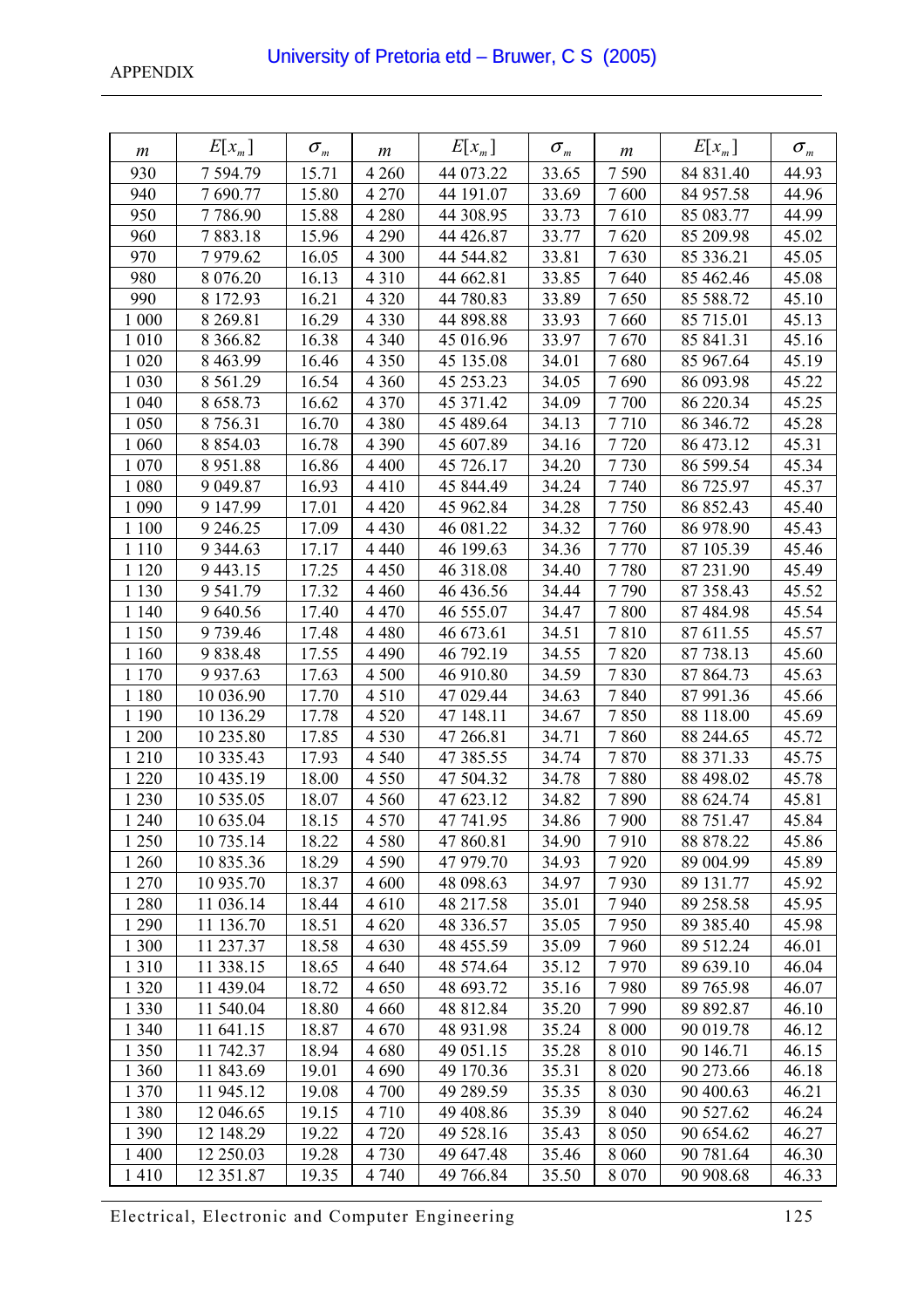| m       | $E[x_m]$   | $\sigma_{\scriptscriptstyle m}$ | m       | $E[x_{m}]$ | $\sigma_{\scriptscriptstyle m}$ | m       | $E[x_m]$  | $\sigma_{\scriptscriptstyle m}$ |
|---------|------------|---------------------------------|---------|------------|---------------------------------|---------|-----------|---------------------------------|
| 1 4 2 0 | 12 453.82  | 19.42                           | 4 7 5 0 | 49 886.23  | 35.54                           | 8 0 8 0 | 91 035.73 | 46.36                           |
| 1 4 3 0 | 12 555.87  | 19.49                           | 4 7 6 0 | 50 005.65  | 35.58                           | 8 0 9 0 | 91 162.81 | 46.38                           |
| 1 4 4 0 | 12 658.02  | 19.56                           | 4 7 7 0 | 50 125.10  | 35.61                           | 8 100   | 91 289.90 | 46.41                           |
| 1450    | 12 760.27  | 19.63                           | 4780    | 50 244.58  | 35.65                           | 8 1 1 0 | 91 417.01 | 46.44                           |
| 1 4 6 0 | 12 862.62  | 19.69                           | 4 7 9 0 | 50 364.09  | 35.69                           | 8 1 2 0 | 91 544.14 | 46.47                           |
| 1470    | 12 965.06  | 19.76                           | 4 800   | 50 483.63  | 35.73                           | 8 1 3 0 | 91 671.28 | 46.50                           |
| 1 4 8 0 | 13 067.61  | 19.83                           | 4810    | 50 603.20  | 35.76                           | 8 1 4 0 | 91 798.45 | 46.53                           |
| 1 4 9 0 | 13 170.25  | 19.90                           | 4 8 20  | 50 722.80  | 35.80                           | 8 1 5 0 | 91 925.63 | 46.56                           |
| 1500    | 13 272.99  | 19.96                           | 4830    | 50 842.43  | 35.84                           | 8 1 6 0 | 92 052.83 | 46.58                           |
| 1510    | 13 375.82  | 20.03                           | 4 8 4 0 | 50 962.09  | 35.87                           | 8 1 7 0 | 92 180.04 | 46.61                           |
| 1520    | 13 478.75  | 20.10                           | 4 8 5 0 | 51 081.78  | 35.91                           | 8 1 8 0 | 92 307.28 | 46.64                           |
| 1530    | 13 581.78  | 20.16                           | 4 8 6 0 | 51 201.49  | 35.95                           | 8 1 9 0 | 92 434.53 | 46.67                           |
| 1 540   | 13 684.90  | 20.23                           | 4 8 7 0 | 51 321.24  | 35.98                           | 8 2 0 0 | 92 561.80 | 46.70                           |
| 1550    | 13 788.11  | 20.29                           | 4 8 8 0 | 51 441.02  | 36.02                           | 8 2 1 0 | 92 689.09 | 46.73                           |
| 1560    | 13 891.42  | 20.36                           | 4 8 9 0 | 51 560.83  | 36.06                           | 8 2 2 0 | 92 816.39 | 46.75                           |
| 1570    | 13 994.82  | 20.42                           | 4 9 0 0 | 51 680.67  | 36.10                           | 8 2 3 0 | 92 943.71 | 46.78                           |
| 1580    | 14 098.31  | 20.49                           | 4910    | 51 800.53  | 36.13                           | 8 2 4 0 | 93 071.05 | 46.81                           |
| 1590    | 14 201.89  | 20.55                           | 4 9 20  | 51 920.43  | 36.17                           | 8 2 5 0 | 93 198.41 | 46.84                           |
| 1600    | 14 305.56  | 20.62                           | 4 9 3 0 | 52 040.36  | 36.21                           | 8 2 6 0 | 93 325.78 | 46.87                           |
| 1610    | 14 409.32  | 20.68                           | 4 9 4 0 | 52 160.31  | 36.24                           | 8 2 7 0 | 93 453.18 | 46.90                           |
| 1620    | 14 5 13 17 | 20.75                           | 4 9 5 0 | 52 280.29  | 36.28                           | 8 2 8 0 | 93 580.59 | 46.93                           |
| 1630    | 14 617.11  | 20.81                           | 4 9 6 0 | 52 400.31  | 36.32                           | 8 2 9 0 | 93 708.01 | 46.95                           |
| 1640    | 14 721.14  | 20.87                           | 4 9 7 0 | 52 520.35  | 36.35                           | 8 3 0 0 | 93 835.46 | 46.98                           |
| 1650    | 14 825.26  | 20.94                           | 4 9 8 0 | 52 640.42  | 36.39                           | 8 3 1 0 | 93 962.92 | 47.01                           |
| 1660    | 14 929.46  | 21.00                           | 4 9 9 0 | 52 760.52  | 36.43                           | 8 3 2 0 | 94 090.40 | 47.04                           |
| 1670    | 15 033.75  | 21.06                           | 5 0 0 0 | 52 880.65  | 36.46                           | 8 3 3 0 | 94 217.89 | 47.07                           |
| 1680    | 15 138.13  | 21.13                           | 5 0 1 0 | 53 000.81  | 36.50                           | 8 3 4 0 | 94 345.41 | 47.10                           |
| 1690    | 15 242.59  | 21.19                           | 5 0 20  | 53 120.99  | 36.53                           | 8 3 5 0 | 94 472.94 | 47.12                           |
| 1700    | 15 347.14  | 21.25                           | 5 0 3 0 | 53 241.21  | 36.57                           | 8 3 6 0 | 94 600.49 | 47.15                           |
| 1710    | 15 451.78  | 21.32                           | 5 0 4 0 | 53 361.45  | 36.61                           | 8 3 7 0 | 94 728.05 | 47.18                           |
| 1720    | 15 556.49  | 21.38                           | 5 0 5 0 | 53 481.73  | 36.64                           | 8 3 8 0 | 94 855.63 | 47.21                           |
| 1730    | 15 661.29  | 21.44                           | 5 0 6 0 | 53 602.03  | 36.68                           | 8 3 9 0 | 94 983.23 | 47.24                           |
| 1740    | 15 766.18  | 21.50                           | 5 0 7 0 | 53 722.36  | 36.72                           | 8 4 0 0 | 95 110.85 | 47.26                           |
| 1750    | 15 871.15  | 21.56                           | 5 0 8 0 | 53 842.71  | 36.75                           | 8 4 1 0 | 95 238.49 | 47.29                           |
| 1760    | 15 976.19  | 21.63                           | 5 0 9 0 | 53 963.10  | 36.79                           | 8 4 2 0 | 95 366.14 | 47.32                           |
| 1 770   | 16 081.33  | 21.69                           | 5 100   | 54 083.52  | 36.83                           | 8 4 3 0 | 95 493.81 | 47.35                           |
| 1780    | 16 186.54  | 21.75                           | 5 1 1 0 | 54 203.96  | 36.86                           | 8 4 4 0 | 95 621.49 | 47.38                           |
| 1790    | 16 291.83  | 21.81                           | 5 1 2 0 | 54 324.43  | 36.90                           | 8 4 5 0 | 95 749.19 | 47.40                           |
| 1800    | 16 397.21  | 21.87                           | 5 1 3 0 | 54 444.93  | 36.93                           | 8 4 6 0 | 95 876.91 | 47.43                           |
| 1810    | 16 502.66  | 21.93                           | 5 1 4 0 | 54 565.46  | 36.97                           | 8 4 7 0 | 96 004.65 | 47.46                           |
| 1820    | 16 608.19  | 21.99                           | 5 1 5 0 | 54 686.01  | 37.01                           | 8 4 8 0 | 96 132.40 | 47.49                           |
| 1830    | 16 713.81  | 22.05                           | 5 1 6 0 | 54 806.60  | 37.04                           | 8 4 9 0 | 96 260.18 | 47.52                           |
| 1840    | 16 819.50  | 22.11                           | 5 1 7 0 | 54 927.21  | 37.08                           | 8 500   | 96 387.96 | 47.54                           |
| 1850    | 16 925.27  | 22.17                           | 5 1 8 0 | 55 047.85  | 37.11                           | 8 5 1 0 | 96 515.77 | 47.57                           |
| 1860    | 17 031.12  | 22.23                           | 5 1 9 0 | 55 168.52  | 37.15                           | 8 5 20  | 96 643.59 | 47.60                           |
| 1870    | 17 137.04  | 22.29                           | 5 200   | 55 289.21  | 37.18                           | 8 5 3 0 | 96 771.43 | 47.63                           |
| 1880    | 17 243.05  | 22.35                           | 5 2 1 0 | 55 409.93  | 37.22                           | 8 5 4 0 | 96 899.28 | 47.66                           |
| 1890    | 17 349.13  | 22.41                           | 5 2 2 0 | 55 530.68  | 37.26                           | 8 5 5 0 | 97 027.16 | 47.68                           |
| 1 900   | 17455.28   | 22.47                           | 5 2 3 0 | 55 651.46  | 37.29                           | 8 5 6 0 | 97 155.05 | 47.71                           |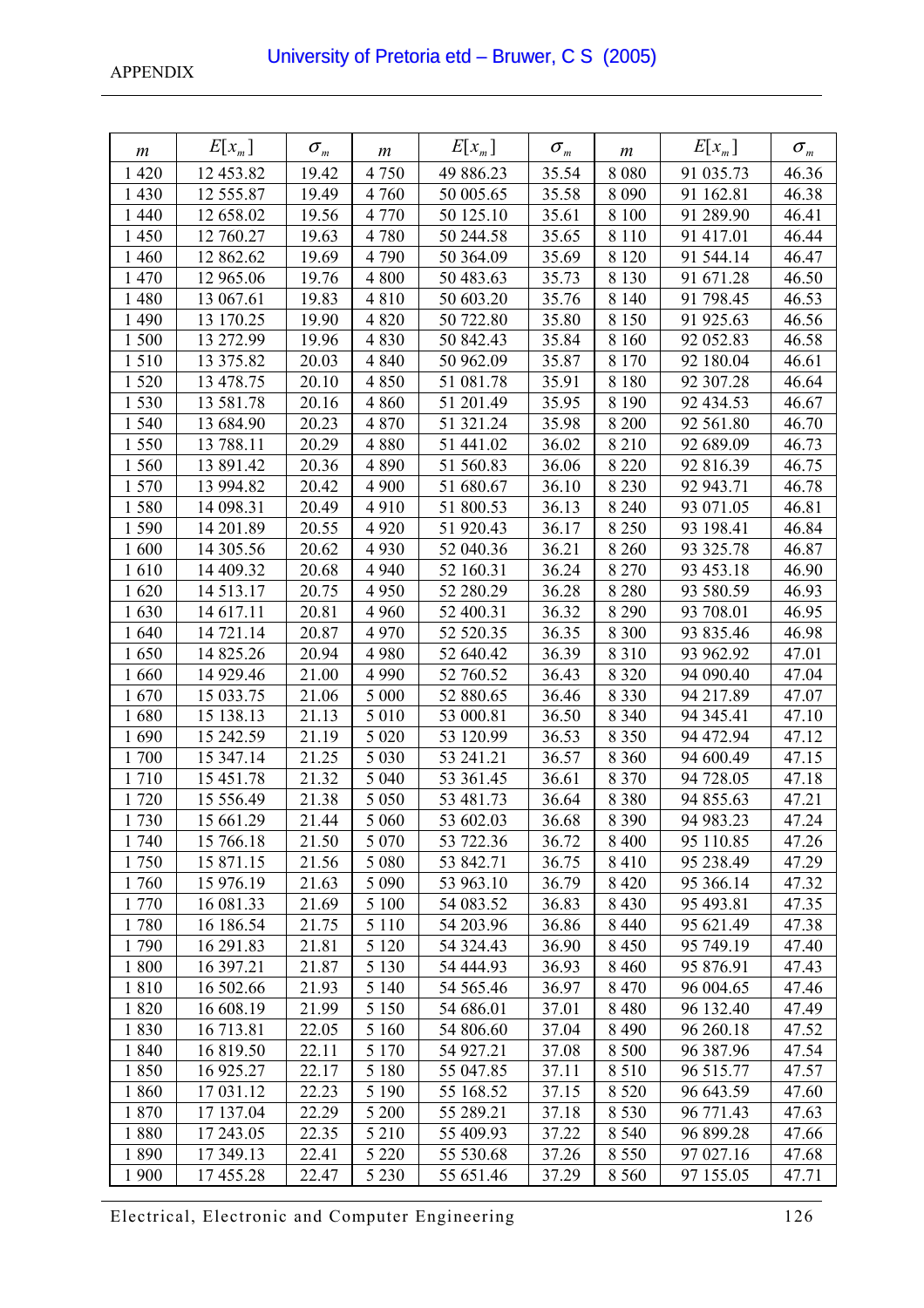| m       | $E[x_m]$  | $\sigma_{\scriptscriptstyle m}$ | m       | $E[x_{m}]$ | $\sigma_{\scriptscriptstyle m}$ | m       | $E[x_{m}]$ | $\sigma_{\scriptscriptstyle m}$ |
|---------|-----------|---------------------------------|---------|------------|---------------------------------|---------|------------|---------------------------------|
| 1910    | 17 561.51 | 22.53                           | 5 2 4 0 | 55 772.27  | 37.33                           | 8 5 7 0 | 97 282.95  | 47.74                           |
| 1920    | 17 667.82 | 22.59                           | 5 2 5 0 | 55 893.10  | 37.36                           | 8580    | 97 410.88  | 47.77                           |
| 1930    | 17 774.20 | 22.65                           | 5 2 6 0 | 56 013.96  | 37.40                           | 8 5 9 0 | 97 538.82  | 47.80                           |
| 1940    | 17880.66  | 22.71                           | 5 2 7 0 | 56 134.85  | 37.43                           | 8 600   | 97 666.77  | 47.82                           |
| 1950    | 17987.19  | 22.76                           | 5 2 8 0 | 56 255.77  | 37.47                           | 8610    | 97 794.75  | 47.85                           |
| 1960    | 18 093.79 | 22.82                           | 5 2 9 0 | 56 376.71  | 37.51                           | 8 6 20  | 97 922.74  | 47.88                           |
| 1970    | 18 200.47 | 22.88                           | 5 300   | 56 497.68  | 37.54                           | 8630    | 98 050.74  | 47.91                           |
| 1980    | 18 307.22 | 22.94                           | 5 3 1 0 | 56 618.68  | 37.58                           | 8 6 4 0 | 98 178.77  | 47.93                           |
| 1990    | 18 414.05 | 23.00                           | 5 3 2 0 | 56 739.70  | 37.61                           | 8650    | 98 306.81  | 47.96                           |
| 2 0 0 0 | 18 520.94 | 23.05                           | 5 3 3 0 | 56 860.75  | 37.65                           | 8 6 6 0 | 98 434.86  | 47.99                           |
| 2010    | 18 627.91 | 23.11                           | 5 3 4 0 | 56 981.83  | 37.68                           | 8670    | 98 562.94  | 48.02                           |
| 2 0 2 0 | 18 734.95 | 23.17                           | 5 3 5 0 | 57 102.94  | 37.72                           | 8680    | 98 691.03  | 48.05                           |
| 2 0 3 0 | 18 842.07 | 23.23                           | 5 3 6 0 | 57 224.07  | 37.75                           | 8690    | 98 819.14  | 48.07                           |
| 2 0 4 0 | 18 949.25 | 23.28                           | 5 3 7 0 | 57 345.23  | 37.79                           | 8 700   | 98 947.26  | 48.10                           |
| 2 0 5 0 | 19 056.50 | 23.34                           | 5 3 8 0 | 57 466.41  | 37.82                           | 8710    | 99 075.40  | 48.13                           |
| 2 0 6 0 | 19 163.83 | 23.40                           | 5 3 9 0 | 57 587.63  | 37.86                           | 8720    | 99 203.56  | 48.16                           |
| 2070    | 19 271.22 | 23.45                           | 5 400   | 57 708.87  | 37.89                           | 8730    | 99 331.73  | 48.18                           |
| 2 0 8 0 | 19 378.68 | 23.51                           | 5 4 1 0 | 57 830.13  | 37.93                           | 8 7 4 0 | 99 459.92  | 48.21                           |
| 2 0 9 0 | 19 486.22 | 23.57                           | 5 4 2 0 | 57 951.43  | 37.96                           | 8750    | 99 588.13  | 48.24                           |
| 2 100   | 19 593.82 | 23.62                           | 5 4 3 0 | 58 072.75  | 38.00                           | 8760    | 99 716.35  | 48.27                           |
| 2 1 1 0 | 19 701.49 | 23.68                           | 5 4 4 0 | 58 194.09  | 38.03                           | 8 7 7 0 | 99 844.59  | 48.29                           |
| 2 1 2 0 | 19 809.23 | 23.74                           | 5 4 5 0 | 58 315.47  | 38.07                           | 8780    | 99 972.84  | 48.32                           |
| 2 1 3 0 | 19 917.03 | 23.79                           | 5 4 6 0 | 58 436.87  | 38.10                           | 8790    | 100 101.11 | 48.35                           |
| 2 140   | 20 024.91 | 23.85                           | 5 4 7 0 | 58 558.29  | 38.14                           | 8 8 0 0 | 100 229.40 | 48.38                           |
| 2 1 5 0 | 20 132.85 | 23.90                           | 5 4 8 0 | 58 679.74  | 38.17                           | 8810    | 100 357.71 | 48.40                           |
| 2 160   | 20 240.86 | 23.96                           | 5 4 9 0 | 58 801.22  | 38.21                           | 8 8 2 0 | 100 486.03 | 48.43                           |
| 2 1 7 0 | 20 348.93 | 24.01                           | 5 500   | 58 922.73  | 38.24                           | 8 8 3 0 | 100 614.37 | 48.46                           |
| 2 1 8 0 | 20 457.07 | 24.07                           | 5 5 1 0 | 59 044.26  | 38.28                           | 8 8 4 0 | 100 742.72 | 48.49                           |
| 2 1 9 0 | 20 565.28 | 24.13                           | 5 5 2 0 | 59 165.82  | 38.31                           | 8850    | 100 871.09 | 48.51                           |
| 2 2 0 0 | 20 673.56 | 24.18                           | 5 5 3 0 | 59 287.40  | 38.35                           | 8 8 6 0 | 100 999.48 | 48.54                           |
| 2 2 1 0 | 20 781.89 | 24.24                           | 5 5 4 0 | 59 409.01  | 38.38                           | 8 8 7 0 | 101 127.88 | 48.57                           |
| 2 2 2 0 | 20 890.30 | 24.29                           | 5 5 5 0 | 59 530.64  | 38.42                           | 8880    | 101 256.30 | 48.60                           |
| 2 2 3 0 | 20 998.77 | 24.34                           | 5 5 6 0 | 59 652.31  | 38.45                           | 8890    | 101 384.73 | 48.62                           |
| 2 2 4 0 | 21 107.30 | 24.40                           | 5 5 7 0 | 59 773.99  | 38.49                           | 8 9 0 0 | 101 513.19 | 48.65                           |
| 2 2 5 0 | 21 215.90 | 24.45                           | 5 5 8 0 | 59 895.71  | 38.52                           | 8910    | 101 641.65 | 48.68                           |
| 2 2 6 0 | 21 324.56 | 24.51                           | 5 5 9 0 | 60 017.45  | 38.55                           | 8 9 2 0 | 101 770.14 | 48.71                           |
| 2 2 7 0 | 21 433.29 | 24.56                           | 5 600   | 60 139.21  | 38.59                           | 8930    | 101 898.64 | 48.73                           |
| 2 2 8 0 | 21 542.08 | 24.62                           | 5 610   | 60 261.00  | 38.62                           | 8 9 4 0 | 102 027.15 | 48.76                           |
| 2 2 9 0 | 21 650.93 | 24.67                           | 5 6 20  | 60 382.82  | 38.66                           | 8 9 5 0 | 102 155.69 | 48.79                           |
| 2 3 0 0 | 21 759.85 | 24.72                           | 5 6 3 0 | 60 504.66  | 38.69                           | 8 9 6 0 | 102 284.24 | 48.81                           |
| 2 3 1 0 | 21 868.83 | 24.78                           | 5 640   | 60 626.53  | 38.73                           | 8 9 7 0 | 102 412.80 | 48.84                           |
| 2 3 2 0 | 21 977.87 | 24.83                           | 5 6 5 0 | 60 748.42  | 38.76                           | 8980    | 102 541.38 | 48.87                           |
| 2 3 3 0 | 22 086.97 | 24.89                           | 5 6 6 0 | 60 870.34  | 38.80                           | 8 9 9 0 | 102 669.98 | 48.90                           |
| 2 3 4 0 | 22 196.14 | 24.94                           | 5 6 7 0 | 60 992.28  | 38.83                           | 9 0 0 0 | 102 798.59 | 48.92                           |
| 2 3 5 0 | 22 305.36 | 24.99                           | 5 680   | 61 114.25  | 38.86                           | 9 0 1 0 | 102 927.22 | 48.95                           |
| 2 3 6 0 | 22 414.65 | 25.04                           | 5 6 9 0 | 61 236.25  | 38.90                           | 9 0 20  | 103 055.86 | 48.98                           |
| 2 3 7 0 | 22 524.00 | 25.10                           | 5 700   | 61 358.27  | 38.93                           | 9 0 3 0 | 103 184.52 | 49.00                           |
| 2 3 8 0 | 22 633.41 | 25.15                           | 5 7 1 0 | 61 480.31  | 38.97                           | 9 0 4 0 | 103 313.20 | 49.03                           |
| 2 3 9 0 | 22 742.88 | 25.20                           | 5 7 2 0 | 61 602.38  | 39.00                           | 9 0 5 0 | 103 441.89 | 49.06                           |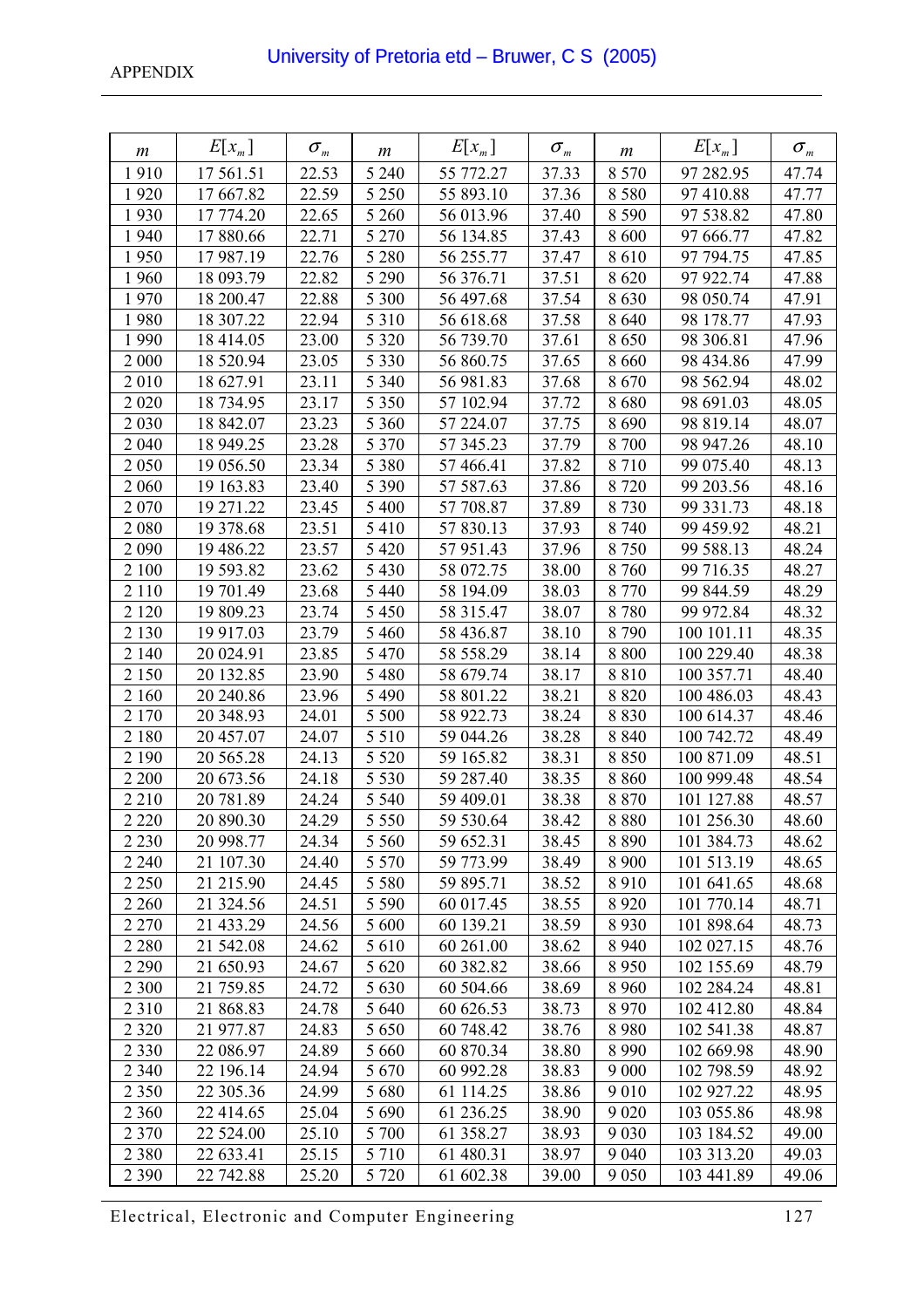| m       | $E[x_{m}]$ | $\sigma_{\scriptscriptstyle m}$ | m       | $E[x_{m}]$ | $\sigma_{\scriptscriptstyle m}$ | m       | $E[x_{m}]$ | $\sigma_{\scriptscriptstyle m}$ |
|---------|------------|---------------------------------|---------|------------|---------------------------------|---------|------------|---------------------------------|
| 2 4 0 0 | 22 852.41  | 25.26                           | 5 7 3 0 | 61 724.48  | 39.03                           | 9 0 6 0 | 103 570.60 | 49.09                           |
| 2410    | 22 962.00  | 25.31                           | 5 740   | 61 846.60  | 39.07                           | 9 0 7 0 | 103 699.33 | 49.11                           |
| 2 4 2 0 | 23 071.65  | 25.36                           | 5 7 5 0 | 61 968.75  | 39.10                           | 9 0 8 0 | 103 828.07 | 49.14                           |
| 2 4 3 0 | 23 181.36  | 25.41                           | 5 760   | 62 090.92  | 39.14                           | 9 0 9 0 | 103 956.82 | 49.17                           |
| 2 4 4 0 | 23 291.13  | 25.47                           | 5 7 7 0 | 62 213.12  | 39.17                           | 9 100   | 104 085.60 | 49.19                           |
| 2 4 5 0 | 23 400.96  | 25.52                           | 5 7 8 0 | 62 335.34  | 39.20                           | 9 1 1 0 | 104 214.39 | 49.22                           |
| 2460    | 23 510.85  | 25.57                           | 5 7 9 0 | 62 457.58  | 39.24                           | 9 1 2 0 | 104 343.19 | 49.25                           |
| 2470    | 23 620.79  | 25.62                           | 5 800   | 62 579.86  | 39.27                           | 9 1 3 0 | 104 472.01 | 49.28                           |
| 2 4 8 0 | 23 730.80  | 25.67                           | 5 8 1 0 | 62 702.15  | 39.31                           | 9 1 4 0 | 104 600.84 | 49.30                           |
| 2 4 9 0 | 23 840.86  | 25.73                           | 5 8 2 0 | 62 824.47  | 39.34                           | 9 1 5 0 | 104 729.70 | 49.33                           |
| 2 500   | 23 950.98  | 25.78                           | 5 8 3 0 | 62 946.82  | 39.37                           | 9 1 6 0 | 104 858.56 | 49.36                           |
| 2510    | 24 061.16  | 25.83                           | 5 8 4 0 | 63 069.19  | 39.41                           | 9 1 7 0 | 104 987.45 | 49.38                           |
| 2 5 2 0 | 24 171.39  | 25.88                           | 5 8 5 0 | 63 191.59  | 39.44                           | 9 1 8 0 | 105 116.34 | 49.41                           |
| 2 5 3 0 | 24 281.68  | 25.93                           | 5 8 6 0 | 63 314.01  | 39.48                           | 9 1 9 0 | 105 245.26 | 49.44                           |
| 2 5 4 0 | 24 392.03  | 25.98                           | 5 8 7 0 | 63 436.45  | 39.51                           | 9 200   | 105 374.19 | 49.46                           |
| 2 5 5 0 | 24 502.44  | 26.03                           | 5 8 8 0 | 63 558.92  | 39.54                           | 9 2 1 0 | 105 503.13 | 49.49                           |
| 2 5 6 0 | 24 612.90  | 26.09                           | 5 8 9 0 | 63 681.41  | 39.58                           | 9 2 2 0 | 105 632.10 | 49.52                           |
| 2570    | 24 723.42  | 26.14                           | 5 900   | 63 803.93  | 39.61                           | 9 2 3 0 | 105 761.07 | 49.54                           |
| 2580    | 24 834.00  | 26.19                           | 5910    | 63 926.47  | 39.64                           | 9 2 4 0 | 105 890.07 | 49.57                           |
| 2 5 9 0 | 24 944.63  | 26.24                           | 5 9 20  | 64 049.04  | 39.68                           | 9 2 5 0 | 106 019.07 | 49.60                           |
| 2600    | 25 055.32  | 26.29                           | 5930    | 64 171.63  | 39.71                           | 9 2 6 0 | 106 148.10 | 49.62                           |
| 2610    | 25 166.06  | 26.34                           | 5 9 4 0 | 64 294.25  | 39.74                           | 9 2 7 0 | 106 277.14 | 49.65                           |
| 2620    | 25 276.86  | 26.39                           | 5 9 5 0 | 64 416.89  | 39.78                           | 9 2 8 0 | 106 406.19 | 49.68                           |
| 2630    | 25 387.71  | 26.44                           | 5 9 6 0 | 64 539.55  | 39.81                           | 9 2 9 0 | 106 535.26 | 49.71                           |
| 2640    | 25 498.62  | 26.49                           | 5 9 7 0 | 64 662.24  | 39.84                           | 9 3 0 0 | 106 664.35 | 49.73                           |
| 2650    | 25 609.58  | 26.54                           | 5 9 8 0 | 64 784.95  | 39.88                           | 9310    | 106 793.45 | 49.76                           |
| 2660    | 25 720.59  | 26.59                           | 5 9 9 0 | 64 907.69  | 39.91                           | 9 3 2 0 | 106 922.57 | 49.79                           |
| 2670    | 25 831.66  | 26.64                           | 6 0 0 0 | 65 030.45  | 39.94                           | 9 3 3 0 | 107 051.70 | 49.81                           |
| 2680    | 25 942.79  | 26.69                           | 6 0 10  | 65 153.23  | 39.98                           | 9 3 4 0 | 107 180.85 | 49.84                           |
| 2690    | 26 053.97  | 26.74                           | 6 0 20  | 65 276.04  | 40.01                           | 9 3 5 0 | 107 310.01 | 49.87                           |
| 2 700   | 26 165.20  | 26.79                           | 6 0 3 0 | 65 398.88  | 40.04                           | 9 3 6 0 | 107 439.19 | 49.89                           |
| 2 7 1 0 | 26 276.48  | 26.84                           | 6 0 4 0 | 65 521.73  | 40.08                           | 9 3 7 0 | 107 568.38 | 49.92                           |
| 2 7 2 0 | 26 387.82  | 26.89                           | 6 0 5 0 | 65 644.61  | 40.11                           | 9 3 8 0 | 107 697.59 | 49.95                           |
| 2 7 3 0 | 26 499.21  | 26.94                           | 6 0 6 0 | 65 767.52  | 40.14                           | 9 3 9 0 | 107 826.82 | 49.97                           |
| 2 7 4 0 | 26 610.66  | 26.99                           | 6 0 7 0 | 65 890.45  | 40.18                           | 9 4 0 0 | 107 956.06 | 50.00                           |
| 2 7 5 0 | 26 722.16  | 27.04                           | 6 0 8 0 | 66 013.40  | 40.21                           | 9410    | 108 085.31 | 50.03                           |
| 2 760   | 26 833.70  | 27.09                           | 6 0 9 0 | 66 136.37  | 40.24                           | 9 4 20  | 108 214.59 | 50.05                           |
| 2 7 7 0 | 26 945.31  | 27.14                           | 6 100   | 66 259.37  | 40.28                           | 9 4 3 0 | 108 343.87 | 50.08                           |
| 2780    | 27 056.96  | 27.18                           | 6 1 1 0 | 66 382.40  | 40.31                           | 9 4 4 0 | 108 473.17 | 50.10                           |
| 2790    | 27 168.67  | 27.23                           | 6 1 2 0 | 66 505.44  | 40.34                           | 9450    | 108 602.49 | 50.13                           |
| 2 800   | 27 280.42  | 27.28                           | 6 1 3 0 | 66 628.51  | 40.37                           | 9460    | 108 731.82 | 50.16                           |
| 2810    | 27 392.23  | 27.33                           | 6 1 4 0 | 66 751.61  | 40.41                           | 9470    | 108 861.17 | 50.18                           |
| 2820    | 27 504.09  | 27.38                           | 6 1 5 0 | 66 874.72  | 40.44                           | 9480    | 108 990.53 | 50.21                           |
| 2830    | 27 616.00  | 27.43                           | 6 1 6 0 | 66 997.86  | 40.47                           | 9490    | 109 119.91 | 50.24                           |
| 2 8 4 0 | 27 727.96  | 27.48                           | 6 170   | 67 121.03  | 40.51                           | 9 500   | 109 249.30 | 50.26                           |
| 2850    | 27 839.98  | 27.52                           | 6 180   | 67 244.22  | 40.54                           | 9 5 10  | 109 378.71 | 50.29                           |
| 2860    | 27 952.04  | 27.57                           | 6 190   | 67 367.43  | 40.57                           | 9 5 20  | 109 508.14 | 50.32                           |
| 2870    | 28 064.15  | 27.62                           | 6 200   | 67 490.66  | 40.60                           | 9530    | 109 637.57 | 50.34                           |
| 2880    | 28 176.32  | 27.67                           | 6 2 1 0 | 67 613.92  | 40.64                           | 9 5 4 0 | 109 767.03 | 50.37                           |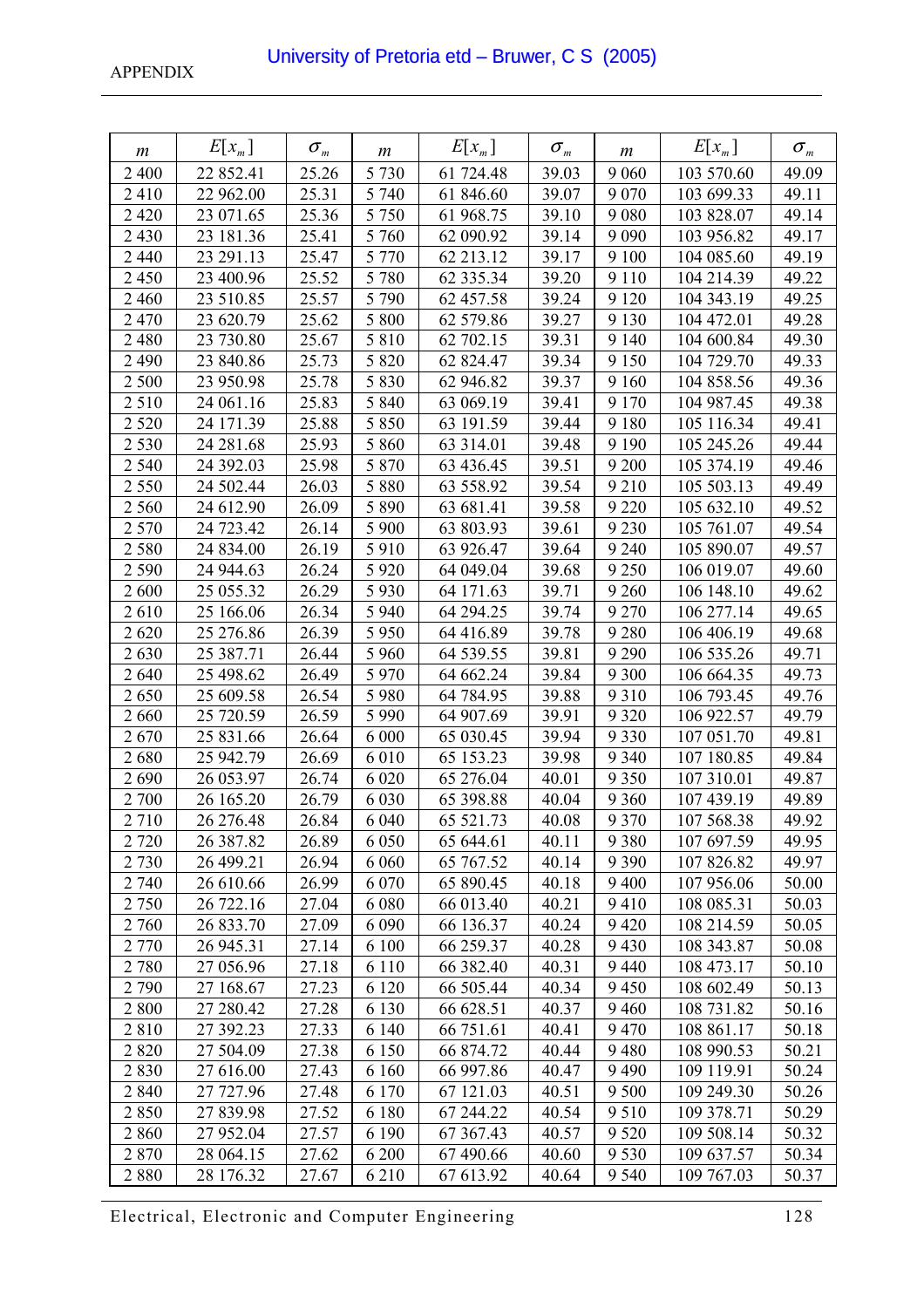| m       | $E[x_{m}]$ | $\sigma_{\scriptscriptstyle m}$ | m       | $E[x_{m}]$ | $\sigma_{\scriptscriptstyle m}$ | m       | $E[x_{m}]$ | $\sigma_{\scriptscriptstyle m}$ |
|---------|------------|---------------------------------|---------|------------|---------------------------------|---------|------------|---------------------------------|
| 2890    | 28 288.53  | 27.72                           | 6 2 2 0 | 67 737.20  | 40.67                           | 9 5 5 0 | 109 896.50 | 50.40                           |
| 2 9 0 0 | 28 400.80  | 27.77                           | 6 2 3 0 | 67 860.50  | 40.70                           | 9 5 6 0 | 110 025.98 | 50.42                           |
| 2910    | 28 513.11  | 27.81                           | 6 2 4 0 | 67 983.83  | 40.74                           | 9 5 7 0 | 110 155.48 | 50.45                           |
| 2920    | 28 625.47  | 27.86                           | 6 2 5 0 | 68 107.18  | 40.77                           | 9580    | 110 284.99 | 50.48                           |
| 2930    | 28 737.89  | 27.91                           | 6 2 6 0 | 68 230.55  | 40.80                           | 9 5 9 0 | 110 414.52 | 50.50                           |
| 2 9 4 0 | 28 850.35  | 27.96                           | 6 2 7 0 | 68 353.95  | 40.83                           | 9600    | 110 544.07 | 50.53                           |
| 2950    | 28 962.86  | 28.00                           | 6 2 8 0 | 68 477.37  | 40.87                           | 9610    | 110 673.63 | 50.55                           |
| 2 9 6 0 | 29 075.42  | 28.05                           | 6 2 9 0 | 68 600.81  | 40.90                           | 9620    | 110 803.20 | 50.58                           |
| 2970    | 29 188.03  | 28.10                           | 6 300   | 68 724.27  | 40.93                           | 9630    | 110 932.79 | 50.61                           |
| 2980    | 29 300.68  | 28.15                           | 6310    | 68 847.76  | 40.96                           | 9640    | 111 062.39 | 50.63                           |
| 2 9 9 0 | 29 413.39  | 28.19                           | 6 3 2 0 | 68 971.27  | 41.00                           | 9650    | 111 192.01 | 50.66                           |
| 3 000   | 29 526.14  | 28.24                           | 6 3 3 0 | 69 094.81  | 41.03                           | 9660    | 111 321.65 | 50.69                           |
| 3 0 1 0 | 29 638.94  | 28.29                           | 6 3 4 0 | 69 218.36  | 41.06                           | 9670    | 111 451.30 | 50.71                           |
| 3 0 2 0 | 29 751.79  | 28.33                           | 6 3 5 0 | 69 341.94  | 41.09                           | 9680    | 111 580.96 | 50.74                           |
| 3 0 3 0 | 29 864.69  | 28.38                           | 6 3 6 0 | 69 465.54  | 41.13                           | 9690    | 111 710.64 | 50.76                           |
| 3 0 4 0 | 29 977.63  | 28.43                           | 6 3 7 0 | 69 589.17  | 41.16                           | 9 700   | 111 840.33 | 50.79                           |
| 3 0 5 0 | 30 090.63  | 28.47                           | 6 3 8 0 | 69 712.81  | 41.19                           | 9710    | 111 970.04 | 50.82                           |
| 3 0 6 0 | 30 203.67  | 28.52                           | 6 3 9 0 | 69 836.48  | 41.22                           | 9720    | 112 099.76 | 50.84                           |
| 3 0 7 0 | 30 316.75  | 28.57                           | 6 4 0 0 | 69 960.18  | 41.25                           | 9730    | 112 229.50 | 50.87                           |
| 3 0 8 0 | 30 429.89  | 28.61                           | 6410    | 70 083.89  | 41.29                           | 9 740   | 112 359.26 | 50.90                           |
| 3 0 9 0 | 30 543.07  | 28.66                           | 6 4 20  | 70 207.63  | 41.32                           | 9750    | 112 489.02 | 50.92                           |
| 3 100   | 30 656.29  | 28.71                           | 6 4 3 0 | 70 331.39  | 41.35                           | 9760    | 112 618.81 | 50.95                           |
| 3 1 1 0 | 30 769.57  | 28.75                           | 6 4 4 0 | 70 455.17  | 41.38                           | 9770    | 112 748.60 | 50.97                           |
| 3 1 2 0 | 30 882.89  | 28.80                           | 6 4 5 0 | 70 578.98  | 41.42                           | 9780    | 112 878.42 | 51.00                           |
| 3 1 3 0 | 30 996.25  | 28.85                           | 6460    | 70 702.80  | 41.45                           | 9790    | 113 008.24 | 51.03                           |
| 3 1 4 0 | 31 109.67  | 28.89                           | 6 4 7 0 | 70 826.65  | 41.48                           | 9800    | 113 138.09 | 51.05                           |
| 3 1 5 0 | 31 223.12  | 28.94                           | 6 4 8 0 | 70 950.52  | 41.51                           | 9810    | 113 267.94 | 51.08                           |
| 3 160   | 31 336.63  | 28.98                           | 6 4 9 0 | 71 074.42  | 41.54                           | 9820    | 113 397.81 | 51.10                           |
| 3 1 7 0 | 31 450.18  | 29.03                           | 6 500   | 71 198.33  | 41.58                           | 9830    | 113 527.70 | 51.13                           |
| 3 1 8 0 | 31 563.77  | 29.08                           | 6 5 1 0 | 71 322.27  | 41.61                           | 9 8 4 0 | 113 657.60 | 51.16                           |
| 3 1 9 0 | 31 677.41  | 29.12                           | 6 5 20  | 71 446.23  | 41.64                           | 9850    | 113 787.51 | 51.18                           |
| 3 200   | 31 791.10  | 29.17                           | 6 5 3 0 | 71 570.21  | 41.67                           | 9860    | 113 917.44 | 51.21                           |
| 3 2 1 0 | 31 904.83  | 29.21                           | 6 5 4 0 | 71 694.22  | 41.70                           | 9870    | 114 047.39 | 51.23                           |
| 3 2 2 0 | 32 018.60  | 29.26                           | 6 5 5 0 | 71 818.25  | 41.74                           | 9880    | 114 177.35 | 51.26                           |
| 3 2 3 0 | 32 132.42  | 29.30                           | 6 5 6 0 | 71 942.29  | 41.77                           | 9890    | 114 307.32 | 51.29                           |
| 3 2 4 0 | 32 246.29  | 29.35                           | 6 5 7 0 | 72 066.37  | 41.80                           | 9 9 0 0 | 114 437.31 | 51.31                           |
| 3 2 5 0 | 32 360.20  | 29.39                           | 6 5 8 0 | 72 190.46  | 41.83                           | 9910    | 114 567.31 | 51.34                           |
| 3 2 6 0 | 32 474.15  | 29.44                           | 6 5 9 0 | 72 314.57  | 41.86                           | 9 9 2 0 | 114 697.33 | 51.36                           |
| 3 2 7 0 | 32 588.15  | 29.48                           | 6 600   | 72 438.71  | 41.89                           | 9 9 3 0 | 114 827.36 | 51.39                           |
| 3 2 8 0 | 32 702.19  | 29.53                           | 6610    | 72 562.87  | 41.93                           | 9 9 4 0 | 114 957.41 | 51.42                           |
| 3 2 9 0 | 32 816.28  | 29.57                           | 6 6 20  | 72 687.05  | 41.96                           | 9950    | 115 087.47 | 51.44                           |
| 3 3 0 0 | 32 930.41  | 29.62                           | 6 6 3 0 | 72 811.25  | 41.99                           | 9 9 6 0 | 115 217.55 | 51.47                           |
| 3 3 1 0 | 33 044.58  | 29.66                           | 6 6 4 0 | 72 935.47  | 42.02                           | 9970    | 115 347.64 | 51.49                           |
| 3 3 2 0 | 33 158.80  | 29.71                           | 6 6 5 0 | 73 059.72  | 42.05                           | 9980    | 115 477.74 | 51.52                           |
| 3 3 3 0 | 33 273.06  | 29.75                           | 6 6 6 0 | 73 183.99  | 42.08                           | 9 9 9 0 | 115 607.86 | 51.54                           |
|         |            |                                 |         |            |                                 | 10 000  | 115 737.99 | 51.57                           |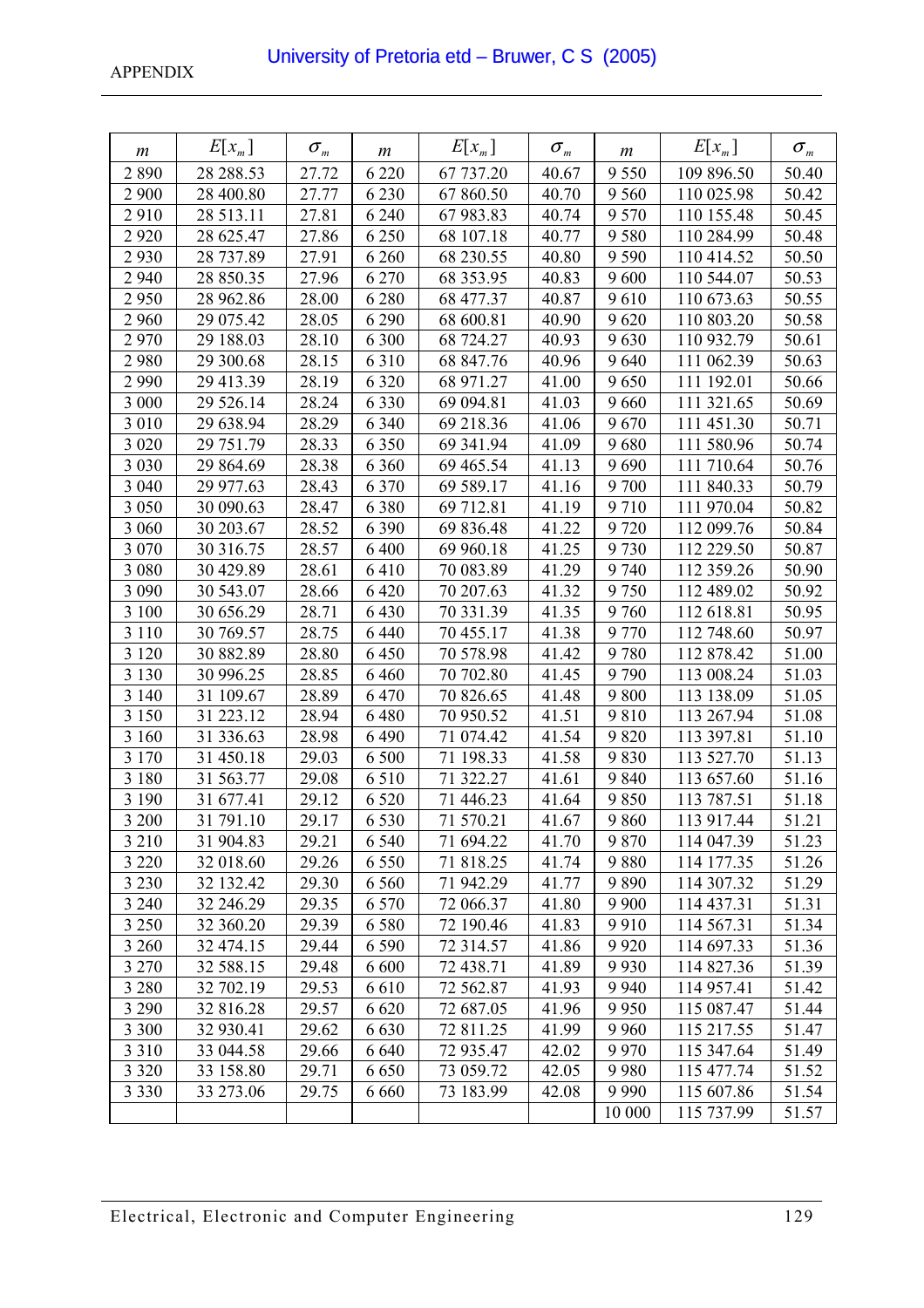### <span id="page-129-0"></span>**B AMOUNT OF CIPHERTEXT BITS REQUIRED FOR LEMPEL-ZIV ATTACK TO BE SUCCESSFUL**

| $\boldsymbol{p}$ | Min Bits | $\boldsymbol{p}$ | Min Bits | $\boldsymbol{p}$ | Min Bits |
|------------------|----------|------------------|----------|------------------|----------|
| 0.4              | 637      | 0.43             | 4097     | 0.46             | 13701    |
| 0.401            | 765      | 0.431            | 4166     | 0.461            | 14076    |
| 0.402            | 919      | 0.432            | 4272     | 0.462            | 15512    |
| 0.403            | 1022     | 0.433            | 4410     | 0.463            | 15881    |
| 0.404            | 1180     | 0.434            | 4586     | 0.464            | 16815    |
| 0.405            | 1236     | 0.435            | 4752     | 0.465            | 17312    |
| 0.406            | 1345     | 0.436            | 4924     | 0.466            | 18552    |
| 0.407            | 1568     | 0.437            | 5167     | 0.467            | 19379    |
| 0.408            | 1619     | 0.438            | 5356     | 0.468            | 21096    |
| 0.409            | 1723     | 0.439            | 5435     | 0.469            | 22184    |
| 0.41             | 1856     | 0.44             | 5592     | 0.47             | 23565    |
| 0.411            | 2013     | 0.441            | 5671     | 0.471            | 25403    |
| 0.412            | 2104     | 0.442            | 6067     | 0.472            | 27807    |
| 0.413            | 2196     | 0.443            | 6332     | 0.473            | 30103    |
| 0.414            | 2299     | 0.444            | 6725     | 0.474            | 31780    |
| 0.415            | 2359     | 0.445            | 6783     | 0.475            | 35825    |
| 0.416            | 2459     | 0.446            | 7009     | 0.476            | 39424    |
| 0.417            | 2602     | 0.447            | 7530     | 0.477            | 42338    |
| 0.418            | 2711     | 0.448            | 7794     | 0.478            | 45450    |
| 0.419            | 2755     | 0.449            | 8082     | 0.479            | 50134    |
| 0.42             | 2959     | 0.45             | 8333     | 0.48             | 53265    |
| 0.421            | 3079     | 0.451            | 8566     | 0.481            | 57489    |
| 0.422            | 3145     | 0.452            | 8841     | 0.482            | 62496    |
| 0.423            | 3203     | 0.453            | 9641     |                  |          |
| 0.424            | 3251     | 0.454            | 10589    |                  |          |
| 0.425            | 3334     | 0.455            | 11028    |                  |          |
| 0.426            | 3445     | 0.456            | 11462    |                  |          |
| 0.427            | 3524     | 0.457            | 11831    |                  |          |
| 0.428            | 3899     | 0.458            | 12427    |                  |          |
| 0.429            | 3997     | 0.459            | 13087    |                  |          |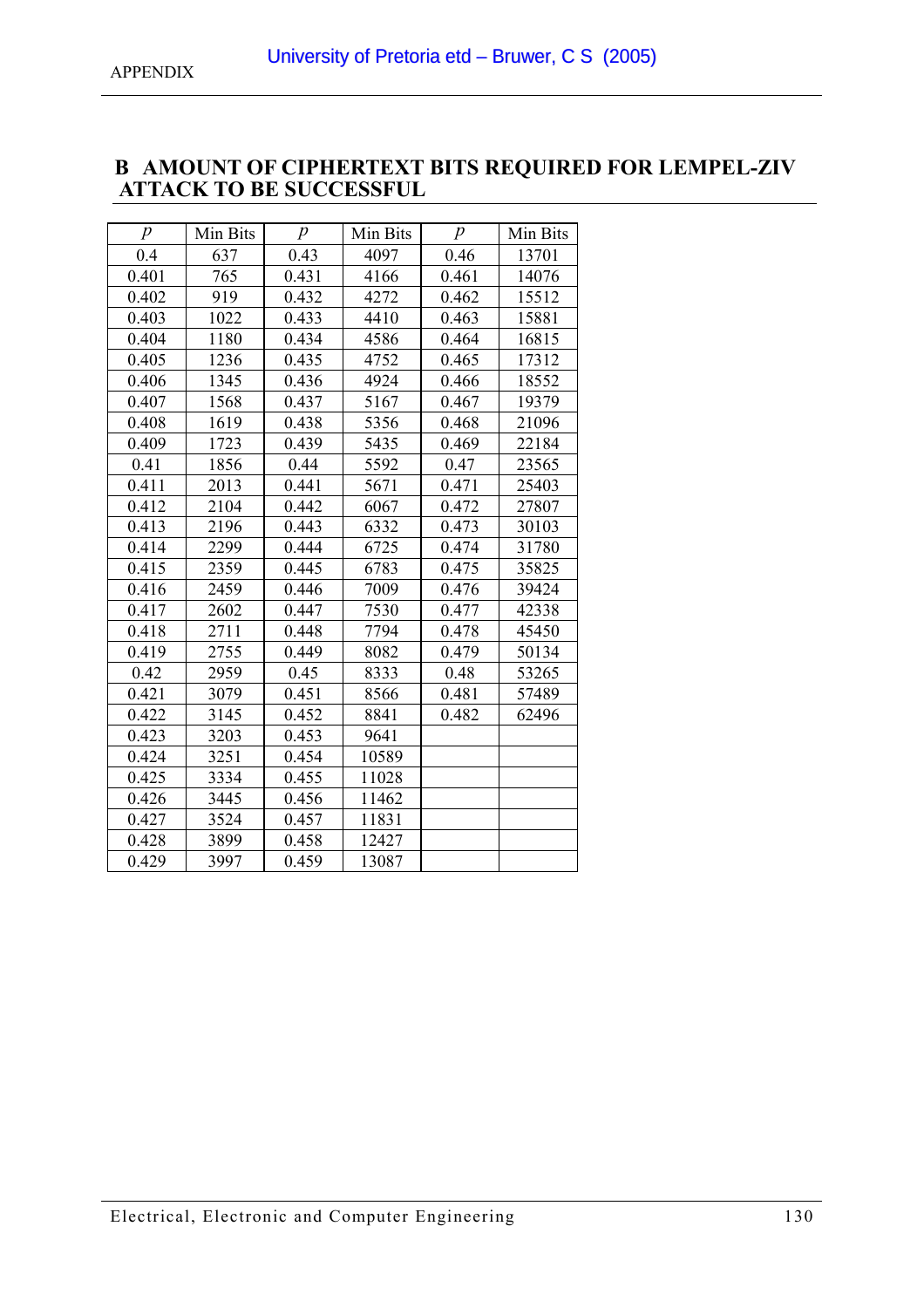# <span id="page-130-0"></span>**C NUMBER OF DERIVATIVES FOR BINARY DERIVATIVE ATTACK TO SUCCEED**

| $\overline{p}$ |                  |                  |                  |                  |                  |                  |                  |                  |                  |                         |                         |                |                |                |                  |
|----------------|------------------|------------------|------------------|------------------|------------------|------------------|------------------|------------------|------------------|-------------------------|-------------------------|----------------|----------------|----------------|------------------|
|                |                  |                  |                  |                  |                  |                  |                  | 0.435            |                  |                         |                         | 0.455          |                |                |                  |
|                | 0.4              | 0.405            | 0.41             | 0.415            | 0.42             | 0.425            | 0.43             |                  | 0.44             | 0.445                   | 0.45                    |                | 0.46           | 0.465          | 0.47             |
| No Bits        |                  |                  |                  |                  |                  |                  |                  |                  |                  |                         |                         |                |                |                |                  |
| 3 0 7 2        | 8                | $\mathbf X$      | $\mathbf X$      | $\mathbf X$      | $\mathbf X$      | $\mathbf X$      | $\mathbf X$      | $\mathbf X$      | $\mathbf X$      | $\mathbf X$             | X                       | $\mathbf X$    | $\mathbf X$    | $\mathbf X$    | $\mathbf X$      |
| 6 1 4 4        | 3                | 6                | 8                | 8                | 11               | 20               | 17               | 19               | 18               | 17                      | $\mathbf X$             | $\mathbf X$    | $\mathbf X$    | $\mathbf X$    | $\mathbf X$      |
| 9216           | $\sqrt{2}$       | $\mathfrak{Z}$   | $\overline{4}$   | $\overline{4}$   | 5                | 10               | 12               | 12               | 16               | 15                      | 19                      | $\mathbf X$    | $\mathbf X$    | $\mathbf X$    | $\mathbf X$      |
| 12 288         | $\mathbf{1}$     | $\mathbf{1}$     | $\overline{2}$   | 3                | 3                | 5                | 6                | 7                | 11               | 10                      | 15                      | 22             | 20             | 22             | $\mathbf X$      |
| 15 360         | $\boldsymbol{0}$ | $\mathbf{1}$     | $\mathbf{1}$     | $\overline{2}$   | $\overline{2}$   | $\overline{3}$   | $\overline{4}$   | 5                | 9                | 9                       | 12                      | 19             | 17             | 22             | $\mathbf X$      |
| 18 432         | $\boldsymbol{0}$ | $\boldsymbol{0}$ | $\mathbf{1}$     | $\mathbf{1}$     | $\sqrt{2}$       | $\overline{3}$   | 3                | $\overline{4}$   | 8                | 8                       | 11                      | 16             | 14             | 20             | X                |
| 21 504         | $\boldsymbol{0}$ | $\boldsymbol{0}$ | $\boldsymbol{0}$ | $\mathbf{1}$     | $\mathbf{1}$     | $\overline{2}$   | 3                | 3                | 6                | 6                       | 9                       | 12             | 13             | 20             | $\mathbf X$      |
| 24 576         | $\boldsymbol{0}$ | $\mathbf{0}$     | $\mathbf{0}$     | $\boldsymbol{0}$ | $\mathbf{1}$     | $\boldsymbol{2}$ | $\overline{2}$   | 3                | 5                | 5                       | 8                       | 11             | 11             | 17             | 20               |
| 27 648         | $\boldsymbol{0}$ | $\boldsymbol{0}$ | $\boldsymbol{0}$ | $\boldsymbol{0}$ | $\boldsymbol{0}$ | $\mathbf{1}$     | 2                | 3                | $\overline{4}$   | 5                       | 7                       | 9              | 11             | 16             | 17               |
| 30 720         | $\boldsymbol{0}$ | $\mathbf{0}$     | $\mathbf{0}$     | $\overline{0}$   | $\mathbf{0}$     | $\mathbf{1}$     | $\overline{2}$   | $\overline{2}$   | $\overline{4}$   | 5                       | 6                       | 9              | 10             | 12             | 17               |
| 33 792         | $\boldsymbol{0}$ | $\boldsymbol{0}$ | $\mathbf{0}$     | $\boldsymbol{0}$ | $\boldsymbol{0}$ | $\boldsymbol{0}$ | $\mathbf{1}$     | $\overline{2}$   | 4                | 4                       | 6                       | 8              | 9              | 12             | 15               |
| 36 864         | $\boldsymbol{0}$ | $\boldsymbol{0}$ | $\boldsymbol{0}$ | $\boldsymbol{0}$ | $\boldsymbol{0}$ | $\boldsymbol{0}$ | $\mathbf{1}$     | $\overline{2}$   | 3                | $\overline{4}$          | 5                       | 8              | 9              | 11             | 15               |
| 39 936         | $\boldsymbol{0}$ | $\boldsymbol{0}$ | $\boldsymbol{0}$ | $\boldsymbol{0}$ | $\boldsymbol{0}$ | $\boldsymbol{0}$ | $\mathbf{1}$     | $\overline{2}$   | $\overline{3}$   | 4                       | 5                       | $\overline{7}$ | 8              | 10             | 15               |
| 43 008         | $\boldsymbol{0}$ | $\boldsymbol{0}$ | $\boldsymbol{0}$ | $\boldsymbol{0}$ | $\boldsymbol{0}$ | $\boldsymbol{0}$ | $\boldsymbol{0}$ | $\overline{2}$   | $\overline{2}$   | $\overline{\mathbf{3}}$ | 5                       | $\overline{7}$ | 8              | 10             | 13               |
| 46 080         | $\boldsymbol{0}$ | $\boldsymbol{0}$ | $\boldsymbol{0}$ | $\boldsymbol{0}$ | $\boldsymbol{0}$ | $\boldsymbol{0}$ | $\boldsymbol{0}$ | $\overline{2}$   | $\overline{2}$   | 3                       | $\overline{4}$          | 6              | $\overline{7}$ | 9              | 13               |
| 49 152         | $\boldsymbol{0}$ | $\mathbf{0}$     | $\mathbf{0}$     | $\boldsymbol{0}$ | $\boldsymbol{0}$ | $\boldsymbol{0}$ | $\mathbf{0}$     | $\overline{2}$   | $\overline{2}$   | $\overline{\mathbf{3}}$ | $\overline{4}$          | 5              | 7              | 9              | 13               |
| 52 224         | $\boldsymbol{0}$ | $\mathbf{0}$     | $\mathbf{0}$     | $\boldsymbol{0}$ | $\boldsymbol{0}$ | $\boldsymbol{0}$ | $\mathbf{0}$     | $\overline{2}$   | $\overline{2}$   | $\overline{\mathbf{3}}$ | $\overline{4}$          | 5              | 6              | 9              | 12               |
| 55 296         | $\boldsymbol{0}$ | $\boldsymbol{0}$ | $\boldsymbol{0}$ | $\boldsymbol{0}$ | $\boldsymbol{0}$ | $\boldsymbol{0}$ | $\boldsymbol{0}$ | $\overline{2}$   | 1                | 3                       | $\overline{4}$          | 5              | 6              | 9              | 12               |
| 58 368         | $\boldsymbol{0}$ | $\overline{0}$   | $\overline{0}$   | $\boldsymbol{0}$ | $\mathbf{0}$     | $\boldsymbol{0}$ | $\mathbf{0}$     | $\mathbf{1}$     | $\mathbf{1}$     | $\overline{c}$          | $\overline{4}$          | 5              | 6              | 8              | 11               |
| 61 440         | $\boldsymbol{0}$ | $\boldsymbol{0}$ | $\boldsymbol{0}$ | $\boldsymbol{0}$ | $\boldsymbol{0}$ | $\boldsymbol{0}$ | $\boldsymbol{0}$ | $\mathbf{1}$     | 1                | $\overline{2}$          | 3                       | $\overline{4}$ | 5              | 8              | 10               |
| 64 512         | $\boldsymbol{0}$ | $\overline{0}$   | $\overline{0}$   | $\boldsymbol{0}$ | $\mathbf{0}$     | $\boldsymbol{0}$ | $\overline{0}$   | $\mathbf{1}$     | 1                | $\overline{2}$          | $\overline{\mathbf{3}}$ | $\overline{4}$ | 5              | $\overline{7}$ | $\boldsymbol{9}$ |
| 67 584         | $\boldsymbol{0}$ | $\overline{0}$   | $\overline{0}$   | $\boldsymbol{0}$ | $\mathbf{0}$     | $\mathbf{0}$     | $\boldsymbol{0}$ | $\mathbf{1}$     | $\boldsymbol{0}$ | $\overline{2}$          | $\overline{3}$          | 3              | 5              | $\tau$         | 9                |
| 70 656         | $\boldsymbol{0}$ | $\boldsymbol{0}$ | $\boldsymbol{0}$ | $\boldsymbol{0}$ | $\boldsymbol{0}$ | $\boldsymbol{0}$ | $\boldsymbol{0}$ | $\mathbf{1}$     | $\boldsymbol{0}$ | $\mathbf{2}$            | 3                       | 3              | 5              | 6              | 9                |
| 73 728         | $\boldsymbol{0}$ | $\boldsymbol{0}$ | $\boldsymbol{0}$ | $\boldsymbol{0}$ | $\boldsymbol{0}$ | $\boldsymbol{0}$ | $\boldsymbol{0}$ | $\mathbf{1}$     | $\boldsymbol{0}$ | $\overline{2}$          | 3                       | $\overline{3}$ | 5              | 6              | 8                |
| 76 800         | $\boldsymbol{0}$ | $\boldsymbol{0}$ | $\boldsymbol{0}$ | $\boldsymbol{0}$ | $\boldsymbol{0}$ | $\boldsymbol{0}$ | $\boldsymbol{0}$ | $\mathbf{0}$     | $\boldsymbol{0}$ | $\mathbf{1}$            | 3                       | $\overline{4}$ | 5              | 6              | 8                |
| 79 872         | $\boldsymbol{0}$ | $\mathbf{0}$     | $\boldsymbol{0}$ | $\boldsymbol{0}$ | $\boldsymbol{0}$ | $\boldsymbol{0}$ | $\boldsymbol{0}$ | $\mathbf{0}$     | $\boldsymbol{0}$ | $\mathbf{1}$            | $\overline{2}$          | 3              | $\overline{4}$ | 6              | $8\,$            |
| 82 944         | $\boldsymbol{0}$ | $\boldsymbol{0}$ | $\boldsymbol{0}$ | $\boldsymbol{0}$ | $\boldsymbol{0}$ | $\boldsymbol{0}$ | $\boldsymbol{0}$ | $\boldsymbol{0}$ | $\boldsymbol{0}$ | $\boldsymbol{0}$        | $\sqrt{2}$              | 3              | $\overline{4}$ | 6              | 8                |
| 86 016         | $\bf{0}$         | $\bf{0}$         | $\theta$         | $\boldsymbol{0}$ | 0                | $\theta$         | $\theta$         | $\boldsymbol{0}$ | $\theta$         | $\boldsymbol{0}$        | $\overline{2}$          | $\mathfrak{I}$ | 4              | b              | 8                |
| 89 088         | $\boldsymbol{0}$ | $\boldsymbol{0}$ | $\boldsymbol{0}$ | $\boldsymbol{0}$ | $\boldsymbol{0}$ | $\boldsymbol{0}$ | $\boldsymbol{0}$ | $\boldsymbol{0}$ | $\boldsymbol{0}$ | $\boldsymbol{0}$        | $\overline{2}$          | $\overline{3}$ | $\overline{4}$ | 6              | $8\,$            |
| 92 160         | $\boldsymbol{0}$ | $\overline{0}$   | $\overline{0}$   | $\boldsymbol{0}$ | $\boldsymbol{0}$ | $\mathbf{0}$     | $\boldsymbol{0}$ | $\mathbf{0}$     | $\boldsymbol{0}$ | $\boldsymbol{0}$        | $\overline{2}$          | $\overline{3}$ | $\overline{4}$ | 5              | 8                |
| 95 232         | $\boldsymbol{0}$ | $\boldsymbol{0}$ | $\boldsymbol{0}$ | $\boldsymbol{0}$ | $\boldsymbol{0}$ | $\boldsymbol{0}$ | $\boldsymbol{0}$ | $\boldsymbol{0}$ | $\boldsymbol{0}$ | $\boldsymbol{0}$        | $\overline{2}$          | $\overline{3}$ | $\overline{4}$ | 5              | 8                |
| 98 304         | $\boldsymbol{0}$ | $\boldsymbol{0}$ | $\boldsymbol{0}$ | $\boldsymbol{0}$ | $\boldsymbol{0}$ | $\boldsymbol{0}$ | $\boldsymbol{0}$ | $\boldsymbol{0}$ | $\boldsymbol{0}$ | $\boldsymbol{0}$        | $\mathbf{1}$            | $\overline{3}$ | $\overline{4}$ | 5              | 8                |
| 101 376        | $\boldsymbol{0}$ | $\boldsymbol{0}$ | $\boldsymbol{0}$ | $\boldsymbol{0}$ | $\boldsymbol{0}$ | $\boldsymbol{0}$ | $\boldsymbol{0}$ | $\boldsymbol{0}$ | $\boldsymbol{0}$ | $\boldsymbol{0}$        | $\mathbf{1}$            | $\overline{3}$ | $\overline{4}$ | 5              | 8                |
| 104 448        | $\mathbf{0}$     | $\boldsymbol{0}$ | $\boldsymbol{0}$ | $\boldsymbol{0}$ | $\boldsymbol{0}$ | $\boldsymbol{0}$ | $\boldsymbol{0}$ | $\boldsymbol{0}$ | $\boldsymbol{0}$ | $\boldsymbol{0}$        | $\mathbf{1}$            | $\overline{3}$ | $\overline{4}$ | 5              | $8\,$            |
| 107 520        | $\boldsymbol{0}$ | $\overline{0}$   | $\overline{0}$   | $\boldsymbol{0}$ | $\boldsymbol{0}$ | $\overline{0}$   | $\overline{0}$   | $\mathbf{0}$     | $\boldsymbol{0}$ | $\boldsymbol{0}$        | 1                       | $\overline{3}$ | $\overline{4}$ | 5              | 8                |
| 110 592        | $\boldsymbol{0}$ | $\boldsymbol{0}$ | $\boldsymbol{0}$ | $\boldsymbol{0}$ | 0                | $\boldsymbol{0}$ | $\boldsymbol{0}$ | $\boldsymbol{0}$ | $\boldsymbol{0}$ | $\boldsymbol{0}$        | $\mathbf{1}$            | 3              | $\overline{4}$ | 5              | 8                |
| 113 664        | $\boldsymbol{0}$ | $\boldsymbol{0}$ | $\boldsymbol{0}$ | $\boldsymbol{0}$ | $\boldsymbol{0}$ | $\boldsymbol{0}$ | $\boldsymbol{0}$ | $\boldsymbol{0}$ | $\boldsymbol{0}$ | $\boldsymbol{0}$        | $\mathbf{1}$            | $\mathfrak{Z}$ | $\mathfrak{Z}$ | 5              | $\tau$           |
| 116 736        | $\boldsymbol{0}$ | $\boldsymbol{0}$ | $\boldsymbol{0}$ | $\boldsymbol{0}$ | $\boldsymbol{0}$ | $\boldsymbol{0}$ | $\boldsymbol{0}$ | $\boldsymbol{0}$ | $\boldsymbol{0}$ | $\boldsymbol{0}$        | $\mathbf{1}$            | $\overline{2}$ | $\overline{3}$ | $\overline{4}$ | $\tau$           |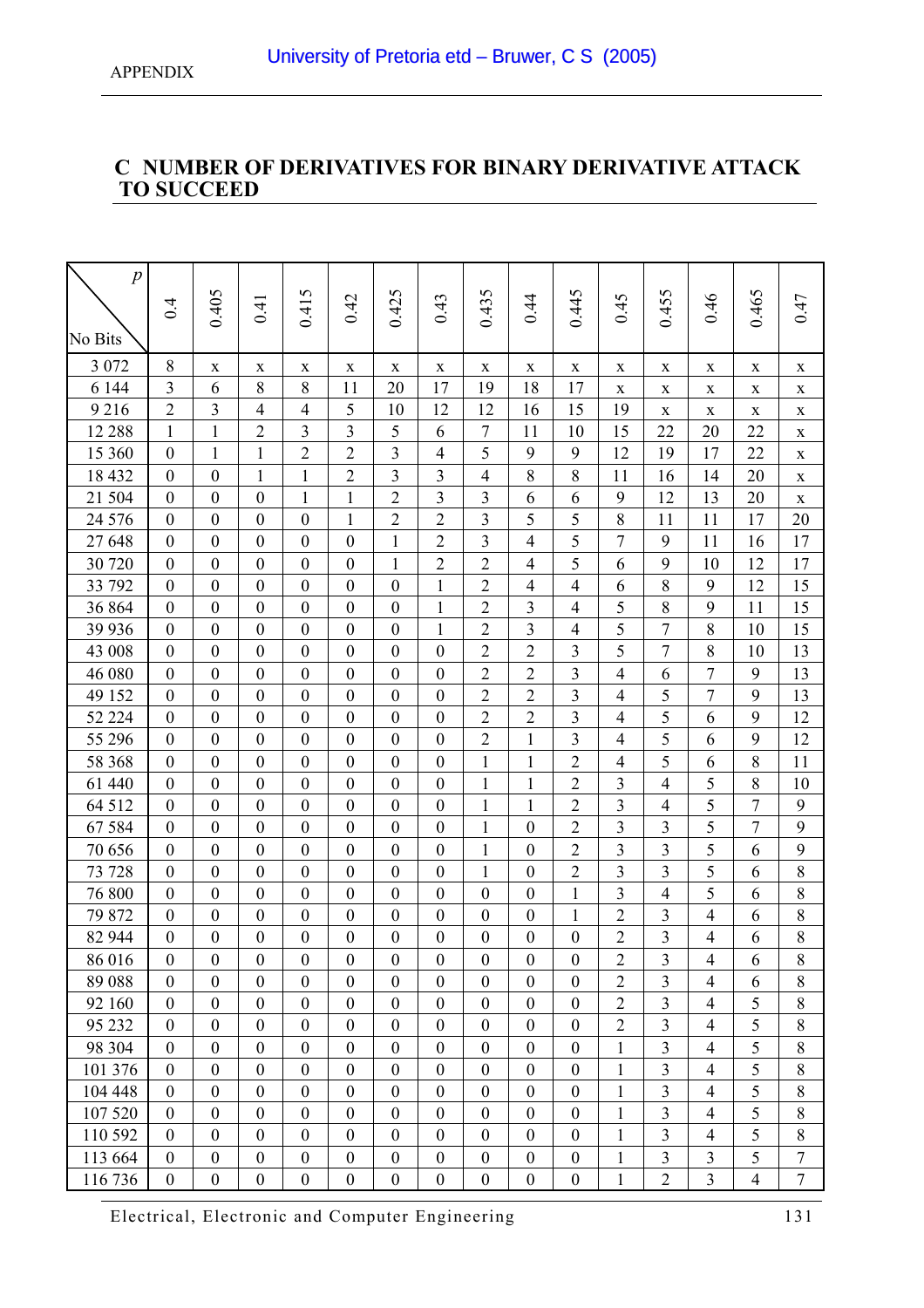| $\boldsymbol{p}$<br>No Bits | 0.4              | 0.405            | 0.41             | 0.415            | 0.42             | 0.425            | 0.43         | 0.435        | 0.44             | 0.445            | 0.45           | 0.455          | 0.46           | 0.465          | 0.47           |
|-----------------------------|------------------|------------------|------------------|------------------|------------------|------------------|--------------|--------------|------------------|------------------|----------------|----------------|----------------|----------------|----------------|
| 119 808                     | $\boldsymbol{0}$ | $\boldsymbol{0}$ | $\mathbf{0}$     | $\boldsymbol{0}$ | $\boldsymbol{0}$ | $\boldsymbol{0}$ | $\mathbf{0}$ | $\mathbf{0}$ | $\overline{0}$   | $\boldsymbol{0}$ | $\mathbf{1}$   | $\overline{2}$ | 3              | 4              | 7              |
| 122 880                     | $\boldsymbol{0}$ | $\boldsymbol{0}$ | $\mathbf{0}$     | $\theta$         | $\overline{0}$   | $\boldsymbol{0}$ | $\mathbf{0}$ | $\theta$     | $\boldsymbol{0}$ | $\boldsymbol{0}$ | $\mathbf{1}$   | $\overline{2}$ | 3              | 4              | $\overline{7}$ |
| 125 952                     | $\boldsymbol{0}$ | $\boldsymbol{0}$ | $\mathbf{0}$     | $\overline{0}$   | $\overline{0}$   | $\boldsymbol{0}$ | $\mathbf{0}$ | $\mathbf{0}$ | $\overline{0}$   | $\boldsymbol{0}$ | $\mathbf{1}$   | $\overline{2}$ | 3              | 4              | 6              |
| 129 024                     | $\boldsymbol{0}$ | $\boldsymbol{0}$ | $\boldsymbol{0}$ | $\boldsymbol{0}$ | $\boldsymbol{0}$ | $\boldsymbol{0}$ | $\mathbf{0}$ | $\mathbf{0}$ | $\boldsymbol{0}$ | $\boldsymbol{0}$ | $\mathbf{1}$   | $\overline{2}$ | 3              | 4              | 6              |
| 132 096                     | $\boldsymbol{0}$ | $\boldsymbol{0}$ | $\mathbf{0}$     | $\theta$         | $\boldsymbol{0}$ | $\boldsymbol{0}$ | $\mathbf{0}$ | $\theta$     | $\boldsymbol{0}$ | $\boldsymbol{0}$ | $\mathbf{1}$   | 2              | 3              | 4              | 7              |
| 135 168                     | $\mathbf{0}$     | $\mathbf{0}$     | $\mathbf{0}$     | $\overline{0}$   | $\mathbf{0}$     | $\mathbf{0}$     | $\mathbf{0}$ | $\mathbf{0}$ | $\overline{0}$   | $\overline{0}$   | 1              | $\overline{2}$ | 3              | $\overline{4}$ | 6              |
| 138 240                     | $\mathbf{0}$     | $\mathbf{0}$     | $\mathbf{0}$     | $\overline{0}$   | $\mathbf{0}$     | $\mathbf{0}$     | $\mathbf{0}$ | $\mathbf{0}$ | $\overline{0}$   | $\boldsymbol{0}$ | $\mathbf{1}$   | $\overline{2}$ | $\overline{3}$ | $\overline{4}$ | 6              |
| 141 312                     | $\mathbf{0}$     | $\mathbf{0}$     | $\mathbf{0}$     | $\overline{0}$   | $\mathbf{0}$     | $\boldsymbol{0}$ | $\mathbf{0}$ | $\theta$     | $\overline{0}$   | $\boldsymbol{0}$ | 1              | 2              | $\overline{3}$ | 4              | 6              |
| 144 384                     | $\mathbf{0}$     | $\mathbf{0}$     | $\mathbf{0}$     | $\overline{0}$   | $\mathbf{0}$     | $\mathbf{0}$     | $\theta$     | $\mathbf{0}$ | $\overline{0}$   | $\overline{0}$   | 1              | $\overline{2}$ | 3              | $\overline{4}$ | 6              |
| 147 456                     | $\mathbf{0}$     | $\mathbf{0}$     | $\overline{0}$   | $\overline{0}$   | $\overline{0}$   | $\mathbf{0}$     | $\mathbf{0}$ | $\mathbf{0}$ | $\overline{0}$   | $\overline{0}$   | $\mathbf{0}$   | 1              | 3              | $\overline{4}$ | 6              |
| 150 528                     | $\mathbf{0}$     | $\mathbf{0}$     | $\overline{0}$   | $\overline{0}$   | $\overline{0}$   | $\mathbf{0}$     | $\mathbf{0}$ | $\mathbf{0}$ | $\overline{0}$   | $\overline{0}$   | $\mathbf{0}$   | 1              | 3              | $\overline{4}$ | 6              |
| 153 600                     | $\mathbf{0}$     | $\mathbf{0}$     | $\mathbf{0}$     | $\overline{0}$   | $\overline{0}$   | $\mathbf{0}$     | $\theta$     | $\mathbf{0}$ | $\overline{0}$   | $\overline{0}$   | $\overline{0}$ | 1              | 3              | $\overline{4}$ | 6              |
| 156 672                     | $\mathbf{0}$     | $\mathbf{0}$     | $\mathbf{0}$     | $\overline{0}$   | $\overline{0}$   | $\mathbf{0}$     | $\mathbf{0}$ | $\mathbf{0}$ | $\overline{0}$   | $\boldsymbol{0}$ | $\theta$       | 1              | $\overline{2}$ | 4              | 6              |
| 159 744                     | $\mathbf{0}$     | $\boldsymbol{0}$ | $\theta$         | $\boldsymbol{0}$ | $\theta$         | $\boldsymbol{0}$ | $\mathbf{0}$ | $\mathbf{0}$ | $\theta$         | $\boldsymbol{0}$ | $\theta$       | 1              | $\overline{2}$ | 4              | 6              |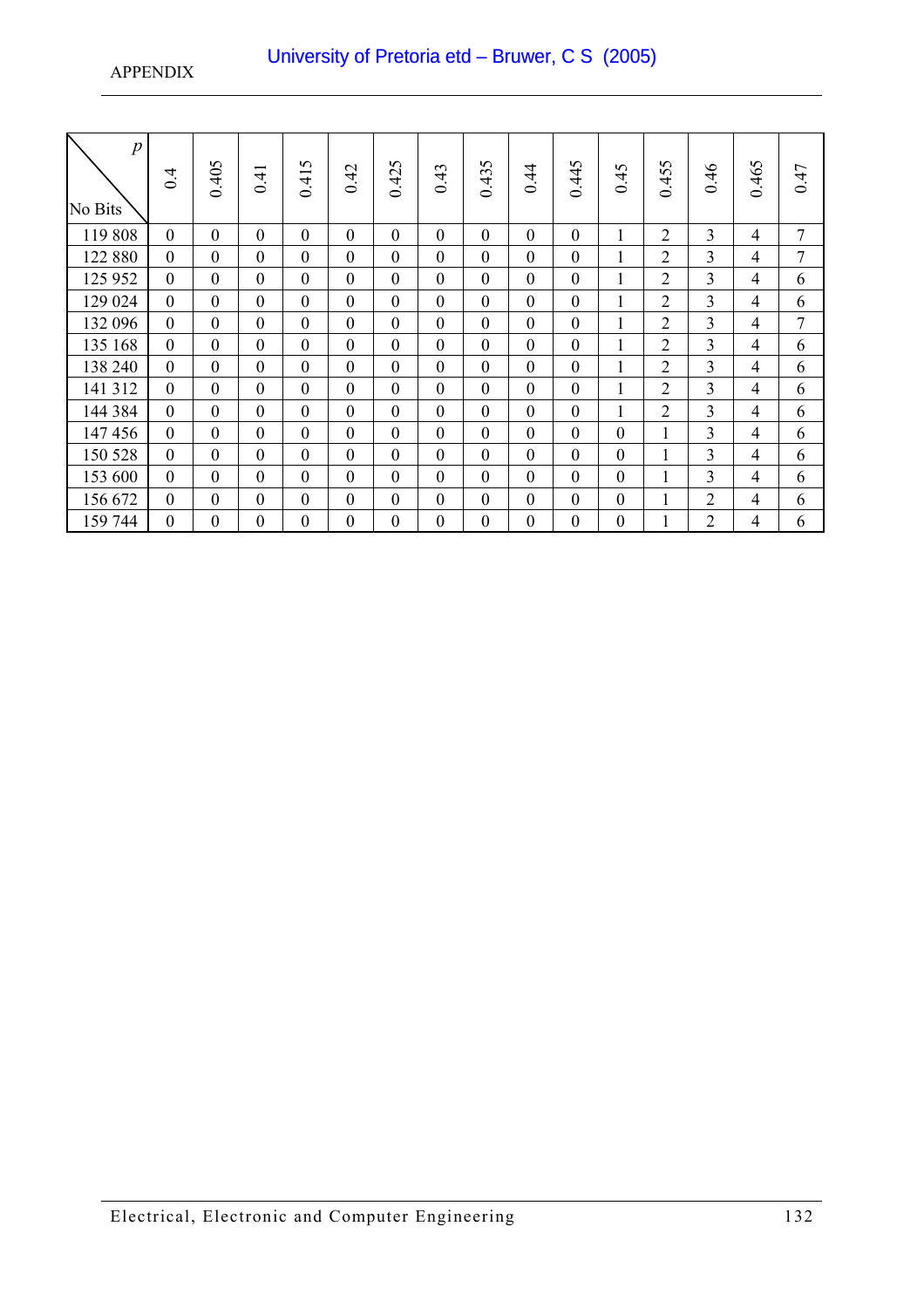# <span id="page-132-0"></span>**D EXPECTED NUMBER OF PARITY EQUATIONS**

Choosing  $e = l - B$  the tables (Table 6.1 to [Table 1.4\)](#page-134-0) below represent the amount of equations one can expect to find for  $2 \le e \le 49$ . For the instance of  $e = 49$ , to find any equations, one needs to search at least  $N = 2^{26}$  columns, which amounts to  $\approx 2^{51}$  operations, a figure close to impossible. The search for parity equations can however be performed in parallel, potentially allowing this amount of columns to be searched. The values where calculated using [\(4.56\),](#page-59-0) repeated below.

$$
E[equ] = \frac{1}{2} \cdot N \cdot (N-1) \cdot \frac{1}{2^{l-B}}
$$
\n(1.1)

| Table 6.1 | Expected no. equations in $N = 2^{1}2^{12}$ for $e = 222$ $ e = l - B$ |  |  |
|-----------|------------------------------------------------------------------------|--|--|
|           |                                                                        |  |  |

| N              | 2 <sup>1</sup>   | $2^2$            | $2^3$            | 2 <sup>4</sup>   | $2^5$            | 2 <sup>6</sup>   | $2^7$            | $2^8$            | $2^9$            | $2^{10}$         | $2^{11}$         | $2^{12}$       |
|----------------|------------------|------------------|------------------|------------------|------------------|------------------|------------------|------------------|------------------|------------------|------------------|----------------|
| e              |                  |                  |                  |                  |                  |                  |                  |                  |                  |                  |                  |                |
| $\overline{2}$ | $\overline{0}$   | $\mathbf{1}$     | 7                | 30               | 124              | 504              | 2032             | 8160             | 32704            | 130944           | 524032           | 2096640        |
| 3              | $\boldsymbol{0}$ | $\boldsymbol{0}$ | $\overline{3}$   | 15               | 62               | 252              | 1016             | 4080             | 16352            | 65472            | 262016           | 1048320        |
| $\overline{4}$ | $\boldsymbol{0}$ | $\overline{0}$   | 1                | $\overline{7}$   | 31               | 126              | 508              | 2040             | 8176             | 32736            | 131008           | 524160         |
| 5              | $\boldsymbol{0}$ | $\overline{0}$   | $\boldsymbol{0}$ | $\overline{3}$   | 15               | 63               | 254              | 1020             | 4088             | 16368            | 65504            | 262080         |
| 6              | $\boldsymbol{0}$ | $\boldsymbol{0}$ | $\boldsymbol{0}$ | $\mathbf{1}$     | 7                | 31               | 127              | 510              | 2044             | 8184             | 32752            | 131040         |
| 7              | $\boldsymbol{0}$ | $\overline{0}$   | $\boldsymbol{0}$ | $\mathbf{0}$     | 3                | 15               | 63               | 255              | 1022             | 4092             | 16376            | 65520          |
| 8              | $\boldsymbol{0}$ | $\boldsymbol{0}$ | $\boldsymbol{0}$ | $\boldsymbol{0}$ | $\mathbf{1}$     | $\overline{7}$   | 31               | 127              | 511              | 2046             | 8188             | 32760          |
| 9              | $\boldsymbol{0}$ | $\boldsymbol{0}$ | $\boldsymbol{0}$ | $\mathbf{0}$     | $\boldsymbol{0}$ | 3                | 15               | 63               | 255              | 1023             | 4094             | 16380          |
| 10             | $\mathbf{0}$     | $\overline{0}$   | $\overline{0}$   | $\overline{0}$   | $\mathbf{0}$     | $\mathbf{1}$     | 7                | 31               | 127              | 511              | 2047             | 8190           |
| 11             | $\boldsymbol{0}$ | $\overline{0}$   | $\boldsymbol{0}$ | $\boldsymbol{0}$ | $\mathbf{0}$     | $\overline{0}$   | $\overline{3}$   | 15               | 63               | 255              | 1023             | 4095           |
| 12             | $\boldsymbol{0}$ | $\boldsymbol{0}$ | $\boldsymbol{0}$ | $\boldsymbol{0}$ | $\boldsymbol{0}$ | $\boldsymbol{0}$ | $\mathbf{1}$     | $\overline{7}$   | 31               | 127              | 511              | 2047           |
| 13             | $\overline{0}$   | $\overline{0}$   | $\overline{0}$   | $\overline{0}$   | $\mathbf{0}$     | $\mathbf{0}$     | $\overline{0}$   | $\overline{3}$   | 15               | 63               | 255              | 1023           |
| 14             | $\boldsymbol{0}$ | $\boldsymbol{0}$ | $\boldsymbol{0}$ | $\mathbf{0}$     | $\boldsymbol{0}$ | $\boldsymbol{0}$ | $\mathbf{0}$     | 1                | $\overline{7}$   | 31               | 127              | 511            |
| 15             | $\boldsymbol{0}$ | $\boldsymbol{0}$ | $\boldsymbol{0}$ | $\boldsymbol{0}$ | $\mathbf{0}$     | $\mathbf{0}$     | $\boldsymbol{0}$ | $\boldsymbol{0}$ | 3                | 15               | 63               | 255            |
| 16             | $\boldsymbol{0}$ | $\overline{0}$   | $\overline{0}$   | $\boldsymbol{0}$ | $\mathbf{0}$     | $\mathbf{0}$     | $\boldsymbol{0}$ | $\boldsymbol{0}$ | $\mathbf{1}$     | $\tau$           | 31               | 127            |
| 17             | $\boldsymbol{0}$ | $\mathbf{0}$     | $\boldsymbol{0}$ | $\mathbf{0}$     | $\mathbf{0}$     | $\mathbf{0}$     | $\overline{0}$   | $\boldsymbol{0}$ | $\mathbf{0}$     | 3                | 15               | 63             |
| 18             | $\boldsymbol{0}$ | $\boldsymbol{0}$ | $\boldsymbol{0}$ | $\boldsymbol{0}$ | $\boldsymbol{0}$ | $\boldsymbol{0}$ | $\boldsymbol{0}$ | $\boldsymbol{0}$ | $\boldsymbol{0}$ | $\mathbf{1}$     | $\overline{7}$   | 31             |
| 19             | $\boldsymbol{0}$ | $\boldsymbol{0}$ | $\boldsymbol{0}$ | $\boldsymbol{0}$ | $\boldsymbol{0}$ | $\boldsymbol{0}$ | $\boldsymbol{0}$ | $\boldsymbol{0}$ | $\boldsymbol{0}$ | $\boldsymbol{0}$ | 3                | 15             |
| 20             | $\mathbf{0}$     | $\overline{0}$   | $\mathbf{0}$     | $\mathbf{0}$     | $\mathbf{0}$     | $\mathbf{0}$     | $\mathbf{0}$     | $\boldsymbol{0}$ | $\boldsymbol{0}$ | $\boldsymbol{0}$ | $\mathbf{1}$     | $\tau$         |
| 21             | $\boldsymbol{0}$ | $\boldsymbol{0}$ | $\boldsymbol{0}$ | $\boldsymbol{0}$ | $\boldsymbol{0}$ | $\mathbf{0}$     | $\boldsymbol{0}$ | $\boldsymbol{0}$ | $\boldsymbol{0}$ | $\boldsymbol{0}$ | $\boldsymbol{0}$ | $\overline{3}$ |
| 22             | $\boldsymbol{0}$ | $\overline{0}$   | $\boldsymbol{0}$ | $\boldsymbol{0}$ | $\boldsymbol{0}$ | $\boldsymbol{0}$ | $\mathbf{0}$     | $\boldsymbol{0}$ | $\boldsymbol{0}$ | $\boldsymbol{0}$ | $\boldsymbol{0}$ | $\mathbf{1}$   |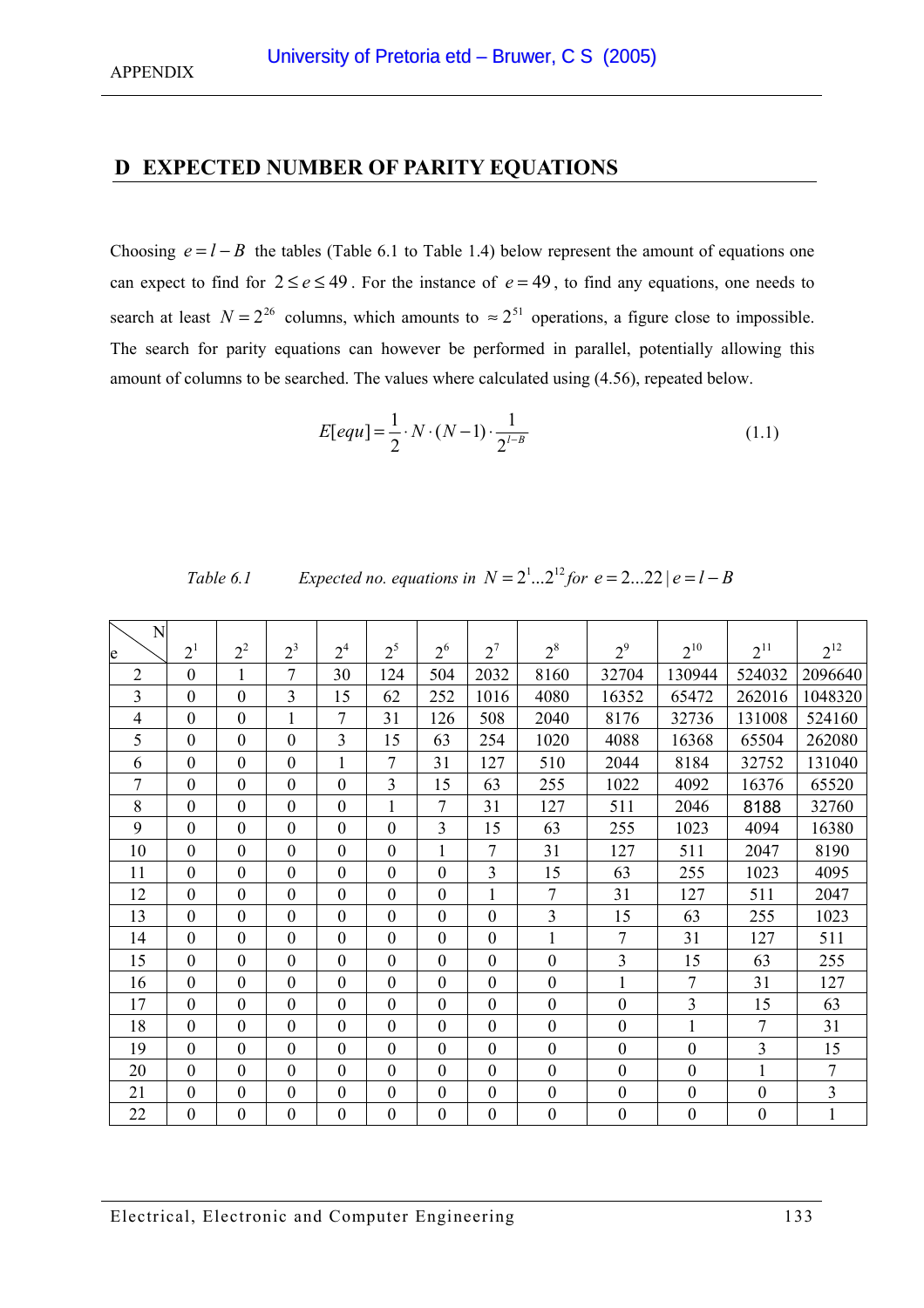| N<br>e         | $2^{13}$       | $2^{14}$        | $2^{15}$        | $2^{16}$        | $2^{17}$        | $2^{18}$        | $2^{19}$        | $2^{20}$        | $2^{21}$        | $2^{22}$        | $2^{23}$ |
|----------------|----------------|-----------------|-----------------|-----------------|-----------------|-----------------|-----------------|-----------------|-----------------|-----------------|----------|
| $\overline{2}$ | n/a            | n/a             | n/a             | n/a             | n/a             | n/a             | n/a             | n/a             | n/a             | n/a             | n/a      |
| 3              | 4193792        | n/a             | n/a             | n/a             | n/a             | n/a             | n/a             | n/a             | n/a             | n/a             | n/a      |
| 4              | 2096896        | n/a             | n/a             | n/a             | n/a             | n/a             | n/a             | n/a             | n/a             | n/a             | n/a      |
| 5              |                | 1048448 4194048 | n/a             | n/a             | n/a             | n/a             | n/a             | n/a             | n/a             | n/a             | n/a      |
| 6              |                | 524224 2097024  | n/a             | n/a             | n/a             | n/a             | n/a             | n/a             | n/a             | n/a             | n/a      |
| 7              | 262112         |                 | 1048512 4194176 | n/a             | n/a             | n/a             | n/a             | n/a             | n/a             | n/a             | n/a      |
| 8              | 131056         |                 | 524256 2097088  | n/a             | n/a             | n/a             | n/a             | n/a             | n/a             | n/a             | n/a      |
| 9              | 65528          | 262128          |                 | 1048544 4194240 | n/a             | n/a             | n/a             | n/a             | n/a             | n/a             | n/a      |
| 10             | 32764          | 131064          |                 | 524272 2097120  | n/a             | n/a             | n/a             | n/a             | n/a             | n/a             | n/a      |
| 11             | 16382          | 65532           | 262136          |                 | 1048560 4194272 | n/a             | n/a             | n/a             | n/a             | n/a             | n/a      |
| 12             | 8191           | 32766           | 131068          | 524280          | 2097136         | n/a             | n/a             | n/a             | n/a             | n/a             | n/a      |
| 13             | 4095           | 16383           | 65534           | 262140          |                 | 1048568 4194288 | n/a             | n/a             | n/a             | n/a             | n/a      |
| 14             | 2047           | 8191            | 32767           | 131070          | 524284          | 2097144         | n/a             | n/a             | n/a             | n/a             | n/a      |
| 15             | 1023           | 4095            | 16383           | 65535           | 262142          |                 | 1048572 4194296 | n/a             | n/a             | n/a             | n/a      |
| 16             | 511            | 2047            | 8191            | 32767           | 131071          |                 | 524286 2097148  | n/a             | n/a             | n/a             | n/a      |
| 17             | 255            | 1023            | 4095            | 16383           | 65535           | 262143          |                 | 1048574 4194300 | n/a             | n/a             | n/a      |
| 18             | 127            | 511             | 2047            | 8191            | 32767           | 131071          | 524287          | 2097150         | n/a             | n/a             | n/a      |
| 19             | 63             | 255             | 1023            | 4095            | 16383           | 65535           | 262143          |                 | 1048575 4194302 | n/a             | n/a      |
| 20             | 31             | 127             | 511             | 2047            | 8191            | 32767           | 131071          | 524287          | 2097151         | n/a             | n/a      |
| 21             | 15             | 63              | 255             | 1023            | 4095            | 16383           | 65535           | 262143          |                 | 1048575 4194303 | n/a      |
| 22             | $\overline{7}$ | 31              | 127             | 511             | 2047            | 8191            | 32767           | 131071          |                 | 524287 2097151  | n/a      |

| Expected no. equations in $N = 2^{13}2^{24}$ for $e = 222   e = l - B$<br>Table 1.2 |  |
|-------------------------------------------------------------------------------------|--|
|-------------------------------------------------------------------------------------|--|

*Table 1.3 Expected no. equations in*  $N = 2^{13} ... 2^{24}$  *for e* = 23...49 |  $e = l - B$ 

| N<br>e | $2^{13}$       | $2^{14}$       | $2^{15}$     | $2^{16}$         | $2^{17}$       | $2^{18}$ | $2^{19}$ | $2^{20}$ | $2^{21}$ | $2^{22}$ | $2^{23}$ | $2^{24}$ |
|--------|----------------|----------------|--------------|------------------|----------------|----------|----------|----------|----------|----------|----------|----------|
| 23     | 3              | 15             | 63           | 255              | 1023           | 4095     | 16383    | 65535    | 262143   | 1048575  | 4194303  | n/a      |
| 24     |                | 7              | 31           | 127              | 511            | 2047     | 8191     | 32767    | 131071   | 524287   | 2097151  | n/a      |
| 25     | $\theta$       | 3              | 15           | 63               | 255            | 1023     | 4095     | 16383    | 65535    | 262143   | 1048575  | 4194303  |
| 26     | $\overline{0}$ | 1              | 7            | 31               | 127            | 511      | 2047     | 8191     | 32767    | 131071   | 524287   | 2097151  |
| 27     | $\mathbf{0}$   | $\overline{0}$ | 3            | 15               | 63             | 255      | 1023     | 4095     | 16383    | 65535    | 262143   | 1048575  |
| 28     | $\mathbf{0}$   | $\overline{0}$ |              | 7                | 31             | 127      | 511      | 2047     | 8191     | 32767    | 131071   | 524287   |
| 29     | $\theta$       | $\theta$       | $\Omega$     | 3                | 15             | 63       | 255      | 1023     | 4095     | 16383    | 65535    | 262143   |
| 30     | $\mathbf{0}$   | $\mathbf{0}$   | $\theta$     |                  | 7              | 31       | 127      | 511      | 2047     | 8191     | 32767    | 131071   |
| 31     | $\theta$       | $\mathbf{0}$   | $\mathbf{0}$ | $\mathbf{0}$     | $\overline{3}$ | 15       | 63       | 255      | 1023     | 4095     | 16383    | 65535    |
| 32     | $\mathbf{0}$   | $\mathbf{0}$   | $\theta$     | $\mathbf{0}$     | 1              | 7        | 31       | 127      | 511      | 2047     | 8191     | 32767    |
| 33     | $\mathbf{0}$   | $\mathbf{0}$   | $\theta$     | $\mathbf{0}$     | $\mathbf{0}$   | 3        | 15       | 63       | 255      | 1023     | 4095     | 16383    |
| 34     | $\mathbf{0}$   | $\mathbf{0}$   | $\theta$     | $\theta$         | $\mathbf{0}$   | 1        | 7        | 31       | 127      | 511      | 2047     | 8191     |
| 35     | $\theta$       | $\theta$       | $\theta$     | $\theta$         | $\theta$       | $\theta$ | 3        | 15       | 63       | 255      | 1023     | 4095     |
| 36     | $\theta$       | $\mathbf{0}$   | $\Omega$     | $\Omega$         | $\mathbf{0}$   | $\Omega$ |          | 7        | 31       | 127      | 511      | 2047     |
| 37     | $\theta$       | $\mathbf{0}$   | $\theta$     | $\Omega$         | $\Omega$       | $\theta$ | $\theta$ | 3        | 15       | 63       | 255      | 1023     |
| 38     | $\theta$       | $\theta$       | $\Omega$     | $\boldsymbol{0}$ | $\theta$       | $\Omega$ | $\theta$ |          | 7        | 31       | 127      | 511      |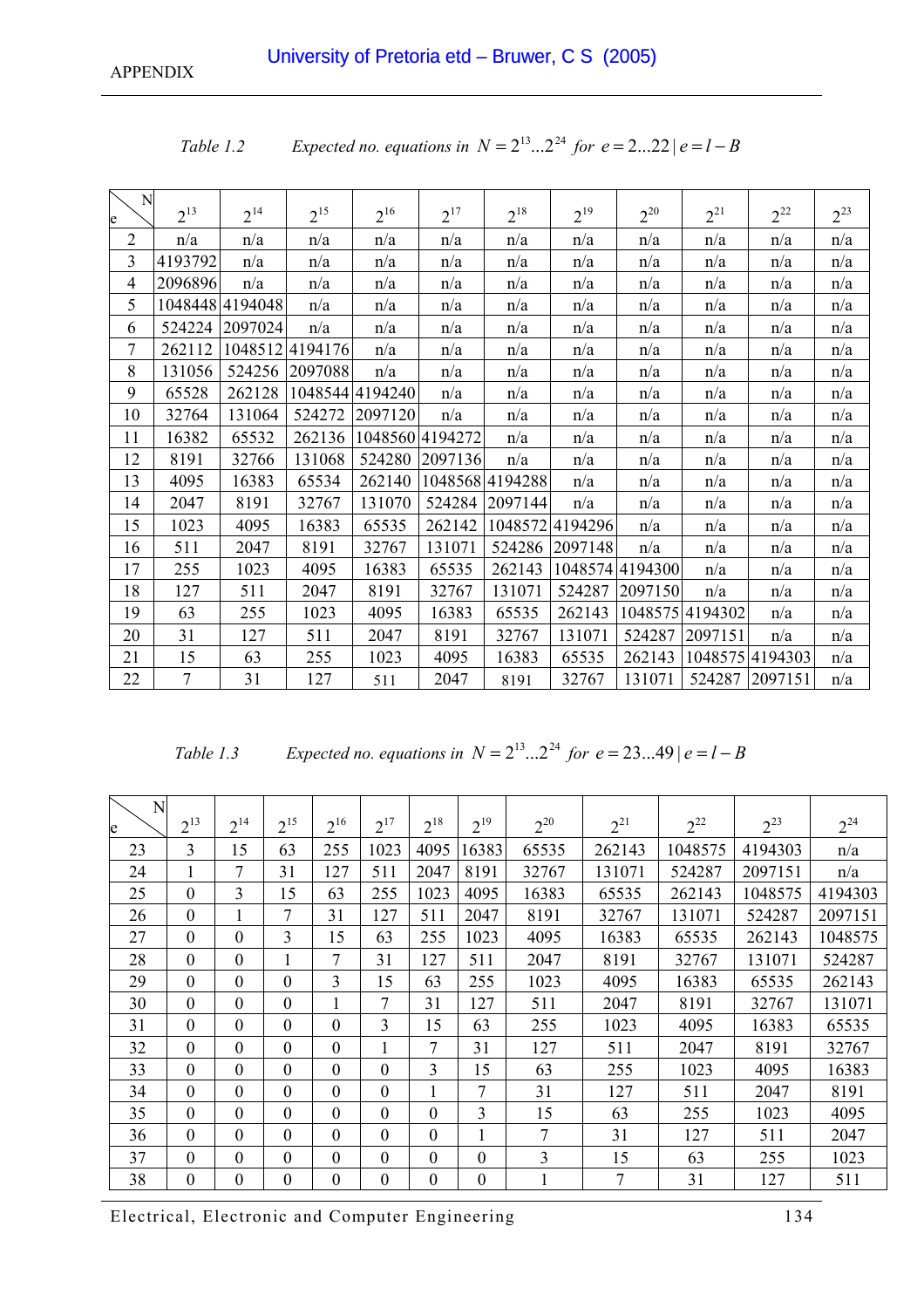<span id="page-134-0"></span>

| N<br>e | $2^{13}$         | $2^{14}$         | $2^{15}$       | $2^{16}$         | $2^{17}$         | $2^{18}$         | $2^{19}$         | $2^{20}$         | $2^{21}$         | $2^{22}$         | $2^{23}$         | $2^{24}$ |
|--------|------------------|------------------|----------------|------------------|------------------|------------------|------------------|------------------|------------------|------------------|------------------|----------|
| 39     | $\theta$         | $\mathbf{0}$     | $\overline{0}$ | $\mathbf{0}$     | $\mathbf{0}$     | $\mathbf{0}$     | $\mathbf{0}$     | $\boldsymbol{0}$ | 3                | 15               | 63               | 255      |
| 40     | $\boldsymbol{0}$ | $\mathbf{0}$     | $\overline{0}$ | $\boldsymbol{0}$ | $\mathbf{0}$     | $\boldsymbol{0}$ | $\mathbf{0}$     | $\mathbf{0}$     |                  | 7                | 31               | 127      |
| 41     | $\theta$         | $\mathbf{0}$     | $\overline{0}$ | $\mathbf{0}$     | $\mathbf{0}$     | $\mathbf{0}$     | $\mathbf{0}$     | $\mathbf{0}$     | 0                | 3                | 15               | 63       |
| 42     | $\theta$         | $\mathbf{0}$     | $\mathbf{0}$   | $\mathbf{0}$     | $\mathbf{0}$     | $\mathbf{0}$     | $\mathbf{0}$     | $\mathbf{0}$     | $\boldsymbol{0}$ |                  | 7                | 31       |
| 43     | $\boldsymbol{0}$ | $\mathbf{0}$     | $\mathbf{0}$   | $\boldsymbol{0}$ | $\mathbf{0}$     | $\mathbf{0}$     | $\mathbf{0}$     | $\mathbf{0}$     | $\boldsymbol{0}$ | $\boldsymbol{0}$ | 3                | 15       |
| 44     | $\boldsymbol{0}$ | $\mathbf{0}$     | $\overline{0}$ | $\mathbf{0}$     | $\mathbf{0}$     | $\mathbf{0}$     | $\mathbf{0}$     | $\mathbf{0}$     | $\boldsymbol{0}$ | $\boldsymbol{0}$ |                  | 7        |
| 45     | $\theta$         | $\mathbf{0}$     | $\overline{0}$ | $\mathbf{0}$     | $\mathbf{0}$     | $\mathbf{0}$     | $\mathbf{0}$     | $\boldsymbol{0}$ | $\boldsymbol{0}$ | $\boldsymbol{0}$ | $\boldsymbol{0}$ | 3        |
| 46     | $\boldsymbol{0}$ | $\mathbf{0}$     | $\overline{0}$ | $\boldsymbol{0}$ | $\mathbf{0}$     | $\mathbf{0}$     | $\mathbf{0}$     | $\mathbf{0}$     | $\mathbf{0}$     | $\boldsymbol{0}$ | $\mathbf{0}$     |          |
| 47     | $\theta$         | $\mathbf{0}$     | $\overline{0}$ | $\mathbf{0}$     | $\mathbf{0}$     | $\mathbf{0}$     | $\mathbf{0}$     | $\mathbf{0}$     | $\theta$         | $\overline{0}$   | $\mathbf{0}$     | $\Omega$ |
| 48     | $\theta$         | $\mathbf{0}$     | $\mathbf{0}$   | $\mathbf{0}$     | $\mathbf{0}$     | $\mathbf{0}$     | $\mathbf{0}$     | $\mathbf{0}$     | $\mathbf{0}$     | $\overline{0}$   | $\mathbf{0}$     | $\Omega$ |
| 49     | $\boldsymbol{0}$ | $\boldsymbol{0}$ | $\mathbf{0}$   | $\boldsymbol{0}$ | $\boldsymbol{0}$ | $\theta$         | $\boldsymbol{0}$ | $\mathbf{0}$     | $\boldsymbol{0}$ | $\boldsymbol{0}$ | $\boldsymbol{0}$ | $\Omega$ |

*Table 1.4* Expected no. equations in  $N = 2^{25} ... 2^{30}$  for  $e = 23 ... 49 | e = l - B$ 

| $\overline{N}$ |                |                  |          |          |          |                         |
|----------------|----------------|------------------|----------|----------|----------|-------------------------|
| e              | $2^{25}$       | $2^{26}$         | $2^{27}$ | $2^{28}$ | $2^{29}$ | $2^{30}$                |
| 23             | n/a            | n/a              | n/a      | n/a      | n/a      | n/a                     |
| 24             | n/a            | n/a              | n/a      | n/a      | n/a      | n/a                     |
| 25             | n/a            | n/a              | n/a      | n/a      | n/a      | $\mathrm{n}/\mathrm{a}$ |
| 26             | n/a            | n/a              | n/a      | n/a      | n/a      | n/a                     |
| 27             | 4194303        | n/a              | n/a      | n/a      | n/a      | n/a                     |
| 28             | 2097151        | n/a              | n/a      | n/a      | n/a      | n/a                     |
| 29             | 1048575        | 4194303          | n/a      | n/a      | n/a      | n/a                     |
| 30             | 524287         | 2097151          | n/a      | n/a      | n/a      | n/a                     |
| 31             | 262143         | 1048575          | 4194303  | n/a      | n/a      | n/a                     |
| 32             | 131071         | 524287           | 2097151  | n/a      | n/a      | n/a                     |
| 33             | 65535          | 262143           | 1048575  | 4194303  | n/a      | n/a                     |
| 34             | 32767          | 131071           | 524287   | 2097151  | n/a      | n/a                     |
| 35             | 16383          | 65535            | 262143   | 1048575  | 4194303  | n/a                     |
| 36             | 8191           | 32767            | 131071   | 524287   | 2097151  | n/a                     |
| 37             | 4095           | 16383            | 65535    | 262143   | 1048575  | 4194303                 |
| 38             | 2047           | 8191             | 32767    | 131071   | 524287   | 2097151                 |
| 39             | 1023           | 4095             | 16383    | 65535    | 262143   | 1048575                 |
| 40             | 511            | 2047             | 8191     | 32767    | 131071   | 524287                  |
| 41             | 255            | 1023             | 4095     | 16383    | 65535    | 262143                  |
| 42             | 127            | 511              | 2047     | 8191     | 32767    | 131071                  |
| 43             | 63             | 255              | 1023     | 4095     | 16383    | 65535                   |
| 44             | 31             | 127              | 511      | 2047     | 8191     | 32767                   |
| 45             | 15             | 63               | 255      | 1023     | 4095     | 16383                   |
| 46             | $\overline{7}$ | 31               | 127      | 511      | 2047     | 8191                    |
| 47             | $\overline{3}$ | 15               | 63       | 255      | 1023     | 4095                    |
| 48             | $\mathbf 1$    | $\boldsymbol{7}$ | 31       | 127      | 511      | 2047                    |
| 49             | $\mathbf{0}$   | $\overline{3}$   | 15       | 63       | 255      | 1023                    |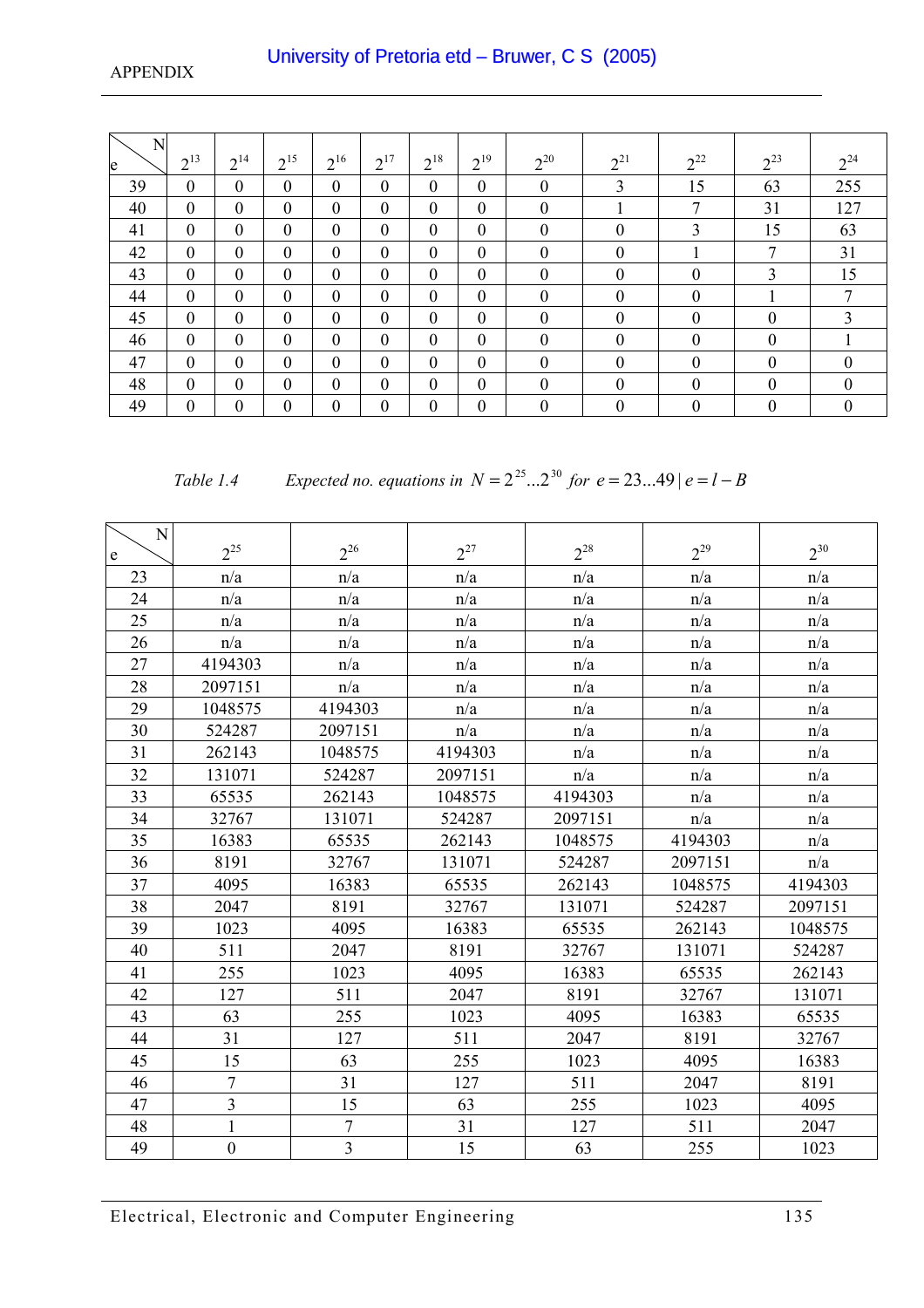| N<br>e | $2^{31}$ | $2^{32}$ | $2^{33}$ | $2^{34}$ | $2^{35}$ | $2^{36}$ |
|--------|----------|----------|----------|----------|----------|----------|
| 23     | n/a      | n/a      | n/a      | n/a      | n/a      | n/a      |
| 24     | n/a      | n/a      | n/a      | n/a      | n/a      | n/a      |
| 25     | n/a      | n/a      | n/a      | n/a      | n/a      | n/a      |
| 26     | n/a      | n/a      | n/a      | n/a      | n/a      | n/a      |
| 27     | n/a      | n/a      | n/a      | n/a      | n/a      | n/a      |
| 28     | n/a      | n/a      | n/a      | n/a      | n/a      | n/a      |
| 29     | n/a      | n/a      | n/a      | n/a      | n/a      | n/a      |
| 30     | n/a      | n/a      | n/a      | n/a      | n/a      | n/a      |
| 31     | n/a      | n/a      | n/a      | n/a      | n/a      | n/a      |
| 32     | n/a      | n/a      | n/a      | n/a      | n/a      | n/a      |
| 33     | n/a      | n/a      | n/a      | n/a      | n/a      | n/a      |
| 34     | n/a      | n/a      | n/a      | n/a      | n/a      | n/a      |
| 35     | n/a      | n/a      | n/a      | n/a      | n/a      | n/a      |
| 36     | n/a      | n/a      | n/a      | n/a      | n/a      | n/a      |
| 37     | n/a      | n/a      | n/a      | n/a      | n/a      | n/a      |
| 38     | n/a      | n/a      | n/a      | n/a      | n/a      | n/a      |
| 39     | 4194303  | n/a      | n/a      | n/a      | n/a      | n/a      |
| 40     | 2097151  | n/a      | n/a      | n/a      | n/a      | n/a      |
| 41     | 1048575  | 4194303  | n/a      | n/a      | n/a      | n/a      |
| 42     | 524287   | 2097151  | n/a      | n/a      | n/a      | n/a      |
| 43     | 262143   | 1048575  | 4194303  | n/a      | n/a      | n/a      |
| 44     | 131071   | 524287   | 2097151  | n/a      | n/a      | n/a      |
| 45     | 65535    | 262143   | 1048575  | 4194303  | n/a      | n/a      |
| 46     | 32767    | 131071   | 524287   | 2097151  | n/a      | n/a      |
| 47     | 16383    | 65535    | 262143   | 1048575  | 4194303  | n/a      |
| 48     | 8191     | 32767    | 131071   | 524287   | 2097151  | n/a      |
| 49     | 4095     | 16383    | 65535    | 262143   | 1048575  | 4194303  |

Table 1.5 Expected no. equations in 
$$
N = 2^{31}...2^{36}
$$
 for  $e = 23...49$  |  $e = l - B$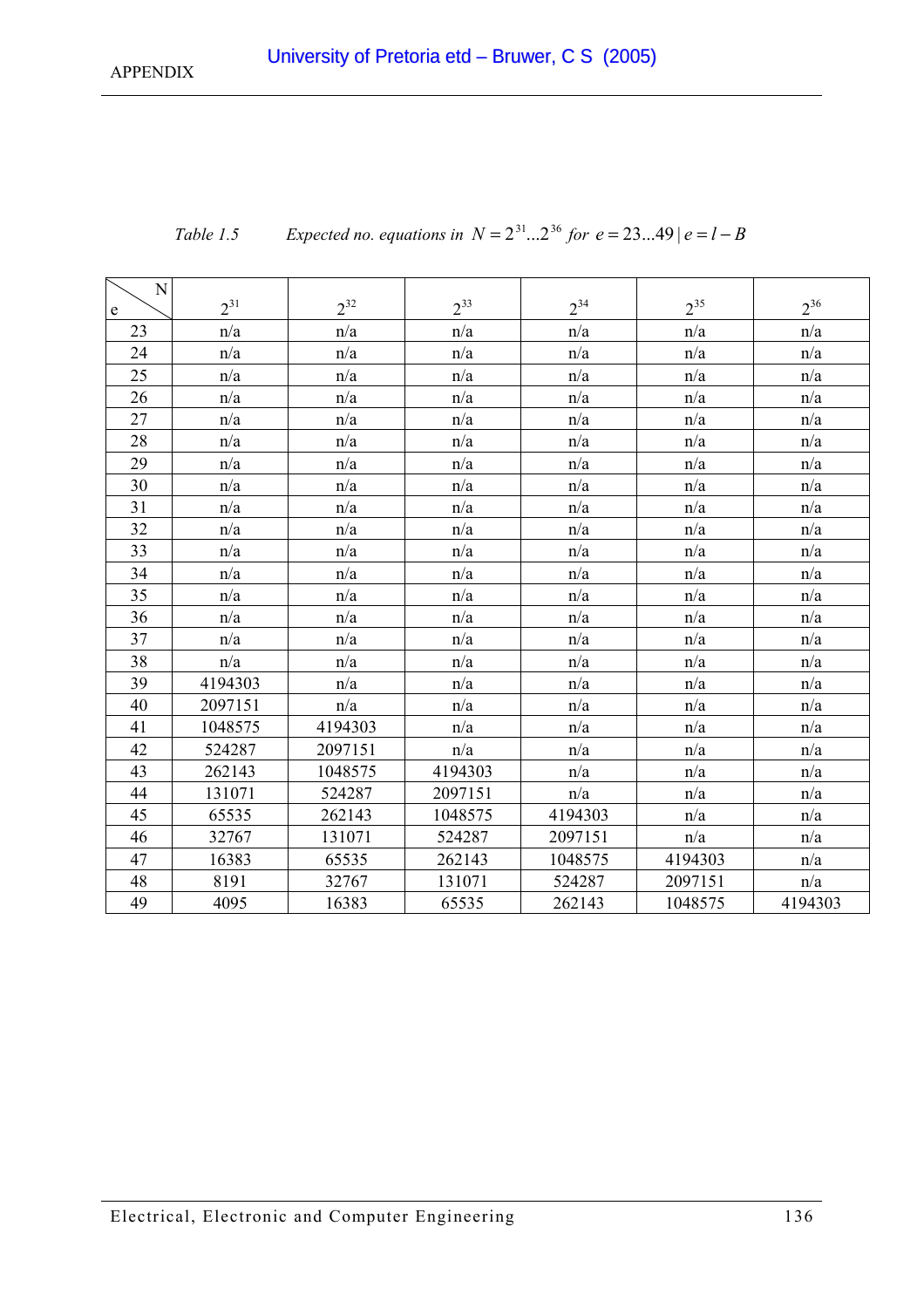# <span id="page-136-0"></span>**E AVERAGE NUMBER OF PARITY EQUATIONS REQUIRED BY FAST CORRELATION ATTACK**

| Table 1.6 |  | The number of required parity equations as a function of channel probability for $B=2$ |  |  |
|-----------|--|----------------------------------------------------------------------------------------|--|--|
|           |  |                                                                                        |  |  |

| $\boldsymbol{p}$ | Equ            | $\boldsymbol{p}$ | Equ    | $\boldsymbol{p}$ | Equ     |
|------------------|----------------|------------------|--------|------------------|---------|
| 0.1              | 5              | 0.3              | 142    | 0.473            | 343589  |
| 0.11             | $\overline{7}$ | 0.31             | 196    | 0.474            | 458711  |
| 0.12             | 7              | 0.32             | 222    | 0.475            | 530267  |
| 0.13             | 10             | 0.33             | 222    | 0.476            | 612724  |
| 0.14             | 10             | 0.34             | 399    | 0.477            | 612724  |
| 0.15             | 10             | 0.35             | 399    | 0.478            | 708049  |
| 0.16             | 11             | 0.36             | 555    | 0.479            | 1092476 |
| 0.17             | 14             | 0.37             | 743    | 0.48             | 1262373 |
| 0.18             | 14             | 0.38             | 991    | 0.481            | 1458833 |
| 0.19             | 47             | 0.39             | 1193   | 0.482            | 1685983 |
| 0.2              | 47             | 0.4              | 1583   | 0.483            | 2252082 |
| 0.21             | 47             | 0.41             | 2869   | 0.484            | 2252082 |
| 0.22             | 62             | 0.42             | 4388   |                  |         |
| 0.23             | 62             | 0.43             | 9125   |                  |         |
| 0.24             | 62             | 0.44             | 16338  |                  |         |
| 0.25             | 87             | 0.45             | 29248  |                  |         |
| 0.26             | 87             | 0.46             | 70007  |                  |         |
| 0.27             | 94             | 0.47             | 222970 |                  |         |
| 0.28             | 142            | 0.471            | 222970 |                  |         |
| 0.29             | 142            | 0.472            | 297406 |                  |         |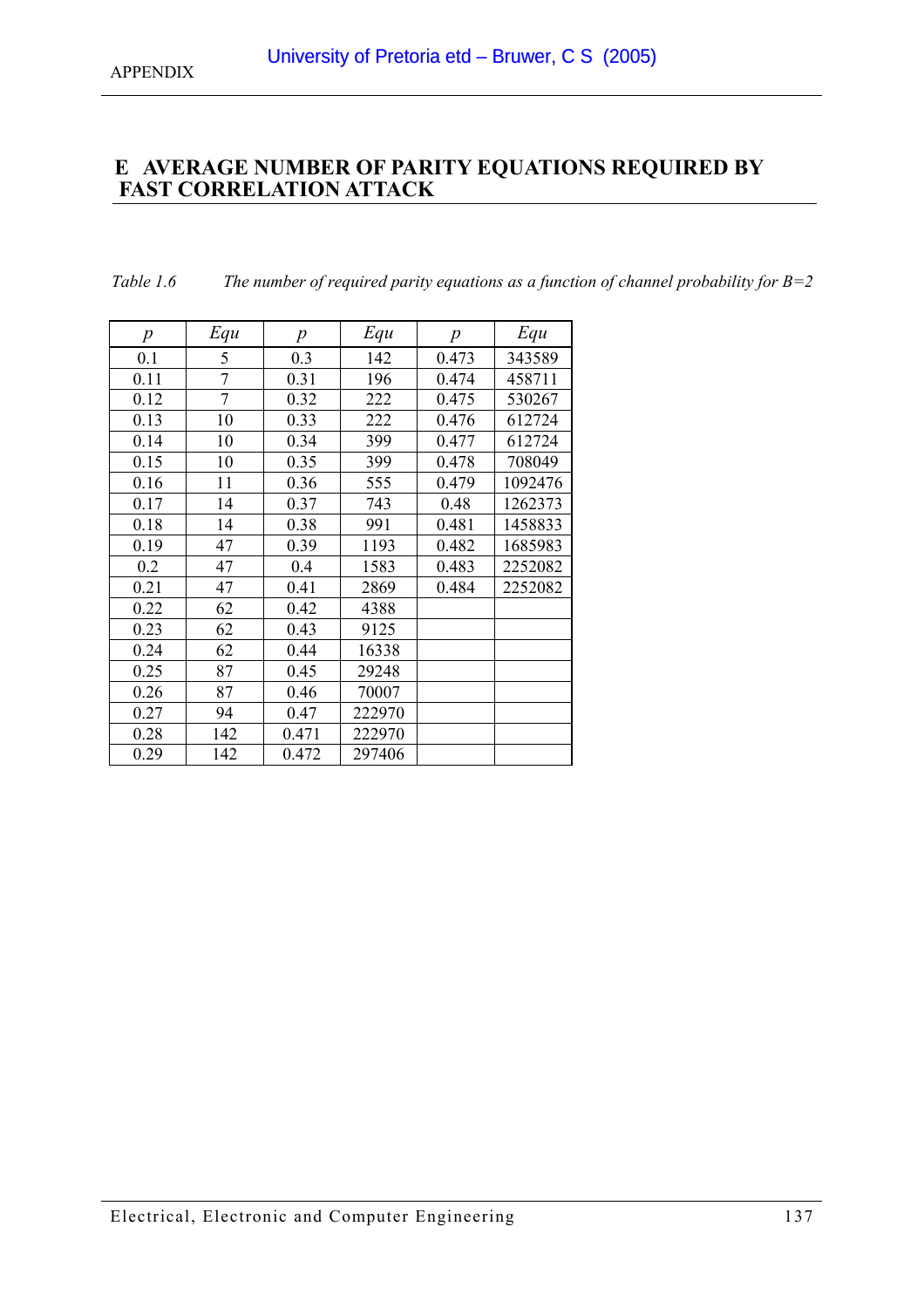*Table 1.7 Decimation factors for LFSRs smaller than 64 bits* 

# <span id="page-137-0"></span>**F SELECTED DECIMATION FACTORS**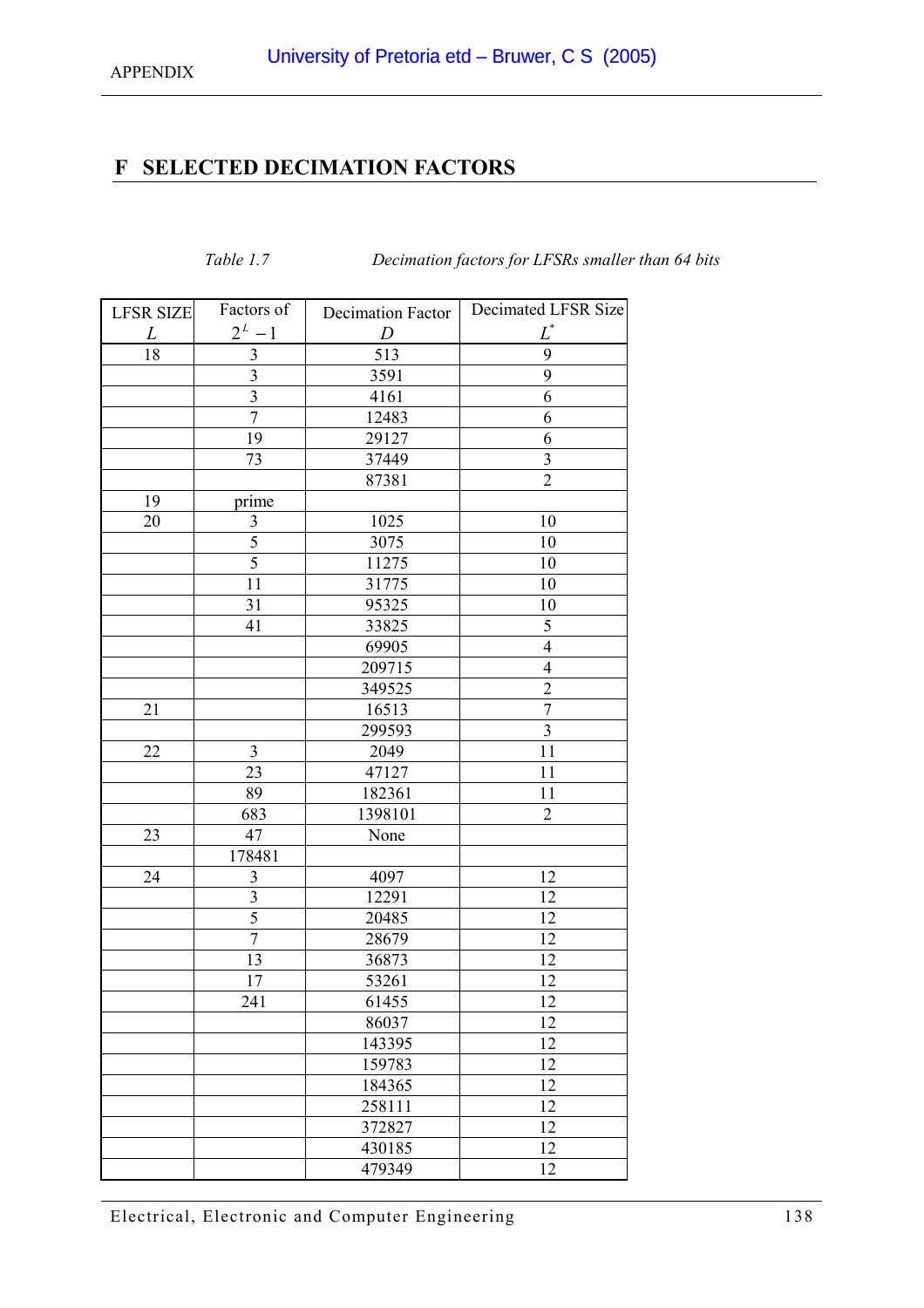| <b>LFSR SIZE</b> | Factors of     | <b>Decimation Factor</b> | Decimated LFSR Size     |
|------------------|----------------|--------------------------|-------------------------|
| $L_{\parallel}$  | $2^L - 1$      | $\overline{D}$           | $\boldsymbol{L}^*$      |
|                  |                | 1290555                  | 12                      |
|                  |                | 65793                    | $8\,$                   |
|                  |                | 197379                   | $8\,$                   |
|                  |                | 328965                   | 8                       |
|                  |                | 986895                   | 8                       |
|                  |                | 266305                   | 6                       |
|                  |                | 798915                   | 6                       |
|                  |                | 1864135                  | 6                       |
|                  |                | 1118481                  | $\overline{4}$          |
|                  |                | 3355443                  | $\overline{4}$          |
|                  |                | 2396745                  | $\overline{\mathbf{3}}$ |
|                  |                | 5592405                  | $\overline{2}$          |
| 25               | 31             | 1082401                  | $\overline{5}$          |
|                  | 601            |                          |                         |
|                  | 1801           |                          |                         |
| 26               | 8191           | 8193                     | 13                      |
|                  | 3              | 22369621                 | $\overline{2}$          |
|                  | 2731           |                          |                         |
| 27               | 7              | 262657                   | 9                       |
|                  | 73             | 1838599                  | 9                       |
|                  | 262657         | 19173961                 | $\overline{\mathbf{3}}$ |
|                  |                | 134217727                | $\mathbf{1}$            |
| 28               | $\mathfrak{Z}$ | 16385                    | 14                      |
|                  | 43             | 49155                    | 14                      |
|                  | 127            | 704555                   | 14                      |
|                  | 5              | 2080895                  | 14                      |
|                  | 29             | 6242685                  | 14                      |
|                  | 113            | 2113665                  | $\boldsymbol{7}$        |
|                  |                | 17895697                 | $\overline{4}$          |
|                  |                | 53687091                 | $\overline{4}$          |
|                  |                | 89478485                 | $\overline{2}$          |
| 29               | 233            | None                     |                         |
|                  | 1103           |                          |                         |
|                  | 2089           |                          |                         |
| 30               | 3              | 32769                    | 15                      |
|                  | 3              | 229383                   | 15                      |
|                  | $\overline{7}$ | 1015839                  | 15                      |
|                  | 11             | 4948119                  | 15                      |
|                  | 31             | 7110873                  | 15                      |
|                  | 151            | 1049601                  | 10                      |
|                  | 331            | 3148803                  | 10                      |
|                  |                | 11545611                 | 10                      |
|                  |                | 32537631                 | 10                      |
|                  |                | 97612893                 | 10                      |
|                  |                | 17043521                 | 6                       |
|                  |                | 51130563                 | 6                       |
|                  |                | 119304647                | 6                       |
|                  |                | 34636833                 | 5                       |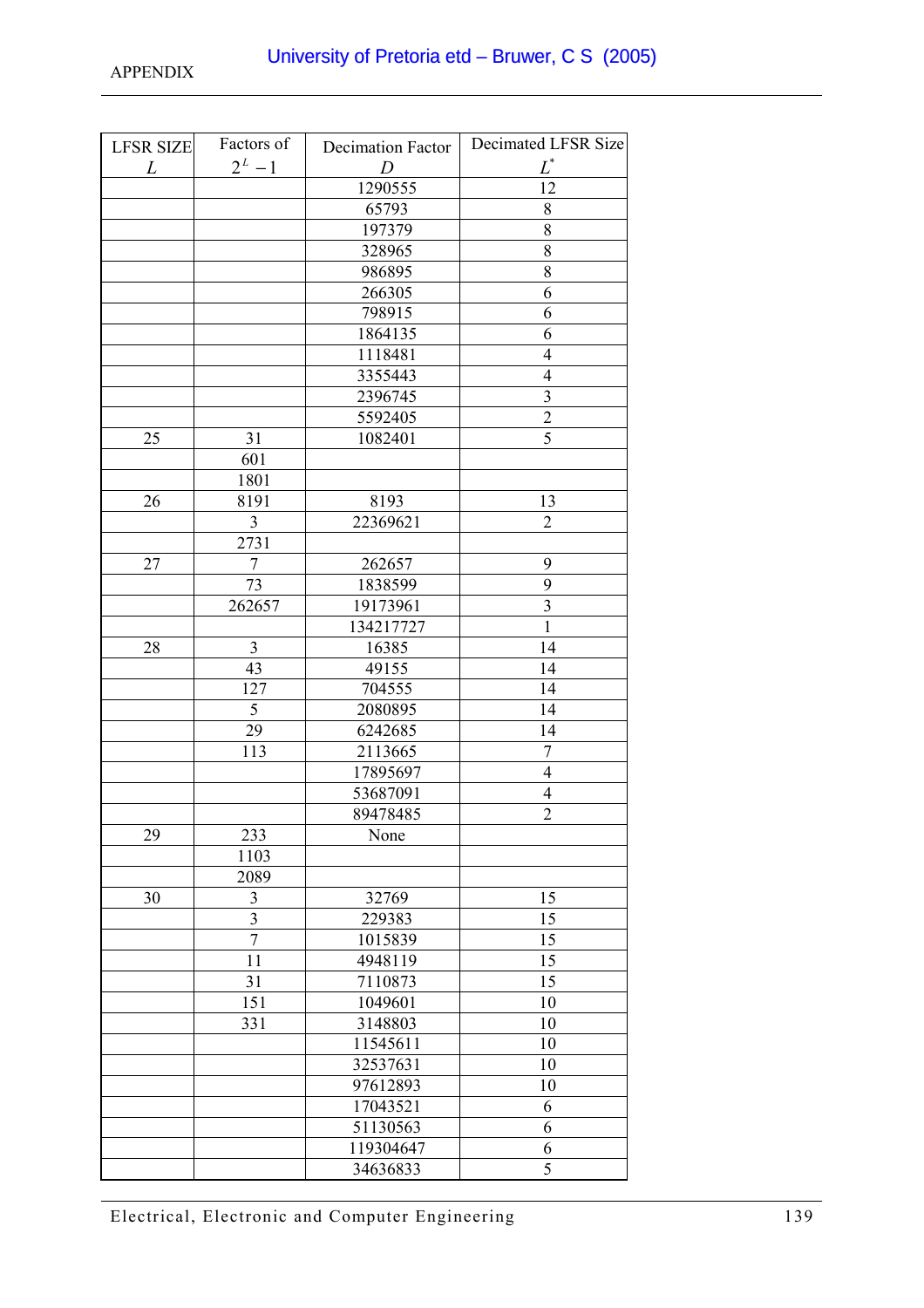| <b>LFSR SIZE</b> | Factors of              | Decimation Factor | Decimated LFSR Size     |
|------------------|-------------------------|-------------------|-------------------------|
| $L_{\parallel}$  | $2^L - 1$               | $\overline{D}$    | $L^*$                   |
|                  |                         | 153391689         | $\overline{\mathbf{3}}$ |
|                  |                         | 357913941         | $\overline{2}$          |
| 31               | prime                   |                   |                         |
| 32               | $\overline{3}$          | 65537             | 16                      |
|                  | 5                       | 196611            | 16                      |
|                  | 17                      | 327685            | 16                      |
|                  | 257                     | 983055            | 16                      |
|                  | 65537                   | 1114129           | 16                      |
|                  |                         | 3342387           | 16                      |
|                  |                         | 5570645           | 16                      |
|                  |                         | 16711935          | 16                      |
|                  |                         | 16843009          | $8\,$                   |
|                  |                         | 50529027          | 8                       |
|                  |                         | 84215045          | $\overline{8}$          |
|                  |                         | 252645135         | 8                       |
|                  |                         | 286331153         | $\overline{4}$          |
|                  |                         | 858993459         | $\overline{4}$          |
|                  |                         | 1431655765        | $\overline{2}$          |
| 33               | 7                       | 4196353           | 11                      |
|                  | 23                      | 96516119          | 11                      |
|                  | 89                      | 373475417         | 11                      |
|                  | 599479                  | 1227133513        | $\mathfrak{Z}$          |
| 34               | $\overline{3}$          | 131073            | 17                      |
|                  | 43691                   |                   |                         |
|                  | 131071                  |                   |                         |
| 35               | 31                      | 270549121         | 7                       |
|                  | 71                      | 1108378657        | $\overline{5}$          |
|                  | 127                     |                   |                         |
|                  | 122921                  |                   |                         |
| 36               | $\mathfrak{Z}$          | 262145            | 18                      |
|                  | $\overline{\mathbf{3}}$ | 786435            | 18                      |
|                  | 3                       | 1835015           | 18                      |
|                  | $\overline{5}$          | 2359305           | 18                      |
|                  | $\overline{7}$          | 4980755           | 18                      |
|                  | 13                      | 5505045           | 18                      |
|                  | 19                      | 7077915           | 18                      |
|                  | 37                      | 14942265          | 18                      |
|                  | 73                      | 16515135          | 18                      |
|                  | 109                     | 19136585          | 18                      |
|                  |                         | 34865285          | 18                      |
|                  |                         | 44826795          | 18                      |
|                  |                         | 57409755          | 18                      |
|                  |                         | 104595855         | 18                      |
|                  |                         | 133956095         | 18                      |
|                  |                         | 172229265         | 18                      |
|                  |                         | 313787565         | 18                      |
|                  |                         | 363595115         | 18                      |
|                  |                         | 401868285         | 18                      |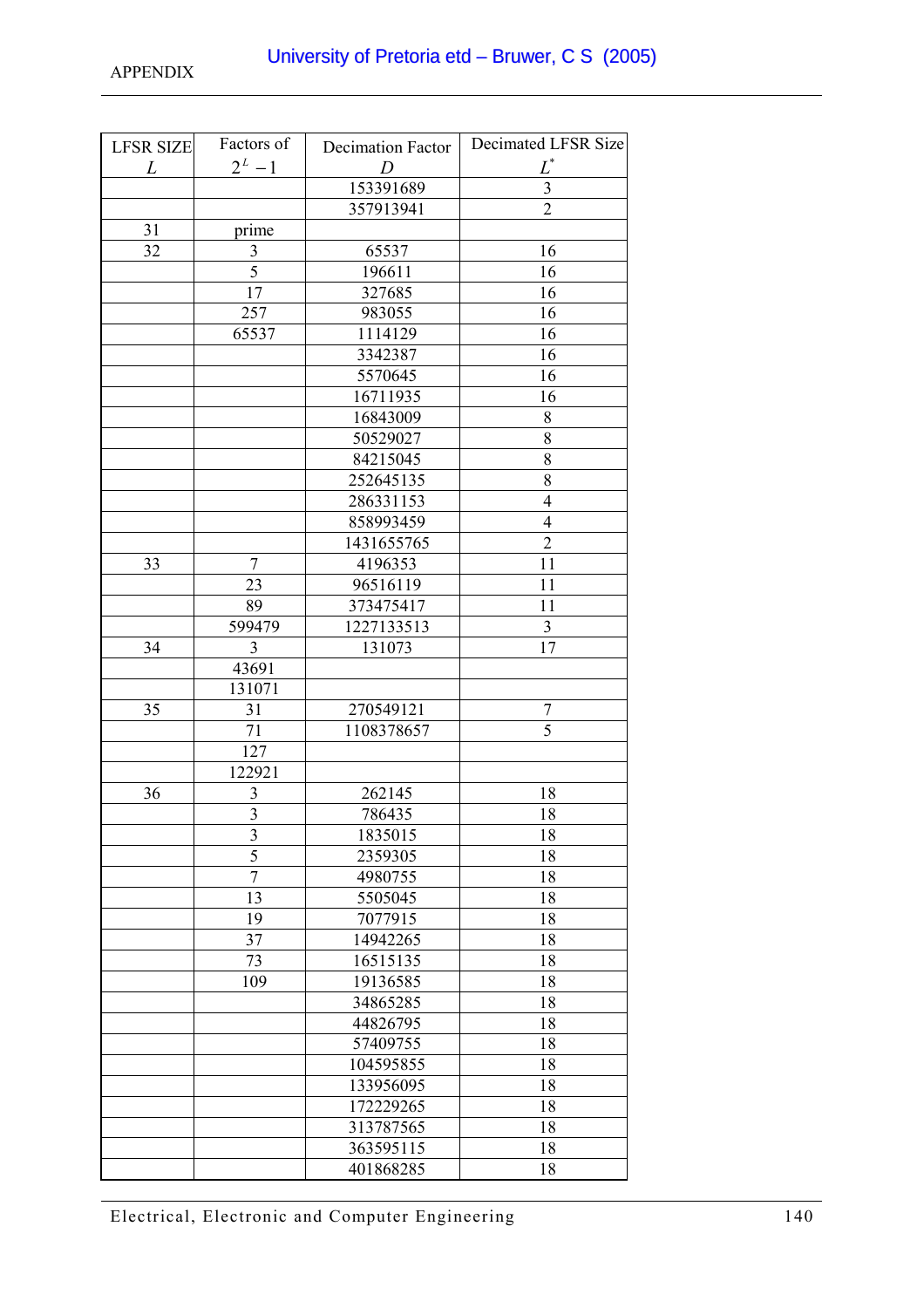| <b>LFSR SIZE</b> | Factors of     | <b>Decimation Factor</b> | Decimated LFSR Size |
|------------------|----------------|--------------------------|---------------------|
| L                | $2^L - 1$      | D                        | $L^*$               |
|                  |                | 516687795                | $\overline{18}$     |
|                  |                | 1205604855               | 18                  |
|                  |                | 16781313                 | 12                  |
|                  |                | 16781313                 | 12                  |
|                  |                | 50343939                 | 12                  |
|                  |                | 83906565                 | 12                  |
|                  |                | 117469191                | 12                  |
|                  |                | 151031817                | 12                  |
|                  |                | 218157069                | 12                  |
|                  |                | 251719695                | 12                  |
|                  |                | 352407573                | 12                  |
|                  |                | 587345955                | 12                  |
|                  |                | 654471207                | 12                  |
|                  |                | 755159085                | 12                  |
|                  |                | 1057222719               | 12                  |
|                  |                | 1527099483               | 12                  |
|                  |                | 1762037865               | 12                  |
|                  |                | 1963413621               | 12                  |
|                  |                | 134480385                | 9                   |
|                  |                | 941362695                | 9                   |
|                  |                | 1090785345               | 6                   |
| 37               | 223            | None                     |                     |
|                  | 616318177      |                          |                     |
| 38               | $\overline{3}$ | 524289                   | 19                  |
|                  | 174763         |                          |                     |
|                  | 524287         |                          |                     |
| 39               | 7              | 67117057                 | 13                  |
|                  | 79             |                          |                     |
|                  | 8191           |                          |                     |
|                  | 121369         |                          |                     |
| 40               | 3              | 1048577                  | 20                  |
|                  | 5              | 3145731                  | 20                  |
|                  | 5              | 5242885                  | 20                  |
|                  | 11             | 5242885                  | 20                  |
|                  | 31             | 11534347                 | 20                  |
|                  | 41             | 15728655                 | 20                  |
|                  | 17             | 26214425                 | 20                  |
|                  | 61681          | 32505887                 | 20                  |
|                  |                | 34603041                 | 20                  |
|                  |                | 42991657                 | 20                  |
|                  |                | 57671735                 | 20                  |
|                  |                | 78643275                 | 20                  |
|                  |                | 97517661                 | 20                  |
|                  |                | 128974971                | 20                  |
|                  |                | 162529435                | 20                  |
|                  |                | 173015205                | 20                  |
|                  |                | 214958285                | 20                  |
|                  |                | 288358675                | 20                  |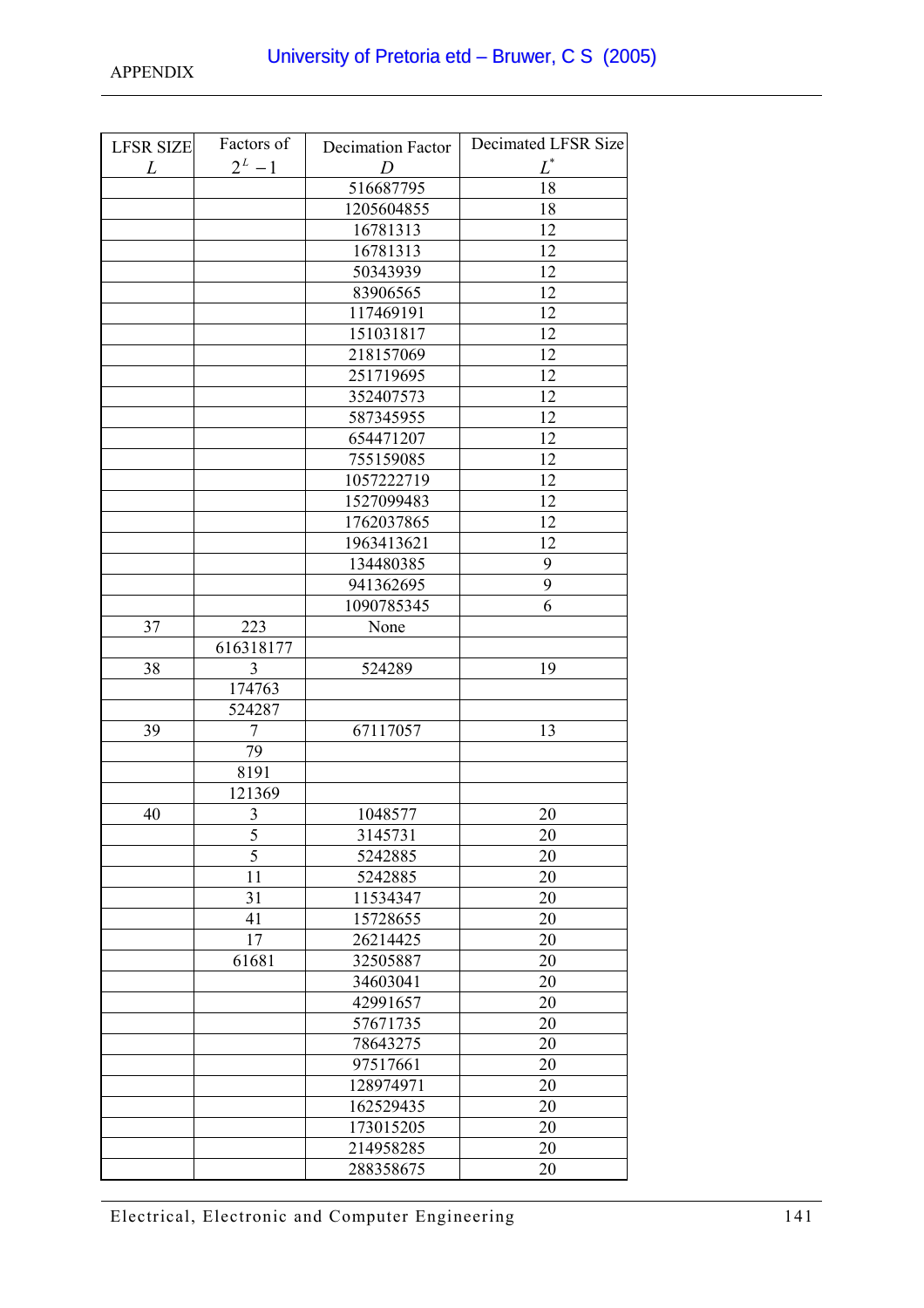| <b>LFSR SIZE</b> | Factors of              | Decimation Factor | Decimated LFSR Size |
|------------------|-------------------------|-------------------|---------------------|
| L                | $2^L - 1$               | D                 | $L^*$               |
|                  |                         | 357564757         | 20                  |
|                  |                         | 472908227         | 20                  |
|                  |                         | 487588305         | 20                  |
|                  |                         | 644874855         | 20                  |
|                  |                         | 812647175         | 20                  |
|                  |                         | 865076025         | 20                  |
|                  |                         | 1072694271        | 20                  |
|                  |                         | 1332741367        | 20                  |
|                  |                         | 1418724681        | 20                  |
|                  |                         | 1787823785        | 20                  |
|                  |                         | 1074791425        | 10                  |
| 41               | 13367                   | None              |                     |
|                  | 164511353               |                   |                     |
| 42               | $\mathfrak{Z}$          | 2097153           | 21                  |
|                  | $\overline{\mathbf{3}}$ | 14680071          | 21                  |
|                  | $\overline{7}$          | 102760497         | 21                  |
|                  | $\overline{7}$          | 266338431         | 21                  |
|                  | 43                      | 706740561         | 21                  |
|                  | 127                     | 1864369017        | 21                  |
|                  | 337                     | 268451841         | 14                  |
|                  | 5419                    | 805355523         | 14                  |
| 43               | 431                     | None              |                     |
|                  | 9719                    |                   |                     |
|                  | 2099863                 |                   |                     |
| 44               | $\mathfrak{Z}$          | 4194305           | 22                  |
|                  | $\overline{5}$          | 12582915          | 22                  |
|                  | 23                      | 96469015          | 22                  |
|                  | 89                      | 289407045         | 22                  |
|                  | 397                     | 373293145         | 22                  |
|                  | 683                     | 1119879435        | 22                  |
|                  | 2113                    |                   |                     |
| 45               | 7                       | 1073774593        | 15                  |
|                  | 31                      |                   |                     |
|                  | 73                      |                   |                     |
|                  | 151                     |                   |                     |
|                  | 631<br>23311            |                   |                     |
| 46               | 3                       | 8388609           | 23                  |
|                  | 47                      | 394264623         | 23                  |
|                  | 178481                  |                   |                     |
|                  | 2796203                 |                   |                     |
| 47               | 2351                    | None              |                     |
|                  | 4513                    |                   |                     |
|                  | 13264529                |                   |                     |
| 48               | $\mathfrak{Z}$          | 16777217          | 24                  |
|                  | $\overline{3}$          | 50331651          | 24                  |
|                  | 5                       | 83886085          | 24                  |
|                  | 7                       | 117440519         | 24                  |
|                  |                         |                   |                     |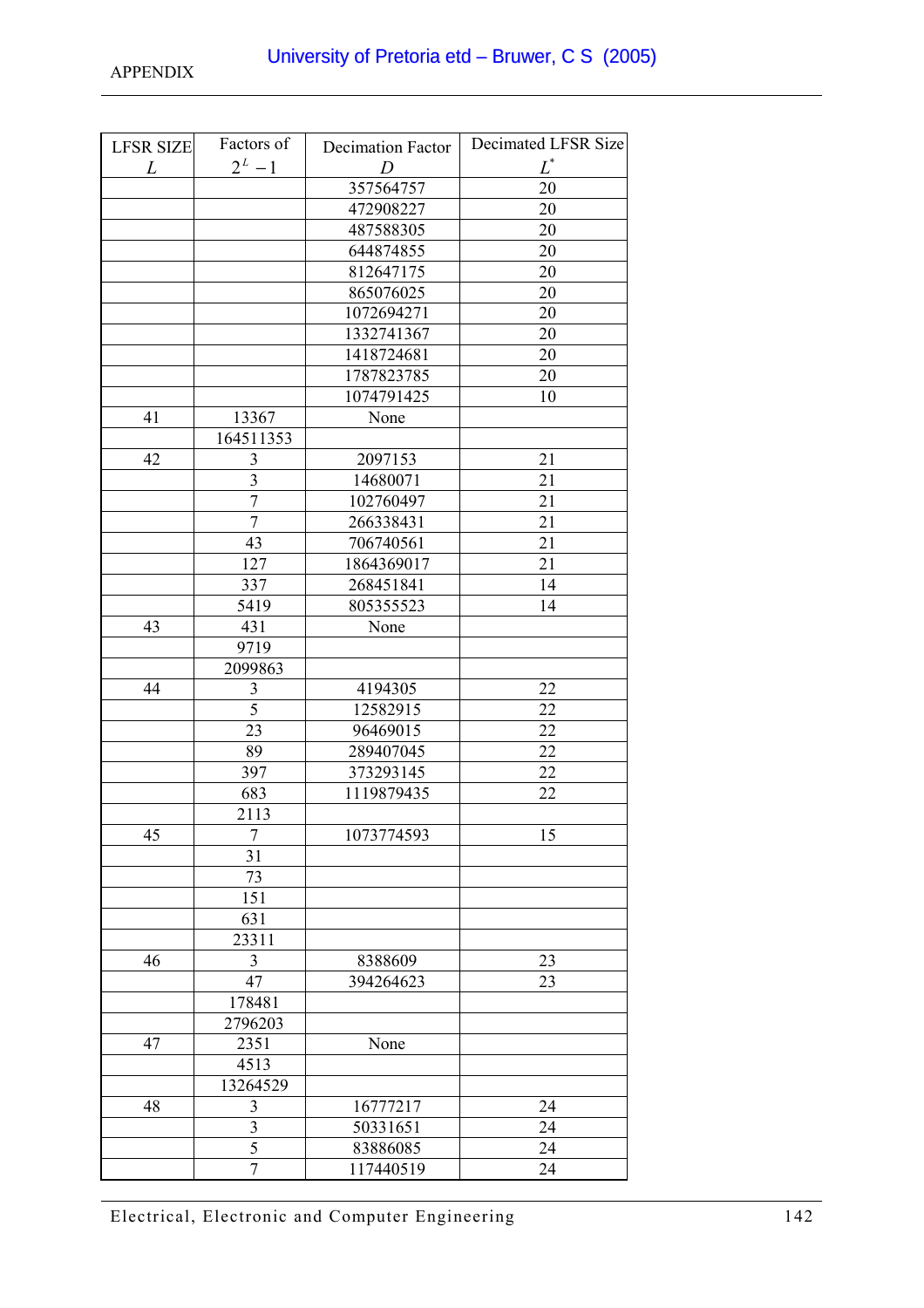| <b>LFSR SIZE</b> | Factors of              | Decimation Factor | Decimated LFSR Size |
|------------------|-------------------------|-------------------|---------------------|
| L                | $2^L - 1$               | D                 | $\boldsymbol{L}^*$  |
|                  | 13                      | 150994953         | 24                  |
|                  | 17                      | 218103821         | 24                  |
|                  | 241                     | 251658255         | 24                  |
|                  | 97                      | 285212689         | 24                  |
|                  | 257                     | 352321557         | 24                  |
|                  | 673                     | 587202595         | 24                  |
|                  |                         | 654311463         | 24                  |
|                  |                         | 754974765         | 24                  |
|                  |                         | 855638067         | 24                  |
|                  |                         | 1056964671        | 24                  |
|                  |                         | 1090519105        | 24                  |
|                  |                         | 1426063445        | 24                  |
|                  |                         | 1526726747        | 24                  |
|                  |                         | 1761607785        | 24                  |
|                  |                         | 1962934389        | 24                  |
|                  |                         | 1996488823        | 24                  |
| 49               | 127                     | None below 2^31   |                     |
|                  | 270549121               |                   |                     |
| 50               | 3                       | 33554433          | 25                  |
|                  | 11                      | 1040187423        | 25                  |
|                  | $\overline{31}$         |                   |                     |
|                  | 251                     |                   |                     |
|                  | 601                     |                   |                     |
|                  | 1801                    |                   |                     |
|                  | 4051                    |                   |                     |
| 51               | $\overline{7}$          | None below 2^31   |                     |
|                  | 103                     |                   |                     |
|                  | 2143                    |                   |                     |
|                  | 11119                   |                   |                     |
| 52               | 131071<br>3             | 67108865          | 26                  |
|                  | 5                       | 201326595         | 26                  |
|                  | 53                      |                   |                     |
|                  | 157                     |                   |                     |
|                  | 1613                    |                   |                     |
|                  | 2731                    |                   |                     |
|                  | 8191                    |                   |                     |
| 53               | 6361                    | None below 2^31   |                     |
|                  | 69431                   |                   |                     |
|                  | 20394401                |                   |                     |
| 54               | 3                       | 134217729         | 27                  |
|                  | $\overline{3}$          | 939524103         | 27                  |
|                  | $\overline{\mathbf{3}}$ |                   |                     |
|                  | $\overline{\mathbf{3}}$ |                   |                     |
|                  | $\overline{7}$          |                   |                     |
|                  | 19                      |                   |                     |
|                  | 73                      |                   |                     |
|                  | 87211                   |                   |                     |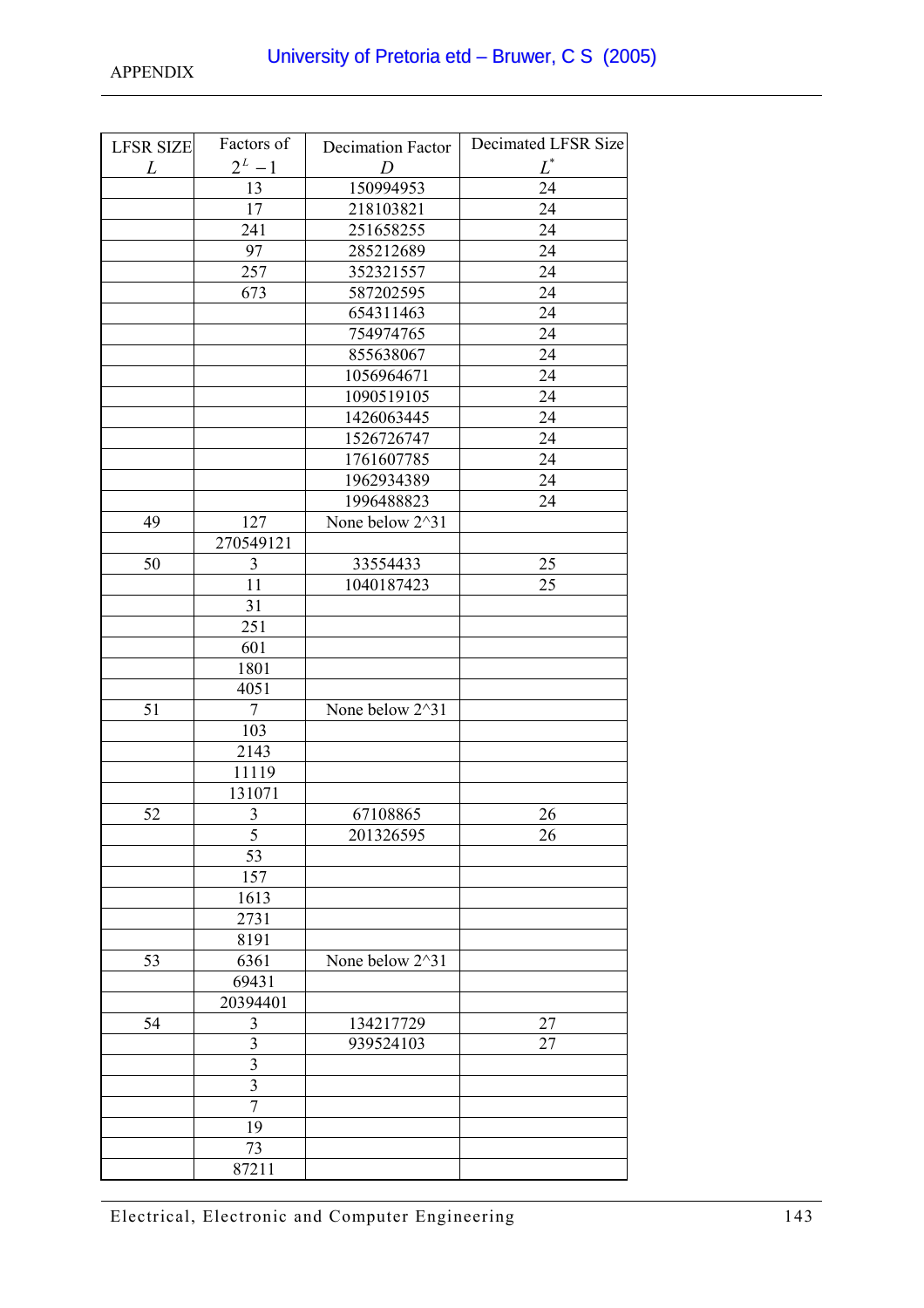| <b>LFSR SIZE</b> | Factors of              | Decimation Factor | Decimated LFSR Size |
|------------------|-------------------------|-------------------|---------------------|
| L                | $2^L - 1$               | D                 | $L^*$               |
|                  | 262657                  |                   |                     |
| 55               | 23                      | None below 2^31   |                     |
|                  | 31                      |                   |                     |
|                  | 89                      |                   |                     |
|                  | 881                     |                   |                     |
|                  | 3191                    |                   |                     |
|                  | 201961                  |                   |                     |
| 56               | 3                       | 268435457         | 28                  |
|                  | $\mathfrak s$           | 805306371         | 28                  |
|                  | 17                      | 1342177285        | 28                  |
|                  | 29                      |                   |                     |
|                  | 43                      |                   |                     |
|                  | 113                     |                   |                     |
|                  | 127                     |                   |                     |
|                  | 15790321                |                   |                     |
| 57               | 7                       | None below 2^31   |                     |
|                  | 32377                   |                   |                     |
|                  | 524287                  |                   |                     |
|                  | 1212847                 |                   |                     |
| 58               | $\mathfrak{Z}$          | 536870913         | 29                  |
|                  | 59                      |                   |                     |
|                  | 233                     |                   |                     |
|                  | 1103                    |                   |                     |
|                  | 2089                    |                   |                     |
|                  | 3033169                 |                   |                     |
| 59               | 179951                  | None below 2^31   |                     |
|                  | 320343178033            |                   |                     |
|                  | 7                       |                   |                     |
| 60               | $\overline{\mathbf{3}}$ | 1073741825        | 30                  |
|                  | $\overline{\mathbf{3}}$ |                   |                     |
|                  | $\overline{5}$          |                   |                     |
|                  | 5                       |                   |                     |
|                  | $\overline{7}$          |                   |                     |
|                  | 11                      |                   |                     |
|                  | 13                      |                   |                     |
|                  | 31                      |                   |                     |
|                  | 41                      |                   |                     |
|                  | 61                      |                   |                     |
|                  | 151                     |                   |                     |
|                  | 331                     |                   |                     |
|                  | 1321                    |                   |                     |
| 61               | prime                   |                   |                     |
|                  |                         |                   |                     |
| 62               | 3                       | None below 2^31   |                     |
|                  |                         |                   |                     |
|                  | 715827883               |                   |                     |
| 63               | 2147483647<br>7         | None below 2^31   |                     |
|                  | $\overline{7}$          |                   |                     |
|                  |                         |                   |                     |